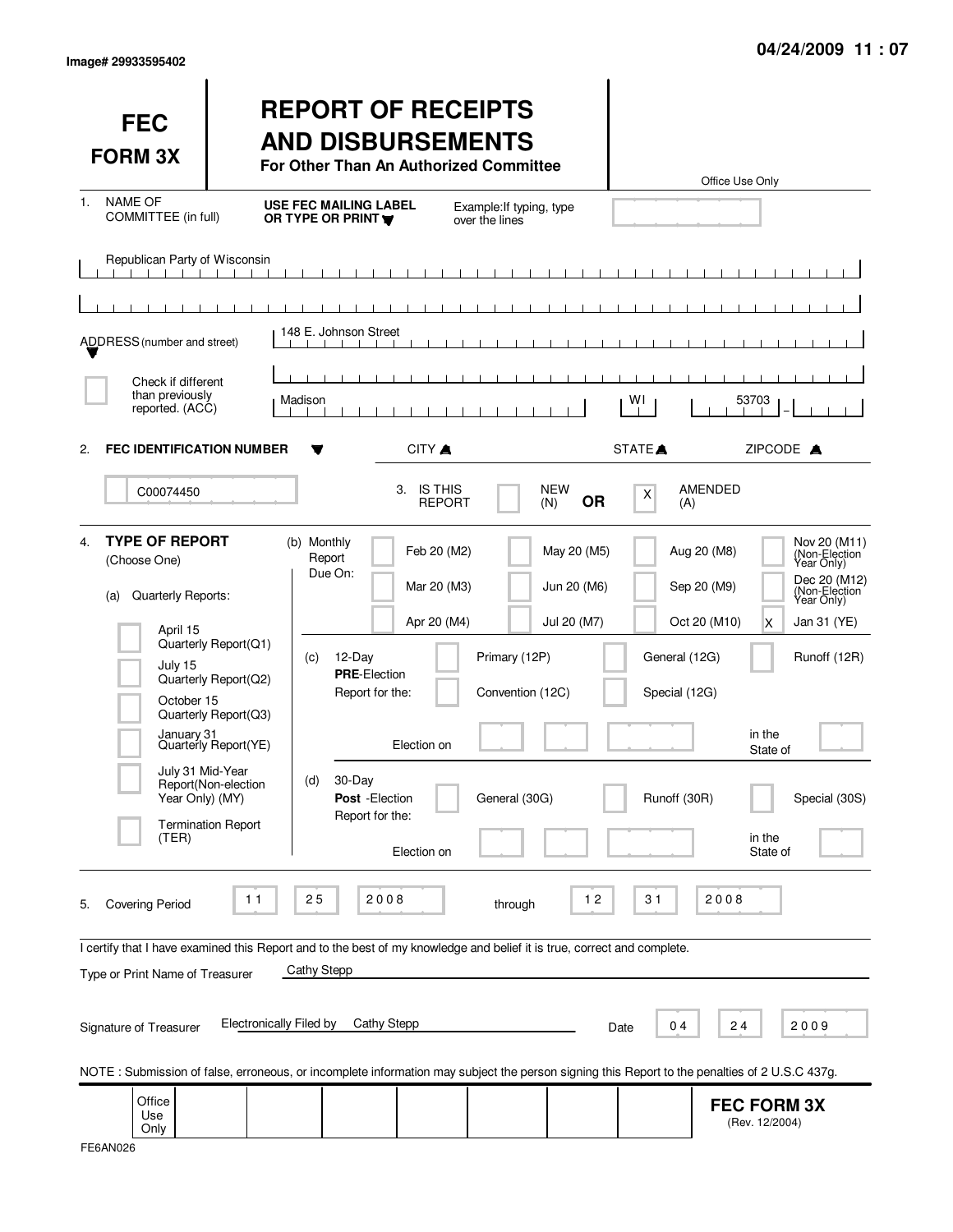| Image# 29933595403                                            | <b>SUMMARY PAGE</b><br>OF RECEIPTS AND DISBURSEMENTS                    | Page 2                                                                                                                                                                                                                                            |  |
|---------------------------------------------------------------|-------------------------------------------------------------------------|---------------------------------------------------------------------------------------------------------------------------------------------------------------------------------------------------------------------------------------------------|--|
| Write or Type Committee Name<br>Republican Party of Wisconsin |                                                                         |                                                                                                                                                                                                                                                   |  |
| Report Covering the Period:<br>From:                          | $Y$ $W$ $Y$<br>$D^{\prime\prime}$ $D$<br>M M<br>25<br>11<br>2008<br>To: | $Y$ $Y$ $Y$<br>M M<br>D<br>" D<br>31<br>2008<br>12                                                                                                                                                                                                |  |
|                                                               | <b>COLUMN A</b><br><b>This Period</b>                                   | <b>COLUMN B</b><br><b>Calendar Year-to-Date</b>                                                                                                                                                                                                   |  |
| Cash on Hand<br>(a)<br>Y<br>2008<br>January 1                 |                                                                         | 133633.78                                                                                                                                                                                                                                         |  |
| Cash on Hand at<br>(b)                                        | 800448.23                                                               |                                                                                                                                                                                                                                                   |  |
| (c)                                                           | 75265.27                                                                | 10014665.80                                                                                                                                                                                                                                       |  |
| Subtotal (add lines 6(b) and<br>(d)                           |                                                                         |                                                                                                                                                                                                                                                   |  |
| 6(c) for Column A and Lines                                   | 875713.50                                                               | 10148299.58                                                                                                                                                                                                                                       |  |
|                                                               | 588777.98                                                               | 9861364.06                                                                                                                                                                                                                                        |  |
| Cash on Hand at Close of                                      |                                                                         |                                                                                                                                                                                                                                                   |  |
| <b>Reporting Period</b>                                       | 286935.52                                                               | 286935.52                                                                                                                                                                                                                                         |  |
| Debts and Obligations owed<br>то                              |                                                                         |                                                                                                                                                                                                                                                   |  |
| the committee (Itemize all on                                 | 0.00                                                                    |                                                                                                                                                                                                                                                   |  |
| 10. Debts and Obligations owed<br>BY                          |                                                                         |                                                                                                                                                                                                                                                   |  |
| the committee (Itemize all on                                 | 0.00                                                                    |                                                                                                                                                                                                                                                   |  |
|                                                               | FEC Form 3X (Rev. 02/2003)                                              | Y<br>Begining of Reporting Period<br>Total Receipts (from Line 19)<br>$6(a)$ and $6(c)$ for Column B)<br>Total Disbursements (from Line 31)<br>(subtract Line 7 from Line 6(d))<br>Schedule C and/or Schedule D)<br>Schedule C and/or Schedule D) |  |

This Committee has qualified as a multicandidate committee. (see FEC FORM 1M)

## **For further information contact:**

Federal Election Commission 999 E street, NW Washington, DC 20463

> Toll Free 800-424-9530 Local 202-694-1100

FE6AN026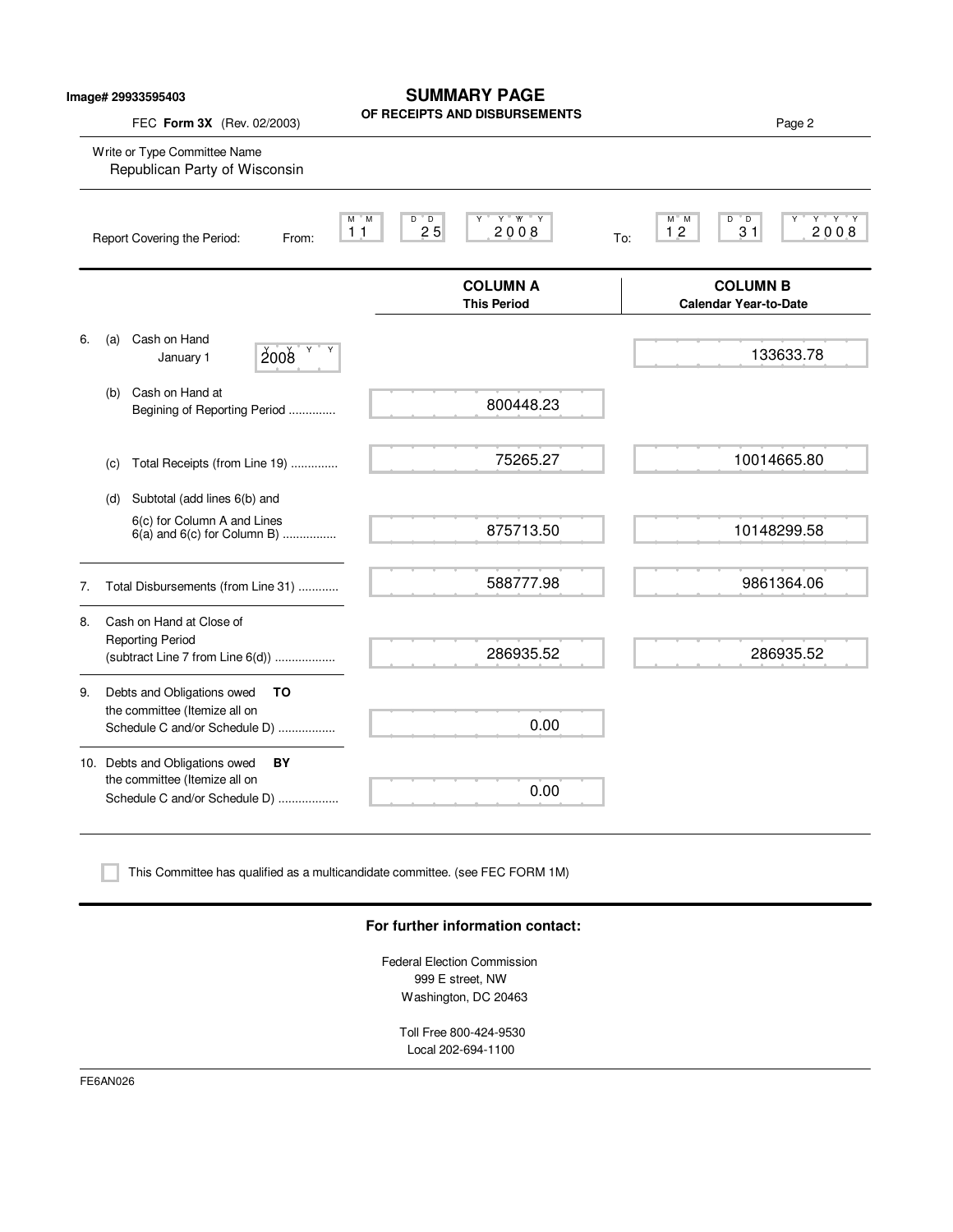| Image# 29933595404 |                                                                                             | <b>DETAILED SUMMARY PAGE</b><br>OF RECEIPTS |                                                          |
|--------------------|---------------------------------------------------------------------------------------------|---------------------------------------------|----------------------------------------------------------|
|                    | FEC Form 3X (Rev. 06/2004)<br>Write or Type Committee Name<br>Republican Party of Wisconsin |                                             | Page 3                                                   |
|                    | Report Covering the Period:<br>From:                                                        | M M<br>D<br>$2^{D}5$<br>2008<br>11<br>To:   | $\frac{M}{1}$ $\frac{M}{2}$<br>D<br>$3^{\circ}1$<br>2008 |
|                    | I. Receipts                                                                                 | <b>COLUMN A</b><br><b>Total This Period</b> | <b>COLUMN B</b><br><b>Calendar Year-to-Date</b>          |
|                    | 11. Contributions (other than loans) From:<br>Individuals/Persons Other<br>(a)              |                                             |                                                          |
|                    | <b>Than Political Committees</b><br>Itemized (use Schedule A)<br>(i)                        | 7885.00                                     | 725464.00                                                |
|                    |                                                                                             | 64631.67                                    | 980190.48                                                |
|                    | (iii) TOTAL (add<br>Lines $11(a)(i)$ and (ii)                                               | 72516.67                                    | 1705654.48                                               |
|                    | Political Party Committees<br>(b)                                                           | 0.00                                        | 0.00                                                     |
|                    | <b>Other Political Committees</b><br>(C)<br><b>Total Contributions (add Lines</b><br>(d)    | 0.00                                        | 124655.00                                                |
|                    | $11(a)(iii),(b)$ and $(c)$ ) (Carry<br>$\blacktriangleright$<br>Totals to Line 33, page 5)  | 72516.67                                    | 1830309.48                                               |
|                    | 12. Transfers From Affiliated/Other                                                         | 0.00                                        | 8158203.40                                               |
|                    |                                                                                             | 0.00                                        | 0.00                                                     |
|                    | 14. Loan Repayments Received<br>15. Offsets To Operating Expenditures                       | 0.00                                        | 0.00                                                     |
|                    | (Refunds, Rebates, etc.)<br>(Carry Totals to Line 37, page 5)                               | 2748.60                                     | 26152.92                                                 |
|                    | 16. Refunds of Contributions Made<br>to Federal candidates and Other                        | 0.00                                        | 0.00                                                     |
|                    | 17. Other Federal Receipts<br>(Dividends, Interest, etc.)                                   | 0.00                                        | 0.00                                                     |
|                    | 18. Transfers from Non-Federal and Levin Funds                                              |                                             |                                                          |
|                    | (a) Non-Federal Account<br>(from Schedule H3)                                               | 0.00                                        | 0.00                                                     |
|                    | (b) Levin Funds (from Schedule H5)                                                          | 0.00                                        | 0.00                                                     |
|                    | (c) Total Transfer (add 18(a) and 18(b)).                                                   | 0.00                                        | 0.00                                                     |
|                    | 19. Total Receipts (add Lines 11(d),<br>12, 13, 14, 15, 16, 17, and 18(c))                  | 75265.27                                    | 10014665.80                                              |
|                    | 20. Total Federal Receipts<br>(subtract Line 18(c) from Line 19)                            | 75265.27                                    | 10014665.80                                              |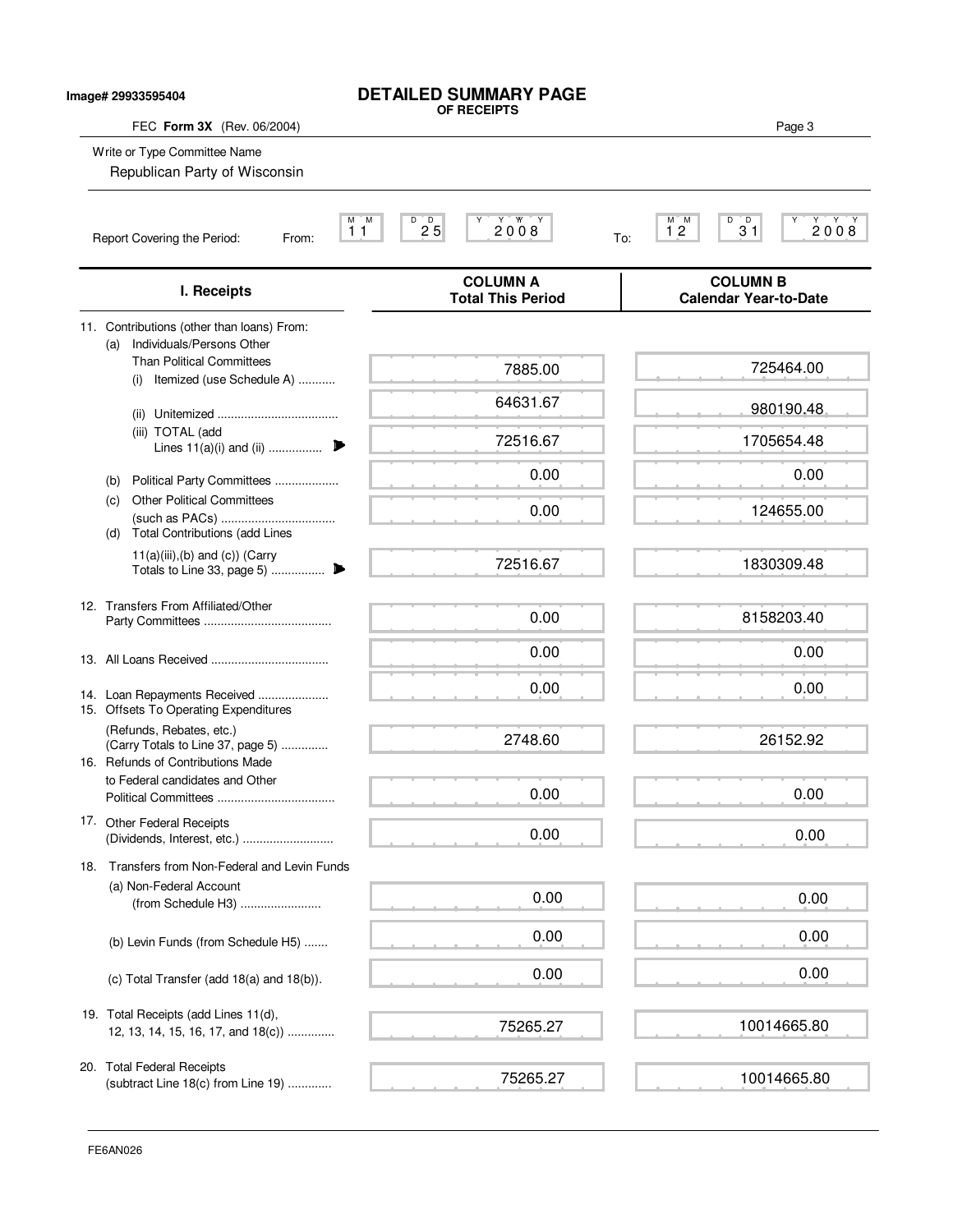**Image# 29933595405**

## **DETAILED SUMMARY PAGE**<br>of Disbursements

| FEC Form 3X (Rev. 02/2003)                                                                      | of Disbursements                            | Page 4                                          |  |
|-------------------------------------------------------------------------------------------------|---------------------------------------------|-------------------------------------------------|--|
| <b>II. DISBURSEMENTS</b>                                                                        | <b>COLUMN A</b><br><b>Total This Period</b> | <b>COLUMN B</b><br><b>Calendar Year-to-Date</b> |  |
| 21. Operating Expenditures:<br>Shared Federal/Non-Federal<br>(a)<br>Activity (from Schedule H4) | 4410.44                                     | 50977.79                                        |  |
| Federal Share<br>(i)                                                                            |                                             |                                                 |  |
| Non-Federal Share<br>(ii)                                                                       | 11341.16                                    | 131085.95                                       |  |
| <b>Other Federal Operating</b><br>(b)                                                           | 53563.19                                    | 756939.43                                       |  |
| (c) Total Operating Expenditures<br>(add 21(a)(i), (a)(ii) and (b))                             | 69314.79                                    | 939003.17                                       |  |
| 22. Transfers to Affiliated/Other Party                                                         | 340000.00                                   | 3405800.00                                      |  |
| 23. Contributions to<br>Federal Candidates/Committees                                           |                                             |                                                 |  |
| and Other Political Committees<br>24. Independent Expenditure                                   | 0.00                                        | 6640.76                                         |  |
| 25. Coordinated Expenditures Made by Party                                                      | 0.00                                        | 0.00                                            |  |
|                                                                                                 | 0.00                                        | 25000.00                                        |  |
|                                                                                                 | 26543.70                                    | 26543.70                                        |  |
|                                                                                                 | 0.00                                        | 0.00                                            |  |
| 28. Refunds of Contributions To:<br>(a) Individuals/Persons Other<br>Than Political Committees  | 75.00                                       | 5525.00                                         |  |
| (b) Political Party Committees                                                                  | 0.00                                        | 0.00                                            |  |
| <b>Other Political Committees</b><br>(c)                                                        | 0.00                                        | 1000.00                                         |  |
| <b>Total Contribution Refunds</b><br>(d)<br>(add Lines 28(a), (b), and (c))                     | 75.00                                       | 6525.00                                         |  |
|                                                                                                 | 0.00                                        | 0.00                                            |  |
| 30. Federal Election Activity (2 U.S.C 431(20))<br>(a) Shared Federal Election Activity         |                                             |                                                 |  |
| (from Schedule H6)<br>(i) Federal Share                                                         | 0.00                                        | 0.00                                            |  |
| (ii) "Levin" Share                                                                              | 0.00                                        | 0.00                                            |  |
| (b) Federal Election Activity Paid Entirely<br>With Federal Funds                               | 152844.49                                   | 5451851.43                                      |  |
| (c) Total Federal Election Activity (add<br>Lines $30(a)(i)$ , $30(a)(ii)$ and $30(b)$ )        | 152844.49                                   | 5451851.43                                      |  |
| 31. Total Disbursements (add Lines 21(c), 22,                                                   |                                             |                                                 |  |
| 23, 24, 25, 26, 27, 28(d), 29 and 30(c))                                                        | 588777.98                                   | 9861364.06                                      |  |
| <b>Total Federal Disbursements</b><br>32.<br>(subtract Line 21(a)(ii) and Line 30(a)(ii)        |                                             |                                                 |  |

577436.82

9730278.11

from Line 31).......................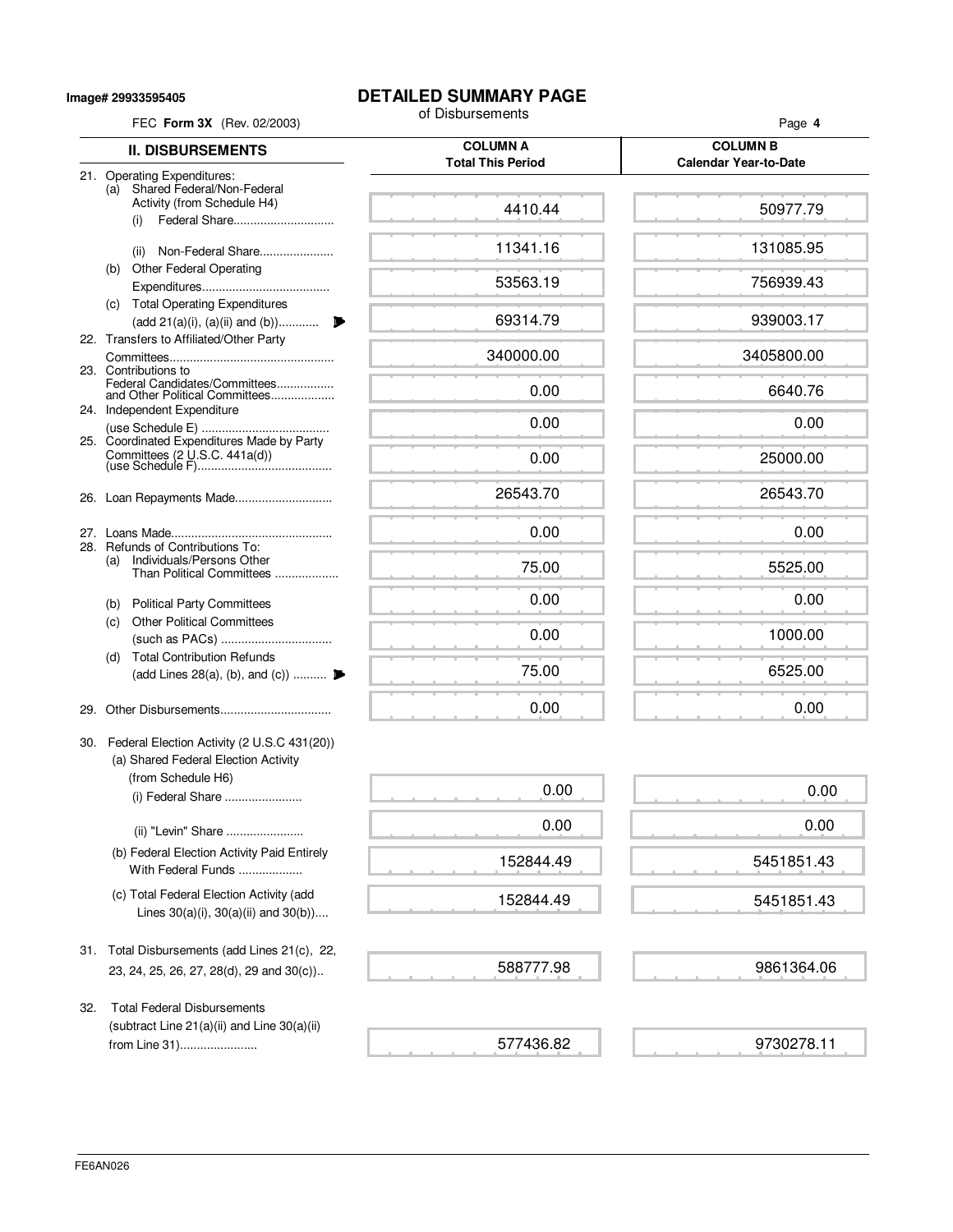## **Image# 29933595406**

## **DETAILED SUMMARY PAGE**

|     | FEC Form 3X (Rev. 02/2003)                                                             | of Disbursements                            | Page 5                                          |
|-----|----------------------------------------------------------------------------------------|---------------------------------------------|-------------------------------------------------|
|     | III. Net Contributions/Operating<br><b>Expenditures</b>                                | <b>COLUMN A</b><br><b>Total This Period</b> | <b>COLUMN B</b><br><b>Calendar Year-to-Date</b> |
| 33. | Total Contributions (other than loans)                                                 | 72516.67                                    | 1830309.48                                      |
| 34. | <b>Total Contribution Refunds</b>                                                      | 75.00                                       | 6525.00                                         |
| 35. | Net Contributions (other than loans)<br>(subtract Line 34 from Line 33)                | 72441.67                                    | 1823784.48                                      |
| 36. | <b>Total Federal Operating Expenditures</b><br>(add Line $21(a)(i)$ and Line $21(b)$ ) | 57973.63                                    | 807917.22                                       |
| 37. | Offsets to Operating Expenditures                                                      | 2748.60                                     | 26152.92                                        |
| 38. | Net Operating Expenditures<br>(subtract Line 37 from Line 36)                          | 55225.03                                    | 781764.30                                       |

FE6AN026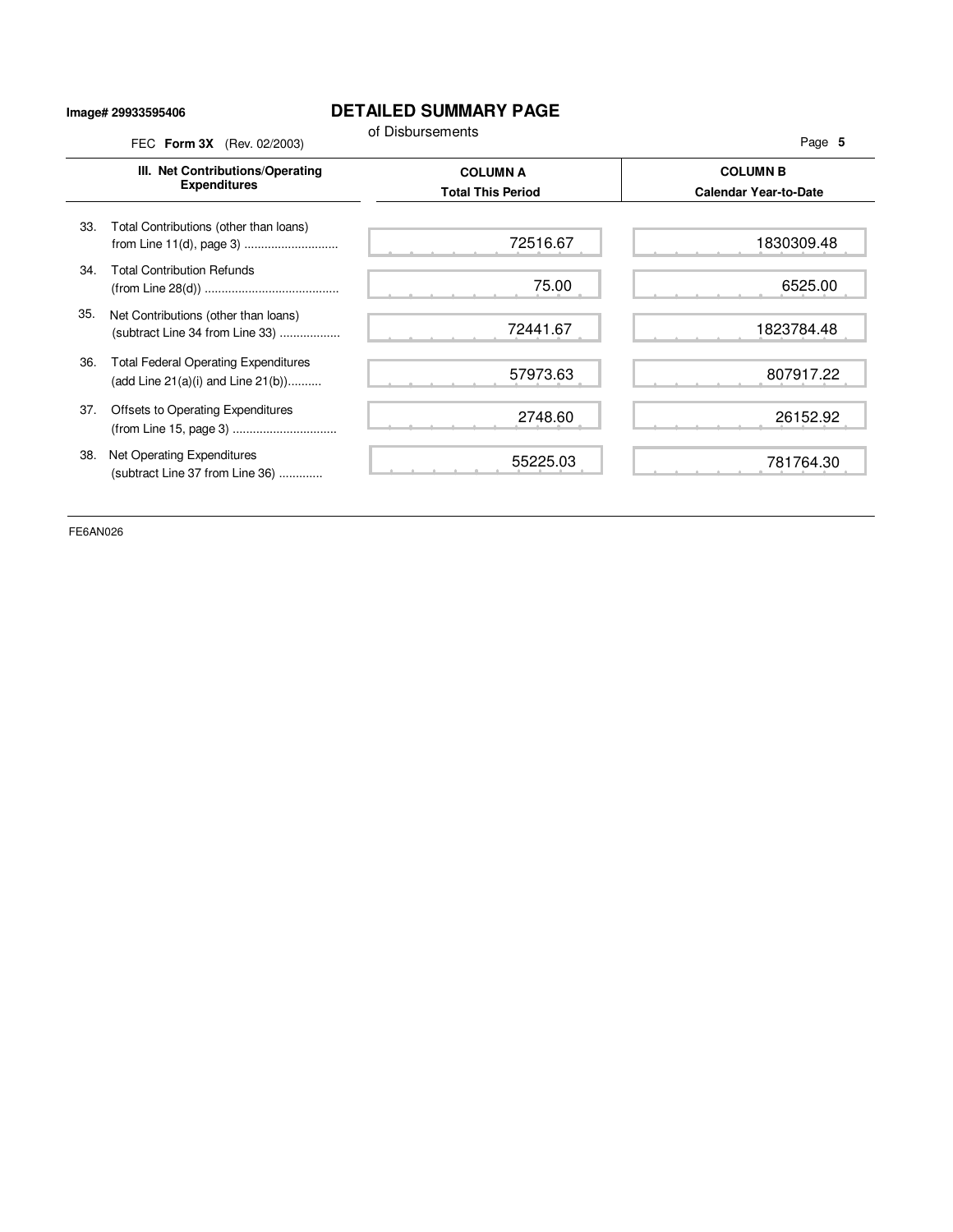|    | <b>SCHEDULE A (FEC Form 3X)</b><br><b>ITEMIZED RECEIPTS</b>                                                                                                                                                                                                                                                            | Use separate schedule(s)<br>for each category of the<br>Detailed Summary Page | PAGE 6/111<br>FOR LINE NUMBER:<br>(check only one)<br>X<br>11a<br>11 <sub>b</sub><br>12<br>11c |
|----|------------------------------------------------------------------------------------------------------------------------------------------------------------------------------------------------------------------------------------------------------------------------------------------------------------------------|-------------------------------------------------------------------------------|------------------------------------------------------------------------------------------------|
|    | Any information copied from such Reports and Statements may not be sold or used by any person for the purpose of soliciting contributions<br>or for commercial purposes, other than using the name and address of any political committee to solicit contributions from such committee.<br>NAME OF COMMITTEE (In Full) | 13<br>14<br>15<br>16<br>17                                                    |                                                                                                |
|    | Republican Party of Wisconsin                                                                                                                                                                                                                                                                                          |                                                                               |                                                                                                |
| А. | Full Name (Last, First, Middle Initial)<br>Joanne Aulenbacher                                                                                                                                                                                                                                                          |                                                                               | Date of Receipt                                                                                |
|    | Mailing Address<br>N6122 Wolf River Rd                                                                                                                                                                                                                                                                                 |                                                                               | $Y - Y - Y$<br>$M$ $M$ /<br>D<br>$\overline{D}$<br>Y<br>12<br>30<br>2008                       |
|    | City                                                                                                                                                                                                                                                                                                                   | State<br>Zip Code                                                             | Transaction ID: SA11AI.36889                                                                   |
|    | Shawano                                                                                                                                                                                                                                                                                                                | WI<br>54166                                                                   | Amount of Each Receipt this Period                                                             |
|    | FEC ID number of contributing<br>federal political committee.                                                                                                                                                                                                                                                          | C                                                                             | 25.00                                                                                          |
|    | Name of Employer<br>N/A                                                                                                                                                                                                                                                                                                | Occupation<br>Retired                                                         | Contribution                                                                                   |
|    | Receipt For:                                                                                                                                                                                                                                                                                                           | Aggregate Year-to-Date                                                        |                                                                                                |
|    | Primary<br>General<br>Other (specify) $\blacktriangledown$                                                                                                                                                                                                                                                             | 625.00                                                                        |                                                                                                |
| В. | Full Name (Last, First, Middle Initial)<br><b>Charles Balts</b>                                                                                                                                                                                                                                                        |                                                                               | Date of Receipt                                                                                |
|    | Mailing Address 4510 Puttor Dr                                                                                                                                                                                                                                                                                         |                                                                               | D<br>$Y - Y - Y$<br>$M$ $M$ /<br>$D$ /<br>15<br>2008<br>12                                     |
|    | City                                                                                                                                                                                                                                                                                                                   | Zip Code<br>State                                                             | Transaction ID: SA11AI.36859                                                                   |
|    | Eau Claire                                                                                                                                                                                                                                                                                                             | WI<br>54701                                                                   | Amount of Each Receipt this Period                                                             |
|    | FEC ID number of contributing<br>federal political committee.                                                                                                                                                                                                                                                          | C                                                                             | 20.00<br>Contribution                                                                          |
|    | Name of Employer<br>Held Homes                                                                                                                                                                                                                                                                                         | Occupation<br>General Contractor                                              |                                                                                                |
|    | Receipt For:<br>Primary                                                                                                                                                                                                                                                                                                | Aggregate Year-to-Date                                                        |                                                                                                |
|    | General<br>Other (specify) $\blacktriangledown$                                                                                                                                                                                                                                                                        | 620.00                                                                        |                                                                                                |
| C. | Full Name (Last, First, Middle Initial)<br>John Barrette                                                                                                                                                                                                                                                               |                                                                               | Date of Receipt                                                                                |
|    | Mailing Address<br>930 25th Place                                                                                                                                                                                                                                                                                      |                                                                               | $M^+$ M<br>$D$ $D$<br>γ≕ γ ⊤γ<br>30<br>2008<br>12                                              |
|    | City                                                                                                                                                                                                                                                                                                                   | Zip Code<br>State                                                             | Transaction ID: SA11AI.36888                                                                   |
|    | <b>Wisconisin Rapids</b>                                                                                                                                                                                                                                                                                               | WI<br>54494                                                                   | Amount of Each Receipt this Period                                                             |
|    | FEC ID number of contributing<br>federal political committee.                                                                                                                                                                                                                                                          | C                                                                             | 100.00                                                                                         |
|    | Name of Employer<br>N/A                                                                                                                                                                                                                                                                                                | Occupation<br>retired                                                         | Contribution                                                                                   |
|    | Receipt For:                                                                                                                                                                                                                                                                                                           | Aggregate Year-to-Date                                                        |                                                                                                |
|    | Primary<br>General<br>Other (specify) $\blacktriangledown$                                                                                                                                                                                                                                                             | 350.00                                                                        |                                                                                                |
|    |                                                                                                                                                                                                                                                                                                                        |                                                                               | 145.00                                                                                         |
|    |                                                                                                                                                                                                                                                                                                                        |                                                                               |                                                                                                |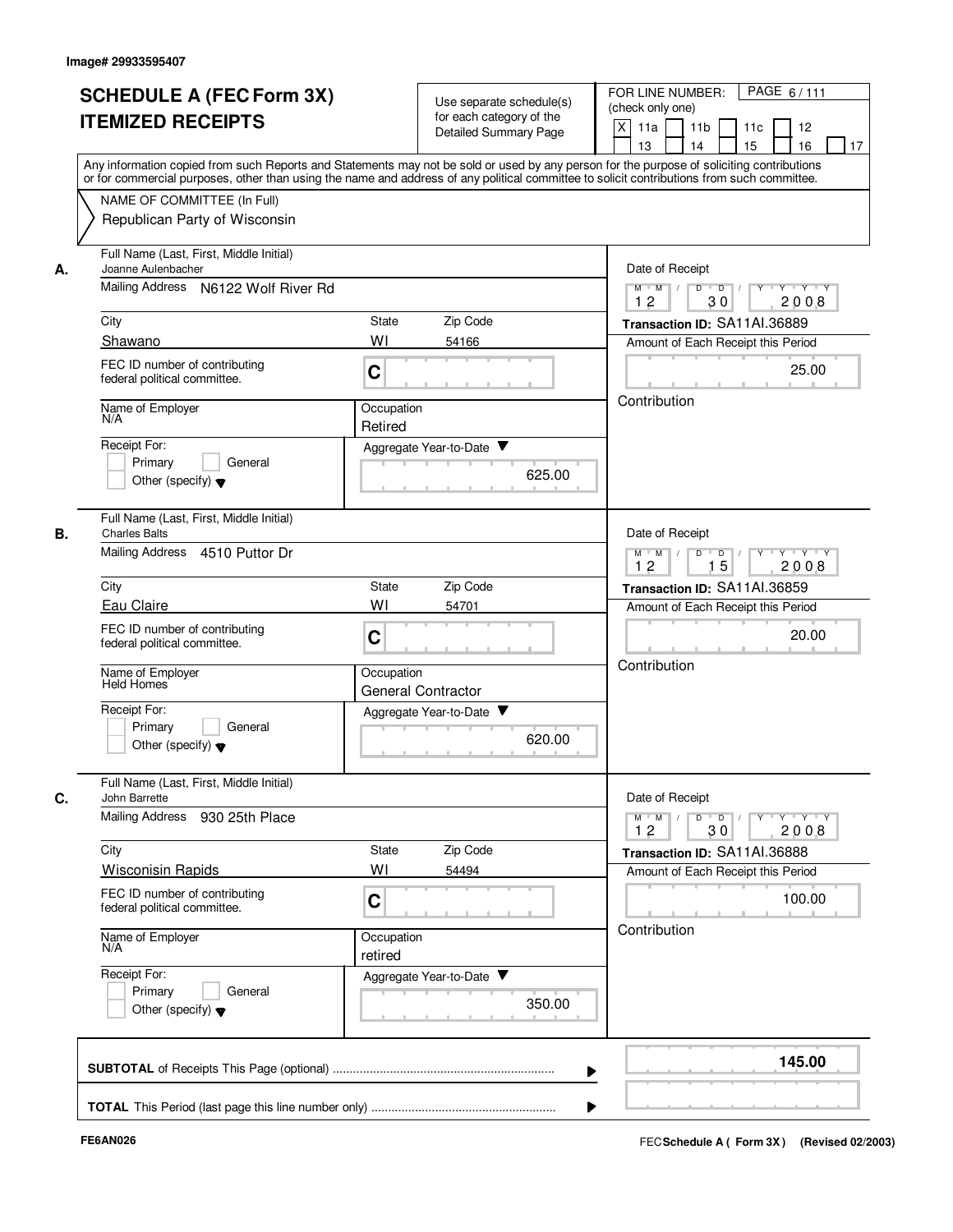|    | <b>SCHEDULE A (FEC Form 3X)</b><br><b>ITEMIZED RECEIPTS</b>                                                                                                                                                | Use separate schedule(s)<br>for each category of the<br>Detailed Summary Page<br>Any information copied from such Reports and Statements may not be sold or used by any person for the purpose of soliciting contributions | PAGE 7/111<br>FOR LINE NUMBER:<br>(check only one)<br>X<br>11a<br>11 <sub>b</sub><br>11c<br>12<br>13<br>14<br>15<br>16<br>17 |
|----|------------------------------------------------------------------------------------------------------------------------------------------------------------------------------------------------------------|----------------------------------------------------------------------------------------------------------------------------------------------------------------------------------------------------------------------------|------------------------------------------------------------------------------------------------------------------------------|
|    | or for commercial purposes, other than using the name and address of any political committee to solicit contributions from such committee.<br>NAME OF COMMITTEE (In Full)<br>Republican Party of Wisconsin |                                                                                                                                                                                                                            |                                                                                                                              |
| А. | Full Name (Last, First, Middle Initial)<br>Carol Bayerlein<br><b>Mailing Address</b><br>1810 Wedgewood Dr. East                                                                                            |                                                                                                                                                                                                                            | Date of Receipt<br>$M$ $M$ /<br>Y 'Y 'Y<br>D<br>D                                                                            |
|    |                                                                                                                                                                                                            |                                                                                                                                                                                                                            | 12<br>18<br>2008                                                                                                             |
|    | City<br>Elm Grove                                                                                                                                                                                          | Zip Code<br><b>State</b><br>WI<br>53122                                                                                                                                                                                    | Transaction ID: SA11AI.36876<br>Amount of Each Receipt this Period                                                           |
|    | FEC ID number of contributing<br>federal political committee.                                                                                                                                              | C                                                                                                                                                                                                                          | 500.00                                                                                                                       |
|    | Name of Employer<br>Francisian Shared Lab                                                                                                                                                                  | Occupation<br>Secretary                                                                                                                                                                                                    | Contribution                                                                                                                 |
|    | Receipt For:<br>Primary<br>General<br>Other (specify) $\blacktriangledown$                                                                                                                                 | Aggregate Year-to-Date ▼<br>1000.00                                                                                                                                                                                        |                                                                                                                              |
| В. | Full Name (Last, First, Middle Initial)<br>Richard Belongia<br><b>Mailing Address</b><br>2813 12th Str                                                                                                     |                                                                                                                                                                                                                            | Date of Receipt<br>D<br>$Y - Y - Y$<br>$M$ M<br>$\sqrt{ }$                                                                   |
|    |                                                                                                                                                                                                            |                                                                                                                                                                                                                            | $\blacksquare$ D $\blacksquare$ /<br>12<br>12<br>2008                                                                        |
|    | City                                                                                                                                                                                                       | Zip Code<br>State                                                                                                                                                                                                          | Transaction ID: SA11AI.36854                                                                                                 |
|    | <b>Two Rivers</b><br>FEC ID number of contributing<br>federal political committee.                                                                                                                         | WI<br>54241<br>C                                                                                                                                                                                                           | Amount of Each Receipt this Period<br>100.00                                                                                 |
|    | Name of Employer<br>Information Requested                                                                                                                                                                  | Occupation<br><b>Information Requested</b>                                                                                                                                                                                 | Contribution                                                                                                                 |
|    | Receipt For:<br>Primary<br>General<br>Other (specify) $\blacktriangledown$                                                                                                                                 | Aggregate Year-to-Date<br>300.00                                                                                                                                                                                           |                                                                                                                              |
| C. | Full Name (Last, First, Middle Initial)<br>Steven Bergum<br>Mailing Address 2016 Bay Pt Ln                                                                                                                 |                                                                                                                                                                                                                            | Date of Receipt<br>$Y - Y - Y$<br>$M$ $M$ /<br>$D$ $D$ $I$<br>$Y$ <sup>-1</sup>                                              |
|    |                                                                                                                                                                                                            |                                                                                                                                                                                                                            | 2008<br>12<br>0 <sub>1</sub>                                                                                                 |
|    | City<br>Hartland                                                                                                                                                                                           | State<br>Zip Code<br>WI<br>53029                                                                                                                                                                                           | Transaction ID: SA11AI.36924<br>Amount of Each Receipt this Period                                                           |
|    | FEC ID number of contributing<br>federal political committee.                                                                                                                                              | C                                                                                                                                                                                                                          | 300.00                                                                                                                       |
|    | Name of Employer<br>Perlick Corp                                                                                                                                                                           | Occupation<br>Executive                                                                                                                                                                                                    | Contribution                                                                                                                 |
|    | Receipt For:<br>Primary<br>General<br>Other (specify) $\blacktriangledown$                                                                                                                                 | Aggregate Year-to-Date<br>300.00                                                                                                                                                                                           |                                                                                                                              |
|    |                                                                                                                                                                                                            |                                                                                                                                                                                                                            | 900.00                                                                                                                       |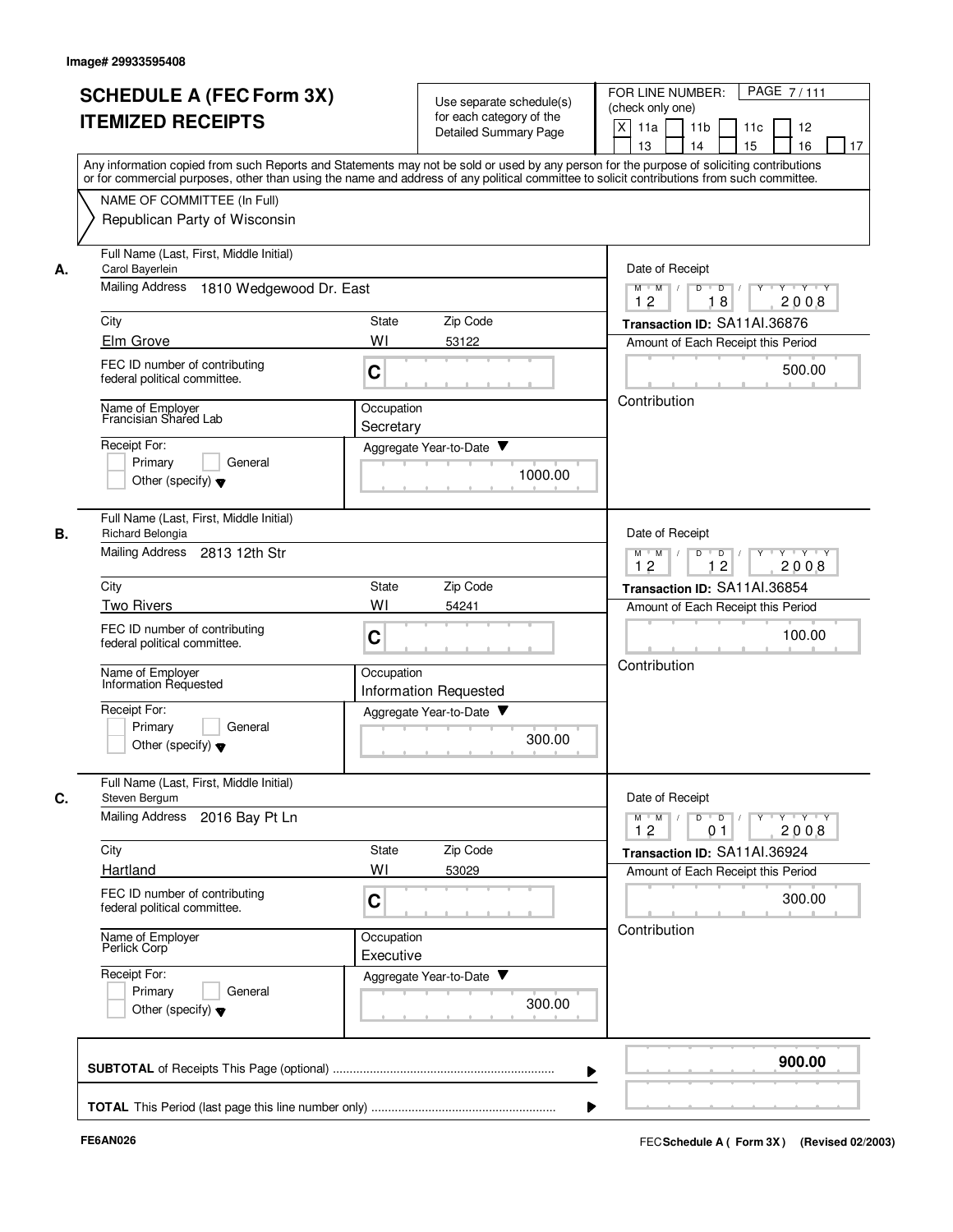|    | <b>SCHEDULE A (FEC Form 3X)</b><br><b>ITEMIZED RECEIPTS</b><br>Any information copied from such Reports and Statements may not be sold or used by any person for the purpose of soliciting contributions   |                       | Use separate schedule(s)<br>for each category of the<br>Detailed Summary Page | PAGE 8/111<br>FOR LINE NUMBER:<br>(check only one)<br>$\boldsymbol{\mathsf{X}}$<br>11a<br>11 <sub>b</sub><br>12<br>11c<br>13<br>14<br>15<br>16<br>17 |
|----|------------------------------------------------------------------------------------------------------------------------------------------------------------------------------------------------------------|-----------------------|-------------------------------------------------------------------------------|------------------------------------------------------------------------------------------------------------------------------------------------------|
|    | or for commercial purposes, other than using the name and address of any political committee to solicit contributions from such committee.<br>NAME OF COMMITTEE (In Full)<br>Republican Party of Wisconsin |                       |                                                                               |                                                                                                                                                      |
| А. | Full Name (Last, First, Middle Initial)<br>Don Bleser<br><b>Mailing Address</b><br>1804 30th St                                                                                                            |                       |                                                                               | Date of Receipt<br>$Y + Y + Y$<br>$\overline{D}$<br>$M$ $M$<br>D<br>Y<br>12<br>09<br>2008                                                            |
|    | City                                                                                                                                                                                                       | State                 | Zip Code                                                                      | Transaction ID: SA11AI.36949                                                                                                                         |
|    | <b>Two Rivers</b><br>FEC ID number of contributing<br>federal political committee.                                                                                                                         | WI<br>C               | 54241                                                                         | Amount of Each Receipt this Period<br>50.00                                                                                                          |
|    | Name of Employer<br>N/a                                                                                                                                                                                    | Occupation<br>Retired |                                                                               | Contribution                                                                                                                                         |
|    | Receipt For:<br>Primary<br>General<br>Other (specify) $\blacktriangledown$                                                                                                                                 |                       | Aggregate Year-to-Date<br>300.00                                              |                                                                                                                                                      |
| В. | Full Name (Last, First, Middle Initial)<br>Don Bleser<br><b>Mailing Address</b><br>1804 30th St                                                                                                            |                       |                                                                               | Date of Receipt<br>$D$ $D$ $/$<br>y y y y y y<br>$M$ $M$ /                                                                                           |
|    | City                                                                                                                                                                                                       | <b>State</b>          | Zip Code                                                                      | 12<br>18<br>2008<br>Transaction ID: SA11AI.36875                                                                                                     |
|    | <b>Two Rivers</b>                                                                                                                                                                                          | WI                    | 54241                                                                         | Amount of Each Receipt this Period                                                                                                                   |
|    | FEC ID number of contributing<br>federal political committee.                                                                                                                                              | C                     |                                                                               | 150.00                                                                                                                                               |
|    | Name of Employer<br>N/a                                                                                                                                                                                    | Occupation<br>Retired |                                                                               | Contribution                                                                                                                                         |
|    | Receipt For:<br>Primary<br>General<br>Other (specify) $\blacktriangledown$                                                                                                                                 |                       | Aggregate Year-to-Date<br>450.00                                              |                                                                                                                                                      |
| C. | Full Name (Last, First, Middle Initial)<br>Ellen Buck                                                                                                                                                      |                       |                                                                               | Date of Receipt                                                                                                                                      |
|    | <b>Mailing Address</b><br>3601 Sunset Dr                                                                                                                                                                   |                       |                                                                               | $M^+$ M<br>$D$ $D$ $/$<br>$Y + Y + Y$<br>$\mathbb{L}$<br>$Y$ <sup><math>\top</math></sup><br>12<br>2008<br>30                                        |
|    | City                                                                                                                                                                                                       | State                 | Zip Code                                                                      | Transaction ID: SA11AI.36887                                                                                                                         |
|    | Madison<br>FEC ID number of contributing<br>federal political committee.                                                                                                                                   | WI<br>C               | 53705                                                                         | Amount of Each Receipt this Period<br>100.00                                                                                                         |
|    | Name of Employer<br>Retired                                                                                                                                                                                | Occupation<br>Retired |                                                                               | Contribution                                                                                                                                         |
|    | Receipt For:<br>Primary<br>General<br>Other (specify) $\blacktriangledown$                                                                                                                                 |                       | Aggregate Year-to-Date<br>400.00                                              |                                                                                                                                                      |
|    |                                                                                                                                                                                                            |                       |                                                                               | 300.00                                                                                                                                               |
|    |                                                                                                                                                                                                            |                       |                                                                               |                                                                                                                                                      |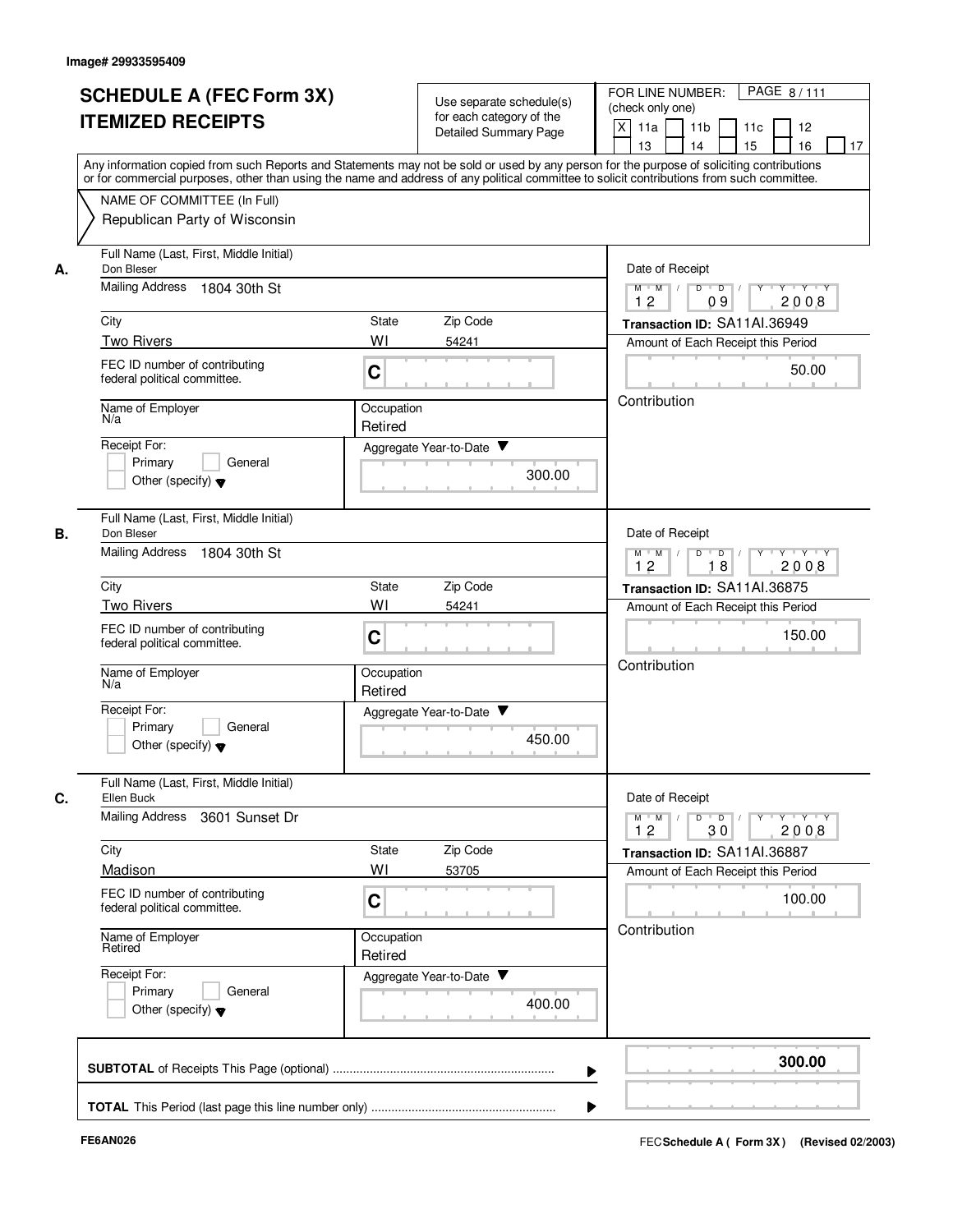|    | <b>SCHEDULE A (FEC Form 3X)</b><br><b>ITEMIZED RECEIPTS</b>                                                                                                                                                                                                                                                                                             |                                                               | Use separate schedule(s)<br>for each category of the<br>Detailed Summary Page | PAGE 9/111<br>FOR LINE NUMBER:<br>(check only one)<br>X<br>11a<br>11 <sub>b</sub><br>12<br>11c<br>16<br>13<br>14<br>15<br>17 |
|----|---------------------------------------------------------------------------------------------------------------------------------------------------------------------------------------------------------------------------------------------------------------------------------------------------------------------------------------------------------|---------------------------------------------------------------|-------------------------------------------------------------------------------|------------------------------------------------------------------------------------------------------------------------------|
|    | Any information copied from such Reports and Statements may not be sold or used by any person for the purpose of soliciting contributions<br>or for commercial purposes, other than using the name and address of any political committee to solicit contributions from such committee.<br>NAME OF COMMITTEE (In Full)<br>Republican Party of Wisconsin |                                                               |                                                                               |                                                                                                                              |
| А. | Full Name (Last, First, Middle Initial)<br>Hertha Dedering<br>Mailing Address 2129 Illinois Ave                                                                                                                                                                                                                                                         |                                                               |                                                                               | Date of Receipt<br>$Y - Y - Y$<br>$M$ $M$ /<br>D<br>$\overline{D}$<br>Y<br>30<br>2008<br>12                                  |
|    | City                                                                                                                                                                                                                                                                                                                                                    | State                                                         | Zip Code                                                                      | Transaction ID: SA11AI.36897                                                                                                 |
|    | New Holstein<br>FEC ID number of contributing<br>federal political committee.                                                                                                                                                                                                                                                                           | WI<br>C                                                       | 53061                                                                         | Amount of Each Receipt this Period<br>100.00                                                                                 |
|    | Name of Employer<br>Information requested<br>Receipt For:<br>Primary<br>General<br>Other (specify) $\blacktriangledown$                                                                                                                                                                                                                                 | Occupation<br>Information requested<br>Aggregate Year-to-Date | 600.00                                                                        | Contribution                                                                                                                 |
| В. | Full Name (Last, First, Middle Initial)<br><b>William Flader</b><br>Mailing Address 17 Fuller Drive                                                                                                                                                                                                                                                     |                                                               |                                                                               | Date of Receipt<br>Y Y Y Y<br>$M$ $M$ /<br>D<br>$\overline{\phantom{0}}$ D<br>12<br>2008<br>04                               |
|    | City                                                                                                                                                                                                                                                                                                                                                    | State                                                         | Zip Code                                                                      | Transaction ID: SA11AI.36940                                                                                                 |
|    | Madison                                                                                                                                                                                                                                                                                                                                                 | WI                                                            | 53704                                                                         | Amount of Each Receipt this Period                                                                                           |
|    | FEC ID number of contributing<br>federal political committee.                                                                                                                                                                                                                                                                                           | C                                                             |                                                                               | 50.00<br>Contribution                                                                                                        |
|    | Name of Employer<br>Retired                                                                                                                                                                                                                                                                                                                             | Occupation<br>Retired                                         |                                                                               |                                                                                                                              |
|    | Receipt For:<br>Primary<br>General<br>Other (specify) $\blacktriangledown$                                                                                                                                                                                                                                                                              | Aggregate Year-to-Date ▼                                      | 750.00                                                                        |                                                                                                                              |
| C. | Full Name (Last, First, Middle Initial)<br>Alvin Greason                                                                                                                                                                                                                                                                                                |                                                               |                                                                               | Date of Receipt                                                                                                              |
|    | <b>Mailing Address</b><br>N8145 School Forrest Lane                                                                                                                                                                                                                                                                                                     |                                                               |                                                                               | $Y - Y - Y$<br>$M$ $M$<br>$D$ $D$ $I$<br>$Y$ <sup>-1</sup><br>12<br>2008<br>12                                               |
|    | City<br>Crivitz                                                                                                                                                                                                                                                                                                                                         | State<br>WI                                                   | Zip Code<br>54114                                                             | Transaction ID: SA11AI.36852<br>Amount of Each Receipt this Period                                                           |
|    | FEC ID number of contributing<br>federal political committee.                                                                                                                                                                                                                                                                                           | C                                                             |                                                                               | 100.00                                                                                                                       |
|    | Name of Employer<br>Retired                                                                                                                                                                                                                                                                                                                             | Occupation<br>Retired                                         |                                                                               | Contribution                                                                                                                 |
|    | Receipt For:<br>Primary<br>General<br>Other (specify) $\blacktriangledown$                                                                                                                                                                                                                                                                              | Aggregate Year-to-Date                                        | 550.00                                                                        |                                                                                                                              |
|    |                                                                                                                                                                                                                                                                                                                                                         |                                                               |                                                                               | 250.00                                                                                                                       |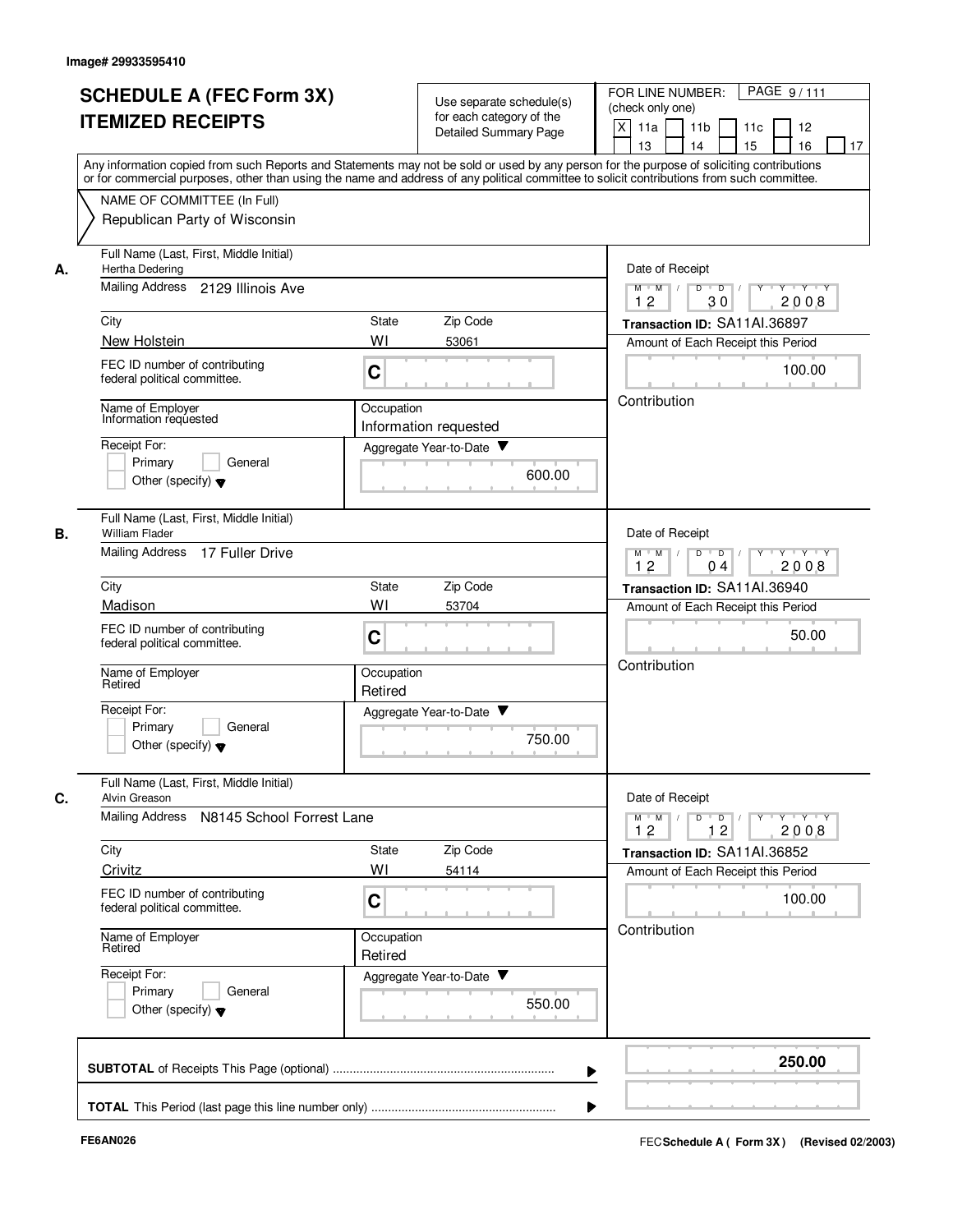|    | <b>SCHEDULE A (FEC Form 3X)</b><br><b>ITEMIZED RECEIPTS</b>                                                              | Use separate schedule(s)<br>for each category of the<br>Detailed Summary Page                                                                                                                                                                                                           | PAGE 10/111<br>FOR LINE NUMBER:<br>(check only one)<br>X<br>11a<br>11 <sub>b</sub><br>12<br>11c<br>15<br>16<br>13<br>14<br>17 |
|----|--------------------------------------------------------------------------------------------------------------------------|-----------------------------------------------------------------------------------------------------------------------------------------------------------------------------------------------------------------------------------------------------------------------------------------|-------------------------------------------------------------------------------------------------------------------------------|
|    | NAME OF COMMITTEE (In Full)<br>Republican Party of Wisconsin                                                             | Any information copied from such Reports and Statements may not be sold or used by any person for the purpose of soliciting contributions<br>or for commercial purposes, other than using the name and address of any political committee to solicit contributions from such committee. |                                                                                                                               |
| А. | Full Name (Last, First, Middle Initial)<br><b>Richard Grossman</b><br><b>Mailing Address</b><br>11702 W Mequon Road 112N |                                                                                                                                                                                                                                                                                         | Date of Receipt<br>$M$ $M$ /<br>D<br>$\overline{D}$ /<br>$Y + Y + Y$                                                          |
|    |                                                                                                                          |                                                                                                                                                                                                                                                                                         | 12<br>15<br>2008                                                                                                              |
|    | City<br>Meguon                                                                                                           | Zip Code<br>State<br>WI<br>53097                                                                                                                                                                                                                                                        | Transaction ID: SA11Al.36866<br>Amount of Each Receipt this Period                                                            |
|    | FEC ID number of contributing<br>federal political committee.                                                            | C                                                                                                                                                                                                                                                                                       | 100.00                                                                                                                        |
|    | Name of Employer<br>Kromer Cap Co., Inc.<br>Receipt For:                                                                 | Occupation<br>President<br>Aggregate Year-to-Date                                                                                                                                                                                                                                       | Contribution                                                                                                                  |
|    | Primary<br>General<br>Other (specify) $\blacktriangledown$                                                               | 600.00                                                                                                                                                                                                                                                                                  |                                                                                                                               |
| В. | Full Name (Last, First, Middle Initial)<br>William Hawley                                                                |                                                                                                                                                                                                                                                                                         | Date of Receipt                                                                                                               |
|    | Mailing Address<br>830 12th Ave                                                                                          |                                                                                                                                                                                                                                                                                         | D<br>$\overline{D}$<br>$Y - Y - Y$<br>$M$ $M$<br>12<br>15<br>2008                                                             |
|    | City                                                                                                                     | Zip Code<br>State                                                                                                                                                                                                                                                                       | Transaction ID: SA11AI.36863                                                                                                  |
|    | <b>Baldwin</b>                                                                                                           | WI<br>54002                                                                                                                                                                                                                                                                             | Amount of Each Receipt this Period                                                                                            |
|    | FEC ID number of contributing<br>federal political committee.                                                            | C                                                                                                                                                                                                                                                                                       | 100.00<br>Contribution                                                                                                        |
|    | Name of Employer<br>Retired                                                                                              | Occupation<br>Retired                                                                                                                                                                                                                                                                   |                                                                                                                               |
|    | Receipt For:<br>Primary<br>General<br>Other (specify) $\blacktriangledown$                                               | Aggregate Year-to-Date<br>300.00                                                                                                                                                                                                                                                        |                                                                                                                               |
| C. | Full Name (Last, First, Middle Initial)<br><b>Charles Heide</b><br>Mailing Address 5825 Sixth Place                      |                                                                                                                                                                                                                                                                                         | Date of Receipt<br>$Y$ $Y$ $Y$<br>$M^+M^-$<br>D<br>$\overline{D}$<br>Y                                                        |
|    |                                                                                                                          |                                                                                                                                                                                                                                                                                         | 12<br>05<br>2008                                                                                                              |
|    | City<br>Kenosha                                                                                                          | Zip Code<br>State<br>WI<br>53144                                                                                                                                                                                                                                                        | Transaction ID: SA11AI.36945<br>Amount of Each Receipt this Period                                                            |
|    | FEC ID number of contributing<br>federal political committee.                                                            | C                                                                                                                                                                                                                                                                                       | 150.00                                                                                                                        |
|    | Name of Employer<br>Vesta, Inc.                                                                                          | Occupation<br>Engineer                                                                                                                                                                                                                                                                  | Contribution                                                                                                                  |
|    | Receipt For:<br>Primary<br>General<br>Other (specify) $\blacktriangledown$                                               | Aggregate Year-to-Date<br>250.00                                                                                                                                                                                                                                                        |                                                                                                                               |
|    |                                                                                                                          |                                                                                                                                                                                                                                                                                         | 350.00                                                                                                                        |
|    |                                                                                                                          |                                                                                                                                                                                                                                                                                         |                                                                                                                               |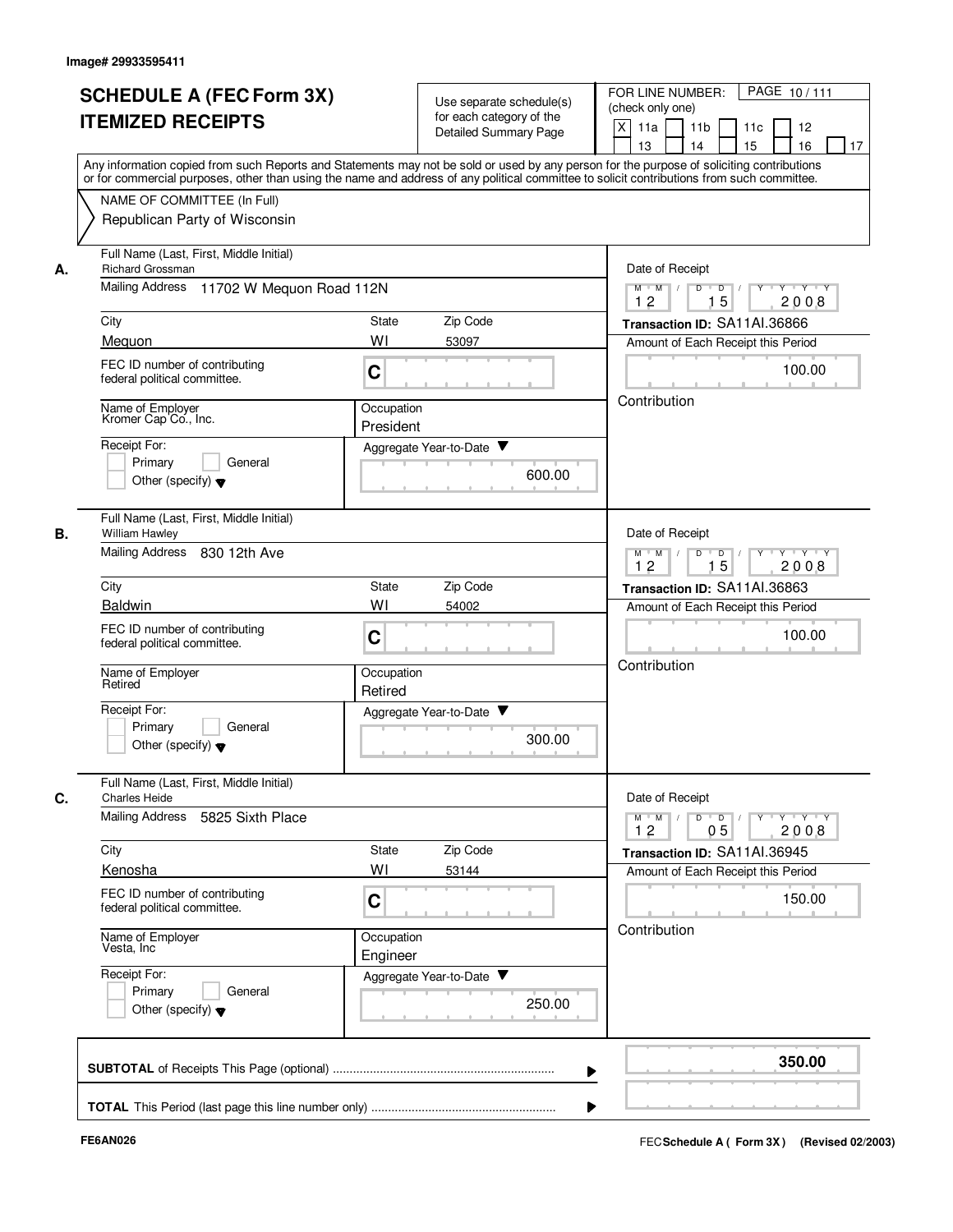|    | <b>SCHEDULE A (FEC Form 3X)</b>                                                                                                                                                                                                                                                         |                          |                                                      | PAGE 11/111<br>FOR LINE NUMBER:                                                                                |
|----|-----------------------------------------------------------------------------------------------------------------------------------------------------------------------------------------------------------------------------------------------------------------------------------------|--------------------------|------------------------------------------------------|----------------------------------------------------------------------------------------------------------------|
|    |                                                                                                                                                                                                                                                                                         |                          | Use separate schedule(s)<br>for each category of the | (check only one)                                                                                               |
|    | <b>ITEMIZED RECEIPTS</b>                                                                                                                                                                                                                                                                |                          | Detailed Summary Page                                | $\mathsf{X}$<br>11a<br>11 <sub>b</sub><br>12<br>11c                                                            |
|    |                                                                                                                                                                                                                                                                                         |                          |                                                      | 13<br>14<br>15<br>16<br>17                                                                                     |
|    | Any information copied from such Reports and Statements may not be sold or used by any person for the purpose of soliciting contributions<br>or for commercial purposes, other than using the name and address of any political committee to solicit contributions from such committee. |                          |                                                      |                                                                                                                |
|    | NAME OF COMMITTEE (In Full)                                                                                                                                                                                                                                                             |                          |                                                      |                                                                                                                |
|    | Republican Party of Wisconsin                                                                                                                                                                                                                                                           |                          |                                                      |                                                                                                                |
| А. | Full Name (Last, First, Middle Initial)<br>Kathryn Heide                                                                                                                                                                                                                                |                          |                                                      | Date of Receipt                                                                                                |
|    | Mailing Address<br>5825 6th PI                                                                                                                                                                                                                                                          |                          |                                                      | $\overline{D}$<br>$Y + Y + Y$<br>$M$ $M$ /<br>D<br>12<br>2008<br>11                                            |
|    | City                                                                                                                                                                                                                                                                                    | <b>State</b><br>Zip Code |                                                      | Transaction ID: SA11AI.36850                                                                                   |
|    | Kenosha                                                                                                                                                                                                                                                                                 | WI<br>53144              |                                                      | Amount of Each Receipt this Period                                                                             |
|    | FEC ID number of contributing                                                                                                                                                                                                                                                           | C                        |                                                      | 100.00                                                                                                         |
|    | federal political committee.                                                                                                                                                                                                                                                            |                          |                                                      |                                                                                                                |
|    | Name of Employer<br>Information requested                                                                                                                                                                                                                                               | Occupation               |                                                      | Contribution                                                                                                   |
|    |                                                                                                                                                                                                                                                                                         | Information requested    |                                                      |                                                                                                                |
|    | Receipt For:<br>Primary<br>General                                                                                                                                                                                                                                                      | Aggregate Year-to-Date   |                                                      |                                                                                                                |
|    | Other (specify) $\blacktriangledown$                                                                                                                                                                                                                                                    |                          | 300.00                                               |                                                                                                                |
|    |                                                                                                                                                                                                                                                                                         |                          |                                                      |                                                                                                                |
| В. | Full Name (Last, First, Middle Initial)<br>Wallace Hepkema                                                                                                                                                                                                                              |                          |                                                      | Date of Receipt                                                                                                |
|    | Mailing Address 10712th Street                                                                                                                                                                                                                                                          |                          |                                                      | $D$ $D$ $/$<br>Y * Y * Y * Y<br>$M$ $M$ /                                                                      |
|    |                                                                                                                                                                                                                                                                                         |                          |                                                      | 12<br>2008<br>0 <sub>1</sub>                                                                                   |
|    | City                                                                                                                                                                                                                                                                                    | Zip Code<br><b>State</b> |                                                      | Transaction ID: SA11AI.36928                                                                                   |
|    | Racine                                                                                                                                                                                                                                                                                  | WI<br>53403              |                                                      | Amount of Each Receipt this Period                                                                             |
|    | FEC ID number of contributing<br>federal political committee.                                                                                                                                                                                                                           | C                        |                                                      | 100.00                                                                                                         |
|    | Name of Employer                                                                                                                                                                                                                                                                        | Occupation               |                                                      | Contribution                                                                                                   |
|    | Information requested                                                                                                                                                                                                                                                                   | Information requested    |                                                      |                                                                                                                |
|    | Receipt For:                                                                                                                                                                                                                                                                            | Aggregate Year-to-Date   |                                                      |                                                                                                                |
|    | Primary<br>General<br>Other (specify) $\blacktriangledown$                                                                                                                                                                                                                              |                          | 350.00                                               |                                                                                                                |
|    |                                                                                                                                                                                                                                                                                         |                          |                                                      |                                                                                                                |
| C. | Full Name (Last, First, Middle Initial)<br>Harold Hoops                                                                                                                                                                                                                                 |                          |                                                      | Date of Receipt                                                                                                |
|    | <b>Mailing Address</b><br>3363 Beach Lane                                                                                                                                                                                                                                               |                          |                                                      | $D$ $D$ $/$<br>$M = M$<br>$\mathsf{Y} \dashv \mathsf{Y} \dashv \mathsf{Y}$<br>$\mathbf{Y}$<br>2008<br>12<br>15 |
|    | City                                                                                                                                                                                                                                                                                    | Zip Code<br>State        |                                                      | Transaction ID: SA11AI.36864                                                                                   |
|    | <b>Green Bay</b>                                                                                                                                                                                                                                                                        | WY                       | 54311-7258                                           | Amount of Each Receipt this Period                                                                             |
|    | FEC ID number of contributing                                                                                                                                                                                                                                                           | C                        |                                                      | 50.00                                                                                                          |
|    | federal political committee.                                                                                                                                                                                                                                                            |                          |                                                      |                                                                                                                |
|    | Name of Employer<br>N/A                                                                                                                                                                                                                                                                 | Occupation<br>Retired    |                                                      | Contribution                                                                                                   |
|    | Receipt For:                                                                                                                                                                                                                                                                            | Aggregate Year-to-Date   |                                                      |                                                                                                                |
|    | Primary<br>General                                                                                                                                                                                                                                                                      |                          |                                                      |                                                                                                                |
|    | Other (specify) $\blacktriangledown$                                                                                                                                                                                                                                                    |                          | 275.00                                               |                                                                                                                |
|    |                                                                                                                                                                                                                                                                                         |                          |                                                      |                                                                                                                |
|    |                                                                                                                                                                                                                                                                                         |                          | ▶                                                    | 250.00                                                                                                         |
|    |                                                                                                                                                                                                                                                                                         |                          |                                                      |                                                                                                                |
|    |                                                                                                                                                                                                                                                                                         |                          |                                                      |                                                                                                                |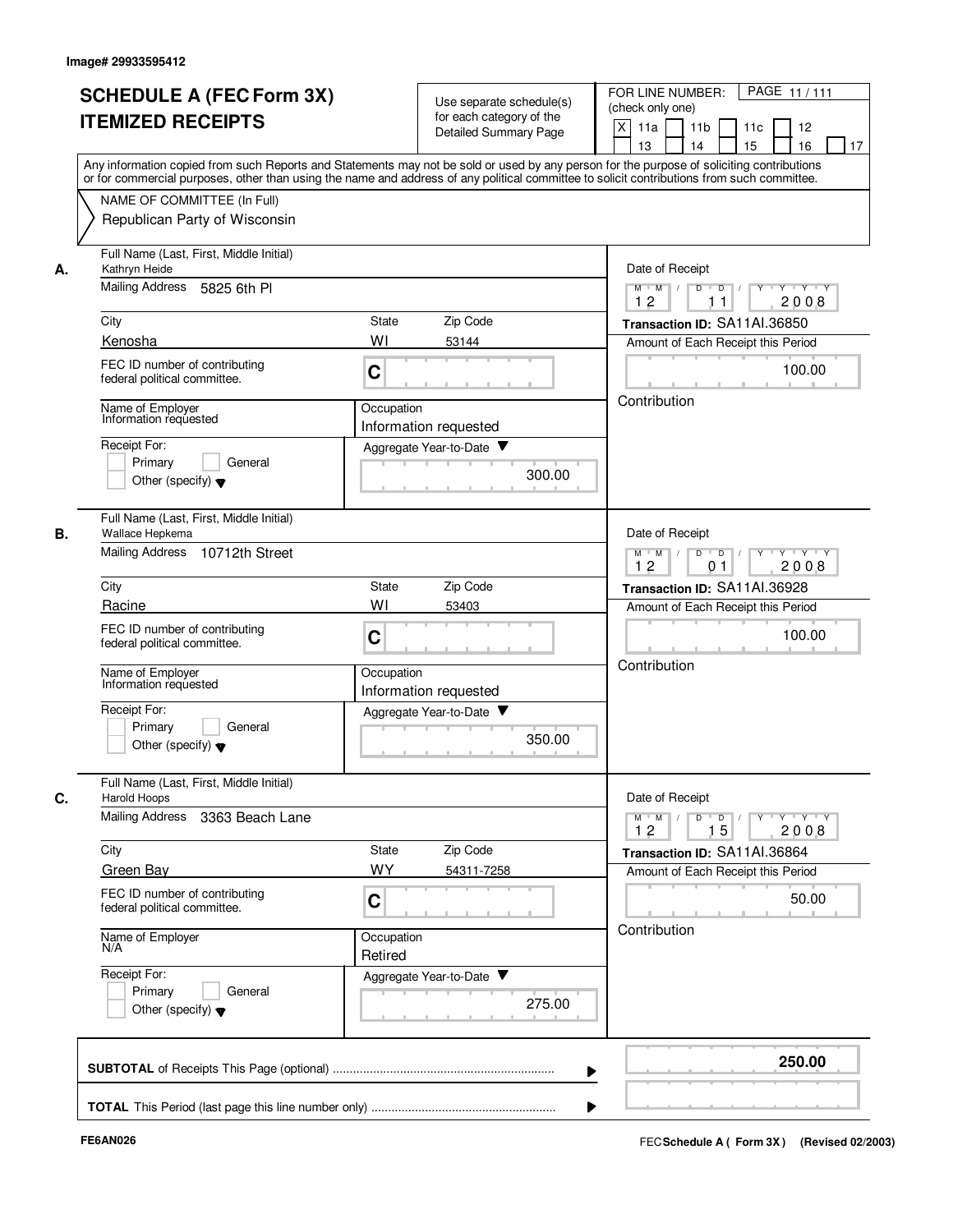| <b>SCHEDULE A (FEC Form 3X)</b><br><b>ITEMIZED RECEIPTS</b>                                                                                                                                                                                                                                                | Use separate schedule(s)<br>for each category of the<br>Detailed Summary Page                                                                                                                                                                                                           | PAGE 12/111<br>FOR LINE NUMBER:<br>(check only one)<br>X<br>11a<br>11 <sub>b</sub><br>11c<br>12<br>15<br>16<br>13<br>14<br>17                                                                                                                                                                                                                                                                                                                                                                                                                                             |  |  |
|------------------------------------------------------------------------------------------------------------------------------------------------------------------------------------------------------------------------------------------------------------------------------------------------------------|-----------------------------------------------------------------------------------------------------------------------------------------------------------------------------------------------------------------------------------------------------------------------------------------|---------------------------------------------------------------------------------------------------------------------------------------------------------------------------------------------------------------------------------------------------------------------------------------------------------------------------------------------------------------------------------------------------------------------------------------------------------------------------------------------------------------------------------------------------------------------------|--|--|
| NAME OF COMMITTEE (In Full)<br>Republican Party of Wisconsin                                                                                                                                                                                                                                               | Any information copied from such Reports and Statements may not be sold or used by any person for the purpose of soliciting contributions<br>or for commercial purposes, other than using the name and address of any political committee to solicit contributions from such committee. |                                                                                                                                                                                                                                                                                                                                                                                                                                                                                                                                                                           |  |  |
| Full Name (Last, First, Middle Initial)<br>Donald Huebner<br>А.<br>Mailing Address<br>18502 White Pine Lane<br>City<br><b>Richland Center</b><br>FEC ID number of contributing<br>federal political committee.<br>Name of Employer<br>N/A                                                                  | State<br>Zip Code<br>WI<br>53581<br>C<br>Occupation<br>Retired                                                                                                                                                                                                                          | Date of Receipt<br>$\overline{Y}$ $\overline{Y}$<br>$M$ $M$ /<br>D<br>$\overline{D}$<br>12<br>30<br>2008<br>Transaction ID: SA11AI.36890<br>Amount of Each Receipt this Period<br>100.00<br>Contribution                                                                                                                                                                                                                                                                                                                                                                  |  |  |
| Receipt For:<br>Primary<br>General<br>Other (specify) $\blacktriangledown$                                                                                                                                                                                                                                 | Aggregate Year-to-Date<br>300.00                                                                                                                                                                                                                                                        |                                                                                                                                                                                                                                                                                                                                                                                                                                                                                                                                                                           |  |  |
| Full Name (Last, First, Middle Initial)<br>В.<br>Gerald Jensen<br><b>Mailing Address</b><br>869 Glenway Rc<br>City<br>Oregon<br>FEC ID number of contributing<br>federal political committee.<br>Name of Employer<br>Self<br>Receipt For:<br>Primary<br>General<br>Other (specify) $\blacktriangledown$    | Zip Code<br>State<br>WI<br>53575<br>C<br>Occupation<br><b>Information Requested</b><br>Aggregate Year-to-Date<br>550.00                                                                                                                                                                 | Date of Receipt<br>D<br>$\overline{D}$<br>Y 'Y 'Y<br>$M$ $M$<br>12<br>2008<br>04<br>Transaction ID: SA11Al.36941<br>Amount of Each Receipt this Period<br>50.00<br>Contribution                                                                                                                                                                                                                                                                                                                                                                                           |  |  |
| Full Name (Last, First, Middle Initial)<br>C.<br>Margaret Junker<br>Mailing Address 5717 N. Ames Terrace<br>City<br>Glendale<br>FEC ID number of contributing<br>federal political committee.<br>Name of Employer<br>Retired<br>Receipt For:<br>Primary<br>General<br>Other (specify) $\blacktriangledown$ | Zip Code<br>State<br>WI<br>53209<br>С<br>Occupation<br>Educator<br>Aggregate Year-to-Date<br>800.00                                                                                                                                                                                     | Date of Receipt<br>$\begin{array}{c c c c c c c c} \hline \textbf{0} & \textbf{0} & \textbf{0} & \textbf{0} & \textbf{0} & \textbf{0} & \textbf{0} & \textbf{0} & \textbf{0} & \textbf{0} & \textbf{0} & \textbf{0} & \textbf{0} & \textbf{0} & \textbf{0} & \textbf{0} & \textbf{0} & \textbf{0} & \textbf{0} & \textbf{0} & \textbf{0} & \textbf{0} & \textbf{0} & \textbf{0} & \textbf{0} & \textbf{0} & \textbf{0} & \textbf{0} &$<br>$M$ $M$ $/$<br>12<br>2008<br>11<br>Transaction ID: SA11AI.36851<br>Amount of Each Receipt this Period<br>100.00<br>Contribution |  |  |
|                                                                                                                                                                                                                                                                                                            |                                                                                                                                                                                                                                                                                         | 250.00                                                                                                                                                                                                                                                                                                                                                                                                                                                                                                                                                                    |  |  |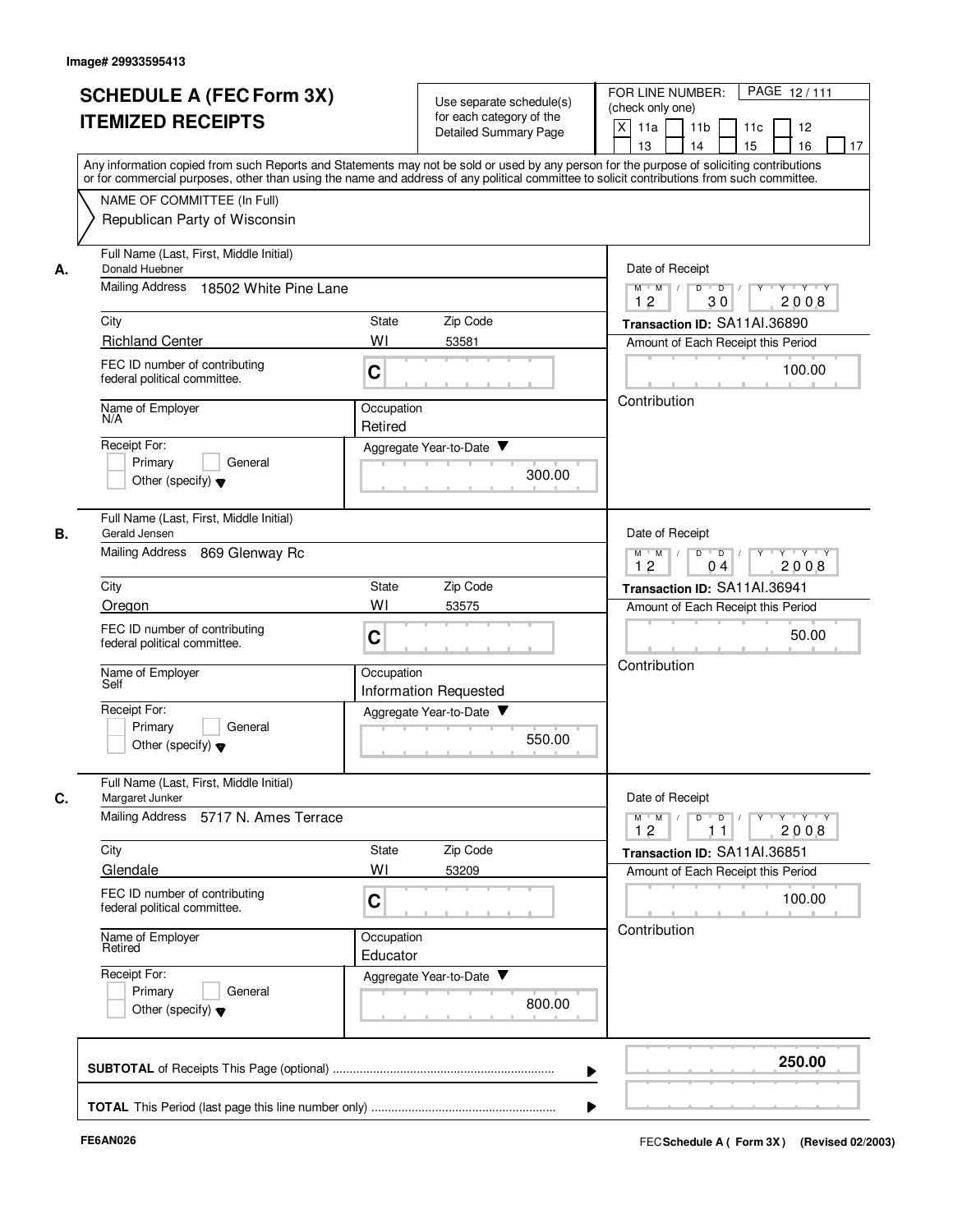|    | <b>SCHEDULE A (FEC Form 3X)</b><br><b>ITEMIZED RECEIPTS</b>                                                                                                                                                                                                                             |                                  | Use separate schedule(s)<br>for each category of the<br>Detailed Summary Page             | PAGE 13/111<br>FOR LINE NUMBER:<br>(check only one)<br>$\mathsf{X}$<br>11a<br>11 <sub>b</sub><br>12<br>11c |  |  |
|----|-----------------------------------------------------------------------------------------------------------------------------------------------------------------------------------------------------------------------------------------------------------------------------------------|----------------------------------|-------------------------------------------------------------------------------------------|------------------------------------------------------------------------------------------------------------|--|--|
|    | Any information copied from such Reports and Statements may not be sold or used by any person for the purpose of soliciting contributions<br>or for commercial purposes, other than using the name and address of any political committee to solicit contributions from such committee. |                                  |                                                                                           | 13<br>14<br>15<br>16<br>17                                                                                 |  |  |
|    | NAME OF COMMITTEE (In Full)<br>Republican Party of Wisconsin                                                                                                                                                                                                                            |                                  |                                                                                           |                                                                                                            |  |  |
| А. | Full Name (Last, First, Middle Initial)<br>David Kachel                                                                                                                                                                                                                                 |                                  |                                                                                           |                                                                                                            |  |  |
|    | Mailing Address 513 W Center St                                                                                                                                                                                                                                                         |                                  | $Y + Y + Y$<br>D<br>$\blacksquare$ D $\blacksquare$ /<br>$M$ $M$<br>Y<br>12<br>12<br>2008 |                                                                                                            |  |  |
|    | City                                                                                                                                                                                                                                                                                    | <b>State</b><br>Zip Code         |                                                                                           | Transaction ID: SA11AI.36853                                                                               |  |  |
|    | Whitewater                                                                                                                                                                                                                                                                              | WI<br>53190                      |                                                                                           | Amount of Each Receipt this Period                                                                         |  |  |
|    | FEC ID number of contributing<br>federal political committee.                                                                                                                                                                                                                           | C                                |                                                                                           | 200.00<br>Contribution                                                                                     |  |  |
|    | Name of Employer<br>Self                                                                                                                                                                                                                                                                | Occupation<br><b>Businessman</b> |                                                                                           |                                                                                                            |  |  |
|    | Receipt For:                                                                                                                                                                                                                                                                            | Aggregate Year-to-Date           |                                                                                           |                                                                                                            |  |  |
|    | Primary<br>General<br>Other (specify) $\blacktriangledown$                                                                                                                                                                                                                              |                                  | 700.00                                                                                    |                                                                                                            |  |  |
| В. | Full Name (Last, First, Middle Initial)<br>David Kachel                                                                                                                                                                                                                                 |                                  |                                                                                           | Date of Receipt                                                                                            |  |  |
|    | Mailing Address 513 W Center St                                                                                                                                                                                                                                                         |                                  |                                                                                           | D<br>$\Box$ D $\Box$ /<br>Y Y Y Y Y<br>$M$ $M$ /<br>12<br>30<br>2008                                       |  |  |
|    | City                                                                                                                                                                                                                                                                                    | Zip Code<br><b>State</b>         |                                                                                           | Transaction ID: SA11AI.36892                                                                               |  |  |
|    | Whitewater<br>FEC ID number of contributing<br>federal political committee.                                                                                                                                                                                                             | WI<br>53190<br>C                 |                                                                                           | Amount of Each Receipt this Period<br>250.00                                                               |  |  |
|    | Name of Employer<br>Self                                                                                                                                                                                                                                                                | Occupation<br>Businessman        |                                                                                           | Contribution                                                                                               |  |  |
|    | Receipt For:                                                                                                                                                                                                                                                                            | Aggregate Year-to-Date           |                                                                                           |                                                                                                            |  |  |
|    | Primary<br>General<br>Other (specify) $\blacktriangledown$                                                                                                                                                                                                                              |                                  | 950.00                                                                                    |                                                                                                            |  |  |
| C. | Full Name (Last, First, Middle Initial)<br><b>Herbert Kohler</b>                                                                                                                                                                                                                        |                                  |                                                                                           | Date of Receipt                                                                                            |  |  |
|    | Mailing Address 441 Green Tree Road                                                                                                                                                                                                                                                     |                                  |                                                                                           | $M$ $M$<br>$D$ $D$ $/$<br>$Y + Y + Y$<br>$\top$ /<br><b>Y</b><br>12<br>2008<br>30                          |  |  |
|    | City                                                                                                                                                                                                                                                                                    | Zip Code<br>State                |                                                                                           | Transaction ID: SA11AI.36891                                                                               |  |  |
|    | Kohler                                                                                                                                                                                                                                                                                  | WI<br>53044                      |                                                                                           | Amount of Each Receipt this Period                                                                         |  |  |
|    | FEC ID number of contributing<br>federal political committee.                                                                                                                                                                                                                           | C                                |                                                                                           |                                                                                                            |  |  |
|    | Name of Employer<br>The Kohler Company                                                                                                                                                                                                                                                  | Occupation<br>Chairman/CEO       |                                                                                           | Contribution                                                                                               |  |  |
|    | Receipt For:<br>Primary<br>General<br>Other (specify) $\blacktriangledown$                                                                                                                                                                                                              | Aggregate Year-to-Date           | 1000.00                                                                                   |                                                                                                            |  |  |
|    |                                                                                                                                                                                                                                                                                         |                                  | ▶                                                                                         | 1450.00                                                                                                    |  |  |
|    |                                                                                                                                                                                                                                                                                         |                                  |                                                                                           |                                                                                                            |  |  |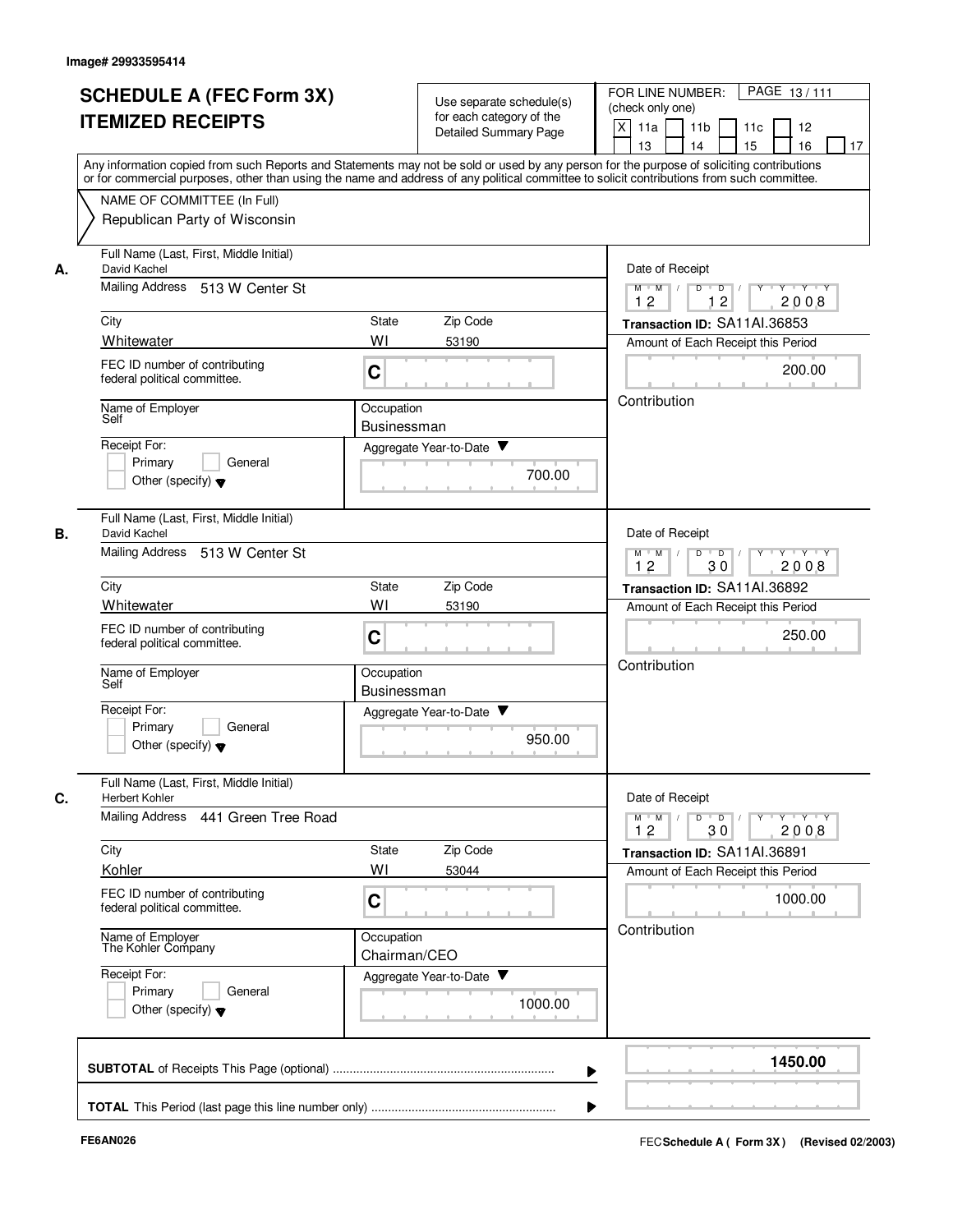|    | <b>SCHEDULE A (FEC Form 3X)</b>                                                                                                                                                                                                                                                         | Use separate schedule(s)                                                    |                                                                                     | PAGE 14/111<br>FOR LINE NUMBER: |                                                                                                          |  |
|----|-----------------------------------------------------------------------------------------------------------------------------------------------------------------------------------------------------------------------------------------------------------------------------------------|-----------------------------------------------------------------------------|-------------------------------------------------------------------------------------|---------------------------------|----------------------------------------------------------------------------------------------------------|--|
|    | <b>ITEMIZED RECEIPTS</b>                                                                                                                                                                                                                                                                |                                                                             | for each category of the                                                            |                                 | (check only one)                                                                                         |  |
|    |                                                                                                                                                                                                                                                                                         |                                                                             | Detailed Summary Page                                                               |                                 | X<br>11 <sub>b</sub><br>12<br>11a<br>11c                                                                 |  |
|    |                                                                                                                                                                                                                                                                                         | 13<br>14<br>15<br>16<br>17                                                  |                                                                                     |                                 |                                                                                                          |  |
|    | Any information copied from such Reports and Statements may not be sold or used by any person for the purpose of soliciting contributions<br>or for commercial purposes, other than using the name and address of any political committee to solicit contributions from such committee. |                                                                             |                                                                                     |                                 |                                                                                                          |  |
|    | NAME OF COMMITTEE (In Full)                                                                                                                                                                                                                                                             |                                                                             |                                                                                     |                                 |                                                                                                          |  |
|    | Republican Party of Wisconsin                                                                                                                                                                                                                                                           |                                                                             |                                                                                     |                                 |                                                                                                          |  |
|    |                                                                                                                                                                                                                                                                                         |                                                                             |                                                                                     |                                 |                                                                                                          |  |
| А. | Full Name (Last, First, Middle Initial)<br>John Krueger                                                                                                                                                                                                                                 |                                                                             |                                                                                     |                                 |                                                                                                          |  |
|    | Mailing Address<br>4200 Birch Lane                                                                                                                                                                                                                                                      | $Y + Y + Y$<br>$\overline{D}$<br>$M$ $/$<br>D<br>Y<br>M<br>12<br>30<br>2008 |                                                                                     |                                 |                                                                                                          |  |
|    | City                                                                                                                                                                                                                                                                                    | <b>State</b>                                                                | Zip Code                                                                            |                                 | Transaction ID: SA11AI.36895                                                                             |  |
|    | Rhinelander                                                                                                                                                                                                                                                                             | WI                                                                          | 54501                                                                               |                                 | Amount of Each Receipt this Period                                                                       |  |
|    | FEC ID number of contributing                                                                                                                                                                                                                                                           |                                                                             |                                                                                     |                                 |                                                                                                          |  |
|    | federal political committee.                                                                                                                                                                                                                                                            | C                                                                           |                                                                                     |                                 | 50.00                                                                                                    |  |
|    |                                                                                                                                                                                                                                                                                         |                                                                             |                                                                                     |                                 | Contribution                                                                                             |  |
|    | Name of Employer<br>Krueger Law Office                                                                                                                                                                                                                                                  | Occupation                                                                  |                                                                                     |                                 |                                                                                                          |  |
|    | Receipt For:                                                                                                                                                                                                                                                                            | Attorney                                                                    |                                                                                     |                                 |                                                                                                          |  |
|    | Primary<br>General                                                                                                                                                                                                                                                                      |                                                                             | Aggregate Year-to-Date                                                              |                                 |                                                                                                          |  |
|    | Other (specify) $\blacktriangledown$                                                                                                                                                                                                                                                    |                                                                             |                                                                                     | 370.00                          |                                                                                                          |  |
|    |                                                                                                                                                                                                                                                                                         |                                                                             |                                                                                     |                                 |                                                                                                          |  |
|    | Full Name (Last, First, Middle Initial)                                                                                                                                                                                                                                                 |                                                                             |                                                                                     |                                 |                                                                                                          |  |
| В. | <b>Stewart Lamb</b>                                                                                                                                                                                                                                                                     |                                                                             |                                                                                     |                                 | Date of Receipt                                                                                          |  |
|    | Mailing Address 4829 N Hollywood Ave                                                                                                                                                                                                                                                    |                                                                             | $D$ $D$ $I$<br>$Y - Y - Y - Y$<br>$M$ $M$ /<br>$Y$ <sup>U</sup><br>12<br>17<br>2008 |                                 |                                                                                                          |  |
|    | City                                                                                                                                                                                                                                                                                    | State                                                                       | Zip Code                                                                            |                                 | Transaction ID: SA11AI.36872                                                                             |  |
|    | Milwaukee                                                                                                                                                                                                                                                                               | WI                                                                          | 53217                                                                               |                                 | Amount of Each Receipt this Period                                                                       |  |
|    | FEC ID number of contributing                                                                                                                                                                                                                                                           |                                                                             |                                                                                     |                                 |                                                                                                          |  |
|    | federal political committee.                                                                                                                                                                                                                                                            | C                                                                           |                                                                                     |                                 | 50.00                                                                                                    |  |
|    |                                                                                                                                                                                                                                                                                         |                                                                             |                                                                                     |                                 | Contribution                                                                                             |  |
|    | Name of Employer<br>N/A                                                                                                                                                                                                                                                                 | Occupation<br>Retired                                                       |                                                                                     |                                 |                                                                                                          |  |
|    | Receipt For:                                                                                                                                                                                                                                                                            |                                                                             | Aggregate Year-to-Date                                                              |                                 |                                                                                                          |  |
|    | Primary<br>General                                                                                                                                                                                                                                                                      |                                                                             |                                                                                     |                                 |                                                                                                          |  |
|    | Other (specify) $\blacktriangledown$                                                                                                                                                                                                                                                    |                                                                             |                                                                                     | 300.00                          |                                                                                                          |  |
|    |                                                                                                                                                                                                                                                                                         |                                                                             |                                                                                     |                                 |                                                                                                          |  |
| C. | Full Name (Last, First, Middle Initial)<br><b>Richard Larson</b>                                                                                                                                                                                                                        |                                                                             |                                                                                     |                                 | Date of Receipt                                                                                          |  |
|    | Mailing Address<br>4920 S Lowes Creek Rd                                                                                                                                                                                                                                                |                                                                             |                                                                                     |                                 | $M^+$ M<br>$D$ $D$ $/$<br>$Y - Y - Y - Y$<br>$\vert$ /<br>$Y$ <sup><math>\top</math></sup><br>12<br>2008 |  |
|    | City                                                                                                                                                                                                                                                                                    | State                                                                       | Zip Code                                                                            |                                 | 04<br>Transaction ID: SA11AI.36938                                                                       |  |
|    | <b>Eau Claire</b>                                                                                                                                                                                                                                                                       | WI                                                                          | 54701                                                                               |                                 | Amount of Each Receipt this Period                                                                       |  |
|    | FEC ID number of contributing                                                                                                                                                                                                                                                           |                                                                             |                                                                                     |                                 |                                                                                                          |  |
|    | federal political committee.                                                                                                                                                                                                                                                            | C                                                                           |                                                                                     |                                 | 25.00                                                                                                    |  |
|    |                                                                                                                                                                                                                                                                                         |                                                                             |                                                                                     |                                 | Contribution                                                                                             |  |
|    | Name of Employer<br>Information requested                                                                                                                                                                                                                                               | Occupation                                                                  | Information requested                                                               |                                 |                                                                                                          |  |
|    | Receipt For:                                                                                                                                                                                                                                                                            |                                                                             | Aggregate Year-to-Date                                                              |                                 |                                                                                                          |  |
|    | Primary<br>General                                                                                                                                                                                                                                                                      |                                                                             |                                                                                     |                                 |                                                                                                          |  |
|    | Other (specify) $\blacktriangledown$                                                                                                                                                                                                                                                    |                                                                             |                                                                                     | 325.00                          |                                                                                                          |  |
|    |                                                                                                                                                                                                                                                                                         |                                                                             |                                                                                     |                                 |                                                                                                          |  |
|    |                                                                                                                                                                                                                                                                                         |                                                                             |                                                                                     |                                 | 125.00                                                                                                   |  |
|    |                                                                                                                                                                                                                                                                                         |                                                                             |                                                                                     |                                 |                                                                                                          |  |
|    |                                                                                                                                                                                                                                                                                         |                                                                             |                                                                                     |                                 |                                                                                                          |  |
|    |                                                                                                                                                                                                                                                                                         |                                                                             |                                                                                     |                                 |                                                                                                          |  |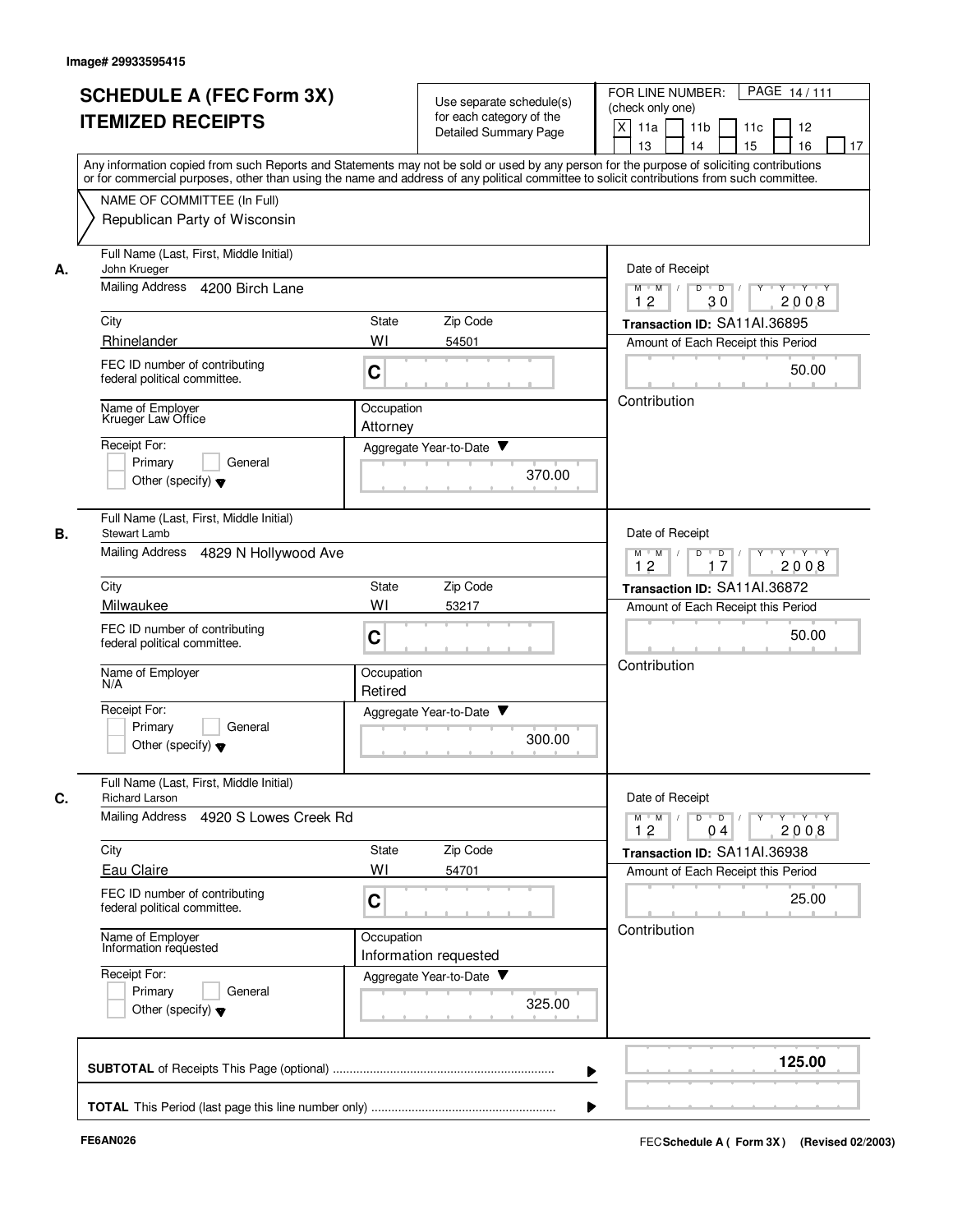| <b>SCHEDULE A (FEC Form 3X)</b><br><b>ITEMIZED RECEIPTS</b>                                                                                                                                                                                                                                                            | Use separate schedule(s)<br>for each category of the<br><b>Detailed Summary Page</b>                                                                                                                                                                                                    | PAGE 15/111<br>FOR LINE NUMBER:<br>(check only one)<br>X<br>11a<br>11 <sub>b</sub><br>11c<br>12<br>15<br>16<br>13<br>14<br>17                                                                                           |  |
|------------------------------------------------------------------------------------------------------------------------------------------------------------------------------------------------------------------------------------------------------------------------------------------------------------------------|-----------------------------------------------------------------------------------------------------------------------------------------------------------------------------------------------------------------------------------------------------------------------------------------|-------------------------------------------------------------------------------------------------------------------------------------------------------------------------------------------------------------------------|--|
| NAME OF COMMITTEE (In Full)<br>Republican Party of Wisconsin                                                                                                                                                                                                                                                           | Any information copied from such Reports and Statements may not be sold or used by any person for the purpose of soliciting contributions<br>or for commercial purposes, other than using the name and address of any political committee to solicit contributions from such committee. |                                                                                                                                                                                                                         |  |
| Full Name (Last, First, Middle Initial)<br><b>Vincent Limmex</b><br>А.<br>Mailing Address<br>4950 County Rd C<br>City<br><b>Spring Green</b><br>FEC ID number of contributing<br>federal political committee.<br>Name of Employer<br>N/A<br>Receipt For:<br>Primary<br>General<br>Other (specify) $\blacktriangledown$ | <b>State</b><br>Zip Code<br>WI<br>53588<br>C<br>Occupation<br>Retired<br>Aggregate Year-to-Date<br>230.00                                                                                                                                                                               | Date of Receipt<br>$Y + Y + Y$<br>$M$ $M$ /<br>D<br>$\overline{\phantom{a}}$<br>Y<br>15<br>2008<br>12<br>Transaction ID: SA11AI.36862<br>Amount of Each Receipt this Period<br>50.00<br>Contribution                    |  |
| Full Name (Last, First, Middle Initial)<br>В.<br>Donald Linder<br>Mailing Address 619 Aber Dr<br>City<br>Waterford<br>FEC ID number of contributing<br>federal political committee.<br>Name of Employer<br>Information requested<br>Receipt For:<br>Primary<br>General<br>Other (specify) $\blacktriangledown$         | Zip Code<br><b>State</b><br>WI<br>53185<br>C<br>Occupation<br>Information requested<br>Aggregate Year-to-Date<br>225.00                                                                                                                                                                 | Date of Receipt<br>D<br>$\blacksquare$ D $\blacksquare$ /<br>Y<br>$Y \vdash Y \vdash Y$<br>$M$ $M$ /<br>12<br>10<br>2008<br>Transaction ID: SA11AI.36951<br>Amount of Each Receipt this Period<br>75.00<br>Contribution |  |
| Full Name (Last, First, Middle Initial)<br>Samuel Lowe<br>C.<br>Mailing Address<br>3900 N Main St #112<br>City<br>Racine<br>FEC ID number of contributing<br>federal political committee.<br>Name of Employer<br>N/A<br>Receipt For:<br>Primary<br>General<br>Other (specify) $\blacktriangledown$                     | Zip Code<br>State<br>WI<br>53402-3600<br>C<br>Occupation<br>Retired<br>Aggregate Year-to-Date<br>410.00                                                                                                                                                                                 | Date of Receipt<br>$M$ $M$<br>$D$ $D$ $/$<br>$Y \rightarrow Y \rightarrow Y$<br>12<br>2008<br>01<br>Transaction ID: SA11AI.36923<br>Amount of Each Receipt this Period<br>100.00<br>Contribution                        |  |
|                                                                                                                                                                                                                                                                                                                        |                                                                                                                                                                                                                                                                                         | 225.00                                                                                                                                                                                                                  |  |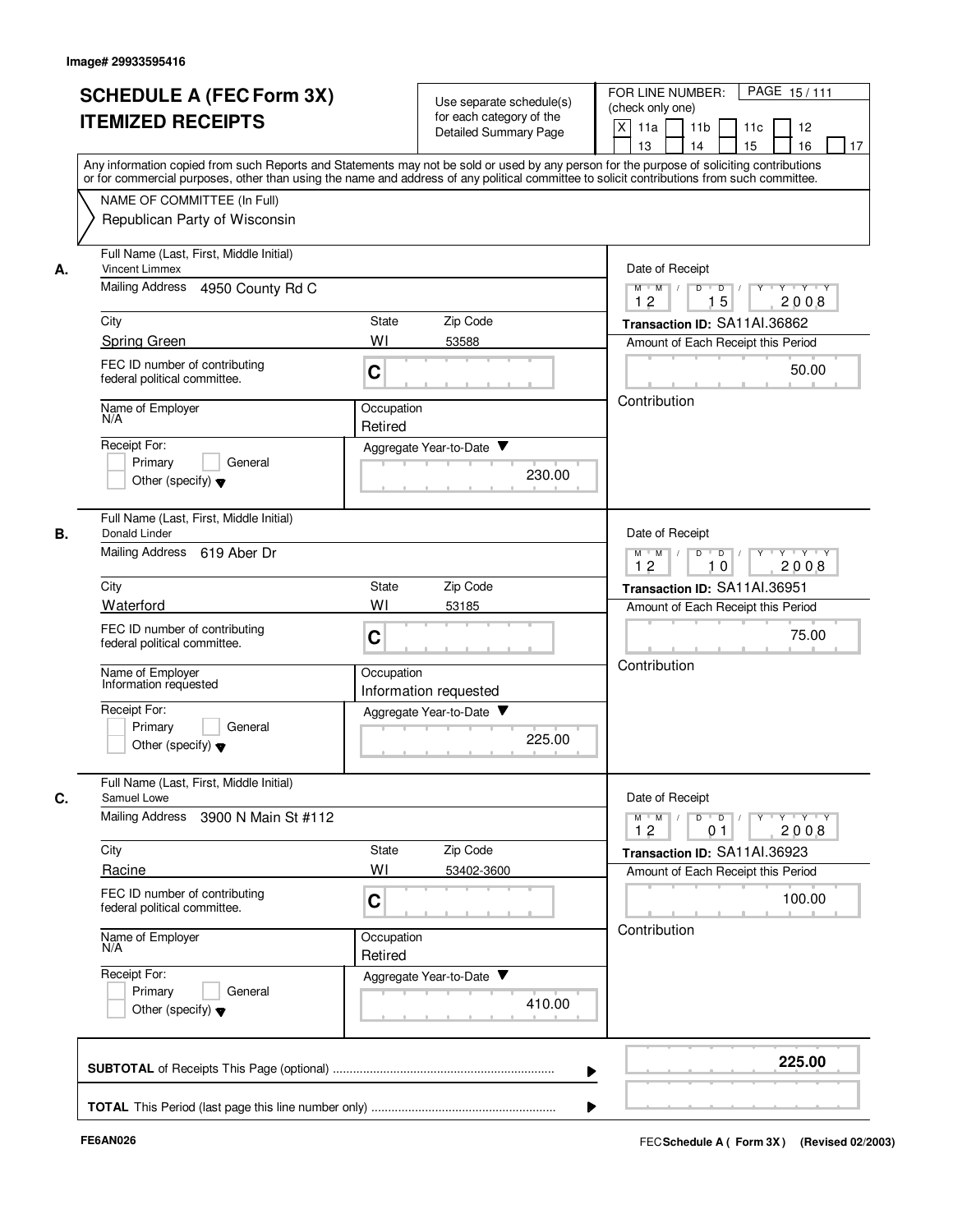| <b>SCHEDULE A (FEC Form 3X)</b><br><b>ITEMIZED RECEIPTS</b>                                                                                                                                                                                                                                                                 | Use separate schedule(s)<br>for each category of the<br>Detailed Summary Page<br>Any information copied from such Reports and Statements may not be sold or used by any person for the purpose of soliciting contributions<br>or for commercial purposes, other than using the name and address of any political committee to solicit contributions from such committee. | PAGE 16/111<br>FOR LINE NUMBER:<br>(check only one)<br>X<br>12<br>11a<br>11 <sub>b</sub><br>11c<br>13<br>14<br>15<br>16<br>17                                                                                                          |
|-----------------------------------------------------------------------------------------------------------------------------------------------------------------------------------------------------------------------------------------------------------------------------------------------------------------------------|--------------------------------------------------------------------------------------------------------------------------------------------------------------------------------------------------------------------------------------------------------------------------------------------------------------------------------------------------------------------------|----------------------------------------------------------------------------------------------------------------------------------------------------------------------------------------------------------------------------------------|
| NAME OF COMMITTEE (In Full)<br>Republican Party of Wisconsin                                                                                                                                                                                                                                                                |                                                                                                                                                                                                                                                                                                                                                                          |                                                                                                                                                                                                                                        |
| Full Name (Last, First, Middle Initial)<br>Paul Markos<br>А.<br>Mailing Address<br>1216 Bluff St<br>City<br>LaCrosse<br>FEC ID number of contributing<br>federal political committee.<br>Name of Employer<br>Information requested<br>Receipt For:<br>Primary<br>General<br>Other (specify) $\blacktriangledown$            | State<br>Zip Code<br>WI<br>54601<br>C<br>Occupation<br>Information requested<br>Aggregate Year-to-Date<br>v<br>300.00                                                                                                                                                                                                                                                    | Date of Receipt<br>$D$ $D$ $I$<br>$Y$ <sup>U</sup><br>$Y + Y + Y$<br>$M$ $M$ /<br>15<br>12<br>2008<br>Transaction ID: SA11AI.36855<br>Amount of Each Receipt this Period<br>100.00<br>Contribution                                     |
| Full Name (Last, First, Middle Initial)<br>В.<br>Nicholas May<br>Mailing Address 3102 Old Gate Road, #A<br>City<br>Madison<br>FEC ID number of contributing<br>federal political committee.<br>Name of Employer<br>Refrigeration Systems, In-<br>Receipt For:<br>Primary<br>General<br>Other (specify) $\blacktriangledown$ | Zip Code<br><b>State</b><br>WI<br>53704<br>C<br>Occupation<br>Manager<br>Aggregate Year-to-Date ▼<br>300.00                                                                                                                                                                                                                                                              | Date of Receipt<br>$M$ $M$ /<br>D<br>$\overline{D}$ /<br>$Y \vdash Y \vdash Y$<br>12<br>30<br>2008<br>Transaction ID: SA11Al.36898<br>Amount of Each Receipt this Period<br>100.00<br>Contribution                                     |
| Full Name (Last, First, Middle Initial)<br>C.<br>Wilbur McCreedy<br><b>Mailing Address</b><br>W515 Dunphy Rd<br>City<br>Albany<br>FEC ID number of contributing<br>federal political committee.<br>Name of Employer<br>Self<br>Receipt For:<br>Primary<br>General<br>Other (specify) $\blacktriangledown$                   | Zip Code<br>State<br>WI<br>53502<br>C<br>Occupation<br>Farmer<br>Aggregate Year-to-Date<br>205.00                                                                                                                                                                                                                                                                        | Date of Receipt<br>$M$ $M$ $M$<br>$D$ $D$ $I$<br>$\mathsf{Y} \dashv \mathsf{Y} \dashv \mathsf{Y} \dashv \mathsf{Y}$<br>12<br>30<br>2008<br>Transaction ID: SA11AI.36879<br>Amount of Each Receipt this Period<br>55.00<br>Contribution |
|                                                                                                                                                                                                                                                                                                                             |                                                                                                                                                                                                                                                                                                                                                                          | 255.00                                                                                                                                                                                                                                 |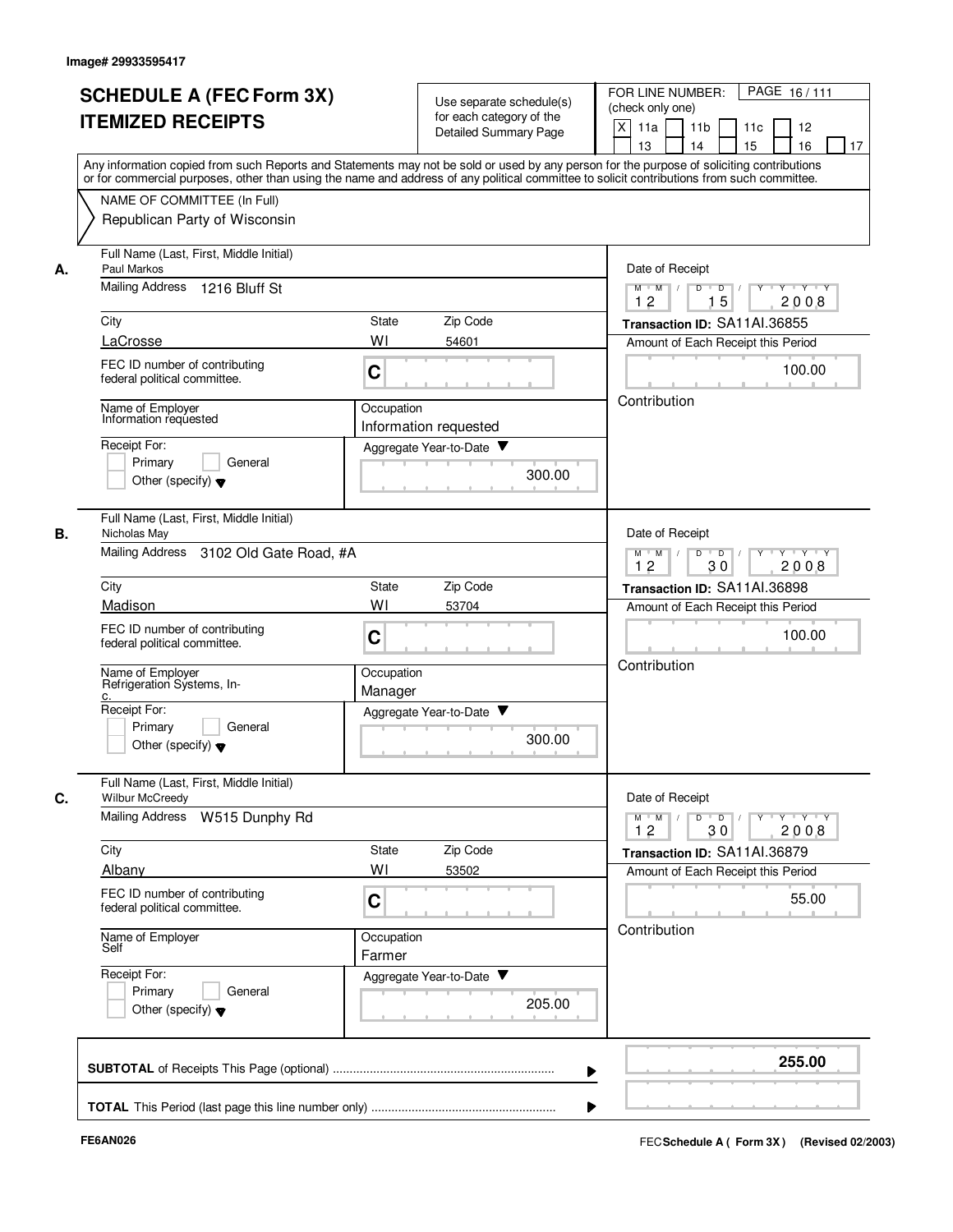|    | <b>SCHEDULE A (FEC Form 3X)</b>                                                                                                                                                                                                                                                         |                                                                            |                                                      |        | PAGE 17/111<br>FOR LINE NUMBER:                      |
|----|-----------------------------------------------------------------------------------------------------------------------------------------------------------------------------------------------------------------------------------------------------------------------------------------|----------------------------------------------------------------------------|------------------------------------------------------|--------|------------------------------------------------------|
|    |                                                                                                                                                                                                                                                                                         |                                                                            | Use separate schedule(s)<br>for each category of the |        | (check only one)                                     |
|    | <b>ITEMIZED RECEIPTS</b>                                                                                                                                                                                                                                                                |                                                                            | <b>Detailed Summary Page</b>                         |        | X<br>11a<br>11 <sub>b</sub><br>11 <sub>c</sub><br>12 |
|    |                                                                                                                                                                                                                                                                                         |                                                                            |                                                      |        | 16<br>13<br>14<br>15<br>17                           |
|    | Any information copied from such Reports and Statements may not be sold or used by any person for the purpose of soliciting contributions<br>or for commercial purposes, other than using the name and address of any political committee to solicit contributions from such committee. |                                                                            |                                                      |        |                                                      |
|    | NAME OF COMMITTEE (In Full)                                                                                                                                                                                                                                                             |                                                                            |                                                      |        |                                                      |
|    | Republican Party of Wisconsin                                                                                                                                                                                                                                                           |                                                                            |                                                      |        |                                                      |
| А. | Full Name (Last, First, Middle Initial)<br>J Miller                                                                                                                                                                                                                                     | Date of Receipt                                                            |                                                      |        |                                                      |
|    | <b>Mailing Address</b><br>4933 Evergreen Drive                                                                                                                                                                                                                                          | $M$ $M$ /<br>D<br>$\overline{D}$ /<br>Y Y Y Y<br>$Y^+$<br>12<br>15<br>2008 |                                                      |        |                                                      |
|    | City                                                                                                                                                                                                                                                                                    | State                                                                      | Zip Code                                             |        | Transaction ID: SA11AI.36857                         |
|    | Sheboygan                                                                                                                                                                                                                                                                               | WI                                                                         | 53081                                                |        | Amount of Each Receipt this Period                   |
|    | FEC ID number of contributing<br>federal political committee.                                                                                                                                                                                                                           | C                                                                          |                                                      |        | 100.00                                               |
|    | Name of Employer<br>Miller Engineers & Scient-                                                                                                                                                                                                                                          | Occupation                                                                 |                                                      |        | Contribution                                         |
|    | ists                                                                                                                                                                                                                                                                                    | Civ. Engr.                                                                 |                                                      |        |                                                      |
|    | Receipt For:<br>General<br>Primary                                                                                                                                                                                                                                                      |                                                                            | Aggregate Year-to-Date ▼                             |        |                                                      |
|    | Other (specify) $\blacktriangledown$                                                                                                                                                                                                                                                    |                                                                            |                                                      | 753.00 |                                                      |
| В. | Full Name (Last, First, Middle Initial)<br>James Mode                                                                                                                                                                                                                                   |                                                                            |                                                      |        | Date of Receipt                                      |
|    | Mailing Address<br>N2861 Mode Ln                                                                                                                                                                                                                                                        | M<br>D<br>$\mathsf D$<br>Y 'Y 'Y<br>M<br>15<br>12<br>2008                  |                                                      |        |                                                      |
|    | City                                                                                                                                                                                                                                                                                    | State                                                                      | Zip Code                                             |        | Transaction ID: SA11AI.36860                         |
|    | Fort Atkinson                                                                                                                                                                                                                                                                           | WI                                                                         | 53538                                                |        | Amount of Each Receipt this Period                   |
|    | FEC ID number of contributing<br>federal political committee.                                                                                                                                                                                                                           | C                                                                          |                                                      |        | 100.00                                               |
|    | Name of Employer<br>Self                                                                                                                                                                                                                                                                | Occupation<br>Dairy Farmer                                                 |                                                      |        | Contribution                                         |
|    | Receipt For:                                                                                                                                                                                                                                                                            |                                                                            | Aggregate Year-to-Date                               |        |                                                      |
|    | Primary<br>General<br>Other (specify) $\blacktriangledown$                                                                                                                                                                                                                              |                                                                            |                                                      | 500.00 |                                                      |
| С. | Full Name (Last, First, Middle Initial)<br>Nancy Nasvik                                                                                                                                                                                                                                 |                                                                            |                                                      |        | Date of Receipt                                      |
|    | <b>Mailing Address</b><br>360 Indigo Trail Rd                                                                                                                                                                                                                                           |                                                                            |                                                      |        | Y Y Y Y<br>$D$ $D$<br>$M$ M<br>Y<br>2008<br>09<br>09 |
|    | City                                                                                                                                                                                                                                                                                    | State                                                                      | Zip Code                                             |        | Transaction ID: SA11AI.36848                         |
|    | <b>River Falls</b>                                                                                                                                                                                                                                                                      | WI                                                                         | 54022                                                |        | Amount of Each Receipt this Period                   |
|    | FEC ID number of contributing<br>federal political committee.                                                                                                                                                                                                                           | С                                                                          |                                                      |        | 300.00                                               |
|    | Name of Employer                                                                                                                                                                                                                                                                        | Occupation                                                                 |                                                      |        | <b>Best Efforts Compliance</b>                       |
|    | Self                                                                                                                                                                                                                                                                                    | Home Builder                                                               |                                                      |        |                                                      |
|    | Receipt For:                                                                                                                                                                                                                                                                            |                                                                            | Aggregate Year-to-Date                               |        | [MEMO ITEM]                                          |
|    | Primary<br>General<br>Other (specify) $\blacktriangledown$                                                                                                                                                                                                                              |                                                                            |                                                      | 300.00 |                                                      |
|    |                                                                                                                                                                                                                                                                                         |                                                                            |                                                      |        | 200.00                                               |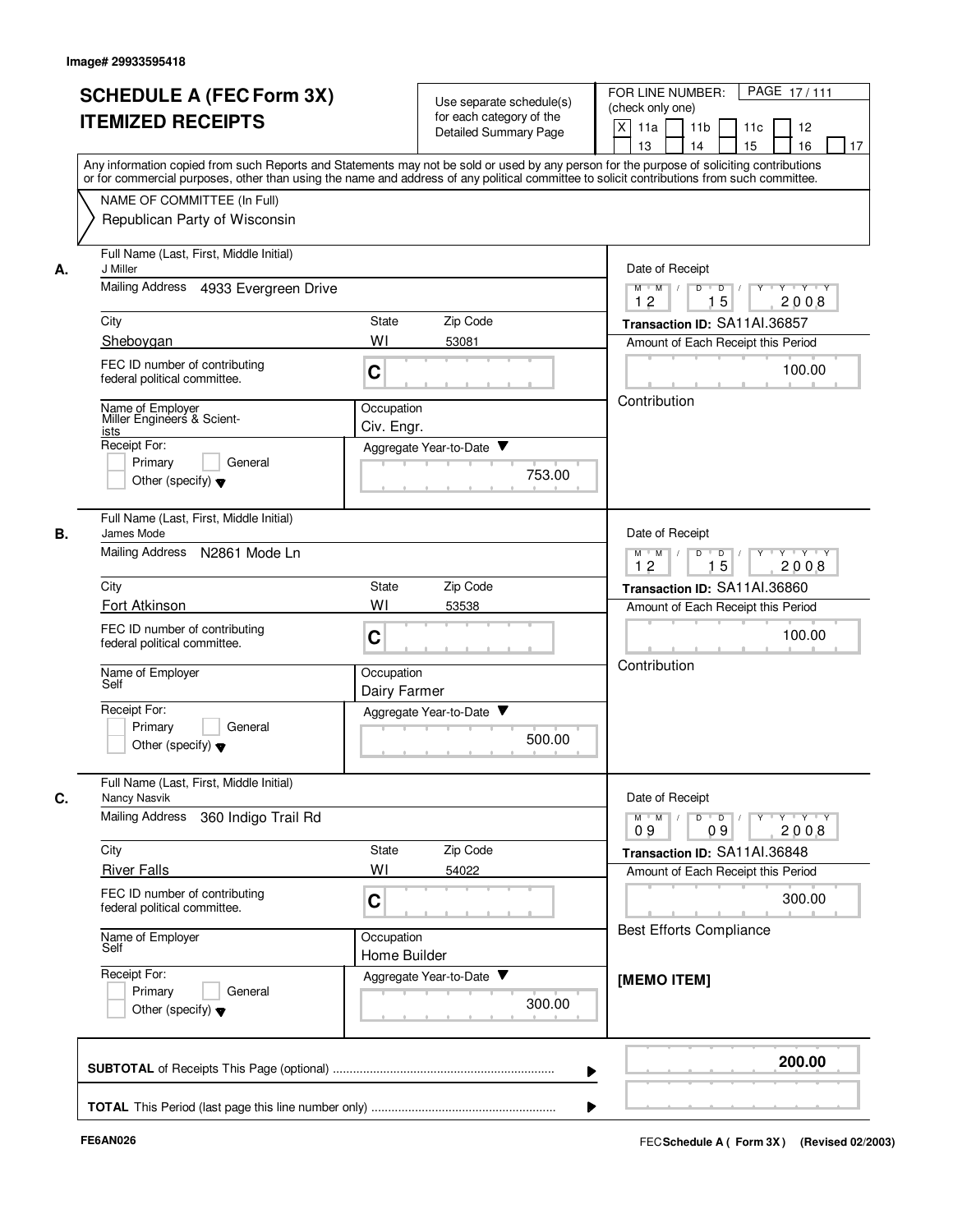|    | <b>SCHEDULE A (FEC Form 3X)</b><br><b>ITEMIZED RECEIPTS</b>                | Use separate schedule(s)<br>for each category of the<br>Detailed Summary Page                                                                                                                                                                                                           | PAGE 18/111<br>FOR LINE NUMBER:<br>(check only one)<br>X<br>11a<br>11 <sub>b</sub><br>11c<br>12<br>15<br>16<br>13<br>14<br>17                                                                                                                                                                                                                                                                                                                          |
|----|----------------------------------------------------------------------------|-----------------------------------------------------------------------------------------------------------------------------------------------------------------------------------------------------------------------------------------------------------------------------------------|--------------------------------------------------------------------------------------------------------------------------------------------------------------------------------------------------------------------------------------------------------------------------------------------------------------------------------------------------------------------------------------------------------------------------------------------------------|
|    | NAME OF COMMITTEE (In Full)<br>Republican Party of Wisconsin               | Any information copied from such Reports and Statements may not be sold or used by any person for the purpose of soliciting contributions<br>or for commercial purposes, other than using the name and address of any political committee to solicit contributions from such committee. |                                                                                                                                                                                                                                                                                                                                                                                                                                                        |
| А. | Full Name (Last, First, Middle Initial)<br>Delos Nelson                    | Date of Receipt                                                                                                                                                                                                                                                                         |                                                                                                                                                                                                                                                                                                                                                                                                                                                        |
|    | Mailing Address<br>202 Mounth Washington Ave                               |                                                                                                                                                                                                                                                                                         | Y Y Y Y<br>$M$ $M$ /<br>D<br>D<br>15<br>2008<br>12                                                                                                                                                                                                                                                                                                                                                                                                     |
|    | City                                                                       | Zip Code<br>State                                                                                                                                                                                                                                                                       | Transaction ID: SA11AI.36858                                                                                                                                                                                                                                                                                                                                                                                                                           |
|    | Eau Claire                                                                 | WI<br>54703                                                                                                                                                                                                                                                                             | Amount of Each Receipt this Period                                                                                                                                                                                                                                                                                                                                                                                                                     |
|    | FEC ID number of contributing<br>federal political committee.              | C                                                                                                                                                                                                                                                                                       | 100.00<br>Contribution                                                                                                                                                                                                                                                                                                                                                                                                                                 |
|    | Name of Employer<br>Information requested                                  |                                                                                                                                                                                                                                                                                         |                                                                                                                                                                                                                                                                                                                                                                                                                                                        |
|    | Receipt For:                                                               | Information requested<br>Aggregate Year-to-Date                                                                                                                                                                                                                                         |                                                                                                                                                                                                                                                                                                                                                                                                                                                        |
|    | General<br>Primary<br>Other (specify) $\blacktriangledown$                 | 300.00                                                                                                                                                                                                                                                                                  |                                                                                                                                                                                                                                                                                                                                                                                                                                                        |
| В. | Full Name (Last, First, Middle Initial)<br>Dale Nordeen                    |                                                                                                                                                                                                                                                                                         | Date of Receipt                                                                                                                                                                                                                                                                                                                                                                                                                                        |
|    | Mailing Address<br>4206 Yuma Dr.                                           |                                                                                                                                                                                                                                                                                         | D<br>$\overline{D}$<br>$M$ M<br>Y Y Y Y<br>12<br>2008<br>30                                                                                                                                                                                                                                                                                                                                                                                            |
|    | City                                                                       | Zip Code<br>State                                                                                                                                                                                                                                                                       | Transaction ID: SA11AI.36886                                                                                                                                                                                                                                                                                                                                                                                                                           |
|    | Madison                                                                    | WI<br>53711                                                                                                                                                                                                                                                                             | Amount of Each Receipt this Period                                                                                                                                                                                                                                                                                                                                                                                                                     |
|    | FEC ID number of contributing<br>federal political committee.              | C                                                                                                                                                                                                                                                                                       | 100.00<br>Contribution                                                                                                                                                                                                                                                                                                                                                                                                                                 |
|    | Name of Employer<br>Retired                                                | Occupation<br>Retired                                                                                                                                                                                                                                                                   |                                                                                                                                                                                                                                                                                                                                                                                                                                                        |
|    | Receipt For:<br>Primary<br>General<br>Other (specify) $\blacktriangledown$ | Aggregate Year-to-Date ▼<br>300.00                                                                                                                                                                                                                                                      |                                                                                                                                                                                                                                                                                                                                                                                                                                                        |
| C. | Full Name (Last, First, Middle Initial)<br><b>Richard Nordeng</b>          |                                                                                                                                                                                                                                                                                         | Date of Receipt                                                                                                                                                                                                                                                                                                                                                                                                                                        |
|    | <b>Mailing Address</b><br>114 Everglade Dr                                 |                                                                                                                                                                                                                                                                                         | $\begin{array}{c c c c c c c c} \hline \textbf{I} & \textbf{I} & \textbf{I} & \textbf{I} & \textbf{I} & \textbf{I} & \textbf{I} & \textbf{I} & \textbf{I} & \textbf{I} & \textbf{I} & \textbf{I} & \textbf{I} & \textbf{I} & \textbf{I} & \textbf{I} & \textbf{I} & \textbf{I} & \textbf{I} & \textbf{I} & \textbf{I} & \textbf{I} & \textbf{I} & \textbf{I} & \textbf{I} & \textbf{I} & \textbf{I} & \textbf{I} &$<br>$M$ $M$ $/$<br>18<br>2008<br>12 |
|    | City                                                                       | Zip Code<br>State                                                                                                                                                                                                                                                                       | Transaction ID: SA11AI.36873                                                                                                                                                                                                                                                                                                                                                                                                                           |
|    | Madison                                                                    | WI<br>53717-1112                                                                                                                                                                                                                                                                        | Amount of Each Receipt this Period                                                                                                                                                                                                                                                                                                                                                                                                                     |
|    | FEC ID number of contributing<br>federal political committee.              | C                                                                                                                                                                                                                                                                                       | 100.00<br>Contribution                                                                                                                                                                                                                                                                                                                                                                                                                                 |
|    | Name of Employer<br>Information requested                                  | Occupation<br>Information requested                                                                                                                                                                                                                                                     |                                                                                                                                                                                                                                                                                                                                                                                                                                                        |
|    | Receipt For:<br>Primary<br>General<br>Other (specify) $\blacktriangledown$ | Aggregate Year-to-Date<br>300.00                                                                                                                                                                                                                                                        |                                                                                                                                                                                                                                                                                                                                                                                                                                                        |
|    |                                                                            |                                                                                                                                                                                                                                                                                         | 300.00                                                                                                                                                                                                                                                                                                                                                                                                                                                 |
|    |                                                                            |                                                                                                                                                                                                                                                                                         |                                                                                                                                                                                                                                                                                                                                                                                                                                                        |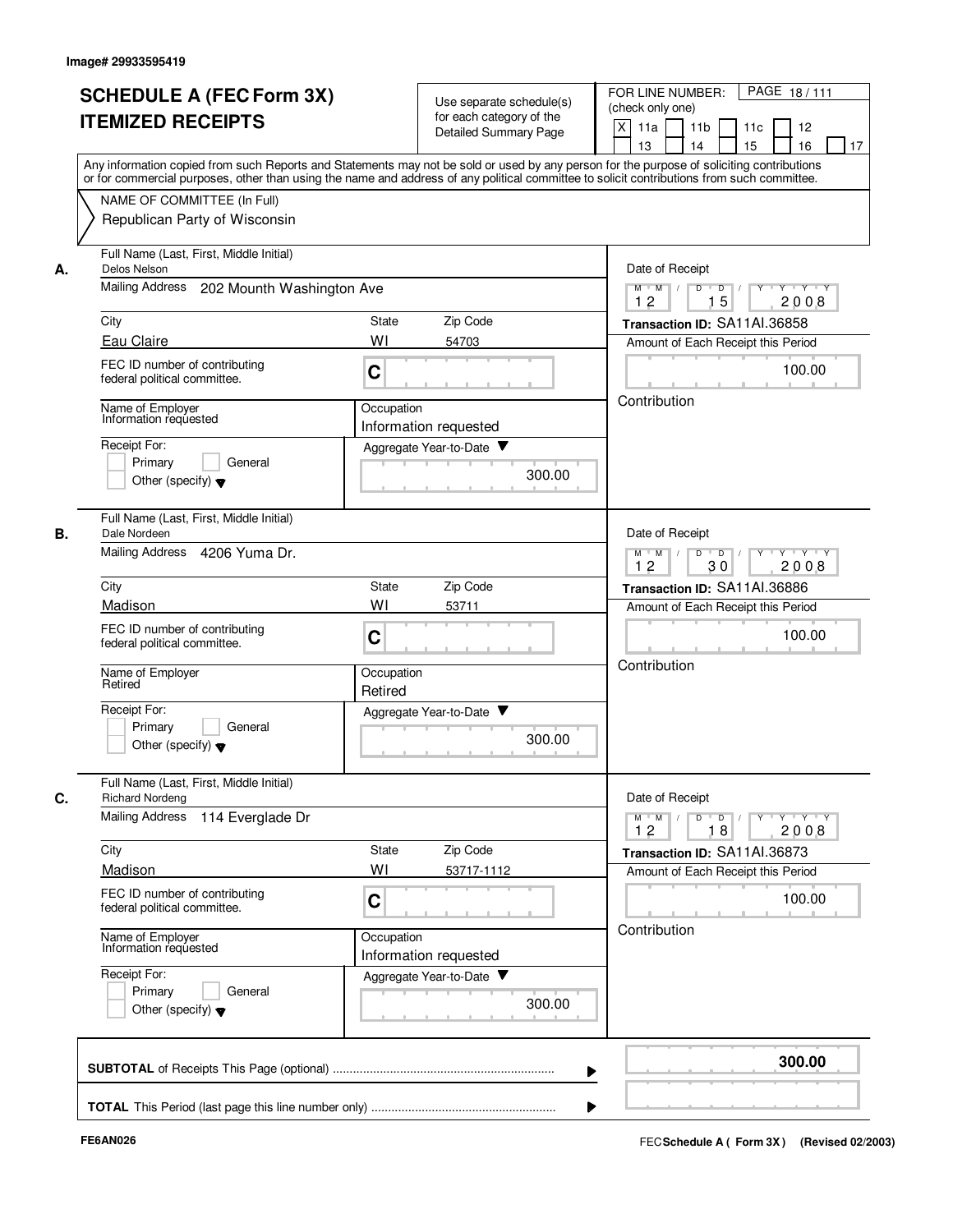|    | <b>SCHEDULE A (FEC Form 3X)</b><br><b>ITEMIZED RECEIPTS</b>                                                                                                                                                                                                                                                                                             | Use separate schedule(s)<br>for each category of the<br><b>Detailed Summary Page</b> | PAGE 19/111<br>FOR LINE NUMBER:<br>(check only one)<br>X<br>11a<br>11 <sub>b</sub><br>12<br>11c<br>15<br>16<br>13<br>14<br>17         |  |  |
|----|---------------------------------------------------------------------------------------------------------------------------------------------------------------------------------------------------------------------------------------------------------------------------------------------------------------------------------------------------------|--------------------------------------------------------------------------------------|---------------------------------------------------------------------------------------------------------------------------------------|--|--|
|    | Any information copied from such Reports and Statements may not be sold or used by any person for the purpose of soliciting contributions<br>or for commercial purposes, other than using the name and address of any political committee to solicit contributions from such committee.<br>NAME OF COMMITTEE (In Full)<br>Republican Party of Wisconsin |                                                                                      |                                                                                                                                       |  |  |
| А. | Full Name (Last, First, Middle Initial)<br><b>Fred Panzer</b><br>Mailing Address W6375 Firelane 8<br>City                                                                                                                                                                                                                                               | <b>State</b><br>Zip Code                                                             | Date of Receipt<br>$Y - Y - Y$<br>$M$ $M$ /<br>D<br>$\overline{\phantom{0}}$<br>Y<br>18<br>2008<br>12<br>Transaction ID: SA11AI.36874 |  |  |
|    | Menasha<br>FEC ID number of contributing<br>federal political committee.                                                                                                                                                                                                                                                                                | WI<br>54952<br>C                                                                     | Amount of Each Receipt this Period<br>250.00                                                                                          |  |  |
|    | Name of Employer<br>Radiology Assn of Applet<br>Receipt For:<br>Primary<br>General<br>Other (specify) $\blacktriangledown$                                                                                                                                                                                                                              | Occupation<br>Physician<br>Aggregate Year-to-Date<br>700.00                          | Contribution                                                                                                                          |  |  |
| В. | Full Name (Last, First, Middle Initial)<br>David Paulus<br>Mailing Address 12916 N Fox Hollow Rd                                                                                                                                                                                                                                                        |                                                                                      | Date of Receipt<br>D<br>$\blacksquare$ D $\blacksquare$ /<br>$Y \vdash Y \vdash Y$<br>$M$ $M$ /<br>Y<br>12<br>30<br>2008              |  |  |
|    | City                                                                                                                                                                                                                                                                                                                                                    | Zip Code<br><b>State</b>                                                             | Transaction ID: SA11AI.36885                                                                                                          |  |  |
|    | Mequon<br>FEC ID number of contributing<br>federal political committee.                                                                                                                                                                                                                                                                                 | WI<br>53097<br>C                                                                     | Amount of Each Receipt this Period<br>100.00                                                                                          |  |  |
|    | Name of Employer<br>Wasco<br>Receipt For:                                                                                                                                                                                                                                                                                                               | Occupation<br>President<br>Aggregate Year-to-Date ▼                                  | Contribution                                                                                                                          |  |  |
|    | Primary<br>General<br>Other (specify) $\blacktriangledown$                                                                                                                                                                                                                                                                                              | 500.00                                                                               |                                                                                                                                       |  |  |
| C. | Full Name (Last, First, Middle Initial)<br>Marianne Pittman<br>Mailing Address<br>230 21st St S                                                                                                                                                                                                                                                         |                                                                                      | Date of Receipt<br>$D$ $D$ $/$<br>$Y \rightarrow Y \rightarrow Y$<br>$M^+$ M<br>$\mathbb{L}$<br>2008<br>12<br>17                      |  |  |
|    | City                                                                                                                                                                                                                                                                                                                                                    | Zip Code<br>State                                                                    | Transaction ID: SA11AI.36870<br>Amount of Each Receipt this Period                                                                    |  |  |
|    | La Crosse<br>FEC ID number of contributing<br>federal political committee.                                                                                                                                                                                                                                                                              | WI<br>54601<br>C                                                                     |                                                                                                                                       |  |  |
|    | Name of Employer<br>Information requested                                                                                                                                                                                                                                                                                                               | Occupation<br>Information requested                                                  | Contribution                                                                                                                          |  |  |
|    | Receipt For:<br>Primary<br>General<br>Other (specify) $\blacktriangledown$                                                                                                                                                                                                                                                                              | Aggregate Year-to-Date<br>Y<br>210.00                                                |                                                                                                                                       |  |  |
|    |                                                                                                                                                                                                                                                                                                                                                         |                                                                                      | 385.00                                                                                                                                |  |  |
|    |                                                                                                                                                                                                                                                                                                                                                         |                                                                                      |                                                                                                                                       |  |  |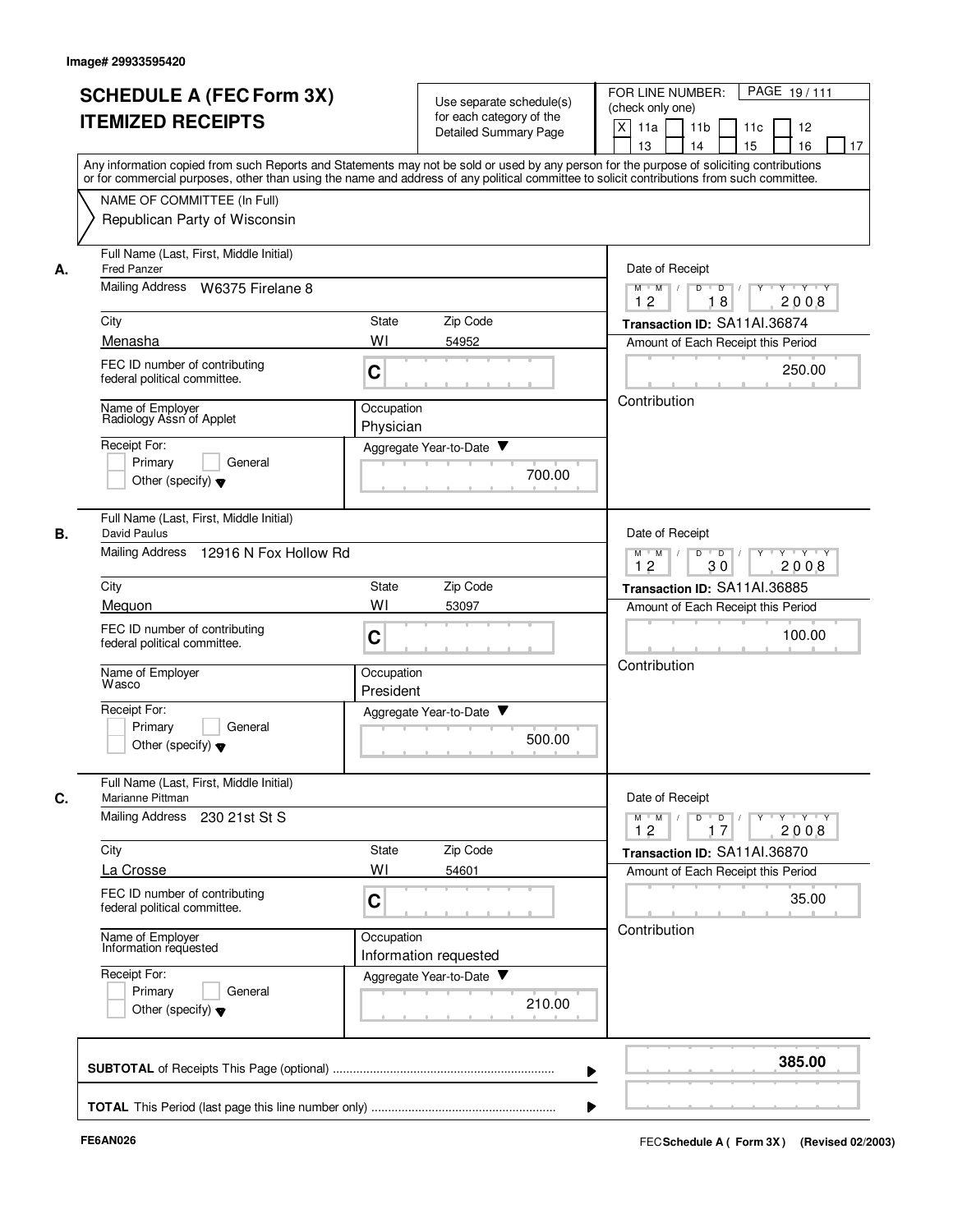|    | <b>SCHEDULE A (FEC Form 3X)</b>                                                                                                                                                                                                                                                         |                                                                          | Use separate schedule(s)                                 | PAGE 20/111<br>FOR LINE NUMBER:                              |
|----|-----------------------------------------------------------------------------------------------------------------------------------------------------------------------------------------------------------------------------------------------------------------------------------------|--------------------------------------------------------------------------|----------------------------------------------------------|--------------------------------------------------------------|
|    | <b>ITEMIZED RECEIPTS</b>                                                                                                                                                                                                                                                                |                                                                          | for each category of the<br><b>Detailed Summary Page</b> | (check only one)<br>X<br>11a<br>11 <sub>b</sub><br>12<br>11c |
|    |                                                                                                                                                                                                                                                                                         |                                                                          |                                                          | 16<br>13<br>14<br>15<br>17                                   |
|    | Any information copied from such Reports and Statements may not be sold or used by any person for the purpose of soliciting contributions<br>or for commercial purposes, other than using the name and address of any political committee to solicit contributions from such committee. |                                                                          |                                                          |                                                              |
|    | NAME OF COMMITTEE (In Full)                                                                                                                                                                                                                                                             |                                                                          |                                                          |                                                              |
|    | Republican Party of Wisconsin                                                                                                                                                                                                                                                           |                                                                          |                                                          |                                                              |
| А. | Full Name (Last, First, Middle Initial)<br><b>Timothy Poser</b>                                                                                                                                                                                                                         |                                                                          |                                                          | Date of Receipt                                              |
|    | Mailing Address<br>2070 La Chandelle Ct                                                                                                                                                                                                                                                 | $Y - Y - Y$<br>$M$ $M$ /<br>D<br>$\overline{D}$<br>Y<br>19<br>2008<br>12 |                                                          |                                                              |
|    | City                                                                                                                                                                                                                                                                                    | State                                                                    | Zip Code                                                 | Transaction ID: SA11AI.36996                                 |
|    | <b>Brookfield</b>                                                                                                                                                                                                                                                                       | 53045                                                                    | Amount of Each Receipt this Period                       |                                                              |
|    | FEC ID number of contributing<br>federal political committee.                                                                                                                                                                                                                           | C                                                                        |                                                          | 250.00                                                       |
|    | Name of Employer<br>Self                                                                                                                                                                                                                                                                | Occupation<br>Dentist                                                    |                                                          | Contribution                                                 |
|    | Receipt For:                                                                                                                                                                                                                                                                            |                                                                          | Aggregate Year-to-Date                                   |                                                              |
|    | Primary<br>General                                                                                                                                                                                                                                                                      |                                                                          | 250.00                                                   |                                                              |
|    | Other (specify) $\blacktriangledown$                                                                                                                                                                                                                                                    |                                                                          |                                                          |                                                              |
| В. | Full Name (Last, First, Middle Initial)<br>James Raffel                                                                                                                                                                                                                                 |                                                                          |                                                          | Date of Receipt                                              |
|    | Mailing Address<br>2006 N 24th St                                                                                                                                                                                                                                                       | D<br>Y Y Y Y<br>$M$ $M$ /<br>$D$ /<br>15<br>12<br>2008                   |                                                          |                                                              |
|    | City                                                                                                                                                                                                                                                                                    | State                                                                    | Zip Code                                                 | Transaction ID: SA11AI.36861                                 |
|    | Sheboygan                                                                                                                                                                                                                                                                               | WI                                                                       | 53081                                                    | Amount of Each Receipt this Period                           |
|    | FEC ID number of contributing<br>federal political committee.                                                                                                                                                                                                                           | C                                                                        |                                                          | 100.00                                                       |
|    | Name of Employer<br>Retired                                                                                                                                                                                                                                                             | Occupation<br>Retired                                                    |                                                          | Contribution                                                 |
|    | Receipt For:                                                                                                                                                                                                                                                                            |                                                                          | Aggregate Year-to-Date ▼                                 |                                                              |
|    | Primary<br>General<br>Other (specify) $\blacktriangledown$                                                                                                                                                                                                                              |                                                                          | 400.00                                                   |                                                              |
| C. | Full Name (Last, First, Middle Initial)<br>Anthony Rood                                                                                                                                                                                                                                 |                                                                          |                                                          | Date of Receipt                                              |
|    | <b>Mailing Address</b><br>1608 W Winslow Drive                                                                                                                                                                                                                                          | Y Y Y Y<br>$M^+$ M<br>$D$ $D$<br>Y<br>12<br>2008<br>30                   |                                                          |                                                              |
|    | City                                                                                                                                                                                                                                                                                    | State                                                                    | Zip Code                                                 | Transaction ID: SA11AI.36894                                 |
|    | Mequon                                                                                                                                                                                                                                                                                  | WI                                                                       | 53092                                                    | Amount of Each Receipt this Period                           |
|    | FEC ID number of contributing<br>federal political committee.                                                                                                                                                                                                                           | C                                                                        |                                                          | 100.00                                                       |
|    | Name of Employer<br>N/A                                                                                                                                                                                                                                                                 | Occupation<br>Retired                                                    |                                                          | Contribution                                                 |
|    | Receipt For:                                                                                                                                                                                                                                                                            |                                                                          | Aggregate Year-to-Date                                   |                                                              |
|    | Primary<br>General<br>Other (specify) $\blacktriangledown$                                                                                                                                                                                                                              |                                                                          | 400.00                                                   |                                                              |
|    |                                                                                                                                                                                                                                                                                         |                                                                          |                                                          | 450.00                                                       |
|    |                                                                                                                                                                                                                                                                                         |                                                                          |                                                          |                                                              |
|    |                                                                                                                                                                                                                                                                                         |                                                                          |                                                          |                                                              |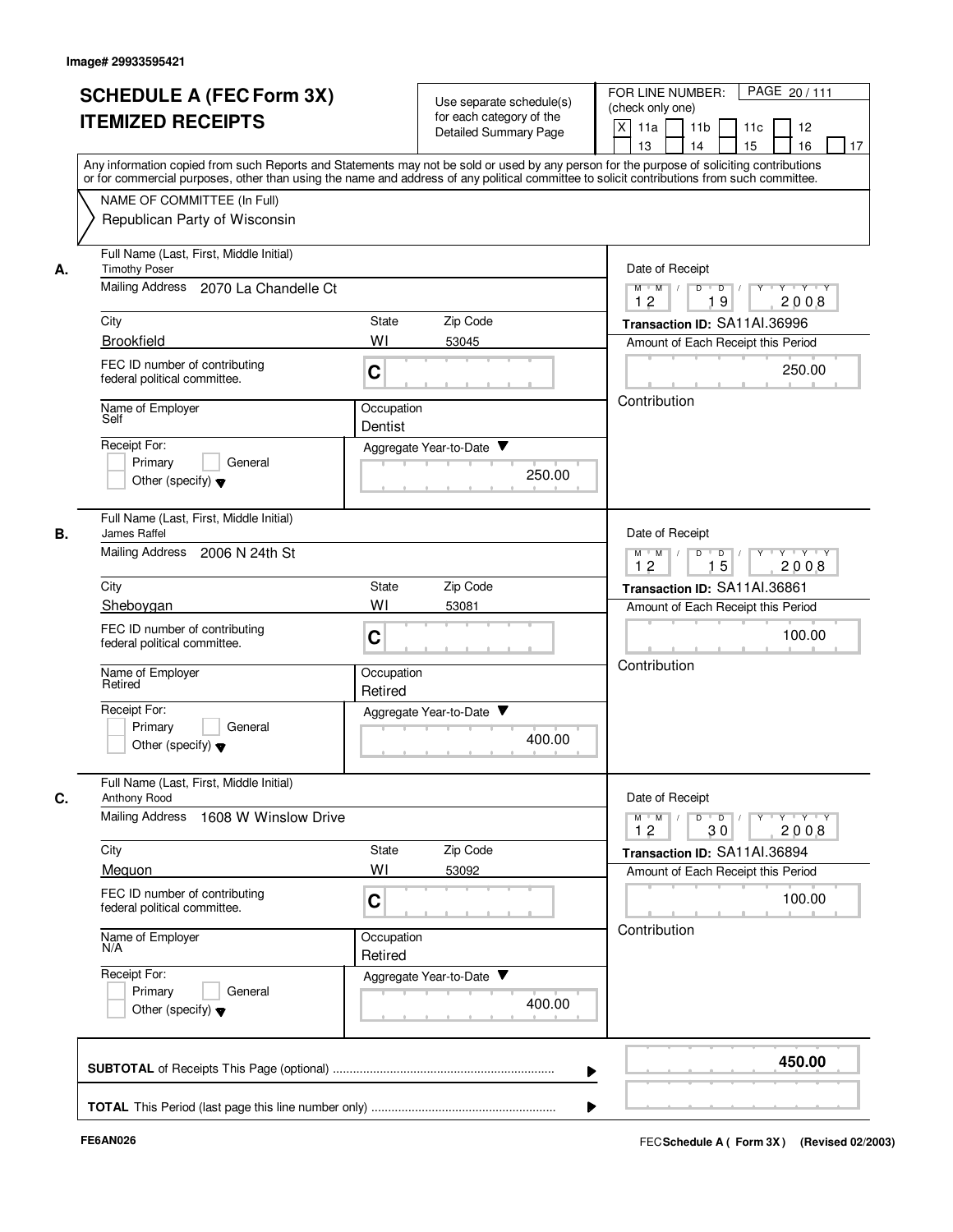| <b>SCHEDULE A (FEC Form 3X)</b><br><b>ITEMIZED RECEIPTS</b>                                                                                                                                                                                                                                                            | Use separate schedule(s)<br>for each category of the<br><b>Detailed Summary Page</b><br>Any information copied from such Reports and Statements may not be sold or used by any person for the purpose of soliciting contributions | PAGE 21 / 111<br>FOR LINE NUMBER:<br>(check only one)<br>$\mathsf{X}$<br>11 <sub>b</sub><br>12<br>11a<br>11c<br>15<br>16<br>13<br>14<br>17                                                       |
|------------------------------------------------------------------------------------------------------------------------------------------------------------------------------------------------------------------------------------------------------------------------------------------------------------------------|-----------------------------------------------------------------------------------------------------------------------------------------------------------------------------------------------------------------------------------|--------------------------------------------------------------------------------------------------------------------------------------------------------------------------------------------------|
| NAME OF COMMITTEE (In Full)<br>Republican Party of Wisconsin                                                                                                                                                                                                                                                           | or for commercial purposes, other than using the name and address of any political committee to solicit contributions from such committee.                                                                                        |                                                                                                                                                                                                  |
| Full Name (Last, First, Middle Initial)<br><b>William Ross</b><br>А.<br>Mailing Address PO Box 435<br>City<br>Shawno<br>FEC ID number of contributing<br>federal political committee.<br>Name of Employer<br>N/A<br>Receipt For:<br>Primary<br>General<br>Other (specify) $\blacktriangledown$                         | State<br>Zip Code<br>WI<br>54166-0435<br>C<br>Occupation<br>Retired<br>Aggregate Year-to-Date<br>1800.00                                                                                                                          | Date of Receipt<br>$Y$ $Y$ $Y$<br>$M$ $M$ /<br>$D$ $D$ $/$<br>$\overline{Y}$<br>12<br>16<br>2008<br>Transaction ID: SA11AI.36867<br>Amount of Each Receipt this Period<br>100.00<br>Contribution |
| Full Name (Last, First, Middle Initial)<br>В.<br>William Ryan<br>Mailing Address<br>10819 Ashmont Dr<br>City<br>Boca Raton<br>FEC ID number of contributing<br>federal political committee.<br>Name of Employer<br>Information requested<br>Receipt For:<br>Primary<br>General<br>Other (specify) $\blacktriangledown$ | Zip Code<br><b>State</b><br>FL<br>33498<br>C<br>Occupation<br>Information requested<br>Aggregate Year-to-Date<br>600.00                                                                                                           | Date of Receipt<br>$Y - Y - Y$<br>$M$ $M$ /<br>D<br>$\overline{D}$<br>Y<br>12<br>30<br>2008<br>Transaction ID: SA11AI.36896<br>Amount of Each Receipt this Period<br>100.00<br>Contribution      |
| Full Name (Last, First, Middle Initial)<br>C.<br>Eric Schaumann<br>Mailing Address<br>PO Box 396<br>City<br>Racine<br>FEC ID number of contributing<br>federal political committee.<br>Name of Employer<br>Information requested<br>Receipt For:<br>Primary<br>General<br>Other (specify) $\blacktriangledown$         | Zip Code<br>State<br>WI<br>53402<br>C<br>Occupation<br>Information requested<br>Aggregate Year-to-Date<br>250.00                                                                                                                  | Date of Receipt<br>$D$ $D$ $/$<br>$M = M$<br><b>Y Y Y Y Y</b><br>12<br>03<br>2008<br>Transaction ID: SA11AI.36937<br>Amount of Each Receipt this Period<br>250.00<br>Contribution                |
|                                                                                                                                                                                                                                                                                                                        | ▶                                                                                                                                                                                                                                 | 450.00                                                                                                                                                                                           |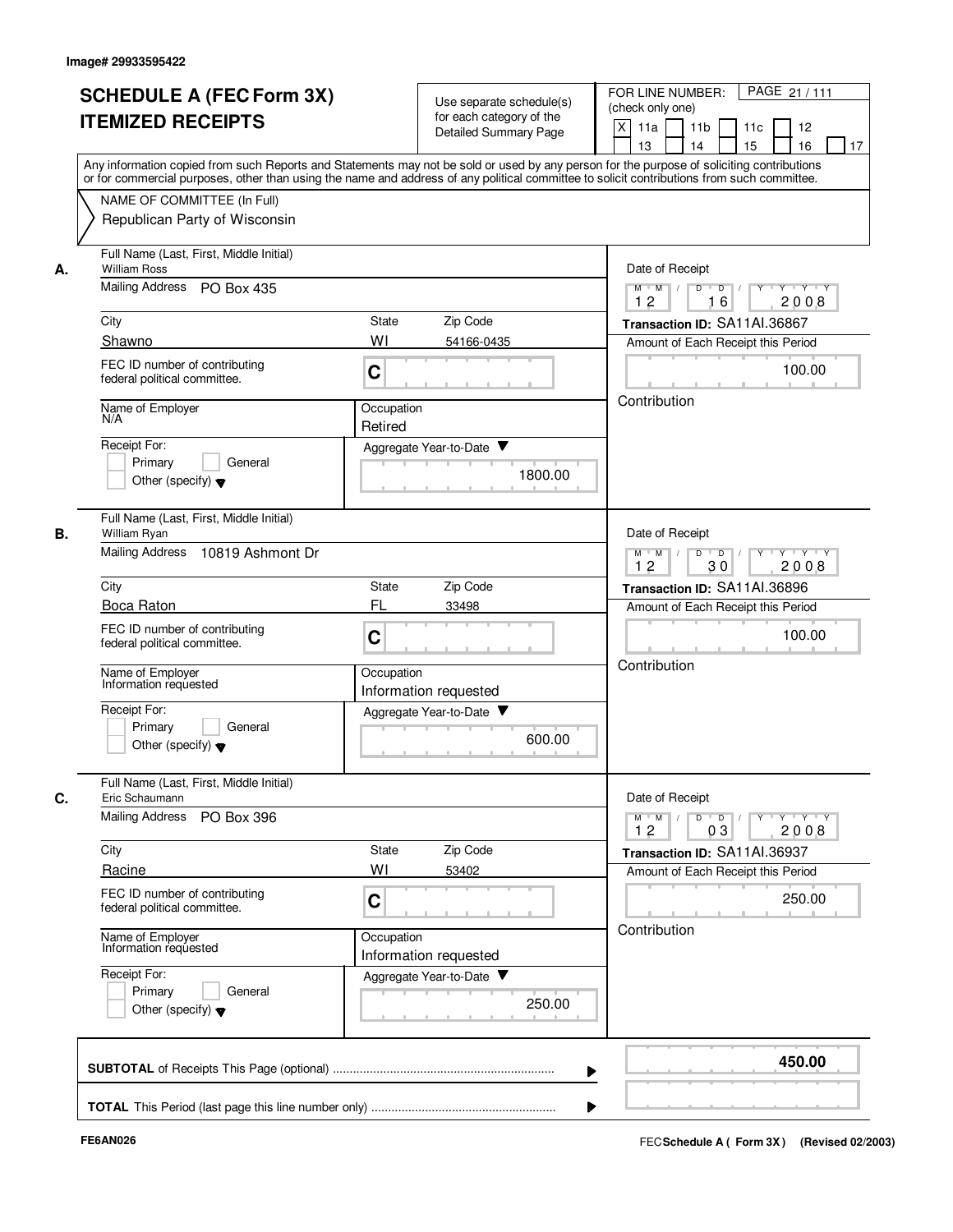|    | <b>SCHEDULE A (FEC Form 3X)</b>                                                                                                                                                                                                                                                         |                        |                                                      | PAGE 22/111<br>FOR LINE NUMBER:                                                                         |  |  |
|----|-----------------------------------------------------------------------------------------------------------------------------------------------------------------------------------------------------------------------------------------------------------------------------------------|------------------------|------------------------------------------------------|---------------------------------------------------------------------------------------------------------|--|--|
|    | <b>ITEMIZED RECEIPTS</b>                                                                                                                                                                                                                                                                |                        | Use separate schedule(s)<br>for each category of the | (check only one)                                                                                        |  |  |
|    |                                                                                                                                                                                                                                                                                         |                        | Detailed Summary Page                                | $\mathsf{X}$<br>11a<br>11 <sub>b</sub><br>12<br>11c                                                     |  |  |
|    |                                                                                                                                                                                                                                                                                         |                        |                                                      | 13<br>14<br>15<br>16<br>17                                                                              |  |  |
|    | Any information copied from such Reports and Statements may not be sold or used by any person for the purpose of soliciting contributions<br>or for commercial purposes, other than using the name and address of any political committee to solicit contributions from such committee. |                        |                                                      |                                                                                                         |  |  |
|    | NAME OF COMMITTEE (In Full)                                                                                                                                                                                                                                                             |                        |                                                      |                                                                                                         |  |  |
|    | Republican Party of Wisconsin                                                                                                                                                                                                                                                           |                        |                                                      |                                                                                                         |  |  |
| А. | Full Name (Last, First, Middle Initial)<br>David Schmitz                                                                                                                                                                                                                                |                        |                                                      |                                                                                                         |  |  |
|    | Mailing Address W7246 Sunset Ln                                                                                                                                                                                                                                                         |                        |                                                      | $\overline{D}$<br>$Y - Y - Y$<br>$M$ $M$ /<br>D<br>12<br>17<br>2008                                     |  |  |
|    | City                                                                                                                                                                                                                                                                                    | <b>State</b>           | Zip Code                                             | Transaction ID: SA11AI.36869                                                                            |  |  |
|    | Spooner                                                                                                                                                                                                                                                                                 | WI                     | 54801                                                | Amount of Each Receipt this Period                                                                      |  |  |
|    | FEC ID number of contributing<br>federal political committee.                                                                                                                                                                                                                           | C                      |                                                      | 100.00                                                                                                  |  |  |
|    |                                                                                                                                                                                                                                                                                         | Occupation             |                                                      | Contribution                                                                                            |  |  |
|    | Name of Employer<br>Self Employed                                                                                                                                                                                                                                                       |                        |                                                      |                                                                                                         |  |  |
|    | Receipt For:                                                                                                                                                                                                                                                                            |                        | Aggregate Year-to-Date                               |                                                                                                         |  |  |
|    | Primary<br>General                                                                                                                                                                                                                                                                      |                        |                                                      |                                                                                                         |  |  |
|    | Other (specify) $\blacktriangledown$                                                                                                                                                                                                                                                    |                        | 300.00                                               |                                                                                                         |  |  |
| В. | Full Name (Last, First, Middle Initial)<br>Dona Schoonover                                                                                                                                                                                                                              |                        |                                                      | Date of Receipt                                                                                         |  |  |
|    | Mailing Address<br>E8911 N Ashbury Road                                                                                                                                                                                                                                                 |                        |                                                      | D<br>$\overline{D}$ /<br>Y * Y * Y * Y<br>$M$ $M$ /<br>12<br>17<br>2008                                 |  |  |
|    | City                                                                                                                                                                                                                                                                                    | <b>State</b>           | Zip Code                                             | Transaction ID: SA11AI.36871                                                                            |  |  |
|    | Viroqua                                                                                                                                                                                                                                                                                 | WI                     | 54665                                                | Amount of Each Receipt this Period                                                                      |  |  |
|    | FEC ID number of contributing<br>federal political committee.                                                                                                                                                                                                                           | C                      |                                                      | 100.00                                                                                                  |  |  |
|    | Name of Employer<br>N/A                                                                                                                                                                                                                                                                 | Occupation<br>Retired  |                                                      | Contribution                                                                                            |  |  |
|    | Receipt For:                                                                                                                                                                                                                                                                            |                        | Aggregate Year-to-Date                               |                                                                                                         |  |  |
|    | Primary<br>General<br>Other (specify) $\blacktriangledown$                                                                                                                                                                                                                              |                        | 300.00                                               |                                                                                                         |  |  |
|    | Full Name (Last, First, Middle Initial)                                                                                                                                                                                                                                                 |                        |                                                      |                                                                                                         |  |  |
| C. | <b>Robert Skemp</b>                                                                                                                                                                                                                                                                     |                        |                                                      | Date of Receipt                                                                                         |  |  |
|    | Mailing Address<br>PO Box 1927                                                                                                                                                                                                                                                          |                        |                                                      | $D$ $D$ $/$<br>$M$ $M$<br>$\mathsf{Y} \dashv \mathsf{Y} \dashv \mathsf{Y}$<br>$Y^+$<br>2008<br>12<br>15 |  |  |
|    | City                                                                                                                                                                                                                                                                                    | State                  | Zip Code                                             | Transaction ID: SA11AI.36865                                                                            |  |  |
|    | La Crosse                                                                                                                                                                                                                                                                               | WI                     | 54601                                                | Amount of Each Receipt this Period                                                                      |  |  |
|    | FEC ID number of contributing<br>federal political committee.                                                                                                                                                                                                                           | C                      |                                                      | 100.00                                                                                                  |  |  |
|    | Name of Employer<br>Hale, Skemp, Hanson                                                                                                                                                                                                                                                 | Occupation<br>Attorney |                                                      | Contribution                                                                                            |  |  |
|    | Receipt For:                                                                                                                                                                                                                                                                            |                        | Aggregate Year-to-Date                               |                                                                                                         |  |  |
|    | Primary<br>General<br>Other (specify) $\blacktriangledown$                                                                                                                                                                                                                              |                        | 850.00                                               |                                                                                                         |  |  |
|    |                                                                                                                                                                                                                                                                                         |                        |                                                      |                                                                                                         |  |  |
|    |                                                                                                                                                                                                                                                                                         |                        | ▶                                                    | 300.00                                                                                                  |  |  |
|    |                                                                                                                                                                                                                                                                                         |                        |                                                      |                                                                                                         |  |  |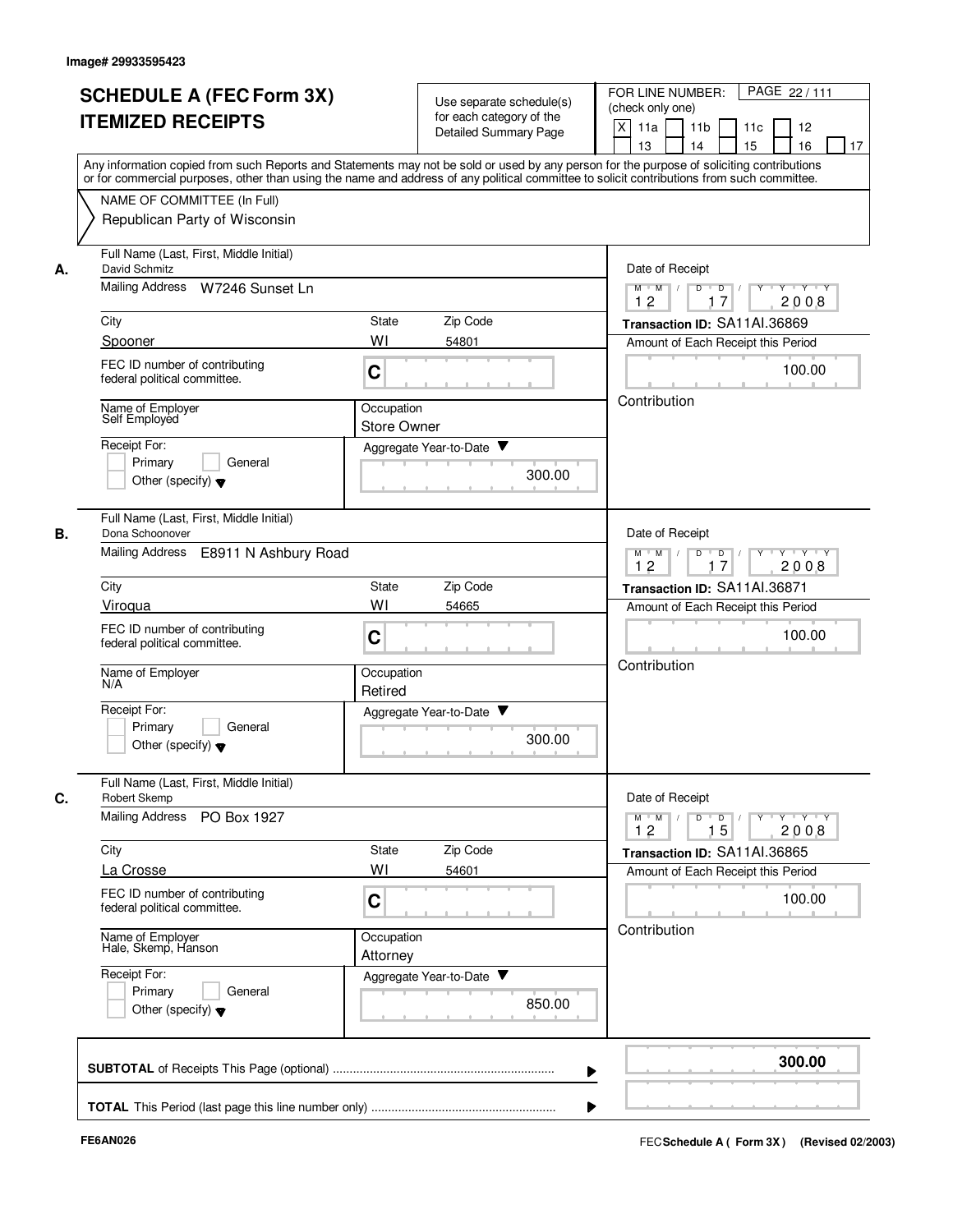|    |                                                                                                                                                                                                                                                                                         |                                                                                       |                          |                          | FOR LINE NUMBER:<br>PAGE 23 / 111                                                                                                                                                                                                                                                                                                                                                                                                                                |
|----|-----------------------------------------------------------------------------------------------------------------------------------------------------------------------------------------------------------------------------------------------------------------------------------------|---------------------------------------------------------------------------------------|--------------------------|--------------------------|------------------------------------------------------------------------------------------------------------------------------------------------------------------------------------------------------------------------------------------------------------------------------------------------------------------------------------------------------------------------------------------------------------------------------------------------------------------|
|    | <b>SCHEDULE A (FEC Form 3X)</b>                                                                                                                                                                                                                                                         |                                                                                       | for each category of the | Use separate schedule(s) | (check only one)                                                                                                                                                                                                                                                                                                                                                                                                                                                 |
|    | <b>ITEMIZED RECEIPTS</b>                                                                                                                                                                                                                                                                |                                                                                       | Detailed Summary Page    |                          | X<br>11a<br>11 <sub>b</sub><br>11c<br>12                                                                                                                                                                                                                                                                                                                                                                                                                         |
|    |                                                                                                                                                                                                                                                                                         |                                                                                       |                          |                          | 15<br>16<br>13<br>14<br>17                                                                                                                                                                                                                                                                                                                                                                                                                                       |
|    | Any information copied from such Reports and Statements may not be sold or used by any person for the purpose of soliciting contributions<br>or for commercial purposes, other than using the name and address of any political committee to solicit contributions from such committee. |                                                                                       |                          |                          |                                                                                                                                                                                                                                                                                                                                                                                                                                                                  |
|    | NAME OF COMMITTEE (In Full)                                                                                                                                                                                                                                                             |                                                                                       |                          |                          |                                                                                                                                                                                                                                                                                                                                                                                                                                                                  |
|    | Republican Party of Wisconsin                                                                                                                                                                                                                                                           |                                                                                       |                          |                          |                                                                                                                                                                                                                                                                                                                                                                                                                                                                  |
| А. | Full Name (Last, First, Middle Initial)<br>Joan Stein                                                                                                                                                                                                                                   | Date of Receipt                                                                       |                          |                          |                                                                                                                                                                                                                                                                                                                                                                                                                                                                  |
|    | Mailing Address<br>2055 West Dean Road                                                                                                                                                                                                                                                  | $\overline{Y}$ $\overline{Y}$<br>$M$ $M$ /<br>D<br>$\overline{D}$<br>12<br>30<br>2008 |                          |                          |                                                                                                                                                                                                                                                                                                                                                                                                                                                                  |
|    | City                                                                                                                                                                                                                                                                                    | State                                                                                 | Zip Code                 |                          | Transaction ID: SA11AI.36893                                                                                                                                                                                                                                                                                                                                                                                                                                     |
|    | Milwaukee                                                                                                                                                                                                                                                                               | WI                                                                                    | 53217                    |                          | Amount of Each Receipt this Period                                                                                                                                                                                                                                                                                                                                                                                                                               |
|    | FEC ID number of contributing<br>federal political committee.                                                                                                                                                                                                                           | C                                                                                     |                          |                          | 500.00                                                                                                                                                                                                                                                                                                                                                                                                                                                           |
|    | Name of Employer<br>N/A                                                                                                                                                                                                                                                                 | Occupation                                                                            |                          |                          | Contribution                                                                                                                                                                                                                                                                                                                                                                                                                                                     |
|    | Receipt For:                                                                                                                                                                                                                                                                            | Housewife                                                                             |                          |                          |                                                                                                                                                                                                                                                                                                                                                                                                                                                                  |
|    | Primary<br>General                                                                                                                                                                                                                                                                      |                                                                                       | Aggregate Year-to-Date   |                          |                                                                                                                                                                                                                                                                                                                                                                                                                                                                  |
|    | Other (specify) $\blacktriangledown$                                                                                                                                                                                                                                                    |                                                                                       |                          | 1000.00                  |                                                                                                                                                                                                                                                                                                                                                                                                                                                                  |
| В. | Full Name (Last, First, Middle Initial)<br>Jack Steinhilber                                                                                                                                                                                                                             |                                                                                       |                          |                          | Date of Receipt                                                                                                                                                                                                                                                                                                                                                                                                                                                  |
|    | Mailing Address<br>5730   Ah May Tah Rd                                                                                                                                                                                                                                                 | D<br>$\overline{D}$<br>Y 'Y 'Y<br>$M$ $M$<br>12<br>2008<br>04                         |                          |                          |                                                                                                                                                                                                                                                                                                                                                                                                                                                                  |
|    | City                                                                                                                                                                                                                                                                                    | State                                                                                 | Zip Code                 |                          | Transaction ID: SA11AI.36939                                                                                                                                                                                                                                                                                                                                                                                                                                     |
|    | Oshkosh                                                                                                                                                                                                                                                                                 | WI                                                                                    | 54901                    |                          | Amount of Each Receipt this Period                                                                                                                                                                                                                                                                                                                                                                                                                               |
|    | FEC ID number of contributing<br>federal political committee.                                                                                                                                                                                                                           | C                                                                                     |                          |                          | 50.00                                                                                                                                                                                                                                                                                                                                                                                                                                                            |
|    | Name of Employer<br>Self Employed                                                                                                                                                                                                                                                       | Occupation<br>Attorney                                                                |                          |                          | Contribution                                                                                                                                                                                                                                                                                                                                                                                                                                                     |
|    | Receipt For:                                                                                                                                                                                                                                                                            |                                                                                       | Aggregate Year-to-Date ▼ |                          |                                                                                                                                                                                                                                                                                                                                                                                                                                                                  |
|    | Primary<br>General<br>Other (specify) $\blacktriangledown$                                                                                                                                                                                                                              |                                                                                       |                          | 350.00                   |                                                                                                                                                                                                                                                                                                                                                                                                                                                                  |
| C. | Full Name (Last, First, Middle Initial)<br>Rita Stilin                                                                                                                                                                                                                                  |                                                                                       |                          |                          | Date of Receipt                                                                                                                                                                                                                                                                                                                                                                                                                                                  |
|    | <b>Mailing Address</b><br>72303 Pufal Rd                                                                                                                                                                                                                                                |                                                                                       |                          |                          | $\begin{array}{c c c c c c c c} \hline \textbf{0} & \textbf{0} & \textbf{0} & \textbf{0} & \textbf{0} & \textbf{0} & \textbf{0} & \textbf{0} & \textbf{0} & \textbf{0} & \textbf{0} & \textbf{0} & \textbf{0} & \textbf{0} & \textbf{0} & \textbf{0} & \textbf{0} & \textbf{0} & \textbf{0} & \textbf{0} & \textbf{0} & \textbf{0} & \textbf{0} & \textbf{0} & \textbf{0} & \textbf{0} & \textbf{0} & \textbf{0} &$<br>$M$ $M$ /<br>2008<br>1 <sub>1</sub><br>26 |
|    | City                                                                                                                                                                                                                                                                                    | State                                                                                 | Zip Code                 |                          | Transaction ID: SA11AI.36919                                                                                                                                                                                                                                                                                                                                                                                                                                     |
|    | <b>High Bridge</b>                                                                                                                                                                                                                                                                      | WI                                                                                    | 54846                    |                          | Amount of Each Receipt this Period                                                                                                                                                                                                                                                                                                                                                                                                                               |
|    | FEC ID number of contributing<br>federal political committee.                                                                                                                                                                                                                           | С                                                                                     |                          |                          | 150.00                                                                                                                                                                                                                                                                                                                                                                                                                                                           |
|    | Name of Employer<br>North Country Lumber                                                                                                                                                                                                                                                | Occupation<br>Owner                                                                   |                          |                          | Contribution                                                                                                                                                                                                                                                                                                                                                                                                                                                     |
|    | Receipt For:                                                                                                                                                                                                                                                                            |                                                                                       | Aggregate Year-to-Date   |                          |                                                                                                                                                                                                                                                                                                                                                                                                                                                                  |
|    | Primary<br>General<br>Other (specify) $\blacktriangledown$                                                                                                                                                                                                                              |                                                                                       |                          | 2650.00                  |                                                                                                                                                                                                                                                                                                                                                                                                                                                                  |
|    |                                                                                                                                                                                                                                                                                         |                                                                                       |                          |                          | 700.00                                                                                                                                                                                                                                                                                                                                                                                                                                                           |
|    |                                                                                                                                                                                                                                                                                         |                                                                                       |                          |                          |                                                                                                                                                                                                                                                                                                                                                                                                                                                                  |
|    |                                                                                                                                                                                                                                                                                         |                                                                                       |                          |                          |                                                                                                                                                                                                                                                                                                                                                                                                                                                                  |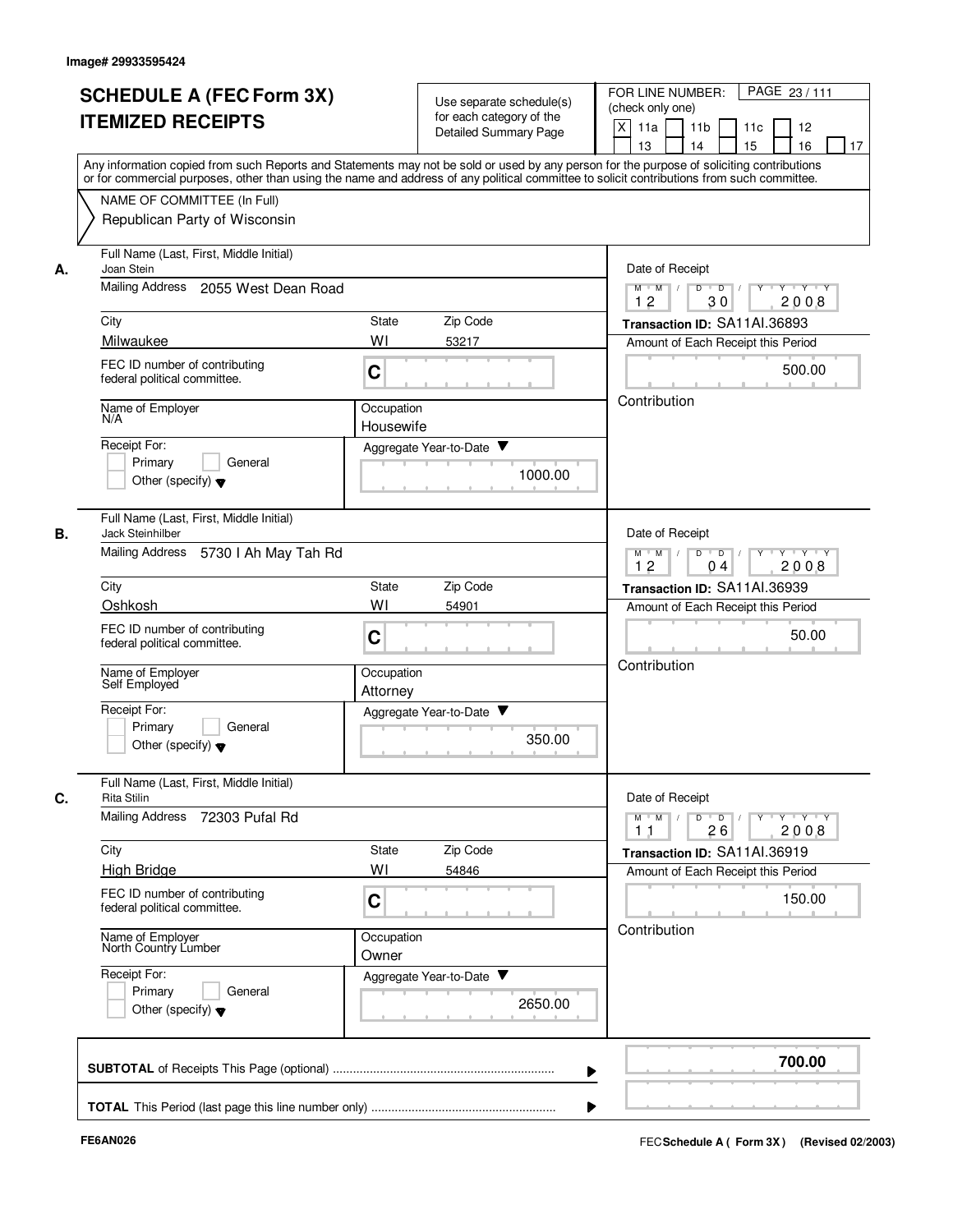|    | <b>SCHEDULE A (FEC Form 3X)</b>                                                                                                                                                                                                                                                         |                  | Use separate schedule(s)                                                 | PAGE 24 / 111<br>FOR LINE NUMBER:                                         |  |
|----|-----------------------------------------------------------------------------------------------------------------------------------------------------------------------------------------------------------------------------------------------------------------------------------------|------------------|--------------------------------------------------------------------------|---------------------------------------------------------------------------|--|
|    | <b>ITEMIZED RECEIPTS</b>                                                                                                                                                                                                                                                                |                  | for each category of the                                                 | (check only one)                                                          |  |
|    |                                                                                                                                                                                                                                                                                         |                  | Detailed Summary Page                                                    | $\mathsf{X}$<br>11a<br>11 <sub>b</sub><br>12<br>11c                       |  |
|    |                                                                                                                                                                                                                                                                                         |                  |                                                                          | 13<br>14<br>15<br>16<br>17                                                |  |
|    | Any information copied from such Reports and Statements may not be sold or used by any person for the purpose of soliciting contributions<br>or for commercial purposes, other than using the name and address of any political committee to solicit contributions from such committee. |                  |                                                                          |                                                                           |  |
|    |                                                                                                                                                                                                                                                                                         |                  |                                                                          |                                                                           |  |
|    | NAME OF COMMITTEE (In Full)                                                                                                                                                                                                                                                             |                  |                                                                          |                                                                           |  |
|    | Republican Party of Wisconsin                                                                                                                                                                                                                                                           |                  |                                                                          |                                                                           |  |
| А. | Full Name (Last, First, Middle Initial)<br>Patrick Suprise                                                                                                                                                                                                                              | Date of Receipt  |                                                                          |                                                                           |  |
|    | Mailing Address 136 S Pine Ct                                                                                                                                                                                                                                                           |                  | $Y$ $Y$ $Y$<br>$\overline{D}$<br>$M$ $M$ /<br>D<br>Y<br>15<br>12<br>2008 |                                                                           |  |
|    | City                                                                                                                                                                                                                                                                                    | <b>State</b>     | Zip Code                                                                 | Transaction ID: SA11AI.36856                                              |  |
|    | Appleton                                                                                                                                                                                                                                                                                | WI               | 54914                                                                    | Amount of Each Receipt this Period                                        |  |
|    | FEC ID number of contributing                                                                                                                                                                                                                                                           |                  |                                                                          |                                                                           |  |
|    | federal political committee.                                                                                                                                                                                                                                                            | C                |                                                                          | 100.00                                                                    |  |
|    | Name of Employer                                                                                                                                                                                                                                                                        | Occupation       |                                                                          | Contribution                                                              |  |
|    | Information requested                                                                                                                                                                                                                                                                   |                  | Information requested                                                    |                                                                           |  |
|    | Receipt For:                                                                                                                                                                                                                                                                            |                  | Aggregate Year-to-Date                                                   |                                                                           |  |
|    | Primary<br>General                                                                                                                                                                                                                                                                      |                  |                                                                          |                                                                           |  |
|    | Other (specify) $\blacktriangledown$                                                                                                                                                                                                                                                    |                  | 300.00                                                                   |                                                                           |  |
|    |                                                                                                                                                                                                                                                                                         |                  |                                                                          |                                                                           |  |
| В. | Full Name (Last, First, Middle Initial)<br><b>Richard Teerlink</b>                                                                                                                                                                                                                      |                  |                                                                          | Date of Receipt                                                           |  |
|    | Mailing Address<br>1765 Wedgewood West Dr                                                                                                                                                                                                                                               |                  |                                                                          | D<br>$\overline{D}$ /<br>Y Y Y Y Y<br>$M$ $M$ /                           |  |
|    |                                                                                                                                                                                                                                                                                         | 12<br>16<br>2008 |                                                                          |                                                                           |  |
|    | City                                                                                                                                                                                                                                                                                    | <b>State</b>     | Zip Code                                                                 | Transaction ID: SA11AI.36868                                              |  |
|    | Elm Grove                                                                                                                                                                                                                                                                               | WI               | 53122                                                                    | Amount of Each Receipt this Period                                        |  |
|    | FEC ID number of contributing                                                                                                                                                                                                                                                           |                  |                                                                          |                                                                           |  |
|    | federal political committee.                                                                                                                                                                                                                                                            | C                |                                                                          | 250.00                                                                    |  |
|    | Name of Employer                                                                                                                                                                                                                                                                        | Occupation       |                                                                          | Contribution                                                              |  |
|    | N/a                                                                                                                                                                                                                                                                                     | Retired          |                                                                          |                                                                           |  |
|    | Receipt For:                                                                                                                                                                                                                                                                            |                  | Aggregate Year-to-Date                                                   |                                                                           |  |
|    | Primary<br>General                                                                                                                                                                                                                                                                      |                  |                                                                          |                                                                           |  |
|    | Other (specify) $\blacktriangledown$                                                                                                                                                                                                                                                    |                  | 250.00                                                                   |                                                                           |  |
|    |                                                                                                                                                                                                                                                                                         |                  |                                                                          |                                                                           |  |
| C. | Full Name (Last, First, Middle Initial)<br>Joanne Tierney                                                                                                                                                                                                                               |                  |                                                                          | Date of Receipt                                                           |  |
|    | <b>Mailing Address</b><br>3564 Egre Rd                                                                                                                                                                                                                                                  |                  |                                                                          | $D$ $D$ $/$<br>$M^{\prime}$ M $\rightarrow$ /<br>$Y - Y - Y - Y$<br>$Y^+$ |  |
|    |                                                                                                                                                                                                                                                                                         |                  |                                                                          | 2008<br>12<br>19                                                          |  |
|    | City                                                                                                                                                                                                                                                                                    | State            | Zip Code                                                                 | Transaction ID: SA11AI.37000                                              |  |
|    | De Forest                                                                                                                                                                                                                                                                               | WI               | 53532                                                                    | Amount of Each Receipt this Period                                        |  |
|    | FEC ID number of contributing                                                                                                                                                                                                                                                           | C                |                                                                          | 50.00                                                                     |  |
|    | federal political committee.                                                                                                                                                                                                                                                            |                  |                                                                          |                                                                           |  |
|    | Name of Employer                                                                                                                                                                                                                                                                        | Occupation       |                                                                          | Contribution                                                              |  |
|    | Self                                                                                                                                                                                                                                                                                    | Farmer           |                                                                          |                                                                           |  |
|    | Receipt For:                                                                                                                                                                                                                                                                            |                  | Aggregate Year-to-Date                                                   |                                                                           |  |
|    | Primary<br>General                                                                                                                                                                                                                                                                      |                  | 250.00                                                                   |                                                                           |  |
|    | Other (specify) $\blacktriangledown$                                                                                                                                                                                                                                                    |                  |                                                                          |                                                                           |  |
|    |                                                                                                                                                                                                                                                                                         |                  |                                                                          |                                                                           |  |
|    |                                                                                                                                                                                                                                                                                         |                  |                                                                          | 400.00                                                                    |  |
|    |                                                                                                                                                                                                                                                                                         |                  |                                                                          | ▶                                                                         |  |
|    |                                                                                                                                                                                                                                                                                         |                  |                                                                          |                                                                           |  |
|    |                                                                                                                                                                                                                                                                                         |                  |                                                                          |                                                                           |  |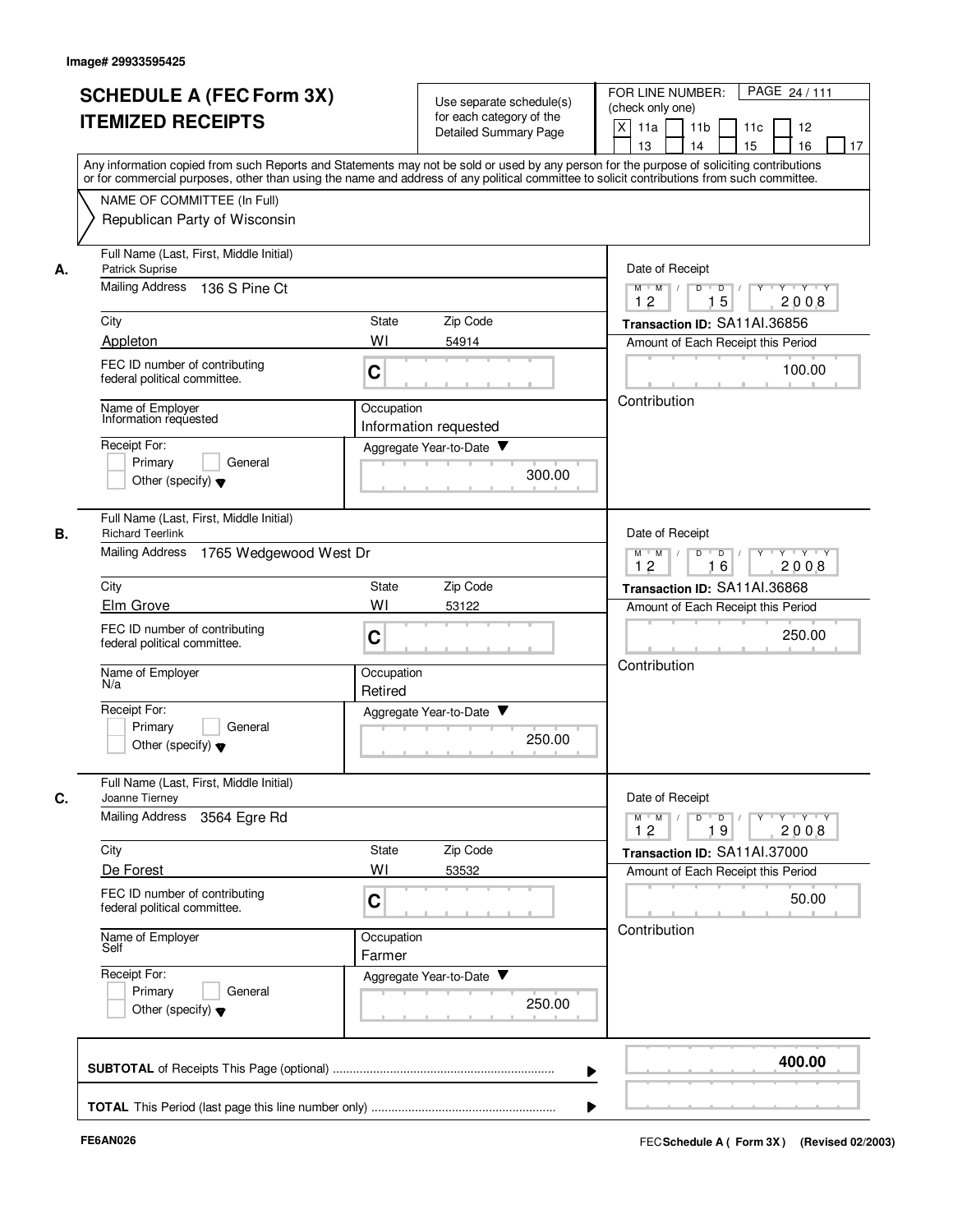|    | <b>SCHEDULE A (FEC Form 3X)</b>                                                                                                            |                                  | Use separate schedule(s)     |                  | PAGE 25/111<br>FOR LINE NUMBER:                                      |  |  |  |  |  |  |  |  |  |
|----|--------------------------------------------------------------------------------------------------------------------------------------------|----------------------------------|------------------------------|------------------|----------------------------------------------------------------------|--|--|--|--|--|--|--|--|--|
|    |                                                                                                                                            |                                  | for each category of the     | (check only one) |                                                                      |  |  |  |  |  |  |  |  |  |
|    | <b>ITEMIZED RECEIPTS</b>                                                                                                                   |                                  | <b>Detailed Summary Page</b> |                  | X<br>11a<br>11 <sub>b</sub><br>11 <sub>c</sub><br>12                 |  |  |  |  |  |  |  |  |  |
|    |                                                                                                                                            |                                  |                              |                  | 16<br>13<br>14<br>15<br>17                                           |  |  |  |  |  |  |  |  |  |
|    | Any information copied from such Reports and Statements may not be sold or used by any person for the purpose of soliciting contributions  |                                  |                              |                  |                                                                      |  |  |  |  |  |  |  |  |  |
|    | or for commercial purposes, other than using the name and address of any political committee to solicit contributions from such committee. |                                  |                              |                  |                                                                      |  |  |  |  |  |  |  |  |  |
|    | NAME OF COMMITTEE (In Full)                                                                                                                |                                  |                              |                  |                                                                      |  |  |  |  |  |  |  |  |  |
|    | Republican Party of Wisconsin                                                                                                              |                                  |                              |                  |                                                                      |  |  |  |  |  |  |  |  |  |
|    |                                                                                                                                            |                                  |                              |                  |                                                                      |  |  |  |  |  |  |  |  |  |
| А. | Full Name (Last, First, Middle Initial)<br>Jack Voight                                                                                     |                                  |                              |                  | Date of Receipt                                                      |  |  |  |  |  |  |  |  |  |
|    | <b>Mailing Address</b><br>2508 N. Richmond St.                                                                                             |                                  |                              |                  | $M$ $M$ /<br>D<br>$\overline{D}$<br>Y Y Y Y<br>Y<br>12<br>30<br>2008 |  |  |  |  |  |  |  |  |  |
|    | City                                                                                                                                       | State                            | Zip Code                     |                  | Transaction ID: SA11AI.36880                                         |  |  |  |  |  |  |  |  |  |
|    | Appleton                                                                                                                                   | WI                               | 54911                        |                  | Amount of Each Receipt this Period                                   |  |  |  |  |  |  |  |  |  |
|    |                                                                                                                                            |                                  |                              |                  |                                                                      |  |  |  |  |  |  |  |  |  |
|    | FEC ID number of contributing<br>federal political committee.                                                                              | C                                |                              |                  | 50.00                                                                |  |  |  |  |  |  |  |  |  |
|    |                                                                                                                                            |                                  |                              |                  | Contribution                                                         |  |  |  |  |  |  |  |  |  |
|    | Name of Employer<br>State of Wisconsin                                                                                                     | Occupation                       |                              |                  |                                                                      |  |  |  |  |  |  |  |  |  |
|    |                                                                                                                                            | Treasurer                        |                              |                  |                                                                      |  |  |  |  |  |  |  |  |  |
|    | Receipt For:                                                                                                                               |                                  | Aggregate Year-to-Date ▼     |                  |                                                                      |  |  |  |  |  |  |  |  |  |
|    | General<br>Primary                                                                                                                         |                                  |                              |                  |                                                                      |  |  |  |  |  |  |  |  |  |
|    | Other (specify) $\blacktriangledown$                                                                                                       |                                  |                              | 650.00           |                                                                      |  |  |  |  |  |  |  |  |  |
|    |                                                                                                                                            |                                  |                              |                  |                                                                      |  |  |  |  |  |  |  |  |  |
|    | Full Name (Last, First, Middle Initial)                                                                                                    |                                  |                              |                  |                                                                      |  |  |  |  |  |  |  |  |  |
| В. | <b>Walter Wartolec</b>                                                                                                                     |                                  |                              |                  | Date of Receipt                                                      |  |  |  |  |  |  |  |  |  |
|    | Mailing Address<br>927 Cornell Court                                                                                                       |                                  |                              |                  | $Y - Y - Y$<br>M<br>D<br>D<br>M                                      |  |  |  |  |  |  |  |  |  |
|    |                                                                                                                                            |                                  |                              |                  | 25<br>2008<br>11                                                     |  |  |  |  |  |  |  |  |  |
|    | City                                                                                                                                       | State                            | Zip Code                     |                  | Transaction ID: SA11AI.36912                                         |  |  |  |  |  |  |  |  |  |
|    | Madison                                                                                                                                    | WI                               | 53705                        |                  | Amount of Each Receipt this Period                                   |  |  |  |  |  |  |  |  |  |
|    | FEC ID number of contributing                                                                                                              |                                  |                              |                  | 50.00                                                                |  |  |  |  |  |  |  |  |  |
|    | federal political committee.                                                                                                               | C                                |                              |                  |                                                                      |  |  |  |  |  |  |  |  |  |
|    |                                                                                                                                            |                                  |                              |                  | Contribution                                                         |  |  |  |  |  |  |  |  |  |
|    | Name of Employer<br>Blackhawk Investments                                                                                                  | Occupation<br><b>Real Estate</b> |                              |                  |                                                                      |  |  |  |  |  |  |  |  |  |
|    |                                                                                                                                            |                                  |                              |                  |                                                                      |  |  |  |  |  |  |  |  |  |
|    | Receipt For:                                                                                                                               |                                  | Aggregate Year-to-Date       |                  |                                                                      |  |  |  |  |  |  |  |  |  |
|    | Primary<br>General                                                                                                                         |                                  |                              | 275.00           |                                                                      |  |  |  |  |  |  |  |  |  |
|    | Other (specify) $\blacktriangledown$                                                                                                       |                                  |                              |                  |                                                                      |  |  |  |  |  |  |  |  |  |
|    |                                                                                                                                            |                                  |                              |                  |                                                                      |  |  |  |  |  |  |  |  |  |
| С. | Full Name (Last, First, Middle Initial)<br><b>Walter Wartolec</b>                                                                          |                                  |                              |                  | Date of Receipt                                                      |  |  |  |  |  |  |  |  |  |
|    | Mailing Address 927 Cornell Court                                                                                                          |                                  |                              |                  | Y Y Y Y<br>$D$ $D$<br>$M$ M<br>Y                                     |  |  |  |  |  |  |  |  |  |
|    |                                                                                                                                            |                                  |                              |                  | 12<br>2008<br>30                                                     |  |  |  |  |  |  |  |  |  |
|    | City                                                                                                                                       | State                            | Zip Code                     |                  | Transaction ID: SA11AI.36884                                         |  |  |  |  |  |  |  |  |  |
|    | Madison                                                                                                                                    | WI                               | 53705                        |                  | Amount of Each Receipt this Period                                   |  |  |  |  |  |  |  |  |  |
|    | FEC ID number of contributing                                                                                                              |                                  |                              |                  |                                                                      |  |  |  |  |  |  |  |  |  |
|    | federal political committee.                                                                                                               | С                                |                              |                  | 100.00                                                               |  |  |  |  |  |  |  |  |  |
|    |                                                                                                                                            |                                  |                              |                  | Contribution                                                         |  |  |  |  |  |  |  |  |  |
|    | Name of Employer<br>Blackhawk Investments                                                                                                  | Occupation                       |                              |                  |                                                                      |  |  |  |  |  |  |  |  |  |
|    |                                                                                                                                            | <b>Real Estate</b>               |                              |                  |                                                                      |  |  |  |  |  |  |  |  |  |
|    | Receipt For:                                                                                                                               |                                  | Aggregate Year-to-Date       |                  |                                                                      |  |  |  |  |  |  |  |  |  |
|    | Primary<br>General                                                                                                                         |                                  |                              |                  |                                                                      |  |  |  |  |  |  |  |  |  |
|    | Other (specify) $\blacktriangledown$                                                                                                       |                                  |                              | 375.00           |                                                                      |  |  |  |  |  |  |  |  |  |
|    |                                                                                                                                            |                                  |                              |                  |                                                                      |  |  |  |  |  |  |  |  |  |
|    |                                                                                                                                            |                                  |                              |                  |                                                                      |  |  |  |  |  |  |  |  |  |
|    |                                                                                                                                            |                                  |                              |                  |                                                                      |  |  |  |  |  |  |  |  |  |
|    |                                                                                                                                            |                                  |                              |                  | 200.00                                                               |  |  |  |  |  |  |  |  |  |
|    |                                                                                                                                            |                                  |                              |                  | 7885.00                                                              |  |  |  |  |  |  |  |  |  |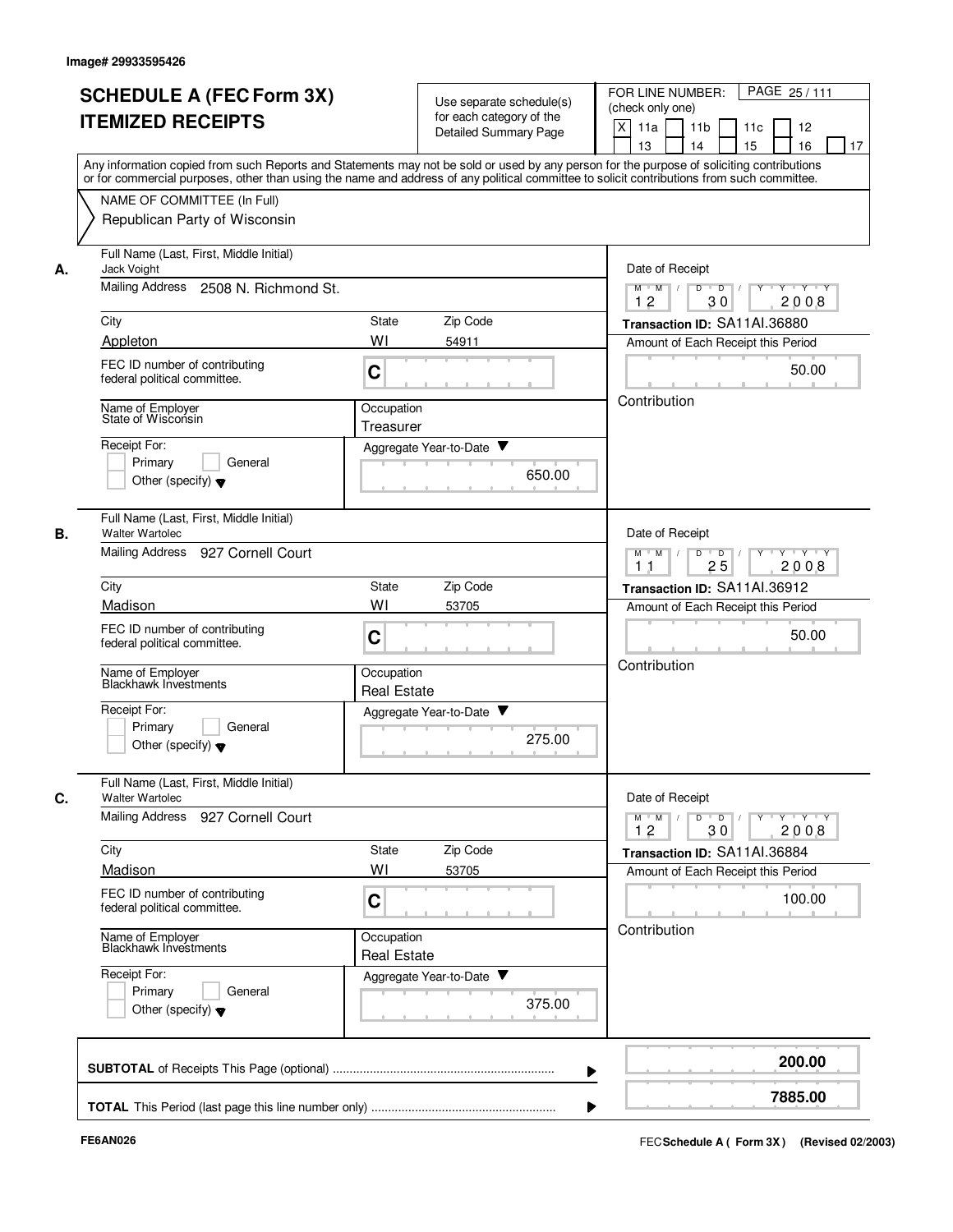|    | <b>SCHEDULE A (FEC Form 3X)</b><br><b>ITEMIZED RECEIPTS</b><br>Any information copied from such Reports and Statements may not be sold or used by any person for the purpose of soliciting contributions<br>or for commercial purposes, other than using the name and address of any political committee to solicit contributions from such committee. | Use separate schedule(s)<br>for each category of the<br>Detailed Summary Page |                           | PAGE 26/111<br>FOR LINE NUMBER:<br>(check only one)<br>11 <sub>b</sub><br>11a<br>12<br>11c<br>13<br>15<br>16<br>17<br>14 |
|----|--------------------------------------------------------------------------------------------------------------------------------------------------------------------------------------------------------------------------------------------------------------------------------------------------------------------------------------------------------|-------------------------------------------------------------------------------|---------------------------|--------------------------------------------------------------------------------------------------------------------------|
|    | NAME OF COMMITTEE (In Full)<br>Republican Party of Wisconsin                                                                                                                                                                                                                                                                                           |                                                                               |                           |                                                                                                                          |
| А. | Full Name (Last, First, Middle Initial)<br>FedEx<br>Mailing Address<br>PO Box 1140                                                                                                                                                                                                                                                                     |                                                                               |                           | Date of Receipt<br>$D$ $D$ $I$<br>$Y - Y - Y - Y$<br>$M$ $M$ /<br>Y                                                      |
|    | City                                                                                                                                                                                                                                                                                                                                                   | Zip Code<br>State                                                             |                           | 12<br>30<br>2008<br>Transaction ID: SA15.36883                                                                           |
|    | Memphis                                                                                                                                                                                                                                                                                                                                                | <b>TN</b><br>38101                                                            |                           | Amount of Each Receipt this Period                                                                                       |
|    | FEC ID number of contributing<br>federal political committee.                                                                                                                                                                                                                                                                                          | C                                                                             |                           | 391.33                                                                                                                   |
|    | Name of Employer                                                                                                                                                                                                                                                                                                                                       | Occupation                                                                    |                           | Refund of overpmt                                                                                                        |
|    | Receipt For:<br>Primary<br>General<br>Other (specify) $\blacktriangledown$                                                                                                                                                                                                                                                                             | Aggregate Year-to-Date                                                        | 391.33                    |                                                                                                                          |
| В. | Full Name (Last, First, Middle Initial)<br>LQ Management LLC                                                                                                                                                                                                                                                                                           |                                                                               |                           | Date of Receipt                                                                                                          |
|    | <b>Mailing Address</b><br>909 Hidden Ridge<br>Suite 600                                                                                                                                                                                                                                                                                                |                                                                               |                           | Y 'Y 'Y<br>$M$ $M$ /<br>D<br>$\overline{D}$<br>25<br>2008<br>11                                                          |
|    | City                                                                                                                                                                                                                                                                                                                                                   | Zip Code<br>State                                                             |                           | Transaction ID: SA15.36909                                                                                               |
|    | Irving                                                                                                                                                                                                                                                                                                                                                 | TX<br>75038                                                                   |                           | Amount of Each Receipt this Period                                                                                       |
|    | FEC ID number of contributing<br>federal political committee.                                                                                                                                                                                                                                                                                          | C                                                                             |                           | 703.52<br>Reimbursement for hotel                                                                                        |
|    | Name of Employer                                                                                                                                                                                                                                                                                                                                       | Occupation                                                                    |                           | overpmt                                                                                                                  |
|    | Receipt For:<br>Primary<br>General<br>Other (specify) $\blacktriangledown$                                                                                                                                                                                                                                                                             | Aggregate Year-to-Date                                                        | 703.52                    |                                                                                                                          |
| C. | Full Name (Last, First, Middle Initial)<br><b>United States Postal Services</b>                                                                                                                                                                                                                                                                        |                                                                               |                           | Date of Receipt                                                                                                          |
|    | <b>Mailing Address</b><br>PO Box 5066                                                                                                                                                                                                                                                                                                                  |                                                                               |                           | $M$ $M$<br>$\mathsf D$<br>$\overline{D}$ /<br>Y Y Y Y<br>2008<br>11<br>28                                                |
|    | City                                                                                                                                                                                                                                                                                                                                                   | Zip Code<br>State                                                             |                           | Transaction ID: SA15.36908                                                                                               |
|    | Milwaukee                                                                                                                                                                                                                                                                                                                                              | WI<br>53201-5066                                                              |                           | Amount of Each Receipt this Period                                                                                       |
|    | FEC ID number of contributing<br>federal political committee.                                                                                                                                                                                                                                                                                          | C                                                                             |                           | 523.82                                                                                                                   |
|    | Name of Employer                                                                                                                                                                                                                                                                                                                                       | Occupation                                                                    |                           | <b>BRM Reimbursement</b>                                                                                                 |
|    | Receipt For:<br>Primary<br>General<br>Other (specify) $\blacktriangledown$                                                                                                                                                                                                                                                                             | Aggregate Year-to-Date                                                        | 1122.30<br><b>COLLEGE</b> |                                                                                                                          |
|    |                                                                                                                                                                                                                                                                                                                                                        |                                                                               |                           | 1618.67                                                                                                                  |
|    |                                                                                                                                                                                                                                                                                                                                                        |                                                                               |                           |                                                                                                                          |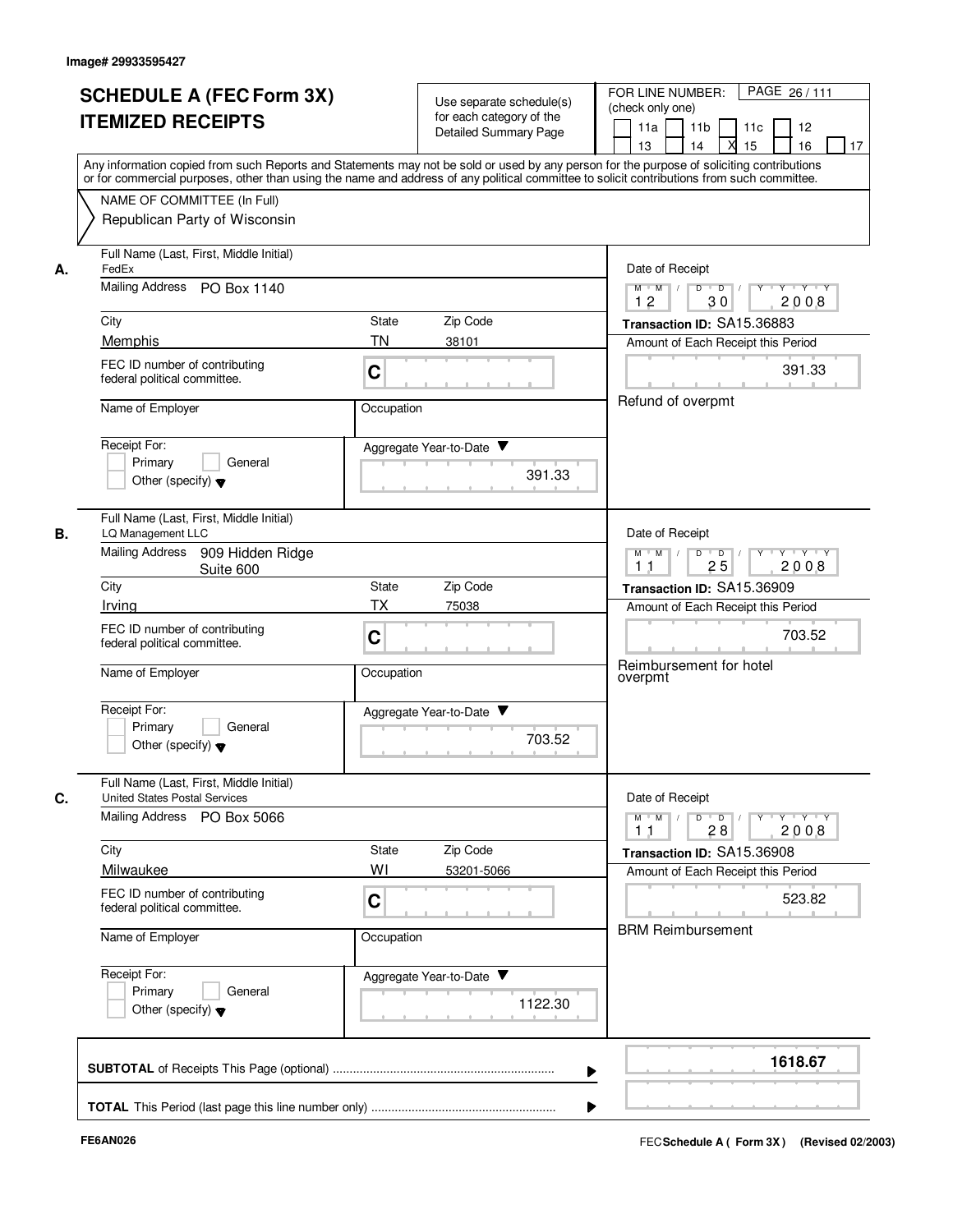| <b>SCHEDULE A (FEC Form 3X)</b><br><b>ITEMIZED RECEIPTS</b>                                              | Use separate schedule(s)<br>for each category of the<br>Detailed Summary Page                                                                                                                                                                                                           | PAGE 27/111<br>FOR LINE NUMBER:<br>(check only one)<br>11a<br>11 <sub>b</sub><br>12<br>11c<br>13<br>14<br>X<br>15<br>16<br>17 |  |  |  |  |
|----------------------------------------------------------------------------------------------------------|-----------------------------------------------------------------------------------------------------------------------------------------------------------------------------------------------------------------------------------------------------------------------------------------|-------------------------------------------------------------------------------------------------------------------------------|--|--|--|--|
| NAME OF COMMITTEE (In Full)<br>Republican Party of Wisconsin                                             | Any information copied from such Reports and Statements may not be sold or used by any person for the purpose of soliciting contributions<br>or for commercial purposes, other than using the name and address of any political committee to solicit contributions from such committee. |                                                                                                                               |  |  |  |  |
| Full Name (Last, First, Middle Initial)<br><b>United States Treasury</b><br>А.<br><b>Mailing Address</b> |                                                                                                                                                                                                                                                                                         | Date of Receipt<br>$M$ $M$ /<br>$Y - Y - Y$<br>D<br>$\overline{D}$ /<br>Y<br>12<br>2008<br>16                                 |  |  |  |  |
| City                                                                                                     | Zip Code<br>State                                                                                                                                                                                                                                                                       | Transaction ID: SA15.36899                                                                                                    |  |  |  |  |
| Austin<br>FEC ID number of contributing<br>federal political committee.                                  | TX<br>C                                                                                                                                                                                                                                                                                 | Amount of Each Receipt this Period<br>78.44                                                                                   |  |  |  |  |
| Name of Employer<br>Receipt For:<br>Primary<br>General<br>Other (specify) $\blacktriangledown$           | Occupation<br>Aggregate Year-to-Date<br>1814.62                                                                                                                                                                                                                                         | Refund of overpmt                                                                                                             |  |  |  |  |
| Full Name (Last, First, Middle Initial)<br>В.<br><b>United States Treasury</b><br><b>Mailing Address</b> |                                                                                                                                                                                                                                                                                         | Date of Receipt<br>D<br>$M$ $M$ /<br>$\Box$<br>$Y + Y + Y$<br>12<br>16<br>2008                                                |  |  |  |  |
| City                                                                                                     | State<br>Zip Code                                                                                                                                                                                                                                                                       | Transaction ID: SA15.36900                                                                                                    |  |  |  |  |
| Austin                                                                                                   | ТX                                                                                                                                                                                                                                                                                      |                                                                                                                               |  |  |  |  |
| FEC ID number of contributing<br>federal political committee.                                            | C                                                                                                                                                                                                                                                                                       | 50.26<br><b>Refund of Overpmt</b>                                                                                             |  |  |  |  |
| Name of Employer<br>Receipt For:<br>Primary<br>General<br>Other (specify) $\blacktriangledown$           | Occupation<br>Aggregate Year-to-Date<br>1864.88                                                                                                                                                                                                                                         |                                                                                                                               |  |  |  |  |
| Full Name (Last, First, Middle Initial)<br><b>Wilderness Resort</b><br>C.                                |                                                                                                                                                                                                                                                                                         | Date of Receipt                                                                                                               |  |  |  |  |
| Mailing Address<br>PO Box 830                                                                            |                                                                                                                                                                                                                                                                                         | $M^+$ M<br>$D$ $D$<br>$Y \rightarrow Y \rightarrow Y$<br>2008<br>30<br>12                                                     |  |  |  |  |
| City<br><b>Wisconsin Dells</b>                                                                           | Zip Code<br>State<br>WI                                                                                                                                                                                                                                                                 | Transaction ID: SA15.36882                                                                                                    |  |  |  |  |
| FEC ID number of contributing<br>federal political committee.                                            | 53965<br>C                                                                                                                                                                                                                                                                              | Amount of Each Receipt this Period<br>1000.00                                                                                 |  |  |  |  |
| Name of Employer                                                                                         | Occupation                                                                                                                                                                                                                                                                              | Refund of deposit                                                                                                             |  |  |  |  |
| Receipt For:<br>Primary<br>General<br>Other (specify) $\blacktriangledown$                               | Aggregate Year-to-Date<br>1000.00                                                                                                                                                                                                                                                       |                                                                                                                               |  |  |  |  |
|                                                                                                          |                                                                                                                                                                                                                                                                                         | 1128.70                                                                                                                       |  |  |  |  |
|                                                                                                          |                                                                                                                                                                                                                                                                                         | 2747.37                                                                                                                       |  |  |  |  |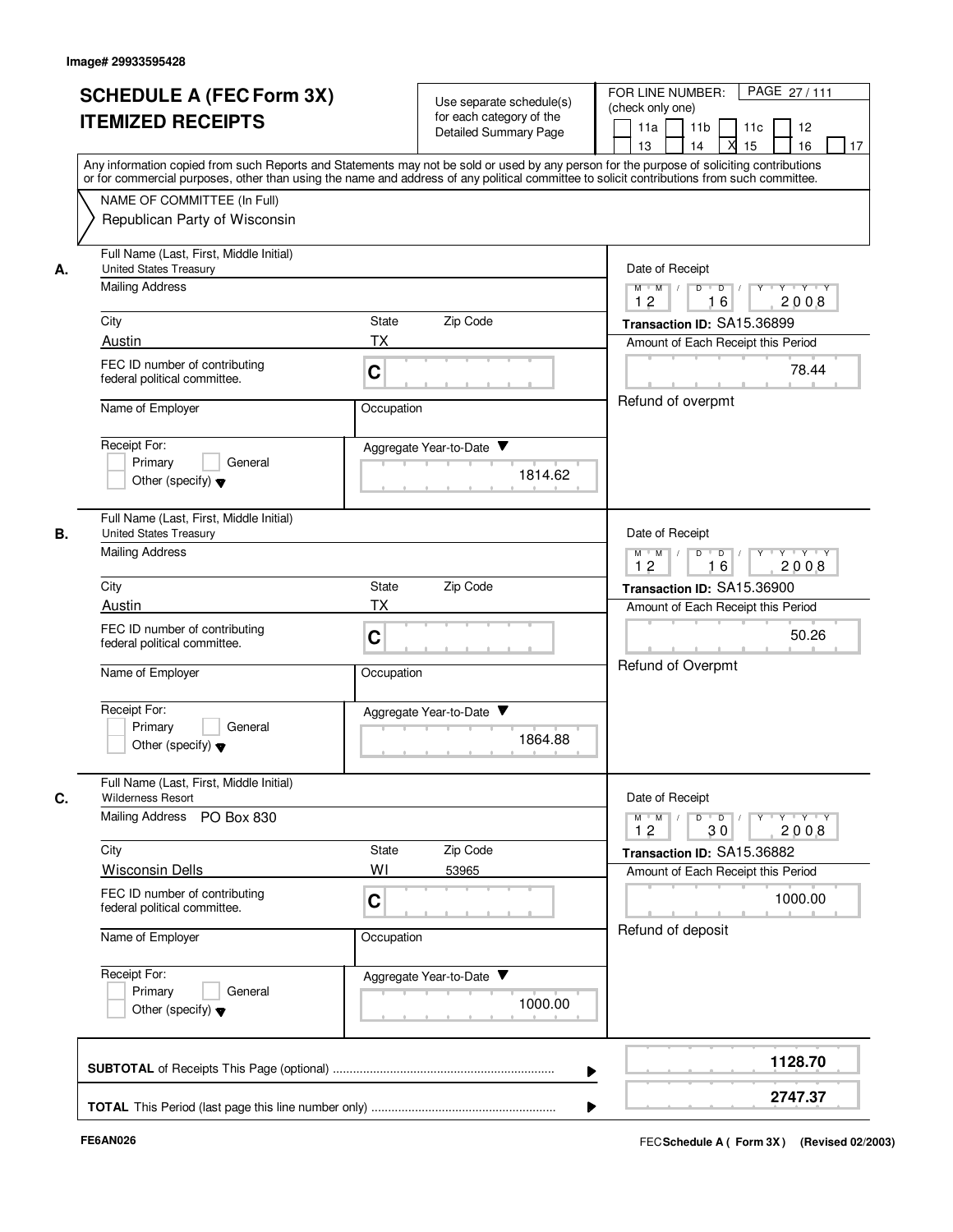| <b>SCHEDULE B (FEC Form 3X)</b><br><b>ITEMIZED DISBURSEMENTS</b>                                                                                                                                                                                                                       | Use separate schedule(s)<br>for each category of the                            | (check only one)           | FOR LINE NUMBER:                                    |                                                                                                                                                                                         | PAGE 28 / 111 |                       |  |
|----------------------------------------------------------------------------------------------------------------------------------------------------------------------------------------------------------------------------------------------------------------------------------------|---------------------------------------------------------------------------------|----------------------------|-----------------------------------------------------|-----------------------------------------------------------------------------------------------------------------------------------------------------------------------------------------|---------------|-----------------------|--|
|                                                                                                                                                                                                                                                                                        | <b>Detailed Summary Page</b>                                                    | 21 <sub>b</sub><br>X<br>27 | 22<br>23<br>28a<br>28 <sub>b</sub>                  | 24<br>28c                                                                                                                                                                               | 25<br>29      | 26<br>30 <sub>b</sub> |  |
| Any Information copied from such Reports and Statements may not be sold or used by any person for the purpose of soliciting contributions<br>or for commercial purposes, other than using the name and address of any political committee to solicit contributions from such committee |                                                                                 |                            |                                                     |                                                                                                                                                                                         |               |                       |  |
| NAME OF COMMITTEE (In Full)                                                                                                                                                                                                                                                            |                                                                                 |                            |                                                     |                                                                                                                                                                                         |               |                       |  |
| Republican Party of Wisconsin                                                                                                                                                                                                                                                          |                                                                                 |                            |                                                     |                                                                                                                                                                                         |               |                       |  |
| Full Name (Last, First, Middle Initial)<br>American Express Merchant Services                                                                                                                                                                                                          |                                                                                 |                            | Transaction ID: SB21B.36605<br>Date of Disbursement |                                                                                                                                                                                         |               |                       |  |
| <b>Mailing Address</b><br>PO Box 53852                                                                                                                                                                                                                                                 |                                                                                 |                            | M<br>М<br>$\sqrt{ }$<br>11                          | $D$ <sub>2</sub> $\overline{5}$                                                                                                                                                         | 2008          |                       |  |
| City<br>Phoenix                                                                                                                                                                                                                                                                        | Zip Code<br>State<br>85072-3852<br>AZ                                           |                            | Amount of Each Disbursement this Period             |                                                                                                                                                                                         |               |                       |  |
| Purpose of Disbursement<br>Credit card processing fee                                                                                                                                                                                                                                  |                                                                                 |                            |                                                     |                                                                                                                                                                                         |               | 4.50                  |  |
| <b>Candidate Name</b>                                                                                                                                                                                                                                                                  |                                                                                 | Category/<br>Type          |                                                     |                                                                                                                                                                                         |               |                       |  |
| Office Sought:<br>House<br>Senate<br>President                                                                                                                                                                                                                                         | Disbursement For:<br>Primary<br>General<br>Other (specify) $\blacktriangledown$ |                            |                                                     |                                                                                                                                                                                         |               |                       |  |
| District:<br>State:                                                                                                                                                                                                                                                                    |                                                                                 |                            |                                                     |                                                                                                                                                                                         |               |                       |  |
| Full Name (Last, First, Middle Initial)<br>American Express Merchant Services                                                                                                                                                                                                          |                                                                                 |                            |                                                     |                                                                                                                                                                                         |               |                       |  |
| <b>Mailing Address</b><br>PO Box 53852                                                                                                                                                                                                                                                 |                                                                                 |                            | M<br>М<br>11                                        | $2\overline{5}$                                                                                                                                                                         |               |                       |  |
| City<br>Phoenix                                                                                                                                                                                                                                                                        | <b>State</b><br>Zip Code<br>AZ<br>85072-3852                                    |                            |                                                     |                                                                                                                                                                                         |               |                       |  |
| Purpose of Disbursement<br>Credit card processing fee                                                                                                                                                                                                                                  |                                                                                 |                            |                                                     |                                                                                                                                                                                         |               |                       |  |
| <b>Candidate Name</b>                                                                                                                                                                                                                                                                  |                                                                                 | Category/<br>Type          |                                                     |                                                                                                                                                                                         |               |                       |  |
| Office Sought:<br>House<br>Senate<br>President<br>District:<br>State:                                                                                                                                                                                                                  | Disbursement For:<br>Primary<br>General<br>Other (specify) $\blacktriangledown$ |                            |                                                     |                                                                                                                                                                                         |               |                       |  |
| Full Name (Last, First, Middle Initial)<br><b>American Express Merchant Services</b>                                                                                                                                                                                                   |                                                                                 |                            |                                                     |                                                                                                                                                                                         |               |                       |  |
| <b>Mailing Address</b><br>PO Box 53852                                                                                                                                                                                                                                                 |                                                                                 |                            | M<br>М<br>12                                        | Transaction ID: SB21B.36627<br>Date of Disbursement<br>D<br>09                                                                                                                          |               |                       |  |
| City<br>Phoenix                                                                                                                                                                                                                                                                        | Zip Code<br>State<br>AZ<br>85072-3852                                           |                            |                                                     |                                                                                                                                                                                         |               |                       |  |
| Purpose of Disbursement<br>Credit card processing fee                                                                                                                                                                                                                                  |                                                                                 |                            |                                                     |                                                                                                                                                                                         |               |                       |  |
| Candidate Name                                                                                                                                                                                                                                                                         |                                                                                 | Category/<br>Type          |                                                     |                                                                                                                                                                                         |               |                       |  |
| Office Sought:<br>House<br>Senate<br>President                                                                                                                                                                                                                                         | Disbursement For:<br>Primary<br>General<br>Other (specify) $\blacktriangledown$ |                            |                                                     |                                                                                                                                                                                         |               |                       |  |
| District:<br>State:                                                                                                                                                                                                                                                                    |                                                                                 |                            |                                                     |                                                                                                                                                                                         |               |                       |  |
|                                                                                                                                                                                                                                                                                        |                                                                                 | ▶                          |                                                     |                                                                                                                                                                                         |               |                       |  |
|                                                                                                                                                                                                                                                                                        |                                                                                 |                            |                                                     | Transaction ID: SB21B.36606<br>Date of Disbursement<br>D<br>2008<br>Amount of Each Disbursement this Period<br>3.55<br>2008<br>Amount of Each Disbursement this Period<br>4.95<br>13.00 |               |                       |  |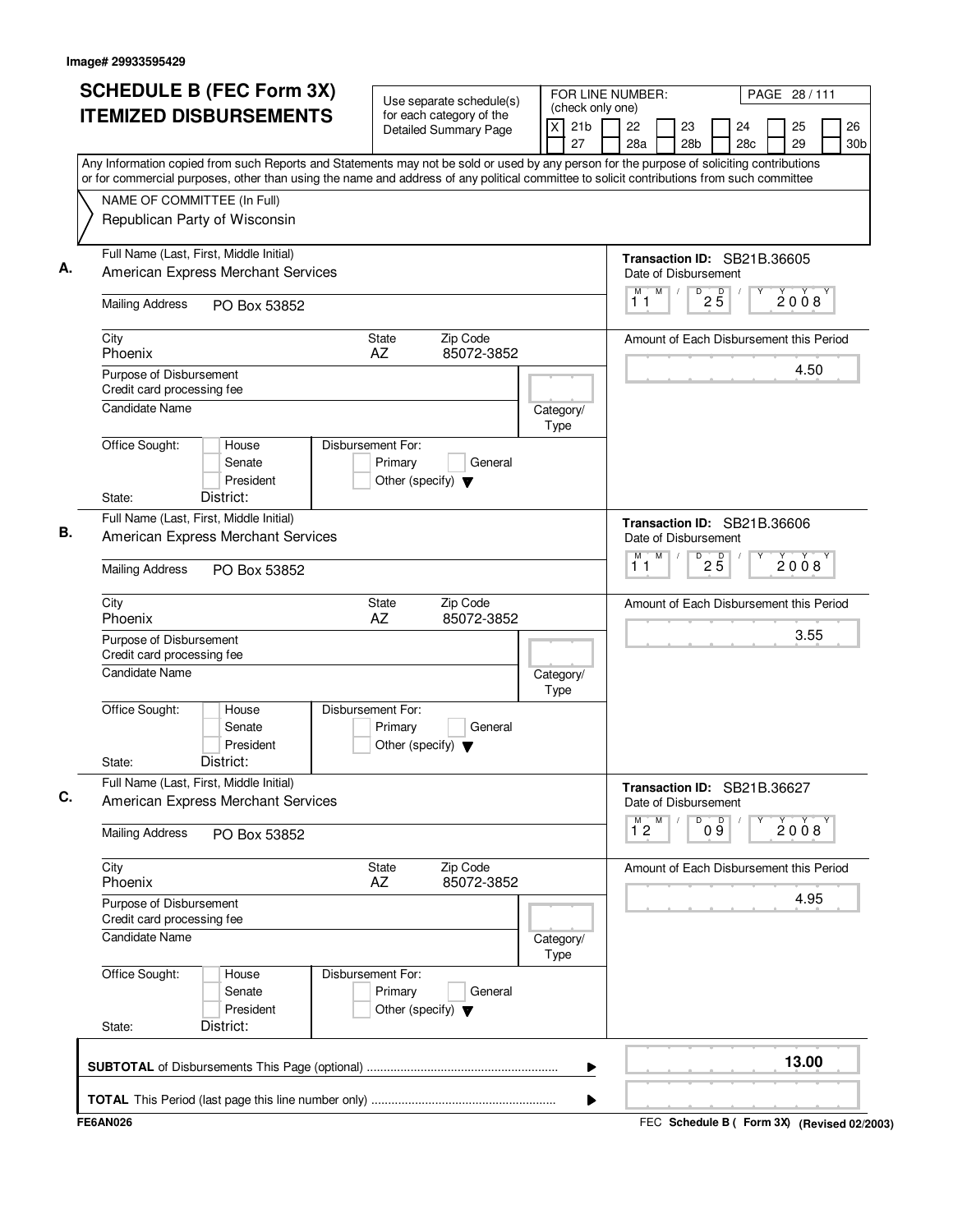| (check only one)<br><b>ITEMIZED DISBURSEMENTS</b><br>for each category of the<br>21 <sub>b</sub><br>22<br>$\times$<br>23<br><b>Detailed Summary Page</b><br>27<br>28a<br>28b<br>Any Information copied from such Reports and Statements may not be sold or used by any person for the purpose of soliciting contributions<br>or for commercial purposes, other than using the name and address of any political committee to solicit contributions from such committee<br>NAME OF COMMITTEE (In Full)<br>Republican Party of Wisconsin<br>Full Name (Last, First, Middle Initial)<br>American Express Merchant Services<br>Date of Disbursement<br>M<br>D<br>M<br>$\sqrt{2}$<br>12<br><b>Mailing Address</b><br>PO Box 53852<br>City<br>Zip Code<br>State<br>Phoenix<br>AZ<br>85072-3852<br>Purpose of Disbursement<br>Credit card processing fee<br><b>Candidate Name</b><br>Category/<br>Type<br>Office Sought:<br>Disbursement For:<br>House<br>Senate<br>Primary<br>General<br>President<br>Other (specify) $\blacktriangledown$<br>District:<br>State:<br>Full Name (Last, First, Middle Initial)<br>CD Inc.<br>Date of Disbursement<br>M<br>M<br>D<br>11<br><b>Mailing Address</b><br>PO Box 1877 | 26<br>25<br>24<br>28c<br>29<br>30b      |
|---------------------------------------------------------------------------------------------------------------------------------------------------------------------------------------------------------------------------------------------------------------------------------------------------------------------------------------------------------------------------------------------------------------------------------------------------------------------------------------------------------------------------------------------------------------------------------------------------------------------------------------------------------------------------------------------------------------------------------------------------------------------------------------------------------------------------------------------------------------------------------------------------------------------------------------------------------------------------------------------------------------------------------------------------------------------------------------------------------------------------------------------------------------------------------------------------------|-----------------------------------------|
|                                                                                                                                                                                                                                                                                                                                                                                                                                                                                                                                                                                                                                                                                                                                                                                                                                                                                                                                                                                                                                                                                                                                                                                                         |                                         |
|                                                                                                                                                                                                                                                                                                                                                                                                                                                                                                                                                                                                                                                                                                                                                                                                                                                                                                                                                                                                                                                                                                                                                                                                         |                                         |
|                                                                                                                                                                                                                                                                                                                                                                                                                                                                                                                                                                                                                                                                                                                                                                                                                                                                                                                                                                                                                                                                                                                                                                                                         |                                         |
|                                                                                                                                                                                                                                                                                                                                                                                                                                                                                                                                                                                                                                                                                                                                                                                                                                                                                                                                                                                                                                                                                                                                                                                                         |                                         |
|                                                                                                                                                                                                                                                                                                                                                                                                                                                                                                                                                                                                                                                                                                                                                                                                                                                                                                                                                                                                                                                                                                                                                                                                         | Transaction ID: SB21B.36630             |
|                                                                                                                                                                                                                                                                                                                                                                                                                                                                                                                                                                                                                                                                                                                                                                                                                                                                                                                                                                                                                                                                                                                                                                                                         | $\overline{1}$ $\overline{2}$<br>2008   |
|                                                                                                                                                                                                                                                                                                                                                                                                                                                                                                                                                                                                                                                                                                                                                                                                                                                                                                                                                                                                                                                                                                                                                                                                         | Amount of Each Disbursement this Period |
|                                                                                                                                                                                                                                                                                                                                                                                                                                                                                                                                                                                                                                                                                                                                                                                                                                                                                                                                                                                                                                                                                                                                                                                                         | 0.89                                    |
|                                                                                                                                                                                                                                                                                                                                                                                                                                                                                                                                                                                                                                                                                                                                                                                                                                                                                                                                                                                                                                                                                                                                                                                                         |                                         |
|                                                                                                                                                                                                                                                                                                                                                                                                                                                                                                                                                                                                                                                                                                                                                                                                                                                                                                                                                                                                                                                                                                                                                                                                         |                                         |
|                                                                                                                                                                                                                                                                                                                                                                                                                                                                                                                                                                                                                                                                                                                                                                                                                                                                                                                                                                                                                                                                                                                                                                                                         |                                         |
|                                                                                                                                                                                                                                                                                                                                                                                                                                                                                                                                                                                                                                                                                                                                                                                                                                                                                                                                                                                                                                                                                                                                                                                                         | Transaction ID: SB21B.36590             |
|                                                                                                                                                                                                                                                                                                                                                                                                                                                                                                                                                                                                                                                                                                                                                                                                                                                                                                                                                                                                                                                                                                                                                                                                         | $2\overline{5}$<br>2008                 |
| City<br>Zip Code<br>State<br>Alexandria<br>VA<br>22313                                                                                                                                                                                                                                                                                                                                                                                                                                                                                                                                                                                                                                                                                                                                                                                                                                                                                                                                                                                                                                                                                                                                                  | Amount of Each Disbursement this Period |
| Purpose of Disbursement<br>Internet ads                                                                                                                                                                                                                                                                                                                                                                                                                                                                                                                                                                                                                                                                                                                                                                                                                                                                                                                                                                                                                                                                                                                                                                 | 412.56                                  |
| <b>Candidate Name</b><br>Category/<br>Type                                                                                                                                                                                                                                                                                                                                                                                                                                                                                                                                                                                                                                                                                                                                                                                                                                                                                                                                                                                                                                                                                                                                                              |                                         |
| Office Sought:<br>Disbursement For:<br>House<br>Senate<br>Primary<br>General<br>President<br>Other (specify) $\blacktriangledown$                                                                                                                                                                                                                                                                                                                                                                                                                                                                                                                                                                                                                                                                                                                                                                                                                                                                                                                                                                                                                                                                       |                                         |
| District:<br>State:<br>Full Name (Last, First, Middle Initial)                                                                                                                                                                                                                                                                                                                                                                                                                                                                                                                                                                                                                                                                                                                                                                                                                                                                                                                                                                                                                                                                                                                                          |                                         |
| Dell Catalog Sales L.P.<br>Date of Disbursement<br>M<br>М<br>D                                                                                                                                                                                                                                                                                                                                                                                                                                                                                                                                                                                                                                                                                                                                                                                                                                                                                                                                                                                                                                                                                                                                          | Transaction ID: SB21B.36674             |
| $1^{\circ}2$<br><b>Mailing Address</b><br>Box 676032                                                                                                                                                                                                                                                                                                                                                                                                                                                                                                                                                                                                                                                                                                                                                                                                                                                                                                                                                                                                                                                                                                                                                    | $30^{\circ}$<br>2008                    |
| Zip Code<br>City<br>State<br><b>TX</b><br>75267<br>Dallas                                                                                                                                                                                                                                                                                                                                                                                                                                                                                                                                                                                                                                                                                                                                                                                                                                                                                                                                                                                                                                                                                                                                               | Amount of Each Disbursement this Period |
| Purpose of Disbursement<br>Server                                                                                                                                                                                                                                                                                                                                                                                                                                                                                                                                                                                                                                                                                                                                                                                                                                                                                                                                                                                                                                                                                                                                                                       | 5113.89                                 |
| <b>Candidate Name</b><br>Category/<br>Type                                                                                                                                                                                                                                                                                                                                                                                                                                                                                                                                                                                                                                                                                                                                                                                                                                                                                                                                                                                                                                                                                                                                                              |                                         |
| Office Sought:<br>Disbursement For:<br>House<br>Primary<br>Senate<br>General<br>President<br>Other (specify) $\blacktriangledown$                                                                                                                                                                                                                                                                                                                                                                                                                                                                                                                                                                                                                                                                                                                                                                                                                                                                                                                                                                                                                                                                       |                                         |
| District:<br>State:                                                                                                                                                                                                                                                                                                                                                                                                                                                                                                                                                                                                                                                                                                                                                                                                                                                                                                                                                                                                                                                                                                                                                                                     |                                         |
| ▶                                                                                                                                                                                                                                                                                                                                                                                                                                                                                                                                                                                                                                                                                                                                                                                                                                                                                                                                                                                                                                                                                                                                                                                                       |                                         |
| ▶                                                                                                                                                                                                                                                                                                                                                                                                                                                                                                                                                                                                                                                                                                                                                                                                                                                                                                                                                                                                                                                                                                                                                                                                       | 5527.34                                 |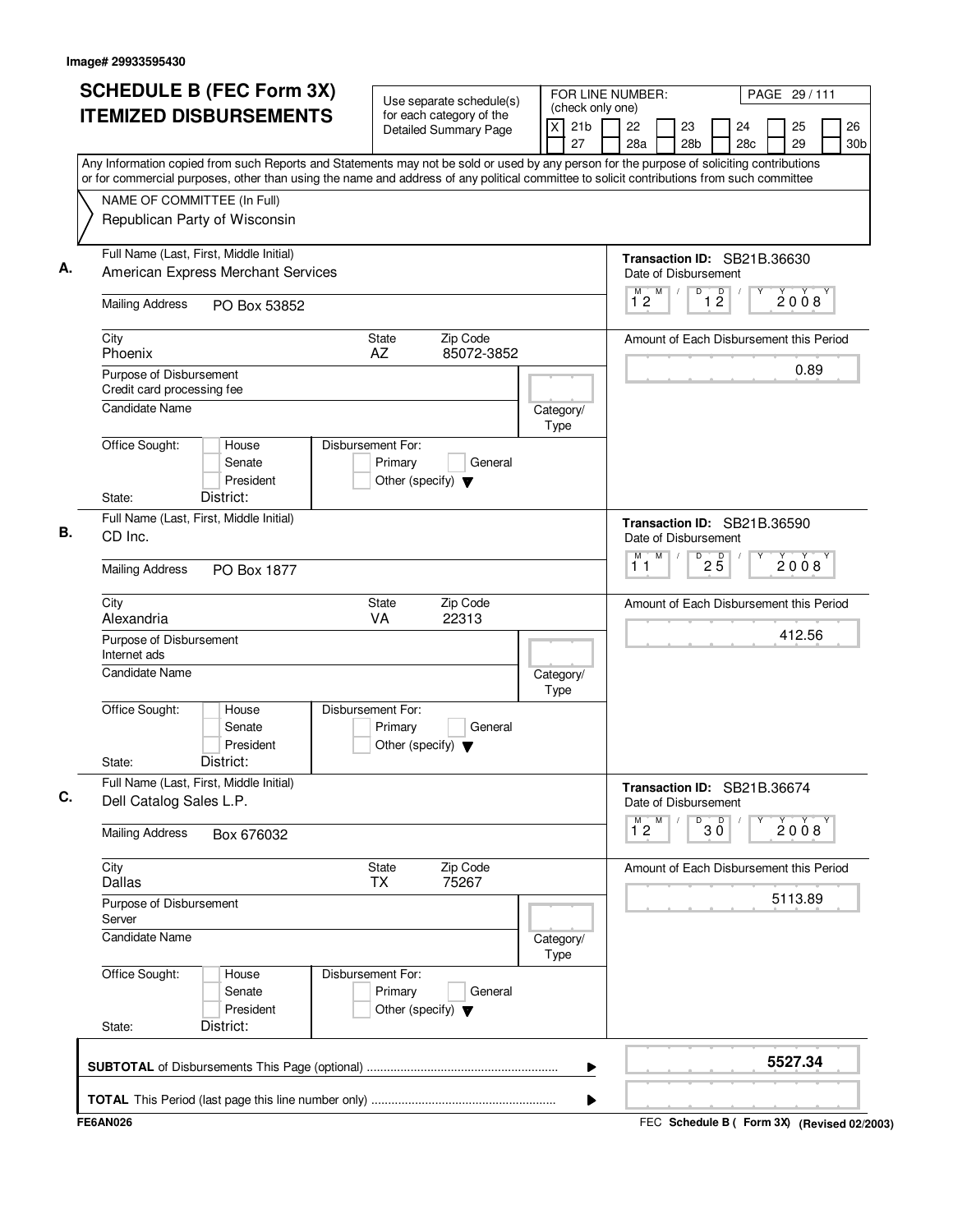| <b>SCHEDULE B (FEC Form 3X)</b>                                                                                                                                                                                                                                                        | Use separate schedule(s)                                                        |                                                           | FOR LINE NUMBER:<br>PAGE 30/111                                                                  |  |  |  |  |  |  |  |
|----------------------------------------------------------------------------------------------------------------------------------------------------------------------------------------------------------------------------------------------------------------------------------------|---------------------------------------------------------------------------------|-----------------------------------------------------------|--------------------------------------------------------------------------------------------------|--|--|--|--|--|--|--|
| <b>ITEMIZED DISBURSEMENTS</b>                                                                                                                                                                                                                                                          | for each category of the<br><b>Detailed Summary Page</b>                        | (check only one)<br>$\mathsf{x}$<br>21 <sub>b</sub><br>27 | 22<br>26<br>23<br>25<br>24<br>28 <sub>c</sub><br>29<br>28a<br>28 <sub>b</sub><br>30 <sub>b</sub> |  |  |  |  |  |  |  |
| Any Information copied from such Reports and Statements may not be sold or used by any person for the purpose of soliciting contributions<br>or for commercial purposes, other than using the name and address of any political committee to solicit contributions from such committee |                                                                                 |                                                           |                                                                                                  |  |  |  |  |  |  |  |
| NAME OF COMMITTEE (In Full)<br>Republican Party of Wisconsin                                                                                                                                                                                                                           |                                                                                 |                                                           |                                                                                                  |  |  |  |  |  |  |  |
| Full Name (Last, First, Middle Initial)<br>Domino's Pizza - La Crosse                                                                                                                                                                                                                  |                                                                                 |                                                           | Transaction ID: SB21B.36821<br>Date of Disbursement                                              |  |  |  |  |  |  |  |
| <b>Mailing Address</b><br>2402 State Rd                                                                                                                                                                                                                                                |                                                                                 |                                                           | M<br>$\sqrt{\frac{D}{2}}$<br>2008<br>10                                                          |  |  |  |  |  |  |  |
| City<br>LaCrosse                                                                                                                                                                                                                                                                       | Zip Code<br><b>State</b><br>WI<br>54601                                         |                                                           | Amount of Each Disbursement this Period                                                          |  |  |  |  |  |  |  |
| Purpose of Disbursement<br>11/26 Fadness reimbursement: pizza                                                                                                                                                                                                                          |                                                                                 |                                                           | 22.41                                                                                            |  |  |  |  |  |  |  |
| <b>Candidate Name</b><br>Office Sought:<br>House                                                                                                                                                                                                                                       | Disbursement For:                                                               | Category/<br>Type                                         | [MEMO ITEM]                                                                                      |  |  |  |  |  |  |  |
| Senate<br>President<br>District:<br>State:                                                                                                                                                                                                                                             | Primary<br>General<br>Other (specify) $\blacktriangledown$                      |                                                           |                                                                                                  |  |  |  |  |  |  |  |
| Full Name (Last, First, Middle Initial)<br>Domino's Pizza - La Crosse                                                                                                                                                                                                                  |                                                                                 |                                                           | Transaction ID: SB21B.36818<br>Date of Disbursement                                              |  |  |  |  |  |  |  |
| <b>Mailing Address</b><br>2402 State Rd                                                                                                                                                                                                                                                |                                                                                 |                                                           |                                                                                                  |  |  |  |  |  |  |  |
| City<br>LaCrosse                                                                                                                                                                                                                                                                       | Zip Code<br><b>State</b><br>WI<br>54601                                         |                                                           | Amount of Each Disbursement this Period                                                          |  |  |  |  |  |  |  |
| Purpose of Disbursement<br>11/26 Fadness reimbursement: pizza                                                                                                                                                                                                                          |                                                                                 |                                                           | 39.98                                                                                            |  |  |  |  |  |  |  |
| <b>Candidate Name</b>                                                                                                                                                                                                                                                                  |                                                                                 | Category/<br>Type                                         | [MEMO ITEM]                                                                                      |  |  |  |  |  |  |  |
| Office Sought:<br>House<br>Senate<br>President<br>District:<br>State:                                                                                                                                                                                                                  | Disbursement For:<br>Primary<br>General<br>Other (specify) $\blacktriangledown$ |                                                           |                                                                                                  |  |  |  |  |  |  |  |
| Full Name (Last, First, Middle Initial)<br>Domino's Pizza - La Crosse                                                                                                                                                                                                                  |                                                                                 |                                                           | Transaction ID: SB21B.36820<br>Date of Disbursement                                              |  |  |  |  |  |  |  |
| <b>Mailing Address</b><br>2402 State Rd                                                                                                                                                                                                                                                |                                                                                 |                                                           | M<br>M<br>D<br>$0\overline{3}$<br>2008<br>11                                                     |  |  |  |  |  |  |  |
| City<br>LaCrosse                                                                                                                                                                                                                                                                       | Zip Code<br><b>State</b><br>WI<br>54601                                         |                                                           | Amount of Each Disbursement this Period                                                          |  |  |  |  |  |  |  |
| Purpose of Disbursement<br>11/26 Fadness reimbursement: pizza                                                                                                                                                                                                                          |                                                                                 | 69.25                                                     |                                                                                                  |  |  |  |  |  |  |  |
| Candidate Name                                                                                                                                                                                                                                                                         | Category/<br>Type                                                               |                                                           |                                                                                                  |  |  |  |  |  |  |  |
| Office Sought:<br>House<br>Senate<br>President<br>District:<br>State:                                                                                                                                                                                                                  | Disbursement For:<br>Primary<br>General<br>Other (specify) $\blacktriangledown$ |                                                           | [MEMO ITEM]                                                                                      |  |  |  |  |  |  |  |
|                                                                                                                                                                                                                                                                                        |                                                                                 | ▶                                                         | 0.00                                                                                             |  |  |  |  |  |  |  |
|                                                                                                                                                                                                                                                                                        |                                                                                 |                                                           |                                                                                                  |  |  |  |  |  |  |  |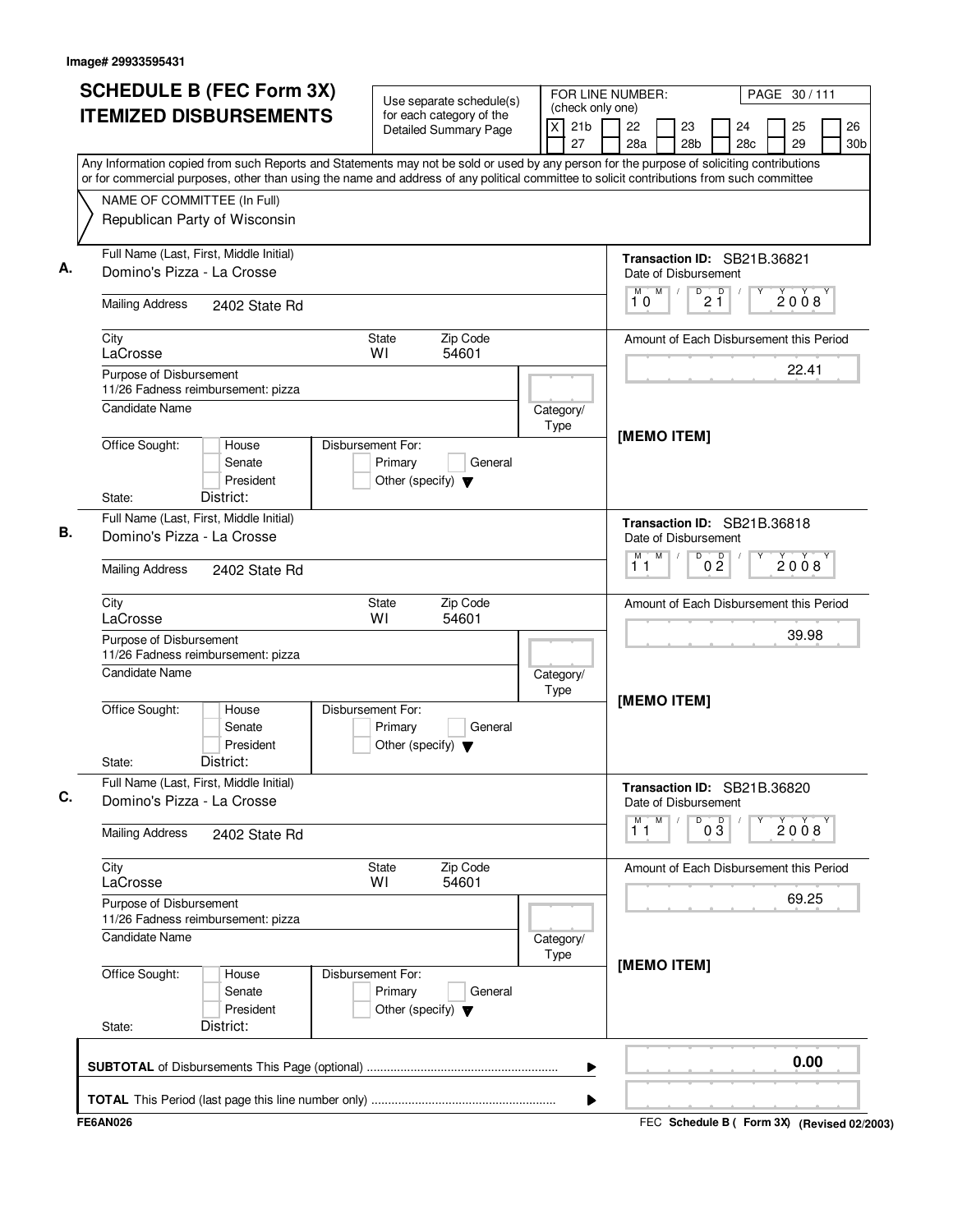| <b>SCHEDULE B (FEC Form 3X)</b>                                                                                                                                                                                                                                                        | Use separate schedule(s)                                                        | FOR LINE NUMBER:                                      |                                                     |                                             |                |           | PAGE 31 / 111 |      |                       |
|----------------------------------------------------------------------------------------------------------------------------------------------------------------------------------------------------------------------------------------------------------------------------------------|---------------------------------------------------------------------------------|-------------------------------------------------------|-----------------------------------------------------|---------------------------------------------|----------------|-----------|---------------|------|-----------------------|
| <b>ITEMIZED DISBURSEMENTS</b>                                                                                                                                                                                                                                                          | for each category of the<br>Detailed Summary Page                               | (check only one)<br>$\times$<br>21 <sub>b</sub><br>27 | 22<br>28a                                           | 23<br>28 <sub>b</sub>                       |                | 24<br>28c | 25<br>29      |      | 26<br>30 <sub>b</sub> |
| Any Information copied from such Reports and Statements may not be sold or used by any person for the purpose of soliciting contributions<br>or for commercial purposes, other than using the name and address of any political committee to solicit contributions from such committee |                                                                                 |                                                       |                                                     |                                             |                |           |               |      |                       |
| NAME OF COMMITTEE (In Full)                                                                                                                                                                                                                                                            |                                                                                 |                                                       |                                                     |                                             |                |           |               |      |                       |
| Republican Party of Wisconsin                                                                                                                                                                                                                                                          |                                                                                 |                                                       |                                                     |                                             |                |           |               |      |                       |
| Full Name (Last, First, Middle Initial)<br>eDonation.com                                                                                                                                                                                                                               |                                                                                 |                                                       | Transaction ID: SB21B.36621<br>Date of Disbursement |                                             |                |           |               |      |                       |
| <b>Mailing Address</b>                                                                                                                                                                                                                                                                 | 118 North Saint Asaph St.                                                       |                                                       |                                                     |                                             |                |           |               | 2008 |                       |
| City<br>Alexandria                                                                                                                                                                                                                                                                     | Zip Code<br><b>State</b><br>VA<br>22314                                         |                                                       | Amount of Each Disbursement this Period             |                                             |                |           |               |      |                       |
| Purpose of Disbursement<br>e-donation fee                                                                                                                                                                                                                                              |                                                                                 |                                                       |                                                     |                                             |                |           | 35.79         |      |                       |
| <b>Candidate Name</b>                                                                                                                                                                                                                                                                  |                                                                                 | Category/<br>Type                                     |                                                     |                                             |                |           |               |      |                       |
| Office Sought:<br>House<br>Senate<br>President<br>District:<br>State:                                                                                                                                                                                                                  | Disbursement For:<br>Primary<br>General<br>Other (specify) $\blacktriangledown$ |                                                       |                                                     |                                             |                |           |               |      |                       |
| Full Name (Last, First, Middle Initial)                                                                                                                                                                                                                                                |                                                                                 |                                                       | Transaction ID: SB21B.36626                         |                                             |                |           |               |      |                       |
| eDonation.com                                                                                                                                                                                                                                                                          |                                                                                 |                                                       | Date of Disbursement<br>M<br>M <sup>-1</sup>        | D                                           |                |           |               |      |                       |
| <b>Mailing Address</b><br>118 North Saint Asaph St.                                                                                                                                                                                                                                    |                                                                                 |                                                       | 12                                                  |                                             | 09             |           | 2008          |      |                       |
| City<br>Alexandria                                                                                                                                                                                                                                                                     | Zip Code<br>State<br>VA<br>22314                                                |                                                       | Amount of Each Disbursement this Period             |                                             |                |           |               |      |                       |
| Purpose of Disbursement<br>e-donation fee                                                                                                                                                                                                                                              |                                                                                 |                                                       |                                                     |                                             |                | 4.71      |               |      |                       |
| <b>Candidate Name</b>                                                                                                                                                                                                                                                                  |                                                                                 | Category/<br>Type                                     |                                                     |                                             |                |           |               |      |                       |
| Office Sought:<br>House<br>Senate<br>President<br>District:<br>State:                                                                                                                                                                                                                  | Disbursement For:<br>Primary<br>General<br>Other (specify) $\blacktriangledown$ |                                                       |                                                     |                                             |                |           |               |      |                       |
| Full Name (Last, First, Middle Initial)<br><b>Executive Travel Associates</b>                                                                                                                                                                                                          |                                                                                 |                                                       | Transaction ID: SB21B.36901<br>Date of Disbursement |                                             |                |           |               |      |                       |
| <b>Mailing Address</b><br>1333 New Hampshire Ave NW<br>Suite 701                                                                                                                                                                                                                       |                                                                                 |                                                       | $0^{\circ}9$<br>M                                   | D                                           | 0 <sup>0</sup> |           | 2008          |      |                       |
| City<br>Washington                                                                                                                                                                                                                                                                     | Zip Code<br><b>State</b><br>20036<br>DC                                         |                                                       | Amount of Each Disbursement this Period             |                                             |                |           |               |      |                       |
| Purpose of Disbursement<br>11/25 T. Thompson Expenses: Airfare                                                                                                                                                                                                                         |                                                                                 |                                                       |                                                     |                                             |                |           | 1026.00       |      |                       |
| <b>Candidate Name</b>                                                                                                                                                                                                                                                                  |                                                                                 | Category/<br>Type                                     | [MEMO ITEM]                                         |                                             |                |           |               |      |                       |
| Office Sought:<br>House<br>Senate<br>President<br>District:<br>State:                                                                                                                                                                                                                  | Disbursement For:<br>Primary<br>General<br>Other (specify) $\blacktriangledown$ |                                                       |                                                     |                                             |                |           |               |      |                       |
|                                                                                                                                                                                                                                                                                        |                                                                                 | ▶                                                     |                                                     |                                             |                |           | 40.50         |      |                       |
|                                                                                                                                                                                                                                                                                        |                                                                                 | ▶                                                     |                                                     |                                             |                |           |               |      |                       |
| <b>FE6AN026</b>                                                                                                                                                                                                                                                                        |                                                                                 |                                                       |                                                     | FEC Schedule B ( Form 3X) (Revised 02/2003) |                |           |               |      |                       |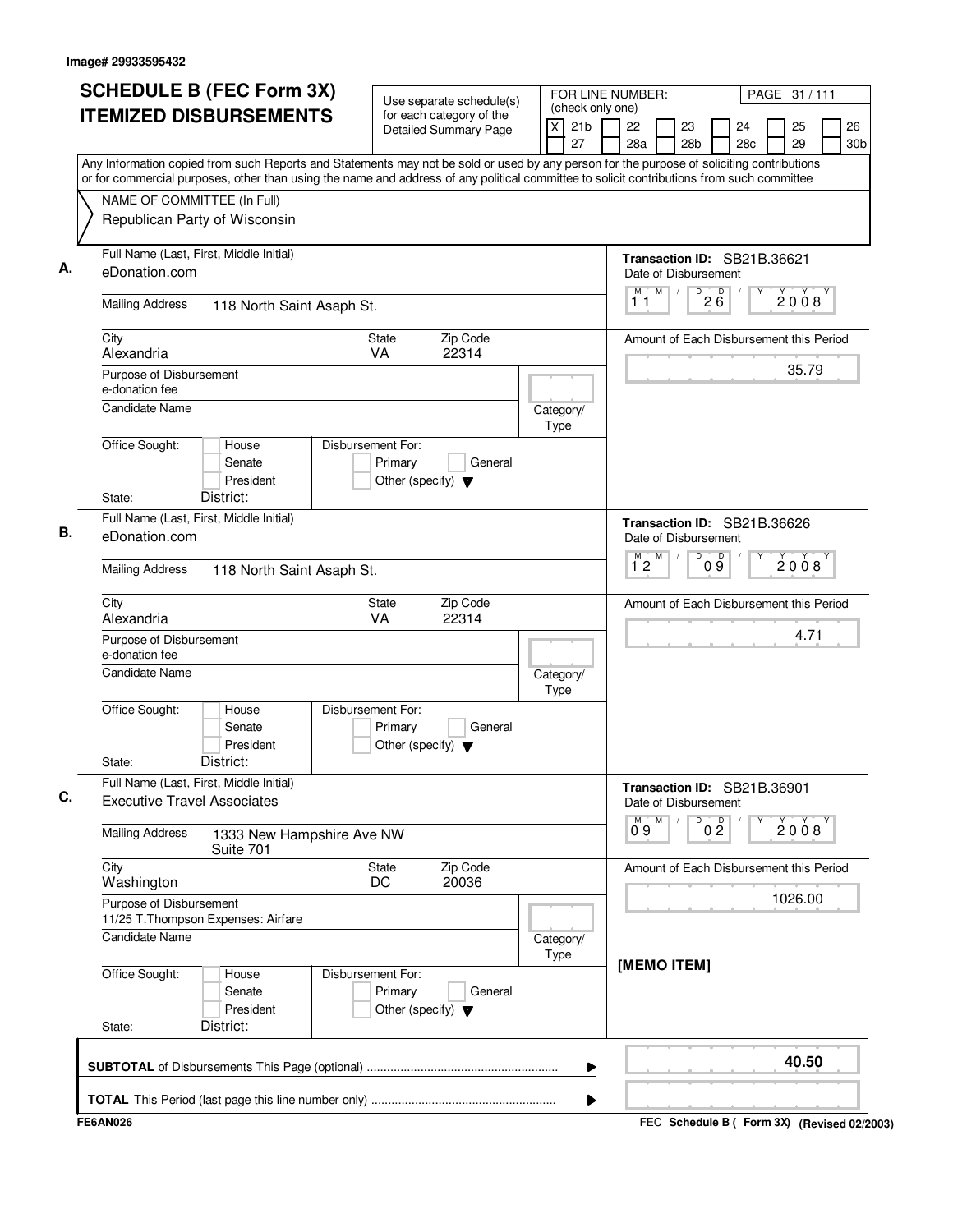| <b>SCHEDULE B (FEC Form 3X)</b>                                                                                                                                                                                                                                                        | Use separate schedule(s)                                                        |                                                             | FOR LINE NUMBER:<br>PAGE 32/111                                                                  |  |  |  |
|----------------------------------------------------------------------------------------------------------------------------------------------------------------------------------------------------------------------------------------------------------------------------------------|---------------------------------------------------------------------------------|-------------------------------------------------------------|--------------------------------------------------------------------------------------------------|--|--|--|
| <b>ITEMIZED DISBURSEMENTS</b>                                                                                                                                                                                                                                                          | for each category of the<br><b>Detailed Summary Page</b>                        | (check only one)<br>$\overline{x}$<br>21 <sub>b</sub><br>27 | 26<br>22<br>23<br>25<br>24<br>28a<br>28 <sub>b</sub><br>28 <sub>c</sub><br>29<br>30 <sub>b</sub> |  |  |  |
| Any Information copied from such Reports and Statements may not be sold or used by any person for the purpose of soliciting contributions<br>or for commercial purposes, other than using the name and address of any political committee to solicit contributions from such committee |                                                                                 |                                                             |                                                                                                  |  |  |  |
| NAME OF COMMITTEE (In Full)                                                                                                                                                                                                                                                            |                                                                                 |                                                             |                                                                                                  |  |  |  |
| Republican Party of Wisconsin                                                                                                                                                                                                                                                          |                                                                                 |                                                             |                                                                                                  |  |  |  |
| Full Name (Last, First, Middle Initial)<br><b>Executive Travel Associates</b>                                                                                                                                                                                                          |                                                                                 |                                                             | Transaction ID: SB21B.36903<br>Date of Disbursement                                              |  |  |  |
| <b>Mailing Address</b><br>1333 New Hampshire Ave NW<br>Suite 701                                                                                                                                                                                                                       |                                                                                 |                                                             | M<br>$\overline{D}$<br>M<br>D<br>2008<br>$0\bar{8}$<br>10                                        |  |  |  |
| City<br>Washington                                                                                                                                                                                                                                                                     | Zip Code<br>State<br>DC<br>20036                                                |                                                             | Amount of Each Disbursement this Period                                                          |  |  |  |
| Purpose of Disbursement<br>11/25 T. Thompson Expenses: airfare                                                                                                                                                                                                                         |                                                                                 |                                                             | 2640.50                                                                                          |  |  |  |
| Candidate Name                                                                                                                                                                                                                                                                         |                                                                                 | Category/<br>Type                                           |                                                                                                  |  |  |  |
| Office Sought:<br>House<br>Senate<br>President<br>District:<br>State:                                                                                                                                                                                                                  | Disbursement For:<br>Primary<br>General<br>Other (specify) $\blacktriangledown$ |                                                             | [MEMO ITEM]                                                                                      |  |  |  |
| Full Name (Last, First, Middle Initial)<br>Joe Fadness                                                                                                                                                                                                                                 |                                                                                 |                                                             | Transaction ID: SB21B.36740<br>Date of Disbursement                                              |  |  |  |
| <b>Mailing Address</b>                                                                                                                                                                                                                                                                 | 720 N Old World 3rd St                                                          |                                                             |                                                                                                  |  |  |  |
| City<br>Milwaukee                                                                                                                                                                                                                                                                      | Zip Code<br>State<br>WI<br>53203                                                |                                                             | Amount of Each Disbursement this Period                                                          |  |  |  |
| Purpose of Disbursement<br>Expense reimbursement                                                                                                                                                                                                                                       |                                                                                 | 484.43                                                      |                                                                                                  |  |  |  |
| <b>Candidate Name</b>                                                                                                                                                                                                                                                                  |                                                                                 | Category/<br>Type                                           |                                                                                                  |  |  |  |
| Office Sought:<br>House<br>Senate<br>President<br>District:<br>State:                                                                                                                                                                                                                  | Disbursement For:<br>Primary<br>General<br>Other (specify) $\blacktriangledown$ |                                                             |                                                                                                  |  |  |  |
| Full Name (Last, First, Middle Initial)<br>Joe Fadness                                                                                                                                                                                                                                 |                                                                                 |                                                             | Transaction ID: SB21B.36743<br>Date of Disbursement                                              |  |  |  |
| <b>Mailing Address</b><br>720 N Old World 3rd St                                                                                                                                                                                                                                       |                                                                                 |                                                             | p<br>M<br>M<br>D<br>2008<br>$1^{\degree}2$<br>01                                                 |  |  |  |
| City<br>Milwaukee                                                                                                                                                                                                                                                                      | Zip Code<br>State<br>53203<br>W١                                                |                                                             | Amount of Each Disbursement this Period                                                          |  |  |  |
| Purpose of Disbursement<br>Mileage reimbursement                                                                                                                                                                                                                                       |                                                                                 |                                                             |                                                                                                  |  |  |  |
| Candidate Name                                                                                                                                                                                                                                                                         | Category/<br>Type                                                               |                                                             |                                                                                                  |  |  |  |
| Office Sought:<br>House<br>Senate<br>President<br>District:<br>State:                                                                                                                                                                                                                  | Disbursement For:<br>Primary<br>General<br>Other (specify) $\blacktriangledown$ |                                                             |                                                                                                  |  |  |  |
|                                                                                                                                                                                                                                                                                        |                                                                                 | ▶                                                           | 570.11                                                                                           |  |  |  |
|                                                                                                                                                                                                                                                                                        |                                                                                 | ▶                                                           |                                                                                                  |  |  |  |
| <b>FE6AN026</b>                                                                                                                                                                                                                                                                        |                                                                                 |                                                             | FEC Schedule B ( Form 3X) (Revised 02/2003)                                                      |  |  |  |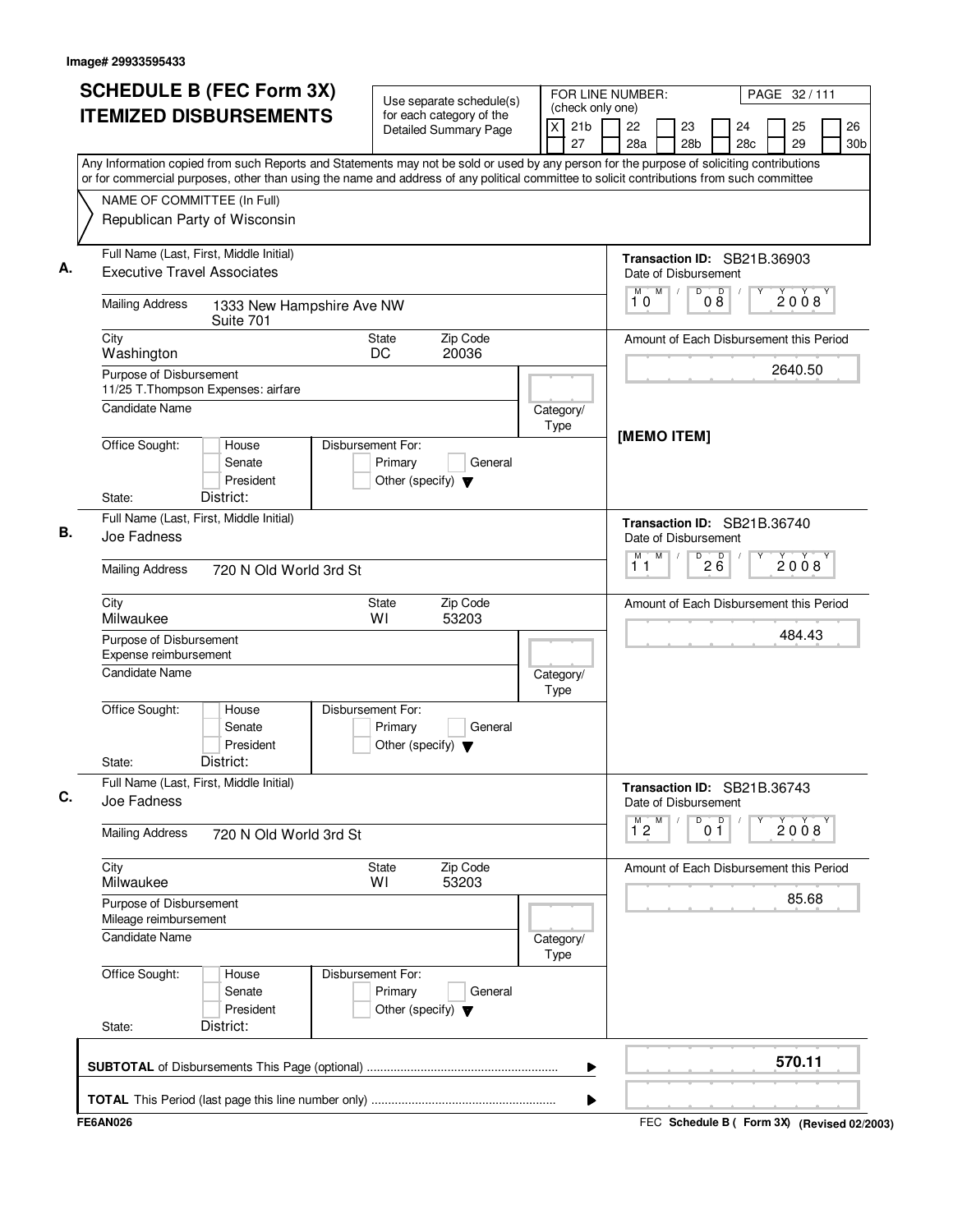| <b>SCHEDULE B (FEC Form 3X)</b><br><b>ITEMIZED DISBURSEMENTS</b>                                                                                                                                                                                                                       | Use separate schedule(s)<br>for each category of the                            | (check only one)                  | FOR LINE NUMBER:<br>PAGE 33/111                                                                  |  |  |
|----------------------------------------------------------------------------------------------------------------------------------------------------------------------------------------------------------------------------------------------------------------------------------------|---------------------------------------------------------------------------------|-----------------------------------|--------------------------------------------------------------------------------------------------|--|--|
|                                                                                                                                                                                                                                                                                        | <b>Detailed Summary Page</b>                                                    | 21 <sub>b</sub><br>$\times$<br>27 | 22<br>23<br>26<br>24<br>25<br>28a<br>28 <sub>b</sub><br>28c<br>29<br>30b                         |  |  |
| Any Information copied from such Reports and Statements may not be sold or used by any person for the purpose of soliciting contributions<br>or for commercial purposes, other than using the name and address of any political committee to solicit contributions from such committee |                                                                                 |                                   |                                                                                                  |  |  |
| NAME OF COMMITTEE (In Full)                                                                                                                                                                                                                                                            |                                                                                 |                                   |                                                                                                  |  |  |
| Republican Party of Wisconsin                                                                                                                                                                                                                                                          |                                                                                 |                                   |                                                                                                  |  |  |
| Full Name (Last, First, Middle Initial)<br>FedEx                                                                                                                                                                                                                                       |                                                                                 |                                   | Transaction ID: SB21B.36793<br>Date of Disbursement                                              |  |  |
| <b>Mailing Address</b><br>PO Box 1140                                                                                                                                                                                                                                                  |                                                                                 |                                   | M<br>$\overline{D}$<br>$\mathsf D$<br>M<br>$\sqrt{2}$<br>2008<br>$1\overline{2}$<br>11           |  |  |
| City<br>Memphis                                                                                                                                                                                                                                                                        | <b>State</b><br>Zip Code<br><b>TN</b><br>38101                                  |                                   | Amount of Each Disbursement this Period                                                          |  |  |
| Purpose of Disbursement<br>12/30 CC Pmt: shipping                                                                                                                                                                                                                                      |                                                                                 |                                   | 15.55                                                                                            |  |  |
| <b>Candidate Name</b>                                                                                                                                                                                                                                                                  |                                                                                 | Category/<br>Type                 |                                                                                                  |  |  |
| Office Sought:<br>House<br>Senate<br>President                                                                                                                                                                                                                                         | Disbursement For:<br>Primary<br>General<br>Other (specify) $\blacktriangledown$ |                                   | [MEMO ITEM]                                                                                      |  |  |
| District:<br>State:                                                                                                                                                                                                                                                                    |                                                                                 |                                   |                                                                                                  |  |  |
| Full Name (Last, First, Middle Initial)<br>George Webb                                                                                                                                                                                                                                 |                                                                                 |                                   | Transaction ID: SB21B.36805<br>Date of Disbursement<br>M<br>D<br>$0\stackrel{D}{4}$<br>M<br>2008 |  |  |
| <b>Mailing Address</b>                                                                                                                                                                                                                                                                 | 19555 W Bluemound Rd                                                            |                                   |                                                                                                  |  |  |
| City<br><b>Brookfield</b>                                                                                                                                                                                                                                                              | Zip Code<br><b>State</b><br>W١<br>53045                                         |                                   | Amount of Each Disbursement this Period                                                          |  |  |
| Purpose of Disbursement<br>12/15 Trovato reimbursement: food                                                                                                                                                                                                                           |                                                                                 |                                   | 10.05                                                                                            |  |  |
| <b>Candidate Name</b>                                                                                                                                                                                                                                                                  |                                                                                 | Category/<br>Type                 |                                                                                                  |  |  |
| Office Sought:<br>House<br>Senate<br>President<br>District:<br>State:                                                                                                                                                                                                                  | Disbursement For:<br>Primary<br>General<br>Other (specify) $\blacktriangledown$ |                                   | [MEMO ITEM]                                                                                      |  |  |
| Full Name (Last, First, Middle Initial)                                                                                                                                                                                                                                                |                                                                                 |                                   | Transaction ID: SB21B.36717                                                                      |  |  |
| Laura Gralton                                                                                                                                                                                                                                                                          |                                                                                 |                                   | Date of Disbursement                                                                             |  |  |
| <b>Mailing Address</b><br>N24 W30440 Crystal Springs Dr.                                                                                                                                                                                                                               |                                                                                 |                                   | $\overline{1}$ $\overline{0}$<br>$\overline{1}^M$ 2<br>M<br>D<br>2008                            |  |  |
| City<br>Pewaukee                                                                                                                                                                                                                                                                       | Zip Code<br><b>State</b><br>53072<br>WI                                         |                                   | Amount of Each Disbursement this Period                                                          |  |  |
| Purpose of Disbursement<br>Fundraising consulting                                                                                                                                                                                                                                      |                                                                                 |                                   | 5000.00                                                                                          |  |  |
| <b>Candidate Name</b>                                                                                                                                                                                                                                                                  | Category/<br>Type                                                               |                                   |                                                                                                  |  |  |
| Office Sought:<br>House<br>Senate<br>President                                                                                                                                                                                                                                         | Disbursement For:<br>Primary<br>General<br>Other (specify) $\blacktriangledown$ |                                   |                                                                                                  |  |  |
| District:<br>State:                                                                                                                                                                                                                                                                    |                                                                                 |                                   |                                                                                                  |  |  |
|                                                                                                                                                                                                                                                                                        |                                                                                 | ▶                                 | 5000.00                                                                                          |  |  |
|                                                                                                                                                                                                                                                                                        |                                                                                 |                                   |                                                                                                  |  |  |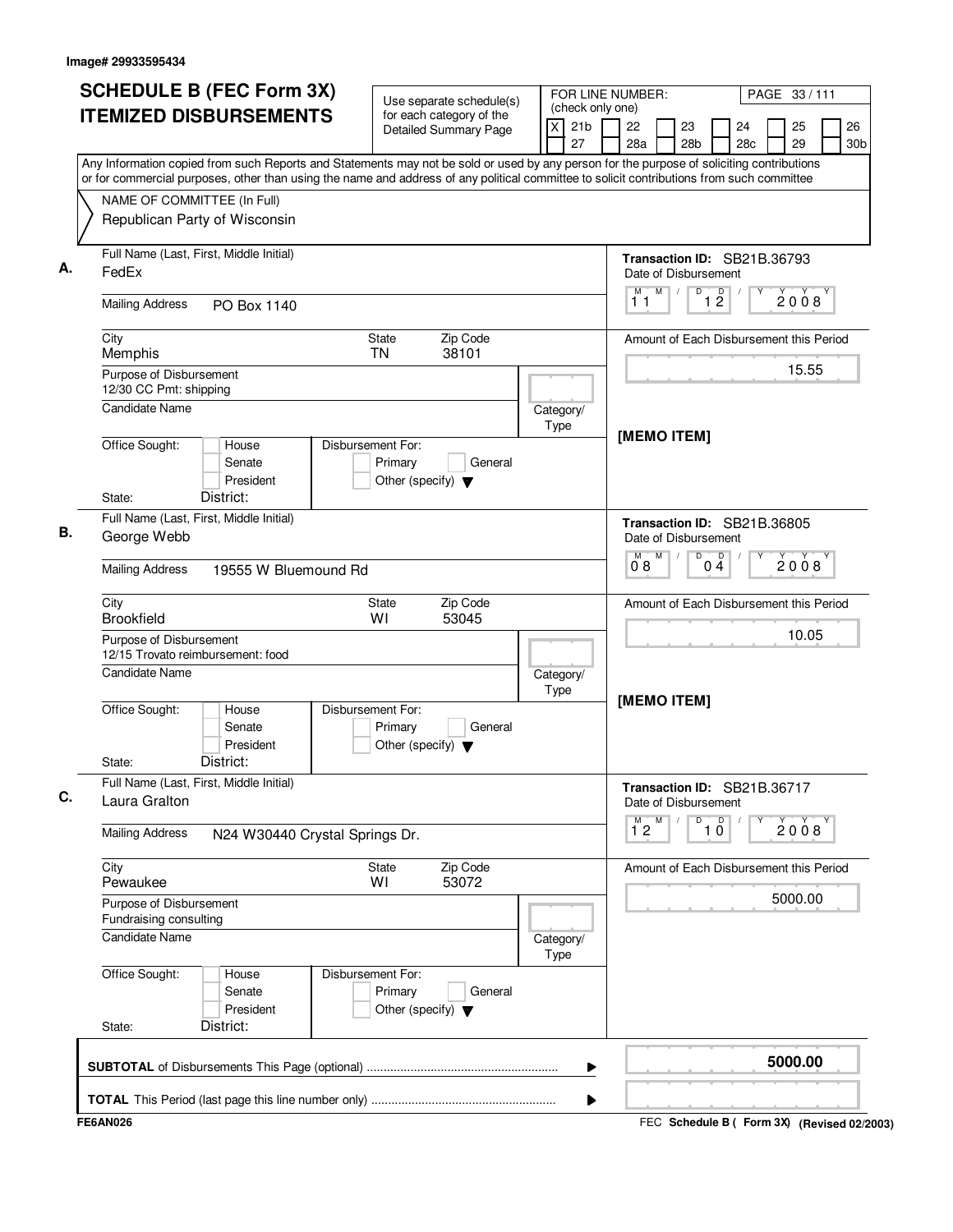| Use separate schedule(s)<br><b>ITEMIZED DISBURSEMENTS</b><br>for each category of the<br><b>Detailed Summary Page</b><br>Any Information copied from such Reports and Statements may not be sold or used by any person for the purpose of soliciting contributions<br>or for commercial purposes, other than using the name and address of any political committee to solicit contributions from such committee<br>NAME OF COMMITTEE (In Full)<br>Republican Party of Wisconsin<br>Full Name (Last, First, Middle Initial)<br>А.<br><b>Hammond Greetings</b><br><b>Mailing Address</b><br>147 W Election Rd, Ste 200<br>Zip Code<br>City<br>State<br>UT<br>84020<br>Draper<br>Purpose of Disbursement<br>12/30 CC Pmt: Cards<br>Candidate Name<br>Office Sought:<br>Disbursement For:<br>House | (check only one)<br>$\overline{\mathsf{x}}$<br>21 <sub>b</sub><br>27<br>Category/<br>Type | 26<br>22<br>23<br>25<br>24<br>28a<br>28 <sub>b</sub><br>28c<br>29<br>30 <sub>b</sub><br>Transaction ID: SB21B.36797<br>Date of Disbursement<br>M<br>$\overline{D}$<br>M<br>$0\overline{3}$<br>2008<br>12<br>Amount of Each Disbursement this Period<br>646.73<br>[MEMO ITEM]<br>Transaction ID: SB21B.36593 |
|------------------------------------------------------------------------------------------------------------------------------------------------------------------------------------------------------------------------------------------------------------------------------------------------------------------------------------------------------------------------------------------------------------------------------------------------------------------------------------------------------------------------------------------------------------------------------------------------------------------------------------------------------------------------------------------------------------------------------------------------------------------------------------------------|-------------------------------------------------------------------------------------------|-------------------------------------------------------------------------------------------------------------------------------------------------------------------------------------------------------------------------------------------------------------------------------------------------------------|
|                                                                                                                                                                                                                                                                                                                                                                                                                                                                                                                                                                                                                                                                                                                                                                                                |                                                                                           |                                                                                                                                                                                                                                                                                                             |
|                                                                                                                                                                                                                                                                                                                                                                                                                                                                                                                                                                                                                                                                                                                                                                                                |                                                                                           |                                                                                                                                                                                                                                                                                                             |
|                                                                                                                                                                                                                                                                                                                                                                                                                                                                                                                                                                                                                                                                                                                                                                                                |                                                                                           |                                                                                                                                                                                                                                                                                                             |
|                                                                                                                                                                                                                                                                                                                                                                                                                                                                                                                                                                                                                                                                                                                                                                                                |                                                                                           |                                                                                                                                                                                                                                                                                                             |
|                                                                                                                                                                                                                                                                                                                                                                                                                                                                                                                                                                                                                                                                                                                                                                                                |                                                                                           |                                                                                                                                                                                                                                                                                                             |
|                                                                                                                                                                                                                                                                                                                                                                                                                                                                                                                                                                                                                                                                                                                                                                                                |                                                                                           |                                                                                                                                                                                                                                                                                                             |
|                                                                                                                                                                                                                                                                                                                                                                                                                                                                                                                                                                                                                                                                                                                                                                                                |                                                                                           |                                                                                                                                                                                                                                                                                                             |
|                                                                                                                                                                                                                                                                                                                                                                                                                                                                                                                                                                                                                                                                                                                                                                                                |                                                                                           |                                                                                                                                                                                                                                                                                                             |
| Senate<br>Primary<br>General<br>President<br>Other (specify) $\blacktriangledown$<br>District:<br>State:                                                                                                                                                                                                                                                                                                                                                                                                                                                                                                                                                                                                                                                                                       |                                                                                           |                                                                                                                                                                                                                                                                                                             |
| Full Name (Last, First, Middle Initial)<br>Heinzen Printing Inc.                                                                                                                                                                                                                                                                                                                                                                                                                                                                                                                                                                                                                                                                                                                               |                                                                                           | Date of Disbursement                                                                                                                                                                                                                                                                                        |
| <b>Mailing Address</b><br>P.O. Box 267                                                                                                                                                                                                                                                                                                                                                                                                                                                                                                                                                                                                                                                                                                                                                         |                                                                                           | M<br>м<br>D<br>$2\overline{5}$<br>2008<br>11                                                                                                                                                                                                                                                                |
| City<br>Zip Code<br>State<br>Marshfield<br>WI<br>54449                                                                                                                                                                                                                                                                                                                                                                                                                                                                                                                                                                                                                                                                                                                                         |                                                                                           | Amount of Each Disbursement this Period                                                                                                                                                                                                                                                                     |
| Purpose of Disbursement<br><b>Envelope Printing</b>                                                                                                                                                                                                                                                                                                                                                                                                                                                                                                                                                                                                                                                                                                                                            |                                                                                           | 1230.30                                                                                                                                                                                                                                                                                                     |
| Candidate Name                                                                                                                                                                                                                                                                                                                                                                                                                                                                                                                                                                                                                                                                                                                                                                                 | Category/<br>Type                                                                         |                                                                                                                                                                                                                                                                                                             |
| Office Sought:<br>Disbursement For:<br>House<br>Senate<br>Primary<br>General<br>President<br>Other (specify) $\blacktriangledown$<br>District:<br>State:                                                                                                                                                                                                                                                                                                                                                                                                                                                                                                                                                                                                                                       |                                                                                           |                                                                                                                                                                                                                                                                                                             |
| Full Name (Last, First, Middle Initial)<br>Juston Johnson                                                                                                                                                                                                                                                                                                                                                                                                                                                                                                                                                                                                                                                                                                                                      |                                                                                           | Transaction ID: SB21B.36655<br>Date of Disbursement                                                                                                                                                                                                                                                         |
| <b>Mailing Address</b><br>820 Williamson Street                                                                                                                                                                                                                                                                                                                                                                                                                                                                                                                                                                                                                                                                                                                                                |                                                                                           | $\overline{1\,5}$<br>$\overline{1}^M$ 2<br>M<br>D<br>2008                                                                                                                                                                                                                                                   |
| City<br>Zip Code<br>State<br>Madison<br>53703<br>W١                                                                                                                                                                                                                                                                                                                                                                                                                                                                                                                                                                                                                                                                                                                                            |                                                                                           | Amount of Each Disbursement this Period                                                                                                                                                                                                                                                                     |
| Purpose of Disbursement<br>Expense/Mileage reimbursement                                                                                                                                                                                                                                                                                                                                                                                                                                                                                                                                                                                                                                                                                                                                       |                                                                                           | 94.80                                                                                                                                                                                                                                                                                                       |
| <b>Candidate Name</b>                                                                                                                                                                                                                                                                                                                                                                                                                                                                                                                                                                                                                                                                                                                                                                          | Category/<br>Type                                                                         |                                                                                                                                                                                                                                                                                                             |
| Office Sought:<br>Disbursement For:<br>House<br>Primary<br>Senate<br>General<br>President<br>Other (specify) $\blacktriangledown$<br>District:<br>State:                                                                                                                                                                                                                                                                                                                                                                                                                                                                                                                                                                                                                                       |                                                                                           |                                                                                                                                                                                                                                                                                                             |
|                                                                                                                                                                                                                                                                                                                                                                                                                                                                                                                                                                                                                                                                                                                                                                                                | ▶                                                                                         | 1325.10                                                                                                                                                                                                                                                                                                     |
|                                                                                                                                                                                                                                                                                                                                                                                                                                                                                                                                                                                                                                                                                                                                                                                                | ▶                                                                                         |                                                                                                                                                                                                                                                                                                             |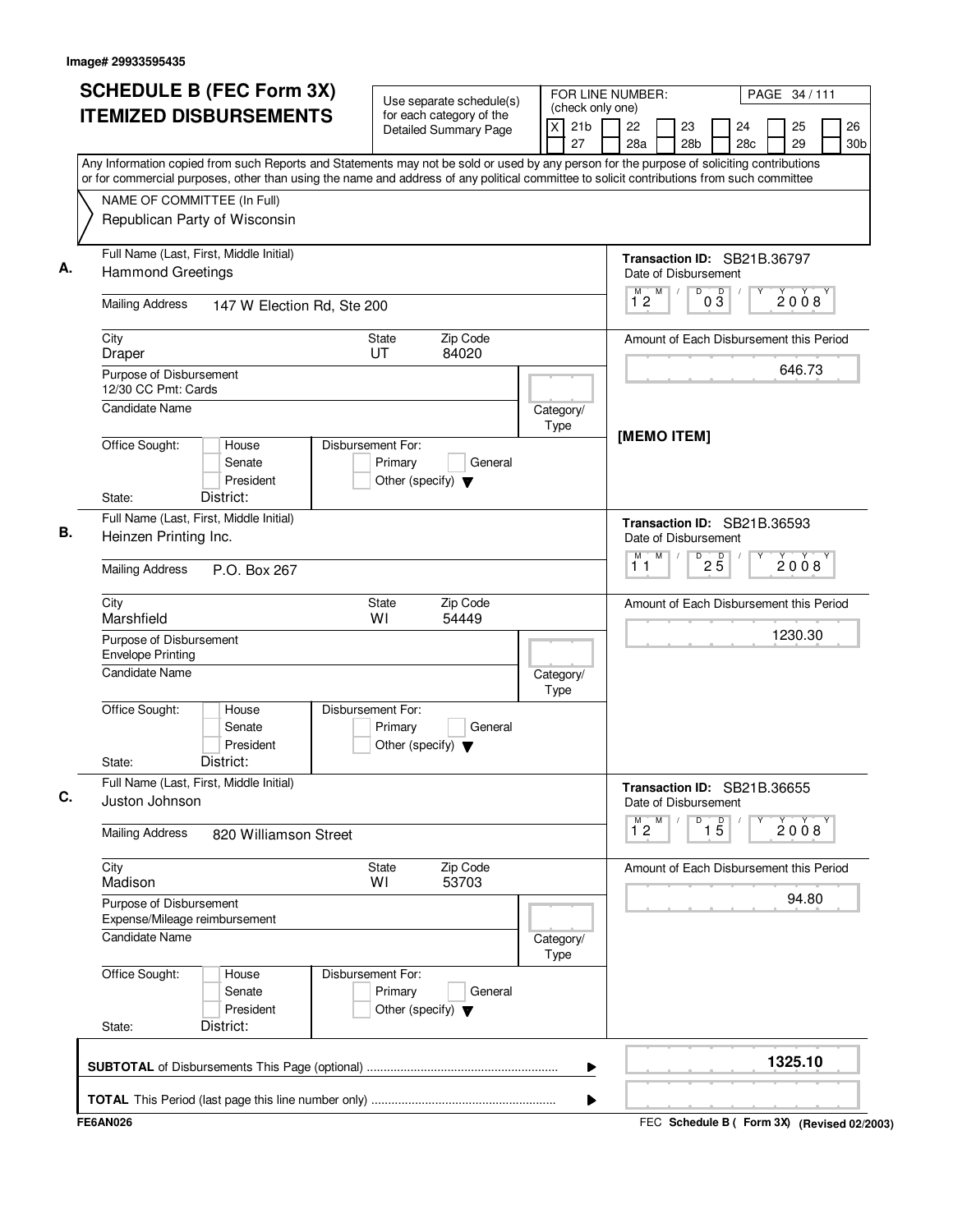| <b>ITEMIZED DISBURSEMENTS</b><br>for each category of the<br>X<br>21 <sub>b</sub><br>22<br>23<br>24<br><b>Detailed Summary Page</b><br>27<br>28a<br>28 <sub>b</sub><br>28 <sub>c</sub><br>Any Information copied from such Reports and Statements may not be sold or used by any person for the purpose of soliciting contributions<br>or for commercial purposes, other than using the name and address of any political committee to solicit contributions from such committee<br>NAME OF COMMITTEE (In Full)<br>Republican Party of Wisconsin<br>Full Name (Last, First, Middle Initial)<br>Transaction ID: SB21B.36794<br>А.<br>Krystal Kastle of Alaska<br>Date of Disbursement<br>$\overline{D}$<br>M<br>19<br>M<br>$\sqrt{2}$<br>11<br><b>Mailing Address</b><br>PO Box 242442<br>Zip Code<br>City<br>State<br>Amount of Each Disbursement this Period<br>99524<br>AK<br>Anchorage<br>Purpose of Disbursement<br>12/30 CC Pmt: Crystal Elephants<br><b>Candidate Name</b><br>Category/<br>Type<br>[MEMO ITEM]<br>Office Sought:<br>Disbursement For:<br>House<br>Primary<br>Senate<br>General<br>President<br>Other (specify) $\blacktriangledown$<br>District:<br>State:<br>Full Name (Last, First, Middle Initial)<br>Transaction ID: SB21B.36796<br>В.<br>Krystal Kastle of Alaska<br>Date of Disbursement<br>M<br>$\overline{D}$<br>$\overline{19}$<br>м<br>11<br><b>Mailing Address</b><br>PO Box 242442<br>Zip Code<br>City<br>State<br>AK<br>99524<br>Anchorage<br>Purpose of Disbursement<br>12/30 CC Pmt: Crystal elephants<br><b>Candidate Name</b><br>Category/<br>Type<br>[MEMO ITEM]<br>Office Sought:<br>Disbursement For:<br>House<br>Senate<br>Primary<br>General<br>President<br>Other (specify) $\blacktriangledown$<br>District:<br>State:<br>Full Name (Last, First, Middle Initial)<br>Transaction ID: SB21B.36671<br>С.<br>M&I Bank Credit Card Processing Center<br>Date of Disbursement<br>M<br>М<br>D<br>30<br>$1^{\circ}2$<br><b>Mailing Address</b><br>PO Box 3052<br>City<br>State<br>Zip Code<br>Amount of Each Disbursement this Period<br>Milwaukee<br>WI<br>53201<br>Purpose of Disbursement<br>Credit card payment<br><b>Candidate Name</b><br>Category/<br>Type | PAGE 35/111                             |  |  |  |  |  |
|----------------------------------------------------------------------------------------------------------------------------------------------------------------------------------------------------------------------------------------------------------------------------------------------------------------------------------------------------------------------------------------------------------------------------------------------------------------------------------------------------------------------------------------------------------------------------------------------------------------------------------------------------------------------------------------------------------------------------------------------------------------------------------------------------------------------------------------------------------------------------------------------------------------------------------------------------------------------------------------------------------------------------------------------------------------------------------------------------------------------------------------------------------------------------------------------------------------------------------------------------------------------------------------------------------------------------------------------------------------------------------------------------------------------------------------------------------------------------------------------------------------------------------------------------------------------------------------------------------------------------------------------------------------------------------------------------------------------------------------------------------------------------------------------------------------------------------------------------------------------------------------------------------------------------------------------------------------------------------------------------------------------------------------------------------------------------------------------------------------------------------------------------------------------------------------------------------|-----------------------------------------|--|--|--|--|--|
|                                                                                                                                                                                                                                                                                                                                                                                                                                                                                                                                                                                                                                                                                                                                                                                                                                                                                                                                                                                                                                                                                                                                                                                                                                                                                                                                                                                                                                                                                                                                                                                                                                                                                                                                                                                                                                                                                                                                                                                                                                                                                                                                                                                                          | 26<br>25<br>29<br>30 <sub>b</sub>       |  |  |  |  |  |
|                                                                                                                                                                                                                                                                                                                                                                                                                                                                                                                                                                                                                                                                                                                                                                                                                                                                                                                                                                                                                                                                                                                                                                                                                                                                                                                                                                                                                                                                                                                                                                                                                                                                                                                                                                                                                                                                                                                                                                                                                                                                                                                                                                                                          |                                         |  |  |  |  |  |
|                                                                                                                                                                                                                                                                                                                                                                                                                                                                                                                                                                                                                                                                                                                                                                                                                                                                                                                                                                                                                                                                                                                                                                                                                                                                                                                                                                                                                                                                                                                                                                                                                                                                                                                                                                                                                                                                                                                                                                                                                                                                                                                                                                                                          |                                         |  |  |  |  |  |
|                                                                                                                                                                                                                                                                                                                                                                                                                                                                                                                                                                                                                                                                                                                                                                                                                                                                                                                                                                                                                                                                                                                                                                                                                                                                                                                                                                                                                                                                                                                                                                                                                                                                                                                                                                                                                                                                                                                                                                                                                                                                                                                                                                                                          |                                         |  |  |  |  |  |
|                                                                                                                                                                                                                                                                                                                                                                                                                                                                                                                                                                                                                                                                                                                                                                                                                                                                                                                                                                                                                                                                                                                                                                                                                                                                                                                                                                                                                                                                                                                                                                                                                                                                                                                                                                                                                                                                                                                                                                                                                                                                                                                                                                                                          |                                         |  |  |  |  |  |
|                                                                                                                                                                                                                                                                                                                                                                                                                                                                                                                                                                                                                                                                                                                                                                                                                                                                                                                                                                                                                                                                                                                                                                                                                                                                                                                                                                                                                                                                                                                                                                                                                                                                                                                                                                                                                                                                                                                                                                                                                                                                                                                                                                                                          | 2008                                    |  |  |  |  |  |
|                                                                                                                                                                                                                                                                                                                                                                                                                                                                                                                                                                                                                                                                                                                                                                                                                                                                                                                                                                                                                                                                                                                                                                                                                                                                                                                                                                                                                                                                                                                                                                                                                                                                                                                                                                                                                                                                                                                                                                                                                                                                                                                                                                                                          |                                         |  |  |  |  |  |
|                                                                                                                                                                                                                                                                                                                                                                                                                                                                                                                                                                                                                                                                                                                                                                                                                                                                                                                                                                                                                                                                                                                                                                                                                                                                                                                                                                                                                                                                                                                                                                                                                                                                                                                                                                                                                                                                                                                                                                                                                                                                                                                                                                                                          | 500.00                                  |  |  |  |  |  |
|                                                                                                                                                                                                                                                                                                                                                                                                                                                                                                                                                                                                                                                                                                                                                                                                                                                                                                                                                                                                                                                                                                                                                                                                                                                                                                                                                                                                                                                                                                                                                                                                                                                                                                                                                                                                                                                                                                                                                                                                                                                                                                                                                                                                          |                                         |  |  |  |  |  |
|                                                                                                                                                                                                                                                                                                                                                                                                                                                                                                                                                                                                                                                                                                                                                                                                                                                                                                                                                                                                                                                                                                                                                                                                                                                                                                                                                                                                                                                                                                                                                                                                                                                                                                                                                                                                                                                                                                                                                                                                                                                                                                                                                                                                          |                                         |  |  |  |  |  |
|                                                                                                                                                                                                                                                                                                                                                                                                                                                                                                                                                                                                                                                                                                                                                                                                                                                                                                                                                                                                                                                                                                                                                                                                                                                                                                                                                                                                                                                                                                                                                                                                                                                                                                                                                                                                                                                                                                                                                                                                                                                                                                                                                                                                          |                                         |  |  |  |  |  |
|                                                                                                                                                                                                                                                                                                                                                                                                                                                                                                                                                                                                                                                                                                                                                                                                                                                                                                                                                                                                                                                                                                                                                                                                                                                                                                                                                                                                                                                                                                                                                                                                                                                                                                                                                                                                                                                                                                                                                                                                                                                                                                                                                                                                          |                                         |  |  |  |  |  |
|                                                                                                                                                                                                                                                                                                                                                                                                                                                                                                                                                                                                                                                                                                                                                                                                                                                                                                                                                                                                                                                                                                                                                                                                                                                                                                                                                                                                                                                                                                                                                                                                                                                                                                                                                                                                                                                                                                                                                                                                                                                                                                                                                                                                          | 2008                                    |  |  |  |  |  |
|                                                                                                                                                                                                                                                                                                                                                                                                                                                                                                                                                                                                                                                                                                                                                                                                                                                                                                                                                                                                                                                                                                                                                                                                                                                                                                                                                                                                                                                                                                                                                                                                                                                                                                                                                                                                                                                                                                                                                                                                                                                                                                                                                                                                          | Amount of Each Disbursement this Period |  |  |  |  |  |
|                                                                                                                                                                                                                                                                                                                                                                                                                                                                                                                                                                                                                                                                                                                                                                                                                                                                                                                                                                                                                                                                                                                                                                                                                                                                                                                                                                                                                                                                                                                                                                                                                                                                                                                                                                                                                                                                                                                                                                                                                                                                                                                                                                                                          | 280.00                                  |  |  |  |  |  |
|                                                                                                                                                                                                                                                                                                                                                                                                                                                                                                                                                                                                                                                                                                                                                                                                                                                                                                                                                                                                                                                                                                                                                                                                                                                                                                                                                                                                                                                                                                                                                                                                                                                                                                                                                                                                                                                                                                                                                                                                                                                                                                                                                                                                          |                                         |  |  |  |  |  |
|                                                                                                                                                                                                                                                                                                                                                                                                                                                                                                                                                                                                                                                                                                                                                                                                                                                                                                                                                                                                                                                                                                                                                                                                                                                                                                                                                                                                                                                                                                                                                                                                                                                                                                                                                                                                                                                                                                                                                                                                                                                                                                                                                                                                          |                                         |  |  |  |  |  |
|                                                                                                                                                                                                                                                                                                                                                                                                                                                                                                                                                                                                                                                                                                                                                                                                                                                                                                                                                                                                                                                                                                                                                                                                                                                                                                                                                                                                                                                                                                                                                                                                                                                                                                                                                                                                                                                                                                                                                                                                                                                                                                                                                                                                          |                                         |  |  |  |  |  |
|                                                                                                                                                                                                                                                                                                                                                                                                                                                                                                                                                                                                                                                                                                                                                                                                                                                                                                                                                                                                                                                                                                                                                                                                                                                                                                                                                                                                                                                                                                                                                                                                                                                                                                                                                                                                                                                                                                                                                                                                                                                                                                                                                                                                          | 2008                                    |  |  |  |  |  |
|                                                                                                                                                                                                                                                                                                                                                                                                                                                                                                                                                                                                                                                                                                                                                                                                                                                                                                                                                                                                                                                                                                                                                                                                                                                                                                                                                                                                                                                                                                                                                                                                                                                                                                                                                                                                                                                                                                                                                                                                                                                                                                                                                                                                          |                                         |  |  |  |  |  |
|                                                                                                                                                                                                                                                                                                                                                                                                                                                                                                                                                                                                                                                                                                                                                                                                                                                                                                                                                                                                                                                                                                                                                                                                                                                                                                                                                                                                                                                                                                                                                                                                                                                                                                                                                                                                                                                                                                                                                                                                                                                                                                                                                                                                          | 1615.21                                 |  |  |  |  |  |
|                                                                                                                                                                                                                                                                                                                                                                                                                                                                                                                                                                                                                                                                                                                                                                                                                                                                                                                                                                                                                                                                                                                                                                                                                                                                                                                                                                                                                                                                                                                                                                                                                                                                                                                                                                                                                                                                                                                                                                                                                                                                                                                                                                                                          |                                         |  |  |  |  |  |
| Office Sought:<br>Disbursement For:<br>House<br>Primary<br>General<br>Senate<br>President<br>Other (specify) $\blacktriangledown$                                                                                                                                                                                                                                                                                                                                                                                                                                                                                                                                                                                                                                                                                                                                                                                                                                                                                                                                                                                                                                                                                                                                                                                                                                                                                                                                                                                                                                                                                                                                                                                                                                                                                                                                                                                                                                                                                                                                                                                                                                                                        |                                         |  |  |  |  |  |
| District:<br>State:                                                                                                                                                                                                                                                                                                                                                                                                                                                                                                                                                                                                                                                                                                                                                                                                                                                                                                                                                                                                                                                                                                                                                                                                                                                                                                                                                                                                                                                                                                                                                                                                                                                                                                                                                                                                                                                                                                                                                                                                                                                                                                                                                                                      |                                         |  |  |  |  |  |
| ▶                                                                                                                                                                                                                                                                                                                                                                                                                                                                                                                                                                                                                                                                                                                                                                                                                                                                                                                                                                                                                                                                                                                                                                                                                                                                                                                                                                                                                                                                                                                                                                                                                                                                                                                                                                                                                                                                                                                                                                                                                                                                                                                                                                                                        | 1615.21                                 |  |  |  |  |  |
|                                                                                                                                                                                                                                                                                                                                                                                                                                                                                                                                                                                                                                                                                                                                                                                                                                                                                                                                                                                                                                                                                                                                                                                                                                                                                                                                                                                                                                                                                                                                                                                                                                                                                                                                                                                                                                                                                                                                                                                                                                                                                                                                                                                                          |                                         |  |  |  |  |  |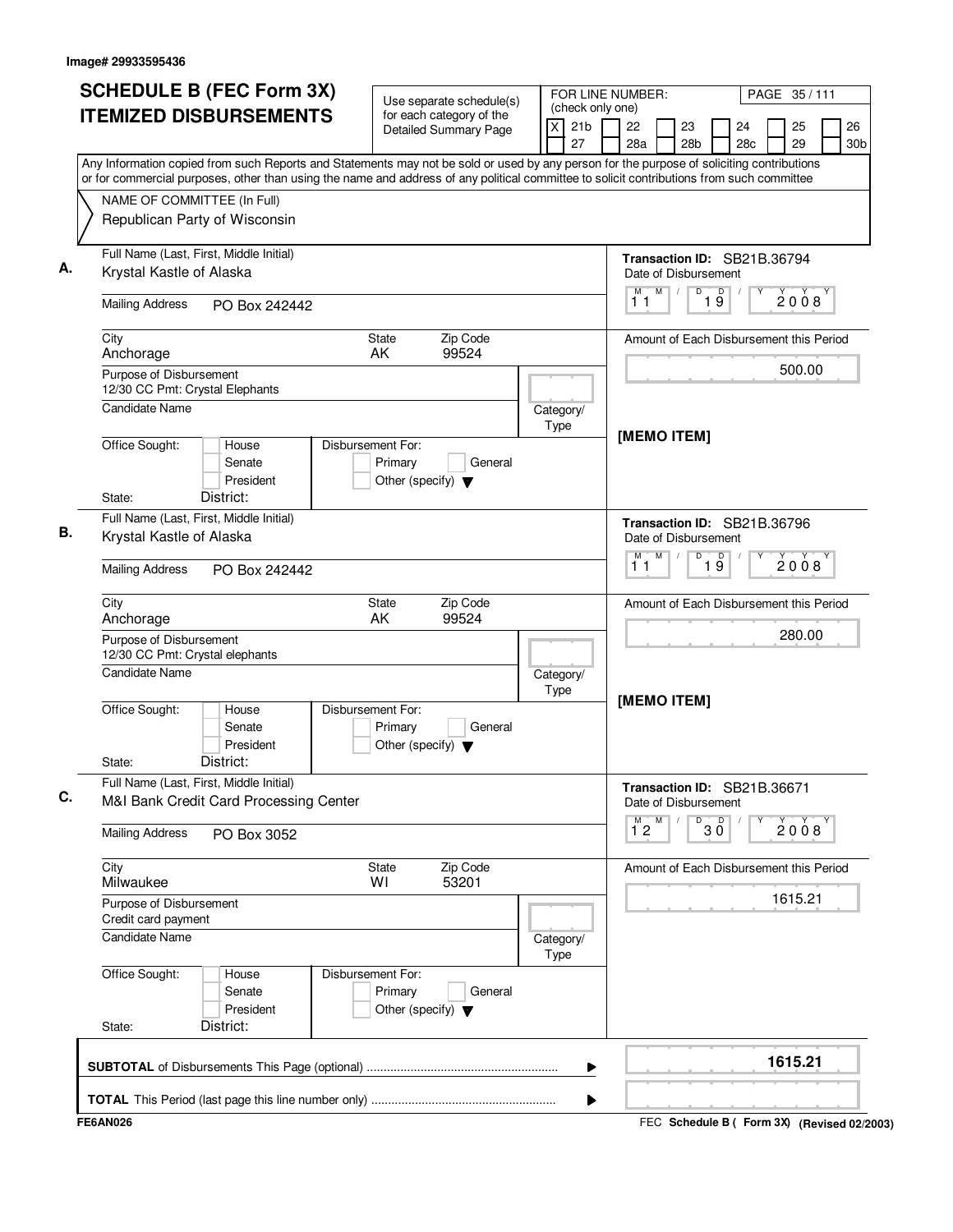| <b>SCHEDULE B (FEC Form 3X)</b>                                                                                                                                                                                                                                                        |                                                                      | Use separate schedule(s)                                 |                   | FOR LINE NUMBER:<br>(check only one) |                      |           |                      |                                 |                                         | PAGE 36/111 |                       |
|----------------------------------------------------------------------------------------------------------------------------------------------------------------------------------------------------------------------------------------------------------------------------------------|----------------------------------------------------------------------|----------------------------------------------------------|-------------------|--------------------------------------|----------------------|-----------|----------------------|---------------------------------|-----------------------------------------|-------------|-----------------------|
| <b>ITEMIZED DISBURSEMENTS</b>                                                                                                                                                                                                                                                          |                                                                      | for each category of the<br><b>Detailed Summary Page</b> | X                 | 21 <sub>b</sub><br>27                | 22<br>28a            |           | 23<br>28b            |                                 | 24<br>28c                               | 25<br>29    | 26<br>30 <sub>b</sub> |
| Any Information copied from such Reports and Statements may not be sold or used by any person for the purpose of soliciting contributions<br>or for commercial purposes, other than using the name and address of any political committee to solicit contributions from such committee |                                                                      |                                                          |                   |                                      |                      |           |                      |                                 |                                         |             |                       |
| NAME OF COMMITTEE (In Full)                                                                                                                                                                                                                                                            |                                                                      |                                                          |                   |                                      |                      |           |                      |                                 |                                         |             |                       |
| Republican Party of Wisconsin                                                                                                                                                                                                                                                          |                                                                      |                                                          |                   |                                      |                      |           |                      |                                 |                                         |             |                       |
| Full Name (Last, First, Middle Initial)<br>Α.<br>M&I Bank of Southern Wisconsin                                                                                                                                                                                                        |                                                                      |                                                          |                   |                                      | Date of Disbursement |           |                      |                                 | Transaction ID: SB21B.36567             |             |                       |
| <b>Mailing Address</b><br>P.O. Box 5920                                                                                                                                                                                                                                                |                                                                      |                                                          |                   |                                      | M<br>11              | M         |                      | $\overline{P}$ 2 5              |                                         | 2008        |                       |
| City<br>Madison                                                                                                                                                                                                                                                                        | State<br>WI                                                          | Zip Code<br>53705                                        |                   |                                      |                      |           |                      |                                 | Amount of Each Disbursement this Period |             |                       |
| Purpose of Disbursement<br>Bank fee                                                                                                                                                                                                                                                    |                                                                      |                                                          |                   |                                      |                      |           |                      |                                 |                                         | 45.00       |                       |
| <b>Candidate Name</b>                                                                                                                                                                                                                                                                  |                                                                      |                                                          | Category/<br>Type |                                      |                      |           |                      |                                 |                                         |             |                       |
| Office Sought:<br>House<br>Senate<br>President                                                                                                                                                                                                                                         | Disbursement For:<br>Primary<br>Other (specify) $\blacktriangledown$ | General                                                  |                   |                                      |                      |           |                      |                                 |                                         |             |                       |
| District:<br>State:                                                                                                                                                                                                                                                                    |                                                                      |                                                          |                   |                                      |                      |           |                      |                                 |                                         |             |                       |
| Full Name (Last, First, Middle Initial)<br>В.<br>M&I Bank of Southern Wisconsin                                                                                                                                                                                                        |                                                                      |                                                          |                   |                                      |                      |           | Date of Disbursement |                                 | Transaction ID: SB21B.36607             |             |                       |
| <b>Mailing Address</b><br>P.O. Box 5920                                                                                                                                                                                                                                                |                                                                      |                                                          |                   |                                      | M<br>1 <sub>1</sub>  | M         | D                    | $2\overline{5}$                 |                                         | 2008        |                       |
| City<br>Madison                                                                                                                                                                                                                                                                        | State<br>WI                                                          | Zip Code<br>53705                                        |                   |                                      |                      |           |                      |                                 | Amount of Each Disbursement this Period |             |                       |
| Purpose of Disbursement<br>Bank fee                                                                                                                                                                                                                                                    |                                                                      |                                                          |                   |                                      |                      |           |                      |                                 |                                         | 179.80      |                       |
| <b>Candidate Name</b>                                                                                                                                                                                                                                                                  |                                                                      |                                                          | Category/<br>Type |                                      |                      |           |                      |                                 |                                         |             |                       |
| Office Sought:<br>House<br>Senate<br>President<br>District:<br>State:                                                                                                                                                                                                                  | Disbursement For:<br>Primary<br>Other (specify) $\blacktriangledown$ | General                                                  |                   |                                      |                      |           |                      |                                 |                                         |             |                       |
| Full Name (Last, First, Middle Initial)<br>M&I Bank of Southern Wisconsin                                                                                                                                                                                                              |                                                                      |                                                          |                   |                                      |                      |           | Date of Disbursement |                                 | Transaction ID: SB21B.36726             |             |                       |
| <b>Mailing Address</b><br>P.O. Box 5920                                                                                                                                                                                                                                                |                                                                      |                                                          |                   |                                      | M<br>11              | ${\sf M}$ |                      | $D$ <sub>2</sub> $\overline{5}$ |                                         | 2008        |                       |
| City<br>Madison                                                                                                                                                                                                                                                                        | State<br>WI                                                          | Zip Code<br>53705                                        |                   |                                      |                      |           |                      |                                 | Amount of Each Disbursement this Period |             |                       |
| Purpose of Disbursement<br>Bank fee                                                                                                                                                                                                                                                    |                                                                      |                                                          |                   |                                      |                      |           |                      |                                 |                                         | 302.00      |                       |
| <b>Candidate Name</b>                                                                                                                                                                                                                                                                  |                                                                      |                                                          | Category/<br>Type |                                      |                      |           |                      |                                 |                                         |             |                       |
| Office Sought:<br>House<br>Senate<br>President                                                                                                                                                                                                                                         | Disbursement For:<br>Primary<br>Other (specify) $\blacktriangledown$ | General                                                  |                   |                                      |                      |           |                      |                                 |                                         |             |                       |
| District:<br>State:                                                                                                                                                                                                                                                                    |                                                                      |                                                          |                   |                                      |                      |           |                      |                                 |                                         |             |                       |
|                                                                                                                                                                                                                                                                                        |                                                                      |                                                          |                   | ▶                                    |                      |           |                      |                                 |                                         | 526.80      |                       |
|                                                                                                                                                                                                                                                                                        |                                                                      |                                                          |                   | ▶                                    |                      |           |                      |                                 |                                         |             |                       |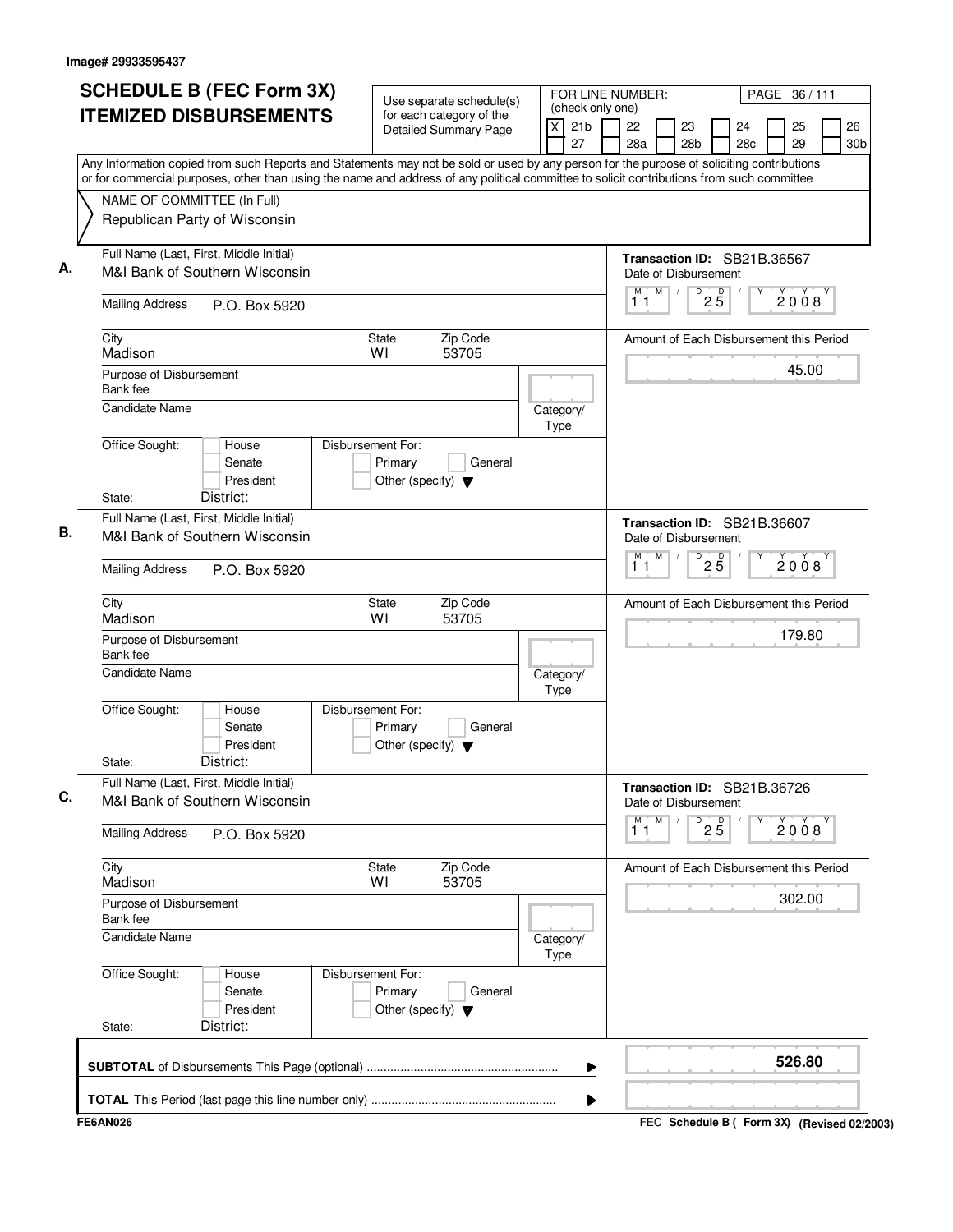| <b>ITEMIZED DISBURSEMENTS</b>                                                                                                                                                                                                                                                          | for each category of the                                             |                       |                            | FOR LINE NUMBER:<br>PAGE 37/111<br>(check only one) |                 |                                 |                                         |  |          |                       |  |
|----------------------------------------------------------------------------------------------------------------------------------------------------------------------------------------------------------------------------------------------------------------------------------------|----------------------------------------------------------------------|-----------------------|----------------------------|-----------------------------------------------------|-----------------|---------------------------------|-----------------------------------------|--|----------|-----------------------|--|
|                                                                                                                                                                                                                                                                                        |                                                                      | Detailed Summary Page | 21 <sub>b</sub><br>X<br>27 | 22<br>28a                                           |                 | 23<br>28 <sub>b</sub>           | 24<br>28 <sub>c</sub>                   |  | 25<br>29 | 26<br>30 <sub>b</sub> |  |
| Any Information copied from such Reports and Statements may not be sold or used by any person for the purpose of soliciting contributions<br>or for commercial purposes, other than using the name and address of any political committee to solicit contributions from such committee |                                                                      |                       |                            |                                                     |                 |                                 |                                         |  |          |                       |  |
| NAME OF COMMITTEE (In Full)<br>Republican Party of Wisconsin                                                                                                                                                                                                                           |                                                                      |                       |                            |                                                     |                 |                                 |                                         |  |          |                       |  |
| Full Name (Last, First, Middle Initial)<br>M&I Bank of Southern Wisconsin                                                                                                                                                                                                              |                                                                      |                       |                            | Date of Disbursement<br>M                           | $M$ /           |                                 | Transaction ID: SB21B.36737             |  |          |                       |  |
| <b>Mailing Address</b><br>P.O. Box 5920                                                                                                                                                                                                                                                |                                                                      |                       |                            | 11                                                  |                 | $D$ <sub>2</sub> $\overline{5}$ |                                         |  | 2008     |                       |  |
| City<br>Madison                                                                                                                                                                                                                                                                        | State<br>WI                                                          | Zip Code<br>53705     |                            |                                                     |                 |                                 | Amount of Each Disbursement this Period |  |          |                       |  |
| Purpose of Disbursement<br>Bank fee                                                                                                                                                                                                                                                    |                                                                      |                       |                            |                                                     |                 |                                 |                                         |  | 355.00   |                       |  |
| Candidate Name                                                                                                                                                                                                                                                                         |                                                                      |                       | Category/<br>Type          |                                                     |                 |                                 |                                         |  |          |                       |  |
| Office Sought:<br>House<br>Senate<br>President                                                                                                                                                                                                                                         | Disbursement For:<br>Primary<br>Other (specify) $\blacktriangledown$ | General               |                            |                                                     |                 |                                 |                                         |  |          |                       |  |
| District:<br>State:                                                                                                                                                                                                                                                                    |                                                                      |                       |                            |                                                     |                 |                                 |                                         |  |          |                       |  |
| Full Name (Last, First, Middle Initial)<br>M&I Bank of Southern Wisconsin                                                                                                                                                                                                              |                                                                      |                       |                            | Date of Disbursement                                |                 |                                 | Transaction ID: SB21B.36622             |  |          |                       |  |
| <b>Mailing Address</b><br>P.O. Box 5920                                                                                                                                                                                                                                                |                                                                      |                       |                            | M<br>11                                             | M<br>$\sqrt{ }$ | D<br>$30^{\circ}$               |                                         |  | 2008     |                       |  |
| City<br>Madison                                                                                                                                                                                                                                                                        | <b>State</b><br>WI                                                   | Zip Code<br>53705     |                            |                                                     |                 |                                 | Amount of Each Disbursement this Period |  |          |                       |  |
| Purpose of Disbursement<br>Interest on LOC                                                                                                                                                                                                                                             |                                                                      |                       |                            |                                                     |                 |                                 |                                         |  | 88.11    |                       |  |
| <b>Candidate Name</b>                                                                                                                                                                                                                                                                  |                                                                      |                       | Category/<br>Type          |                                                     |                 |                                 |                                         |  |          |                       |  |
| Office Sought:<br>House<br>Senate<br>President<br>District:<br>State:                                                                                                                                                                                                                  | Disbursement For:<br>Primary<br>Other (specify) $\blacktriangledown$ | General               |                            |                                                     |                 |                                 |                                         |  |          |                       |  |
| Full Name (Last, First, Middle Initial)<br>M&I Bank of Southern Wisconsin                                                                                                                                                                                                              |                                                                      |                       |                            | Date of Disbursement                                |                 |                                 | Transaction ID: SB21B.36568             |  |          |                       |  |
| <b>Mailing Address</b><br>P.O. Box 5920                                                                                                                                                                                                                                                |                                                                      |                       |                            | M<br>12                                             | M               | D                               | $\overline{1}$ $\overline{1}$           |  | 2008     |                       |  |
| City<br>Madison                                                                                                                                                                                                                                                                        | State<br>WI                                                          | Zip Code<br>53705     |                            |                                                     |                 |                                 | Amount of Each Disbursement this Period |  |          |                       |  |
| Purpose of Disbursement<br><b>Bank Fee</b>                                                                                                                                                                                                                                             |                                                                      |                       |                            |                                                     |                 |                                 |                                         |  | 45.00    |                       |  |
| Candidate Name                                                                                                                                                                                                                                                                         |                                                                      |                       | Category/<br>Type          |                                                     |                 |                                 |                                         |  |          |                       |  |
| Office Sought:<br>House<br>Senate<br>President                                                                                                                                                                                                                                         | Disbursement For:<br>Primary<br>Other (specify) $\blacktriangledown$ | General               |                            |                                                     |                 |                                 |                                         |  |          |                       |  |
| District:<br>State:                                                                                                                                                                                                                                                                    |                                                                      |                       |                            |                                                     |                 |                                 |                                         |  |          |                       |  |
|                                                                                                                                                                                                                                                                                        |                                                                      |                       | ▶                          |                                                     |                 |                                 |                                         |  | 488.11   |                       |  |
|                                                                                                                                                                                                                                                                                        |                                                                      |                       | ▶                          |                                                     |                 |                                 |                                         |  |          |                       |  |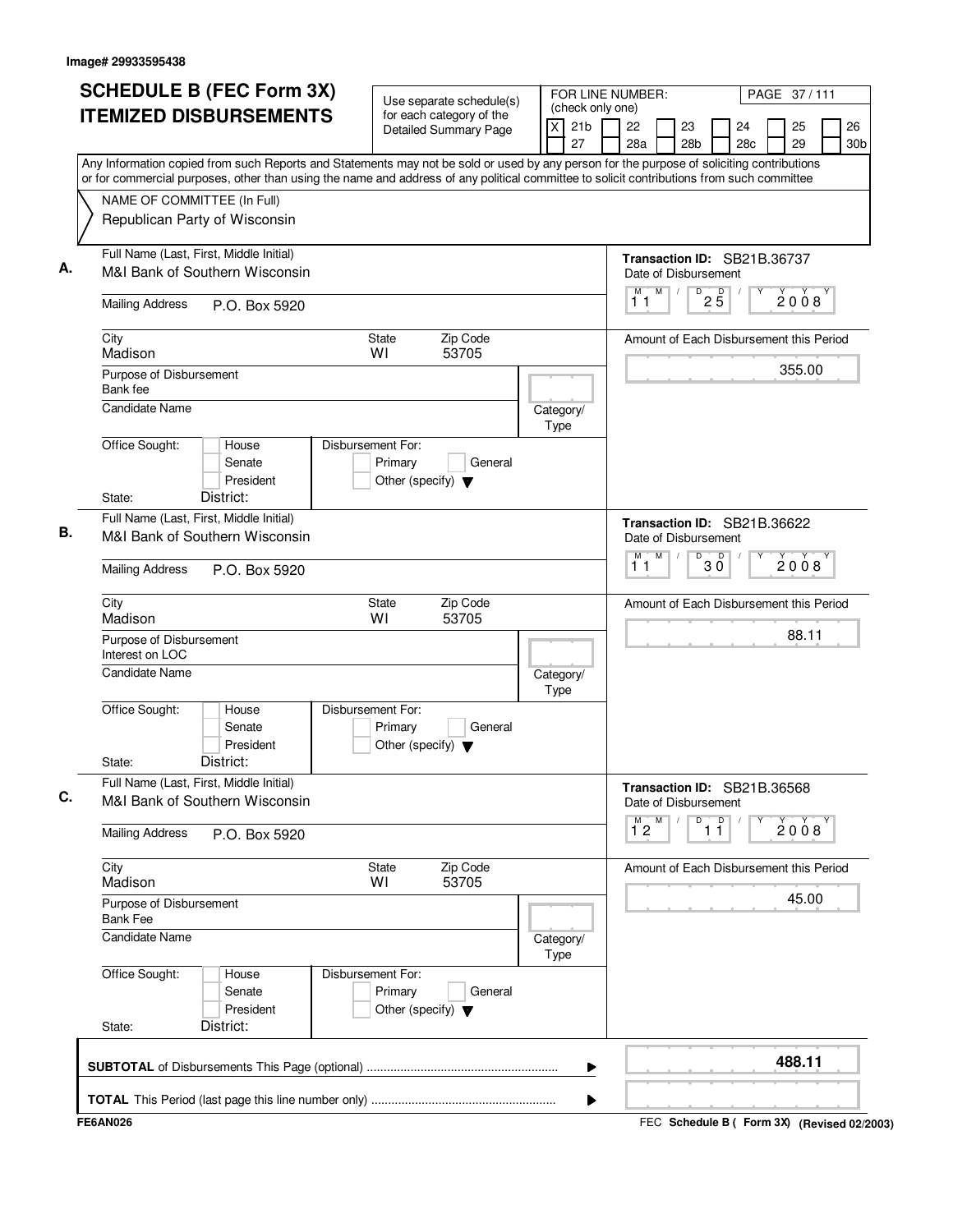| (check only one)<br><b>ITEMIZED DISBURSEMENTS</b><br>for each category of the<br>21 <sub>b</sub><br>X<br>22<br>25<br>23<br>24<br>Detailed Summary Page<br>27<br>29<br>28a<br>28 <sub>b</sub><br>28 <sub>c</sub><br>Any Information copied from such Reports and Statements may not be sold or used by any person for the purpose of soliciting contributions<br>or for commercial purposes, other than using the name and address of any political committee to solicit contributions from such committee<br>NAME OF COMMITTEE (In Full)<br>Republican Party of Wisconsin<br>Full Name (Last, First, Middle Initial)<br>Transaction ID: SB21B.36629<br>Α.<br>M&I Bank of Southern Wisconsin<br>Date of Disbursement<br>$\overline{D}$<br>M<br>$\overline{1}$ $\overline{1}$<br>2008<br>$1^{\circ}2$<br><b>Mailing Address</b><br>P.O. Box 5920<br>City<br>Zip Code<br>State<br>Amount of Each Disbursement this Period<br>Madison<br>WI<br>53705<br>217.07<br>Purpose of Disbursement<br>Bank fee<br>Candidate Name<br>Category/<br>Type<br>Office Sought:<br>Disbursement For:<br>House<br>Primary<br>General<br>Senate<br>President<br>Other (specify) $\blacktriangledown$<br>District:<br>State:<br>Full Name (Last, First, Middle Initial)<br>Transaction ID: SB21B.36732<br>В.<br>M&I Bank of Southern Wisconsin<br>Date of Disbursement<br>D<br>$\overline{D}$<br>M<br>М<br>Υ<br>2008<br>$1^{\circ}2$<br>11<br><b>Mailing Address</b><br>P.O. Box 5920<br>City<br>Zip Code<br>State<br>Amount of Each Disbursement this Period<br>Madison<br>53705<br>WI<br>65.00<br>Purpose of Disbursement<br>Bank fee<br><b>Candidate Name</b><br>Category/<br>Type<br>Office Sought:<br>Disbursement For:<br>House<br>Senate<br>Primary<br>General<br>President<br>Other (specify) $\blacktriangledown$<br>District:<br>State:<br>Full Name (Last, First, Middle Initial)<br>Transaction ID: SB21B.36765<br>C.<br>M&I Bank of Southern Wisconsin<br>Date of Disbursement<br>M<br>M<br>D<br>$\overline{1}$ $\overline{1}$<br>2008<br>12<br><b>Mailing Address</b><br>P.O. Box 5920<br>Zip Code<br>City<br>State<br>Amount of Each Disbursement this Period<br>Madison<br>WI<br>53705<br>45.00<br>Purpose of Disbursement<br>Bank fee<br>Candidate Name<br>Category/<br>Type<br>Office Sought:<br>Disbursement For:<br>House<br>Primary<br>General<br>Senate<br>President<br>Other (specify) $\blacktriangledown$<br>District:<br>State:<br>327.07<br>▶ | <b>SCHEDULE B (FEC Form 3X)</b> | Use separate schedule(s) | FOR LINE NUMBER: |  |  | PAGE 38 / 111 |                       |
|--------------------------------------------------------------------------------------------------------------------------------------------------------------------------------------------------------------------------------------------------------------------------------------------------------------------------------------------------------------------------------------------------------------------------------------------------------------------------------------------------------------------------------------------------------------------------------------------------------------------------------------------------------------------------------------------------------------------------------------------------------------------------------------------------------------------------------------------------------------------------------------------------------------------------------------------------------------------------------------------------------------------------------------------------------------------------------------------------------------------------------------------------------------------------------------------------------------------------------------------------------------------------------------------------------------------------------------------------------------------------------------------------------------------------------------------------------------------------------------------------------------------------------------------------------------------------------------------------------------------------------------------------------------------------------------------------------------------------------------------------------------------------------------------------------------------------------------------------------------------------------------------------------------------------------------------------------------------------------------------------------------------------------------------------------------------------------------------------------------------------------------------------------------------------------------------------------------------------------------------------------------------------------------------------------------------------------------------------------------------------------------------------------------------------------------------------|---------------------------------|--------------------------|------------------|--|--|---------------|-----------------------|
|                                                                                                                                                                                                                                                                                                                                                                                                                                                                                                                                                                                                                                                                                                                                                                                                                                                                                                                                                                                                                                                                                                                                                                                                                                                                                                                                                                                                                                                                                                                                                                                                                                                                                                                                                                                                                                                                                                                                                                                                                                                                                                                                                                                                                                                                                                                                                                                                                                                  |                                 |                          |                  |  |  |               | 26<br>30 <sub>b</sub> |
|                                                                                                                                                                                                                                                                                                                                                                                                                                                                                                                                                                                                                                                                                                                                                                                                                                                                                                                                                                                                                                                                                                                                                                                                                                                                                                                                                                                                                                                                                                                                                                                                                                                                                                                                                                                                                                                                                                                                                                                                                                                                                                                                                                                                                                                                                                                                                                                                                                                  |                                 |                          |                  |  |  |               |                       |
|                                                                                                                                                                                                                                                                                                                                                                                                                                                                                                                                                                                                                                                                                                                                                                                                                                                                                                                                                                                                                                                                                                                                                                                                                                                                                                                                                                                                                                                                                                                                                                                                                                                                                                                                                                                                                                                                                                                                                                                                                                                                                                                                                                                                                                                                                                                                                                                                                                                  |                                 |                          |                  |  |  |               |                       |
|                                                                                                                                                                                                                                                                                                                                                                                                                                                                                                                                                                                                                                                                                                                                                                                                                                                                                                                                                                                                                                                                                                                                                                                                                                                                                                                                                                                                                                                                                                                                                                                                                                                                                                                                                                                                                                                                                                                                                                                                                                                                                                                                                                                                                                                                                                                                                                                                                                                  |                                 |                          |                  |  |  |               |                       |
|                                                                                                                                                                                                                                                                                                                                                                                                                                                                                                                                                                                                                                                                                                                                                                                                                                                                                                                                                                                                                                                                                                                                                                                                                                                                                                                                                                                                                                                                                                                                                                                                                                                                                                                                                                                                                                                                                                                                                                                                                                                                                                                                                                                                                                                                                                                                                                                                                                                  |                                 |                          |                  |  |  |               |                       |
|                                                                                                                                                                                                                                                                                                                                                                                                                                                                                                                                                                                                                                                                                                                                                                                                                                                                                                                                                                                                                                                                                                                                                                                                                                                                                                                                                                                                                                                                                                                                                                                                                                                                                                                                                                                                                                                                                                                                                                                                                                                                                                                                                                                                                                                                                                                                                                                                                                                  |                                 |                          |                  |  |  |               |                       |
|                                                                                                                                                                                                                                                                                                                                                                                                                                                                                                                                                                                                                                                                                                                                                                                                                                                                                                                                                                                                                                                                                                                                                                                                                                                                                                                                                                                                                                                                                                                                                                                                                                                                                                                                                                                                                                                                                                                                                                                                                                                                                                                                                                                                                                                                                                                                                                                                                                                  |                                 |                          |                  |  |  |               |                       |
|                                                                                                                                                                                                                                                                                                                                                                                                                                                                                                                                                                                                                                                                                                                                                                                                                                                                                                                                                                                                                                                                                                                                                                                                                                                                                                                                                                                                                                                                                                                                                                                                                                                                                                                                                                                                                                                                                                                                                                                                                                                                                                                                                                                                                                                                                                                                                                                                                                                  |                                 |                          |                  |  |  |               |                       |
|                                                                                                                                                                                                                                                                                                                                                                                                                                                                                                                                                                                                                                                                                                                                                                                                                                                                                                                                                                                                                                                                                                                                                                                                                                                                                                                                                                                                                                                                                                                                                                                                                                                                                                                                                                                                                                                                                                                                                                                                                                                                                                                                                                                                                                                                                                                                                                                                                                                  |                                 |                          |                  |  |  |               |                       |
|                                                                                                                                                                                                                                                                                                                                                                                                                                                                                                                                                                                                                                                                                                                                                                                                                                                                                                                                                                                                                                                                                                                                                                                                                                                                                                                                                                                                                                                                                                                                                                                                                                                                                                                                                                                                                                                                                                                                                                                                                                                                                                                                                                                                                                                                                                                                                                                                                                                  |                                 |                          |                  |  |  |               |                       |
|                                                                                                                                                                                                                                                                                                                                                                                                                                                                                                                                                                                                                                                                                                                                                                                                                                                                                                                                                                                                                                                                                                                                                                                                                                                                                                                                                                                                                                                                                                                                                                                                                                                                                                                                                                                                                                                                                                                                                                                                                                                                                                                                                                                                                                                                                                                                                                                                                                                  |                                 |                          |                  |  |  |               |                       |
|                                                                                                                                                                                                                                                                                                                                                                                                                                                                                                                                                                                                                                                                                                                                                                                                                                                                                                                                                                                                                                                                                                                                                                                                                                                                                                                                                                                                                                                                                                                                                                                                                                                                                                                                                                                                                                                                                                                                                                                                                                                                                                                                                                                                                                                                                                                                                                                                                                                  |                                 |                          |                  |  |  |               |                       |
|                                                                                                                                                                                                                                                                                                                                                                                                                                                                                                                                                                                                                                                                                                                                                                                                                                                                                                                                                                                                                                                                                                                                                                                                                                                                                                                                                                                                                                                                                                                                                                                                                                                                                                                                                                                                                                                                                                                                                                                                                                                                                                                                                                                                                                                                                                                                                                                                                                                  |                                 |                          |                  |  |  |               |                       |
|                                                                                                                                                                                                                                                                                                                                                                                                                                                                                                                                                                                                                                                                                                                                                                                                                                                                                                                                                                                                                                                                                                                                                                                                                                                                                                                                                                                                                                                                                                                                                                                                                                                                                                                                                                                                                                                                                                                                                                                                                                                                                                                                                                                                                                                                                                                                                                                                                                                  |                                 |                          |                  |  |  |               |                       |
|                                                                                                                                                                                                                                                                                                                                                                                                                                                                                                                                                                                                                                                                                                                                                                                                                                                                                                                                                                                                                                                                                                                                                                                                                                                                                                                                                                                                                                                                                                                                                                                                                                                                                                                                                                                                                                                                                                                                                                                                                                                                                                                                                                                                                                                                                                                                                                                                                                                  |                                 |                          |                  |  |  |               |                       |
|                                                                                                                                                                                                                                                                                                                                                                                                                                                                                                                                                                                                                                                                                                                                                                                                                                                                                                                                                                                                                                                                                                                                                                                                                                                                                                                                                                                                                                                                                                                                                                                                                                                                                                                                                                                                                                                                                                                                                                                                                                                                                                                                                                                                                                                                                                                                                                                                                                                  |                                 |                          |                  |  |  |               |                       |
|                                                                                                                                                                                                                                                                                                                                                                                                                                                                                                                                                                                                                                                                                                                                                                                                                                                                                                                                                                                                                                                                                                                                                                                                                                                                                                                                                                                                                                                                                                                                                                                                                                                                                                                                                                                                                                                                                                                                                                                                                                                                                                                                                                                                                                                                                                                                                                                                                                                  |                                 |                          |                  |  |  |               |                       |
|                                                                                                                                                                                                                                                                                                                                                                                                                                                                                                                                                                                                                                                                                                                                                                                                                                                                                                                                                                                                                                                                                                                                                                                                                                                                                                                                                                                                                                                                                                                                                                                                                                                                                                                                                                                                                                                                                                                                                                                                                                                                                                                                                                                                                                                                                                                                                                                                                                                  |                                 |                          |                  |  |  |               |                       |
|                                                                                                                                                                                                                                                                                                                                                                                                                                                                                                                                                                                                                                                                                                                                                                                                                                                                                                                                                                                                                                                                                                                                                                                                                                                                                                                                                                                                                                                                                                                                                                                                                                                                                                                                                                                                                                                                                                                                                                                                                                                                                                                                                                                                                                                                                                                                                                                                                                                  |                                 |                          |                  |  |  |               |                       |
|                                                                                                                                                                                                                                                                                                                                                                                                                                                                                                                                                                                                                                                                                                                                                                                                                                                                                                                                                                                                                                                                                                                                                                                                                                                                                                                                                                                                                                                                                                                                                                                                                                                                                                                                                                                                                                                                                                                                                                                                                                                                                                                                                                                                                                                                                                                                                                                                                                                  |                                 |                          |                  |  |  |               |                       |
|                                                                                                                                                                                                                                                                                                                                                                                                                                                                                                                                                                                                                                                                                                                                                                                                                                                                                                                                                                                                                                                                                                                                                                                                                                                                                                                                                                                                                                                                                                                                                                                                                                                                                                                                                                                                                                                                                                                                                                                                                                                                                                                                                                                                                                                                                                                                                                                                                                                  |                                 |                          |                  |  |  |               |                       |
|                                                                                                                                                                                                                                                                                                                                                                                                                                                                                                                                                                                                                                                                                                                                                                                                                                                                                                                                                                                                                                                                                                                                                                                                                                                                                                                                                                                                                                                                                                                                                                                                                                                                                                                                                                                                                                                                                                                                                                                                                                                                                                                                                                                                                                                                                                                                                                                                                                                  |                                 |                          |                  |  |  |               |                       |
|                                                                                                                                                                                                                                                                                                                                                                                                                                                                                                                                                                                                                                                                                                                                                                                                                                                                                                                                                                                                                                                                                                                                                                                                                                                                                                                                                                                                                                                                                                                                                                                                                                                                                                                                                                                                                                                                                                                                                                                                                                                                                                                                                                                                                                                                                                                                                                                                                                                  |                                 |                          |                  |  |  |               |                       |
|                                                                                                                                                                                                                                                                                                                                                                                                                                                                                                                                                                                                                                                                                                                                                                                                                                                                                                                                                                                                                                                                                                                                                                                                                                                                                                                                                                                                                                                                                                                                                                                                                                                                                                                                                                                                                                                                                                                                                                                                                                                                                                                                                                                                                                                                                                                                                                                                                                                  |                                 |                          |                  |  |  |               |                       |
|                                                                                                                                                                                                                                                                                                                                                                                                                                                                                                                                                                                                                                                                                                                                                                                                                                                                                                                                                                                                                                                                                                                                                                                                                                                                                                                                                                                                                                                                                                                                                                                                                                                                                                                                                                                                                                                                                                                                                                                                                                                                                                                                                                                                                                                                                                                                                                                                                                                  |                                 |                          |                  |  |  |               |                       |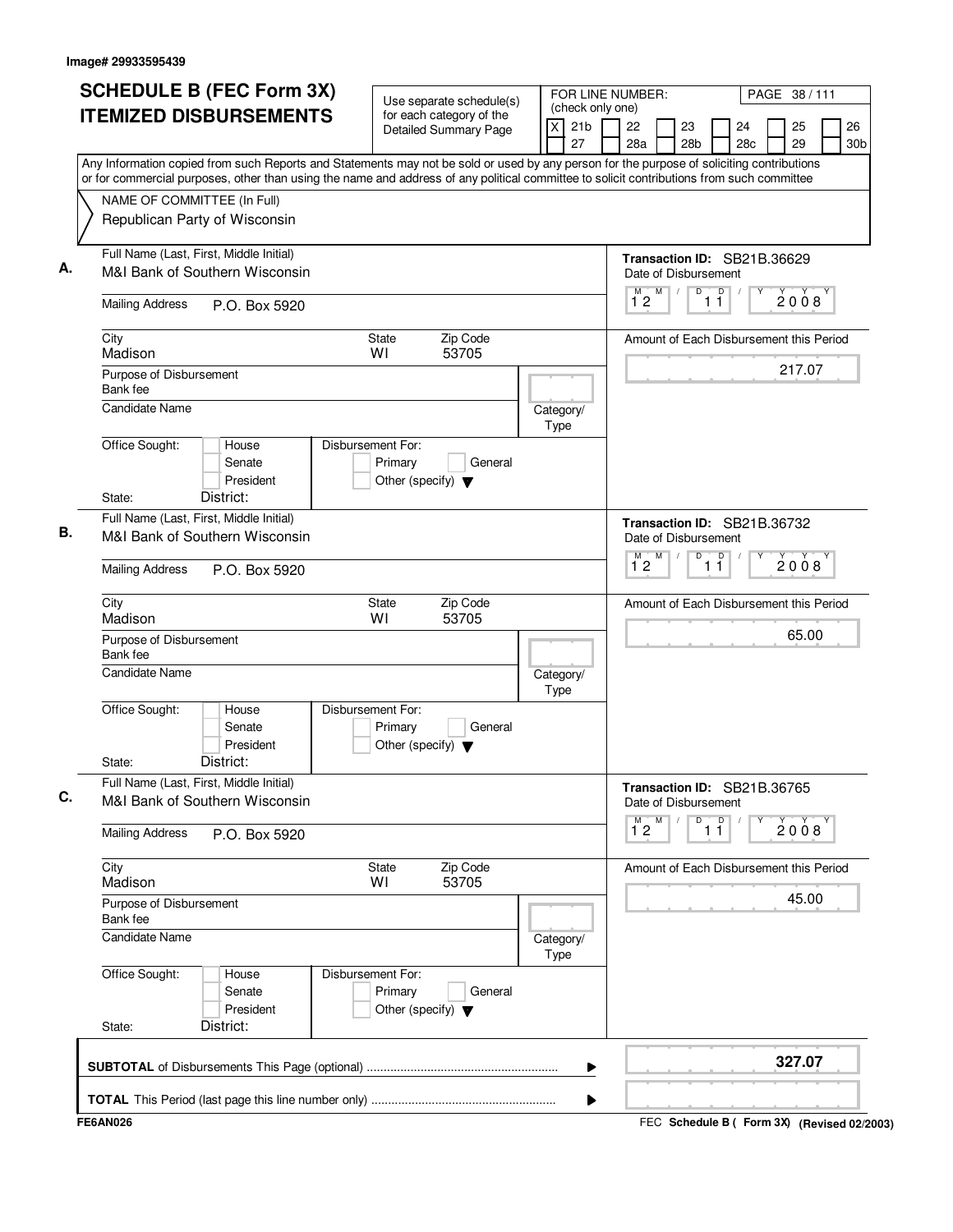| <b>SCHEDULE B (FEC Form 3X)</b><br><b>ITEMIZED DISBURSEMENTS</b>                                                                                                                                                                                                                       |                              | Use separate schedule(s)<br>for each category of the |                   |                       | FOR LINE NUMBER:<br>PAGE 39/111<br>(check only one) |   |                       |                                 |                                         |  |          |                       |
|----------------------------------------------------------------------------------------------------------------------------------------------------------------------------------------------------------------------------------------------------------------------------------------|------------------------------|------------------------------------------------------|-------------------|-----------------------|-----------------------------------------------------|---|-----------------------|---------------------------------|-----------------------------------------|--|----------|-----------------------|
|                                                                                                                                                                                                                                                                                        |                              | <b>Detailed Summary Page</b>                         | X                 | 21 <sub>b</sub><br>27 | 22<br>28a                                           |   | 23<br>28 <sub>b</sub> |                                 | 24<br>28c                               |  | 25<br>29 | 26<br>30 <sub>b</sub> |
| Any Information copied from such Reports and Statements may not be sold or used by any person for the purpose of soliciting contributions<br>or for commercial purposes, other than using the name and address of any political committee to solicit contributions from such committee |                              |                                                      |                   |                       |                                                     |   |                       |                                 |                                         |  |          |                       |
| NAME OF COMMITTEE (In Full)                                                                                                                                                                                                                                                            |                              |                                                      |                   |                       |                                                     |   |                       |                                 |                                         |  |          |                       |
| Republican Party of Wisconsin                                                                                                                                                                                                                                                          |                              |                                                      |                   |                       |                                                     |   |                       |                                 |                                         |  |          |                       |
| Full Name (Last, First, Middle Initial)<br>M&I Bank of Southern Wisconsin                                                                                                                                                                                                              |                              |                                                      |                   |                       |                                                     |   | Date of Disbursement  |                                 | Transaction ID: SB21B.36712             |  |          |                       |
| <b>Mailing Address</b><br>P.O. Box 5920                                                                                                                                                                                                                                                |                              |                                                      |                   |                       | М<br>12                                             | M | D                     | $3^{\circ}$                     |                                         |  | 2008     |                       |
| City<br>Madison                                                                                                                                                                                                                                                                        | <b>State</b><br>WI           | Zip Code<br>53705                                    |                   |                       |                                                     |   |                       |                                 | Amount of Each Disbursement this Period |  |          |                       |
| Purpose of Disbursement<br>Interest on LOC                                                                                                                                                                                                                                             |                              |                                                      |                   |                       |                                                     |   |                       |                                 |                                         |  | 91.43    |                       |
| Candidate Name                                                                                                                                                                                                                                                                         |                              |                                                      | Category/<br>Type |                       |                                                     |   |                       |                                 |                                         |  |          |                       |
| Office Sought:<br>House<br>Senate<br>President                                                                                                                                                                                                                                         | Disbursement For:<br>Primary | General<br>Other (specify) $\blacktriangledown$      |                   |                       |                                                     |   |                       |                                 |                                         |  |          |                       |
| District:<br>State:                                                                                                                                                                                                                                                                    |                              |                                                      |                   |                       |                                                     |   |                       |                                 |                                         |  |          |                       |
| Full Name (Last, First, Middle Initial)<br><b>M&amp;I Merchant Services</b>                                                                                                                                                                                                            |                              |                                                      |                   |                       |                                                     |   | Date of Disbursement  |                                 | Transaction ID: SB21B.36604             |  |          |                       |
| <b>Mailing Address</b><br>P.O. Box 5920                                                                                                                                                                                                                                                |                              |                                                      |                   |                       | M<br>11                                             | M | $\overline{D}$        | 25                              |                                         |  | 2008     |                       |
| City<br>Madison                                                                                                                                                                                                                                                                        | <b>State</b><br>WI           | Zip Code<br>53705                                    |                   |                       |                                                     |   |                       |                                 | Amount of Each Disbursement this Period |  |          |                       |
| Purpose of Disbursement<br>Credit card processing fee                                                                                                                                                                                                                                  |                              |                                                      |                   |                       |                                                     |   |                       |                                 |                                         |  | 760.87   |                       |
| <b>Candidate Name</b>                                                                                                                                                                                                                                                                  |                              |                                                      | Category/<br>Type |                       |                                                     |   |                       |                                 |                                         |  |          |                       |
| Office Sought:<br>House<br>Senate<br>President<br>District:<br>State:                                                                                                                                                                                                                  | Disbursement For:<br>Primary | General<br>Other (specify) $\blacktriangledown$      |                   |                       |                                                     |   |                       |                                 |                                         |  |          |                       |
| Full Name (Last, First, Middle Initial)<br><b>M&amp;I Merchant Services</b>                                                                                                                                                                                                            |                              |                                                      |                   |                       |                                                     |   | Date of Disbursement  |                                 | Transaction ID: SB21B.36715             |  |          |                       |
| <b>Mailing Address</b><br>P.O. Box 5920                                                                                                                                                                                                                                                |                              |                                                      |                   |                       | М<br>11                                             | M |                       | $\overline{P}$ 2 $\overline{5}$ |                                         |  | 2008     |                       |
| City<br>Madison                                                                                                                                                                                                                                                                        | <b>State</b><br>WI           | Zip Code<br>53705                                    |                   |                       |                                                     |   |                       |                                 | Amount of Each Disbursement this Period |  |          |                       |
| Purpose of Disbursement<br>Credit card processing fee                                                                                                                                                                                                                                  |                              |                                                      |                   |                       |                                                     |   |                       |                                 |                                         |  | 21.63    |                       |
| Candidate Name                                                                                                                                                                                                                                                                         |                              |                                                      | Category/<br>Type |                       |                                                     |   |                       |                                 |                                         |  |          |                       |
| Office Sought:<br>House<br>Senate<br>President                                                                                                                                                                                                                                         | Disbursement For:<br>Primary | General<br>Other (specify) $\blacktriangledown$      |                   |                       |                                                     |   |                       |                                 |                                         |  |          |                       |
| District:<br>State:                                                                                                                                                                                                                                                                    |                              |                                                      |                   |                       |                                                     |   |                       |                                 |                                         |  |          |                       |
|                                                                                                                                                                                                                                                                                        |                              |                                                      |                   | ▶                     |                                                     |   |                       |                                 |                                         |  | 873.93   |                       |
|                                                                                                                                                                                                                                                                                        |                              |                                                      |                   |                       |                                                     |   |                       |                                 |                                         |  |          |                       |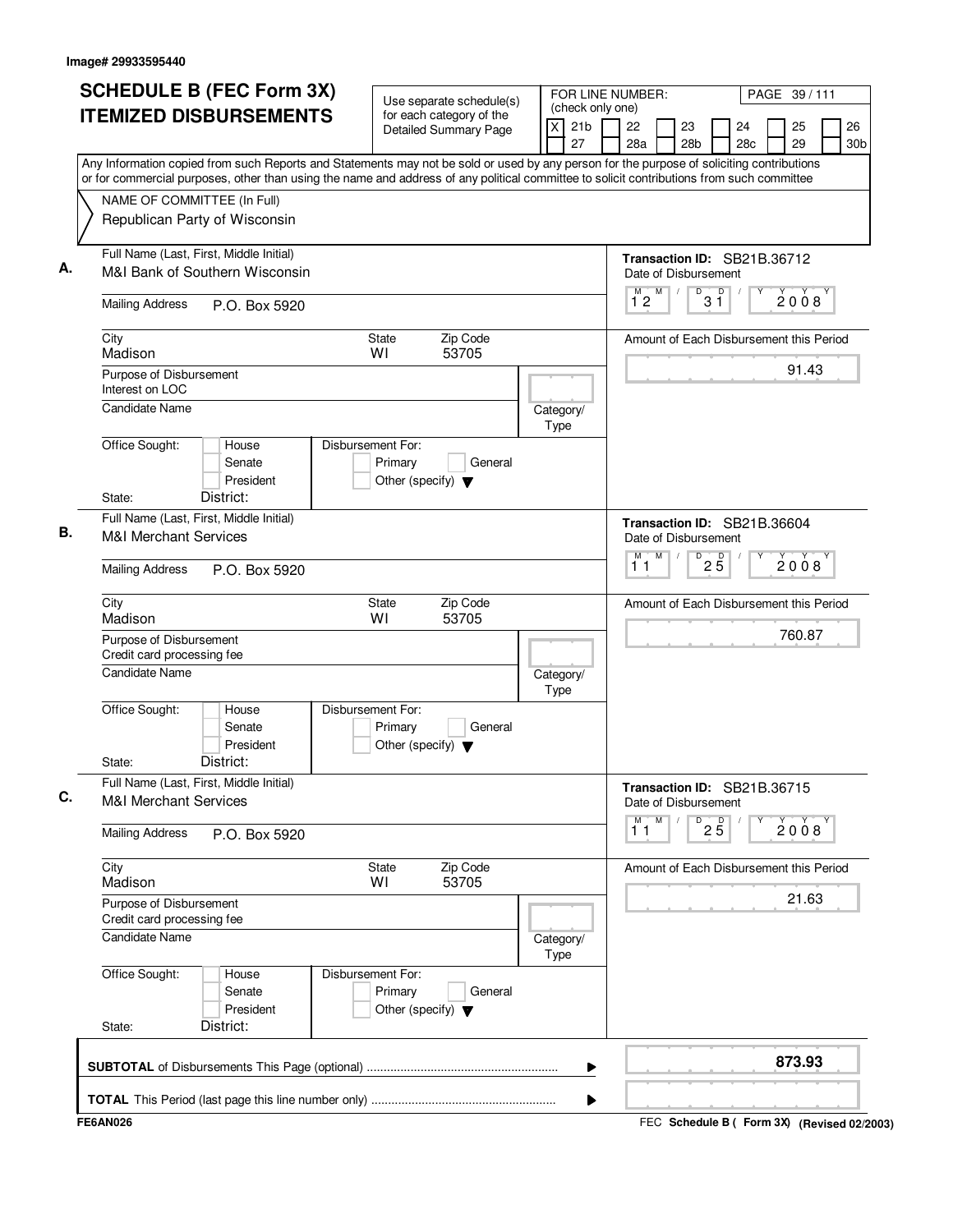| NAME OF COMMITTEE (In Full)<br>Republican Party of Wisconsin<br>Full Name (Last, First, Middle Initial)<br><b>M&amp;I Merchant Services</b> | <b>ITEMIZED DISBURSEMENTS</b><br>Any Information copied from such Reports and Statements may not be sold or used by any person for the purpose of soliciting contributions<br>or for commercial purposes, other than using the name and address of any political committee to solicit contributions from such committee | Use separate schedule(s)<br>for each category of the<br><b>Detailed Summary Page</b> | $\times$          | (check only one)<br>21 <sub>b</sub><br>27 | 22<br>28a                 |   | 23              |                               | 24                                      | 25     |                       |
|---------------------------------------------------------------------------------------------------------------------------------------------|-------------------------------------------------------------------------------------------------------------------------------------------------------------------------------------------------------------------------------------------------------------------------------------------------------------------------|--------------------------------------------------------------------------------------|-------------------|-------------------------------------------|---------------------------|---|-----------------|-------------------------------|-----------------------------------------|--------|-----------------------|
|                                                                                                                                             |                                                                                                                                                                                                                                                                                                                         |                                                                                      |                   |                                           |                           |   | 28 <sub>b</sub> |                               | 28 <sub>c</sub>                         | 29     | 26<br>30 <sub>b</sub> |
|                                                                                                                                             |                                                                                                                                                                                                                                                                                                                         |                                                                                      |                   |                                           |                           |   |                 |                               |                                         |        |                       |
|                                                                                                                                             |                                                                                                                                                                                                                                                                                                                         |                                                                                      |                   |                                           |                           |   |                 |                               |                                         |        |                       |
|                                                                                                                                             |                                                                                                                                                                                                                                                                                                                         |                                                                                      |                   |                                           | Date of Disbursement      |   |                 |                               | Transaction ID: SB21B.36628             |        |                       |
| <b>Mailing Address</b>                                                                                                                      | P.O. Box 5920                                                                                                                                                                                                                                                                                                           |                                                                                      |                   |                                           | M)<br>12                  | M | $\overline{D}$  | $\overline{D}$<br>10          |                                         | 2008   |                       |
| City<br>Madison                                                                                                                             |                                                                                                                                                                                                                                                                                                                         | Zip Code<br>State<br>WI<br>53705                                                     |                   |                                           |                           |   |                 |                               | Amount of Each Disbursement this Period |        |                       |
| Purpose of Disbursement<br>Credit card processing fee                                                                                       |                                                                                                                                                                                                                                                                                                                         |                                                                                      |                   |                                           |                           |   |                 |                               |                                         | 337.27 |                       |
| <b>Candidate Name</b><br>Office Sought:                                                                                                     | House                                                                                                                                                                                                                                                                                                                   | Disbursement For:                                                                    | Category/<br>Type |                                           |                           |   |                 |                               |                                         |        |                       |
| State:                                                                                                                                      | Senate<br>President<br>District:                                                                                                                                                                                                                                                                                        | Primary<br>General<br>Other (specify) $\blacktriangledown$                           |                   |                                           |                           |   |                 |                               |                                         |        |                       |
| Full Name (Last, First, Middle Initial)<br><b>M&amp;I Merchant Services</b>                                                                 |                                                                                                                                                                                                                                                                                                                         |                                                                                      |                   |                                           | Date of Disbursement      |   |                 |                               | Transaction ID: SB21B.36718             |        |                       |
| <b>Mailing Address</b>                                                                                                                      | P.O. Box 5920                                                                                                                                                                                                                                                                                                           |                                                                                      |                   |                                           | $\overline{1}^M$ 2        | M | D               | D<br>10                       |                                         | 2008   |                       |
| City<br>Madison                                                                                                                             |                                                                                                                                                                                                                                                                                                                         | Zip Code<br><b>State</b><br>WI<br>53705                                              |                   |                                           |                           |   |                 |                               | Amount of Each Disbursement this Period |        |                       |
| Purpose of Disbursement<br>Credit card processing fee<br><b>Candidate Name</b>                                                              |                                                                                                                                                                                                                                                                                                                         |                                                                                      |                   |                                           |                           |   |                 |                               |                                         | 12.95  |                       |
| Office Sought:                                                                                                                              | House<br>Senate<br>President                                                                                                                                                                                                                                                                                            | Disbursement For:<br>Primary<br>General<br>Other (specify) $\blacktriangledown$      | Category/<br>Type |                                           |                           |   |                 |                               |                                         |        |                       |
| State:<br>Full Name (Last, First, Middle Initial)                                                                                           | District:                                                                                                                                                                                                                                                                                                               |                                                                                      |                   |                                           |                           |   |                 |                               |                                         |        |                       |
| Paypal, Inc.                                                                                                                                |                                                                                                                                                                                                                                                                                                                         |                                                                                      |                   |                                           | Date of Disbursement<br>M | M | D               |                               | Transaction ID: SB21B.36792             |        |                       |
| <b>Mailing Address</b>                                                                                                                      | #774100, 4100 Solutions Center                                                                                                                                                                                                                                                                                          |                                                                                      |                   |                                           | 11                        |   |                 | $\overline{1}$ $\overline{2}$ |                                         | 2008   |                       |
| City<br>Chicago                                                                                                                             |                                                                                                                                                                                                                                                                                                                         | Zip Code<br><b>State</b><br>60677-4001<br>IL.                                        |                   |                                           |                           |   |                 |                               | Amount of Each Disbursement this Period | 19.95  |                       |
| Purpose of Disbursement<br>12/30 CC Pmt: cc processing fees<br>Candidate Name                                                               |                                                                                                                                                                                                                                                                                                                         |                                                                                      | Category/         |                                           |                           |   |                 |                               |                                         |        |                       |
| Office Sought:<br>State:                                                                                                                    | House<br>Senate<br>President<br>District:                                                                                                                                                                                                                                                                               | Disbursement For:<br>Primary<br>General<br>Other (specify) $\blacktriangledown$      | Type              |                                           | [MEMO ITEM]               |   |                 |                               |                                         |        |                       |
|                                                                                                                                             |                                                                                                                                                                                                                                                                                                                         |                                                                                      |                   | ▶                                         |                           |   |                 |                               |                                         | 350.22 |                       |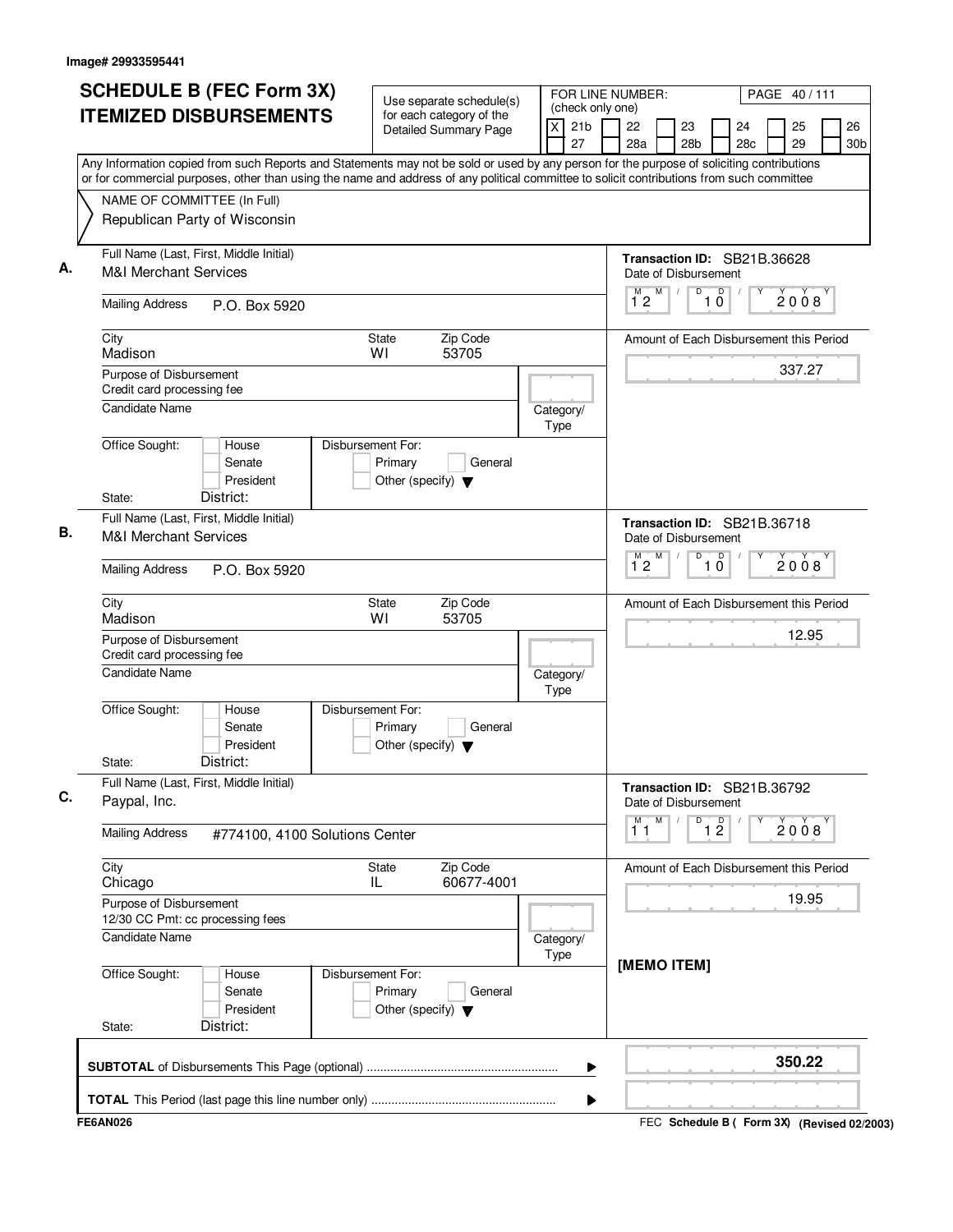| <b>ITEMIZED DISBURSEMENTS</b><br>for each category of the<br>X<br>21 <sub>b</sub><br>22<br>23<br>24<br>25<br><b>Detailed Summary Page</b><br>27<br>28a<br>28 <sub>b</sub><br>28 <sub>c</sub><br>29<br>Any Information copied from such Reports and Statements may not be sold or used by any person for the purpose of soliciting contributions<br>or for commercial purposes, other than using the name and address of any political committee to solicit contributions from such committee<br>NAME OF COMMITTEE (In Full)<br>Republican Party of Wisconsin<br>Full Name (Last, First, Middle Initial)<br>Transaction ID: SB21B.36595<br>А.<br>PostMaster<br>Date of Disbursement<br>$\overline{D}$<br>$2\overline{5}$<br>M<br>M<br>$\sqrt{2}$<br>2008<br>11<br><b>Mailing Address</b><br>PO Box 7005<br>City<br>Zip Code<br>State<br>Amount of Each Disbursement this Period<br>53707<br>WI<br>Madison<br>180.00<br>Purpose of Disbursement<br><b>Bulk Mail Permit Fee</b><br><b>Candidate Name</b><br>Category/<br>Type<br>Office Sought:<br>House<br>Disbursement For:<br>Primary<br>Senate<br>General<br>President<br>Other (specify) $\blacktriangledown$<br>District:<br>State:<br>Full Name (Last, First, Middle Initial)<br>Transaction ID: SB21B.36624<br>В.<br>PostMaster<br>Date of Disbursement<br>M<br>D<br>0 <sup>0</sup><br>$\overline{1}^M$ 2<br>2008<br><b>Mailing Address</b><br>PO Box 7005<br>Zip Code<br>City<br><b>State</b><br>Amount of Each Disbursement this Period<br>Madison<br>WI<br>53707<br>210.00<br>Purpose of Disbursement<br>Stamps<br>Candidate Name<br>Category/<br>Type<br>Office Sought:<br>Disbursement For:<br>House<br>Senate<br>Primary<br>General<br>President<br>Other (specify) $\blacktriangledown$<br>District:<br>State:<br>Full Name (Last, First, Middle Initial)<br>Transaction ID: SB21B.36654<br>C.<br>PostMaster<br>Date of Disbursement<br>$\overline{1\,5}$<br>M<br>D<br>$\overline{1}^M$ 2<br>2008<br><b>Mailing Address</b><br>PO Box 7005<br>City<br>State<br>Zip Code<br>Amount of Each Disbursement this Period<br>53707<br>Madison<br>WI<br>1000.00<br>Purpose of Disbursement<br>Business reply mail postage<br>Candidate Name<br>Category/<br>Type<br>Office Sought:<br>Disbursement For:<br>House<br>Primary<br>General<br>Senate<br>President<br>Other (specify) $\blacktriangledown$<br>District:<br>State:<br>1390.00<br>▶ | <b>SCHEDULE B (FEC Form 3X)</b> | Use separate schedule(s) |  | FOR LINE NUMBER:<br>PAGE 41/111<br>(check only one) |  |  |  |  |  |  |                       |
|--------------------------------------------------------------------------------------------------------------------------------------------------------------------------------------------------------------------------------------------------------------------------------------------------------------------------------------------------------------------------------------------------------------------------------------------------------------------------------------------------------------------------------------------------------------------------------------------------------------------------------------------------------------------------------------------------------------------------------------------------------------------------------------------------------------------------------------------------------------------------------------------------------------------------------------------------------------------------------------------------------------------------------------------------------------------------------------------------------------------------------------------------------------------------------------------------------------------------------------------------------------------------------------------------------------------------------------------------------------------------------------------------------------------------------------------------------------------------------------------------------------------------------------------------------------------------------------------------------------------------------------------------------------------------------------------------------------------------------------------------------------------------------------------------------------------------------------------------------------------------------------------------------------------------------------------------------------------------------------------------------------------------------------------------------------------------------------------------------------------------------------------------------------------------------------------------------------------------------------------------------------------------------------------------------------------------------------------------------------------------------------------------|---------------------------------|--------------------------|--|-----------------------------------------------------|--|--|--|--|--|--|-----------------------|
|                                                                                                                                                                                                                                                                                                                                                                                                                                                                                                                                                                                                                                                                                                                                                                                                                                                                                                                                                                                                                                                                                                                                                                                                                                                                                                                                                                                                                                                                                                                                                                                                                                                                                                                                                                                                                                                                                                                                                                                                                                                                                                                                                                                                                                                                                                                                                                                                  |                                 |                          |  |                                                     |  |  |  |  |  |  | 26<br>30 <sub>b</sub> |
|                                                                                                                                                                                                                                                                                                                                                                                                                                                                                                                                                                                                                                                                                                                                                                                                                                                                                                                                                                                                                                                                                                                                                                                                                                                                                                                                                                                                                                                                                                                                                                                                                                                                                                                                                                                                                                                                                                                                                                                                                                                                                                                                                                                                                                                                                                                                                                                                  |                                 |                          |  |                                                     |  |  |  |  |  |  |                       |
|                                                                                                                                                                                                                                                                                                                                                                                                                                                                                                                                                                                                                                                                                                                                                                                                                                                                                                                                                                                                                                                                                                                                                                                                                                                                                                                                                                                                                                                                                                                                                                                                                                                                                                                                                                                                                                                                                                                                                                                                                                                                                                                                                                                                                                                                                                                                                                                                  |                                 |                          |  |                                                     |  |  |  |  |  |  |                       |
|                                                                                                                                                                                                                                                                                                                                                                                                                                                                                                                                                                                                                                                                                                                                                                                                                                                                                                                                                                                                                                                                                                                                                                                                                                                                                                                                                                                                                                                                                                                                                                                                                                                                                                                                                                                                                                                                                                                                                                                                                                                                                                                                                                                                                                                                                                                                                                                                  |                                 |                          |  |                                                     |  |  |  |  |  |  |                       |
|                                                                                                                                                                                                                                                                                                                                                                                                                                                                                                                                                                                                                                                                                                                                                                                                                                                                                                                                                                                                                                                                                                                                                                                                                                                                                                                                                                                                                                                                                                                                                                                                                                                                                                                                                                                                                                                                                                                                                                                                                                                                                                                                                                                                                                                                                                                                                                                                  |                                 |                          |  |                                                     |  |  |  |  |  |  |                       |
|                                                                                                                                                                                                                                                                                                                                                                                                                                                                                                                                                                                                                                                                                                                                                                                                                                                                                                                                                                                                                                                                                                                                                                                                                                                                                                                                                                                                                                                                                                                                                                                                                                                                                                                                                                                                                                                                                                                                                                                                                                                                                                                                                                                                                                                                                                                                                                                                  |                                 |                          |  |                                                     |  |  |  |  |  |  |                       |
|                                                                                                                                                                                                                                                                                                                                                                                                                                                                                                                                                                                                                                                                                                                                                                                                                                                                                                                                                                                                                                                                                                                                                                                                                                                                                                                                                                                                                                                                                                                                                                                                                                                                                                                                                                                                                                                                                                                                                                                                                                                                                                                                                                                                                                                                                                                                                                                                  |                                 |                          |  |                                                     |  |  |  |  |  |  |                       |
|                                                                                                                                                                                                                                                                                                                                                                                                                                                                                                                                                                                                                                                                                                                                                                                                                                                                                                                                                                                                                                                                                                                                                                                                                                                                                                                                                                                                                                                                                                                                                                                                                                                                                                                                                                                                                                                                                                                                                                                                                                                                                                                                                                                                                                                                                                                                                                                                  |                                 |                          |  |                                                     |  |  |  |  |  |  |                       |
|                                                                                                                                                                                                                                                                                                                                                                                                                                                                                                                                                                                                                                                                                                                                                                                                                                                                                                                                                                                                                                                                                                                                                                                                                                                                                                                                                                                                                                                                                                                                                                                                                                                                                                                                                                                                                                                                                                                                                                                                                                                                                                                                                                                                                                                                                                                                                                                                  |                                 |                          |  |                                                     |  |  |  |  |  |  |                       |
|                                                                                                                                                                                                                                                                                                                                                                                                                                                                                                                                                                                                                                                                                                                                                                                                                                                                                                                                                                                                                                                                                                                                                                                                                                                                                                                                                                                                                                                                                                                                                                                                                                                                                                                                                                                                                                                                                                                                                                                                                                                                                                                                                                                                                                                                                                                                                                                                  |                                 |                          |  |                                                     |  |  |  |  |  |  |                       |
|                                                                                                                                                                                                                                                                                                                                                                                                                                                                                                                                                                                                                                                                                                                                                                                                                                                                                                                                                                                                                                                                                                                                                                                                                                                                                                                                                                                                                                                                                                                                                                                                                                                                                                                                                                                                                                                                                                                                                                                                                                                                                                                                                                                                                                                                                                                                                                                                  |                                 |                          |  |                                                     |  |  |  |  |  |  |                       |
|                                                                                                                                                                                                                                                                                                                                                                                                                                                                                                                                                                                                                                                                                                                                                                                                                                                                                                                                                                                                                                                                                                                                                                                                                                                                                                                                                                                                                                                                                                                                                                                                                                                                                                                                                                                                                                                                                                                                                                                                                                                                                                                                                                                                                                                                                                                                                                                                  |                                 |                          |  |                                                     |  |  |  |  |  |  |                       |
|                                                                                                                                                                                                                                                                                                                                                                                                                                                                                                                                                                                                                                                                                                                                                                                                                                                                                                                                                                                                                                                                                                                                                                                                                                                                                                                                                                                                                                                                                                                                                                                                                                                                                                                                                                                                                                                                                                                                                                                                                                                                                                                                                                                                                                                                                                                                                                                                  |                                 |                          |  |                                                     |  |  |  |  |  |  |                       |
|                                                                                                                                                                                                                                                                                                                                                                                                                                                                                                                                                                                                                                                                                                                                                                                                                                                                                                                                                                                                                                                                                                                                                                                                                                                                                                                                                                                                                                                                                                                                                                                                                                                                                                                                                                                                                                                                                                                                                                                                                                                                                                                                                                                                                                                                                                                                                                                                  |                                 |                          |  |                                                     |  |  |  |  |  |  |                       |
|                                                                                                                                                                                                                                                                                                                                                                                                                                                                                                                                                                                                                                                                                                                                                                                                                                                                                                                                                                                                                                                                                                                                                                                                                                                                                                                                                                                                                                                                                                                                                                                                                                                                                                                                                                                                                                                                                                                                                                                                                                                                                                                                                                                                                                                                                                                                                                                                  |                                 |                          |  |                                                     |  |  |  |  |  |  |                       |
|                                                                                                                                                                                                                                                                                                                                                                                                                                                                                                                                                                                                                                                                                                                                                                                                                                                                                                                                                                                                                                                                                                                                                                                                                                                                                                                                                                                                                                                                                                                                                                                                                                                                                                                                                                                                                                                                                                                                                                                                                                                                                                                                                                                                                                                                                                                                                                                                  |                                 |                          |  |                                                     |  |  |  |  |  |  |                       |
|                                                                                                                                                                                                                                                                                                                                                                                                                                                                                                                                                                                                                                                                                                                                                                                                                                                                                                                                                                                                                                                                                                                                                                                                                                                                                                                                                                                                                                                                                                                                                                                                                                                                                                                                                                                                                                                                                                                                                                                                                                                                                                                                                                                                                                                                                                                                                                                                  |                                 |                          |  |                                                     |  |  |  |  |  |  |                       |
|                                                                                                                                                                                                                                                                                                                                                                                                                                                                                                                                                                                                                                                                                                                                                                                                                                                                                                                                                                                                                                                                                                                                                                                                                                                                                                                                                                                                                                                                                                                                                                                                                                                                                                                                                                                                                                                                                                                                                                                                                                                                                                                                                                                                                                                                                                                                                                                                  |                                 |                          |  |                                                     |  |  |  |  |  |  |                       |
|                                                                                                                                                                                                                                                                                                                                                                                                                                                                                                                                                                                                                                                                                                                                                                                                                                                                                                                                                                                                                                                                                                                                                                                                                                                                                                                                                                                                                                                                                                                                                                                                                                                                                                                                                                                                                                                                                                                                                                                                                                                                                                                                                                                                                                                                                                                                                                                                  |                                 |                          |  |                                                     |  |  |  |  |  |  |                       |
|                                                                                                                                                                                                                                                                                                                                                                                                                                                                                                                                                                                                                                                                                                                                                                                                                                                                                                                                                                                                                                                                                                                                                                                                                                                                                                                                                                                                                                                                                                                                                                                                                                                                                                                                                                                                                                                                                                                                                                                                                                                                                                                                                                                                                                                                                                                                                                                                  |                                 |                          |  |                                                     |  |  |  |  |  |  |                       |
|                                                                                                                                                                                                                                                                                                                                                                                                                                                                                                                                                                                                                                                                                                                                                                                                                                                                                                                                                                                                                                                                                                                                                                                                                                                                                                                                                                                                                                                                                                                                                                                                                                                                                                                                                                                                                                                                                                                                                                                                                                                                                                                                                                                                                                                                                                                                                                                                  |                                 |                          |  |                                                     |  |  |  |  |  |  |                       |
|                                                                                                                                                                                                                                                                                                                                                                                                                                                                                                                                                                                                                                                                                                                                                                                                                                                                                                                                                                                                                                                                                                                                                                                                                                                                                                                                                                                                                                                                                                                                                                                                                                                                                                                                                                                                                                                                                                                                                                                                                                                                                                                                                                                                                                                                                                                                                                                                  |                                 |                          |  |                                                     |  |  |  |  |  |  |                       |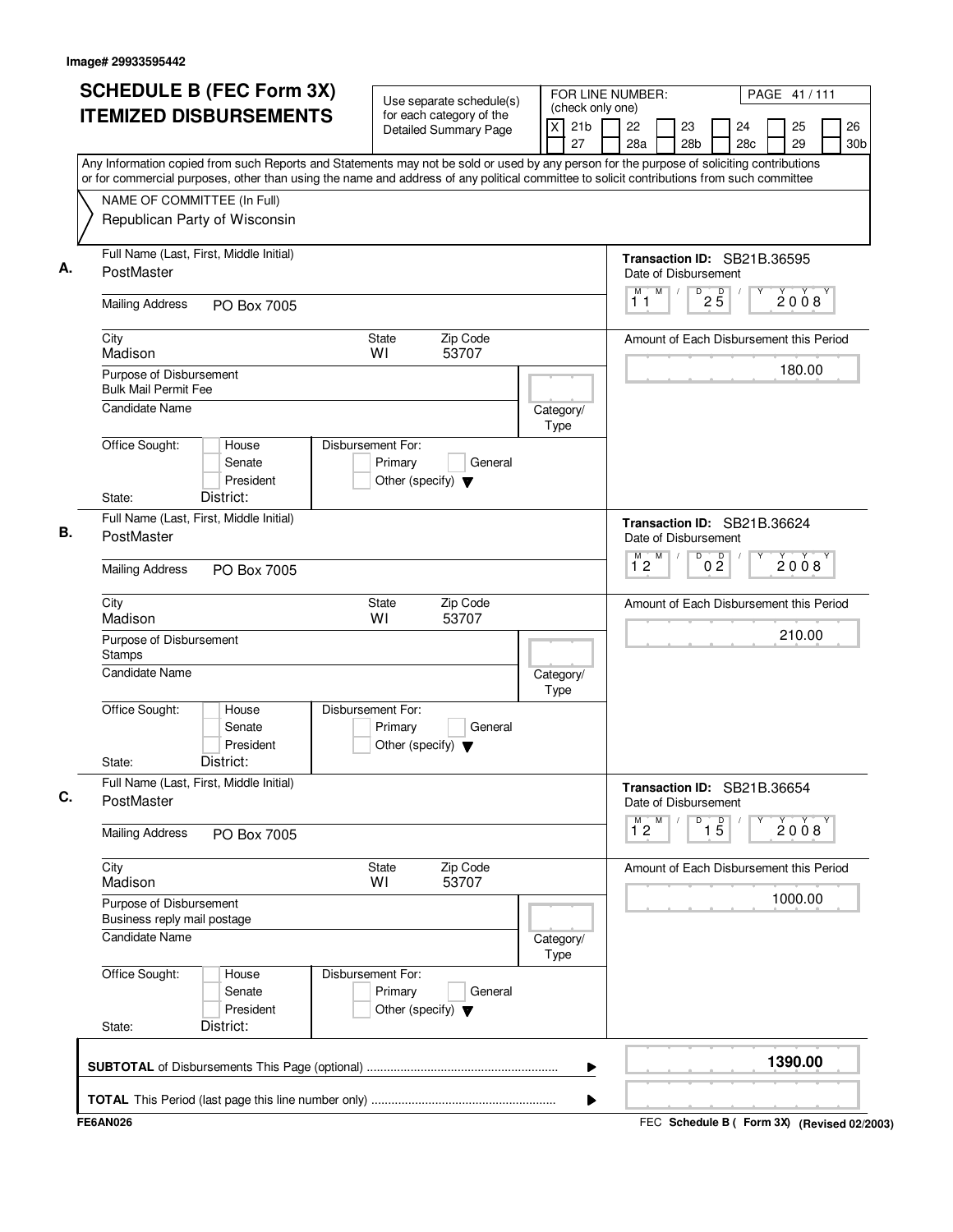| <b>SCHEDULE B (FEC Form 3X)</b>                                                                                                                                          | Use separate schedule(s)                                                        |                                                       | FOR LINE NUMBER:                                    |                      |           | PAGE 42/111                                 |                       |
|--------------------------------------------------------------------------------------------------------------------------------------------------------------------------|---------------------------------------------------------------------------------|-------------------------------------------------------|-----------------------------------------------------|----------------------|-----------|---------------------------------------------|-----------------------|
| <b>ITEMIZED DISBURSEMENTS</b>                                                                                                                                            | for each category of the<br>Detailed Summary Page                               | (check only one)<br>$\times$<br>21 <sub>b</sub><br>27 | 22<br>28a                                           | 23<br>28b            | 24<br>28c | 25<br>29                                    | 26<br>30 <sub>b</sub> |
| Any Information copied from such Reports and Statements may not be sold or used by any person for the purpose of soliciting contributions                                |                                                                                 |                                                       |                                                     |                      |           |                                             |                       |
| or for commercial purposes, other than using the name and address of any political committee to solicit contributions from such committee<br>NAME OF COMMITTEE (In Full) |                                                                                 |                                                       |                                                     |                      |           |                                             |                       |
| Republican Party of Wisconsin                                                                                                                                            |                                                                                 |                                                       |                                                     |                      |           |                                             |                       |
| Full Name (Last, First, Middle Initial)<br><b>Kate Proctor</b>                                                                                                           |                                                                                 |                                                       | Transaction ID: SB21B.36816<br>Date of Disbursement |                      |           |                                             |                       |
| <b>Mailing Address</b><br>1501 Cass St                                                                                                                                   |                                                                                 |                                                       | M<br>11                                             | D<br>D<br>$0\bar{2}$ |           | 2008                                        |                       |
| City<br>LaCrosse                                                                                                                                                         | Zip Code<br><b>State</b><br>54601<br>WI                                         |                                                       | Amount of Each Disbursement this Period             |                      |           |                                             |                       |
| Purpose of Disbursement<br>11/26 Fadness reimbursement: food                                                                                                             |                                                                                 |                                                       |                                                     |                      |           | 198.70                                      |                       |
| Candidate Name                                                                                                                                                           |                                                                                 | Category/<br>Type                                     | [MEMO ITEM]                                         |                      |           |                                             |                       |
| Office Sought:<br>House<br>Senate<br>President<br>District:<br>State:                                                                                                    | Disbursement For:<br>Primary<br>General<br>Other (specify) $\blacktriangledown$ |                                                       |                                                     |                      |           |                                             |                       |
| Full Name (Last, First, Middle Initial)                                                                                                                                  |                                                                                 |                                                       | Transaction ID: SB21B.36705                         |                      |           |                                             |                       |
| <b>Purchase Power</b>                                                                                                                                                    |                                                                                 |                                                       | Date of Disbursement                                |                      |           |                                             |                       |
| <b>Mailing Address</b><br>Po Box 856042                                                                                                                                  |                                                                                 |                                                       | M<br>M T<br>12                                      | D<br>$3^{\circ}$     |           | 2008                                        |                       |
| City<br>Louisville                                                                                                                                                       | Zip Code<br>State<br>KY<br>40285                                                |                                                       | Amount of Each Disbursement this Period             |                      |           |                                             |                       |
| Purpose of Disbursement<br>Postage for meter                                                                                                                             |                                                                                 |                                                       |                                                     |                      |           | 2000.00                                     |                       |
| <b>Candidate Name</b>                                                                                                                                                    |                                                                                 | Category/<br>Type                                     |                                                     |                      |           |                                             |                       |
| Office Sought:<br>House<br>Senate<br>President<br>District:<br>State:                                                                                                    | Disbursement For:<br>Primary<br>General<br>Other (specify) $\blacktriangledown$ |                                                       |                                                     |                      |           |                                             |                       |
| Full Name (Last, First, Middle Initial)<br>RMA Chauffeured Transportation                                                                                                |                                                                                 |                                                       | Transaction ID: SB21B.36904<br>Date of Disbursement |                      |           |                                             |                       |
| <b>Mailing Address</b><br>6010 Executive Blvd #101                                                                                                                       |                                                                                 |                                                       | M<br>M<br>10                                        | $20^{\circ}$<br>D    |           | 2008                                        |                       |
| City<br>Rockville                                                                                                                                                        | Zip Code<br>State<br>20852<br><b>MD</b>                                         |                                                       | Amount of Each Disbursement this Period             |                      |           |                                             |                       |
| Purpose of Disbursement<br>11/25 T. Thompson Expenses: Transportation                                                                                                    |                                                                                 |                                                       |                                                     |                      |           | 952.90                                      |                       |
| Candidate Name                                                                                                                                                           |                                                                                 | Category/<br>Type                                     |                                                     |                      |           |                                             |                       |
| Office Sought:<br>House<br>Senate<br>President<br>District:<br>State:                                                                                                    | Disbursement For:<br>Primary<br>General<br>Other (specify) $\blacktriangledown$ |                                                       | [MEMO ITEM]                                         |                      |           |                                             |                       |
|                                                                                                                                                                          |                                                                                 | ▶                                                     |                                                     |                      |           | 2000.00                                     |                       |
|                                                                                                                                                                          |                                                                                 | ▶                                                     |                                                     |                      |           |                                             |                       |
| <b>FE6AN026</b>                                                                                                                                                          |                                                                                 |                                                       |                                                     |                      |           | FEC Schedule B ( Form 3X) (Revised 02/2003) |                       |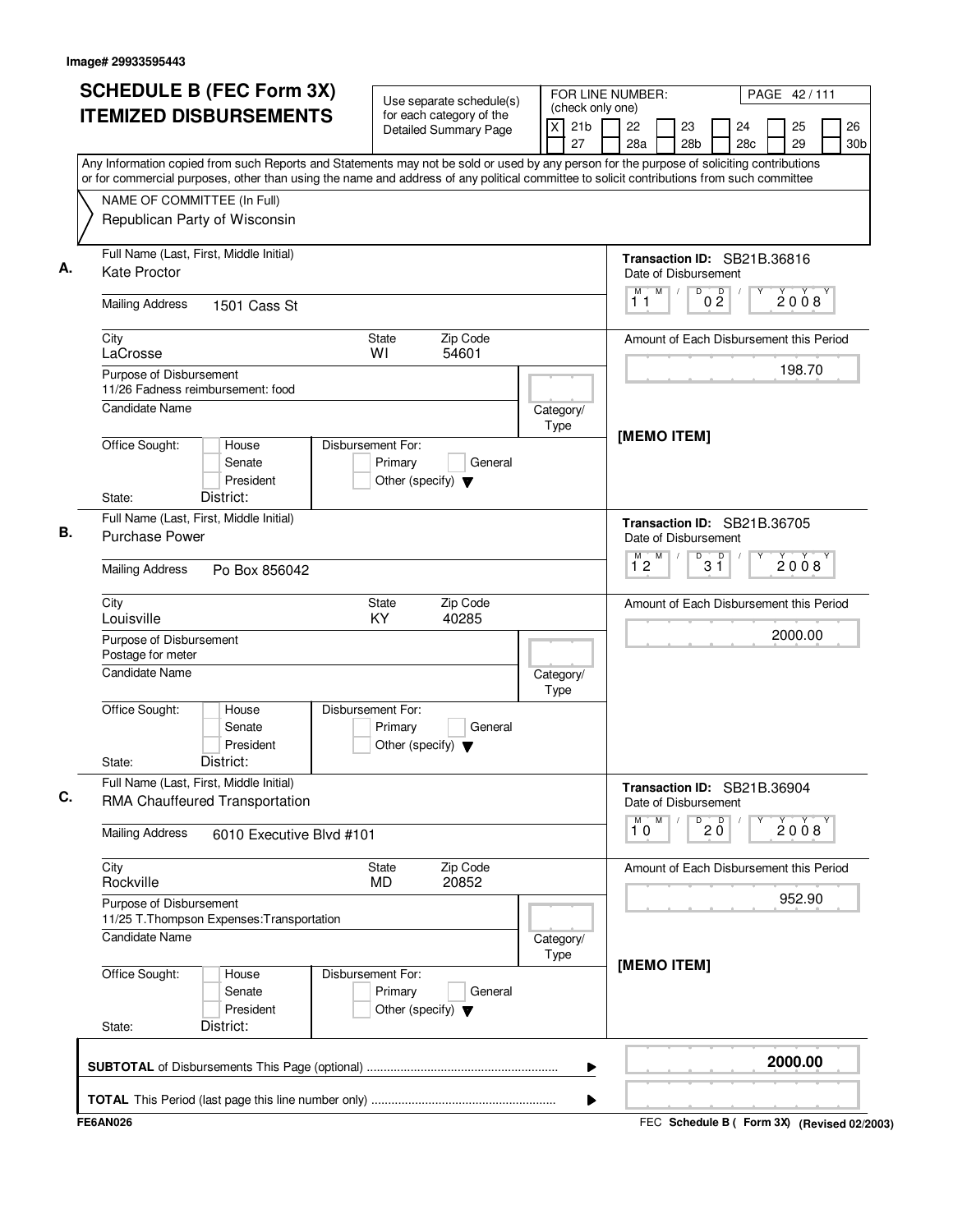| <b>SCHEDULE B (FEC Form 3X)</b><br><b>ITEMIZED DISBURSEMENTS</b>                                                                                                                                                                                                                       |                                                 | Use separate schedule(s)<br>for each category of the |      |                       | FOR LINE NUMBER:<br>PAGE 43/111<br>(check only one)<br>22<br>26<br>23<br>24 |                   |   |                      |                   |                                         |  |          |                 |
|----------------------------------------------------------------------------------------------------------------------------------------------------------------------------------------------------------------------------------------------------------------------------------------|-------------------------------------------------|------------------------------------------------------|------|-----------------------|-----------------------------------------------------------------------------|-------------------|---|----------------------|-------------------|-----------------------------------------|--|----------|-----------------|
|                                                                                                                                                                                                                                                                                        |                                                 | <b>Detailed Summary Page</b>                         | X    | 21 <sub>b</sub><br>27 |                                                                             | 28a               |   | 28 <sub>b</sub>      |                   | 28 <sub>c</sub>                         |  | 25<br>29 | 30 <sub>b</sub> |
| Any Information copied from such Reports and Statements may not be sold or used by any person for the purpose of soliciting contributions<br>or for commercial purposes, other than using the name and address of any political committee to solicit contributions from such committee |                                                 |                                                      |      |                       |                                                                             |                   |   |                      |                   |                                         |  |          |                 |
| NAME OF COMMITTEE (In Full)                                                                                                                                                                                                                                                            |                                                 |                                                      |      |                       |                                                                             |                   |   |                      |                   |                                         |  |          |                 |
| Republican Party of Wisconsin                                                                                                                                                                                                                                                          |                                                 |                                                      |      |                       |                                                                             |                   |   |                      |                   |                                         |  |          |                 |
| Full Name (Last, First, Middle Initial)<br>Sprizzo Gallery Caffe                                                                                                                                                                                                                       |                                                 |                                                      |      |                       |                                                                             |                   |   | Date of Disbursement |                   | Transaction ID: SB21B.36803             |  |          |                 |
| <b>Mailing Address</b><br>378 W Main St                                                                                                                                                                                                                                                |                                                 |                                                      |      |                       |                                                                             | 09                | M | $\overline{D}$       | $0\overset{D}{8}$ |                                         |  | 2008     |                 |
| City<br>Waukesha                                                                                                                                                                                                                                                                       | State<br>WI                                     | Zip Code<br>53186                                    |      |                       |                                                                             |                   |   |                      |                   | Amount of Each Disbursement this Period |  |          |                 |
| Purpose of Disbursement<br>12/15 Trovato reimbursement: food                                                                                                                                                                                                                           |                                                 |                                                      |      |                       |                                                                             |                   |   |                      |                   |                                         |  | 8.65     |                 |
| <b>Candidate Name</b>                                                                                                                                                                                                                                                                  |                                                 |                                                      | Type | Category/             |                                                                             | [MEMO ITEM]       |   |                      |                   |                                         |  |          |                 |
| Office Sought:<br>Disbursement For:<br>House<br>Senate<br>President<br>District:<br>State:                                                                                                                                                                                             | Primary<br>Other (specify) $\blacktriangledown$ | General                                              |      |                       |                                                                             |                   |   |                      |                   |                                         |  |          |                 |
| Full Name (Last, First, Middle Initial)                                                                                                                                                                                                                                                |                                                 |                                                      |      |                       |                                                                             |                   |   |                      |                   | Transaction ID: SB21B.36906             |  |          |                 |
| Sunny's Executive Sedan Service, Inc.                                                                                                                                                                                                                                                  |                                                 |                                                      |      |                       |                                                                             |                   |   | Date of Disbursement |                   |                                         |  |          |                 |
| <b>Mailing Address</b><br>5252 Cherokee Ave #220                                                                                                                                                                                                                                       |                                                 |                                                      |      |                       |                                                                             | м<br>10           | M | D                    | 28                |                                         |  | 2008     |                 |
| City<br>Alexandria                                                                                                                                                                                                                                                                     | <b>State</b><br><b>VA</b>                       | Zip Code<br>22312                                    |      |                       |                                                                             |                   |   |                      |                   | Amount of Each Disbursement this Period |  |          |                 |
| Purpose of Disbursement<br>11/25 T. Thompson Expenses: Transportation                                                                                                                                                                                                                  |                                                 |                                                      |      |                       |                                                                             |                   |   |                      |                   |                                         |  | 380.60   |                 |
| <b>Candidate Name</b>                                                                                                                                                                                                                                                                  |                                                 |                                                      | Type | Category/             |                                                                             | [MEMO ITEM]       |   |                      |                   |                                         |  |          |                 |
| Office Sought:<br>Disbursement For:<br>House<br>Senate<br>President<br>District:<br>State:                                                                                                                                                                                             | Primary<br>Other (specify) $\blacktriangledown$ | General                                              |      |                       |                                                                             |                   |   |                      |                   |                                         |  |          |                 |
| Full Name (Last, First, Middle Initial)<br>The Champion Group                                                                                                                                                                                                                          |                                                 |                                                      |      |                       |                                                                             |                   |   | Date of Disbursement |                   | Transaction ID: SB21B.36716             |  |          |                 |
| <b>Mailing Address</b><br>6652 Offshore Drive                                                                                                                                                                                                                                          |                                                 |                                                      |      |                       |                                                                             | М<br>$1^{\circ}2$ | M | D                    | 08                |                                         |  | 2008     |                 |
| City<br>Madison                                                                                                                                                                                                                                                                        | State<br>WI                                     | Zip Code<br>53705                                    |      |                       |                                                                             |                   |   |                      |                   | Amount of Each Disbursement this Period |  |          |                 |
| Purpose of Disbursement<br>Political consulting                                                                                                                                                                                                                                        |                                                 |                                                      |      |                       |                                                                             |                   |   |                      |                   |                                         |  | 2000.00  |                 |
| <b>Candidate Name</b>                                                                                                                                                                                                                                                                  |                                                 |                                                      | Type | Category/             |                                                                             |                   |   |                      |                   |                                         |  |          |                 |
| Office Sought:<br>Disbursement For:<br>House<br>Senate<br>President                                                                                                                                                                                                                    | Primary<br>Other (specify) $\blacktriangledown$ | General                                              |      |                       |                                                                             |                   |   |                      |                   |                                         |  |          |                 |
| District:<br>State:                                                                                                                                                                                                                                                                    |                                                 |                                                      |      |                       |                                                                             |                   |   |                      |                   |                                         |  |          |                 |
|                                                                                                                                                                                                                                                                                        |                                                 |                                                      |      |                       | ▶                                                                           |                   |   |                      |                   |                                         |  | 2000.00  |                 |
|                                                                                                                                                                                                                                                                                        |                                                 |                                                      |      |                       |                                                                             |                   |   |                      |                   |                                         |  |          |                 |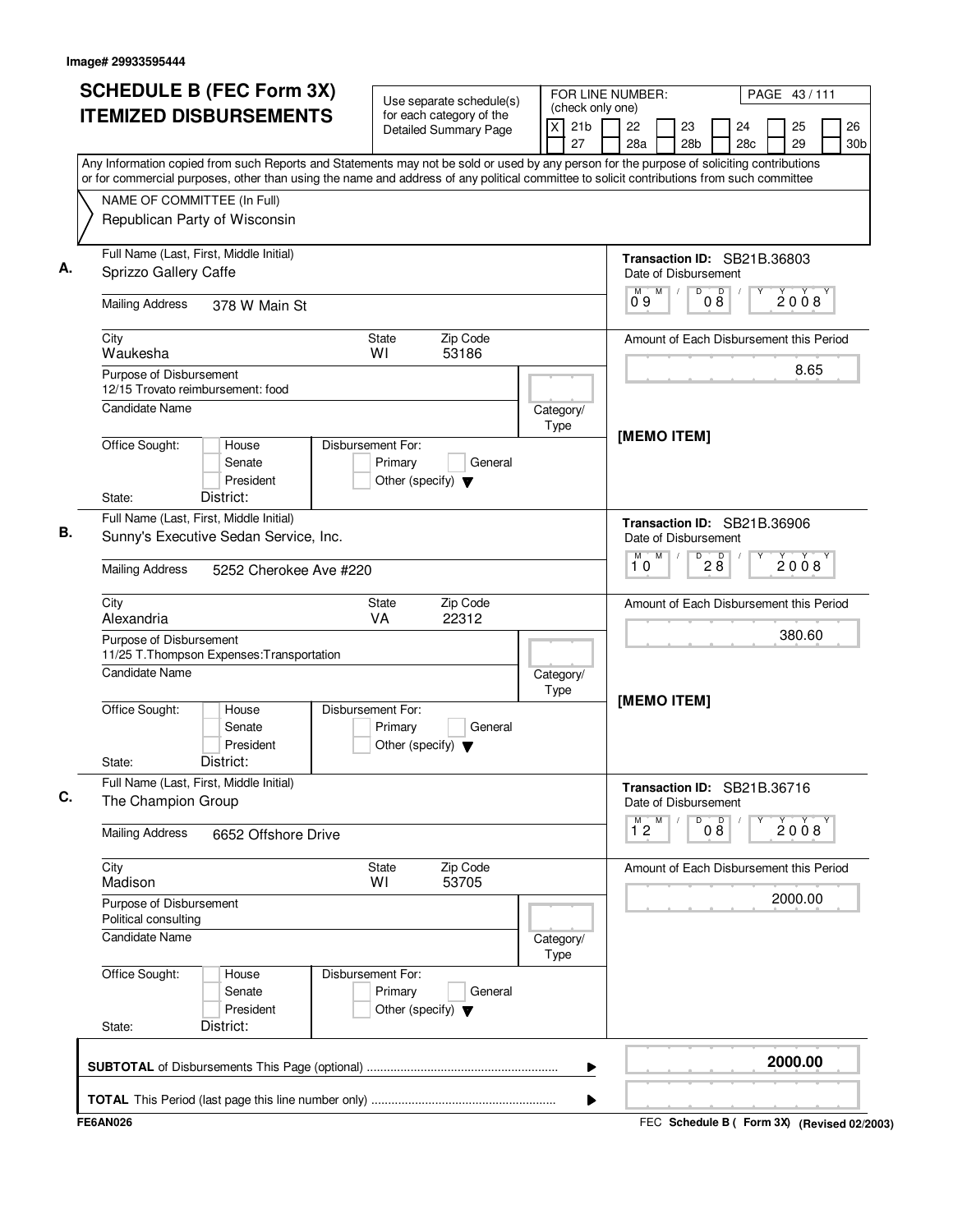| NAME OF COMMITTEE (In Full)<br>Republican Party of Wisconsin<br>Full Name (Last, First, Middle Initial)<br>The Champion Group | <b>ITEMIZED DISBURSEMENTS</b>             | Use separate schedule(s)<br>for each category of the<br><b>Detailed Summary Page</b><br>Any Information copied from such Reports and Statements may not be sold or used by any person for the purpose of soliciting contributions<br>or for commercial purposes, other than using the name and address of any political committee to solicit contributions from such committee | $\times$          | (check only one)<br>21 <sub>b</sub><br>27 | 22<br>28a          | 23                   | 28 <sub>b</sub> |                      | 24<br>28c                   | 25                                      | 26              |
|-------------------------------------------------------------------------------------------------------------------------------|-------------------------------------------|--------------------------------------------------------------------------------------------------------------------------------------------------------------------------------------------------------------------------------------------------------------------------------------------------------------------------------------------------------------------------------|-------------------|-------------------------------------------|--------------------|----------------------|-----------------|----------------------|-----------------------------|-----------------------------------------|-----------------|
|                                                                                                                               |                                           |                                                                                                                                                                                                                                                                                                                                                                                |                   |                                           |                    |                      |                 |                      |                             | 29                                      | 30 <sub>b</sub> |
|                                                                                                                               |                                           |                                                                                                                                                                                                                                                                                                                                                                                |                   |                                           |                    |                      |                 |                      |                             |                                         |                 |
|                                                                                                                               |                                           |                                                                                                                                                                                                                                                                                                                                                                                |                   |                                           |                    |                      |                 |                      |                             |                                         |                 |
|                                                                                                                               |                                           |                                                                                                                                                                                                                                                                                                                                                                                |                   |                                           |                    | Date of Disbursement |                 |                      | Transaction ID: SB21B.36719 |                                         |                 |
| <b>Mailing Address</b>                                                                                                        | 6652 Offshore Drive                       |                                                                                                                                                                                                                                                                                                                                                                                |                   |                                           | $\overline{1}^M$ 2 | M                    | $\overline{D}$  | D<br>$1\overline{8}$ |                             | 2008                                    |                 |
| City<br>Madison                                                                                                               |                                           | Zip Code<br>State<br>WI<br>53705                                                                                                                                                                                                                                                                                                                                               |                   |                                           |                    |                      |                 |                      |                             | Amount of Each Disbursement this Period |                 |
| Purpose of Disbursement<br>Political consulting                                                                               |                                           |                                                                                                                                                                                                                                                                                                                                                                                |                   |                                           |                    |                      |                 |                      |                             | 3000.00                                 |                 |
| <b>Candidate Name</b>                                                                                                         |                                           | Disbursement For:                                                                                                                                                                                                                                                                                                                                                              | Category/<br>Type |                                           |                    |                      |                 |                      |                             |                                         |                 |
| Office Sought:<br>State:                                                                                                      | House<br>Senate<br>President<br>District: | Primary<br>General<br>Other (specify) $\blacktriangledown$                                                                                                                                                                                                                                                                                                                     |                   |                                           |                    |                      |                 |                      |                             |                                         |                 |
| Full Name (Last, First, Middle Initial)<br>Tommy Thompson                                                                     |                                           |                                                                                                                                                                                                                                                                                                                                                                                |                   |                                           |                    | Date of Disbursement |                 |                      | Transaction ID: SB21B.36569 |                                         |                 |
| <b>Mailing Address</b>                                                                                                        | 609 Academy St                            |                                                                                                                                                                                                                                                                                                                                                                                |                   |                                           | М<br>11            | M                    | D               | $2\overline{5}$      |                             | 2008                                    |                 |
| City<br>Elroy                                                                                                                 |                                           | Zip Code<br>State<br>WI<br>53929                                                                                                                                                                                                                                                                                                                                               |                   |                                           |                    |                      |                 |                      |                             | Amount of Each Disbursement this Period |                 |
| Purpose of Disbursement<br>Expense reimbursement                                                                              |                                           |                                                                                                                                                                                                                                                                                                                                                                                |                   |                                           |                    |                      |                 |                      |                             | 5000.00                                 |                 |
| <b>Candidate Name</b>                                                                                                         |                                           |                                                                                                                                                                                                                                                                                                                                                                                | Category/<br>Type |                                           |                    |                      |                 |                      |                             |                                         |                 |
| Office Sought:<br>State:                                                                                                      | House<br>Senate<br>President<br>District: | Disbursement For:<br>Primary<br>General<br>Other (specify) $\blacktriangledown$                                                                                                                                                                                                                                                                                                |                   |                                           |                    |                      |                 |                      |                             |                                         |                 |
| Full Name (Last, First, Middle Initial)<br>Tony's Instant Litho Printing                                                      |                                           |                                                                                                                                                                                                                                                                                                                                                                                |                   |                                           |                    | Date of Disbursement |                 |                      | Transaction ID: SB21B.36708 |                                         |                 |
| <b>Mailing Address</b>                                                                                                        | 2249 Sherman Avenue                       |                                                                                                                                                                                                                                                                                                                                                                                |                   |                                           | $\overline{1}^M$ 2 | M                    | D               | p<br>3 ĭ             |                             | 2008                                    |                 |
| City<br>Madison                                                                                                               |                                           | State<br>Zip Code<br>53704<br>W١                                                                                                                                                                                                                                                                                                                                               |                   |                                           |                    |                      |                 |                      |                             | Amount of Each Disbursement this Period |                 |
| Purpose of Disbursement<br>Form printing                                                                                      |                                           |                                                                                                                                                                                                                                                                                                                                                                                |                   |                                           |                    |                      |                 |                      |                             | 1196.54                                 |                 |
| Candidate Name                                                                                                                |                                           |                                                                                                                                                                                                                                                                                                                                                                                | Category/<br>Type |                                           |                    |                      |                 |                      |                             |                                         |                 |
| Office Sought:<br>State:                                                                                                      | House<br>Senate<br>President<br>District: | Disbursement For:<br>Primary<br>General<br>Other (specify) $\blacktriangledown$                                                                                                                                                                                                                                                                                                |                   |                                           |                    |                      |                 |                      |                             |                                         |                 |
|                                                                                                                               |                                           |                                                                                                                                                                                                                                                                                                                                                                                |                   | ▶                                         |                    |                      |                 |                      |                             | 9196.54                                 |                 |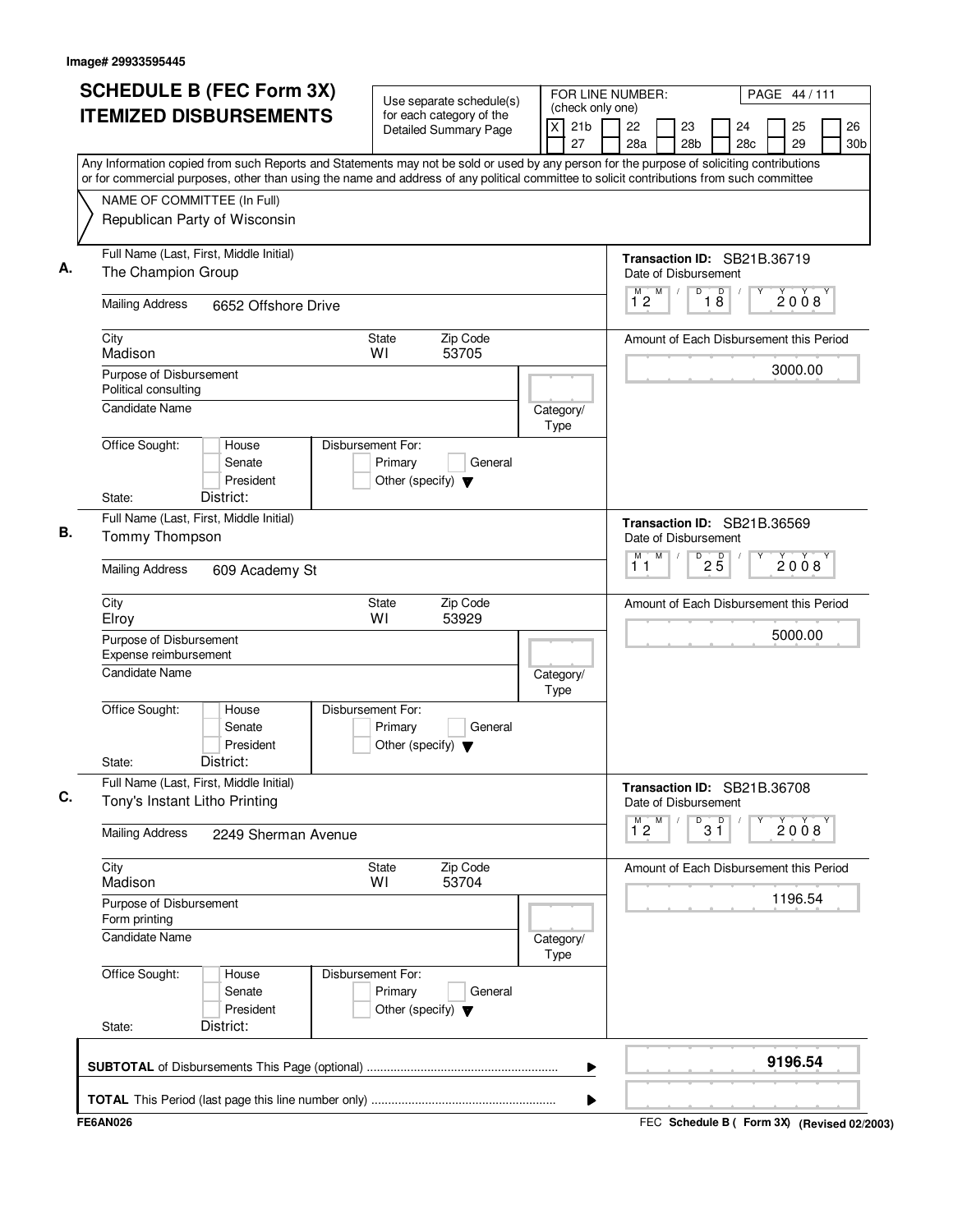| <b>SCHEDULE B (FEC Form 3X)</b>                                                                                                                                          |                                                                      | Use separate schedule(s)                                 |                         | FOR LINE NUMBER:<br>PAGE 45/111<br>(check only one) |                           |   |                       |                      |                                         |  |          |                       |
|--------------------------------------------------------------------------------------------------------------------------------------------------------------------------|----------------------------------------------------------------------|----------------------------------------------------------|-------------------------|-----------------------------------------------------|---------------------------|---|-----------------------|----------------------|-----------------------------------------|--|----------|-----------------------|
| <b>ITEMIZED DISBURSEMENTS</b>                                                                                                                                            |                                                                      | for each category of the<br><b>Detailed Summary Page</b> | $\overline{\mathsf{x}}$ | 21 <sub>b</sub><br>27                               | 22<br>28a                 |   | 23<br>28 <sub>b</sub> |                      | 24<br>28c                               |  | 25<br>29 | 26<br>30 <sub>b</sub> |
| Any Information copied from such Reports and Statements may not be sold or used by any person for the purpose of soliciting contributions                                |                                                                      |                                                          |                         |                                                     |                           |   |                       |                      |                                         |  |          |                       |
| or for commercial purposes, other than using the name and address of any political committee to solicit contributions from such committee<br>NAME OF COMMITTEE (In Full) |                                                                      |                                                          |                         |                                                     |                           |   |                       |                      |                                         |  |          |                       |
| Republican Party of Wisconsin                                                                                                                                            |                                                                      |                                                          |                         |                                                     |                           |   |                       |                      |                                         |  |          |                       |
|                                                                                                                                                                          |                                                                      |                                                          |                         |                                                     |                           |   |                       |                      |                                         |  |          |                       |
| Full Name (Last, First, Middle Initial)<br>Unisource Direct                                                                                                              |                                                                      |                                                          |                         |                                                     | Date of Disbursement      |   |                       |                      | Transaction ID: SB21B.36601             |  |          |                       |
| <b>Mailing Address</b><br>925 Harrington Drive                                                                                                                           |                                                                      |                                                          |                         |                                                     | М<br>11                   | M | $\sqrt{2}$            | $D$ <sub>2</sub> $B$ |                                         |  | 2008     |                       |
| City<br>Madison                                                                                                                                                          | <b>State</b><br>WI                                                   | Zip Code<br>53718                                        |                         |                                                     |                           |   |                       |                      | Amount of Each Disbursement this Period |  |          |                       |
| Purpose of Disbursement<br>Quarterly management fee                                                                                                                      |                                                                      |                                                          |                         |                                                     |                           |   |                       |                      |                                         |  | 500.00   |                       |
| <b>Candidate Name</b>                                                                                                                                                    |                                                                      |                                                          | Category/               |                                                     |                           |   |                       |                      |                                         |  |          |                       |
|                                                                                                                                                                          |                                                                      |                                                          | Type                    |                                                     |                           |   |                       |                      |                                         |  |          |                       |
| Office Sought:<br>House<br>Senate<br>President                                                                                                                           | Disbursement For:<br>Primary<br>Other (specify) $\blacktriangledown$ | General                                                  |                         |                                                     |                           |   |                       |                      |                                         |  |          |                       |
| District:<br>State:                                                                                                                                                      |                                                                      |                                                          |                         |                                                     |                           |   |                       |                      |                                         |  |          |                       |
| Full Name (Last, First, Middle Initial)<br><b>Unisource Direct</b>                                                                                                       |                                                                      |                                                          |                         |                                                     | Date of Disbursement      |   |                       |                      | Transaction ID: SB21B.36602             |  |          |                       |
| <b>Mailing Address</b><br>925 Harrington Drive                                                                                                                           |                                                                      |                                                          |                         |                                                     | M<br>11                   | M |                       | D<br>25              |                                         |  | 2008     |                       |
| City<br>Madison                                                                                                                                                          | <b>State</b><br>WI                                                   | Zip Code<br>53718                                        |                         |                                                     |                           |   |                       |                      | Amount of Each Disbursement this Period |  |          |                       |
| Purpose of Disbursement<br>Finance mailing - not FEA                                                                                                                     |                                                                      |                                                          |                         |                                                     |                           |   |                       |                      |                                         |  | 7487.15  |                       |
| <b>Candidate Name</b>                                                                                                                                                    |                                                                      |                                                          | Category/<br>Type       |                                                     |                           |   |                       |                      |                                         |  |          |                       |
| Office Sought:<br>House<br>Senate<br>President                                                                                                                           | Disbursement For:<br>Primary<br>Other (specify) $\blacktriangledown$ | General                                                  |                         |                                                     |                           |   |                       |                      |                                         |  |          |                       |
| District:<br>State:                                                                                                                                                      |                                                                      |                                                          |                         |                                                     |                           |   |                       |                      |                                         |  |          |                       |
| Full Name (Last, First, Middle Initial)<br>Unisource Direct                                                                                                              |                                                                      |                                                          |                         |                                                     | Date of Disbursement<br>м | M |                       | D                    | Transaction ID: SB21B.36709             |  |          |                       |
| <b>Mailing Address</b><br>925 Harrington Drive                                                                                                                           |                                                                      |                                                          |                         |                                                     | $1^{\degree}2$            |   |                       | $3^{\circ}$          |                                         |  | 2008     |                       |
| City<br>Madison                                                                                                                                                          | State<br>WI                                                          | Zip Code<br>53718                                        |                         |                                                     |                           |   |                       |                      | Amount of Each Disbursement this Period |  |          |                       |
| Purpose of Disbursement<br>Finance mailing - not FEA                                                                                                                     |                                                                      |                                                          |                         |                                                     |                           |   |                       |                      |                                         |  | 1000.00  |                       |
| <b>Candidate Name</b>                                                                                                                                                    |                                                                      |                                                          | Category/<br>Type       |                                                     |                           |   |                       |                      |                                         |  |          |                       |
| Office Sought:<br>House<br>Senate<br>President                                                                                                                           | Disbursement For:<br>Primary<br>Other (specify) $\blacktriangledown$ | General                                                  |                         |                                                     |                           |   |                       |                      |                                         |  |          |                       |
| District:<br>State:                                                                                                                                                      |                                                                      |                                                          |                         |                                                     |                           |   |                       |                      |                                         |  |          |                       |
|                                                                                                                                                                          |                                                                      |                                                          |                         | ▶                                                   |                           |   |                       |                      |                                         |  | 8987.15  |                       |
|                                                                                                                                                                          |                                                                      |                                                          |                         |                                                     |                           |   |                       |                      |                                         |  |          |                       |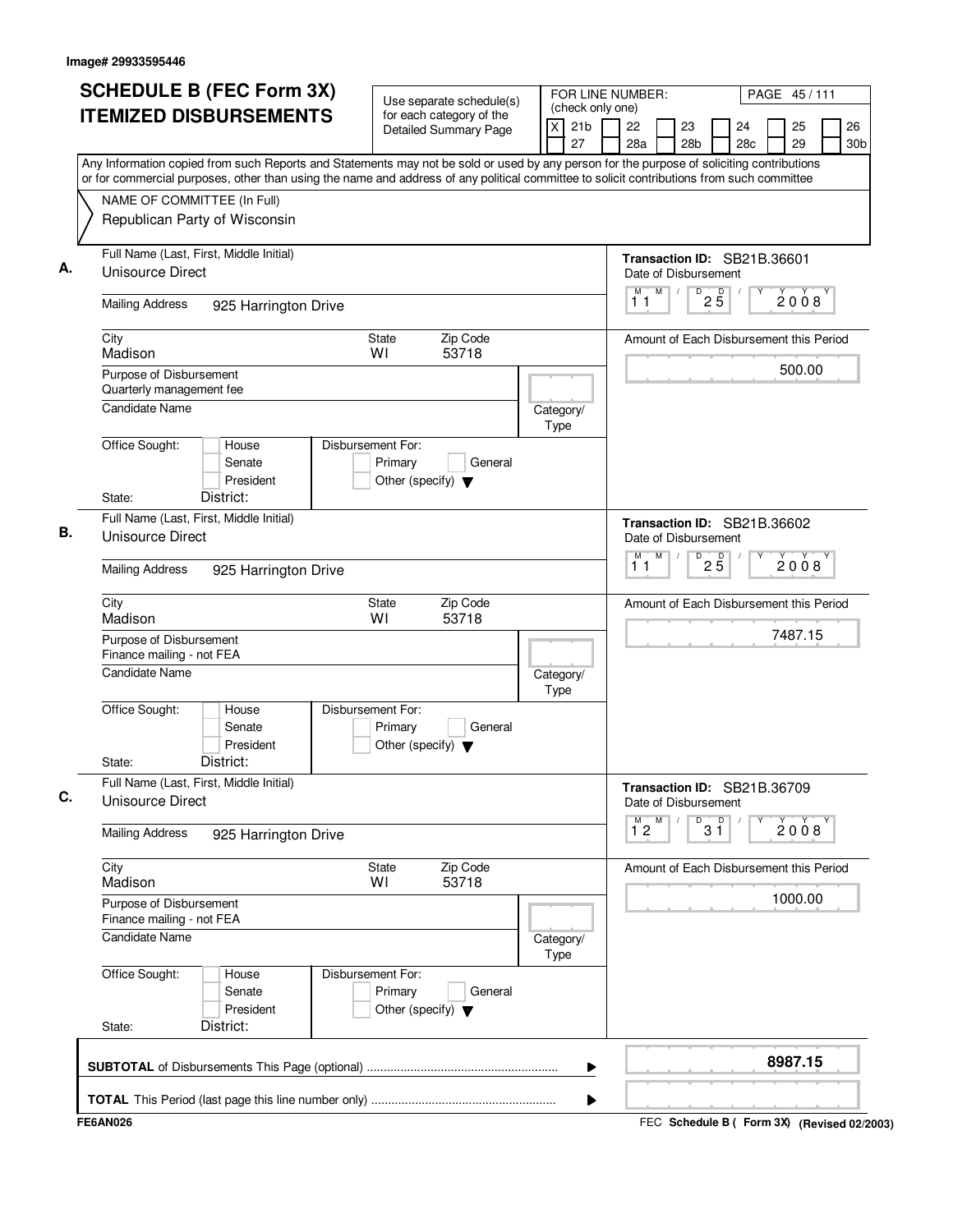| <b>SCHEDULE B (FEC Form 3X)</b>                                                                                                                                                                                                                                                        | Use separate schedule(s)                                                        | FOR LINE NUMBER:                                      |                                                                             |               |           | PAGE 46/111 |                                             |
|----------------------------------------------------------------------------------------------------------------------------------------------------------------------------------------------------------------------------------------------------------------------------------------|---------------------------------------------------------------------------------|-------------------------------------------------------|-----------------------------------------------------------------------------|---------------|-----------|-------------|---------------------------------------------|
| <b>ITEMIZED DISBURSEMENTS</b>                                                                                                                                                                                                                                                          | for each category of the<br>Detailed Summary Page                               | (check only one)<br>$\times$<br>21 <sub>b</sub><br>27 | 22<br>28a                                                                   | 23<br>28b     | 24<br>28c | 25<br>29    | 26<br>30 <sub>b</sub>                       |
| Any Information copied from such Reports and Statements may not be sold or used by any person for the purpose of soliciting contributions<br>or for commercial purposes, other than using the name and address of any political committee to solicit contributions from such committee |                                                                                 |                                                       |                                                                             |               |           |             |                                             |
| NAME OF COMMITTEE (In Full)                                                                                                                                                                                                                                                            |                                                                                 |                                                       |                                                                             |               |           |             |                                             |
| Republican Party of Wisconsin                                                                                                                                                                                                                                                          |                                                                                 |                                                       |                                                                             |               |           |             |                                             |
| Full Name (Last, First, Middle Initial)<br>Unisource Direct                                                                                                                                                                                                                            |                                                                                 |                                                       | Transaction ID: SB21B.36710<br>Date of Disbursement                         |               |           |             |                                             |
| <b>Mailing Address</b><br>925 Harrington Drive                                                                                                                                                                                                                                         |                                                                                 |                                                       | M<br>$1^{\degree}2$                                                         | D<br>D<br>3 ĭ |           | 2008        |                                             |
| City<br>Madison                                                                                                                                                                                                                                                                        | Zip Code<br><b>State</b><br>53718<br>WI                                         |                                                       | Amount of Each Disbursement this Period                                     |               |           |             |                                             |
| Purpose of Disbursement<br>Finance mailing - not FEA                                                                                                                                                                                                                                   |                                                                                 |                                                       |                                                                             |               |           | 7980.83     |                                             |
| <b>Candidate Name</b>                                                                                                                                                                                                                                                                  |                                                                                 | Category/<br>Type                                     |                                                                             |               |           |             |                                             |
| Office Sought:<br>House<br>Senate<br>President<br>District:<br>State:                                                                                                                                                                                                                  | Disbursement For:<br>Primary<br>General<br>Other (specify) $\blacktriangledown$ |                                                       |                                                                             |               |           |             |                                             |
| Full Name (Last, First, Middle Initial)                                                                                                                                                                                                                                                |                                                                                 |                                                       |                                                                             |               |           |             |                                             |
| Unisource Direct                                                                                                                                                                                                                                                                       |                                                                                 |                                                       | Transaction ID: SB21B.36711<br>Date of Disbursement<br>M<br>M <sup>-1</sup> | D             |           |             |                                             |
| <b>Mailing Address</b><br>925 Harrington Drive                                                                                                                                                                                                                                         |                                                                                 |                                                       | 12                                                                          | $3^{\circ}$   |           | 2008        |                                             |
| City<br>Madison                                                                                                                                                                                                                                                                        | Zip Code<br>State<br>WI<br>53718                                                |                                                       | Amount of Each Disbursement this Period                                     |               |           |             |                                             |
| Purpose of Disbursement<br>Finance mailing - not FEA                                                                                                                                                                                                                                   |                                                                                 |                                                       |                                                                             |               |           | 3000.00     |                                             |
| <b>Candidate Name</b>                                                                                                                                                                                                                                                                  |                                                                                 | Category/<br>Type                                     |                                                                             |               |           |             |                                             |
| Office Sought:<br>House<br>Senate<br>President<br>District:<br>State:                                                                                                                                                                                                                  | Disbursement For:<br>Primary<br>General<br>Other (specify) $\blacktriangledown$ |                                                       |                                                                             |               |           |             |                                             |
| Full Name (Last, First, Middle Initial)<br><b>UPS Store LaCrosse</b>                                                                                                                                                                                                                   |                                                                                 |                                                       | Transaction ID: SB21B.36822<br>Date of Disbursement                         |               |           |             |                                             |
| <b>Mailing Address</b><br>317 4th St S                                                                                                                                                                                                                                                 |                                                                                 |                                                       | M<br>М<br>11                                                                | D<br>000      |           | 2008        |                                             |
| City<br>La Crosse                                                                                                                                                                                                                                                                      | Zip Code<br>State<br>WI<br>54301                                                |                                                       | Amount of Each Disbursement this Period                                     |               |           |             |                                             |
| Purpose of Disbursement<br>11/26 Fadness reimbursement: shipping                                                                                                                                                                                                                       |                                                                                 |                                                       |                                                                             |               |           | 154.09      |                                             |
| <b>Candidate Name</b>                                                                                                                                                                                                                                                                  |                                                                                 | Category/<br>Type                                     |                                                                             |               |           |             |                                             |
| Office Sought:<br>House<br>Senate<br>President<br>District:<br>State:                                                                                                                                                                                                                  | Disbursement For:<br>Primary<br>General<br>Other (specify) $\blacktriangledown$ |                                                       | [MEMO ITEM]                                                                 |               |           |             |                                             |
|                                                                                                                                                                                                                                                                                        |                                                                                 | ▶                                                     |                                                                             |               |           | 10980.83    |                                             |
|                                                                                                                                                                                                                                                                                        |                                                                                 | ▶                                                     |                                                                             |               |           |             |                                             |
| <b>FE6AN026</b>                                                                                                                                                                                                                                                                        |                                                                                 |                                                       |                                                                             |               |           |             | FEC Schedule B ( Form 3X) (Revised 02/2003) |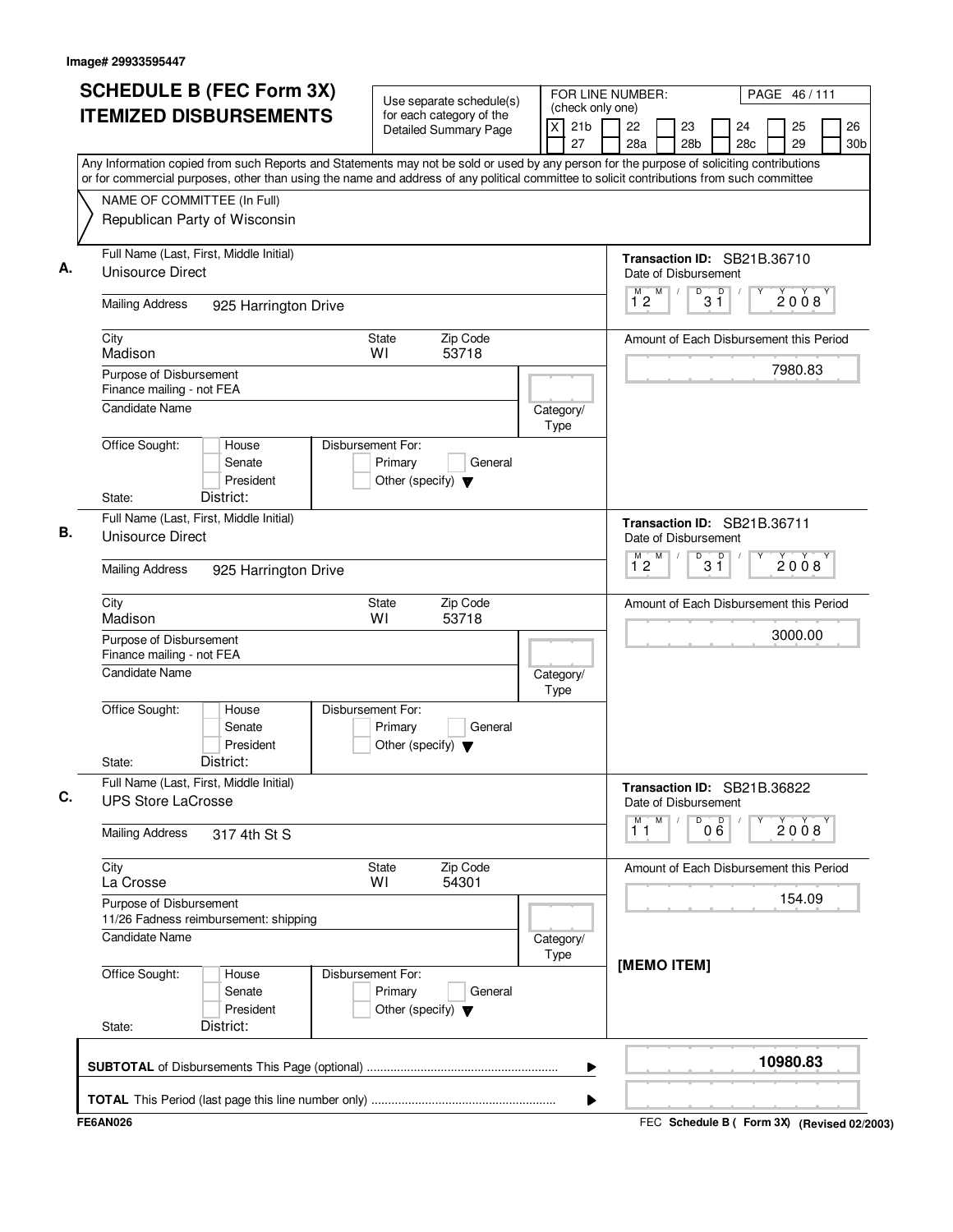| <b>SCHEDULE B (FEC Form 3X)</b>                                                                                                                                                                                                                                                        | Use separate schedule(s)                                                        | FOR LINE NUMBER:                                      |                                                     |                      |           | PAGE 47/111 |                       |
|----------------------------------------------------------------------------------------------------------------------------------------------------------------------------------------------------------------------------------------------------------------------------------------|---------------------------------------------------------------------------------|-------------------------------------------------------|-----------------------------------------------------|----------------------|-----------|-------------|-----------------------|
| <b>ITEMIZED DISBURSEMENTS</b>                                                                                                                                                                                                                                                          | for each category of the<br>Detailed Summary Page                               | (check only one)<br>$\times$<br>21 <sub>b</sub><br>27 | 22<br>23<br>28a<br>28b                              |                      | 24<br>28c | 25<br>29    | 26<br>30 <sub>b</sub> |
| Any Information copied from such Reports and Statements may not be sold or used by any person for the purpose of soliciting contributions<br>or for commercial purposes, other than using the name and address of any political committee to solicit contributions from such committee |                                                                                 |                                                       |                                                     |                      |           |             |                       |
| NAME OF COMMITTEE (In Full)                                                                                                                                                                                                                                                            |                                                                                 |                                                       |                                                     |                      |           |             |                       |
| Republican Party of Wisconsin                                                                                                                                                                                                                                                          |                                                                                 |                                                       |                                                     |                      |           |             |                       |
| Full Name (Last, First, Middle Initial)<br>Walmart                                                                                                                                                                                                                                     |                                                                                 |                                                       | Transaction ID: SB21B.36799<br>Date of Disbursement |                      |           |             |                       |
| <b>Mailing Address</b><br>4198 Nakoosa Trail                                                                                                                                                                                                                                           |                                                                                 |                                                       | M<br>$1^{\degree}2$                                 | D<br>D<br>04         |           | 2008        |                       |
| City<br>Madison                                                                                                                                                                                                                                                                        | Zip Code<br><b>State</b><br>WI<br>53714                                         |                                                       | Amount of Each Disbursement this Period             |                      |           |             |                       |
| Purpose of Disbursement<br>12/30 CC Pmt: Office fridge                                                                                                                                                                                                                                 |                                                                                 |                                                       |                                                     |                      |           | 152.98      |                       |
| <b>Candidate Name</b>                                                                                                                                                                                                                                                                  |                                                                                 | Category/<br>Type                                     | [MEMO ITEM]                                         |                      |           |             |                       |
| Office Sought:<br>House<br>Senate<br>President<br>District:<br>State:                                                                                                                                                                                                                  | Disbursement For:<br>Primary<br>General<br>Other (specify) $\blacktriangledown$ |                                                       |                                                     |                      |           |             |                       |
| Full Name (Last, First, Middle Initial)<br><b>Wilderness Resort</b>                                                                                                                                                                                                                    |                                                                                 |                                                       | Transaction ID: SB21B.36570<br>Date of Disbursement |                      |           |             |                       |
| <b>Mailing Address</b><br>PO Box 830                                                                                                                                                                                                                                                   |                                                                                 |                                                       | M<br>M<br>11                                        | D<br>$2\overline{5}$ |           | 2008        |                       |
| City<br><b>Wisconsin Dells</b>                                                                                                                                                                                                                                                         | Zip Code<br>State<br>WI<br>53965                                                |                                                       | Amount of Each Disbursement this Period             |                      |           |             |                       |
| Purpose of Disbursement<br>Cabin deposit                                                                                                                                                                                                                                               |                                                                                 |                                                       |                                                     |                      |           | 1000.00     |                       |
| <b>Candidate Name</b>                                                                                                                                                                                                                                                                  |                                                                                 | Category/<br>Type                                     |                                                     |                      |           |             |                       |
| Office Sought:<br>House<br>Senate<br>President<br>District:<br>State:                                                                                                                                                                                                                  | Disbursement For:<br>Primary<br>General<br>Other (specify) $\blacktriangledown$ |                                                       |                                                     |                      |           |             |                       |
| Full Name (Last, First, Middle Initial)<br>Wisc. Dept of Revenue - SIs Tax                                                                                                                                                                                                             |                                                                                 |                                                       | Transaction ID: SB21B.36620<br>Date of Disbursement |                      |           |             |                       |
| <b>Mailing Address</b><br>PO Box 93389                                                                                                                                                                                                                                                 |                                                                                 |                                                       | M<br>М<br>11                                        | $2\overline{6}$<br>D |           | 2008        |                       |
| City<br>Milwaukee                                                                                                                                                                                                                                                                      | Zip Code<br>State<br>53293<br>WI                                                |                                                       | Amount of Each Disbursement this Period             |                      |           |             |                       |
| Purpose of Disbursement<br>Sales/Use Tax                                                                                                                                                                                                                                               |                                                                                 |                                                       |                                                     |                      |           | 665.78      |                       |
| <b>Candidate Name</b>                                                                                                                                                                                                                                                                  |                                                                                 | Category/<br>Type                                     |                                                     |                      |           |             |                       |
| Office Sought:<br>House<br>Senate<br>President<br>District:<br>State:                                                                                                                                                                                                                  | Disbursement For:<br>Primary<br>General<br>Other (specify) $\blacktriangledown$ |                                                       |                                                     |                      |           |             |                       |
|                                                                                                                                                                                                                                                                                        |                                                                                 | ▶                                                     |                                                     |                      |           | 1665.78     |                       |
|                                                                                                                                                                                                                                                                                        |                                                                                 | ▶                                                     |                                                     |                      |           |             |                       |
| <b>FE6AN026</b>                                                                                                                                                                                                                                                                        |                                                                                 |                                                       | FEC Schedule B ( Form 3X) (Revised 02/2003)         |                      |           |             |                       |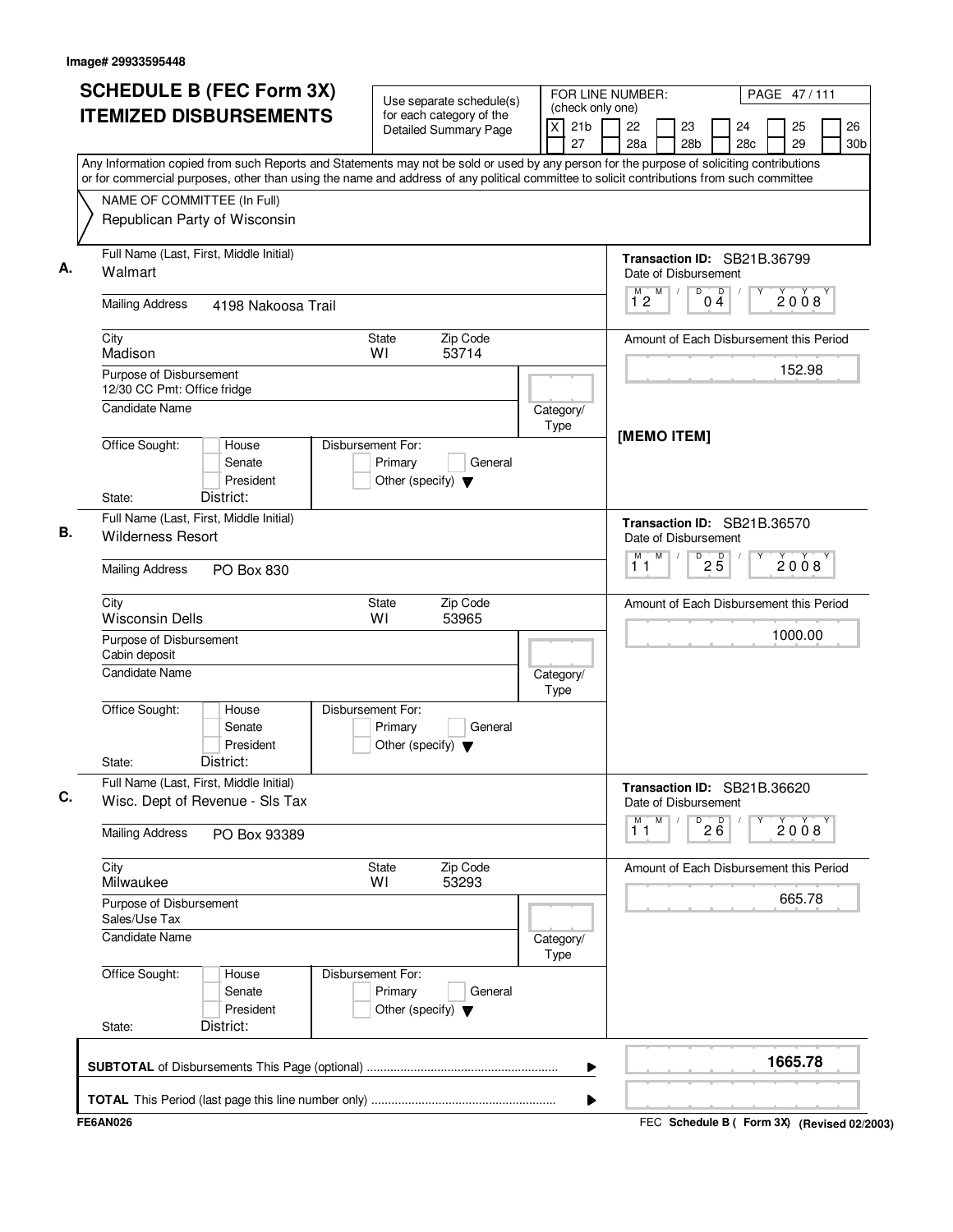|    | <b>SCHEDULE B (FEC Form 3X)</b><br><b>ITEMIZED DISBURSEMENTS</b>                                                                                                                                                                                                                                                                                       |           |                   | for each category of the             |                   | Use separate schedule(s)<br>Detailed Summary Page        | 27                | (check only one)<br>21 <sub>b</sub> | FOR LINE NUMBER:<br>22<br>28a | 23<br>28 <sub>b</sub> |  | 24<br>28c | PAGE 48/111<br>25<br>29                           | 26<br>30 <sub>b</sub> |
|----|--------------------------------------------------------------------------------------------------------------------------------------------------------------------------------------------------------------------------------------------------------------------------------------------------------------------------------------------------------|-----------|-------------------|--------------------------------------|-------------------|----------------------------------------------------------|-------------------|-------------------------------------|-------------------------------|-----------------------|--|-----------|---------------------------------------------------|-----------------------|
|    | Any Information copied from such Reports and Statements may not be sold or used by any person for the purpose of soliciting contributions<br>or for commercial purposes, other than using the name and address of any political committee to solicit contributions from such committee<br>NAME OF COMMITTEE (In Full)<br>Republican Party of Wisconsin |           |                   |                                      |                   |                                                          |                   |                                     |                               |                       |  |           |                                                   |                       |
| А. | Full Name (Last, First, Middle Initial)<br>Wisc. Dept of Revenue - SIs Tax<br><b>Mailing Address</b><br>PO Box 93389                                                                                                                                                                                                                                   |           |                   |                                      | $M$ $M$<br>12     | Transaction ID: SB21B.36673<br>Date of Disbursement<br>D | $\Box$<br>30      |                                     | $\overline{2008}$             |                       |  |           |                                                   |                       |
|    | City<br>Milwaukee<br>Purpose of Disbursement<br>Sales/Use tax                                                                                                                                                                                                                                                                                          |           |                   | <b>State</b><br>W١                   | Zip Code<br>53293 |                                                          |                   |                                     |                               |                       |  |           | Amount of Each Disbursement this Period<br>100.63 |                       |
|    | Candidate Name<br>Office Sought:<br>House<br>Senate                                                                                                                                                                                                                                                                                                    |           | Disbursement For: | Primary                              |                   | General                                                  | Category/<br>Type |                                     |                               |                       |  |           |                                                   |                       |
|    | District:<br>State:                                                                                                                                                                                                                                                                                                                                    | President |                   | Other (specify) $\blacktriangledown$ |                   |                                                          |                   |                                     |                               |                       |  |           |                                                   |                       |

| FE6AN026 | FEC Schedule B (Form 3X) (Revised 02/2003) |
|----------|--------------------------------------------|
|          | 52978.32                                   |
|          | 100.63                                     |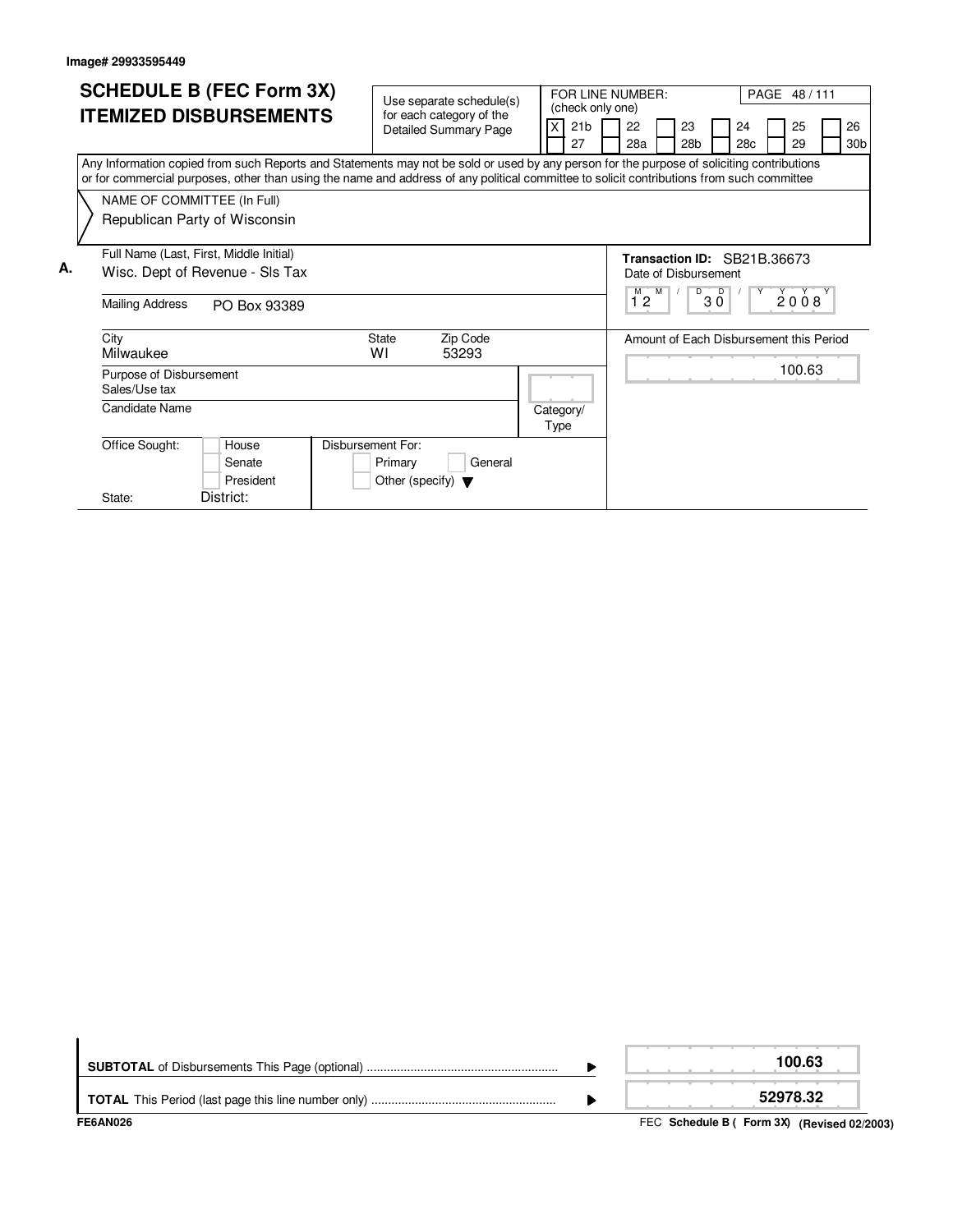|    | <b>SCHEDULE B (FEC Form 3X)</b>                                                                                                           |                                                            |                                            |                                                                        |
|----|-------------------------------------------------------------------------------------------------------------------------------------------|------------------------------------------------------------|--------------------------------------------|------------------------------------------------------------------------|
|    |                                                                                                                                           | Use separate schedule(s)                                   | FOR LINE NUMBER:<br>(check only one)       | PAGE 49/111                                                            |
|    | <b>ITEMIZED DISBURSEMENTS</b>                                                                                                             | for each category of the<br><b>Detailed Summary Page</b>   | $\overline{\mathsf{x}}$<br>21 <sub>b</sub> | 22<br>23<br>24<br>25<br>26                                             |
|    |                                                                                                                                           |                                                            | 27                                         | 28a<br>28 <sub>b</sub><br>28 <sub>c</sub><br>29<br>30 <sub>b</sub>     |
|    | Any Information copied from such Reports and Statements may not be sold or used by any person for the purpose of soliciting contributions |                                                            |                                            |                                                                        |
|    | or for commercial purposes, other than using the name and address of any political committee to solicit contributions from such committee |                                                            |                                            |                                                                        |
|    | NAME OF COMMITTEE (In Full)                                                                                                               |                                                            |                                            |                                                                        |
|    | Republican Party of Wisconsin                                                                                                             |                                                            |                                            |                                                                        |
|    |                                                                                                                                           |                                                            |                                            |                                                                        |
| А. | Full Name (Last, First, Middle Initial)                                                                                                   |                                                            |                                            | Transaction ID: SB22.36731                                             |
|    | <b>RNC</b>                                                                                                                                |                                                            |                                            | Date of Disbursement                                                   |
|    | <b>Mailing Address</b><br>310 First Street SE                                                                                             |                                                            |                                            | $M$ $M$<br>$\overline{D}$<br>$0\overline{3}$<br>2008<br>$1^{\degree}2$ |
|    | City                                                                                                                                      | Zip Code<br><b>State</b>                                   |                                            | Amount of Each Disbursement this Period                                |
|    | Washington                                                                                                                                | DC<br>20003                                                |                                            |                                                                        |
|    | Purpose of Disbursement                                                                                                                   |                                                            |                                            | 272000.00                                                              |
|    | Transfer                                                                                                                                  |                                                            |                                            |                                                                        |
|    | <b>Candidate Name</b>                                                                                                                     |                                                            | Category/                                  |                                                                        |
|    |                                                                                                                                           |                                                            | Type                                       |                                                                        |
|    | Office Sought:<br>House                                                                                                                   | Disbursement For:                                          |                                            |                                                                        |
|    | Senate<br>President                                                                                                                       | Primary<br>General<br>Other (specify) $\blacktriangledown$ |                                            |                                                                        |
|    | District:<br>State:                                                                                                                       |                                                            |                                            |                                                                        |
|    | Full Name (Last, First, Middle Initial)                                                                                                   |                                                            |                                            |                                                                        |
| В. | <b>RNC</b>                                                                                                                                |                                                            |                                            | Transaction ID: SB22.36751<br>Date of Disbursement                     |
|    |                                                                                                                                           |                                                            |                                            | D<br>м<br>M                                                            |
|    | <b>Mailing Address</b><br>310 First Street SE                                                                                             |                                                            |                                            | $0\overline{3}$<br>2008<br>12                                          |
|    | City                                                                                                                                      | Zip Code<br><b>State</b>                                   |                                            | Amount of Each Disbursement this Period                                |
|    | Washington                                                                                                                                | DC<br>20003                                                |                                            |                                                                        |
|    | Purpose of Disbursement                                                                                                                   |                                                            |                                            | 68000.00                                                               |
|    | Transfer                                                                                                                                  |                                                            |                                            |                                                                        |
|    | <b>Candidate Name</b>                                                                                                                     |                                                            | Category/<br>Type                          |                                                                        |
|    | Office Sought:<br>House                                                                                                                   | Disbursement For:                                          |                                            |                                                                        |
|    | Senate                                                                                                                                    | Primary<br>General                                         |                                            |                                                                        |
|    | President                                                                                                                                 | Other (specify) $\blacktriangledown$                       |                                            |                                                                        |
|    | District:<br>State:                                                                                                                       |                                                            |                                            |                                                                        |

|                 | 340000.00                                   |
|-----------------|---------------------------------------------|
|                 | 340000.00                                   |
| <b>FE6AN026</b> | FEC Schedule B ( Form 3X) (Revised 02/2003) |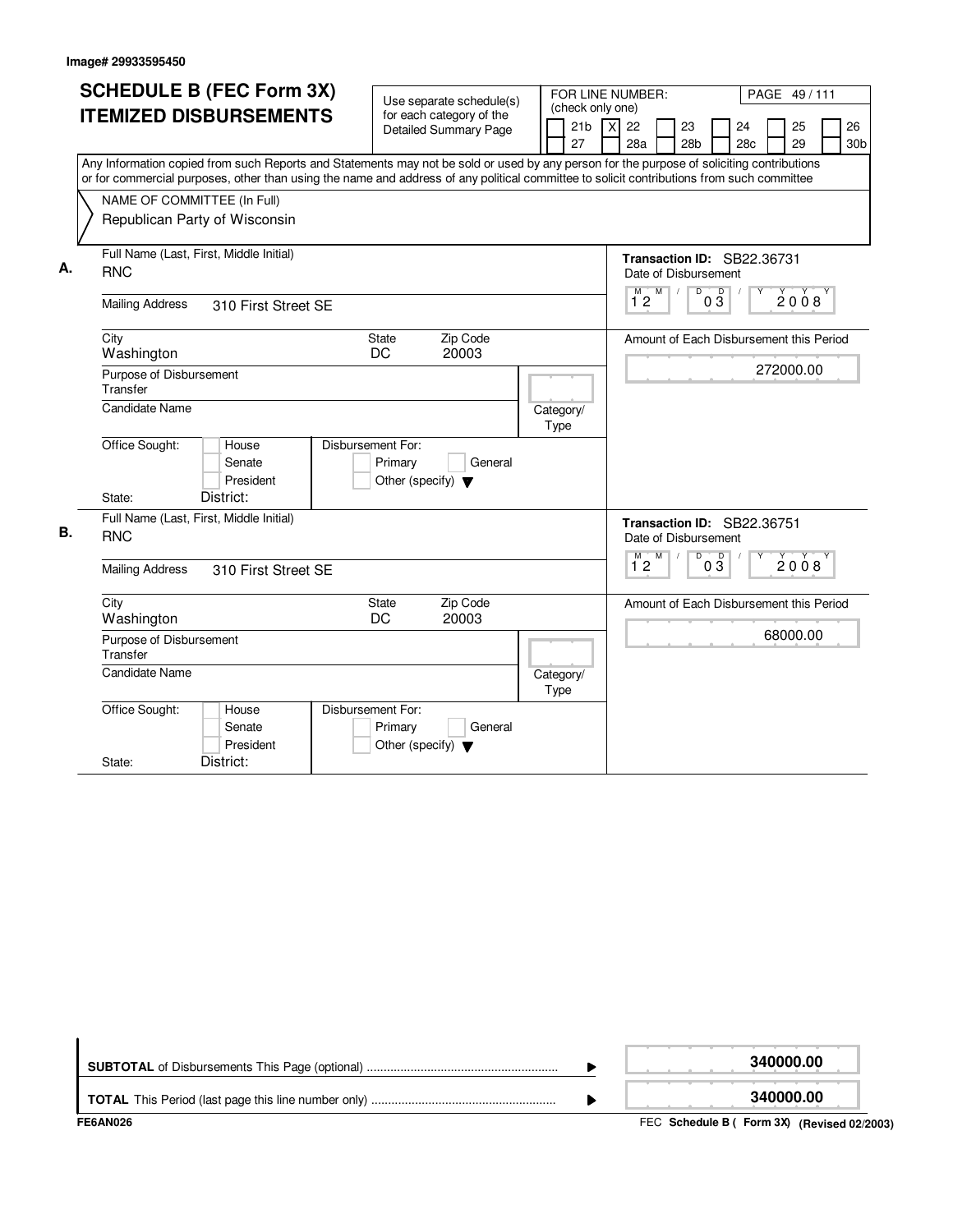|    | <b>SCHEDULE B (FEC Form 3X)</b>                                                                                                                                                                                                                                                        |               |                                                                      | Use separate schedule(s)                                 |                   | (check only one) | FOR LINE NUMBER: |                                                                           |              |           | PAGE 50/111 |          |                             |
|----|----------------------------------------------------------------------------------------------------------------------------------------------------------------------------------------------------------------------------------------------------------------------------------------|---------------|----------------------------------------------------------------------|----------------------------------------------------------|-------------------|------------------|------------------|---------------------------------------------------------------------------|--------------|-----------|-------------|----------|-----------------------------|
|    | <b>ITEMIZED DISBURSEMENTS</b>                                                                                                                                                                                                                                                          |               |                                                                      | for each category of the<br><b>Detailed Summary Page</b> | 27                | 21 <sub>b</sub>  | 22<br>28a        | 23<br>28 <sub>b</sub>                                                     |              | 24<br>28c |             | 25<br>29 | 26<br>Χl<br>30 <sub>b</sub> |
|    | Any Information copied from such Reports and Statements may not be sold or used by any person for the purpose of soliciting contributions<br>or for commercial purposes, other than using the name and address of any political committee to solicit contributions from such committee |               |                                                                      |                                                          |                   |                  |                  |                                                                           |              |           |             |          |                             |
|    | NAME OF COMMITTEE (In Full)<br>Republican Party of Wisconsin                                                                                                                                                                                                                           |               |                                                                      |                                                          |                   |                  |                  |                                                                           |              |           |             |          |                             |
|    | Full Name (Last, First, Middle Initial)                                                                                                                                                                                                                                                |               |                                                                      |                                                          |                   |                  |                  | Transaction ID: SB26.36713                                                |              |           |             |          |                             |
| А. | M&I Bank of Southern Wisconsin                                                                                                                                                                                                                                                         |               |                                                                      |                                                          |                   |                  |                  | Date of Disbursement                                                      |              |           |             |          |                             |
|    | <b>Mailing Address</b>                                                                                                                                                                                                                                                                 | P.O. Box 5920 |                                                                      |                                                          |                   |                  |                  | $\frac{M}{12}$ $\frac{M}{1}$<br>D                                         | $\Box$<br>ЗŐ |           |             | 2008     |                             |
|    | City<br>Madison                                                                                                                                                                                                                                                                        |               | State<br>WI                                                          | Zip Code<br>53705                                        |                   |                  |                  | Amount of Each Disbursement this Period                                   |              |           |             |          |                             |
|    | Purpose of Disbursement<br>Payoff of LOC                                                                                                                                                                                                                                               |               |                                                                      |                                                          |                   |                  |                  |                                                                           |              |           |             | 2843.70  |                             |
|    | Candidate Name                                                                                                                                                                                                                                                                         |               |                                                                      |                                                          | Category/<br>Type |                  |                  |                                                                           |              |           |             |          |                             |
|    | Office Sought:<br>House<br>Senate<br>President<br>District:<br>State:                                                                                                                                                                                                                  |               | Disbursement For:<br>Primary<br>Other (specify) $\blacktriangledown$ | General                                                  |                   |                  |                  |                                                                           |              |           |             |          |                             |
|    | Full Name (Last, First, Middle Initial)                                                                                                                                                                                                                                                |               |                                                                      |                                                          |                   |                  |                  |                                                                           |              |           |             |          |                             |
| В. | M&I Bank of Southern Wisconsin                                                                                                                                                                                                                                                         |               |                                                                      |                                                          |                   |                  | M                | Transaction ID: SB26.36714<br>Date of Disbursement<br>M<br>$\overline{D}$ | D            |           |             |          |                             |
|    | <b>Mailing Address</b>                                                                                                                                                                                                                                                                 | P.O. Box 5920 |                                                                      |                                                          |                   |                  | 12               |                                                                           | 3 Ō          |           |             | 2008     |                             |
|    | City<br>Madison                                                                                                                                                                                                                                                                        |               | State<br>WI                                                          | Zip Code<br>53705                                        |                   |                  |                  | Amount of Each Disbursement this Period                                   |              |           |             |          |                             |
|    | Purpose of Disbursement<br>Payoff of LOC                                                                                                                                                                                                                                               |               |                                                                      |                                                          |                   |                  |                  |                                                                           |              |           | 23700.00    |          |                             |
|    | Candidate Name                                                                                                                                                                                                                                                                         |               |                                                                      |                                                          | Category/<br>Type |                  |                  |                                                                           |              |           |             |          |                             |
|    | Office Sought:<br>House<br>Senate<br>President                                                                                                                                                                                                                                         |               | Disbursement For:<br>Primary<br>Other (specify) $\blacktriangledown$ | General                                                  |                   |                  |                  |                                                                           |              |           |             |          |                             |
|    | District:<br>State:                                                                                                                                                                                                                                                                    |               |                                                                      |                                                          |                   |                  |                  |                                                                           |              |           |             |          |                             |

| FE6AN026 | FEC Schedule B (Form 3X) (Revised 02/2003) |
|----------|--------------------------------------------|
|          | 26543.70                                   |
|          | 26543.70                                   |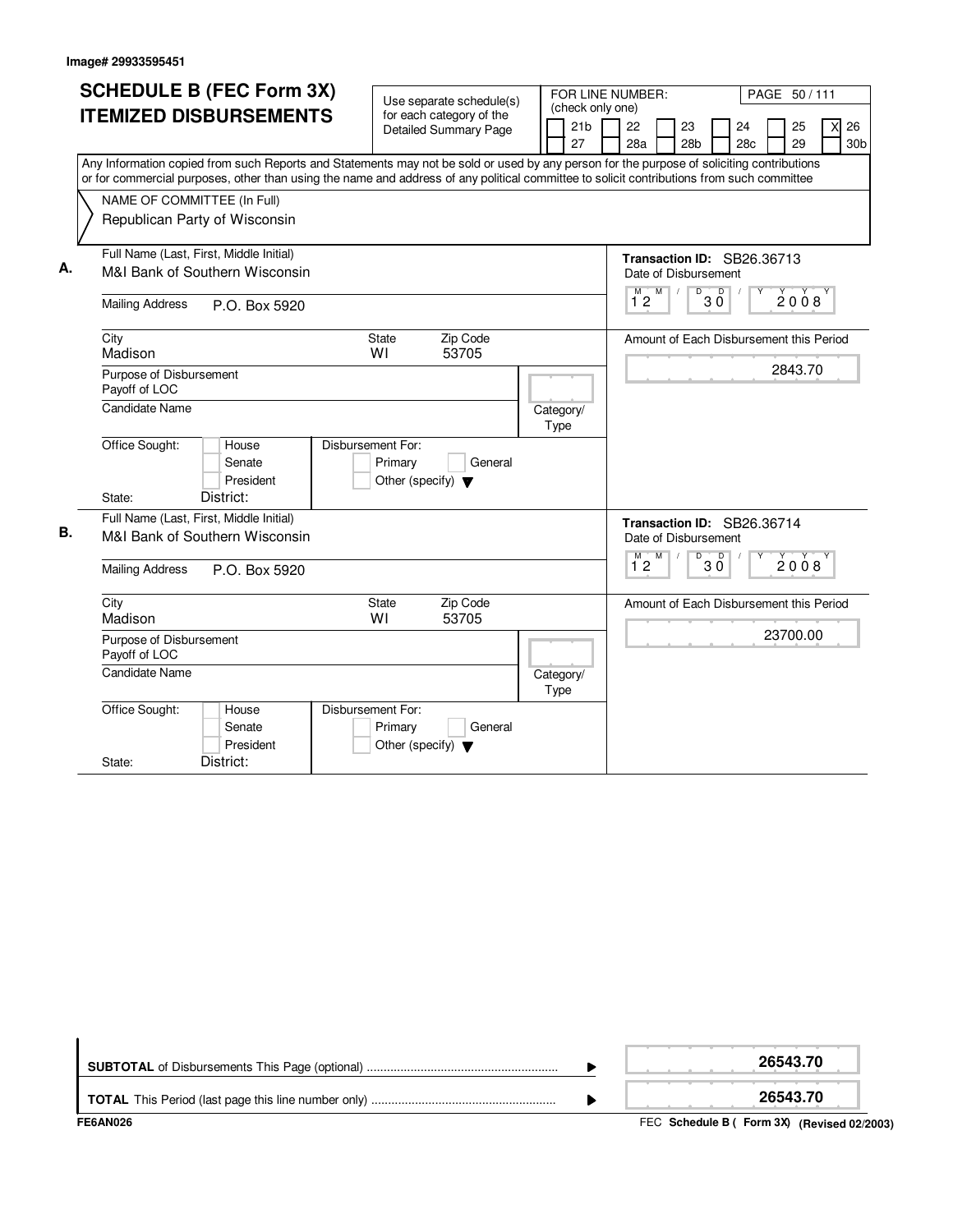|                                         | <b>SCHEDULE B (FEC Form 3X)</b> | Use separate schedule(s)                                                                                                                  |      | FOR LINE NUMBER:<br>(check only one) |                           |   |                       |                            |           | PAGE 51 / 111                               |          |   |                       |
|-----------------------------------------|---------------------------------|-------------------------------------------------------------------------------------------------------------------------------------------|------|--------------------------------------|---------------------------|---|-----------------------|----------------------------|-----------|---------------------------------------------|----------|---|-----------------------|
|                                         | <b>ITEMIZED DISBURSEMENTS</b>   | for each category of the<br><b>Detailed Summary Page</b>                                                                                  |      | 21 <sub>b</sub><br>27                | 22<br>28a                 |   | 23<br>28 <sub>b</sub> |                            | 24<br>28c |                                             | 25<br>29 | X | 26<br>30 <sub>b</sub> |
|                                         |                                 | Any Information copied from such Reports and Statements may not be sold or used by any person for the purpose of soliciting contributions |      |                                      |                           |   |                       |                            |           |                                             |          |   |                       |
|                                         |                                 | or for commercial purposes, other than using the name and address of any political committee to solicit contributions from such committee |      |                                      |                           |   |                       |                            |           |                                             |          |   |                       |
| NAME OF COMMITTEE (In Full)             |                                 |                                                                                                                                           |      |                                      |                           |   |                       |                            |           |                                             |          |   |                       |
| Republican Party of Wisconsin           |                                 |                                                                                                                                           |      |                                      |                           |   |                       |                            |           |                                             |          |   |                       |
| Full Name (Last, First, Middle Initial) |                                 |                                                                                                                                           |      |                                      |                           |   |                       |                            |           | Transaction ID: SB30B.36603                 |          |   |                       |
|                                         | American Funds Service Company  |                                                                                                                                           |      |                                      | Date of Disbursement<br>M | M | D                     |                            |           |                                             |          |   |                       |
| <b>Mailing Address</b>                  | PO Box 6164                     |                                                                                                                                           |      |                                      | 11                        |   |                       | $2\overline{5}$            |           |                                             | 2008     |   |                       |
| City<br>Indianapolis                    |                                 | Zip Code<br>State<br>IN<br>46206                                                                                                          |      |                                      |                           |   |                       |                            |           | Amount of Each Disbursement this Period     |          |   |                       |
| Purpose of Disbursement                 |                                 |                                                                                                                                           |      |                                      |                           |   |                       |                            |           |                                             | 820.61   |   |                       |
| Employee simple IRA                     |                                 |                                                                                                                                           |      |                                      |                           |   |                       |                            |           |                                             |          |   |                       |
| <b>Candidate Name</b>                   |                                 |                                                                                                                                           |      | Category/                            |                           |   |                       |                            |           |                                             |          |   |                       |
|                                         |                                 |                                                                                                                                           | Type |                                      |                           |   |                       |                            |           |                                             |          |   |                       |
| Office Sought:                          | House<br>Senate                 | Disbursement For:                                                                                                                         |      |                                      |                           |   |                       |                            |           |                                             |          |   |                       |
|                                         | President                       | Primary<br>General<br>Other (specify) $\blacktriangledown$                                                                                |      |                                      |                           |   |                       |                            |           |                                             |          |   |                       |
| State:                                  | District:                       |                                                                                                                                           |      |                                      |                           |   |                       |                            |           |                                             |          |   |                       |
| Full Name (Last, First, Middle Initial) |                                 |                                                                                                                                           |      |                                      |                           |   |                       |                            |           | Transaction ID: SB30B.36657                 |          |   |                       |
|                                         | American Funds Service Company  |                                                                                                                                           |      |                                      | Date of Disbursement      |   |                       |                            |           |                                             |          |   |                       |
| <b>Mailing Address</b>                  | PO Box 6164                     |                                                                                                                                           |      |                                      | M<br>12                   | M | D                     | $\overline{1\phantom{1}5}$ |           |                                             | 2008     |   |                       |
| City<br>Indianapolis                    |                                 | Zip Code<br><b>State</b><br>IN<br>46206                                                                                                   |      |                                      |                           |   |                       |                            |           | Amount of Each Disbursement this Period     |          |   |                       |
| Purpose of Disbursement                 |                                 |                                                                                                                                           |      |                                      |                           |   |                       |                            |           |                                             | 892.51   |   |                       |
| Employee simple IRA                     |                                 |                                                                                                                                           |      |                                      |                           |   |                       |                            |           |                                             |          |   |                       |
| Candidate Name                          |                                 |                                                                                                                                           | Type | Category/                            |                           |   |                       |                            |           |                                             |          |   |                       |
| Office Sought:                          | House<br>Senate<br>President    | Disbursement For:<br>Primary<br>General<br>Other (specify) $\blacktriangledown$                                                           |      |                                      |                           |   |                       |                            |           |                                             |          |   |                       |
| State:                                  | District:                       |                                                                                                                                           |      |                                      |                           |   |                       |                            |           |                                             |          |   |                       |
| Full Name (Last, First, Middle Initial) | American Funds Service Company  |                                                                                                                                           |      |                                      | Date of Disbursement      |   |                       |                            |           | Transaction ID: SB30B.36676                 |          |   |                       |
| <b>Mailing Address</b>                  | PO Box 6164                     |                                                                                                                                           |      |                                      | M<br>$1^{\circ}2$         | M |                       | $\overline{30}$            |           |                                             | 2008     |   |                       |
| City                                    |                                 | Zip Code<br>State<br>46206<br>IN                                                                                                          |      |                                      |                           |   |                       |                            |           | Amount of Each Disbursement this Period     |          |   |                       |
| Indianapolis<br>Purpose of Disbursement |                                 |                                                                                                                                           |      |                                      |                           |   |                       |                            |           |                                             | 961.44   |   |                       |
| Employee simple IRA                     |                                 |                                                                                                                                           |      |                                      |                           |   |                       |                            |           |                                             |          |   |                       |
| Candidate Name                          |                                 |                                                                                                                                           | Type | Category/                            |                           |   |                       |                            |           |                                             |          |   |                       |
| Office Sought:                          | House<br>Senate<br>President    | Disbursement For:<br>Primary<br>General<br>Other (specify) $\blacktriangledown$                                                           |      |                                      |                           |   |                       |                            |           |                                             |          |   |                       |
| State:                                  | District:                       |                                                                                                                                           |      |                                      |                           |   |                       |                            |           |                                             |          |   |                       |
|                                         |                                 |                                                                                                                                           |      | ▶                                    |                           |   |                       |                            |           | 2674.56                                     |          |   |                       |
|                                         |                                 |                                                                                                                                           |      | ▶                                    |                           |   |                       |                            |           |                                             |          |   |                       |
|                                         |                                 |                                                                                                                                           |      |                                      |                           |   |                       |                            |           |                                             |          |   |                       |
| FE6AN026                                |                                 |                                                                                                                                           |      |                                      |                           |   |                       |                            |           | FEC Schedule B ( Form 3X) (Revised 02/2003) |          |   |                       |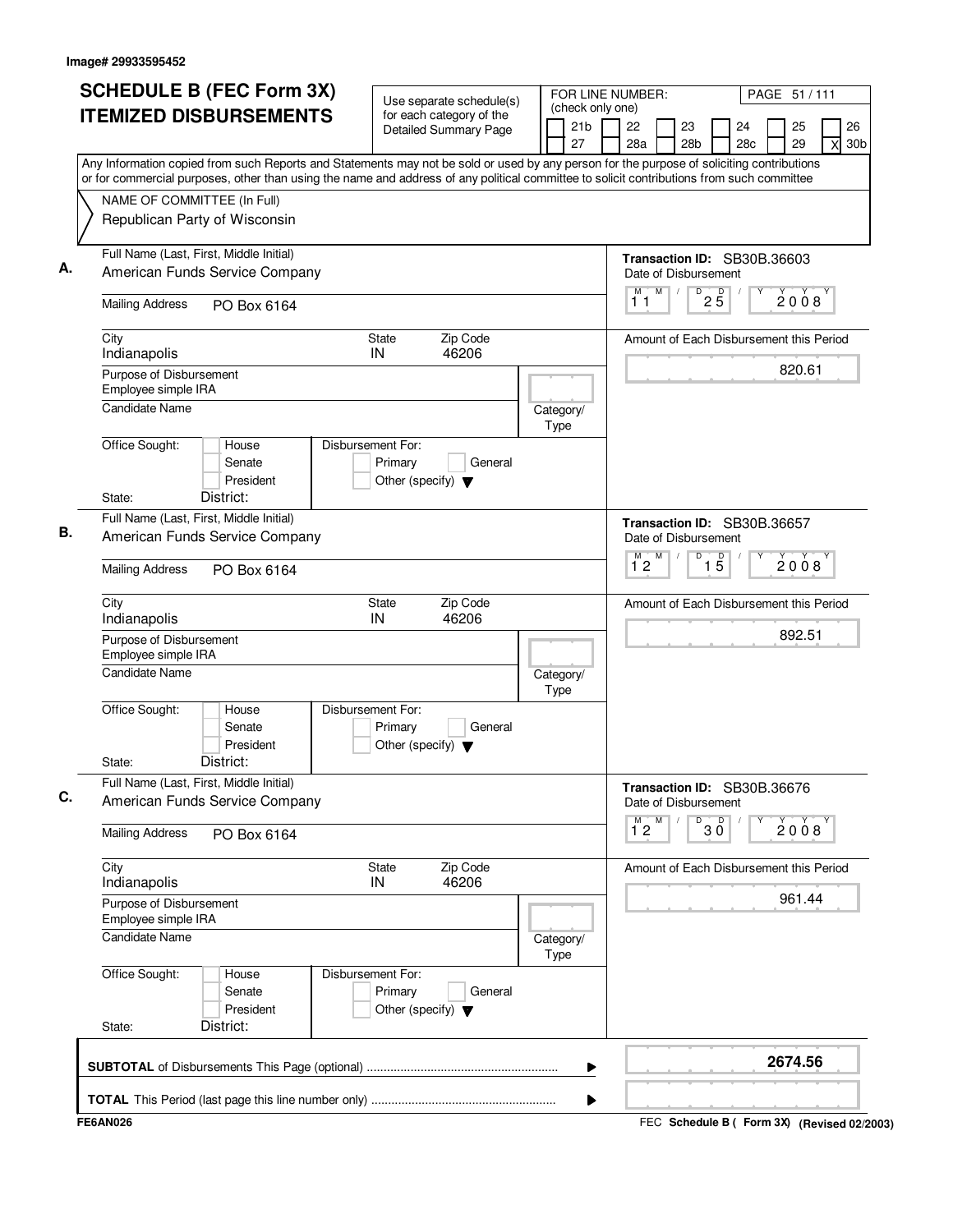| <b>SCHEDULE B (FEC Form 3X)</b>                                                                                                           | Use separate schedule(s)                                                        | FOR LINE NUMBER:                          | PAGE 52/111                                                                               |
|-------------------------------------------------------------------------------------------------------------------------------------------|---------------------------------------------------------------------------------|-------------------------------------------|-------------------------------------------------------------------------------------------|
| <b>ITEMIZED DISBURSEMENTS</b>                                                                                                             | for each category of the<br><b>Detailed Summary Page</b>                        | (check only one)<br>21 <sub>b</sub><br>27 | 26<br>22<br>23<br>25<br>24<br>28c<br>29<br>28a<br>28 <sub>b</sub><br>30 <sub>b</sub><br>X |
| Any Information copied from such Reports and Statements may not be sold or used by any person for the purpose of soliciting contributions |                                                                                 |                                           |                                                                                           |
| or for commercial purposes, other than using the name and address of any political committee to solicit contributions from such committee |                                                                                 |                                           |                                                                                           |
| NAME OF COMMITTEE (In Full)<br>Republican Party of Wisconsin                                                                              |                                                                                 |                                           |                                                                                           |
| Full Name (Last, First, Middle Initial)<br>AmericInn of Madison                                                                           |                                                                                 |                                           | Transaction ID: SB30B.36845<br>Date of Disbursement                                       |
| <b>Mailing Address</b><br>101 W Broadway                                                                                                  |                                                                                 |                                           | M<br>D<br>M<br>$0\overline{5}$<br>2008<br>11                                              |
| City<br>Monona                                                                                                                            | State<br>Zip Code<br>WI<br>53716                                                |                                           | Amount of Each Disbursement this Period                                                   |
| Purpose of Disbursement<br>12/3 CC Pmt: 72hr hotel                                                                                        |                                                                                 |                                           | 3088.20                                                                                   |
| <b>Candidate Name</b>                                                                                                                     |                                                                                 | Category/<br>Type                         | [MEMO ITEM]                                                                               |
| Office Sought:<br>House<br>Senate<br>President<br>District:<br>State:                                                                     | Disbursement For:<br>Primary<br>General<br>Other (specify) $\blacktriangledown$ |                                           |                                                                                           |
| Full Name (Last, First, Middle Initial)<br>AT&T                                                                                           |                                                                                 |                                           | Transaction ID: SB30B.36742<br>Date of Disbursement                                       |
| <b>Mailing Address</b><br>PO Box 9100                                                                                                     |                                                                                 |                                           | M<br>D<br>$0^{\circ}$<br>$\overline{1}^M$ 2<br>2008                                       |
| City<br>Aurora                                                                                                                            | Zip Code<br>State<br>IL<br>60507                                                |                                           | Amount of Each Disbursement this Period                                                   |
| Purpose of Disbursement<br>VoIP Phone bill                                                                                                |                                                                                 |                                           | 291.02                                                                                    |
| Candidate Name                                                                                                                            |                                                                                 | Category/<br>Type                         |                                                                                           |
| Office Sought:<br>House<br>Senate<br>President<br>District:<br>State:                                                                     | Disbursement For:<br>Primary<br>General<br>Other (specify) $\blacktriangledown$ |                                           |                                                                                           |
| Full Name (Last, First, Middle Initial)<br>AT&T                                                                                           |                                                                                 |                                           | Transaction ID: SB30B.36750<br>Date of Disbursement                                       |
| <b>Mailing Address</b><br>PO Box 9100                                                                                                     |                                                                                 |                                           | M<br>M<br>0 <sup>0</sup><br>D<br>2008<br>$1^{\degree}2$                                   |
| City<br>Aurora                                                                                                                            | Zip Code<br>State<br>60507<br>IL                                                |                                           | Amount of Each Disbursement this Period                                                   |
| Purpose of Disbursement<br>Phone bill                                                                                                     |                                                                                 |                                           | 644.79                                                                                    |
| <b>Candidate Name</b>                                                                                                                     |                                                                                 | Category/<br>Type                         |                                                                                           |
| Office Sought:<br>House<br>Senate<br>President<br>District:<br>State:                                                                     | Disbursement For:<br>Primary<br>General<br>Other (specify) $\blacktriangledown$ |                                           |                                                                                           |
|                                                                                                                                           |                                                                                 | ▶                                         | 935.81                                                                                    |
|                                                                                                                                           |                                                                                 | ▶                                         |                                                                                           |
| <b>FE6AN026</b>                                                                                                                           |                                                                                 |                                           | FEC Schedule B ( Form 3X) (Revised 02/2003)                                               |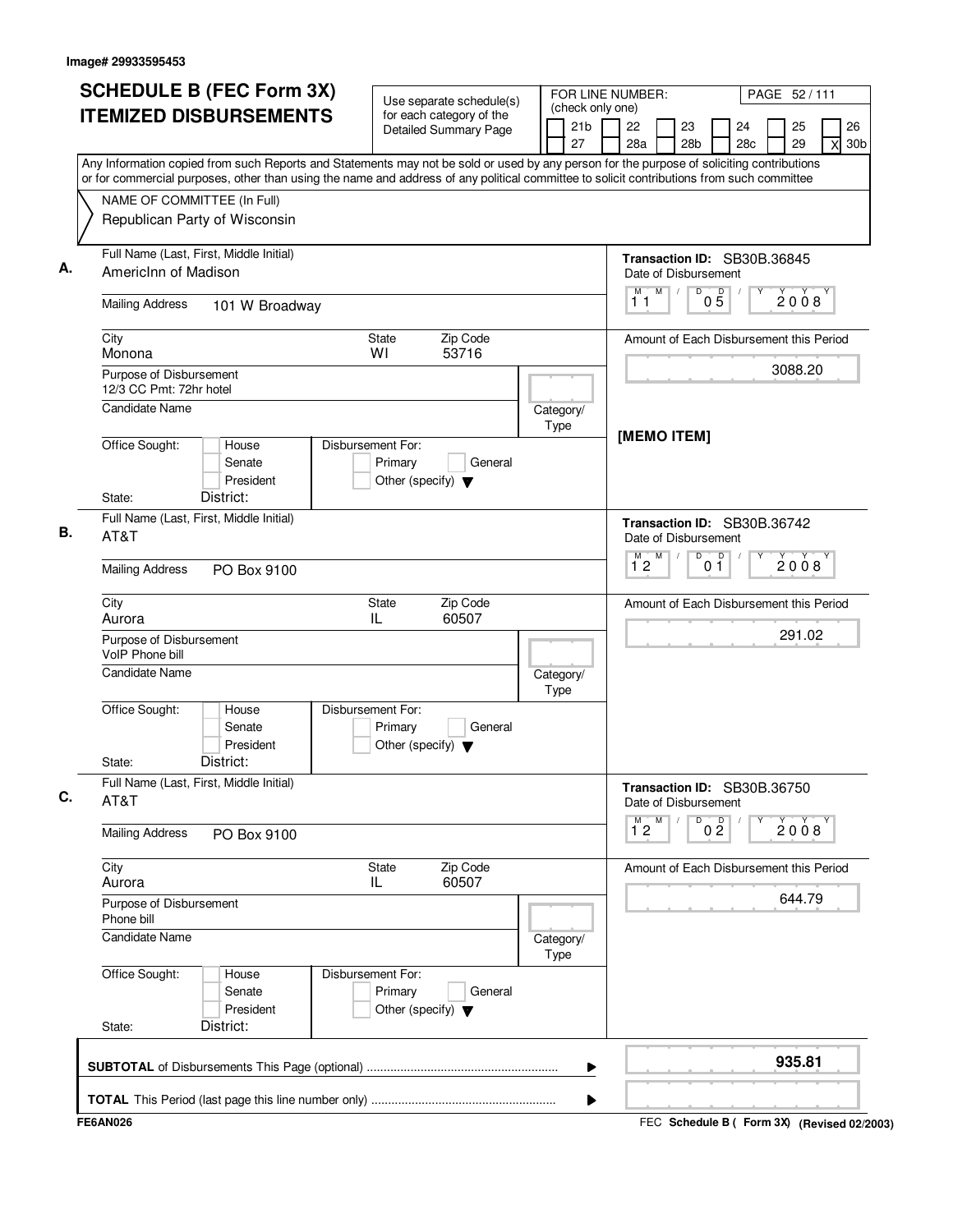| <b>SCHEDULE B (FEC Form 3X)</b>                                                                                                                                          | Use separate schedule(s)                                                        |                                           | FOR LINE NUMBER:                                              |                                             |                       | PAGE 53/111 |                                   |
|--------------------------------------------------------------------------------------------------------------------------------------------------------------------------|---------------------------------------------------------------------------------|-------------------------------------------|---------------------------------------------------------------|---------------------------------------------|-----------------------|-------------|-----------------------------------|
| <b>ITEMIZED DISBURSEMENTS</b>                                                                                                                                            | for each category of the<br><b>Detailed Summary Page</b>                        | (check only one)<br>21 <sub>b</sub><br>27 | 22<br>28a                                                     | 23<br>28 <sub>b</sub>                       | 24<br>28 <sub>c</sub> | 25<br>29    | 26<br>30 <sub>b</sub><br>$\times$ |
| Any Information copied from such Reports and Statements may not be sold or used by any person for the purpose of soliciting contributions                                |                                                                                 |                                           |                                                               |                                             |                       |             |                                   |
| or for commercial purposes, other than using the name and address of any political committee to solicit contributions from such committee<br>NAME OF COMMITTEE (In Full) |                                                                                 |                                           |                                                               |                                             |                       |             |                                   |
| Republican Party of Wisconsin                                                                                                                                            |                                                                                 |                                           |                                                               |                                             |                       |             |                                   |
| Full Name (Last, First, Middle Initial)<br>AT&T                                                                                                                          |                                                                                 |                                           | Transaction ID: SB30B.36761<br>Date of Disbursement           |                                             |                       |             |                                   |
| <b>Mailing Address</b><br>PO Box 9100                                                                                                                                    |                                                                                 |                                           | M<br>М<br>12                                                  | D<br>D<br>09                                |                       | 2008        |                                   |
| City<br>Aurora                                                                                                                                                           | Zip Code<br>State<br>60507<br>IL                                                |                                           | Amount of Each Disbursement this Period                       |                                             |                       |             |                                   |
| Purpose of Disbursement<br>Phone bill                                                                                                                                    |                                                                                 |                                           |                                                               |                                             |                       | 166.54      |                                   |
| Candidate Name                                                                                                                                                           |                                                                                 | Category/<br>Type                         |                                                               |                                             |                       |             |                                   |
| Office Sought:<br>House<br>Senate<br>President<br>District:                                                                                                              | Disbursement For:<br>Primary<br>General<br>Other (specify) $\blacktriangledown$ |                                           |                                                               |                                             |                       |             |                                   |
| State:<br>Full Name (Last, First, Middle Initial)                                                                                                                        |                                                                                 |                                           |                                                               |                                             |                       |             |                                   |
| <b>Bartz's Party Store</b>                                                                                                                                               |                                                                                 |                                           | Transaction ID: SB30B.36774<br>Date of Disbursement<br>M<br>M | D                                           |                       |             |                                   |
| <b>Mailing Address</b><br>4150 S 108th                                                                                                                                   |                                                                                 |                                           | 10                                                            | 0 <sup>0</sup>                              |                       | 2008        |                                   |
| City<br>Greenfield                                                                                                                                                       | Zip Code<br>State<br>W١<br>53220                                                |                                           | Amount of Each Disbursement this Period                       |                                             |                       |             |                                   |
| Purpose of Disbursement<br>11/25 Kuehn Reimbursement: supplies                                                                                                           |                                                                                 |                                           |                                                               |                                             |                       | 10.19       |                                   |
| <b>Candidate Name</b>                                                                                                                                                    |                                                                                 | Category/<br>Type                         |                                                               |                                             |                       |             |                                   |
| Office Sought:<br>House<br>Senate<br>President<br>District:<br>State:                                                                                                    | Disbursement For:<br>Primary<br>General<br>Other (specify) $\blacktriangledown$ |                                           | [MEMO ITEM]                                                   |                                             |                       |             |                                   |
| Full Name (Last, First, Middle Initial)<br><b>Beloit Properties</b>                                                                                                      |                                                                                 |                                           | Transaction ID: SB30B.36847<br>Date of Disbursement           |                                             |                       |             |                                   |
| <b>Mailing Address</b><br>655 Third St                                                                                                                                   |                                                                                 |                                           | $\overline{1}^M$ 2<br>M                                       | $0\stackrel{D}{4}$<br>D                     |                       | 2008        |                                   |
| City<br><b>Beloit</b>                                                                                                                                                    | Zip Code<br>State<br>53511<br>WI                                                |                                           | Amount of Each Disbursement this Period                       |                                             |                       |             |                                   |
| Purpose of Disbursement<br>12/5 Rock Co GOP reimbursement: utilities                                                                                                     |                                                                                 |                                           |                                                               |                                             |                       | 252.76      |                                   |
| Candidate Name                                                                                                                                                           |                                                                                 | Category/<br>Type                         | [MEMO ITEM]                                                   |                                             |                       |             |                                   |
| Office Sought:<br>House<br>Senate<br>President<br>District:<br>State:                                                                                                    | Disbursement For:<br>Primary<br>General<br>Other (specify) $\blacktriangledown$ |                                           |                                                               |                                             |                       |             |                                   |
|                                                                                                                                                                          |                                                                                 |                                           |                                                               |                                             |                       | 166.54      |                                   |
|                                                                                                                                                                          |                                                                                 | ▶                                         |                                                               |                                             |                       |             |                                   |
| <b>FE6AN026</b>                                                                                                                                                          |                                                                                 |                                           |                                                               | FEC Schedule B ( Form 3X) (Revised 02/2003) |                       |             |                                   |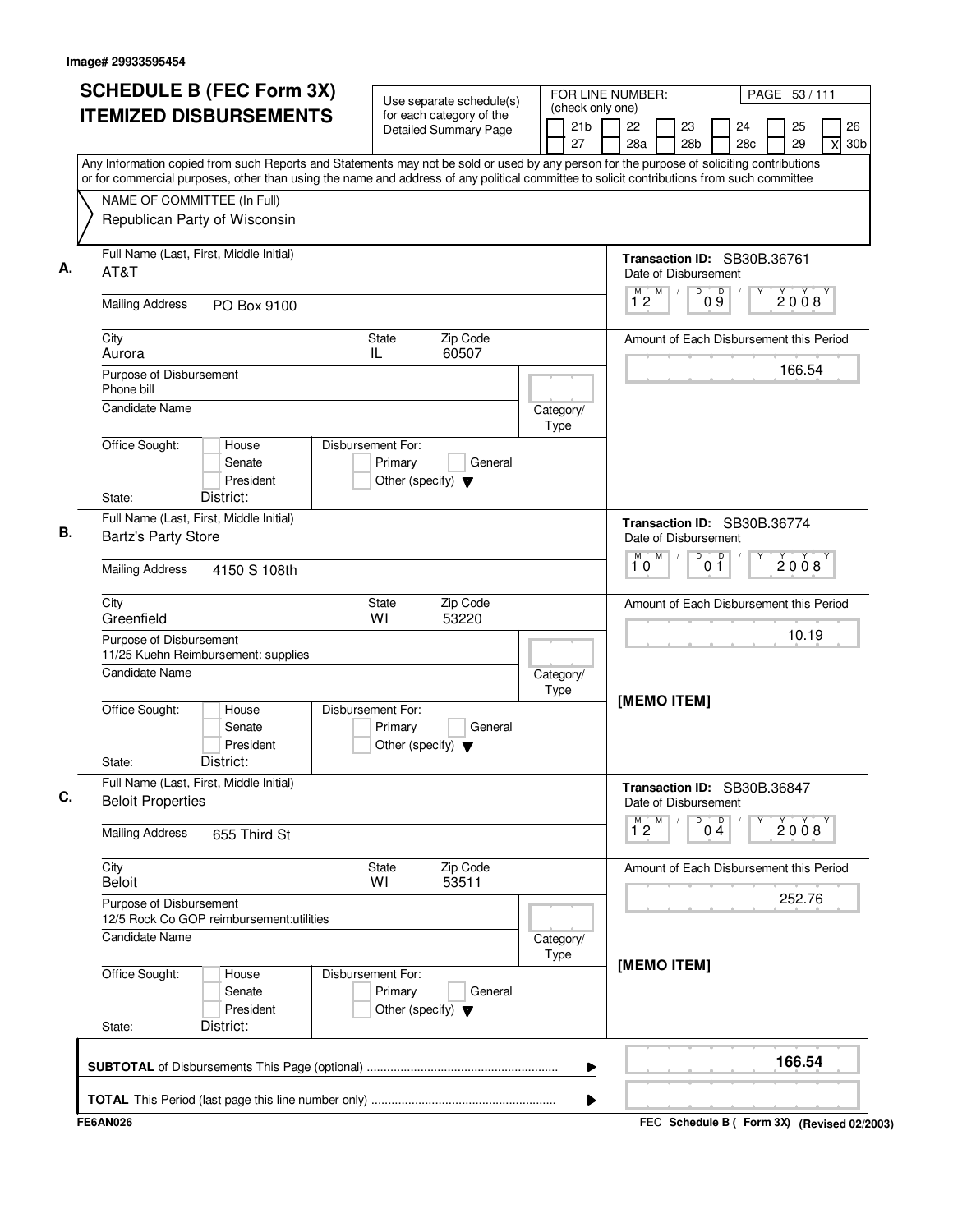| <b>SCHEDULE B (FEC Form 3X)</b>                                                                                                           | Use separate schedule(s)                                                        | FOR LINE NUMBER:<br>(check only one) |              |   |                                                     |                 |                       | PAGE 54 / 111 |                            |
|-------------------------------------------------------------------------------------------------------------------------------------------|---------------------------------------------------------------------------------|--------------------------------------|--------------|---|-----------------------------------------------------|-----------------|-----------------------|---------------|----------------------------|
| <b>ITEMIZED DISBURSEMENTS</b>                                                                                                             | for each category of the<br><b>Detailed Summary Page</b>                        | 21 <sub>b</sub><br>27                | 22<br>28a    |   | 23<br>28 <sub>b</sub>                               |                 | 24<br>28 <sub>c</sub> | 25<br>29      | 26<br>30 <sub>b</sub><br>X |
| Any Information copied from such Reports and Statements may not be sold or used by any person for the purpose of soliciting contributions |                                                                                 |                                      |              |   |                                                     |                 |                       |               |                            |
| or for commercial purposes, other than using the name and address of any political committee to solicit contributions from such committee |                                                                                 |                                      |              |   |                                                     |                 |                       |               |                            |
| NAME OF COMMITTEE (In Full)                                                                                                               |                                                                                 |                                      |              |   |                                                     |                 |                       |               |                            |
| Republican Party of Wisconsin                                                                                                             |                                                                                 |                                      |              |   |                                                     |                 |                       |               |                            |
| Full Name (Last, First, Middle Initial)<br>Best Western Hudson House                                                                      |                                                                                 |                                      |              |   | Transaction ID: SB30B.36758<br>Date of Disbursement |                 |                       |               |                            |
| <b>Mailing Address</b><br>1616 Crestview Dr                                                                                               |                                                                                 |                                      | $1^{\circ}2$ | M | D                                                   | $0\overline{5}$ |                       | 2008          |                            |
| City<br>Hudson                                                                                                                            | Zip Code<br><b>State</b><br>WI<br>54016                                         |                                      |              |   | Amount of Each Disbursement this Period             |                 |                       |               |                            |
| Purpose of Disbursement                                                                                                                   |                                                                                 |                                      |              |   |                                                     |                 |                       | 928.65        |                            |
| 72-hr deployment hotel                                                                                                                    |                                                                                 |                                      |              |   |                                                     |                 |                       |               |                            |
| <b>Candidate Name</b>                                                                                                                     |                                                                                 | Category/<br>Type                    |              |   |                                                     |                 |                       |               |                            |
| Office Sought:<br>House<br>Senate<br>President                                                                                            | Disbursement For:<br>Primary<br>General<br>Other (specify) $\blacktriangledown$ |                                      |              |   |                                                     |                 |                       |               |                            |
| District:<br>State:                                                                                                                       |                                                                                 |                                      |              |   |                                                     |                 |                       |               |                            |
| Full Name (Last, First, Middle Initial)                                                                                                   |                                                                                 |                                      |              |   | Transaction ID: SB30B.36841                         |                 |                       |               |                            |
| Best Western La Crosse                                                                                                                    |                                                                                 |                                      | м            | M | Date of Disbursement<br>D                           |                 |                       |               |                            |
| <b>Mailing Address</b><br>1835 Rose St                                                                                                    |                                                                                 |                                      | 11           |   |                                                     | 000             |                       | 2008          |                            |
| City<br>LaCrosse                                                                                                                          | Zip Code<br><b>State</b><br>WI<br>54601                                         |                                      |              |   | Amount of Each Disbursement this Period             |                 |                       |               |                            |
| Purpose of Disbursement<br>12/3 CC Pmt: 72hr hotel                                                                                        |                                                                                 |                                      |              |   |                                                     |                 |                       | 1271.04       |                            |
| Candidate Name                                                                                                                            |                                                                                 | Category/<br>Type                    |              |   |                                                     |                 |                       |               |                            |
| Office Sought:<br>House<br>Senate<br>President<br>District:<br>State:                                                                     | Disbursement For:<br>Primary<br>General<br>Other (specify) $\blacktriangledown$ |                                      |              |   | [MEMO ITEM]                                         |                 |                       |               |                            |
| Full Name (Last, First, Middle Initial)                                                                                                   |                                                                                 |                                      |              |   | Transaction ID: SB30B.36608                         |                 |                       |               |                            |
| <b>Dudley Bowlby</b>                                                                                                                      |                                                                                 |                                      |              |   | Date of Disbursement                                |                 |                       |               |                            |
| <b>Mailing Address</b><br>250 Femrite Drive                                                                                               |                                                                                 |                                      | M<br>11      | M |                                                     | $\overline{26}$ |                       | 2008          |                            |
| City<br>Madison                                                                                                                           | Zip Code<br><b>State</b><br>WI<br>53716                                         |                                      |              |   | Amount of Each Disbursement this Period             |                 |                       |               |                            |
| Purpose of Disbursement<br>Payroll                                                                                                        |                                                                                 |                                      |              |   |                                                     |                 |                       | 447.99        |                            |
| <b>Candidate Name</b>                                                                                                                     |                                                                                 | Category/<br>Type                    |              |   |                                                     |                 |                       |               |                            |
| Office Sought:<br>House<br>Senate<br>President<br>District:<br>State:                                                                     | Disbursement For:<br>Primary<br>General<br>Other (specify) $\blacktriangledown$ |                                      |              |   |                                                     |                 |                       |               |                            |
|                                                                                                                                           |                                                                                 | ▶                                    |              |   |                                                     |                 |                       | 1376.64       |                            |
|                                                                                                                                           |                                                                                 |                                      |              |   |                                                     |                 |                       |               |                            |
|                                                                                                                                           |                                                                                 | ▶                                    |              |   |                                                     |                 |                       |               |                            |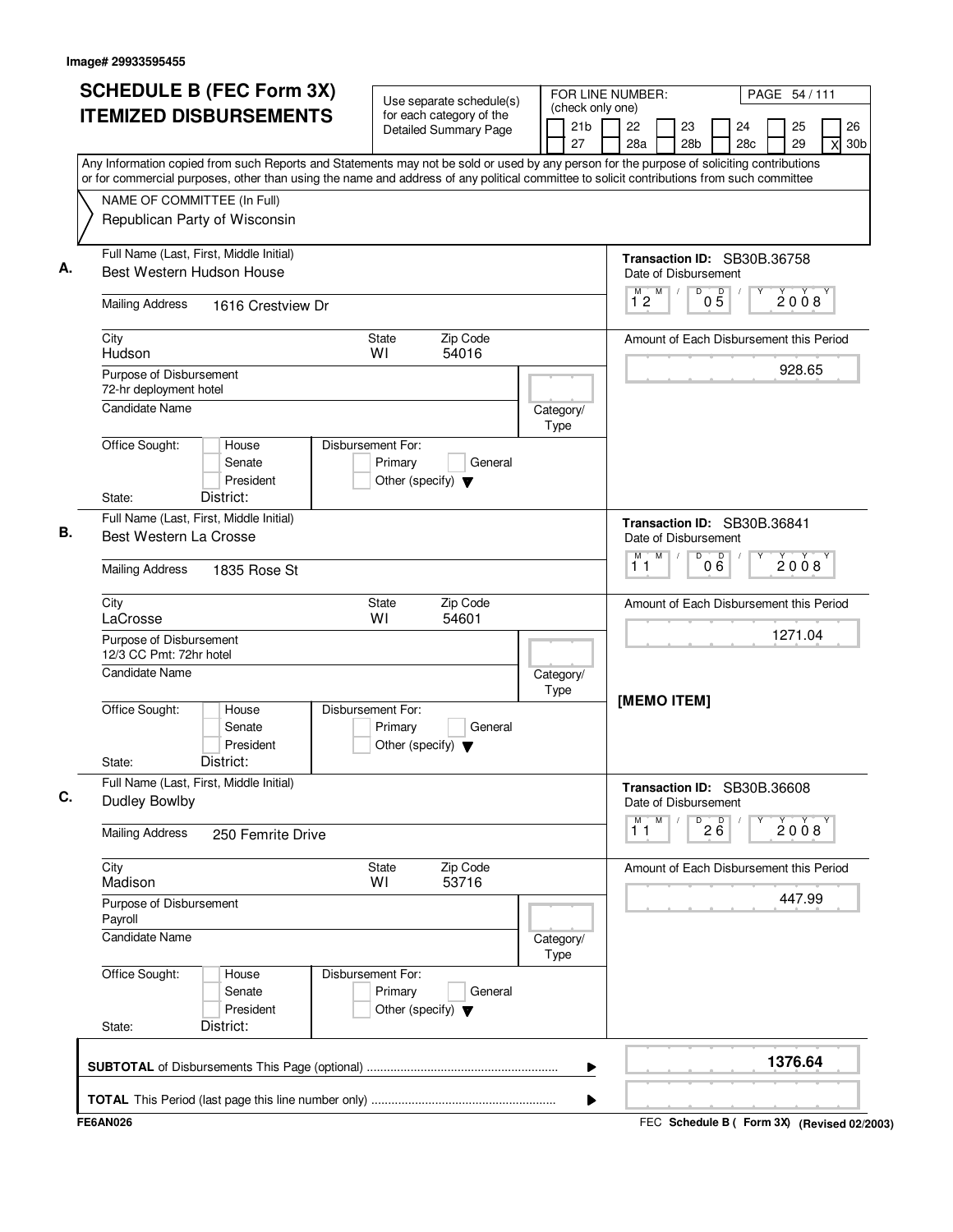| <b>SCHEDULE B (FEC Form 3X)</b>                                                                                                                                          | Use separate schedule(s)                                                        | FOR LINE NUMBER:                                    |                                                                |                                             |           | PAGE 55/111 |                            |  |  |  |  |  |
|--------------------------------------------------------------------------------------------------------------------------------------------------------------------------|---------------------------------------------------------------------------------|-----------------------------------------------------|----------------------------------------------------------------|---------------------------------------------|-----------|-------------|----------------------------|--|--|--|--|--|
| <b>ITEMIZED DISBURSEMENTS</b>                                                                                                                                            | for each category of the<br>Detailed Summary Page                               | (check only one)<br>21 <sub>b</sub><br>27           | 22<br>28a                                                      | 23<br>28 <sub>b</sub>                       | 24<br>28c | 25<br>29    | 26<br>30 <sub>b</sub><br>X |  |  |  |  |  |
| Any Information copied from such Reports and Statements may not be sold or used by any person for the purpose of soliciting contributions                                |                                                                                 |                                                     |                                                                |                                             |           |             |                            |  |  |  |  |  |
| or for commercial purposes, other than using the name and address of any political committee to solicit contributions from such committee<br>NAME OF COMMITTEE (In Full) |                                                                                 |                                                     |                                                                |                                             |           |             |                            |  |  |  |  |  |
| Republican Party of Wisconsin                                                                                                                                            |                                                                                 |                                                     |                                                                |                                             |           |             |                            |  |  |  |  |  |
| Full Name (Last, First, Middle Initial)<br><b>Dudley Bowlby</b>                                                                                                          |                                                                                 | Transaction ID: SB30B.36642<br>Date of Disbursement |                                                                |                                             |           |             |                            |  |  |  |  |  |
| <b>Mailing Address</b><br>250 Femrite Drive                                                                                                                              |                                                                                 |                                                     | M<br>$1^{\degree}2$                                            | D<br>$\overline{15}$                        |           | 2008        |                            |  |  |  |  |  |
| City<br>Madison                                                                                                                                                          | Zip Code<br><b>State</b><br>53716<br>WI                                         |                                                     | Amount of Each Disbursement this Period                        |                                             |           |             |                            |  |  |  |  |  |
| Purpose of Disbursement<br>Payroll                                                                                                                                       |                                                                                 |                                                     |                                                                |                                             |           | 801.10      |                            |  |  |  |  |  |
| <b>Candidate Name</b>                                                                                                                                                    |                                                                                 | Category/<br>Type                                   |                                                                |                                             |           |             |                            |  |  |  |  |  |
| Office Sought:<br>House<br>Senate<br>President<br>District:<br>State:                                                                                                    | Disbursement For:<br>Primary<br>General<br>Other (specify) $\blacktriangledown$ |                                                     |                                                                |                                             |           |             |                            |  |  |  |  |  |
| Full Name (Last, First, Middle Initial)                                                                                                                                  |                                                                                 |                                                     |                                                                |                                             |           |             |                            |  |  |  |  |  |
| Dudley Bowlby                                                                                                                                                            |                                                                                 |                                                     | Transaction ID: SB30B.36690<br>Date of Disbursement<br>M<br>M. | D                                           |           |             |                            |  |  |  |  |  |
| <b>Mailing Address</b><br>250 Femrite Drive                                                                                                                              |                                                                                 |                                                     | 12                                                             | $3^{\circ}$                                 |           | 2008        |                            |  |  |  |  |  |
| City<br>Madison                                                                                                                                                          | Zip Code<br>State<br>WI<br>53716                                                |                                                     | Amount of Each Disbursement this Period                        |                                             |           |             |                            |  |  |  |  |  |
| Purpose of Disbursement<br>Payroll                                                                                                                                       |                                                                                 |                                                     |                                                                |                                             |           | 424.54      |                            |  |  |  |  |  |
| <b>Candidate Name</b>                                                                                                                                                    |                                                                                 | Category/<br>Type                                   |                                                                |                                             |           |             |                            |  |  |  |  |  |
| Office Sought:<br>House<br>Senate<br>President<br>District:<br>State:                                                                                                    | Disbursement For:<br>Primary<br>General<br>Other (specify) $\blacktriangledown$ |                                                     |                                                                |                                             |           |             |                            |  |  |  |  |  |
| Full Name (Last, First, Middle Initial)<br>BP Gasoline - Wausau                                                                                                          |                                                                                 |                                                     | Transaction ID: SB30B.36825<br>Date of Disbursement            |                                             |           |             |                            |  |  |  |  |  |
| <b>Mailing Address</b><br>4600 Rib Mountain Dr                                                                                                                           |                                                                                 |                                                     | М<br>M<br>10                                                   | $\overline{1}$ $\overline{7}$<br>D          |           | 2008        |                            |  |  |  |  |  |
| City<br>Wausau                                                                                                                                                           | Zip Code<br>State<br>WI<br>54401                                                |                                                     | Amount of Each Disbursement this Period                        |                                             |           |             |                            |  |  |  |  |  |
| Purpose of Disbursement<br>11/25 Gilbert reimbursement: gas                                                                                                              |                                                                                 |                                                     |                                                                |                                             |           | 44.85       |                            |  |  |  |  |  |
| <b>Candidate Name</b>                                                                                                                                                    |                                                                                 | Category/<br>Type                                   |                                                                |                                             |           |             |                            |  |  |  |  |  |
| Office Sought:<br>House<br>Senate<br>President<br>District:<br>State:                                                                                                    | Disbursement For:<br>Primary<br>General<br>Other (specify) $\blacktriangledown$ |                                                     | [MEMO ITEM]                                                    |                                             |           |             |                            |  |  |  |  |  |
|                                                                                                                                                                          |                                                                                 | ▶                                                   |                                                                |                                             |           | 1225.64     |                            |  |  |  |  |  |
|                                                                                                                                                                          |                                                                                 | ▶                                                   |                                                                |                                             |           |             |                            |  |  |  |  |  |
| <b>FE6AN026</b>                                                                                                                                                          |                                                                                 |                                                     |                                                                | FEC Schedule B ( Form 3X) (Revised 02/2003) |           |             |                            |  |  |  |  |  |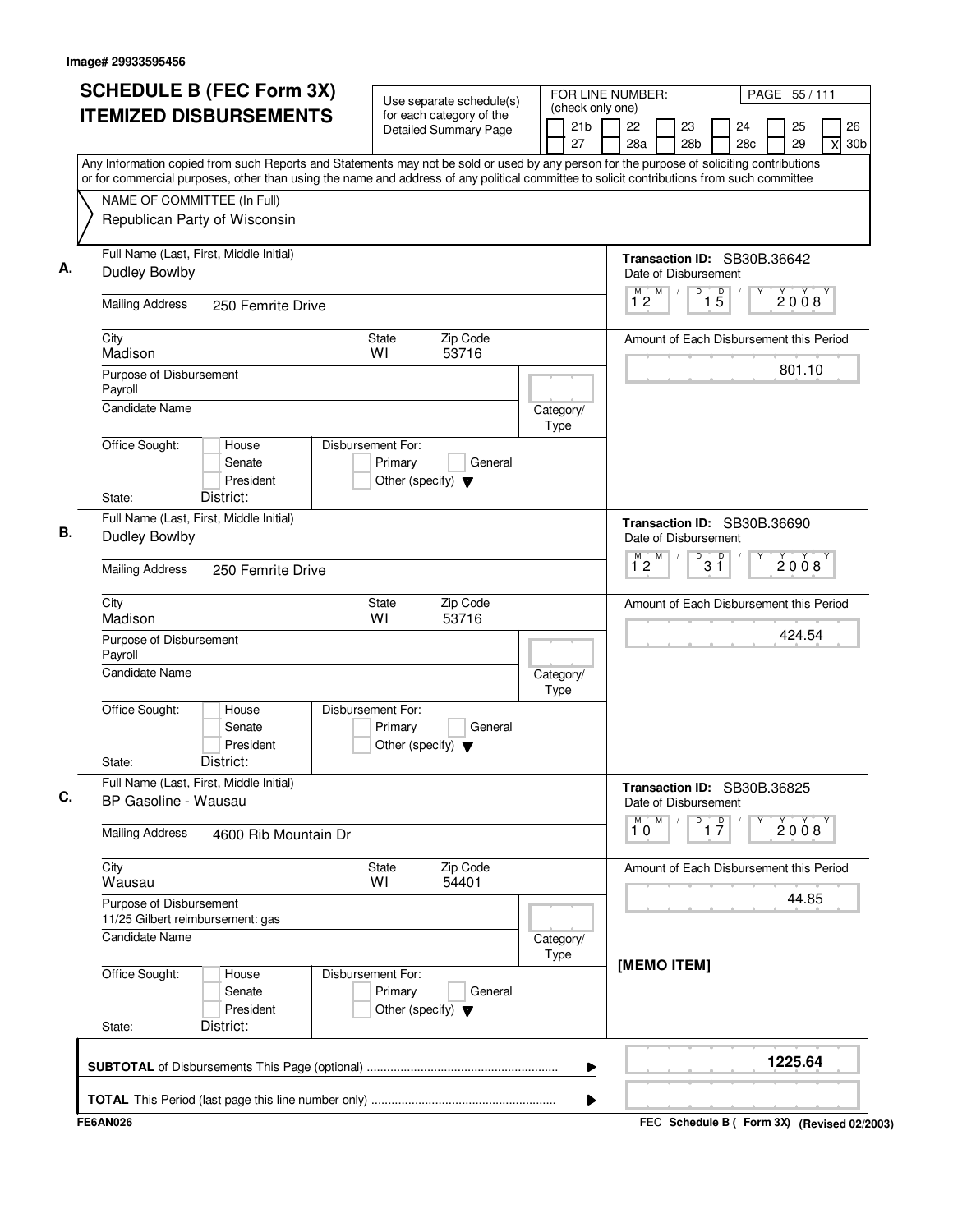| <b>SCHEDULE B (FEC Form 3X)</b>                                                                                                                                          | Use separate schedule(s)                                                        | FOR LINE NUMBER:                          |                                                     |                            |           | PAGE 56/111 |                            |
|--------------------------------------------------------------------------------------------------------------------------------------------------------------------------|---------------------------------------------------------------------------------|-------------------------------------------|-----------------------------------------------------|----------------------------|-----------|-------------|----------------------------|
| <b>ITEMIZED DISBURSEMENTS</b>                                                                                                                                            | for each category of the<br><b>Detailed Summary Page</b>                        | (check only one)<br>21 <sub>b</sub><br>27 | 22<br>23<br>28a<br>28 <sub>b</sub>                  |                            | 24<br>28c | 25<br>29    | 26<br>30 <sub>b</sub><br>X |
| Any Information copied from such Reports and Statements may not be sold or used by any person for the purpose of soliciting contributions                                |                                                                                 |                                           |                                                     |                            |           |             |                            |
| or for commercial purposes, other than using the name and address of any political committee to solicit contributions from such committee<br>NAME OF COMMITTEE (In Full) |                                                                                 |                                           |                                                     |                            |           |             |                            |
| Republican Party of Wisconsin                                                                                                                                            |                                                                                 |                                           |                                                     |                            |           |             |                            |
| Full Name (Last, First, Middle Initial)<br><b>Matthew Brabender</b>                                                                                                      |                                                                                 |                                           | Transaction ID: SB30B.36609<br>Date of Disbursement |                            |           |             |                            |
| <b>Mailing Address</b><br>3914 Rieder Road #1                                                                                                                            |                                                                                 |                                           | M<br>M<br>$\sqrt{2}$<br>11                          | $\sqrt{D^2}$ $\frac{6}{6}$ |           | 2008        |                            |
| City<br>Madison                                                                                                                                                          | Zip Code<br>State<br>53704<br>WI                                                |                                           | Amount of Each Disbursement this Period             |                            |           |             |                            |
| Purpose of Disbursement<br>Payroll                                                                                                                                       |                                                                                 |                                           |                                                     |                            |           |             |                            |
| <b>Candidate Name</b>                                                                                                                                                    |                                                                                 | Category/<br>Type                         |                                                     |                            |           |             |                            |
| Office Sought:<br>House<br>Senate<br>President<br>District:<br>State:                                                                                                    | Disbursement For:<br>Primary<br>General<br>Other (specify) $\blacktriangledown$ |                                           |                                                     |                            |           |             |                            |
| Full Name (Last, First, Middle Initial)<br><b>Matthew Brabender</b>                                                                                                      |                                                                                 |                                           | Transaction ID: SB30B.36643<br>Date of Disbursement |                            |           |             |                            |
| <b>Mailing Address</b><br>3914 Rieder Road #1                                                                                                                            |                                                                                 |                                           | M<br>$\overline{1}^M$ 2                             | D<br>$\overline{1\,5}$     |           | 2008        |                            |
| City<br>Madison                                                                                                                                                          | Zip Code<br>State<br>WI<br>53704                                                |                                           | Amount of Each Disbursement this Period             |                            |           |             |                            |
| Purpose of Disbursement<br>Payroll                                                                                                                                       |                                                                                 |                                           |                                                     |                            |           | 589.44      |                            |
| <b>Candidate Name</b>                                                                                                                                                    |                                                                                 | Category/<br>Type                         |                                                     |                            |           |             |                            |
| Office Sought:<br>House<br>Senate<br>President<br>District:<br>State:                                                                                                    | Disbursement For:<br>Primary<br>General<br>Other (specify) $\blacktriangledown$ |                                           |                                                     |                            |           |             |                            |
| Full Name (Last, First, Middle Initial)<br><b>Matthew Brabender</b>                                                                                                      |                                                                                 |                                           | Transaction ID: SB30B.36691<br>Date of Disbursement |                            |           |             |                            |
| <b>Mailing Address</b><br>3914 Rieder Road #1                                                                                                                            |                                                                                 |                                           | M<br>м<br>$1^{\degree}2$                            | 3 <sup>0</sup><br>D        |           | 2008        |                            |
| City<br>Madison                                                                                                                                                          | Zip Code<br>State<br>53704<br>WI                                                |                                           | Amount of Each Disbursement this Period             |                            |           |             |                            |
| Purpose of Disbursement<br>Payroll                                                                                                                                       |                                                                                 |                                           |                                                     |                            |           | 333.43      |                            |
| <b>Candidate Name</b>                                                                                                                                                    |                                                                                 | Category/<br>Type                         |                                                     |                            |           |             |                            |
| Office Sought:<br>House<br>Senate<br>President<br>District:<br>State:                                                                                                    | Disbursement For:<br>Primary<br>General<br>Other (specify) $\blacktriangledown$ |                                           |                                                     |                            |           |             |                            |
|                                                                                                                                                                          |                                                                                 | ▶                                         |                                                     |                            |           | 1300.12     |                            |
|                                                                                                                                                                          |                                                                                 | ▶                                         |                                                     |                            |           |             |                            |
| <b>FE6AN026</b>                                                                                                                                                          |                                                                                 |                                           | FEC Schedule B ( Form 3X) (Revised 02/2003)         |                            |           |             |                            |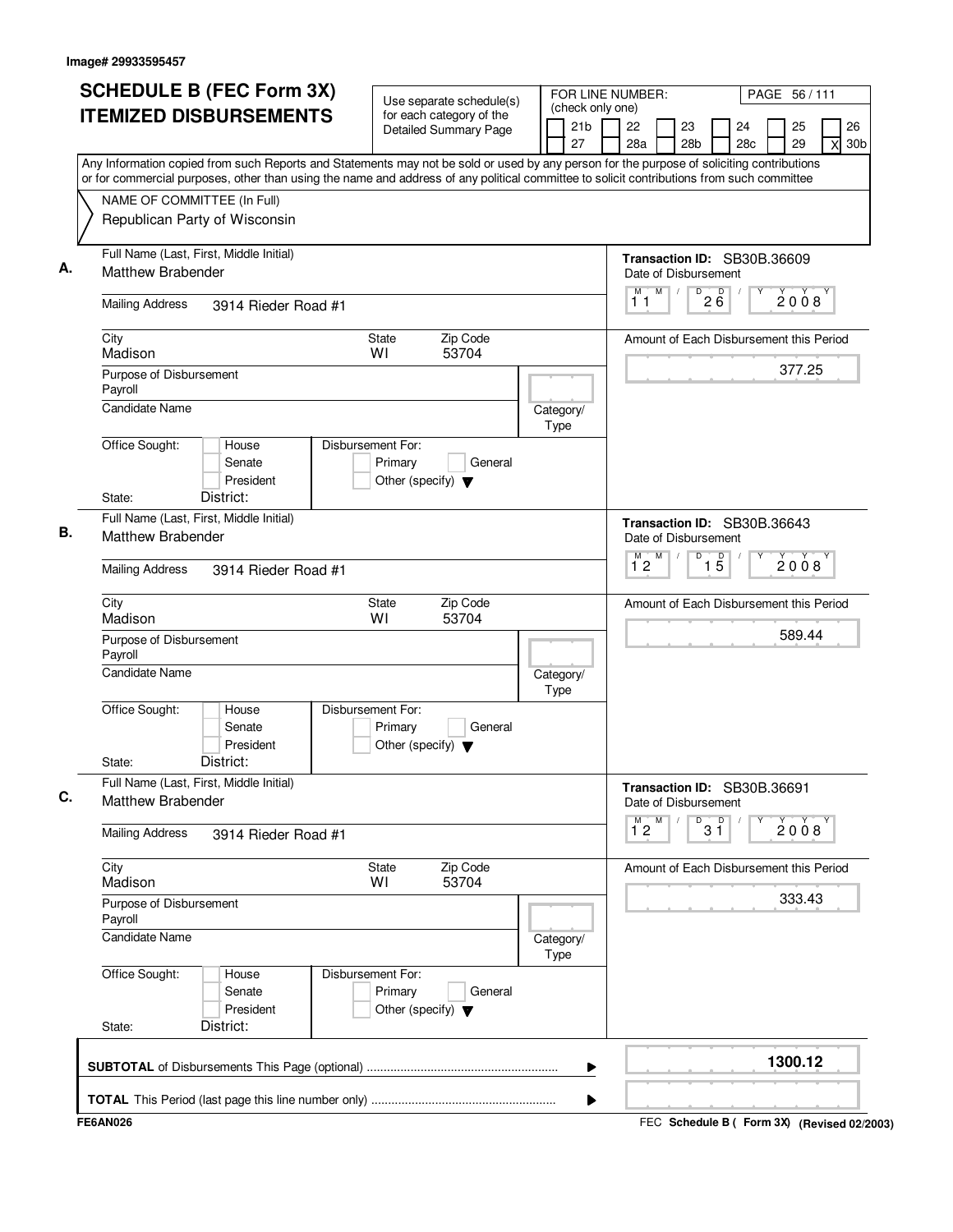| <b>SCHEDULE B (FEC Form 3X)</b>                                                                                                                                                                                                                                                        | Use separate schedule(s)                                                        | FOR LINE NUMBER:              |                     |   |                                                     |                   |           | PAGE 57/111 |                            |
|----------------------------------------------------------------------------------------------------------------------------------------------------------------------------------------------------------------------------------------------------------------------------------------|---------------------------------------------------------------------------------|-------------------------------|---------------------|---|-----------------------------------------------------|-------------------|-----------|-------------|----------------------------|
| <b>ITEMIZED DISBURSEMENTS</b>                                                                                                                                                                                                                                                          | for each category of the<br><b>Detailed Summary Page</b>                        | (check only one)<br>21b<br>27 | 22<br>28a           |   | 23<br>28 <sub>b</sub>                               |                   | 24<br>28c | 25<br>29    | 26<br>30 <sub>b</sub><br>X |
| Any Information copied from such Reports and Statements may not be sold or used by any person for the purpose of soliciting contributions<br>or for commercial purposes, other than using the name and address of any political committee to solicit contributions from such committee |                                                                                 |                               |                     |   |                                                     |                   |           |             |                            |
| NAME OF COMMITTEE (In Full)<br>Republican Party of Wisconsin                                                                                                                                                                                                                           |                                                                                 |                               |                     |   |                                                     |                   |           |             |                            |
| Full Name (Last, First, Middle Initial)<br>Travis B. Brantmeyer                                                                                                                                                                                                                        |                                                                                 |                               |                     |   | Transaction ID: SB30B.36610<br>Date of Disbursement |                   |           |             |                            |
| <b>Mailing Address</b><br>8570 Greenway Blvd #209                                                                                                                                                                                                                                      |                                                                                 |                               | M<br>11             | M | $\overline{D}$<br>$\prime$                          | $2\overline{6}$   |           | 2008        |                            |
| City<br>Middleton                                                                                                                                                                                                                                                                      | Zip Code<br>State<br>53562<br>WI                                                |                               |                     |   | Amount of Each Disbursement this Period             |                   |           |             |                            |
| Purpose of Disbursement<br>Payroll                                                                                                                                                                                                                                                     |                                                                                 |                               |                     |   |                                                     |                   |           | 643.48      |                            |
| Candidate Name                                                                                                                                                                                                                                                                         |                                                                                 | Category/<br>Type             |                     |   |                                                     |                   |           |             |                            |
| Office Sought:<br>House<br>Senate<br>President<br>District:<br>State:                                                                                                                                                                                                                  | Disbursement For:<br>Primary<br>General<br>Other (specify) $\blacktriangledown$ |                               |                     |   |                                                     |                   |           |             |                            |
| Full Name (Last, First, Middle Initial)                                                                                                                                                                                                                                                |                                                                                 |                               |                     |   | Transaction ID: SB30B.36644                         |                   |           |             |                            |
| Travis B. Brantmeyer                                                                                                                                                                                                                                                                   |                                                                                 |                               |                     | M | Date of Disbursement<br>D                           |                   |           |             |                            |
| <b>Mailing Address</b><br>8570 Greenway Blvd #209                                                                                                                                                                                                                                      |                                                                                 |                               | $\overline{1}^M$ 2  |   |                                                     | $\overline{1\,5}$ |           | 2008        |                            |
| City<br>Middleton                                                                                                                                                                                                                                                                      | Zip Code<br>State<br>WI<br>53562                                                |                               |                     |   | Amount of Each Disbursement this Period             |                   |           |             |                            |
| Purpose of Disbursement<br>Payroll                                                                                                                                                                                                                                                     |                                                                                 |                               |                     |   |                                                     |                   |           | 761.03      |                            |
| <b>Candidate Name</b>                                                                                                                                                                                                                                                                  |                                                                                 | Category/<br>Type             |                     |   |                                                     |                   |           |             |                            |
| Office Sought:<br>House<br>Senate<br>President<br>District:<br>State:                                                                                                                                                                                                                  | Disbursement For:<br>Primary<br>General<br>Other (specify) $\blacktriangledown$ |                               |                     |   |                                                     |                   |           |             |                            |
| Full Name (Last, First, Middle Initial)<br>Travis B. Brantmeyer                                                                                                                                                                                                                        |                                                                                 |                               |                     |   | Transaction ID: SB30B.36692<br>Date of Disbursement |                   |           |             |                            |
| <b>Mailing Address</b><br>8570 Greenway Blvd #209                                                                                                                                                                                                                                      |                                                                                 |                               | M<br>$1^{\degree}2$ | M | D                                                   | p<br>3 ĭ          |           | 2008        |                            |
| City<br>Middleton                                                                                                                                                                                                                                                                      | Zip Code<br>State<br>W١<br>53562                                                |                               |                     |   | Amount of Each Disbursement this Period             |                   |           |             |                            |
| Purpose of Disbursement<br>Payroll                                                                                                                                                                                                                                                     |                                                                                 |                               |                     |   |                                                     |                   |           | 558.88      |                            |
| Candidate Name                                                                                                                                                                                                                                                                         |                                                                                 | Category/<br>Type             |                     |   |                                                     |                   |           |             |                            |
| Office Sought:<br>House<br>Senate<br>President<br>District:<br>State:                                                                                                                                                                                                                  | Disbursement For:<br>Primary<br>General<br>Other (specify) $\blacktriangledown$ |                               |                     |   |                                                     |                   |           |             |                            |
|                                                                                                                                                                                                                                                                                        |                                                                                 | ▶                             |                     |   |                                                     |                   |           | 1963.39     |                            |
|                                                                                                                                                                                                                                                                                        |                                                                                 | ▶                             |                     |   |                                                     |                   |           |             |                            |
| <b>FE6AN026</b>                                                                                                                                                                                                                                                                        |                                                                                 |                               |                     |   | FEC Schedule B ( Form 3X) (Revised 02/2003)         |                   |           |             |                            |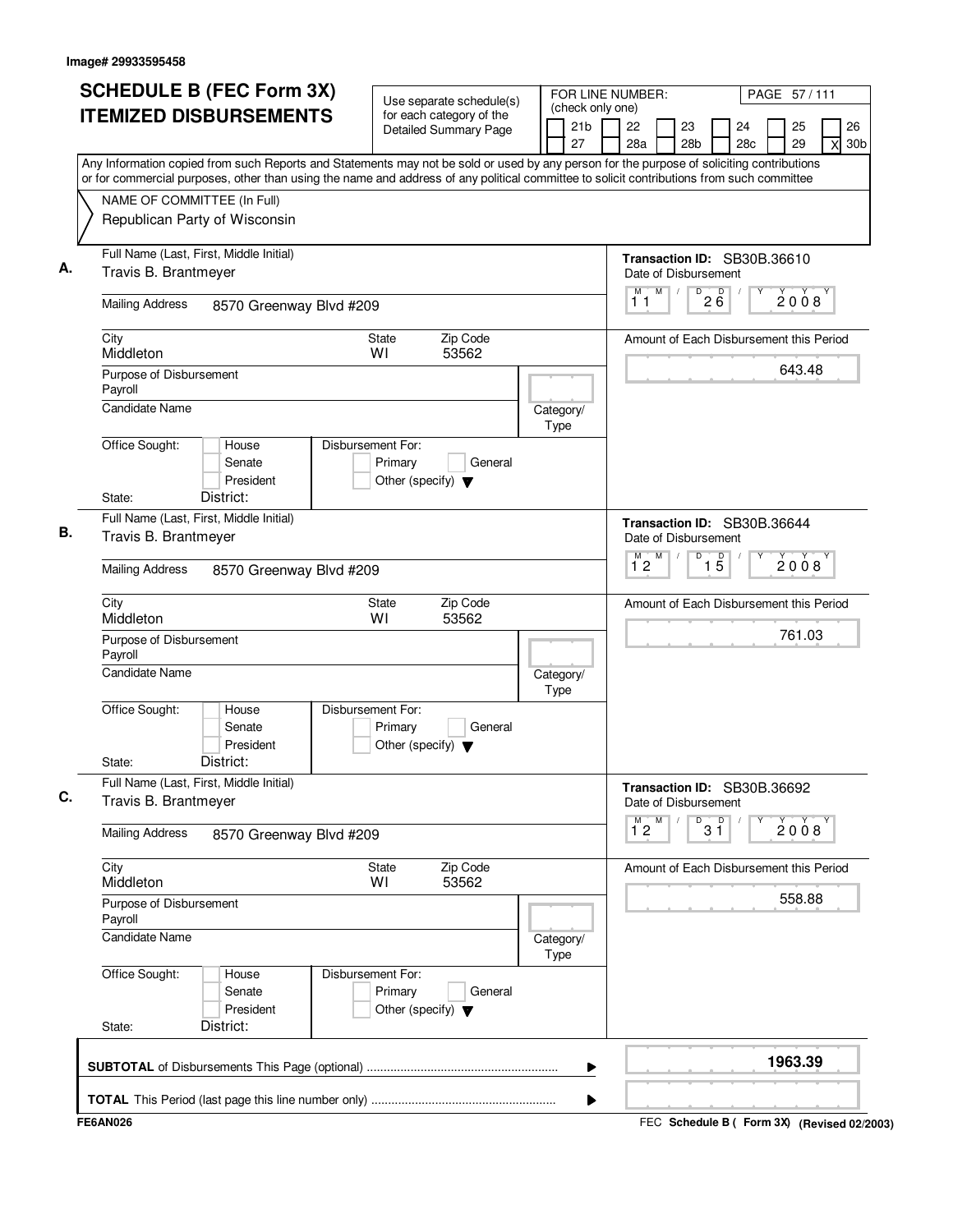| <b>SCHEDULE B (FEC Form 3X)</b><br><b>ITEMIZED DISBURSEMENTS</b>                                                                                                                                                                                                                       | Use separate schedule(s)<br>for each category of the                            | FOR LINE NUMBER:<br>(check only one)<br>21 <sub>b</sub> | PAGE 58 / 111<br>22<br>26<br>23<br>24<br>25                             |
|----------------------------------------------------------------------------------------------------------------------------------------------------------------------------------------------------------------------------------------------------------------------------------------|---------------------------------------------------------------------------------|---------------------------------------------------------|-------------------------------------------------------------------------|
|                                                                                                                                                                                                                                                                                        | Detailed Summary Page                                                           | 27                                                      | 28a<br>28 <sub>b</sub><br>28 <sub>c</sub><br>29<br>30 <sub>b</sub><br>X |
| Any Information copied from such Reports and Statements may not be sold or used by any person for the purpose of soliciting contributions<br>or for commercial purposes, other than using the name and address of any political committee to solicit contributions from such committee |                                                                                 |                                                         |                                                                         |
| NAME OF COMMITTEE (In Full)                                                                                                                                                                                                                                                            |                                                                                 |                                                         |                                                                         |
| Republican Party of Wisconsin                                                                                                                                                                                                                                                          |                                                                                 |                                                         |                                                                         |
| Full Name (Last, First, Middle Initial)<br>CBL & Associates Properties Inc.                                                                                                                                                                                                            |                                                                                 |                                                         | Transaction ID: SB30B.51709<br>Date of Disbursement                     |
|                                                                                                                                                                                                                                                                                        |                                                                                 |                                                         | D<br>M                                                                  |
| <b>Mailing Address</b><br>89 East Towne Mall                                                                                                                                                                                                                                           |                                                                                 |                                                         | $\overline{1}$ $\overline{1}$<br>2009<br>12                             |
| City<br>Madison                                                                                                                                                                                                                                                                        | Zip Code<br>State<br>WI<br>53704                                                |                                                         | Amount of Each Disbursement this Period                                 |
| Purpose of Disbursement<br>12/17 Mize reimbursement: gift cards                                                                                                                                                                                                                        |                                                                                 |                                                         | 2520.00                                                                 |
| Candidate Name                                                                                                                                                                                                                                                                         |                                                                                 | Category/<br>Type                                       |                                                                         |
| Office Sought:<br>House<br>Senate<br>President                                                                                                                                                                                                                                         | Disbursement For:<br>Primary<br>General<br>Other (specify) $\blacktriangledown$ |                                                         | [MEMO ITEM]                                                             |
| District:<br>State:<br>Full Name (Last, First, Middle Initial)                                                                                                                                                                                                                         |                                                                                 |                                                         |                                                                         |
| <b>Charter Communications</b>                                                                                                                                                                                                                                                          |                                                                                 |                                                         | Transaction ID: SB30B.36749<br>Date of Disbursement                     |
| <b>Mailing Address</b><br>135 South LaSalle Street Dept 8123                                                                                                                                                                                                                           |                                                                                 |                                                         | M<br>0 <sup>0</sup><br>$\overline{1}^M$ 2<br>D<br>2008                  |
| City<br>Chicago                                                                                                                                                                                                                                                                        | Zip Code<br>State<br>IL<br>60674                                                |                                                         | Amount of Each Disbursement this Period                                 |
| Purpose of Disbursement<br>Cable                                                                                                                                                                                                                                                       |                                                                                 |                                                         | 114.44                                                                  |
| <b>Candidate Name</b>                                                                                                                                                                                                                                                                  |                                                                                 | Category/<br>Type                                       |                                                                         |
| Office Sought:<br>House<br>Senate<br>President<br>District:<br>State:                                                                                                                                                                                                                  | Disbursement For:<br>Primary<br>General<br>Other (specify) $\blacktriangledown$ |                                                         |                                                                         |
| Full Name (Last, First, Middle Initial)<br>Molly Christianson                                                                                                                                                                                                                          |                                                                                 |                                                         | Transaction ID: SB30B.36572<br>Date of Disbursement                     |
| <b>Mailing Address</b><br>5133 Woodfield Dr.                                                                                                                                                                                                                                           |                                                                                 |                                                         | M<br>М<br>D<br>$2\overline{5}$<br>2008<br>11                            |
| City<br>Carmel                                                                                                                                                                                                                                                                         | Zip Code<br>State<br>46033<br>IN                                                |                                                         | Amount of Each Disbursement this Period                                 |
| Purpose of Disbursement<br>Payroll                                                                                                                                                                                                                                                     |                                                                                 |                                                         | 53.67                                                                   |
| <b>Candidate Name</b>                                                                                                                                                                                                                                                                  |                                                                                 | Category/<br>Type                                       |                                                                         |
| Office Sought:<br>House<br>Senate<br>President<br>District:<br>State:                                                                                                                                                                                                                  | Disbursement For:<br>Primary<br>General<br>Other (specify) $\blacktriangledown$ |                                                         |                                                                         |
|                                                                                                                                                                                                                                                                                        |                                                                                 | ▶                                                       | 168.11                                                                  |
|                                                                                                                                                                                                                                                                                        |                                                                                 | Þ                                                       |                                                                         |
| <b>FE6AN026</b>                                                                                                                                                                                                                                                                        |                                                                                 |                                                         | FEC Schedule B ( Form 3X) (Revised 02/2003)                             |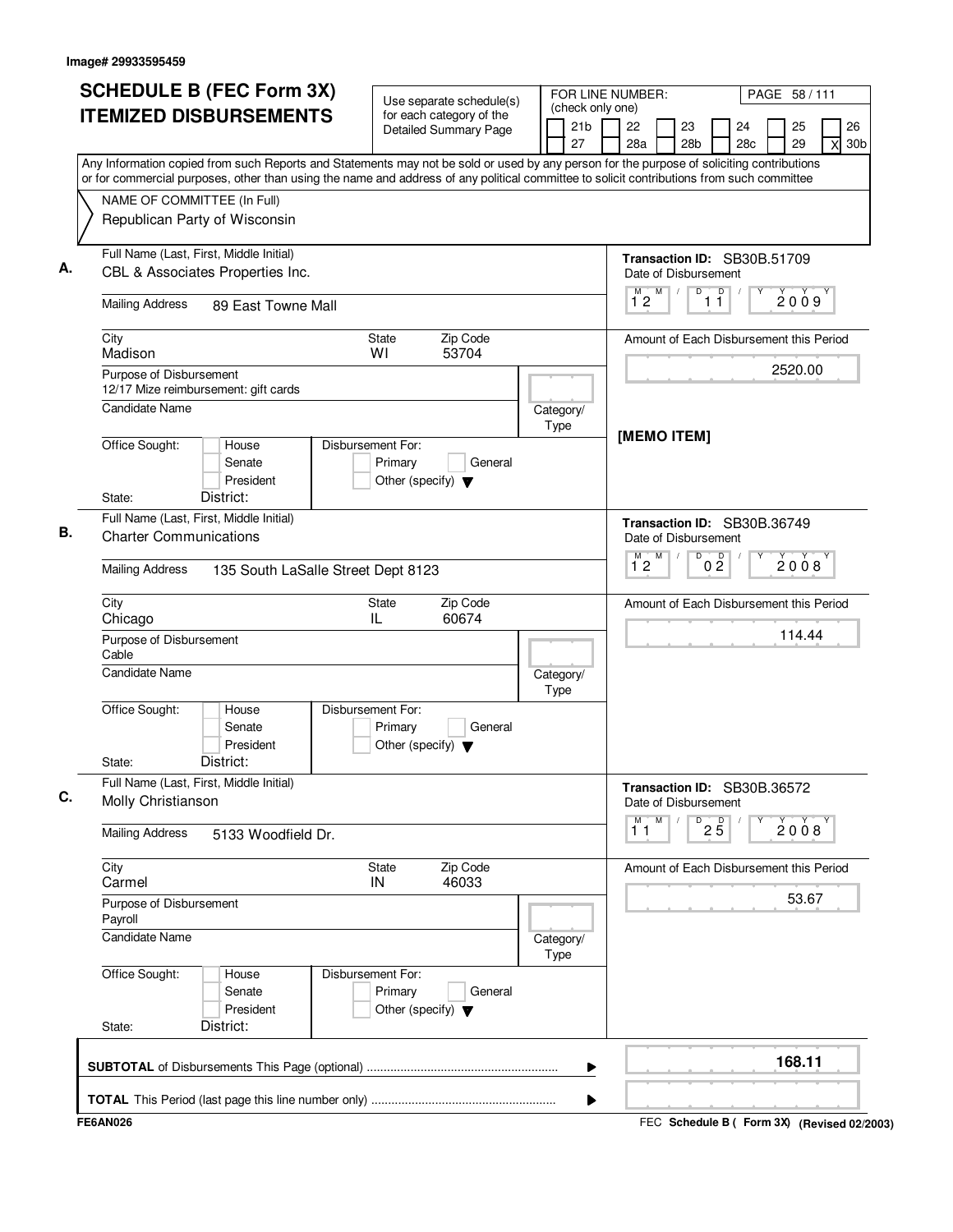| <b>ITEMIZED DISBURSEMENTS</b><br>Any Information copied from such Reports and Statements may not be sold or used by any person for the purpose of soliciting contributions<br>or for commercial purposes, other than using the name and address of any political committee to solicit contributions from such committee<br>NAME OF COMMITTEE (In Full)<br>Republican Party of Wisconsin<br>Full Name (Last, First, Middle Initial)<br>Molly Christianson<br><b>Mailing Address</b><br>5133 Woodfield Dr.<br>City<br>Carmel<br>Purpose of Disbursement<br>Payroll<br><b>Candidate Name</b><br>Office Sought:<br>House<br>Senate<br>President<br>District:<br>State:<br>Full Name (Last, First, Middle Initial)<br>Molly Christianson<br><b>Mailing Address</b><br>5133 Woodfield Dr.<br>City<br>Carmel | Use separate schedule(s)<br>for each category of the<br><b>Detailed Summary Page</b><br>Zip Code<br>State<br>46033<br>IN<br>Disbursement For:<br>Primary<br>General<br>Other (specify) $\blacktriangledown$ | (check only one)<br>21b<br>27<br>Category/<br>Type | 26<br>22<br>23<br>24<br>25<br>28a<br>28 <sub>b</sub><br>28c<br>29<br>30 <sub>b</sub><br>X<br>Transaction ID: SB30B.36631<br>Date of Disbursement<br>M<br>$\overline{D}$<br>$\overline{1}^M$ 2<br>$\overline{15}$<br>2008<br>Amount of Each Disbursement this Period<br>84.86<br>Transaction ID: SB30B.36677 |
|-------------------------------------------------------------------------------------------------------------------------------------------------------------------------------------------------------------------------------------------------------------------------------------------------------------------------------------------------------------------------------------------------------------------------------------------------------------------------------------------------------------------------------------------------------------------------------------------------------------------------------------------------------------------------------------------------------------------------------------------------------------------------------------------------------|-------------------------------------------------------------------------------------------------------------------------------------------------------------------------------------------------------------|----------------------------------------------------|-------------------------------------------------------------------------------------------------------------------------------------------------------------------------------------------------------------------------------------------------------------------------------------------------------------|
|                                                                                                                                                                                                                                                                                                                                                                                                                                                                                                                                                                                                                                                                                                                                                                                                       |                                                                                                                                                                                                             |                                                    |                                                                                                                                                                                                                                                                                                             |
|                                                                                                                                                                                                                                                                                                                                                                                                                                                                                                                                                                                                                                                                                                                                                                                                       |                                                                                                                                                                                                             |                                                    |                                                                                                                                                                                                                                                                                                             |
|                                                                                                                                                                                                                                                                                                                                                                                                                                                                                                                                                                                                                                                                                                                                                                                                       |                                                                                                                                                                                                             |                                                    |                                                                                                                                                                                                                                                                                                             |
|                                                                                                                                                                                                                                                                                                                                                                                                                                                                                                                                                                                                                                                                                                                                                                                                       |                                                                                                                                                                                                             |                                                    |                                                                                                                                                                                                                                                                                                             |
|                                                                                                                                                                                                                                                                                                                                                                                                                                                                                                                                                                                                                                                                                                                                                                                                       |                                                                                                                                                                                                             |                                                    |                                                                                                                                                                                                                                                                                                             |
|                                                                                                                                                                                                                                                                                                                                                                                                                                                                                                                                                                                                                                                                                                                                                                                                       |                                                                                                                                                                                                             |                                                    |                                                                                                                                                                                                                                                                                                             |
|                                                                                                                                                                                                                                                                                                                                                                                                                                                                                                                                                                                                                                                                                                                                                                                                       |                                                                                                                                                                                                             |                                                    |                                                                                                                                                                                                                                                                                                             |
|                                                                                                                                                                                                                                                                                                                                                                                                                                                                                                                                                                                                                                                                                                                                                                                                       |                                                                                                                                                                                                             |                                                    |                                                                                                                                                                                                                                                                                                             |
|                                                                                                                                                                                                                                                                                                                                                                                                                                                                                                                                                                                                                                                                                                                                                                                                       |                                                                                                                                                                                                             |                                                    |                                                                                                                                                                                                                                                                                                             |
|                                                                                                                                                                                                                                                                                                                                                                                                                                                                                                                                                                                                                                                                                                                                                                                                       |                                                                                                                                                                                                             |                                                    | Date of Disbursement                                                                                                                                                                                                                                                                                        |
|                                                                                                                                                                                                                                                                                                                                                                                                                                                                                                                                                                                                                                                                                                                                                                                                       |                                                                                                                                                                                                             |                                                    | M<br>D<br>D<br>$\overline{1}^M$ 2<br>2008<br>3 ĭ                                                                                                                                                                                                                                                            |
|                                                                                                                                                                                                                                                                                                                                                                                                                                                                                                                                                                                                                                                                                                                                                                                                       | Zip Code<br>State<br>IN<br>46033                                                                                                                                                                            |                                                    | Amount of Each Disbursement this Period                                                                                                                                                                                                                                                                     |
| Purpose of Disbursement<br>Payroll                                                                                                                                                                                                                                                                                                                                                                                                                                                                                                                                                                                                                                                                                                                                                                    |                                                                                                                                                                                                             |                                                    | 48.48                                                                                                                                                                                                                                                                                                       |
| <b>Candidate Name</b>                                                                                                                                                                                                                                                                                                                                                                                                                                                                                                                                                                                                                                                                                                                                                                                 |                                                                                                                                                                                                             | Category/<br>Type                                  |                                                                                                                                                                                                                                                                                                             |
| Office Sought:<br>House<br>Senate<br>President<br>District:<br>State:                                                                                                                                                                                                                                                                                                                                                                                                                                                                                                                                                                                                                                                                                                                                 | Disbursement For:<br>Primary<br>General<br>Other (specify) $\blacktriangledown$                                                                                                                             |                                                    |                                                                                                                                                                                                                                                                                                             |
| Full Name (Last, First, Middle Initial)<br><b>Comfort Suites Appleton</b>                                                                                                                                                                                                                                                                                                                                                                                                                                                                                                                                                                                                                                                                                                                             |                                                                                                                                                                                                             |                                                    | Transaction ID: SB30B.36834<br>Date of Disbursement                                                                                                                                                                                                                                                         |
| <b>Mailing Address</b><br>3809 W Wisconsin Ave                                                                                                                                                                                                                                                                                                                                                                                                                                                                                                                                                                                                                                                                                                                                                        |                                                                                                                                                                                                             |                                                    | M<br>M<br>D<br>000<br>2008<br>11                                                                                                                                                                                                                                                                            |
| City<br>Appleton                                                                                                                                                                                                                                                                                                                                                                                                                                                                                                                                                                                                                                                                                                                                                                                      | State<br>Zip Code<br>54914<br>W١                                                                                                                                                                            |                                                    | Amount of Each Disbursement this Period                                                                                                                                                                                                                                                                     |
| Purpose of Disbursement<br>12/3 CC Pmt: 72hr hotel                                                                                                                                                                                                                                                                                                                                                                                                                                                                                                                                                                                                                                                                                                                                                    |                                                                                                                                                                                                             |                                                    | 3742.97                                                                                                                                                                                                                                                                                                     |
| <b>Candidate Name</b>                                                                                                                                                                                                                                                                                                                                                                                                                                                                                                                                                                                                                                                                                                                                                                                 |                                                                                                                                                                                                             | Category/<br>Type                                  | [MEMO ITEM]                                                                                                                                                                                                                                                                                                 |
| Office Sought:<br>House<br>Senate<br>President<br>District:<br>State:                                                                                                                                                                                                                                                                                                                                                                                                                                                                                                                                                                                                                                                                                                                                 | Disbursement For:<br>Primary<br>General<br>Other (specify) $\blacktriangledown$                                                                                                                             |                                                    |                                                                                                                                                                                                                                                                                                             |
|                                                                                                                                                                                                                                                                                                                                                                                                                                                                                                                                                                                                                                                                                                                                                                                                       |                                                                                                                                                                                                             | ▶                                                  | 133.34                                                                                                                                                                                                                                                                                                      |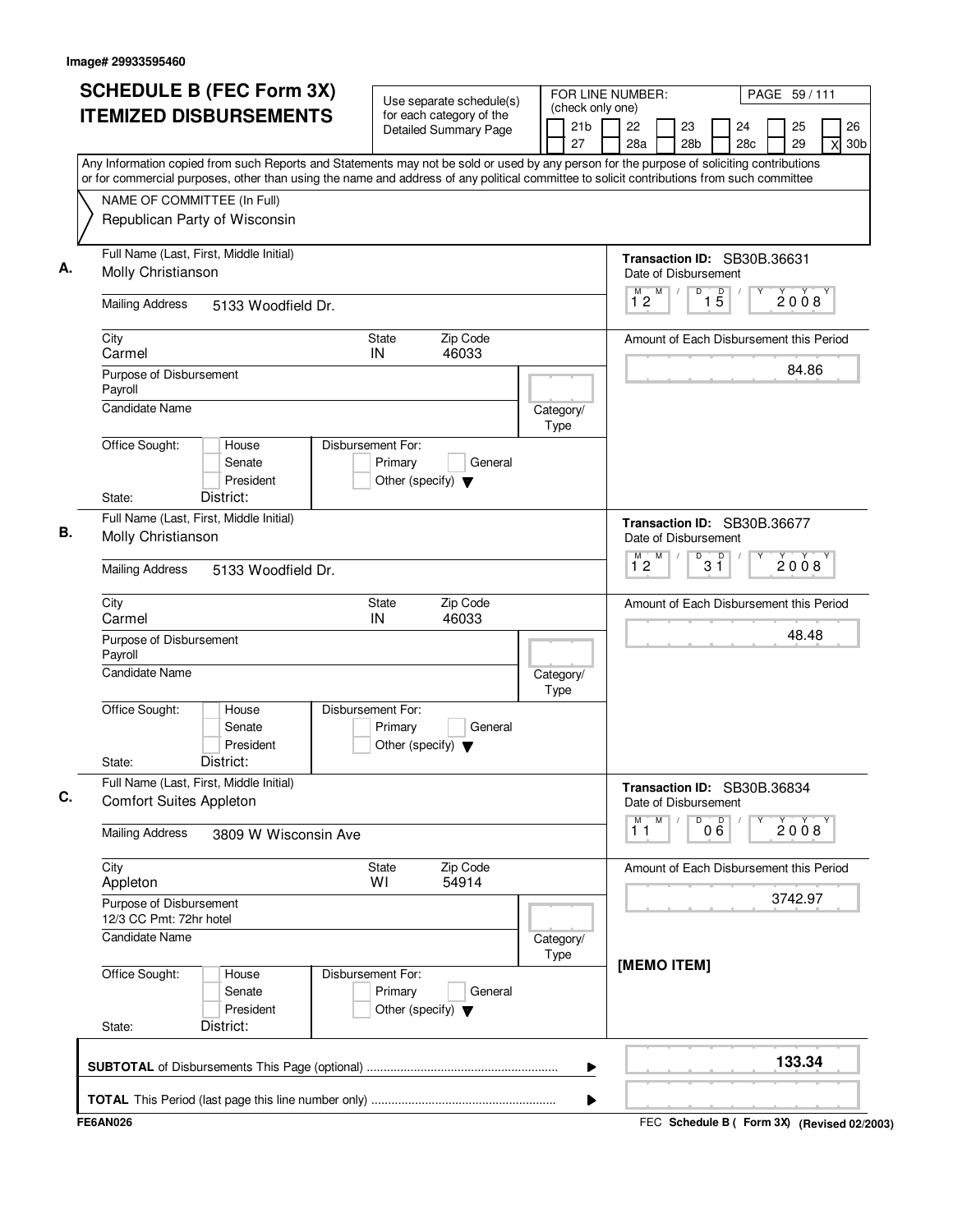| <b>ITEMIZED DISBURSEMENTS</b><br>Any Information copied from such Reports and Statements may not be sold or used by any person for the purpose of soliciting contributions<br>or for commercial purposes, other than using the name and address of any political committee to solicit contributions from such committee<br>NAME OF COMMITTEE (In Full)<br>Republican Party of Wisconsin<br>Full Name (Last, First, Middle Initial)<br>Dean Care<br><b>Mailing Address</b><br>PO Box 88610<br>City<br><b>State</b><br>Milwaukee<br>WI<br>Purpose of Disbursement<br>Health Insurance<br><b>Candidate Name</b><br>Office Sought:<br>Disbursement For:<br>House<br>Primary<br>Senate<br>President<br>District:<br>State:<br>Full Name (Last, First, Middle Initial)<br>Dean Care<br><b>Mailing Address</b><br>PO Box 88610<br>City<br><b>State</b><br>Milwaukee<br>WI<br>Purpose of Disbursement<br>Health insurance<br>Candidate Name | for each category of the<br><b>Detailed Summary Page</b><br>Zip Code<br>53288<br>General<br>Other (specify) $\blacktriangledown$ | (check only one)<br>21 <sub>b</sub><br>27<br>Category/<br>Type | 22<br>24<br>26<br>23<br>25<br>29<br>28a<br>28 <sub>b</sub><br>28c<br>30 <sub>b</sub><br>X<br>Transaction ID: SB30B.36584<br>Date of Disbursement<br>$D$ <sub>2</sub> $\overline{5}$<br>M<br>М<br>2008<br>11<br>Amount of Each Disbursement this Period<br>3085.83 |
|-------------------------------------------------------------------------------------------------------------------------------------------------------------------------------------------------------------------------------------------------------------------------------------------------------------------------------------------------------------------------------------------------------------------------------------------------------------------------------------------------------------------------------------------------------------------------------------------------------------------------------------------------------------------------------------------------------------------------------------------------------------------------------------------------------------------------------------------------------------------------------------------------------------------------------------|----------------------------------------------------------------------------------------------------------------------------------|----------------------------------------------------------------|-------------------------------------------------------------------------------------------------------------------------------------------------------------------------------------------------------------------------------------------------------------------|
|                                                                                                                                                                                                                                                                                                                                                                                                                                                                                                                                                                                                                                                                                                                                                                                                                                                                                                                                     |                                                                                                                                  |                                                                |                                                                                                                                                                                                                                                                   |
|                                                                                                                                                                                                                                                                                                                                                                                                                                                                                                                                                                                                                                                                                                                                                                                                                                                                                                                                     |                                                                                                                                  |                                                                |                                                                                                                                                                                                                                                                   |
|                                                                                                                                                                                                                                                                                                                                                                                                                                                                                                                                                                                                                                                                                                                                                                                                                                                                                                                                     |                                                                                                                                  |                                                                |                                                                                                                                                                                                                                                                   |
|                                                                                                                                                                                                                                                                                                                                                                                                                                                                                                                                                                                                                                                                                                                                                                                                                                                                                                                                     |                                                                                                                                  |                                                                |                                                                                                                                                                                                                                                                   |
|                                                                                                                                                                                                                                                                                                                                                                                                                                                                                                                                                                                                                                                                                                                                                                                                                                                                                                                                     |                                                                                                                                  |                                                                |                                                                                                                                                                                                                                                                   |
|                                                                                                                                                                                                                                                                                                                                                                                                                                                                                                                                                                                                                                                                                                                                                                                                                                                                                                                                     |                                                                                                                                  |                                                                |                                                                                                                                                                                                                                                                   |
|                                                                                                                                                                                                                                                                                                                                                                                                                                                                                                                                                                                                                                                                                                                                                                                                                                                                                                                                     |                                                                                                                                  |                                                                |                                                                                                                                                                                                                                                                   |
|                                                                                                                                                                                                                                                                                                                                                                                                                                                                                                                                                                                                                                                                                                                                                                                                                                                                                                                                     |                                                                                                                                  |                                                                |                                                                                                                                                                                                                                                                   |
|                                                                                                                                                                                                                                                                                                                                                                                                                                                                                                                                                                                                                                                                                                                                                                                                                                                                                                                                     |                                                                                                                                  |                                                                |                                                                                                                                                                                                                                                                   |
|                                                                                                                                                                                                                                                                                                                                                                                                                                                                                                                                                                                                                                                                                                                                                                                                                                                                                                                                     |                                                                                                                                  |                                                                |                                                                                                                                                                                                                                                                   |
|                                                                                                                                                                                                                                                                                                                                                                                                                                                                                                                                                                                                                                                                                                                                                                                                                                                                                                                                     |                                                                                                                                  |                                                                |                                                                                                                                                                                                                                                                   |
|                                                                                                                                                                                                                                                                                                                                                                                                                                                                                                                                                                                                                                                                                                                                                                                                                                                                                                                                     |                                                                                                                                  |                                                                | Transaction ID: SB30B.36669<br>Date of Disbursement                                                                                                                                                                                                               |
|                                                                                                                                                                                                                                                                                                                                                                                                                                                                                                                                                                                                                                                                                                                                                                                                                                                                                                                                     |                                                                                                                                  |                                                                | $\overline{1}^M$ $\overline{2}^M$<br>D<br>$30^{\circ}$<br>2008                                                                                                                                                                                                    |
|                                                                                                                                                                                                                                                                                                                                                                                                                                                                                                                                                                                                                                                                                                                                                                                                                                                                                                                                     | Zip Code<br>53288                                                                                                                |                                                                | Amount of Each Disbursement this Period                                                                                                                                                                                                                           |
|                                                                                                                                                                                                                                                                                                                                                                                                                                                                                                                                                                                                                                                                                                                                                                                                                                                                                                                                     |                                                                                                                                  |                                                                | 3085.83                                                                                                                                                                                                                                                           |
|                                                                                                                                                                                                                                                                                                                                                                                                                                                                                                                                                                                                                                                                                                                                                                                                                                                                                                                                     |                                                                                                                                  | Category/<br>Type                                              |                                                                                                                                                                                                                                                                   |
| Office Sought:<br>Disbursement For:<br>House<br>Senate<br>Primary<br>President<br>District:<br>State:                                                                                                                                                                                                                                                                                                                                                                                                                                                                                                                                                                                                                                                                                                                                                                                                                               | General<br>Other (specify) $\blacktriangledown$                                                                                  |                                                                |                                                                                                                                                                                                                                                                   |
| Full Name (Last, First, Middle Initial)                                                                                                                                                                                                                                                                                                                                                                                                                                                                                                                                                                                                                                                                                                                                                                                                                                                                                             |                                                                                                                                  |                                                                | Transaction ID: SB30B.36585                                                                                                                                                                                                                                       |
| Delta Dental                                                                                                                                                                                                                                                                                                                                                                                                                                                                                                                                                                                                                                                                                                                                                                                                                                                                                                                        |                                                                                                                                  |                                                                | Date of Disbursement<br>M<br>М<br>D                                                                                                                                                                                                                               |
| <b>Mailing Address</b><br><b>PO Box 828</b>                                                                                                                                                                                                                                                                                                                                                                                                                                                                                                                                                                                                                                                                                                                                                                                                                                                                                         |                                                                                                                                  |                                                                | $2\overline{5}$<br>2008<br>11                                                                                                                                                                                                                                     |
| City<br><b>State</b><br><b>Stevens Point</b><br>WI                                                                                                                                                                                                                                                                                                                                                                                                                                                                                                                                                                                                                                                                                                                                                                                                                                                                                  | Zip Code<br>54481                                                                                                                |                                                                | Amount of Each Disbursement this Period                                                                                                                                                                                                                           |
| Purpose of Disbursement<br>Dental Insurance                                                                                                                                                                                                                                                                                                                                                                                                                                                                                                                                                                                                                                                                                                                                                                                                                                                                                         |                                                                                                                                  |                                                                | 433.69                                                                                                                                                                                                                                                            |
| <b>Candidate Name</b>                                                                                                                                                                                                                                                                                                                                                                                                                                                                                                                                                                                                                                                                                                                                                                                                                                                                                                               |                                                                                                                                  | Category/<br>Type                                              |                                                                                                                                                                                                                                                                   |
| Office Sought:<br>Disbursement For:<br>House<br>Senate<br>Primary<br>President                                                                                                                                                                                                                                                                                                                                                                                                                                                                                                                                                                                                                                                                                                                                                                                                                                                      | General<br>Other (specify) $\blacktriangledown$                                                                                  |                                                                |                                                                                                                                                                                                                                                                   |
| District:<br>State:                                                                                                                                                                                                                                                                                                                                                                                                                                                                                                                                                                                                                                                                                                                                                                                                                                                                                                                 |                                                                                                                                  |                                                                |                                                                                                                                                                                                                                                                   |
|                                                                                                                                                                                                                                                                                                                                                                                                                                                                                                                                                                                                                                                                                                                                                                                                                                                                                                                                     |                                                                                                                                  | ▶                                                              | 6605.35                                                                                                                                                                                                                                                           |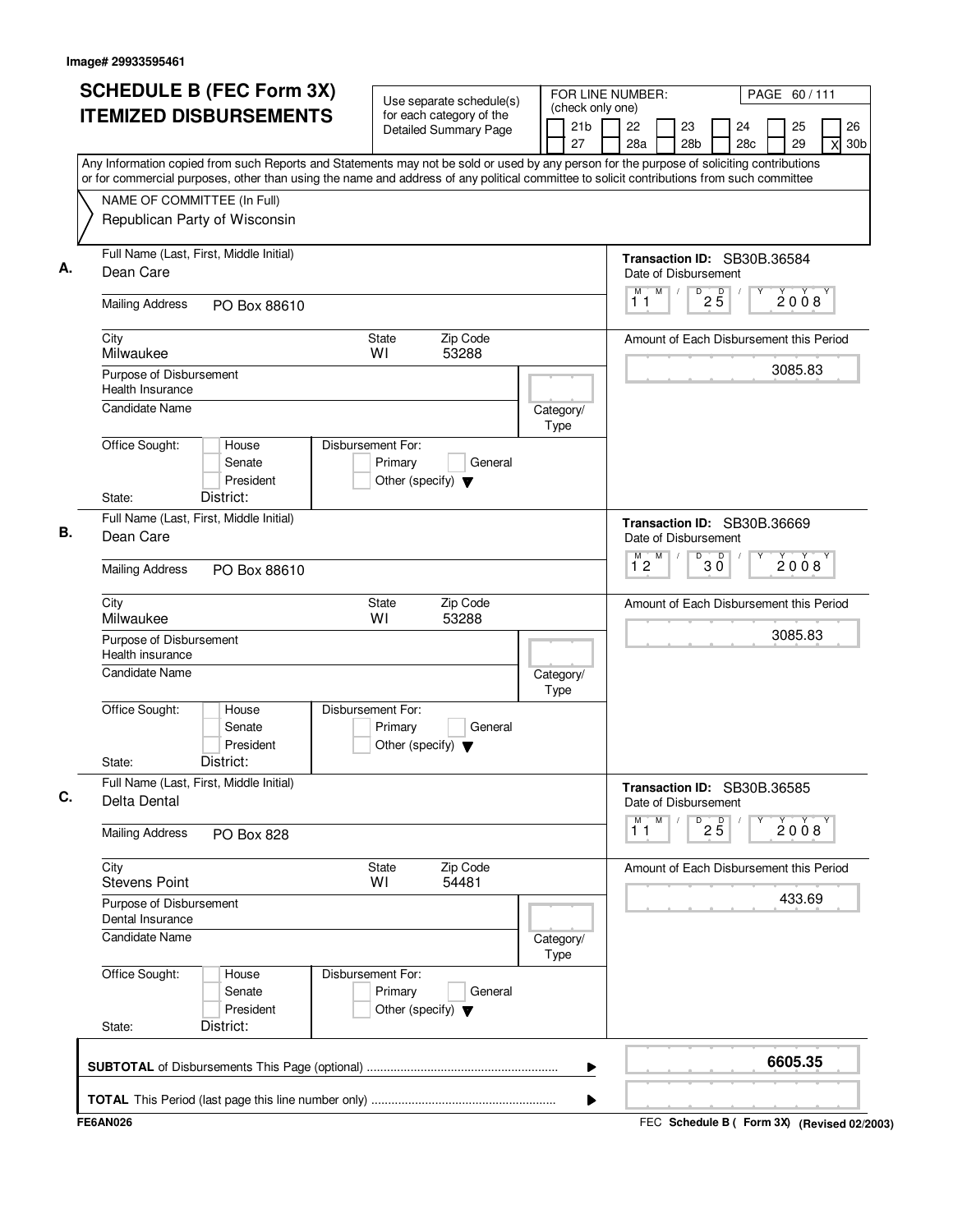| <b>SCHEDULE B (FEC Form 3X)</b>                                                                                                                                                                                                                                                        | Use separate schedule(s)                                   |                   | FOR LINE NUMBER:<br>(check only one) |                      |   |                       |                   |                                         | PAGE 61/111 |                            |
|----------------------------------------------------------------------------------------------------------------------------------------------------------------------------------------------------------------------------------------------------------------------------------------|------------------------------------------------------------|-------------------|--------------------------------------|----------------------|---|-----------------------|-------------------|-----------------------------------------|-------------|----------------------------|
| <b>ITEMIZED DISBURSEMENTS</b>                                                                                                                                                                                                                                                          | for each category of the<br>Detailed Summary Page          |                   | 21 <sub>b</sub><br>27                | 22<br>28a            |   | 23<br>28 <sub>b</sub> |                   | 24<br>28 <sub>c</sub>                   | 25<br>29    | 26<br>30 <sub>b</sub><br>X |
| Any Information copied from such Reports and Statements may not be sold or used by any person for the purpose of soliciting contributions<br>or for commercial purposes, other than using the name and address of any political committee to solicit contributions from such committee |                                                            |                   |                                      |                      |   |                       |                   |                                         |             |                            |
| NAME OF COMMITTEE (In Full)                                                                                                                                                                                                                                                            |                                                            |                   |                                      |                      |   |                       |                   |                                         |             |                            |
| Republican Party of Wisconsin                                                                                                                                                                                                                                                          |                                                            |                   |                                      |                      |   |                       |                   |                                         |             |                            |
| Full Name (Last, First, Middle Initial)<br>Delta Dental                                                                                                                                                                                                                                |                                                            |                   |                                      | Date of Disbursement |   |                       |                   | Transaction ID: SB30B.36670             |             |                            |
| <b>Mailing Address</b><br><b>PO Box 828</b>                                                                                                                                                                                                                                            |                                                            |                   |                                      | M<br>12              | M |                       | $\overline{30}$   |                                         | 2008        |                            |
| City<br><b>Stevens Point</b>                                                                                                                                                                                                                                                           | Zip Code<br><b>State</b><br>WI<br>54481                    |                   |                                      |                      |   |                       |                   | Amount of Each Disbursement this Period |             |                            |
| Purpose of Disbursement<br>Dental insurance                                                                                                                                                                                                                                            |                                                            |                   |                                      |                      |   |                       |                   |                                         | 433.69      |                            |
| <b>Candidate Name</b>                                                                                                                                                                                                                                                                  |                                                            | Category/<br>Type |                                      |                      |   |                       |                   |                                         |             |                            |
| Office Sought:<br>House<br>Disbursement For:<br>Senate<br>President<br>District:<br>State:                                                                                                                                                                                             | Primary<br>General<br>Other (specify) $\blacktriangledown$ |                   |                                      |                      |   |                       |                   |                                         |             |                            |
| Full Name (Last, First, Middle Initial)<br><b>Richard Dickie</b>                                                                                                                                                                                                                       |                                                            |                   |                                      | Date of Disbursement |   |                       |                   | Transaction ID: SB30B.36611             |             |                            |
|                                                                                                                                                                                                                                                                                        |                                                            |                   |                                      | м<br>11              | M | D                     | 26                |                                         | 2008        |                            |
| <b>Mailing Address</b><br>126 North Blair Street #1                                                                                                                                                                                                                                    |                                                            |                   |                                      |                      |   |                       |                   |                                         |             |                            |
| City<br>Madison                                                                                                                                                                                                                                                                        | Zip Code<br><b>State</b><br>WI<br>53703                    |                   |                                      |                      |   |                       |                   | Amount of Each Disbursement this Period |             |                            |
| Purpose of Disbursement<br>Payroll                                                                                                                                                                                                                                                     |                                                            |                   |                                      |                      |   |                       |                   |                                         | 989.20      |                            |
| <b>Candidate Name</b>                                                                                                                                                                                                                                                                  |                                                            | Category/<br>Type |                                      |                      |   |                       |                   |                                         |             |                            |
| Office Sought:<br>Disbursement For:<br>House<br>Senate<br>President<br>District:<br>State:                                                                                                                                                                                             | Primary<br>General<br>Other (specify) $\blacktriangledown$ |                   |                                      |                      |   |                       |                   |                                         |             |                            |
| Full Name (Last, First, Middle Initial)<br><b>Richard Dickie</b>                                                                                                                                                                                                                       |                                                            |                   |                                      | Date of Disbursement |   |                       |                   | Transaction ID: SB30B.36645             |             |                            |
| <b>Mailing Address</b><br>126 North Blair Street #1                                                                                                                                                                                                                                    |                                                            |                   |                                      | M<br>$1^{\degree}2$  | M | D                     | $\overline{1\,5}$ |                                         | 2008        |                            |
| City<br>Madison                                                                                                                                                                                                                                                                        | State<br>Zip Code<br>53703<br>WI                           |                   |                                      |                      |   |                       |                   | Amount of Each Disbursement this Period |             |                            |
| Purpose of Disbursement<br>Payroll                                                                                                                                                                                                                                                     |                                                            |                   |                                      |                      |   |                       |                   |                                         | 1017.89     |                            |
| Candidate Name                                                                                                                                                                                                                                                                         |                                                            | Category/<br>Type |                                      |                      |   |                       |                   |                                         |             |                            |
| Office Sought:<br>Disbursement For:<br>House<br>Senate<br>President                                                                                                                                                                                                                    | Primary<br>General<br>Other (specify) $\blacktriangledown$ |                   |                                      |                      |   |                       |                   |                                         |             |                            |
| District:<br>State:                                                                                                                                                                                                                                                                    |                                                            |                   |                                      |                      |   |                       |                   |                                         |             |                            |
|                                                                                                                                                                                                                                                                                        |                                                            |                   | ▶                                    |                      |   |                       |                   |                                         | 2440.78     |                            |
|                                                                                                                                                                                                                                                                                        |                                                            |                   |                                      |                      |   |                       |                   |                                         |             |                            |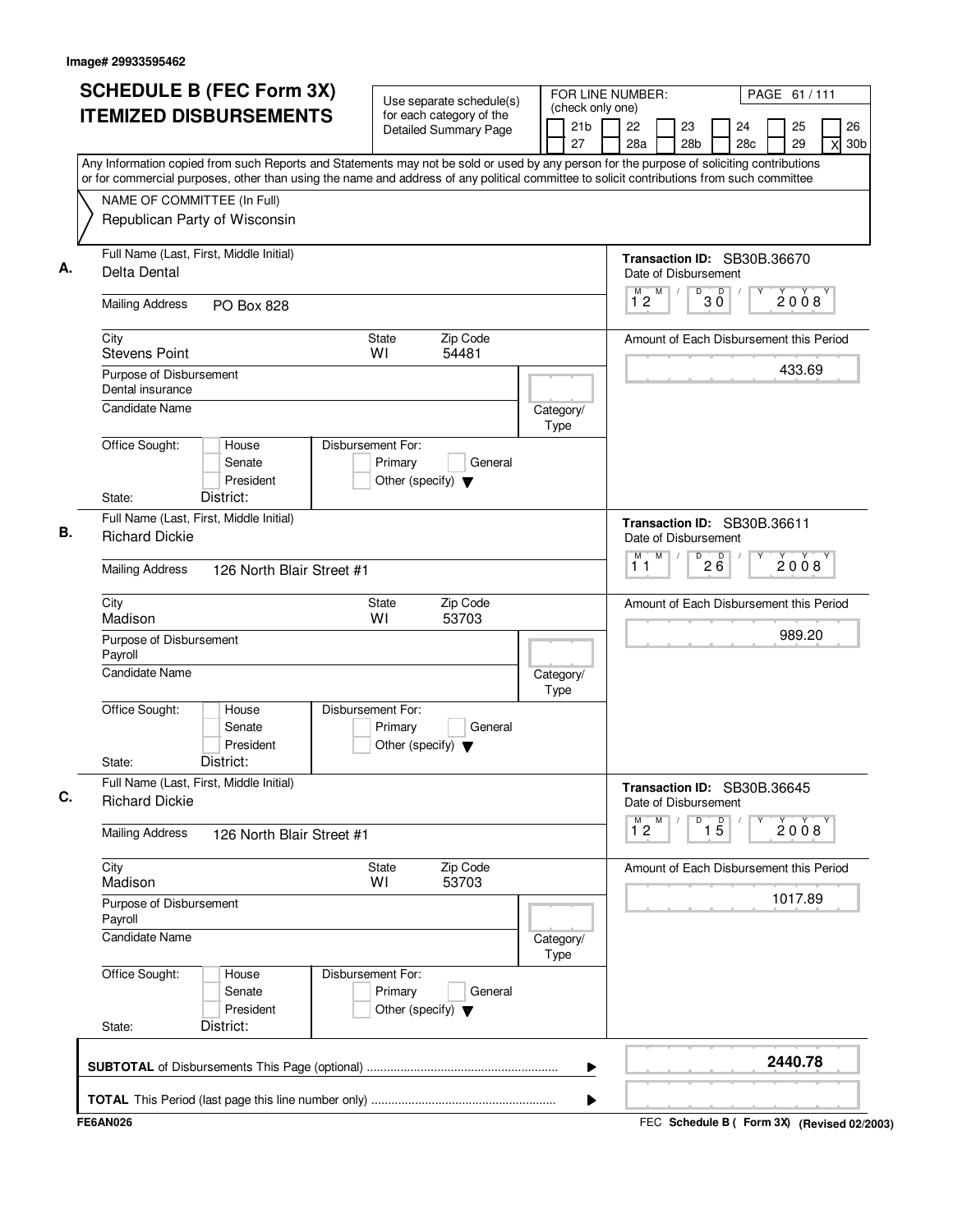| <b>ITEMIZED DISBURSEMENTS</b><br>NAME OF COMMITTEE (In Full)<br>Republican Party of Wisconsin<br>Full Name (Last, First, Middle Initial)<br><b>Richard Dickie</b><br><b>Mailing Address</b><br>City | 126 North Blair Street #1                 | Use separate schedule(s)<br>for each category of the<br><b>Detailed Summary Page</b> | (check only one)<br>21b<br>27 | 26<br>22<br>23<br>24<br>25<br>28a<br>28 <sub>b</sub><br>28c<br>29<br>30 <sub>b</sub><br>X<br>Any Information copied from such Reports and Statements may not be sold or used by any person for the purpose of soliciting contributions<br>or for commercial purposes, other than using the name and address of any political committee to solicit contributions from such committee<br>Transaction ID: SB30B.36658 |
|-----------------------------------------------------------------------------------------------------------------------------------------------------------------------------------------------------|-------------------------------------------|--------------------------------------------------------------------------------------|-------------------------------|--------------------------------------------------------------------------------------------------------------------------------------------------------------------------------------------------------------------------------------------------------------------------------------------------------------------------------------------------------------------------------------------------------------------|
|                                                                                                                                                                                                     |                                           |                                                                                      |                               |                                                                                                                                                                                                                                                                                                                                                                                                                    |
|                                                                                                                                                                                                     |                                           |                                                                                      |                               |                                                                                                                                                                                                                                                                                                                                                                                                                    |
|                                                                                                                                                                                                     |                                           |                                                                                      |                               |                                                                                                                                                                                                                                                                                                                                                                                                                    |
|                                                                                                                                                                                                     |                                           |                                                                                      |                               | Date of Disbursement                                                                                                                                                                                                                                                                                                                                                                                               |
|                                                                                                                                                                                                     |                                           |                                                                                      |                               | M<br>$\overline{D}$<br>$\overline{1}$ $\overline{7}$<br>$\overline{1}^M$ 2<br>2008                                                                                                                                                                                                                                                                                                                                 |
| Madison                                                                                                                                                                                             |                                           | Zip Code<br>State<br>WI<br>53703                                                     |                               | Amount of Each Disbursement this Period                                                                                                                                                                                                                                                                                                                                                                            |
| Purpose of Disbursement<br>Payroll<br><b>Candidate Name</b>                                                                                                                                         |                                           |                                                                                      |                               | 2346.91                                                                                                                                                                                                                                                                                                                                                                                                            |
| Office Sought:                                                                                                                                                                                      | House                                     | Disbursement For:                                                                    | Category/<br>Type             |                                                                                                                                                                                                                                                                                                                                                                                                                    |
| State:                                                                                                                                                                                              | Senate<br>President<br>District:          | Primary<br>General<br>Other (specify) $\blacktriangledown$                           |                               |                                                                                                                                                                                                                                                                                                                                                                                                                    |
| Full Name (Last, First, Middle Initial)<br><b>Richard Dickie</b>                                                                                                                                    |                                           |                                                                                      |                               | Transaction ID: SB30B.36693<br>Date of Disbursement                                                                                                                                                                                                                                                                                                                                                                |
| <b>Mailing Address</b>                                                                                                                                                                              | 126 North Blair Street #1                 |                                                                                      |                               | M<br>D<br>D<br>$\overline{1}^M$ 2<br>2008<br>3 ĭ                                                                                                                                                                                                                                                                                                                                                                   |
| City<br>Madison                                                                                                                                                                                     |                                           | Zip Code<br>State<br>WI<br>53703                                                     |                               | Amount of Each Disbursement this Period                                                                                                                                                                                                                                                                                                                                                                            |
| Purpose of Disbursement<br>Payroll                                                                                                                                                                  |                                           |                                                                                      |                               | 1083.10                                                                                                                                                                                                                                                                                                                                                                                                            |
| <b>Candidate Name</b>                                                                                                                                                                               |                                           |                                                                                      | Category/<br>Type             |                                                                                                                                                                                                                                                                                                                                                                                                                    |
| Office Sought:<br>State:                                                                                                                                                                            | House<br>Senate<br>President<br>District: | Disbursement For:<br>Primary<br>General<br>Other (specify) $\blacktriangledown$      |                               |                                                                                                                                                                                                                                                                                                                                                                                                                    |
| Full Name (Last, First, Middle Initial)<br>Sarah J Duncan                                                                                                                                           |                                           |                                                                                      |                               | Transaction ID: SB30B.36573<br>Date of Disbursement                                                                                                                                                                                                                                                                                                                                                                |
| <b>Mailing Address</b>                                                                                                                                                                              | 420 N Carroll St                          |                                                                                      |                               | M<br>М<br>$2\overline{5}$<br>D<br>2008<br>11                                                                                                                                                                                                                                                                                                                                                                       |
| City<br>Madison                                                                                                                                                                                     |                                           | Zip Code<br>State<br>53703<br>W١                                                     |                               | Amount of Each Disbursement this Period                                                                                                                                                                                                                                                                                                                                                                            |
| Purpose of Disbursement<br>Payroll                                                                                                                                                                  |                                           |                                                                                      |                               | 95.24                                                                                                                                                                                                                                                                                                                                                                                                              |
| Candidate Name                                                                                                                                                                                      |                                           |                                                                                      | Category/<br>Type             |                                                                                                                                                                                                                                                                                                                                                                                                                    |
| Office Sought:<br>State:                                                                                                                                                                            | House<br>Senate<br>President<br>District: | Disbursement For:<br>Primary<br>General<br>Other (specify) $\blacktriangledown$      |                               |                                                                                                                                                                                                                                                                                                                                                                                                                    |
|                                                                                                                                                                                                     |                                           |                                                                                      | ▶                             | 3525.25                                                                                                                                                                                                                                                                                                                                                                                                            |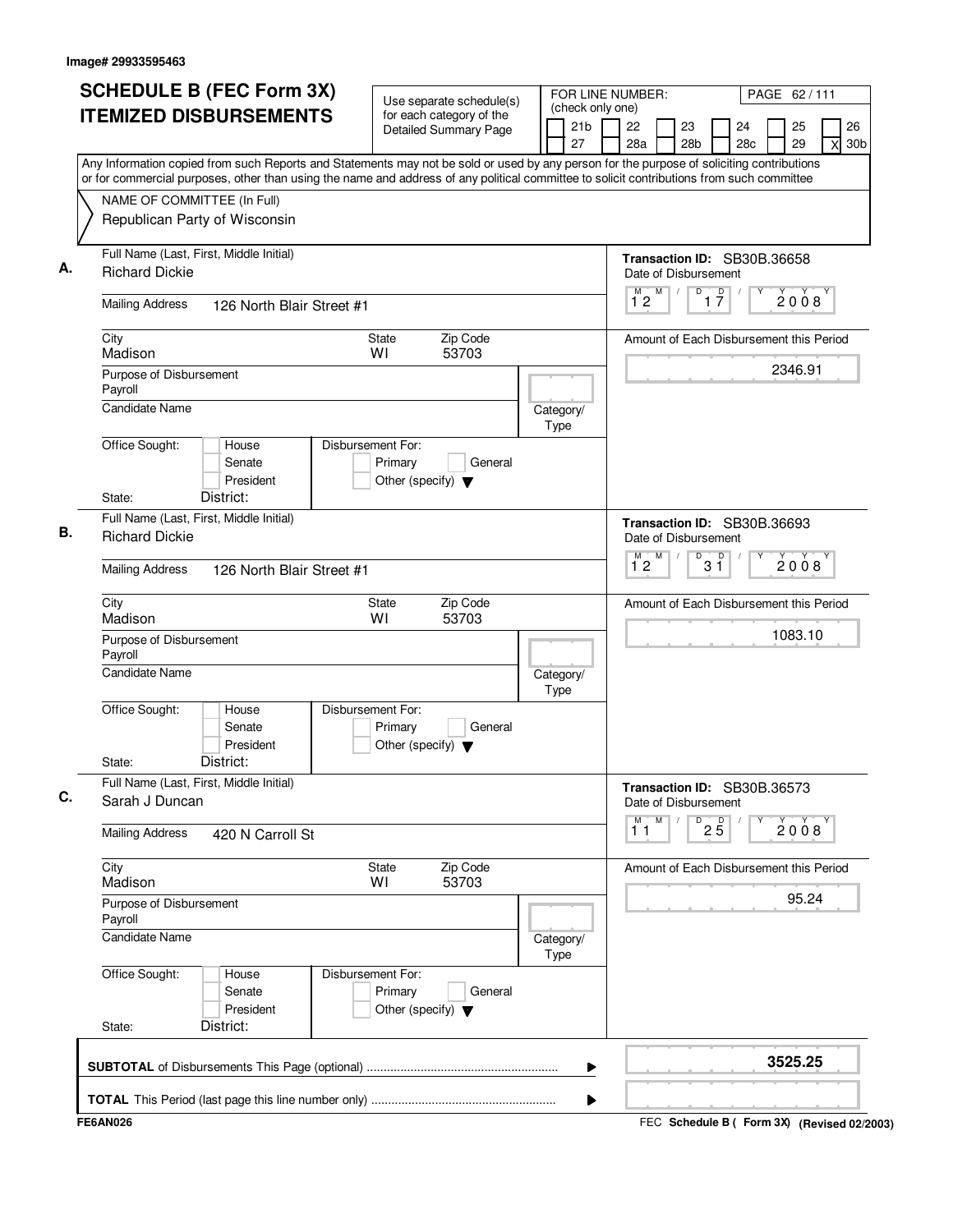|                                                                             | <b>SCHEDULE B (FEC Form 3X)</b>           | Use separate schedule(s)                                                        |                               | FOR LINE NUMBER:<br>PAGE 63/111                                                                                                                                                                                                                                                        |
|-----------------------------------------------------------------------------|-------------------------------------------|---------------------------------------------------------------------------------|-------------------------------|----------------------------------------------------------------------------------------------------------------------------------------------------------------------------------------------------------------------------------------------------------------------------------------|
|                                                                             | <b>ITEMIZED DISBURSEMENTS</b>             | for each category of the<br><b>Detailed Summary Page</b>                        | (check only one)<br>21b<br>27 | 26<br>22<br>23<br>24<br>25<br>28a<br>28 <sub>b</sub><br>28c<br>29<br>30 <sub>b</sub><br>X                                                                                                                                                                                              |
|                                                                             |                                           |                                                                                 |                               | Any Information copied from such Reports and Statements may not be sold or used by any person for the purpose of soliciting contributions<br>or for commercial purposes, other than using the name and address of any political committee to solicit contributions from such committee |
| NAME OF COMMITTEE (In Full)                                                 | Republican Party of Wisconsin             |                                                                                 |                               |                                                                                                                                                                                                                                                                                        |
| Sarah J Duncan                                                              | Full Name (Last, First, Middle Initial)   |                                                                                 |                               | Transaction ID: SB30B.36632<br>Date of Disbursement                                                                                                                                                                                                                                    |
| <b>Mailing Address</b>                                                      | 420 N Carroll St                          |                                                                                 |                               | M<br>$\overline{D}$<br>$\overline{1}^M$ 2<br>$\overline{15}$<br>2008                                                                                                                                                                                                                   |
| City<br>Madison                                                             |                                           | Zip Code<br>State<br>WI<br>53703                                                |                               | Amount of Each Disbursement this Period                                                                                                                                                                                                                                                |
| Purpose of Disbursement<br>Payroll<br><b>Candidate Name</b>                 |                                           |                                                                                 | Category/                     | 122.67                                                                                                                                                                                                                                                                                 |
| Office Sought:<br>State:                                                    | House<br>Senate<br>President<br>District: | Disbursement For:<br>Primary<br>General<br>Other (specify) $\blacktriangledown$ | Type                          |                                                                                                                                                                                                                                                                                        |
| Sarah J Duncan                                                              | Full Name (Last, First, Middle Initial)   |                                                                                 |                               | Transaction ID: SB30B.36678<br>Date of Disbursement                                                                                                                                                                                                                                    |
| <b>Mailing Address</b>                                                      | 420 N Carroll St                          |                                                                                 |                               | M<br>D<br>D<br>$\overline{1}^M$ 2<br>2008<br>3 ĭ                                                                                                                                                                                                                                       |
| City<br>Madison                                                             |                                           | Zip Code<br>State<br>WI<br>53703                                                |                               | Amount of Each Disbursement this Period                                                                                                                                                                                                                                                |
| Purpose of Disbursement<br>Payroll                                          |                                           |                                                                                 |                               | 29.44                                                                                                                                                                                                                                                                                  |
| <b>Candidate Name</b><br>Office Sought:                                     | House                                     | Disbursement For:                                                               | Category/<br>Type             |                                                                                                                                                                                                                                                                                        |
| State:                                                                      | Senate<br>President<br>District:          | Primary<br>General<br>Other (specify) $\blacktriangledown$                      |                               |                                                                                                                                                                                                                                                                                        |
| Econo Lodge La Crosse                                                       | Full Name (Last, First, Middle Initial)   |                                                                                 |                               | Transaction ID: SB30B.36835<br>Date of Disbursement                                                                                                                                                                                                                                    |
| <b>Mailing Address</b>                                                      | 1906 Rose St                              |                                                                                 |                               | M<br>M<br>D<br>$0\overline{5}$<br>2008<br>11                                                                                                                                                                                                                                           |
| City<br>LaCrosse                                                            |                                           | Zip Code<br>State<br>54601<br>W١                                                |                               | Amount of Each Disbursement this Period                                                                                                                                                                                                                                                |
| Purpose of Disbursement<br>12/3 CC Pmt: 72hr hotel<br><b>Candidate Name</b> |                                           |                                                                                 |                               | 1436.14                                                                                                                                                                                                                                                                                |
| Office Sought:<br>State:                                                    | House<br>Senate<br>President<br>District: | Disbursement For:<br>Primary<br>General<br>Other (specify) $\blacktriangledown$ | Category/<br>Type             | [MEMO ITEM]                                                                                                                                                                                                                                                                            |
|                                                                             |                                           |                                                                                 | ▶                             | 152.11                                                                                                                                                                                                                                                                                 |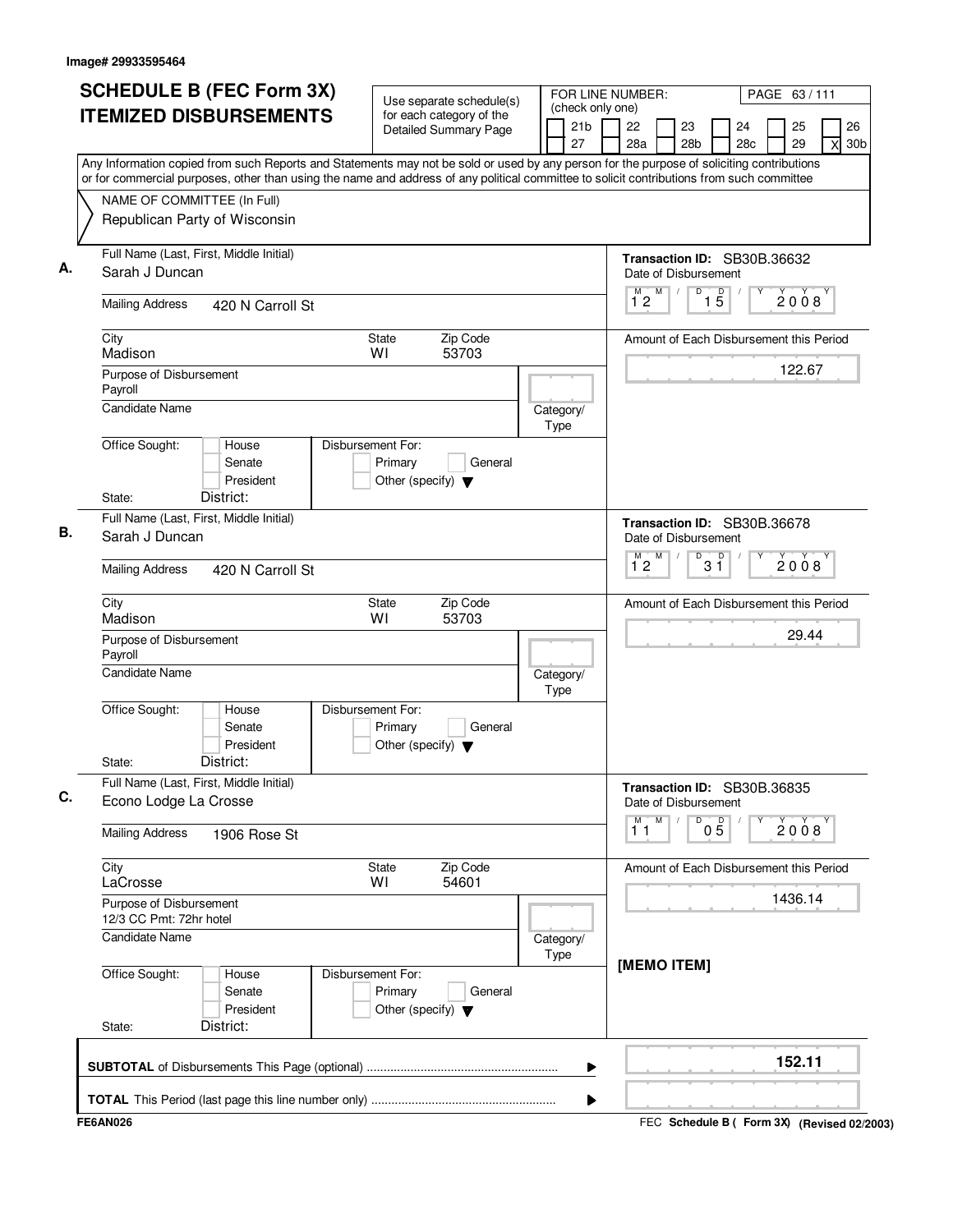| <b>SCHEDULE B (FEC Form 3X)</b>                                                                                                                                                                                                                                                        | Use separate schedule(s)                                                        |                               | FOR LINE NUMBER:<br>PAGE 64 / 111                                                                     |
|----------------------------------------------------------------------------------------------------------------------------------------------------------------------------------------------------------------------------------------------------------------------------------------|---------------------------------------------------------------------------------|-------------------------------|-------------------------------------------------------------------------------------------------------|
| <b>ITEMIZED DISBURSEMENTS</b>                                                                                                                                                                                                                                                          | for each category of the<br><b>Detailed Summary Page</b>                        | (check only one)<br>21b<br>27 | 26<br>22<br>23<br>24<br>25<br>28a<br>28 <sub>b</sub><br>28 <sub>c</sub><br>29<br>30 <sub>b</sub><br>X |
| Any Information copied from such Reports and Statements may not be sold or used by any person for the purpose of soliciting contributions<br>or for commercial purposes, other than using the name and address of any political committee to solicit contributions from such committee |                                                                                 |                               |                                                                                                       |
| NAME OF COMMITTEE (In Full)                                                                                                                                                                                                                                                            |                                                                                 |                               |                                                                                                       |
| Republican Party of Wisconsin                                                                                                                                                                                                                                                          |                                                                                 |                               |                                                                                                       |
| Full Name (Last, First, Middle Initial)<br>Econo Lodge La Crosse                                                                                                                                                                                                                       |                                                                                 |                               | Transaction ID: SB30B.36840<br>Date of Disbursement                                                   |
| <b>Mailing Address</b><br>1906 Rose St                                                                                                                                                                                                                                                 |                                                                                 |                               | M<br>$\overline{D}$<br>M<br>D<br>$\prime$<br>2008<br>$0\ddot{\sigma}$<br>11                           |
| City<br>LaCrosse                                                                                                                                                                                                                                                                       | Zip Code<br>State<br>WI<br>54601                                                |                               | Amount of Each Disbursement this Period                                                               |
| Purpose of Disbursement<br>12/3 CC Pmt: 72hr hotel                                                                                                                                                                                                                                     |                                                                                 |                               | 48.49                                                                                                 |
| <b>Candidate Name</b>                                                                                                                                                                                                                                                                  |                                                                                 | Category/<br>Type             | [MEMO ITEM]                                                                                           |
| Office Sought:<br>House<br>Senate<br>President<br>District:<br>State:                                                                                                                                                                                                                  | Disbursement For:<br>Primary<br>General<br>Other (specify) $\blacktriangledown$ |                               |                                                                                                       |
| Full Name (Last, First, Middle Initial)<br><b>Extended Stay Waukesha</b>                                                                                                                                                                                                               |                                                                                 |                               | Transaction ID: SB30B.36839<br>Date of Disbursement                                                   |
| <b>Mailing Address</b><br>2520 Plaza Court                                                                                                                                                                                                                                             |                                                                                 |                               | M<br>M<br>D<br>$0\overset{D}{6}$<br>2008<br>11                                                        |
| City<br>Waukesha                                                                                                                                                                                                                                                                       | Zip Code<br>State<br>WI<br>53186                                                |                               | Amount of Each Disbursement this Period                                                               |
| Purpose of Disbursement<br>12/3 CC Pmt: hotel credit                                                                                                                                                                                                                                   |                                                                                 |                               | $-121.37$                                                                                             |
| Candidate Name                                                                                                                                                                                                                                                                         |                                                                                 | Category/<br>Type             |                                                                                                       |
| Office Sought:<br>House<br>Senate<br>President<br>District:<br>State:                                                                                                                                                                                                                  | Disbursement For:<br>Primary<br>General<br>Other (specify) $\blacktriangledown$ |                               | [MEMO ITEM]                                                                                           |
| Full Name (Last, First, Middle Initial)<br>Joe Fadness                                                                                                                                                                                                                                 |                                                                                 |                               | Transaction ID: SB30B.36747<br>Date of Disbursement                                                   |
| <b>Mailing Address</b><br>720 N Old World 3rd St                                                                                                                                                                                                                                       |                                                                                 |                               | M<br>M<br>D<br>0 <sup>0</sup><br>2008<br>$1^{\degree}2$                                               |
| City<br>Milwaukee                                                                                                                                                                                                                                                                      | Zip Code<br>State<br>53203<br>W١                                                |                               | Amount of Each Disbursement this Period                                                               |
| Purpose of Disbursement<br>Payroll                                                                                                                                                                                                                                                     |                                                                                 |                               | 1127.64                                                                                               |
| Candidate Name                                                                                                                                                                                                                                                                         |                                                                                 | Category/<br>Type             |                                                                                                       |
| Office Sought:<br>House<br>Senate<br>President<br>District:<br>State:                                                                                                                                                                                                                  | Disbursement For:<br>Primary<br>General<br>Other (specify) $\blacktriangledown$ |                               |                                                                                                       |
|                                                                                                                                                                                                                                                                                        |                                                                                 | ▶                             | 1127.64                                                                                               |
|                                                                                                                                                                                                                                                                                        |                                                                                 | ▶                             |                                                                                                       |
| <b>FE6AN026</b>                                                                                                                                                                                                                                                                        |                                                                                 |                               | FEC Schedule B ( Form 3X) (Revised 02/2003)                                                           |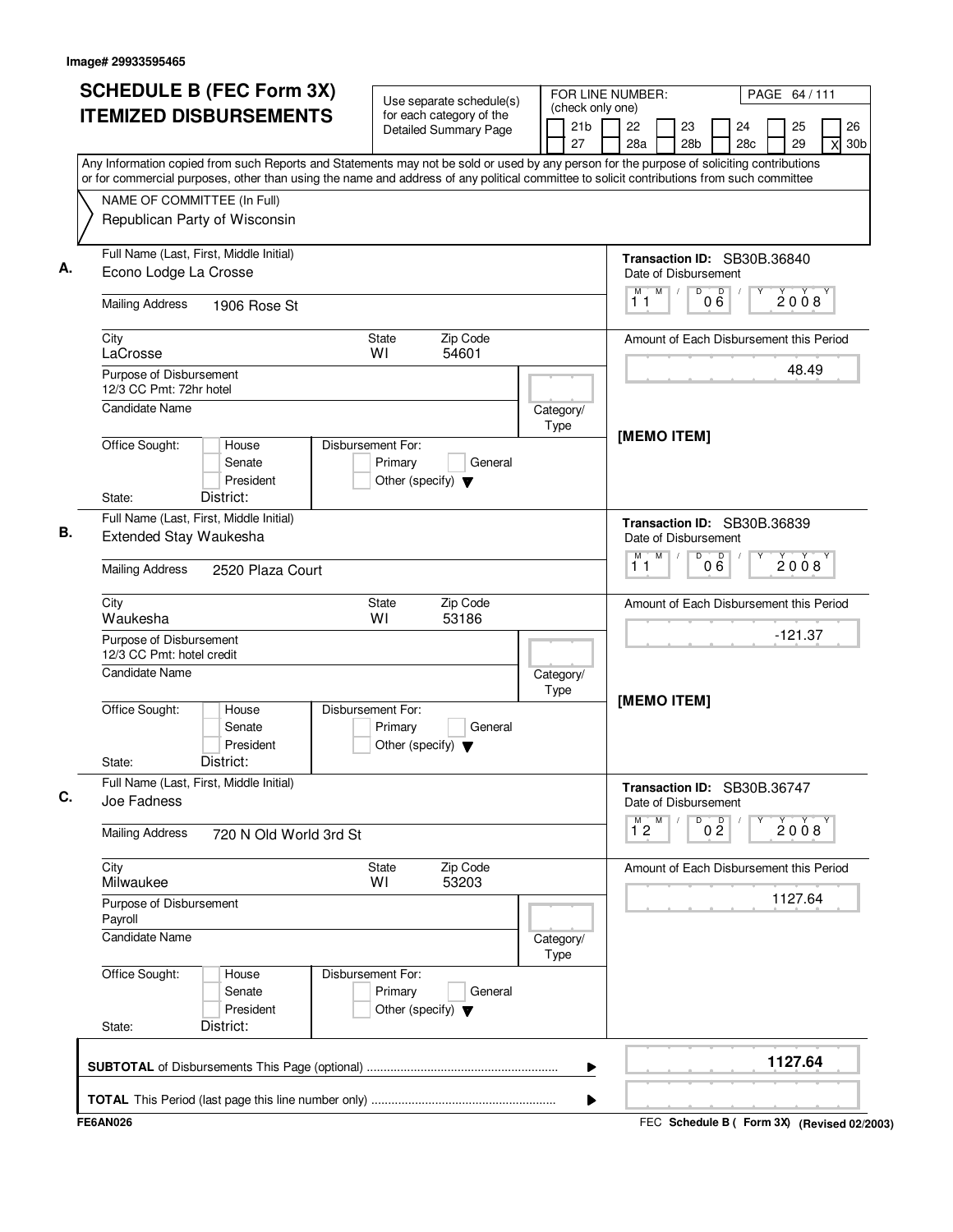| <b>SCHEDULE B (FEC Form 3X)</b>                                                                                                           | Use separate schedule(s)                                 | FOR LINE NUMBER:                          | PAGE 65/111                                                                               |
|-------------------------------------------------------------------------------------------------------------------------------------------|----------------------------------------------------------|-------------------------------------------|-------------------------------------------------------------------------------------------|
| <b>ITEMIZED DISBURSEMENTS</b>                                                                                                             | for each category of the<br><b>Detailed Summary Page</b> | (check only one)<br>21 <sub>b</sub><br>27 | 26<br>22<br>23<br>25<br>24<br>28c<br>29<br>28a<br>28 <sub>b</sub><br>30 <sub>b</sub><br>X |
| Any Information copied from such Reports and Statements may not be sold or used by any person for the purpose of soliciting contributions |                                                          |                                           |                                                                                           |
| or for commercial purposes, other than using the name and address of any political committee to solicit contributions from such committee |                                                          |                                           |                                                                                           |
| NAME OF COMMITTEE (In Full)                                                                                                               |                                                          |                                           |                                                                                           |
| Republican Party of Wisconsin                                                                                                             |                                                          |                                           |                                                                                           |
| Full Name (Last, First, Middle Initial)                                                                                                   |                                                          |                                           | Transaction ID: SB30B.36668                                                               |
| Joe Fadness                                                                                                                               |                                                          |                                           | Date of Disbursement                                                                      |
| <b>Mailing Address</b><br>720 N Old World 3rd St                                                                                          |                                                          |                                           | M<br>$\overline{1}^M$ 2<br>$D$ <sub>2</sub> $\overline{2}$<br>2008                        |
| City                                                                                                                                      | Zip Code<br>State                                        |                                           | Amount of Each Disbursement this Period                                                   |
| Milwaukee                                                                                                                                 | WI<br>53203                                              |                                           | 2043.79                                                                                   |
| Purpose of Disbursement<br>Payroll                                                                                                        |                                                          |                                           |                                                                                           |
| <b>Candidate Name</b>                                                                                                                     |                                                          | Category/                                 |                                                                                           |
|                                                                                                                                           |                                                          | Type                                      |                                                                                           |
| Office Sought:<br>House<br>Senate                                                                                                         | Disbursement For:<br>Primary                             |                                           |                                                                                           |
| President                                                                                                                                 | General<br>Other (specify) $\blacktriangledown$          |                                           |                                                                                           |
| District:<br>State:                                                                                                                       |                                                          |                                           |                                                                                           |
| Full Name (Last, First, Middle Initial)                                                                                                   |                                                          |                                           | Transaction ID: SB30B.36763                                                               |
| FedEx                                                                                                                                     |                                                          |                                           | Date of Disbursement                                                                      |
| <b>Mailing Address</b><br>PO Box 1140                                                                                                     |                                                          |                                           | M<br>D<br>$\overline{1}^M$ 2<br>09<br>2008                                                |
| City                                                                                                                                      | Zip Code<br>State                                        |                                           | Amount of Each Disbursement this Period                                                   |
| Memphis                                                                                                                                   | TN<br>38101                                              |                                           | 391.33                                                                                    |
| Purpose of Disbursement<br>Shipping                                                                                                       |                                                          |                                           |                                                                                           |
| <b>Candidate Name</b>                                                                                                                     |                                                          | Category/                                 |                                                                                           |
| Office Sought:<br>House                                                                                                                   | Disbursement For:                                        | Type                                      |                                                                                           |
| Senate                                                                                                                                    | Primary<br>General                                       |                                           |                                                                                           |
| President                                                                                                                                 | Other (specify) $\blacktriangledown$                     |                                           |                                                                                           |
| District:<br>State:                                                                                                                       |                                                          |                                           |                                                                                           |
| Full Name (Last, First, Middle Initial)<br>Flannerys                                                                                      |                                                          |                                           | Transaction ID: SB30B.36811<br>Date of Disbursement                                       |
| <b>Mailing Address</b><br>425 E Wells                                                                                                     |                                                          |                                           | M<br>D<br>26<br>2008<br>$0^{\degree}8$                                                    |
|                                                                                                                                           |                                                          |                                           |                                                                                           |
| City<br>Milwaukee                                                                                                                         | Zip Code<br>State<br>53202<br>W١                         |                                           | Amount of Each Disbursement this Period                                                   |
| Purpose of Disbursement                                                                                                                   |                                                          |                                           | 25.00                                                                                     |
| 12/15 Trovato reimbursement: Food                                                                                                         |                                                          |                                           |                                                                                           |
| <b>Candidate Name</b>                                                                                                                     |                                                          | Category/                                 |                                                                                           |
| Office Sought:<br>House                                                                                                                   | Disbursement For:                                        | Type                                      | [MEMO ITEM]                                                                               |
| Senate                                                                                                                                    | Primary<br>General                                       |                                           |                                                                                           |
| President                                                                                                                                 | Other (specify) $\blacktriangledown$                     |                                           |                                                                                           |
| District:<br>State:                                                                                                                       |                                                          |                                           |                                                                                           |
|                                                                                                                                           |                                                          | ▶                                         | 2435.12                                                                                   |
|                                                                                                                                           |                                                          |                                           |                                                                                           |
| <b>FE6AN026</b>                                                                                                                           |                                                          | ▶                                         | FEC Schedule B ( Form 3X) (Revised 02/2003)                                               |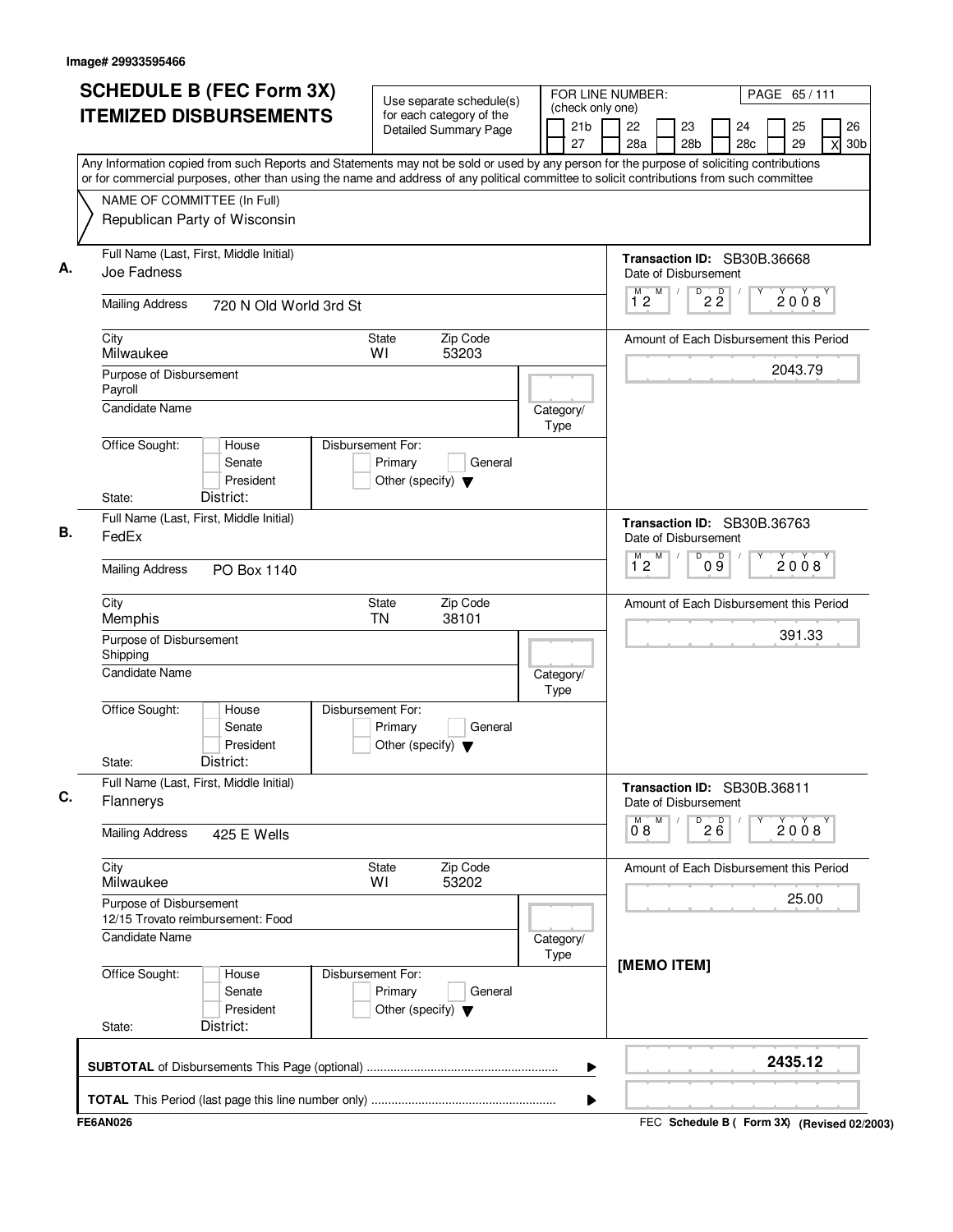| <b>SCHEDULE B (FEC Form 3X)</b>                                                                                                                                          | Use separate schedule(s)                                                        |                                           | FOR LINE NUMBER:                                              |                                  |           | PAGE 66/111 |                                             |
|--------------------------------------------------------------------------------------------------------------------------------------------------------------------------|---------------------------------------------------------------------------------|-------------------------------------------|---------------------------------------------------------------|----------------------------------|-----------|-------------|---------------------------------------------|
| <b>ITEMIZED DISBURSEMENTS</b>                                                                                                                                            | for each category of the<br>Detailed Summary Page                               | (check only one)<br>21 <sub>b</sub><br>27 | 22<br>28a                                                     | 23<br>28b                        | 24<br>28c | 25<br>29    | 26<br>30 <sub>b</sub><br>X                  |
| Any Information copied from such Reports and Statements may not be sold or used by any person for the purpose of soliciting contributions                                |                                                                                 |                                           |                                                               |                                  |           |             |                                             |
| or for commercial purposes, other than using the name and address of any political committee to solicit contributions from such committee<br>NAME OF COMMITTEE (In Full) |                                                                                 |                                           |                                                               |                                  |           |             |                                             |
| Republican Party of Wisconsin                                                                                                                                            |                                                                                 |                                           |                                                               |                                  |           |             |                                             |
| Full Name (Last, First, Middle Initial)<br><b>FLS Connect</b>                                                                                                            |                                                                                 |                                           | Transaction ID: SB30B.36746<br>Date of Disbursement           |                                  |           |             |                                             |
| <b>Mailing Address</b><br>7300 Hudson Blvd #270                                                                                                                          |                                                                                 |                                           | M<br>$1^{\degree}2$                                           | D<br>D<br>0 <sub>1</sub>         |           | 2008        |                                             |
| City<br>St. Paul                                                                                                                                                         | Zip Code<br><b>State</b><br><b>MN</b><br>55128                                  |                                           | Amount of Each Disbursement this Period                       |                                  |           |             |                                             |
| Purpose of Disbursement<br>Conference calls                                                                                                                              |                                                                                 |                                           |                                                               |                                  |           | 398.60      |                                             |
| <b>Candidate Name</b>                                                                                                                                                    |                                                                                 | Category/<br>Type                         |                                                               |                                  |           |             |                                             |
| Office Sought:<br>House<br>Senate<br>President<br>District:<br>State:                                                                                                    | Disbursement For:<br>Primary<br>General<br>Other (specify) $\blacktriangledown$ |                                           |                                                               |                                  |           |             |                                             |
| Full Name (Last, First, Middle Initial)                                                                                                                                  |                                                                                 |                                           |                                                               |                                  |           |             |                                             |
| George Webb                                                                                                                                                              |                                                                                 |                                           | Transaction ID: SB30B.36812<br>Date of Disbursement<br>M<br>M |                                  |           |             |                                             |
| <b>Mailing Address</b><br>19555 W Bluemound Rd                                                                                                                           |                                                                                 |                                           | 08                                                            | $D^D$ <sub>2</sub> $\frac{D}{7}$ |           | 2008        |                                             |
| City<br><b>Brookfield</b>                                                                                                                                                | Zip Code<br>State<br>WI<br>53045                                                |                                           | Amount of Each Disbursement this Period                       |                                  |           |             |                                             |
| Purpose of Disbursement<br>12/15 Trovato reimbursement: food                                                                                                             |                                                                                 |                                           |                                                               |                                  |           | 18.45       |                                             |
| <b>Candidate Name</b>                                                                                                                                                    |                                                                                 | Category/<br>Type                         |                                                               |                                  |           |             |                                             |
| Office Sought:<br>House<br>Senate<br>President<br>District:<br>State:                                                                                                    | Disbursement For:<br>Primary<br>General<br>Other (specify) $\blacktriangledown$ |                                           | [MEMO ITEM]                                                   |                                  |           |             |                                             |
| Full Name (Last, First, Middle Initial)<br>Peter Gilbert                                                                                                                 |                                                                                 |                                           | Transaction ID: SB30B.36733<br>Date of Disbursement           |                                  |           |             |                                             |
| <b>Mailing Address</b><br>4823 N Iroquois Ave                                                                                                                            |                                                                                 |                                           | M<br>М<br>11                                                  | D<br>$2\overline{5}$             |           | 2008        |                                             |
| City<br>Glendale                                                                                                                                                         | Zip Code<br>State<br>53217<br>WI                                                |                                           | Amount of Each Disbursement this Period                       |                                  |           |             |                                             |
| Purpose of Disbursement<br>Expense reimbursement                                                                                                                         |                                                                                 |                                           |                                                               |                                  |           | 1229.93     |                                             |
| <b>Candidate Name</b>                                                                                                                                                    |                                                                                 | Category/<br>Type                         |                                                               |                                  |           |             |                                             |
| Office Sought:<br>House<br>Senate<br>President<br>District:<br>State:                                                                                                    | Disbursement For:<br>Primary<br>General<br>Other (specify) $\blacktriangledown$ |                                           |                                                               |                                  |           |             |                                             |
|                                                                                                                                                                          |                                                                                 | ▶                                         |                                                               |                                  |           | 1628.53     |                                             |
|                                                                                                                                                                          |                                                                                 | ▶                                         |                                                               |                                  |           |             |                                             |
| <b>FE6AN026</b>                                                                                                                                                          |                                                                                 |                                           |                                                               |                                  |           |             | FEC Schedule B ( Form 3X) (Revised 02/2003) |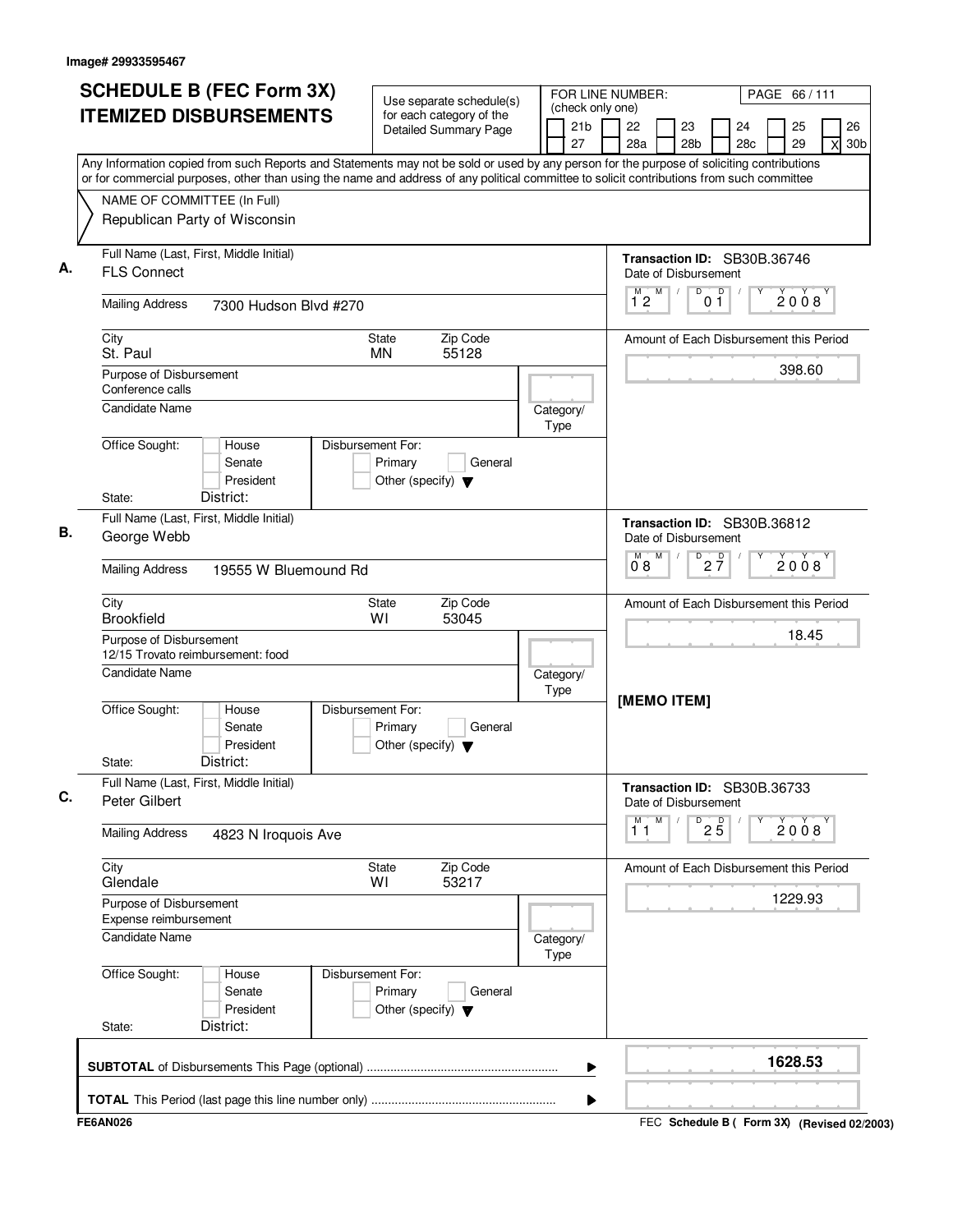| <b>SCHEDULE B (FEC Form 3X)</b>                                                                                                                                                                                                                                                        | Use separate schedule(s)                                                        |                                           | FOR LINE NUMBER:<br>PAGE 67/111                                                           |
|----------------------------------------------------------------------------------------------------------------------------------------------------------------------------------------------------------------------------------------------------------------------------------------|---------------------------------------------------------------------------------|-------------------------------------------|-------------------------------------------------------------------------------------------|
| <b>ITEMIZED DISBURSEMENTS</b>                                                                                                                                                                                                                                                          | for each category of the<br><b>Detailed Summary Page</b>                        | (check only one)<br>21 <sub>b</sub><br>27 | 26<br>22<br>23<br>25<br>24<br>28a<br>28 <sub>b</sub><br>28c<br>29<br>30 <sub>b</sub><br>X |
| Any Information copied from such Reports and Statements may not be sold or used by any person for the purpose of soliciting contributions<br>or for commercial purposes, other than using the name and address of any political committee to solicit contributions from such committee |                                                                                 |                                           |                                                                                           |
| NAME OF COMMITTEE (In Full)<br>Republican Party of Wisconsin                                                                                                                                                                                                                           |                                                                                 |                                           |                                                                                           |
| Full Name (Last, First, Middle Initial)<br>Hampton Inn Green Bay                                                                                                                                                                                                                       |                                                                                 |                                           | Transaction ID: SB30B.36838<br>Date of Disbursement                                       |
| <b>Mailing Address</b><br>2840 Ramada Way                                                                                                                                                                                                                                              |                                                                                 |                                           | M<br>M<br>D<br>$0\overline{5}$<br>2008<br>11                                              |
| City<br>Green Bay                                                                                                                                                                                                                                                                      | Zip Code<br>State<br>WI<br>54304                                                |                                           | Amount of Each Disbursement this Period                                                   |
| Purpose of Disbursement<br>12/3 CC Pmt: 72hr hotel                                                                                                                                                                                                                                     |                                                                                 |                                           | 3216.72                                                                                   |
| Candidate Name                                                                                                                                                                                                                                                                         |                                                                                 | Category/<br>Type                         | [MEMO ITEM]                                                                               |
| Office Sought:<br>House<br>Senate<br>President<br>District:<br>State:                                                                                                                                                                                                                  | Disbursement For:<br>Primary<br>General<br>Other (specify) $\blacktriangledown$ |                                           |                                                                                           |
| Full Name (Last, First, Middle Initial)<br>Donna Heimbach                                                                                                                                                                                                                              |                                                                                 |                                           | Transaction ID: SB30B.36612<br>Date of Disbursement                                       |
| <b>Mailing Address</b><br>3002 Dianne Drive                                                                                                                                                                                                                                            |                                                                                 |                                           | M<br>м<br>D<br>26<br>2008<br>11                                                           |
| City<br>Middleton                                                                                                                                                                                                                                                                      | Zip Code<br>State<br>WI<br>53562                                                |                                           | Amount of Each Disbursement this Period                                                   |
| Purpose of Disbursement<br>Payroll                                                                                                                                                                                                                                                     |                                                                                 |                                           | 493.40                                                                                    |
| Candidate Name                                                                                                                                                                                                                                                                         |                                                                                 | Category/<br>Type                         |                                                                                           |
| Office Sought:<br>House<br>Senate<br>President<br>District:<br>State:                                                                                                                                                                                                                  | Disbursement For:<br>Primary<br>General<br>Other (specify) $\blacktriangledown$ |                                           |                                                                                           |
| Full Name (Last, First, Middle Initial)<br>Donna Heimbach                                                                                                                                                                                                                              |                                                                                 |                                           | Transaction ID: SB30B.36646<br>Date of Disbursement                                       |
| <b>Mailing Address</b><br>3002 Dianne Drive                                                                                                                                                                                                                                            |                                                                                 |                                           | $\overline{1\,5}$<br>$\overline{1}^M$ 2<br>M<br>D<br>2008                                 |
| City<br>Middleton                                                                                                                                                                                                                                                                      | Zip Code<br>State<br>53562<br>W١                                                |                                           | Amount of Each Disbursement this Period                                                   |
| Purpose of Disbursement<br>Payroll                                                                                                                                                                                                                                                     |                                                                                 |                                           | 702.50                                                                                    |
| <b>Candidate Name</b>                                                                                                                                                                                                                                                                  |                                                                                 | Category/<br>Type                         |                                                                                           |
| Office Sought:<br>House<br>Senate<br>President<br>District:<br>State:                                                                                                                                                                                                                  | Disbursement For:<br>Primary<br>General<br>Other (specify) $\blacktriangledown$ |                                           |                                                                                           |
|                                                                                                                                                                                                                                                                                        |                                                                                 | ▶                                         | 1195.90                                                                                   |
| <b>FE6AN026</b>                                                                                                                                                                                                                                                                        |                                                                                 | ▶                                         | FEC Schedule B ( Form 3X) (Revised 02/2003)                                               |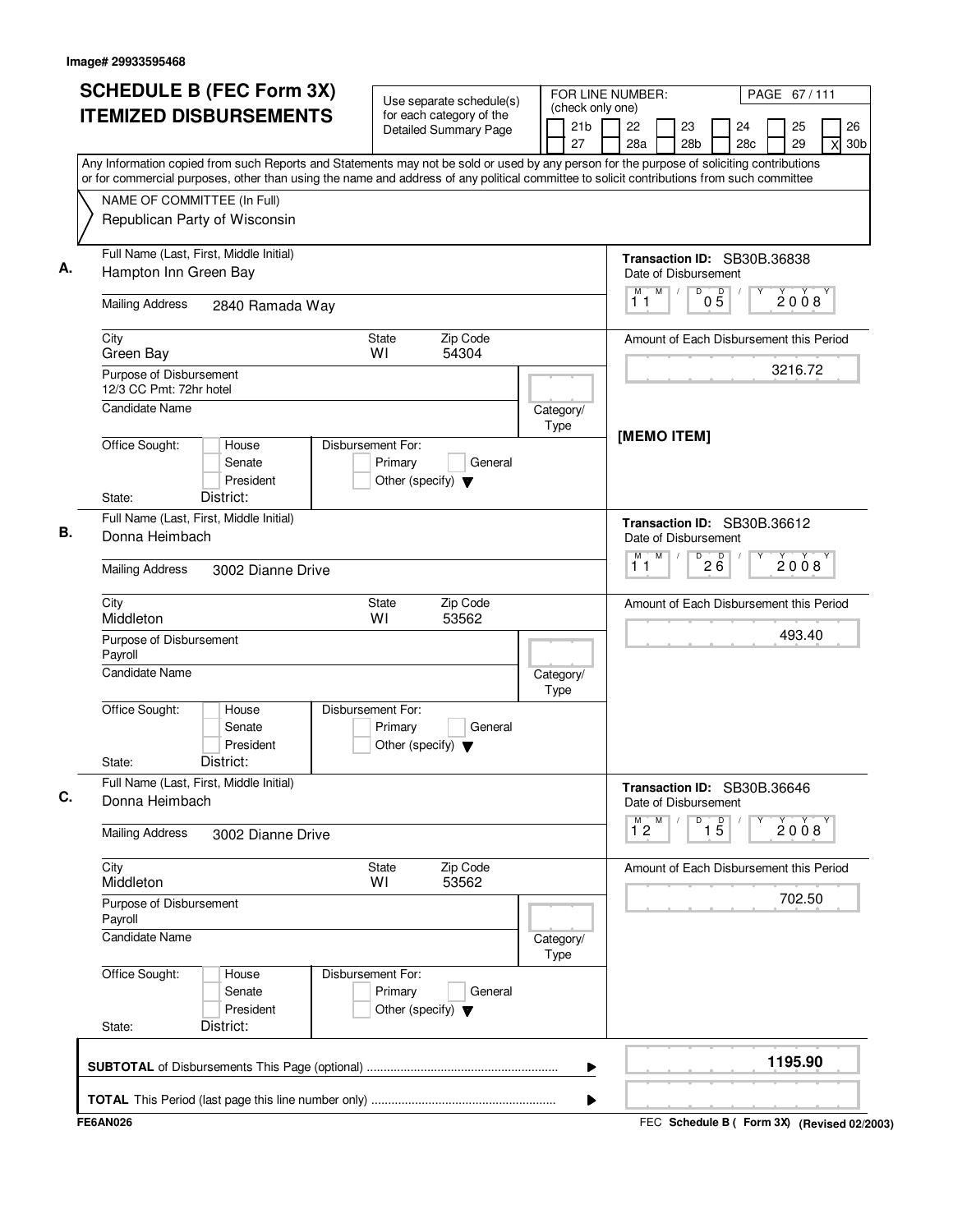| <b>ITEMIZED DISBURSEMENTS</b><br>NAME OF COMMITTEE (In Full)<br>Republican Party of Wisconsin<br>Full Name (Last, First, Middle Initial)<br>Donna Heimbach<br><b>Mailing Address</b><br>City<br>Middleton<br>Purpose of Disbursement<br>Payroll<br><b>Candidate Name</b><br>Office Sought: | 3002 Dianne Drive<br>House<br>Senate<br>President<br>District: | Use separate schedule(s)<br>for each category of the<br><b>Detailed Summary Page</b><br>Zip Code<br>State<br>WI<br>53562<br>Disbursement For:<br>Primary<br>General | (check only one)<br>21b<br>27<br>Category/<br>Type | 26<br>22<br>23<br>24<br>25<br>28a<br>28 <sub>b</sub><br>28c<br>29<br>30 <sub>b</sub><br>X<br>Any Information copied from such Reports and Statements may not be sold or used by any person for the purpose of soliciting contributions<br>or for commercial purposes, other than using the name and address of any political committee to solicit contributions from such committee<br>Transaction ID: SB30B.36694<br>Date of Disbursement<br>M<br>$\sqrt[3]{3}$<br>$\overline{1}^M$ 2<br>2008<br>Amount of Each Disbursement this Period<br>114.73 |
|--------------------------------------------------------------------------------------------------------------------------------------------------------------------------------------------------------------------------------------------------------------------------------------------|----------------------------------------------------------------|---------------------------------------------------------------------------------------------------------------------------------------------------------------------|----------------------------------------------------|-----------------------------------------------------------------------------------------------------------------------------------------------------------------------------------------------------------------------------------------------------------------------------------------------------------------------------------------------------------------------------------------------------------------------------------------------------------------------------------------------------------------------------------------------------|
|                                                                                                                                                                                                                                                                                            |                                                                |                                                                                                                                                                     |                                                    |                                                                                                                                                                                                                                                                                                                                                                                                                                                                                                                                                     |
|                                                                                                                                                                                                                                                                                            |                                                                |                                                                                                                                                                     |                                                    |                                                                                                                                                                                                                                                                                                                                                                                                                                                                                                                                                     |
|                                                                                                                                                                                                                                                                                            |                                                                |                                                                                                                                                                     |                                                    |                                                                                                                                                                                                                                                                                                                                                                                                                                                                                                                                                     |
|                                                                                                                                                                                                                                                                                            |                                                                |                                                                                                                                                                     |                                                    |                                                                                                                                                                                                                                                                                                                                                                                                                                                                                                                                                     |
|                                                                                                                                                                                                                                                                                            |                                                                |                                                                                                                                                                     |                                                    |                                                                                                                                                                                                                                                                                                                                                                                                                                                                                                                                                     |
|                                                                                                                                                                                                                                                                                            |                                                                |                                                                                                                                                                     |                                                    |                                                                                                                                                                                                                                                                                                                                                                                                                                                                                                                                                     |
|                                                                                                                                                                                                                                                                                            |                                                                |                                                                                                                                                                     |                                                    |                                                                                                                                                                                                                                                                                                                                                                                                                                                                                                                                                     |
|                                                                                                                                                                                                                                                                                            |                                                                |                                                                                                                                                                     |                                                    |                                                                                                                                                                                                                                                                                                                                                                                                                                                                                                                                                     |
| State:                                                                                                                                                                                                                                                                                     |                                                                | Other (specify) $\blacktriangledown$                                                                                                                                |                                                    |                                                                                                                                                                                                                                                                                                                                                                                                                                                                                                                                                     |
| Full Name (Last, First, Middle Initial)<br><b>HiLife Investments</b>                                                                                                                                                                                                                       |                                                                |                                                                                                                                                                     |                                                    | Transaction ID: SB30B.36767<br>Date of Disbursement                                                                                                                                                                                                                                                                                                                                                                                                                                                                                                 |
| <b>Mailing Address</b>                                                                                                                                                                                                                                                                     | PO Box 999                                                     |                                                                                                                                                                     |                                                    | M<br>D<br>$\overline{1}^M$ 2<br>$2\overline{3}$<br>2008                                                                                                                                                                                                                                                                                                                                                                                                                                                                                             |
| City<br><b>Stevens Point</b>                                                                                                                                                                                                                                                               |                                                                | Zip Code<br>State<br>WI<br>54481                                                                                                                                    |                                                    | Amount of Each Disbursement this Period                                                                                                                                                                                                                                                                                                                                                                                                                                                                                                             |
| Purpose of Disbursement<br>Electric bill                                                                                                                                                                                                                                                   |                                                                |                                                                                                                                                                     |                                                    | 631.47                                                                                                                                                                                                                                                                                                                                                                                                                                                                                                                                              |
| Candidate Name                                                                                                                                                                                                                                                                             |                                                                |                                                                                                                                                                     | Category/<br>Type                                  |                                                                                                                                                                                                                                                                                                                                                                                                                                                                                                                                                     |
| Office Sought:<br>State:                                                                                                                                                                                                                                                                   | House<br>Senate<br>President<br>District:                      | Disbursement For:<br>Primary<br>General<br>Other (specify) $\blacktriangledown$                                                                                     |                                                    |                                                                                                                                                                                                                                                                                                                                                                                                                                                                                                                                                     |
| Full Name (Last, First, Middle Initial)<br><b>IRS</b>                                                                                                                                                                                                                                      |                                                                |                                                                                                                                                                     |                                                    | Transaction ID: SB30B.36618<br>Date of Disbursement                                                                                                                                                                                                                                                                                                                                                                                                                                                                                                 |
| <b>Mailing Address</b>                                                                                                                                                                                                                                                                     | <b>Payment Center</b>                                          |                                                                                                                                                                     |                                                    | M<br>M<br>D<br>$2\overline{6}$<br>2008<br>11                                                                                                                                                                                                                                                                                                                                                                                                                                                                                                        |
| City<br><b>Kansas City</b>                                                                                                                                                                                                                                                                 |                                                                | Zip Code<br>State<br>64999<br><b>MO</b>                                                                                                                             |                                                    | Amount of Each Disbursement this Period                                                                                                                                                                                                                                                                                                                                                                                                                                                                                                             |
| Purpose of Disbursement<br>Payroll Tax                                                                                                                                                                                                                                                     |                                                                |                                                                                                                                                                     |                                                    | 5558.14                                                                                                                                                                                                                                                                                                                                                                                                                                                                                                                                             |
| Candidate Name                                                                                                                                                                                                                                                                             |                                                                |                                                                                                                                                                     | Category/<br>Type                                  |                                                                                                                                                                                                                                                                                                                                                                                                                                                                                                                                                     |
| Office Sought:<br>State:                                                                                                                                                                                                                                                                   | House<br>Senate<br>President<br>District:                      | Disbursement For:<br>Primary<br>General<br>Other (specify) $\blacktriangledown$                                                                                     |                                                    |                                                                                                                                                                                                                                                                                                                                                                                                                                                                                                                                                     |
|                                                                                                                                                                                                                                                                                            |                                                                |                                                                                                                                                                     | ▶                                                  | 6304.34                                                                                                                                                                                                                                                                                                                                                                                                                                                                                                                                             |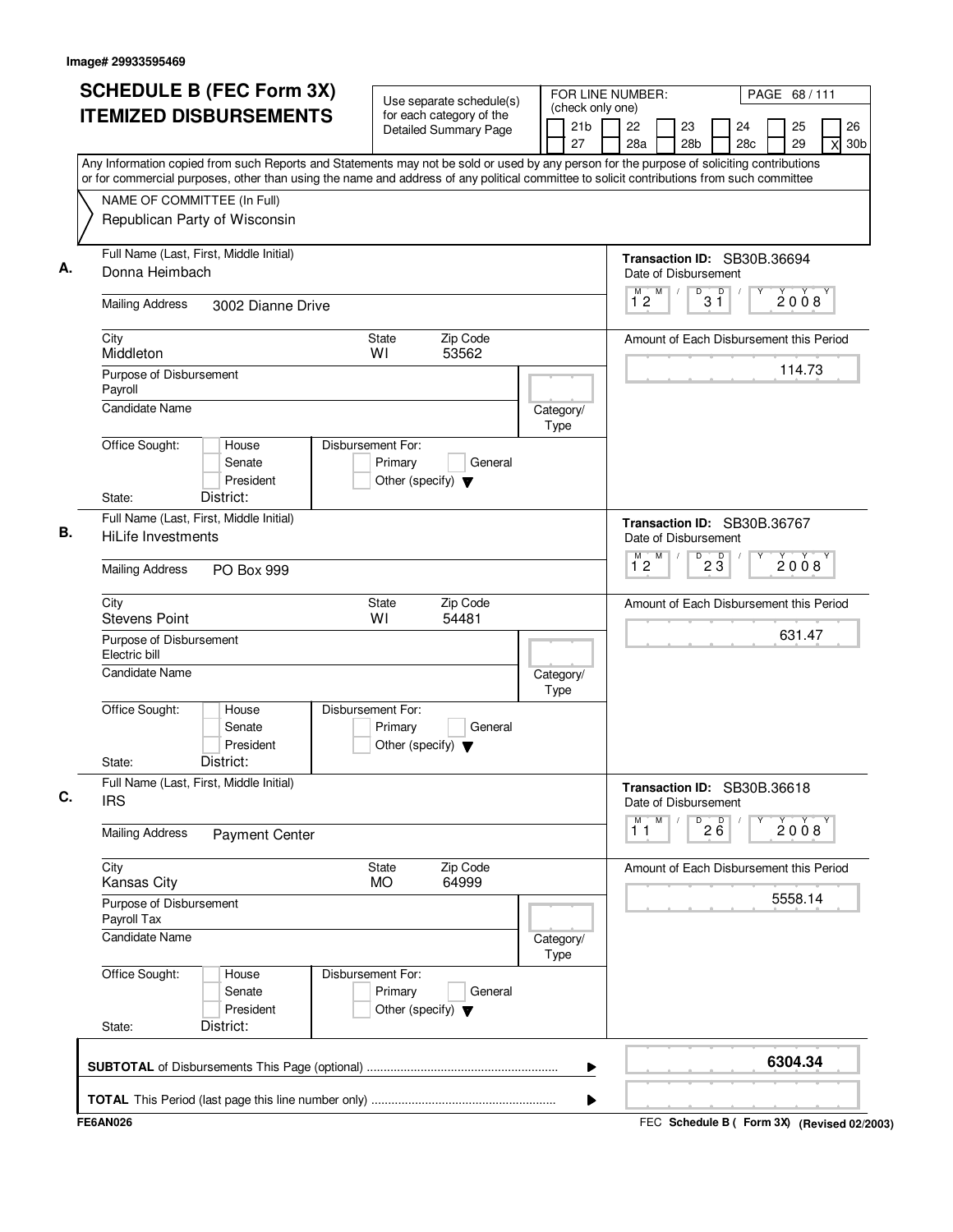| <b>SCHEDULE B (FEC Form 3X)</b>                                                                                                                                                                                                                                                        | Use separate schedule(s)                                                        | FOR LINE NUMBER:                          |                                                     |                                    |           | PAGE 69/111 |                                             |
|----------------------------------------------------------------------------------------------------------------------------------------------------------------------------------------------------------------------------------------------------------------------------------------|---------------------------------------------------------------------------------|-------------------------------------------|-----------------------------------------------------|------------------------------------|-----------|-------------|---------------------------------------------|
| <b>ITEMIZED DISBURSEMENTS</b>                                                                                                                                                                                                                                                          | for each category of the<br><b>Detailed Summary Page</b>                        | (check only one)<br>21 <sub>b</sub><br>27 | 22<br>28a                                           | 23<br>28 <sub>b</sub>              | 24<br>28c | 25<br>29    | 26<br>30 <sub>b</sub><br>X                  |
| Any Information copied from such Reports and Statements may not be sold or used by any person for the purpose of soliciting contributions<br>or for commercial purposes, other than using the name and address of any political committee to solicit contributions from such committee |                                                                                 |                                           |                                                     |                                    |           |             |                                             |
| NAME OF COMMITTEE (In Full)<br>Republican Party of Wisconsin                                                                                                                                                                                                                           |                                                                                 |                                           |                                                     |                                    |           |             |                                             |
| Full Name (Last, First, Middle Initial)<br><b>IRS</b>                                                                                                                                                                                                                                  |                                                                                 |                                           | Transaction ID: SB30B.36738<br>Date of Disbursement |                                    |           |             |                                             |
| <b>Mailing Address</b><br><b>Payment Center</b>                                                                                                                                                                                                                                        |                                                                                 |                                           | M<br>М<br>11                                        | $\overline{D}$<br>D<br>$2\ddot{6}$ |           | 2008        |                                             |
| City<br>Kansas City                                                                                                                                                                                                                                                                    | Zip Code<br><b>State</b><br><b>MO</b><br>64999                                  |                                           | Amount of Each Disbursement this Period             |                                    |           |             |                                             |
| Purpose of Disbursement<br>Payroll tax                                                                                                                                                                                                                                                 |                                                                                 |                                           |                                                     |                                    |           | 302.24      |                                             |
| <b>Candidate Name</b>                                                                                                                                                                                                                                                                  |                                                                                 | Category/<br>Type                         |                                                     |                                    |           |             |                                             |
| Office Sought:<br>House<br>Senate<br>President<br>District:<br>State:                                                                                                                                                                                                                  | Disbursement For:<br>Primary<br>General<br>Other (specify) $\blacktriangledown$ |                                           |                                                     |                                    |           |             |                                             |
| Full Name (Last, First, Middle Initial)<br><b>IRS</b>                                                                                                                                                                                                                                  |                                                                                 |                                           | Transaction ID: SB30B.36652<br>Date of Disbursement |                                    |           |             |                                             |
| <b>Mailing Address</b><br><b>Payment Center</b>                                                                                                                                                                                                                                        |                                                                                 |                                           | M<br>$\overline{1}^M$ 2                             | D<br>$\overline{1\,5}$             |           | 2008        |                                             |
| City<br><b>Kansas City</b>                                                                                                                                                                                                                                                             | Zip Code<br>State<br><b>MO</b><br>64999                                         |                                           | Amount of Each Disbursement this Period             |                                    |           |             |                                             |
| Purpose of Disbursement<br>Payroll tax                                                                                                                                                                                                                                                 |                                                                                 |                                           |                                                     |                                    |           | 6194.66     |                                             |
| Candidate Name                                                                                                                                                                                                                                                                         |                                                                                 | Category/<br>Type                         |                                                     |                                    |           |             |                                             |
| Office Sought:<br>House<br>Senate<br>President<br>District:<br>State:                                                                                                                                                                                                                  | Disbursement For:<br>Primary<br>General<br>Other (specify) $\blacktriangledown$ |                                           |                                                     |                                    |           |             |                                             |
| Full Name (Last, First, Middle Initial)<br><b>IRS</b>                                                                                                                                                                                                                                  |                                                                                 |                                           | Transaction ID: SB30B.36688<br>Date of Disbursement |                                    |           |             |                                             |
| <b>Mailing Address</b><br><b>Payment Center</b>                                                                                                                                                                                                                                        |                                                                                 |                                           | м<br>M<br>$1^{\circ}2$                              | $3^{\circ}$                        |           | 2008        |                                             |
| City<br>Kansas City                                                                                                                                                                                                                                                                    | Zip Code<br>State<br><b>MO</b><br>64999                                         |                                           | Amount of Each Disbursement this Period             |                                    |           |             |                                             |
| Purpose of Disbursement<br>Payroll tax                                                                                                                                                                                                                                                 |                                                                                 |                                           |                                                     |                                    |           | 16364.50    |                                             |
| Candidate Name                                                                                                                                                                                                                                                                         |                                                                                 | Category/<br>Type                         |                                                     |                                    |           |             |                                             |
| Office Sought:<br>House<br>Senate<br>President<br>District:<br>State:                                                                                                                                                                                                                  | Disbursement For:<br>Primary<br>General<br>Other (specify) $\blacktriangledown$ |                                           |                                                     |                                    |           |             |                                             |
|                                                                                                                                                                                                                                                                                        |                                                                                 | ▶                                         |                                                     |                                    |           | 22861.40    |                                             |
|                                                                                                                                                                                                                                                                                        |                                                                                 | ▶                                         |                                                     |                                    |           |             |                                             |
| <b>FE6AN026</b>                                                                                                                                                                                                                                                                        |                                                                                 |                                           |                                                     |                                    |           |             | FEC Schedule B ( Form 3X) (Revised 02/2003) |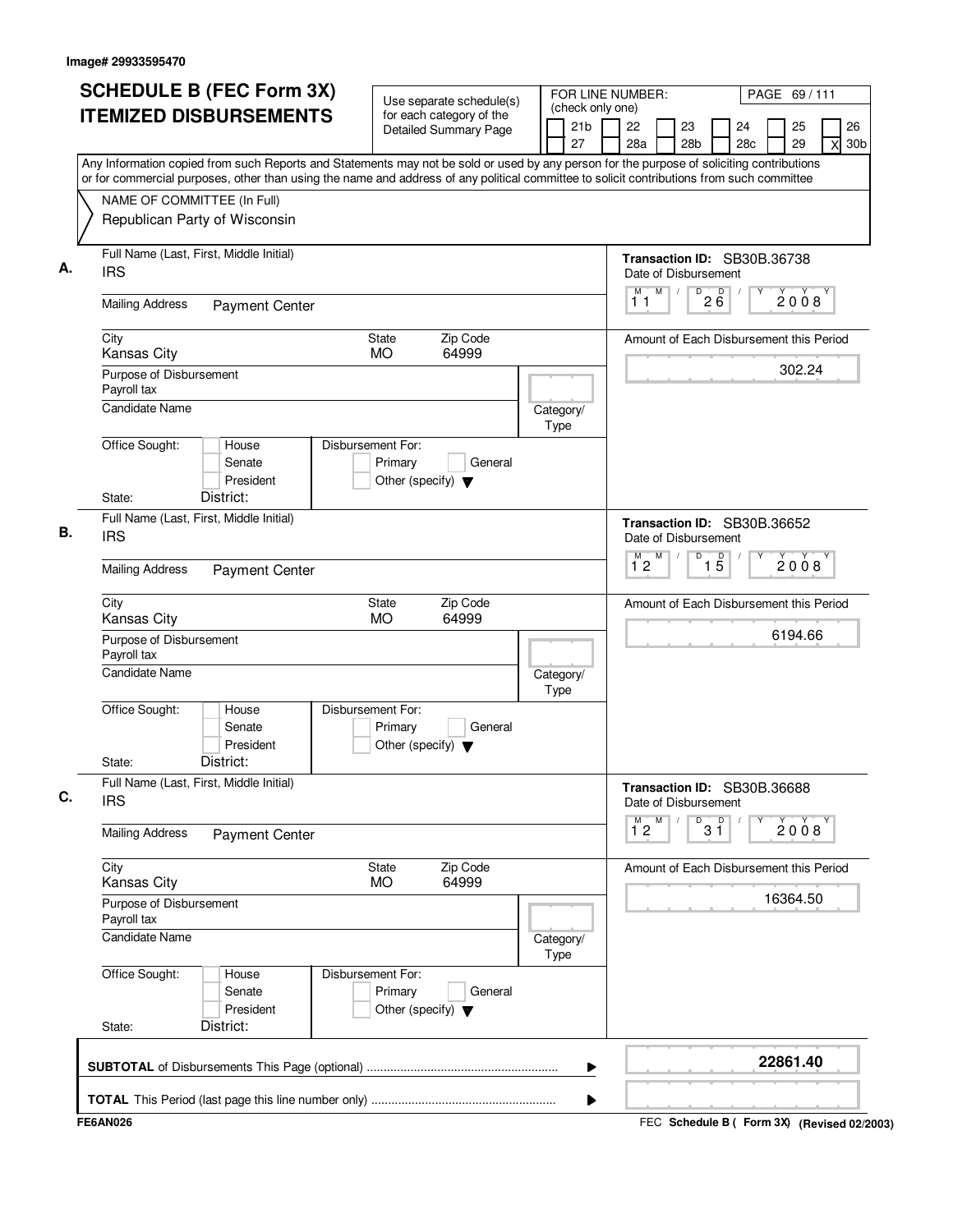| <b>SCHEDULE B (FEC Form 3X)</b>                                                                                                                                                                                                                                                        | Use separate schedule(s)                                                        |                                           | PAGE 70/111<br>FOR LINE NUMBER:                                |           |                   |           |          |                                             |  |
|----------------------------------------------------------------------------------------------------------------------------------------------------------------------------------------------------------------------------------------------------------------------------------------|---------------------------------------------------------------------------------|-------------------------------------------|----------------------------------------------------------------|-----------|-------------------|-----------|----------|---------------------------------------------|--|
| <b>ITEMIZED DISBURSEMENTS</b>                                                                                                                                                                                                                                                          | for each category of the<br>Detailed Summary Page                               | (check only one)<br>21 <sub>b</sub><br>27 | 22<br>28a                                                      | 23<br>28b |                   | 24<br>28c | 25<br>29 | 26<br>30 <sub>b</sub><br>X                  |  |
| Any Information copied from such Reports and Statements may not be sold or used by any person for the purpose of soliciting contributions<br>or for commercial purposes, other than using the name and address of any political committee to solicit contributions from such committee |                                                                                 |                                           |                                                                |           |                   |           |          |                                             |  |
| NAME OF COMMITTEE (In Full)                                                                                                                                                                                                                                                            |                                                                                 |                                           |                                                                |           |                   |           |          |                                             |  |
| Republican Party of Wisconsin                                                                                                                                                                                                                                                          |                                                                                 |                                           |                                                                |           |                   |           |          |                                             |  |
| Full Name (Last, First, Middle Initial)<br>Mark Jefferson                                                                                                                                                                                                                              |                                                                                 |                                           | Transaction ID: SB30B.36574<br>Date of Disbursement            |           |                   |           |          |                                             |  |
| <b>Mailing Address</b><br>1678 Cottonville Avenue                                                                                                                                                                                                                                      |                                                                                 |                                           | M<br>М<br>11                                                   | D         | $2\overline{5}$   |           | 2008     |                                             |  |
| City<br>Arkdale                                                                                                                                                                                                                                                                        | Zip Code<br><b>State</b><br>54613<br>WI                                         |                                           | Amount of Each Disbursement this Period                        |           |                   |           |          |                                             |  |
| Purpose of Disbursement<br>Payroll                                                                                                                                                                                                                                                     |                                                                                 |                                           |                                                                |           |                   |           | 2229.49  |                                             |  |
| <b>Candidate Name</b>                                                                                                                                                                                                                                                                  |                                                                                 | Category/<br>Type                         |                                                                |           |                   |           |          |                                             |  |
| Office Sought:<br>House<br>Senate<br>President<br>District:<br>State:                                                                                                                                                                                                                  | Disbursement For:<br>Primary<br>General<br>Other (specify) $\blacktriangledown$ |                                           |                                                                |           |                   |           |          |                                             |  |
| Full Name (Last, First, Middle Initial)                                                                                                                                                                                                                                                |                                                                                 |                                           |                                                                |           |                   |           |          |                                             |  |
| Mark Jefferson                                                                                                                                                                                                                                                                         |                                                                                 |                                           | Transaction ID: SB30B.36633<br>Date of Disbursement<br>M<br>M. | D         |                   |           |          |                                             |  |
| <b>Mailing Address</b><br>1678 Cottonville Avenue                                                                                                                                                                                                                                      |                                                                                 |                                           | 12                                                             |           | $\overline{1\,5}$ |           | 2008     |                                             |  |
| City<br>Arkdale                                                                                                                                                                                                                                                                        | Zip Code<br>State<br>WI<br>54613                                                |                                           | Amount of Each Disbursement this Period                        |           |                   |           |          |                                             |  |
| Purpose of Disbursement<br>Payroll                                                                                                                                                                                                                                                     |                                                                                 |                                           |                                                                |           |                   |           | 2229.48  |                                             |  |
| <b>Candidate Name</b>                                                                                                                                                                                                                                                                  |                                                                                 | Category/<br>Type                         |                                                                |           |                   |           |          |                                             |  |
| Office Sought:<br>House<br>Senate<br>President<br>District:<br>State:                                                                                                                                                                                                                  | Disbursement For:<br>Primary<br>General<br>Other (specify) $\blacktriangledown$ |                                           |                                                                |           |                   |           |          |                                             |  |
| Full Name (Last, First, Middle Initial)<br>Mark Jefferson                                                                                                                                                                                                                              |                                                                                 |                                           | Transaction ID: SB30B.36679<br>Date of Disbursement            |           |                   |           |          |                                             |  |
| <b>Mailing Address</b><br>1678 Cottonville Avenue                                                                                                                                                                                                                                      |                                                                                 |                                           | $\overline{1}^M$ 2<br>M                                        | D         | $3^{\circ}$       |           | 2008     |                                             |  |
| City<br>Arkdale                                                                                                                                                                                                                                                                        | Zip Code<br>State<br>54613<br>WI                                                |                                           | Amount of Each Disbursement this Period                        |           |                   |           |          |                                             |  |
| Purpose of Disbursement<br>Payroll                                                                                                                                                                                                                                                     |                                                                                 |                                           |                                                                |           |                   |           | 6261.28  |                                             |  |
| <b>Candidate Name</b>                                                                                                                                                                                                                                                                  |                                                                                 | Category/<br>Type                         |                                                                |           |                   |           |          |                                             |  |
| Office Sought:<br>House<br>Senate<br>President<br>District:<br>State:                                                                                                                                                                                                                  | Disbursement For:<br>Primary<br>General<br>Other (specify) $\blacktriangledown$ |                                           |                                                                |           |                   |           |          |                                             |  |
|                                                                                                                                                                                                                                                                                        |                                                                                 | ▶                                         |                                                                |           |                   |           | 10720.25 |                                             |  |
|                                                                                                                                                                                                                                                                                        |                                                                                 | ▶                                         |                                                                |           |                   |           |          |                                             |  |
| <b>FE6AN026</b>                                                                                                                                                                                                                                                                        |                                                                                 |                                           |                                                                |           |                   |           |          | FEC Schedule B ( Form 3X) (Revised 02/2003) |  |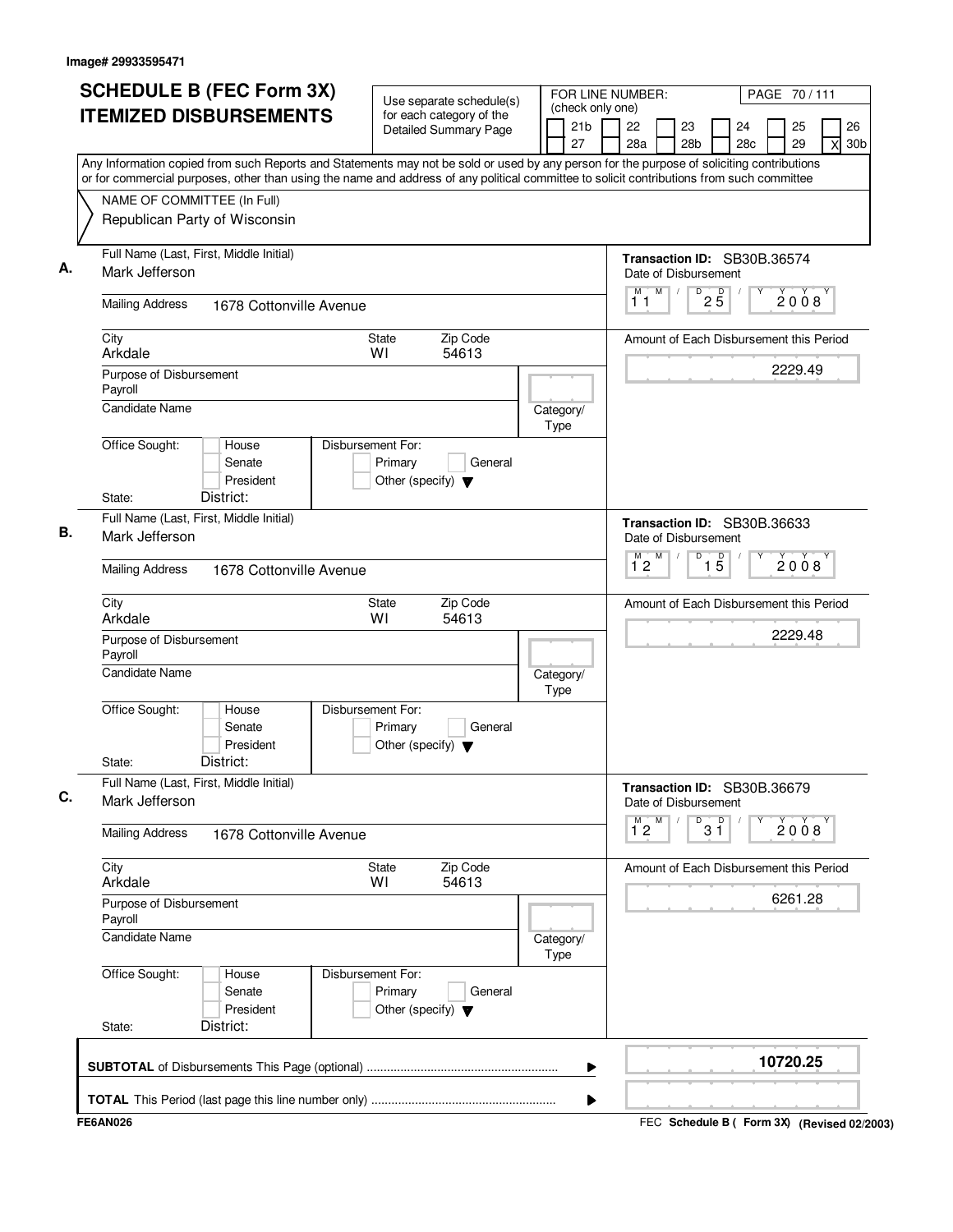| Use separate schedule(s)<br>(check only one)<br><b>ITEMIZED DISBURSEMENTS</b><br>for each category of the<br>21 <sub>b</sub><br>22<br>23<br>24<br>25<br><b>Detailed Summary Page</b><br>27<br>28a<br>28 <sub>b</sub><br>28c<br>29<br>Any Information copied from such Reports and Statements may not be sold or used by any person for the purpose of soliciting contributions<br>or for commercial purposes, other than using the name and address of any political committee to solicit contributions from such committee<br>NAME OF COMMITTEE (In Full)<br>Republican Party of Wisconsin<br>Full Name (Last, First, Middle Initial)<br>Transaction ID: SB30B.36659<br>Juston Johnson<br>Date of Disbursement<br>M<br>$\overline{D}$<br>$\overline{1}$ $\overline{7}$<br>M)<br>2008<br>12<br><b>Mailing Address</b><br>820 Williamson Street<br>Zip Code<br>City<br><b>State</b><br>Amount of Each Disbursement this Period<br>WI<br>53703<br>Madison<br>1678.16<br>Purpose of Disbursement<br>Payroll<br><b>Candidate Name</b><br>Category/<br>Type<br>Office Sought:<br>Disbursement For:<br>House<br>Senate<br>Primary<br>General<br>President<br>Other (specify) $\blacktriangledown$<br>District:<br>State:<br>Full Name (Last, First, Middle Initial)<br>Transaction ID: SB30B.36789<br>KFC - Burlington<br>Date of Disbursement<br>M<br>D<br>$2\overline{2}$<br>2008<br>10<br><b>Mailing Address</b><br>1084 Milwaukee Ave<br>Zip Code<br>City<br>State<br>Amount of Each Disbursement this Period<br>WI<br>53105<br>Burlington<br>32.83<br>Purpose of Disbursement<br>11/25 Kuehn Reimbursement: food<br><b>Candidate Name</b><br>Category/<br>Type<br>[MEMO ITEM]<br>Office Sought:<br>Disbursement For:<br>House<br>Senate<br>Primary<br>General<br>President<br>Other (specify) $\blacktriangledown$<br>District:<br>State:<br>Full Name (Last, First, Middle Initial)<br>Transaction ID: SB30B.36575<br><b>Brian Kind</b><br>Date of Disbursement<br>M<br>M<br>D<br>$2\overline{5}$<br>2008<br>11<br><b>Mailing Address</b><br>405 Doral Court<br>City<br>Zip Code<br>State<br>Amount of Each Disbursement this Period<br>53597<br>Waunakee<br>WI<br>1686.79<br>Purpose of Disbursement<br>Payroll<br>Candidate Name<br>Category/<br>Type<br>Office Sought:<br>Disbursement For:<br>House | PAGE 71 / 111              |
|---------------------------------------------------------------------------------------------------------------------------------------------------------------------------------------------------------------------------------------------------------------------------------------------------------------------------------------------------------------------------------------------------------------------------------------------------------------------------------------------------------------------------------------------------------------------------------------------------------------------------------------------------------------------------------------------------------------------------------------------------------------------------------------------------------------------------------------------------------------------------------------------------------------------------------------------------------------------------------------------------------------------------------------------------------------------------------------------------------------------------------------------------------------------------------------------------------------------------------------------------------------------------------------------------------------------------------------------------------------------------------------------------------------------------------------------------------------------------------------------------------------------------------------------------------------------------------------------------------------------------------------------------------------------------------------------------------------------------------------------------------------------------------------------------------------------------------------------------------------------------------------------------------------------------------------------------------------------------------------------------------------------------------------------------------------------------------------------------------------------------------------------------------------------------------------------------------------------------------------------------------------------------------------------------------|----------------------------|
|                                                                                                                                                                                                                                                                                                                                                                                                                                                                                                                                                                                                                                                                                                                                                                                                                                                                                                                                                                                                                                                                                                                                                                                                                                                                                                                                                                                                                                                                                                                                                                                                                                                                                                                                                                                                                                                                                                                                                                                                                                                                                                                                                                                                                                                                                                         | 26<br>30 <sub>b</sub><br>X |
|                                                                                                                                                                                                                                                                                                                                                                                                                                                                                                                                                                                                                                                                                                                                                                                                                                                                                                                                                                                                                                                                                                                                                                                                                                                                                                                                                                                                                                                                                                                                                                                                                                                                                                                                                                                                                                                                                                                                                                                                                                                                                                                                                                                                                                                                                                         |                            |
|                                                                                                                                                                                                                                                                                                                                                                                                                                                                                                                                                                                                                                                                                                                                                                                                                                                                                                                                                                                                                                                                                                                                                                                                                                                                                                                                                                                                                                                                                                                                                                                                                                                                                                                                                                                                                                                                                                                                                                                                                                                                                                                                                                                                                                                                                                         |                            |
|                                                                                                                                                                                                                                                                                                                                                                                                                                                                                                                                                                                                                                                                                                                                                                                                                                                                                                                                                                                                                                                                                                                                                                                                                                                                                                                                                                                                                                                                                                                                                                                                                                                                                                                                                                                                                                                                                                                                                                                                                                                                                                                                                                                                                                                                                                         |                            |
|                                                                                                                                                                                                                                                                                                                                                                                                                                                                                                                                                                                                                                                                                                                                                                                                                                                                                                                                                                                                                                                                                                                                                                                                                                                                                                                                                                                                                                                                                                                                                                                                                                                                                                                                                                                                                                                                                                                                                                                                                                                                                                                                                                                                                                                                                                         |                            |
|                                                                                                                                                                                                                                                                                                                                                                                                                                                                                                                                                                                                                                                                                                                                                                                                                                                                                                                                                                                                                                                                                                                                                                                                                                                                                                                                                                                                                                                                                                                                                                                                                                                                                                                                                                                                                                                                                                                                                                                                                                                                                                                                                                                                                                                                                                         |                            |
|                                                                                                                                                                                                                                                                                                                                                                                                                                                                                                                                                                                                                                                                                                                                                                                                                                                                                                                                                                                                                                                                                                                                                                                                                                                                                                                                                                                                                                                                                                                                                                                                                                                                                                                                                                                                                                                                                                                                                                                                                                                                                                                                                                                                                                                                                                         |                            |
|                                                                                                                                                                                                                                                                                                                                                                                                                                                                                                                                                                                                                                                                                                                                                                                                                                                                                                                                                                                                                                                                                                                                                                                                                                                                                                                                                                                                                                                                                                                                                                                                                                                                                                                                                                                                                                                                                                                                                                                                                                                                                                                                                                                                                                                                                                         |                            |
|                                                                                                                                                                                                                                                                                                                                                                                                                                                                                                                                                                                                                                                                                                                                                                                                                                                                                                                                                                                                                                                                                                                                                                                                                                                                                                                                                                                                                                                                                                                                                                                                                                                                                                                                                                                                                                                                                                                                                                                                                                                                                                                                                                                                                                                                                                         |                            |
|                                                                                                                                                                                                                                                                                                                                                                                                                                                                                                                                                                                                                                                                                                                                                                                                                                                                                                                                                                                                                                                                                                                                                                                                                                                                                                                                                                                                                                                                                                                                                                                                                                                                                                                                                                                                                                                                                                                                                                                                                                                                                                                                                                                                                                                                                                         |                            |
|                                                                                                                                                                                                                                                                                                                                                                                                                                                                                                                                                                                                                                                                                                                                                                                                                                                                                                                                                                                                                                                                                                                                                                                                                                                                                                                                                                                                                                                                                                                                                                                                                                                                                                                                                                                                                                                                                                                                                                                                                                                                                                                                                                                                                                                                                                         |                            |
|                                                                                                                                                                                                                                                                                                                                                                                                                                                                                                                                                                                                                                                                                                                                                                                                                                                                                                                                                                                                                                                                                                                                                                                                                                                                                                                                                                                                                                                                                                                                                                                                                                                                                                                                                                                                                                                                                                                                                                                                                                                                                                                                                                                                                                                                                                         |                            |
|                                                                                                                                                                                                                                                                                                                                                                                                                                                                                                                                                                                                                                                                                                                                                                                                                                                                                                                                                                                                                                                                                                                                                                                                                                                                                                                                                                                                                                                                                                                                                                                                                                                                                                                                                                                                                                                                                                                                                                                                                                                                                                                                                                                                                                                                                                         |                            |
|                                                                                                                                                                                                                                                                                                                                                                                                                                                                                                                                                                                                                                                                                                                                                                                                                                                                                                                                                                                                                                                                                                                                                                                                                                                                                                                                                                                                                                                                                                                                                                                                                                                                                                                                                                                                                                                                                                                                                                                                                                                                                                                                                                                                                                                                                                         |                            |
|                                                                                                                                                                                                                                                                                                                                                                                                                                                                                                                                                                                                                                                                                                                                                                                                                                                                                                                                                                                                                                                                                                                                                                                                                                                                                                                                                                                                                                                                                                                                                                                                                                                                                                                                                                                                                                                                                                                                                                                                                                                                                                                                                                                                                                                                                                         |                            |
|                                                                                                                                                                                                                                                                                                                                                                                                                                                                                                                                                                                                                                                                                                                                                                                                                                                                                                                                                                                                                                                                                                                                                                                                                                                                                                                                                                                                                                                                                                                                                                                                                                                                                                                                                                                                                                                                                                                                                                                                                                                                                                                                                                                                                                                                                                         |                            |
|                                                                                                                                                                                                                                                                                                                                                                                                                                                                                                                                                                                                                                                                                                                                                                                                                                                                                                                                                                                                                                                                                                                                                                                                                                                                                                                                                                                                                                                                                                                                                                                                                                                                                                                                                                                                                                                                                                                                                                                                                                                                                                                                                                                                                                                                                                         |                            |
|                                                                                                                                                                                                                                                                                                                                                                                                                                                                                                                                                                                                                                                                                                                                                                                                                                                                                                                                                                                                                                                                                                                                                                                                                                                                                                                                                                                                                                                                                                                                                                                                                                                                                                                                                                                                                                                                                                                                                                                                                                                                                                                                                                                                                                                                                                         |                            |
|                                                                                                                                                                                                                                                                                                                                                                                                                                                                                                                                                                                                                                                                                                                                                                                                                                                                                                                                                                                                                                                                                                                                                                                                                                                                                                                                                                                                                                                                                                                                                                                                                                                                                                                                                                                                                                                                                                                                                                                                                                                                                                                                                                                                                                                                                                         |                            |
|                                                                                                                                                                                                                                                                                                                                                                                                                                                                                                                                                                                                                                                                                                                                                                                                                                                                                                                                                                                                                                                                                                                                                                                                                                                                                                                                                                                                                                                                                                                                                                                                                                                                                                                                                                                                                                                                                                                                                                                                                                                                                                                                                                                                                                                                                                         |                            |
|                                                                                                                                                                                                                                                                                                                                                                                                                                                                                                                                                                                                                                                                                                                                                                                                                                                                                                                                                                                                                                                                                                                                                                                                                                                                                                                                                                                                                                                                                                                                                                                                                                                                                                                                                                                                                                                                                                                                                                                                                                                                                                                                                                                                                                                                                                         |                            |
| Senate<br>Primary<br>General<br>President<br>Other (specify) $\blacktriangledown$<br>District:<br>State:                                                                                                                                                                                                                                                                                                                                                                                                                                                                                                                                                                                                                                                                                                                                                                                                                                                                                                                                                                                                                                                                                                                                                                                                                                                                                                                                                                                                                                                                                                                                                                                                                                                                                                                                                                                                                                                                                                                                                                                                                                                                                                                                                                                                |                            |
| 3364.95<br>▶                                                                                                                                                                                                                                                                                                                                                                                                                                                                                                                                                                                                                                                                                                                                                                                                                                                                                                                                                                                                                                                                                                                                                                                                                                                                                                                                                                                                                                                                                                                                                                                                                                                                                                                                                                                                                                                                                                                                                                                                                                                                                                                                                                                                                                                                                            |                            |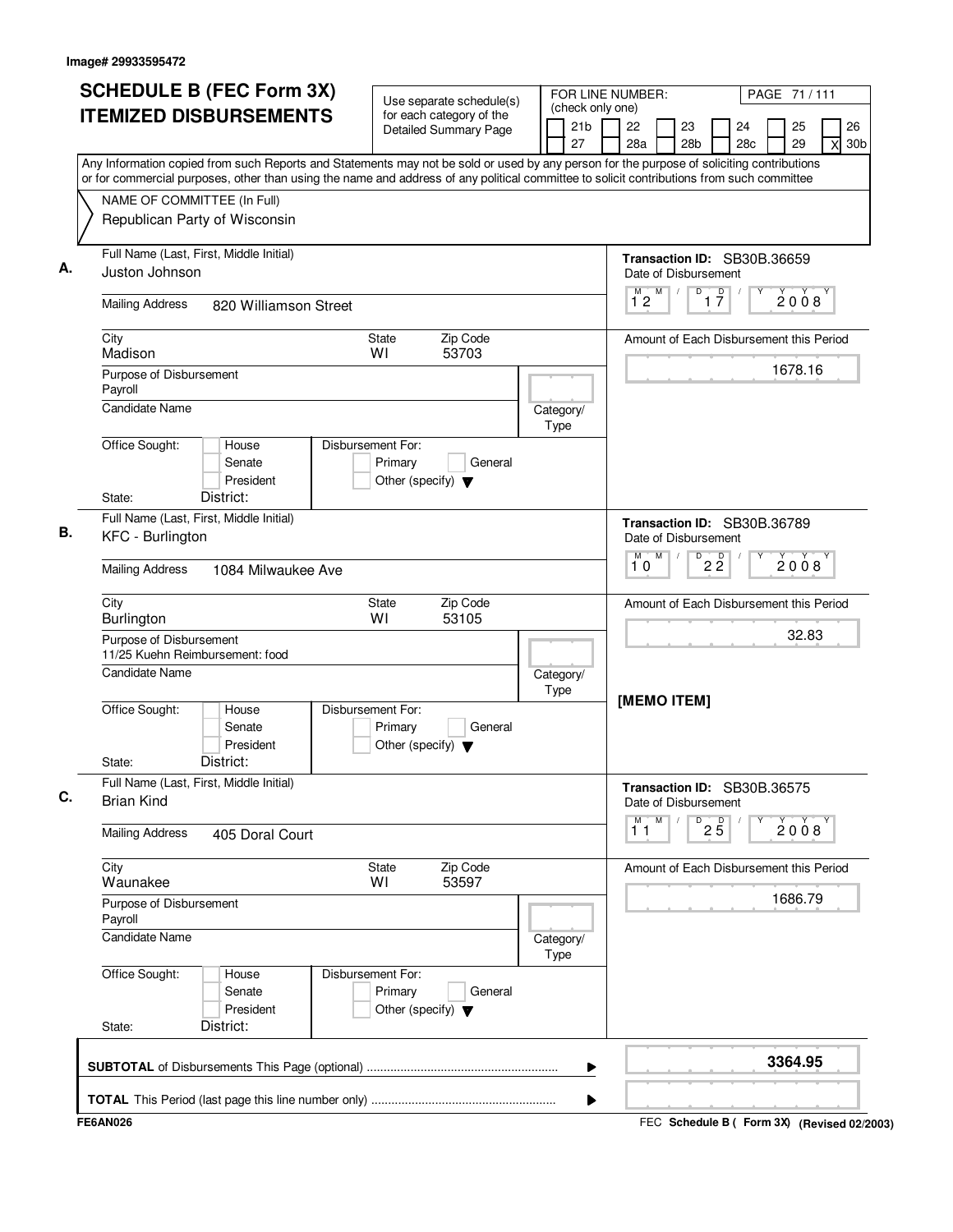| <b>SCHEDULE B (FEC Form 3X)</b>                                                                                                           | Use separate schedule(s)                                                        |                                           | FOR LINE NUMBER:<br>PAGE 72/111                          |                                    |    |     |          |                                             |  |  |
|-------------------------------------------------------------------------------------------------------------------------------------------|---------------------------------------------------------------------------------|-------------------------------------------|----------------------------------------------------------|------------------------------------|----|-----|----------|---------------------------------------------|--|--|
| <b>ITEMIZED DISBURSEMENTS</b>                                                                                                             | for each category of the<br><b>Detailed Summary Page</b>                        | (check only one)<br>21 <sub>b</sub><br>27 | 22<br>28a                                                | 23<br>28 <sub>b</sub>              | 24 | 28c | 25<br>29 | 26<br>30 <sub>b</sub><br>X                  |  |  |
| Any Information copied from such Reports and Statements may not be sold or used by any person for the purpose of soliciting contributions |                                                                                 |                                           |                                                          |                                    |    |     |          |                                             |  |  |
| or for commercial purposes, other than using the name and address of any political committee to solicit contributions from such committee |                                                                                 |                                           |                                                          |                                    |    |     |          |                                             |  |  |
| NAME OF COMMITTEE (In Full)<br>Republican Party of Wisconsin                                                                              |                                                                                 |                                           |                                                          |                                    |    |     |          |                                             |  |  |
| Full Name (Last, First, Middle Initial)<br><b>Brian Kind</b>                                                                              |                                                                                 |                                           | Transaction ID: SB30B.36634<br>Date of Disbursement<br>M |                                    |    |     |          |                                             |  |  |
| <b>Mailing Address</b><br>405 Doral Court                                                                                                 |                                                                                 |                                           | $\overline{1}^M$ 2                                       | $1\overline{5}$<br>D               |    |     | 2008     |                                             |  |  |
| City<br>Waunakee                                                                                                                          | Zip Code<br><b>State</b><br>WI<br>53597                                         |                                           | Amount of Each Disbursement this Period                  |                                    |    |     |          |                                             |  |  |
| Purpose of Disbursement<br>Payroll                                                                                                        |                                                                                 |                                           |                                                          |                                    |    |     | 1686.80  |                                             |  |  |
| Candidate Name                                                                                                                            |                                                                                 | Category/<br>Type                         |                                                          |                                    |    |     |          |                                             |  |  |
| Office Sought:<br>House<br>Senate<br>President<br>District:<br>State:                                                                     | Disbursement For:<br>Primary<br>General<br>Other (specify) $\blacktriangledown$ |                                           |                                                          |                                    |    |     |          |                                             |  |  |
| Full Name (Last, First, Middle Initial)<br><b>Brian Kind</b>                                                                              |                                                                                 |                                           | Transaction ID: SB30B.36660<br>Date of Disbursement      |                                    |    |     |          |                                             |  |  |
| <b>Mailing Address</b><br>405 Doral Court                                                                                                 |                                                                                 |                                           | M<br>$\overline{1}^M$ 2                                  | D<br>$\overline{1}$ $\overline{7}$ |    |     | 2008     |                                             |  |  |
| City<br>Waunakee                                                                                                                          | Zip Code<br>State<br>WI<br>53597                                                |                                           | Amount of Each Disbursement this Period                  |                                    |    |     |          |                                             |  |  |
| Purpose of Disbursement<br>Payroll                                                                                                        |                                                                                 |                                           |                                                          |                                    |    |     | 895.19   |                                             |  |  |
| Candidate Name                                                                                                                            |                                                                                 | Category/<br>Type                         |                                                          |                                    |    |     |          |                                             |  |  |
| Office Sought:<br>House<br>Senate<br>President<br>District:<br>State:                                                                     | Disbursement For:<br>Primary<br>General<br>Other (specify) $\blacktriangledown$ |                                           |                                                          |                                    |    |     |          |                                             |  |  |
| Full Name (Last, First, Middle Initial)<br><b>Brian Kind</b>                                                                              |                                                                                 |                                           | Transaction ID: SB30B.36680<br>Date of Disbursement      |                                    |    |     |          |                                             |  |  |
| <b>Mailing Address</b><br>405 Doral Court                                                                                                 |                                                                                 |                                           | м<br>M<br>$1^{\circ}2$                                   | $3^{\circ}$<br>D                   |    |     | 2008     |                                             |  |  |
| City<br>Waunakee                                                                                                                          | Zip Code<br>State<br>53597<br>WI                                                |                                           | Amount of Each Disbursement this Period                  |                                    |    |     |          |                                             |  |  |
| Purpose of Disbursement<br>Payroll                                                                                                        |                                                                                 |                                           |                                                          |                                    |    |     | 1686.80  |                                             |  |  |
| Candidate Name                                                                                                                            |                                                                                 | Category/<br>Type                         |                                                          |                                    |    |     |          |                                             |  |  |
| Office Sought:<br>House<br>Senate<br>President<br>District:<br>State:                                                                     | Disbursement For:<br>Primary<br>General<br>Other (specify) $\blacktriangledown$ |                                           |                                                          |                                    |    |     |          |                                             |  |  |
|                                                                                                                                           |                                                                                 | ▶                                         |                                                          |                                    |    |     | 4268.79  |                                             |  |  |
|                                                                                                                                           |                                                                                 | ▶                                         |                                                          |                                    |    |     |          |                                             |  |  |
| <b>FE6AN026</b>                                                                                                                           |                                                                                 |                                           |                                                          |                                    |    |     |          | FEC Schedule B ( Form 3X) (Revised 02/2003) |  |  |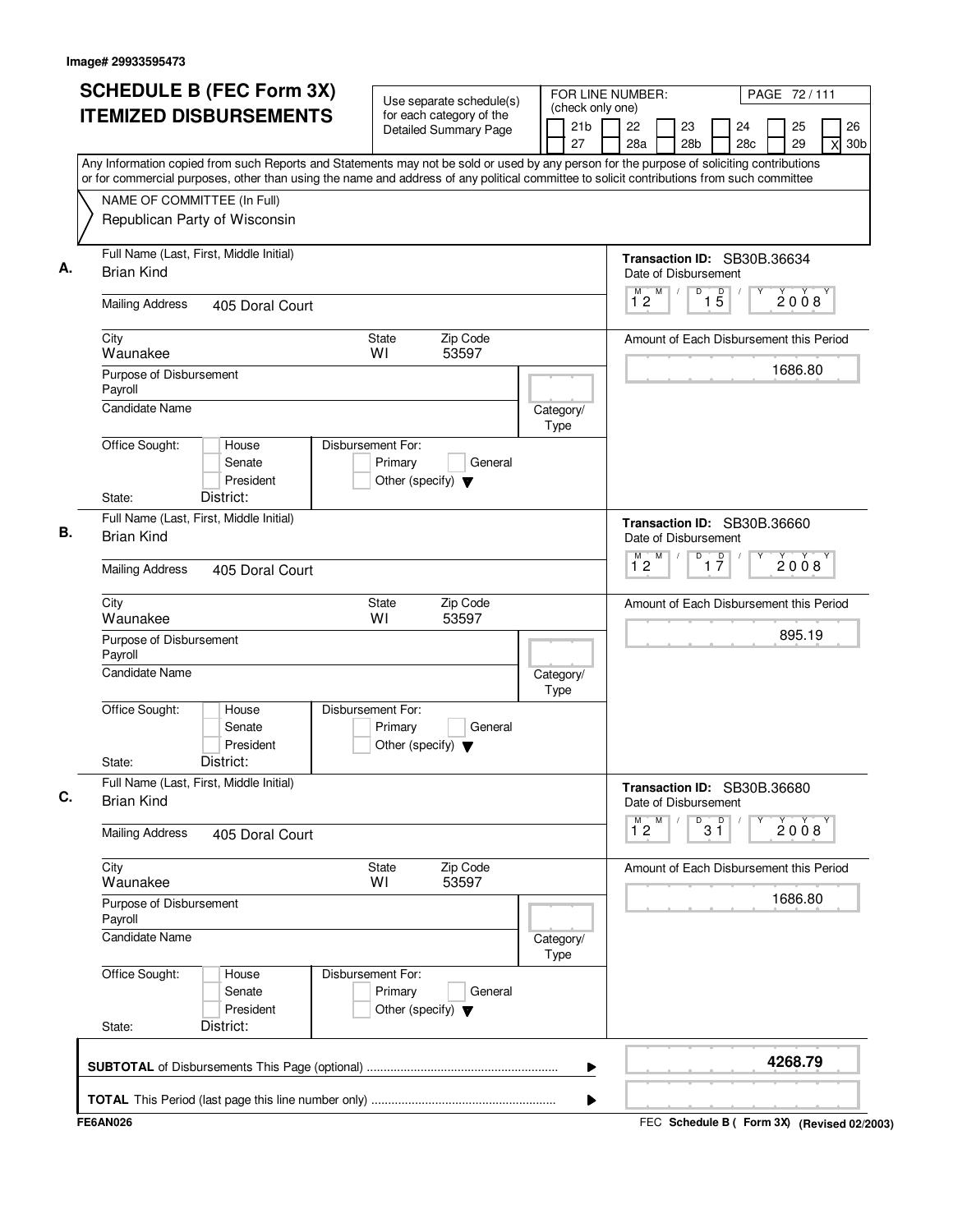| <b>ITEMIZED DISBURSEMENTS</b><br>for each category of the<br>21 <sub>b</sub><br>22<br>23<br>24<br>25<br><b>Detailed Summary Page</b><br>27<br>28a<br>28 <sub>b</sub><br>28 <sub>c</sub><br>29<br>X<br>Any Information copied from such Reports and Statements may not be sold or used by any person for the purpose of soliciting contributions<br>or for commercial purposes, other than using the name and address of any political committee to solicit contributions from such committee<br>NAME OF COMMITTEE (In Full)<br>Republican Party of Wisconsin<br>Full Name (Last, First, Middle Initial)<br>Transaction ID: SB30B.36735<br>А.<br>Josh Kuehn<br>Date of Disbursement<br>$\overline{P}$ 2 $\overline{5}$<br>M<br>M<br>$\sqrt{ }$<br>2008<br>11<br><b>Mailing Address</b><br>296 W State St<br>Zip Code<br>City<br><b>State</b><br>Amount of Each Disbursement this Period<br>WI<br>53105<br>Burlington<br>373.92<br>Purpose of Disbursement<br>Expense reimbursement<br><b>Candidate Name</b><br>Category/<br>Type<br>Office Sought:<br>House<br>Disbursement For:<br>Primary<br>Senate<br>General<br>President<br>Other (specify) $\blacktriangledown$<br>District:<br>State:<br>Full Name (Last, First, Middle Initial)<br>Transaction ID: SB30B.36576<br>В.<br>Kirsten Kukowski<br>Date of Disbursement<br>M<br>$\overline{P}$ 2 $\overline{5}$<br>м<br>2008<br>11<br><b>Mailing Address</b><br>109 E Gilman #3<br>Zip Code<br>City<br>State<br>Amount of Each Disbursement this Period<br>Madison<br>WI<br>53703<br>1318.32<br>Purpose of Disbursement<br>Payroll<br><b>Candidate Name</b><br>Category/<br>Type<br>Office Sought:<br>Disbursement For:<br>House<br>Senate<br>Primary<br>General<br>President<br>Other (specify) $\blacktriangledown$<br>District:<br>State:<br>Full Name (Last, First, Middle Initial)<br>Transaction ID: SB30B.36635<br>C.<br>Kirsten Kukowski<br>Date of Disbursement<br>D<br>$\overline{1\,5}$<br>M<br>M<br>2008<br>$1^{\degree}2$<br><b>Mailing Address</b><br>109 E Gilman #3<br>City<br>State<br>Zip Code<br>Amount of Each Disbursement this Period<br>53703<br>Madison<br>WI<br>1278.32<br>Purpose of Disbursement<br>Payroll<br><b>Candidate Name</b><br>Category/<br>Type<br>Office Sought:<br>Disbursement For:<br>House<br>Primary<br>Senate<br>General<br>President<br>Other (specify) $\blacktriangledown$<br>District:<br>State:<br>2970.56<br>▶ | <b>SCHEDULE B (FEC Form 3X)</b> | Use separate schedule(s) |  | (check only one) |  | FOR LINE NUMBER: |  |  | PAGE 73/111 |  |                       |  |
|------------------------------------------------------------------------------------------------------------------------------------------------------------------------------------------------------------------------------------------------------------------------------------------------------------------------------------------------------------------------------------------------------------------------------------------------------------------------------------------------------------------------------------------------------------------------------------------------------------------------------------------------------------------------------------------------------------------------------------------------------------------------------------------------------------------------------------------------------------------------------------------------------------------------------------------------------------------------------------------------------------------------------------------------------------------------------------------------------------------------------------------------------------------------------------------------------------------------------------------------------------------------------------------------------------------------------------------------------------------------------------------------------------------------------------------------------------------------------------------------------------------------------------------------------------------------------------------------------------------------------------------------------------------------------------------------------------------------------------------------------------------------------------------------------------------------------------------------------------------------------------------------------------------------------------------------------------------------------------------------------------------------------------------------------------------------------------------------------------------------------------------------------------------------------------------------------------------------------------------------------------------------------------------------------------------------------------------------------------------------------------------------------------------|---------------------------------|--------------------------|--|------------------|--|------------------|--|--|-------------|--|-----------------------|--|
|                                                                                                                                                                                                                                                                                                                                                                                                                                                                                                                                                                                                                                                                                                                                                                                                                                                                                                                                                                                                                                                                                                                                                                                                                                                                                                                                                                                                                                                                                                                                                                                                                                                                                                                                                                                                                                                                                                                                                                                                                                                                                                                                                                                                                                                                                                                                                                                                                  |                                 |                          |  |                  |  |                  |  |  |             |  | 26<br>30 <sub>b</sub> |  |
|                                                                                                                                                                                                                                                                                                                                                                                                                                                                                                                                                                                                                                                                                                                                                                                                                                                                                                                                                                                                                                                                                                                                                                                                                                                                                                                                                                                                                                                                                                                                                                                                                                                                                                                                                                                                                                                                                                                                                                                                                                                                                                                                                                                                                                                                                                                                                                                                                  |                                 |                          |  |                  |  |                  |  |  |             |  |                       |  |
|                                                                                                                                                                                                                                                                                                                                                                                                                                                                                                                                                                                                                                                                                                                                                                                                                                                                                                                                                                                                                                                                                                                                                                                                                                                                                                                                                                                                                                                                                                                                                                                                                                                                                                                                                                                                                                                                                                                                                                                                                                                                                                                                                                                                                                                                                                                                                                                                                  |                                 |                          |  |                  |  |                  |  |  |             |  |                       |  |
|                                                                                                                                                                                                                                                                                                                                                                                                                                                                                                                                                                                                                                                                                                                                                                                                                                                                                                                                                                                                                                                                                                                                                                                                                                                                                                                                                                                                                                                                                                                                                                                                                                                                                                                                                                                                                                                                                                                                                                                                                                                                                                                                                                                                                                                                                                                                                                                                                  |                                 |                          |  |                  |  |                  |  |  |             |  |                       |  |
|                                                                                                                                                                                                                                                                                                                                                                                                                                                                                                                                                                                                                                                                                                                                                                                                                                                                                                                                                                                                                                                                                                                                                                                                                                                                                                                                                                                                                                                                                                                                                                                                                                                                                                                                                                                                                                                                                                                                                                                                                                                                                                                                                                                                                                                                                                                                                                                                                  |                                 |                          |  |                  |  |                  |  |  |             |  |                       |  |
|                                                                                                                                                                                                                                                                                                                                                                                                                                                                                                                                                                                                                                                                                                                                                                                                                                                                                                                                                                                                                                                                                                                                                                                                                                                                                                                                                                                                                                                                                                                                                                                                                                                                                                                                                                                                                                                                                                                                                                                                                                                                                                                                                                                                                                                                                                                                                                                                                  |                                 |                          |  |                  |  |                  |  |  |             |  |                       |  |
|                                                                                                                                                                                                                                                                                                                                                                                                                                                                                                                                                                                                                                                                                                                                                                                                                                                                                                                                                                                                                                                                                                                                                                                                                                                                                                                                                                                                                                                                                                                                                                                                                                                                                                                                                                                                                                                                                                                                                                                                                                                                                                                                                                                                                                                                                                                                                                                                                  |                                 |                          |  |                  |  |                  |  |  |             |  |                       |  |
|                                                                                                                                                                                                                                                                                                                                                                                                                                                                                                                                                                                                                                                                                                                                                                                                                                                                                                                                                                                                                                                                                                                                                                                                                                                                                                                                                                                                                                                                                                                                                                                                                                                                                                                                                                                                                                                                                                                                                                                                                                                                                                                                                                                                                                                                                                                                                                                                                  |                                 |                          |  |                  |  |                  |  |  |             |  |                       |  |
|                                                                                                                                                                                                                                                                                                                                                                                                                                                                                                                                                                                                                                                                                                                                                                                                                                                                                                                                                                                                                                                                                                                                                                                                                                                                                                                                                                                                                                                                                                                                                                                                                                                                                                                                                                                                                                                                                                                                                                                                                                                                                                                                                                                                                                                                                                                                                                                                                  |                                 |                          |  |                  |  |                  |  |  |             |  |                       |  |
|                                                                                                                                                                                                                                                                                                                                                                                                                                                                                                                                                                                                                                                                                                                                                                                                                                                                                                                                                                                                                                                                                                                                                                                                                                                                                                                                                                                                                                                                                                                                                                                                                                                                                                                                                                                                                                                                                                                                                                                                                                                                                                                                                                                                                                                                                                                                                                                                                  |                                 |                          |  |                  |  |                  |  |  |             |  |                       |  |
|                                                                                                                                                                                                                                                                                                                                                                                                                                                                                                                                                                                                                                                                                                                                                                                                                                                                                                                                                                                                                                                                                                                                                                                                                                                                                                                                                                                                                                                                                                                                                                                                                                                                                                                                                                                                                                                                                                                                                                                                                                                                                                                                                                                                                                                                                                                                                                                                                  |                                 |                          |  |                  |  |                  |  |  |             |  |                       |  |
|                                                                                                                                                                                                                                                                                                                                                                                                                                                                                                                                                                                                                                                                                                                                                                                                                                                                                                                                                                                                                                                                                                                                                                                                                                                                                                                                                                                                                                                                                                                                                                                                                                                                                                                                                                                                                                                                                                                                                                                                                                                                                                                                                                                                                                                                                                                                                                                                                  |                                 |                          |  |                  |  |                  |  |  |             |  |                       |  |
|                                                                                                                                                                                                                                                                                                                                                                                                                                                                                                                                                                                                                                                                                                                                                                                                                                                                                                                                                                                                                                                                                                                                                                                                                                                                                                                                                                                                                                                                                                                                                                                                                                                                                                                                                                                                                                                                                                                                                                                                                                                                                                                                                                                                                                                                                                                                                                                                                  |                                 |                          |  |                  |  |                  |  |  |             |  |                       |  |
|                                                                                                                                                                                                                                                                                                                                                                                                                                                                                                                                                                                                                                                                                                                                                                                                                                                                                                                                                                                                                                                                                                                                                                                                                                                                                                                                                                                                                                                                                                                                                                                                                                                                                                                                                                                                                                                                                                                                                                                                                                                                                                                                                                                                                                                                                                                                                                                                                  |                                 |                          |  |                  |  |                  |  |  |             |  |                       |  |
|                                                                                                                                                                                                                                                                                                                                                                                                                                                                                                                                                                                                                                                                                                                                                                                                                                                                                                                                                                                                                                                                                                                                                                                                                                                                                                                                                                                                                                                                                                                                                                                                                                                                                                                                                                                                                                                                                                                                                                                                                                                                                                                                                                                                                                                                                                                                                                                                                  |                                 |                          |  |                  |  |                  |  |  |             |  |                       |  |
|                                                                                                                                                                                                                                                                                                                                                                                                                                                                                                                                                                                                                                                                                                                                                                                                                                                                                                                                                                                                                                                                                                                                                                                                                                                                                                                                                                                                                                                                                                                                                                                                                                                                                                                                                                                                                                                                                                                                                                                                                                                                                                                                                                                                                                                                                                                                                                                                                  |                                 |                          |  |                  |  |                  |  |  |             |  |                       |  |
|                                                                                                                                                                                                                                                                                                                                                                                                                                                                                                                                                                                                                                                                                                                                                                                                                                                                                                                                                                                                                                                                                                                                                                                                                                                                                                                                                                                                                                                                                                                                                                                                                                                                                                                                                                                                                                                                                                                                                                                                                                                                                                                                                                                                                                                                                                                                                                                                                  |                                 |                          |  |                  |  |                  |  |  |             |  |                       |  |
|                                                                                                                                                                                                                                                                                                                                                                                                                                                                                                                                                                                                                                                                                                                                                                                                                                                                                                                                                                                                                                                                                                                                                                                                                                                                                                                                                                                                                                                                                                                                                                                                                                                                                                                                                                                                                                                                                                                                                                                                                                                                                                                                                                                                                                                                                                                                                                                                                  |                                 |                          |  |                  |  |                  |  |  |             |  |                       |  |
|                                                                                                                                                                                                                                                                                                                                                                                                                                                                                                                                                                                                                                                                                                                                                                                                                                                                                                                                                                                                                                                                                                                                                                                                                                                                                                                                                                                                                                                                                                                                                                                                                                                                                                                                                                                                                                                                                                                                                                                                                                                                                                                                                                                                                                                                                                                                                                                                                  |                                 |                          |  |                  |  |                  |  |  |             |  |                       |  |
|                                                                                                                                                                                                                                                                                                                                                                                                                                                                                                                                                                                                                                                                                                                                                                                                                                                                                                                                                                                                                                                                                                                                                                                                                                                                                                                                                                                                                                                                                                                                                                                                                                                                                                                                                                                                                                                                                                                                                                                                                                                                                                                                                                                                                                                                                                                                                                                                                  |                                 |                          |  |                  |  |                  |  |  |             |  |                       |  |
|                                                                                                                                                                                                                                                                                                                                                                                                                                                                                                                                                                                                                                                                                                                                                                                                                                                                                                                                                                                                                                                                                                                                                                                                                                                                                                                                                                                                                                                                                                                                                                                                                                                                                                                                                                                                                                                                                                                                                                                                                                                                                                                                                                                                                                                                                                                                                                                                                  |                                 |                          |  |                  |  |                  |  |  |             |  |                       |  |
|                                                                                                                                                                                                                                                                                                                                                                                                                                                                                                                                                                                                                                                                                                                                                                                                                                                                                                                                                                                                                                                                                                                                                                                                                                                                                                                                                                                                                                                                                                                                                                                                                                                                                                                                                                                                                                                                                                                                                                                                                                                                                                                                                                                                                                                                                                                                                                                                                  |                                 |                          |  |                  |  |                  |  |  |             |  |                       |  |
|                                                                                                                                                                                                                                                                                                                                                                                                                                                                                                                                                                                                                                                                                                                                                                                                                                                                                                                                                                                                                                                                                                                                                                                                                                                                                                                                                                                                                                                                                                                                                                                                                                                                                                                                                                                                                                                                                                                                                                                                                                                                                                                                                                                                                                                                                                                                                                                                                  |                                 |                          |  |                  |  |                  |  |  |             |  |                       |  |
|                                                                                                                                                                                                                                                                                                                                                                                                                                                                                                                                                                                                                                                                                                                                                                                                                                                                                                                                                                                                                                                                                                                                                                                                                                                                                                                                                                                                                                                                                                                                                                                                                                                                                                                                                                                                                                                                                                                                                                                                                                                                                                                                                                                                                                                                                                                                                                                                                  |                                 |                          |  |                  |  |                  |  |  |             |  |                       |  |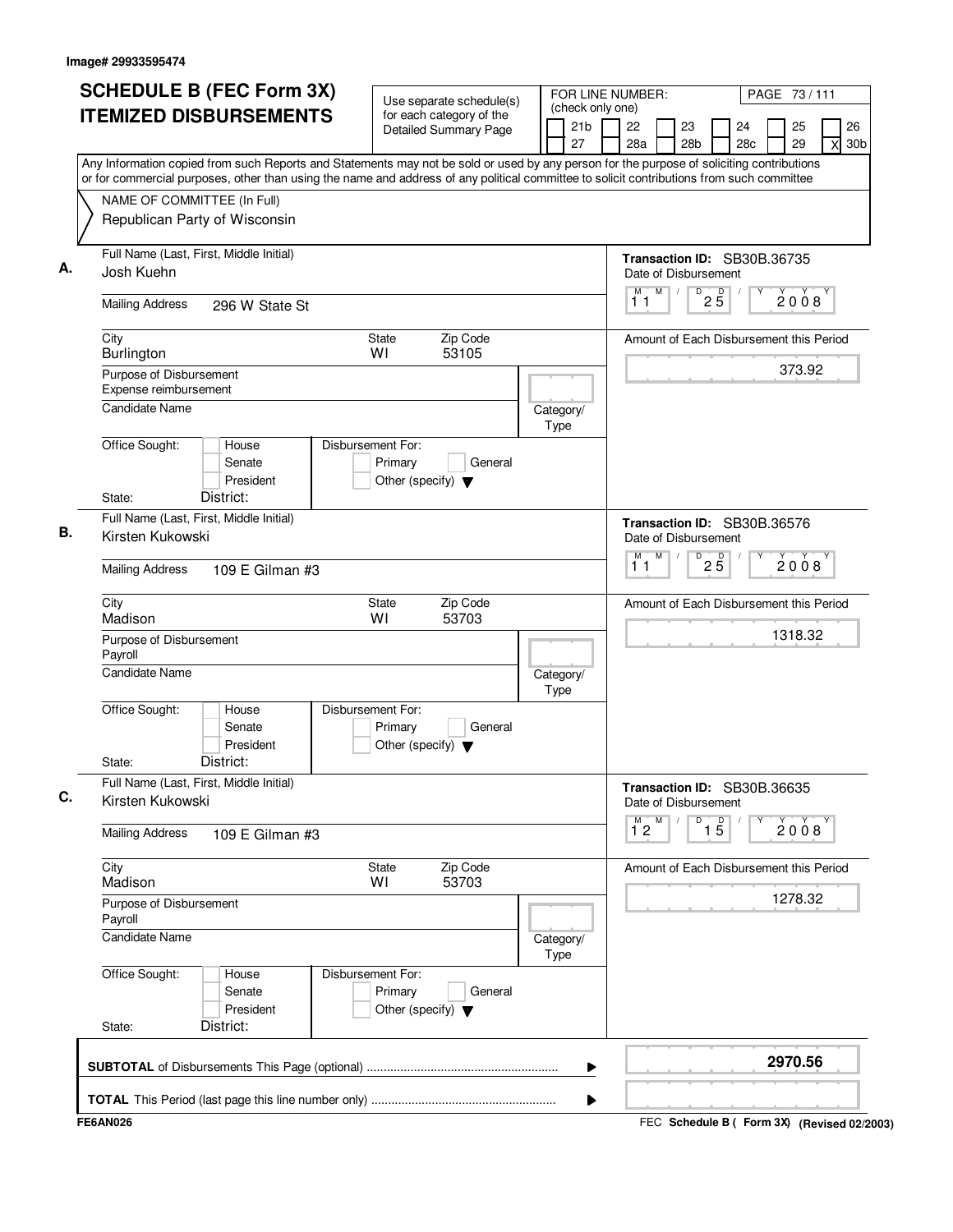| Use separate schedule(s)<br>(check only one)<br><b>ITEMIZED DISBURSEMENTS</b><br>for each category of the<br>21b<br>22<br>23<br>24<br>25<br><b>Detailed Summary Page</b><br>27<br>28a<br>28 <sub>b</sub><br>28c<br>29<br>Any Information copied from such Reports and Statements may not be sold or used by any person for the purpose of soliciting contributions<br>or for commercial purposes, other than using the name and address of any political committee to solicit contributions from such committee<br>NAME OF COMMITTEE (In Full)<br>Republican Party of Wisconsin<br>Full Name (Last, First, Middle Initial)<br>Transaction ID: SB30B.36661<br>Kirsten Kukowski<br>Date of Disbursement<br>M<br>$\overline{D}$<br>$\overline{1}^M$ 2<br>$\overline{1}$ $\overline{7}$<br>2008<br><b>Mailing Address</b><br>109 E Gilman #3<br>City<br>Zip Code<br>State<br>Amount of Each Disbursement this Period<br>Madison<br>WI<br>53703<br>1604.25<br>Purpose of Disbursement<br>Payroll<br><b>Candidate Name</b><br>Category/<br>Type<br>Office Sought:<br>House<br>Disbursement For:<br>Senate<br>Primary<br>General<br>President<br>Other (specify) $\blacktriangledown$<br>District:<br>State:<br>Full Name (Last, First, Middle Initial)<br>Transaction ID: SB30B.36681<br>Kirsten Kukowski<br>Date of Disbursement<br>M<br>D<br>D<br>$\overline{1}^M$ 2<br>2008<br>3 ĭ<br><b>Mailing Address</b><br>109 E Gilman #3<br>Zip Code<br>City<br>State<br>Amount of Each Disbursement this Period<br>Madison<br>WI<br>53703<br>1318.32<br>Purpose of Disbursement<br>Payroll<br><b>Candidate Name</b><br>Category/<br>Type<br>Office Sought:<br>Disbursement For:<br>House<br>Senate<br>Primary<br>General<br>President<br>Other (specify) $\blacktriangledown$<br>District:<br>State:<br>Full Name (Last, First, Middle Initial)<br>Transaction ID: SB30B.36843<br>La Quinta Inns Oshkosh<br>Date of Disbursement<br>M<br>M<br>$0\frac{D}{7}$<br>D<br>2008<br>11<br><b>Mailing Address</b><br>1950 Omro Rd<br>City<br>Zip Code<br>State<br>Amount of Each Disbursement this Period<br>Oshkosh<br>54902<br>W١<br>2142.45<br>Purpose of Disbursement<br>12/3 CC Pmt: 72hr hotel<br><b>Candidate Name</b><br>Category/<br>Type<br>[MEMO ITEM]<br>Office Sought:<br>Disbursement For:<br>House<br>Senate<br>Primary<br>General<br>President<br>Other (specify) $\blacktriangledown$ | PAGE 74 / 111              |
|-------------------------------------------------------------------------------------------------------------------------------------------------------------------------------------------------------------------------------------------------------------------------------------------------------------------------------------------------------------------------------------------------------------------------------------------------------------------------------------------------------------------------------------------------------------------------------------------------------------------------------------------------------------------------------------------------------------------------------------------------------------------------------------------------------------------------------------------------------------------------------------------------------------------------------------------------------------------------------------------------------------------------------------------------------------------------------------------------------------------------------------------------------------------------------------------------------------------------------------------------------------------------------------------------------------------------------------------------------------------------------------------------------------------------------------------------------------------------------------------------------------------------------------------------------------------------------------------------------------------------------------------------------------------------------------------------------------------------------------------------------------------------------------------------------------------------------------------------------------------------------------------------------------------------------------------------------------------------------------------------------------------------------------------------------------------------------------------------------------------------------------------------------------------------------------------------------------------------------------------------------------------------------------------------------------------------------------------------------------------------------------|----------------------------|
|                                                                                                                                                                                                                                                                                                                                                                                                                                                                                                                                                                                                                                                                                                                                                                                                                                                                                                                                                                                                                                                                                                                                                                                                                                                                                                                                                                                                                                                                                                                                                                                                                                                                                                                                                                                                                                                                                                                                                                                                                                                                                                                                                                                                                                                                                                                                                                                     | 26<br>30 <sub>b</sub><br>X |
|                                                                                                                                                                                                                                                                                                                                                                                                                                                                                                                                                                                                                                                                                                                                                                                                                                                                                                                                                                                                                                                                                                                                                                                                                                                                                                                                                                                                                                                                                                                                                                                                                                                                                                                                                                                                                                                                                                                                                                                                                                                                                                                                                                                                                                                                                                                                                                                     |                            |
|                                                                                                                                                                                                                                                                                                                                                                                                                                                                                                                                                                                                                                                                                                                                                                                                                                                                                                                                                                                                                                                                                                                                                                                                                                                                                                                                                                                                                                                                                                                                                                                                                                                                                                                                                                                                                                                                                                                                                                                                                                                                                                                                                                                                                                                                                                                                                                                     |                            |
|                                                                                                                                                                                                                                                                                                                                                                                                                                                                                                                                                                                                                                                                                                                                                                                                                                                                                                                                                                                                                                                                                                                                                                                                                                                                                                                                                                                                                                                                                                                                                                                                                                                                                                                                                                                                                                                                                                                                                                                                                                                                                                                                                                                                                                                                                                                                                                                     |                            |
|                                                                                                                                                                                                                                                                                                                                                                                                                                                                                                                                                                                                                                                                                                                                                                                                                                                                                                                                                                                                                                                                                                                                                                                                                                                                                                                                                                                                                                                                                                                                                                                                                                                                                                                                                                                                                                                                                                                                                                                                                                                                                                                                                                                                                                                                                                                                                                                     |                            |
|                                                                                                                                                                                                                                                                                                                                                                                                                                                                                                                                                                                                                                                                                                                                                                                                                                                                                                                                                                                                                                                                                                                                                                                                                                                                                                                                                                                                                                                                                                                                                                                                                                                                                                                                                                                                                                                                                                                                                                                                                                                                                                                                                                                                                                                                                                                                                                                     |                            |
|                                                                                                                                                                                                                                                                                                                                                                                                                                                                                                                                                                                                                                                                                                                                                                                                                                                                                                                                                                                                                                                                                                                                                                                                                                                                                                                                                                                                                                                                                                                                                                                                                                                                                                                                                                                                                                                                                                                                                                                                                                                                                                                                                                                                                                                                                                                                                                                     |                            |
|                                                                                                                                                                                                                                                                                                                                                                                                                                                                                                                                                                                                                                                                                                                                                                                                                                                                                                                                                                                                                                                                                                                                                                                                                                                                                                                                                                                                                                                                                                                                                                                                                                                                                                                                                                                                                                                                                                                                                                                                                                                                                                                                                                                                                                                                                                                                                                                     |                            |
|                                                                                                                                                                                                                                                                                                                                                                                                                                                                                                                                                                                                                                                                                                                                                                                                                                                                                                                                                                                                                                                                                                                                                                                                                                                                                                                                                                                                                                                                                                                                                                                                                                                                                                                                                                                                                                                                                                                                                                                                                                                                                                                                                                                                                                                                                                                                                                                     |                            |
|                                                                                                                                                                                                                                                                                                                                                                                                                                                                                                                                                                                                                                                                                                                                                                                                                                                                                                                                                                                                                                                                                                                                                                                                                                                                                                                                                                                                                                                                                                                                                                                                                                                                                                                                                                                                                                                                                                                                                                                                                                                                                                                                                                                                                                                                                                                                                                                     |                            |
|                                                                                                                                                                                                                                                                                                                                                                                                                                                                                                                                                                                                                                                                                                                                                                                                                                                                                                                                                                                                                                                                                                                                                                                                                                                                                                                                                                                                                                                                                                                                                                                                                                                                                                                                                                                                                                                                                                                                                                                                                                                                                                                                                                                                                                                                                                                                                                                     |                            |
|                                                                                                                                                                                                                                                                                                                                                                                                                                                                                                                                                                                                                                                                                                                                                                                                                                                                                                                                                                                                                                                                                                                                                                                                                                                                                                                                                                                                                                                                                                                                                                                                                                                                                                                                                                                                                                                                                                                                                                                                                                                                                                                                                                                                                                                                                                                                                                                     |                            |
|                                                                                                                                                                                                                                                                                                                                                                                                                                                                                                                                                                                                                                                                                                                                                                                                                                                                                                                                                                                                                                                                                                                                                                                                                                                                                                                                                                                                                                                                                                                                                                                                                                                                                                                                                                                                                                                                                                                                                                                                                                                                                                                                                                                                                                                                                                                                                                                     |                            |
|                                                                                                                                                                                                                                                                                                                                                                                                                                                                                                                                                                                                                                                                                                                                                                                                                                                                                                                                                                                                                                                                                                                                                                                                                                                                                                                                                                                                                                                                                                                                                                                                                                                                                                                                                                                                                                                                                                                                                                                                                                                                                                                                                                                                                                                                                                                                                                                     |                            |
|                                                                                                                                                                                                                                                                                                                                                                                                                                                                                                                                                                                                                                                                                                                                                                                                                                                                                                                                                                                                                                                                                                                                                                                                                                                                                                                                                                                                                                                                                                                                                                                                                                                                                                                                                                                                                                                                                                                                                                                                                                                                                                                                                                                                                                                                                                                                                                                     |                            |
|                                                                                                                                                                                                                                                                                                                                                                                                                                                                                                                                                                                                                                                                                                                                                                                                                                                                                                                                                                                                                                                                                                                                                                                                                                                                                                                                                                                                                                                                                                                                                                                                                                                                                                                                                                                                                                                                                                                                                                                                                                                                                                                                                                                                                                                                                                                                                                                     |                            |
|                                                                                                                                                                                                                                                                                                                                                                                                                                                                                                                                                                                                                                                                                                                                                                                                                                                                                                                                                                                                                                                                                                                                                                                                                                                                                                                                                                                                                                                                                                                                                                                                                                                                                                                                                                                                                                                                                                                                                                                                                                                                                                                                                                                                                                                                                                                                                                                     |                            |
|                                                                                                                                                                                                                                                                                                                                                                                                                                                                                                                                                                                                                                                                                                                                                                                                                                                                                                                                                                                                                                                                                                                                                                                                                                                                                                                                                                                                                                                                                                                                                                                                                                                                                                                                                                                                                                                                                                                                                                                                                                                                                                                                                                                                                                                                                                                                                                                     |                            |
|                                                                                                                                                                                                                                                                                                                                                                                                                                                                                                                                                                                                                                                                                                                                                                                                                                                                                                                                                                                                                                                                                                                                                                                                                                                                                                                                                                                                                                                                                                                                                                                                                                                                                                                                                                                                                                                                                                                                                                                                                                                                                                                                                                                                                                                                                                                                                                                     |                            |
|                                                                                                                                                                                                                                                                                                                                                                                                                                                                                                                                                                                                                                                                                                                                                                                                                                                                                                                                                                                                                                                                                                                                                                                                                                                                                                                                                                                                                                                                                                                                                                                                                                                                                                                                                                                                                                                                                                                                                                                                                                                                                                                                                                                                                                                                                                                                                                                     |                            |
| District:<br>State:                                                                                                                                                                                                                                                                                                                                                                                                                                                                                                                                                                                                                                                                                                                                                                                                                                                                                                                                                                                                                                                                                                                                                                                                                                                                                                                                                                                                                                                                                                                                                                                                                                                                                                                                                                                                                                                                                                                                                                                                                                                                                                                                                                                                                                                                                                                                                                 |                            |
| 2922.57<br>▶                                                                                                                                                                                                                                                                                                                                                                                                                                                                                                                                                                                                                                                                                                                                                                                                                                                                                                                                                                                                                                                                                                                                                                                                                                                                                                                                                                                                                                                                                                                                                                                                                                                                                                                                                                                                                                                                                                                                                                                                                                                                                                                                                                                                                                                                                                                                                                        |                            |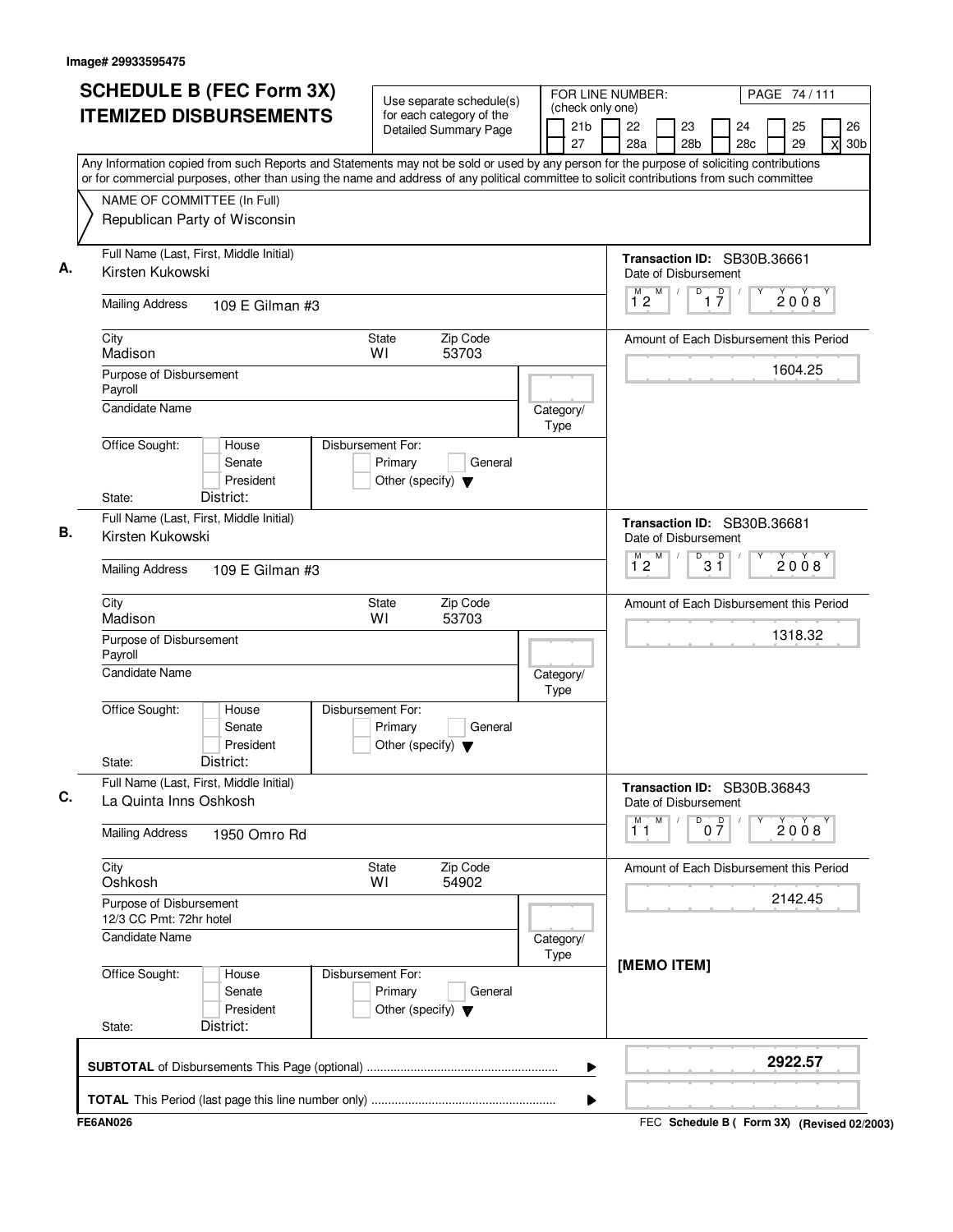| <b>SCHEDULE B (FEC Form 3X)</b>                                                                                                           | Use separate schedule(s)                                                        | FOR LINE NUMBER:                          |                                                     |                                          |           | PAGE 75/111 |                                             |
|-------------------------------------------------------------------------------------------------------------------------------------------|---------------------------------------------------------------------------------|-------------------------------------------|-----------------------------------------------------|------------------------------------------|-----------|-------------|---------------------------------------------|
| <b>ITEMIZED DISBURSEMENTS</b>                                                                                                             | for each category of the<br><b>Detailed Summary Page</b>                        | (check only one)<br>21 <sub>b</sub><br>27 | 22<br>28a                                           | 23<br>28 <sub>b</sub>                    | 24<br>28c | 25<br>29    | 26<br>30 <sub>b</sub><br>X                  |
| Any Information copied from such Reports and Statements may not be sold or used by any person for the purpose of soliciting contributions |                                                                                 |                                           |                                                     |                                          |           |             |                                             |
| or for commercial purposes, other than using the name and address of any political committee to solicit contributions from such committee |                                                                                 |                                           |                                                     |                                          |           |             |                                             |
| NAME OF COMMITTEE (In Full)<br>Republican Party of Wisconsin                                                                              |                                                                                 |                                           |                                                     |                                          |           |             |                                             |
| Full Name (Last, First, Middle Initial)<br>Larry Loomis                                                                                   |                                                                                 |                                           | Transaction ID: SB30B.36613<br>Date of Disbursement |                                          |           |             |                                             |
| <b>Mailing Address</b><br>3157 Muir Field Road #47                                                                                        |                                                                                 |                                           | M<br>M<br>11                                        | $\sqrt{D^2}$ $\frac{6}{6}$<br>$\sqrt{2}$ |           | 2008        |                                             |
| City<br>Madison                                                                                                                           | Zip Code<br>State<br>WI<br>53719                                                |                                           | Amount of Each Disbursement this Period             |                                          |           |             |                                             |
| Purpose of Disbursement<br>Payroll                                                                                                        |                                                                                 |                                           |                                                     |                                          |           | 311.70      |                                             |
| <b>Candidate Name</b>                                                                                                                     |                                                                                 | Category/<br>Type                         |                                                     |                                          |           |             |                                             |
| Office Sought:<br>House<br>Senate<br>President<br>District:<br>State:                                                                     | Disbursement For:<br>Primary<br>General<br>Other (specify) $\blacktriangledown$ |                                           |                                                     |                                          |           |             |                                             |
| Full Name (Last, First, Middle Initial)<br>Larry Loomis                                                                                   |                                                                                 |                                           | Transaction ID: SB30B.36647<br>Date of Disbursement |                                          |           |             |                                             |
| <b>Mailing Address</b><br>3157 Muir Field Road #47                                                                                        |                                                                                 |                                           | M<br>$\overline{1}^M$ 2                             | D<br>$\overline{1\,5}$                   |           | 2008        |                                             |
| City<br>Madison                                                                                                                           | Zip Code<br>State<br>WI<br>53719                                                |                                           | Amount of Each Disbursement this Period             |                                          |           |             |                                             |
| Purpose of Disbursement<br>Payroll                                                                                                        |                                                                                 |                                           |                                                     |                                          |           | 642.92      |                                             |
| <b>Candidate Name</b>                                                                                                                     |                                                                                 | Category/<br>Type                         |                                                     |                                          |           |             |                                             |
| Office Sought:<br>House<br>Senate<br>President<br>District:<br>State:                                                                     | Disbursement For:<br>Primary<br>General<br>Other (specify) $\blacktriangledown$ |                                           |                                                     |                                          |           |             |                                             |
| Full Name (Last, First, Middle Initial)<br>Larry Loomis                                                                                   |                                                                                 |                                           | Transaction ID: SB30B.36695<br>Date of Disbursement |                                          |           |             |                                             |
| <b>Mailing Address</b><br>3157 Muir Field Road #47                                                                                        |                                                                                 |                                           | M<br>м<br>$1^{\degree}2$                            | 3 <sup>0</sup><br>D                      |           | 2008        |                                             |
| City<br>Madison                                                                                                                           | Zip Code<br>State<br>53719<br>WI                                                |                                           | Amount of Each Disbursement this Period             |                                          |           |             |                                             |
| Purpose of Disbursement<br>Payroll                                                                                                        |                                                                                 |                                           |                                                     |                                          |           | 366.32      |                                             |
| Candidate Name                                                                                                                            |                                                                                 | Category/<br>Type                         |                                                     |                                          |           |             |                                             |
| Office Sought:<br>House<br>Senate<br>President<br>District:<br>State:                                                                     | Disbursement For:<br>Primary<br>General<br>Other (specify) $\blacktriangledown$ |                                           |                                                     |                                          |           |             |                                             |
|                                                                                                                                           |                                                                                 | ▶                                         |                                                     |                                          |           | 1320.94     |                                             |
|                                                                                                                                           |                                                                                 | ▶                                         |                                                     |                                          |           |             |                                             |
| <b>FE6AN026</b>                                                                                                                           |                                                                                 |                                           |                                                     |                                          |           |             | FEC Schedule B ( Form 3X) (Revised 02/2003) |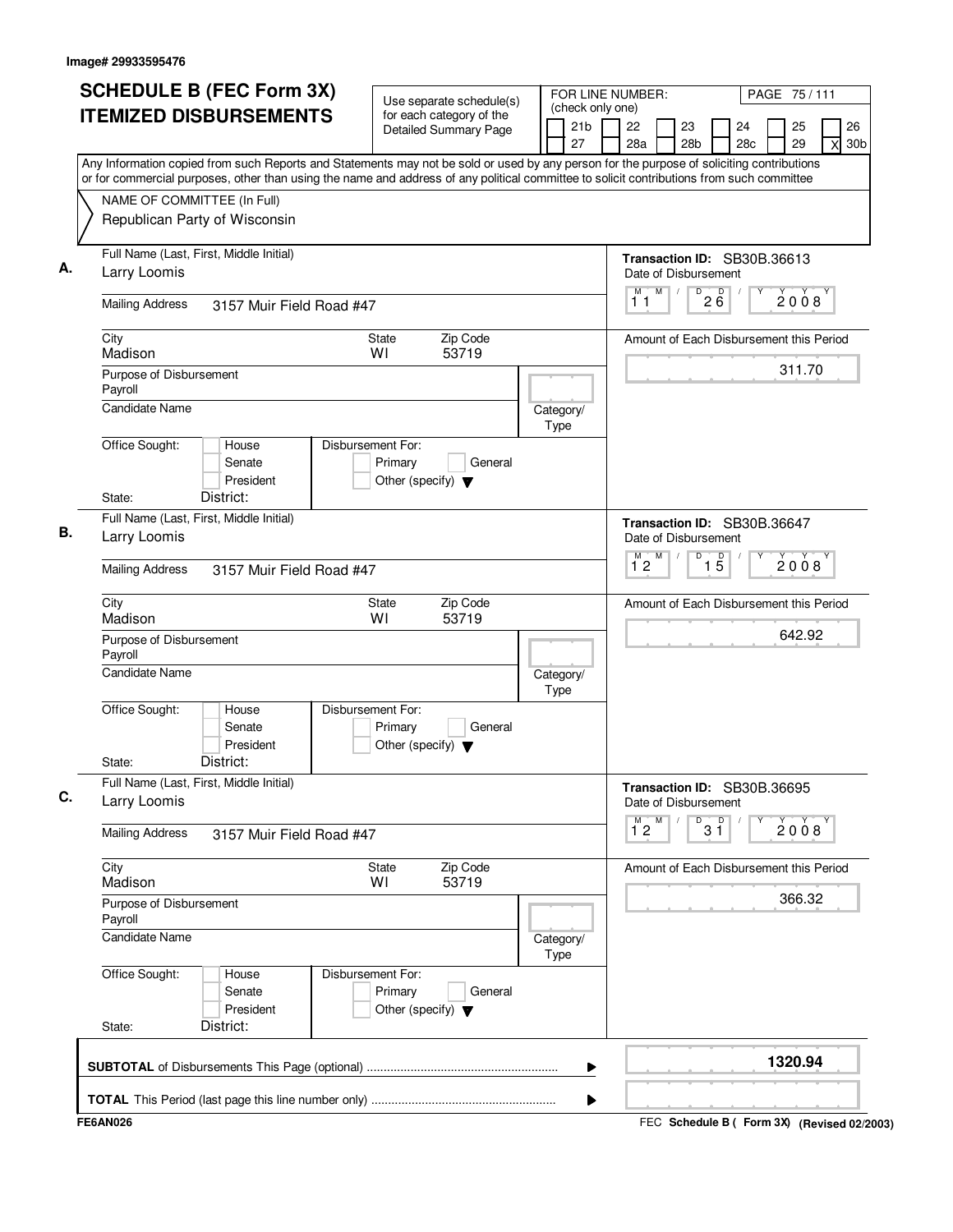| <b>SCHEDULE B (FEC Form 3X)</b>                                                                                                                                                                                                                                                        | Use separate schedule(s)                                                        | FOR LINE NUMBER:                          |                     |   |                                                     |                 |           | PAGE 76/111 |   |                       |
|----------------------------------------------------------------------------------------------------------------------------------------------------------------------------------------------------------------------------------------------------------------------------------------|---------------------------------------------------------------------------------|-------------------------------------------|---------------------|---|-----------------------------------------------------|-----------------|-----------|-------------|---|-----------------------|
| <b>ITEMIZED DISBURSEMENTS</b>                                                                                                                                                                                                                                                          | for each category of the<br><b>Detailed Summary Page</b>                        | (check only one)<br>21 <sub>b</sub><br>27 | 22<br>28a           |   | 23<br>28 <sub>b</sub>                               |                 | 24<br>28c | 25<br>29    | X | 26<br>30 <sub>b</sub> |
| Any Information copied from such Reports and Statements may not be sold or used by any person for the purpose of soliciting contributions<br>or for commercial purposes, other than using the name and address of any political committee to solicit contributions from such committee |                                                                                 |                                           |                     |   |                                                     |                 |           |             |   |                       |
| NAME OF COMMITTEE (In Full)<br>Republican Party of Wisconsin                                                                                                                                                                                                                           |                                                                                 |                                           |                     |   |                                                     |                 |           |             |   |                       |
| Full Name (Last, First, Middle Initial)<br>Rebecca L Luft                                                                                                                                                                                                                              |                                                                                 |                                           |                     |   | Transaction ID: SB30B.36577<br>Date of Disbursement |                 |           |             |   |                       |
| <b>Mailing Address</b><br>321 Wisconsin Ave #8                                                                                                                                                                                                                                         |                                                                                 |                                           | M<br>11             | M | D<br>$\sqrt{2}$                                     | $2\overline{5}$ |           | 2008        |   |                       |
| City<br>Madison                                                                                                                                                                                                                                                                        | Zip Code<br>State<br>53703<br>WI                                                |                                           |                     |   | Amount of Each Disbursement this Period             |                 |           |             |   |                       |
| Purpose of Disbursement<br>Payroll                                                                                                                                                                                                                                                     |                                                                                 |                                           |                     |   |                                                     |                 |           | 149.74      |   |                       |
| Candidate Name                                                                                                                                                                                                                                                                         |                                                                                 | Category/<br>Type                         |                     |   |                                                     |                 |           |             |   |                       |
| Office Sought:<br>House<br>Senate<br>President<br>District:<br>State:                                                                                                                                                                                                                  | Disbursement For:<br>Primary<br>General<br>Other (specify) $\blacktriangledown$ |                                           |                     |   |                                                     |                 |           |             |   |                       |
| Full Name (Last, First, Middle Initial)                                                                                                                                                                                                                                                |                                                                                 |                                           |                     |   | Transaction ID: SB30B.36636                         |                 |           |             |   |                       |
| Rebecca L Luft                                                                                                                                                                                                                                                                         |                                                                                 |                                           |                     | M | Date of Disbursement<br>D                           |                 |           |             |   |                       |
| <b>Mailing Address</b><br>321 Wisconsin Ave #8                                                                                                                                                                                                                                         |                                                                                 |                                           | $\overline{1}^M$ 2  |   |                                                     | $\overline{15}$ |           | 2008        |   |                       |
| City<br>Madison                                                                                                                                                                                                                                                                        | Zip Code<br>State<br>WI<br>53703                                                |                                           |                     |   | Amount of Each Disbursement this Period             |                 |           |             |   |                       |
| Purpose of Disbursement<br>Payroll                                                                                                                                                                                                                                                     |                                                                                 |                                           |                     |   |                                                     |                 |           | 232.53      |   |                       |
| <b>Candidate Name</b>                                                                                                                                                                                                                                                                  |                                                                                 | Category/<br>Type                         |                     |   |                                                     |                 |           |             |   |                       |
| Office Sought:<br>House<br>Senate<br>President<br>District:<br>State:                                                                                                                                                                                                                  | Disbursement For:<br>Primary<br>General<br>Other (specify) $\blacktriangledown$ |                                           |                     |   |                                                     |                 |           |             |   |                       |
| Full Name (Last, First, Middle Initial)<br>Rebecca L Luft                                                                                                                                                                                                                              |                                                                                 |                                           |                     |   | Transaction ID: SB30B.36682<br>Date of Disbursement |                 |           |             |   |                       |
| <b>Mailing Address</b><br>321 Wisconsin Ave #8                                                                                                                                                                                                                                         |                                                                                 |                                           | М<br>$1^{\degree}2$ | M | D                                                   | p<br>3 Ĭ        |           | 2008        |   |                       |
| City<br>Madison                                                                                                                                                                                                                                                                        | Zip Code<br>State<br>53703<br>WI                                                |                                           |                     |   | Amount of Each Disbursement this Period             |                 |           |             |   |                       |
| Purpose of Disbursement<br>Payroll                                                                                                                                                                                                                                                     |                                                                                 |                                           |                     |   |                                                     |                 |           | 111.57      |   |                       |
| <b>Candidate Name</b>                                                                                                                                                                                                                                                                  |                                                                                 | Category/<br><b>Type</b>                  |                     |   |                                                     |                 |           |             |   |                       |
| Office Sought:<br>House<br>Senate<br>President<br>District:<br>State:                                                                                                                                                                                                                  | Disbursement For:<br>Primary<br>General<br>Other (specify) $\blacktriangledown$ |                                           |                     |   |                                                     |                 |           |             |   |                       |
|                                                                                                                                                                                                                                                                                        |                                                                                 | ▶                                         |                     |   |                                                     |                 |           | 493.84      |   |                       |
|                                                                                                                                                                                                                                                                                        |                                                                                 | Þ                                         |                     |   |                                                     |                 |           |             |   |                       |
| <b>FE6AN026</b>                                                                                                                                                                                                                                                                        |                                                                                 |                                           |                     |   | FEC Schedule B ( Form 3X) (Revised 02/2003)         |                 |           |             |   |                       |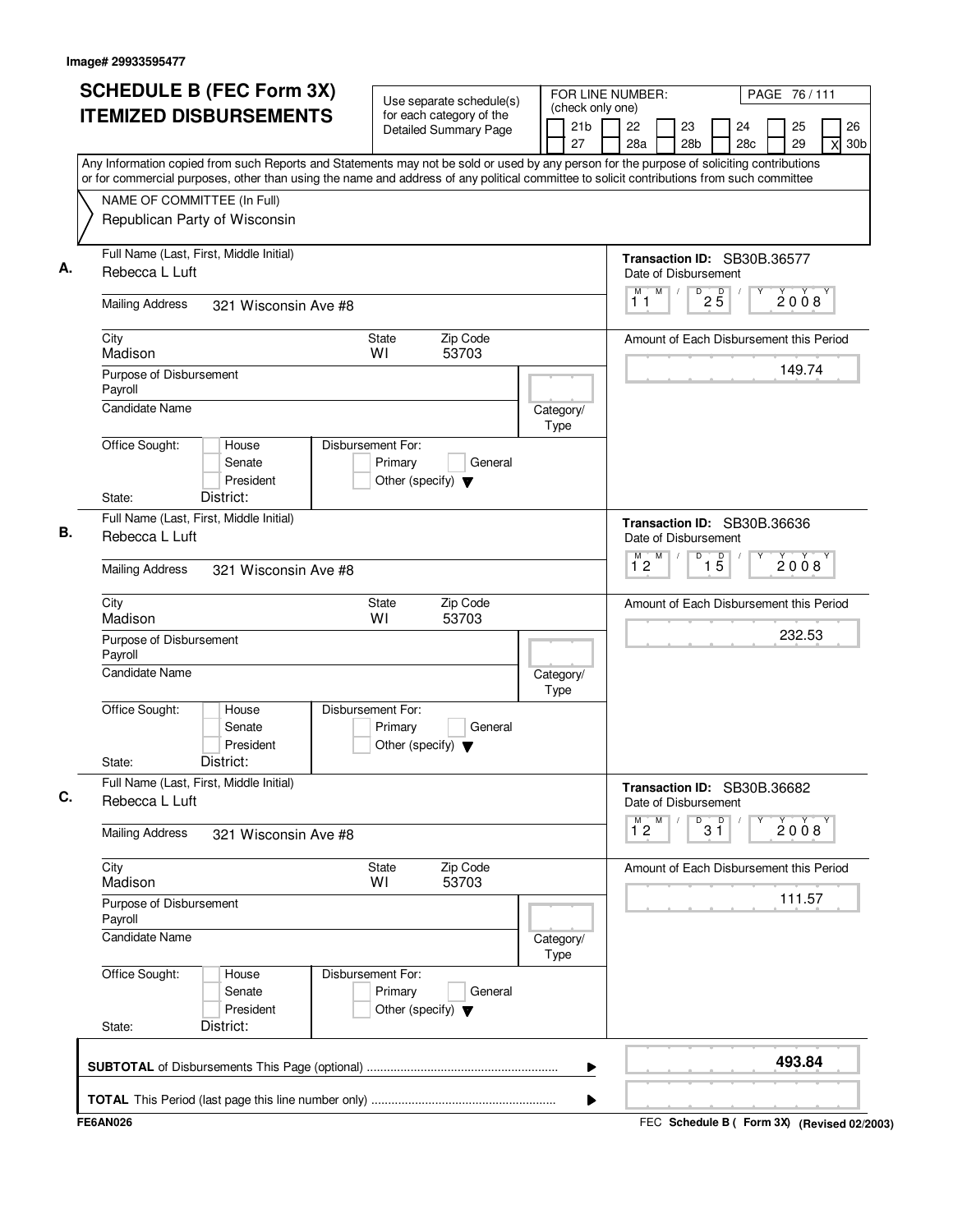| <b>ITEMIZED DISBURSEMENTS</b>                                                                                                                                                                                                                                                          | for each category of the<br><b>Detailed Summary Page</b>                        |  | (check only one)         |  |                      |   |                       |                 |           |                                         |          |                                             |  |
|----------------------------------------------------------------------------------------------------------------------------------------------------------------------------------------------------------------------------------------------------------------------------------------|---------------------------------------------------------------------------------|--|--------------------------|--|----------------------|---|-----------------------|-----------------|-----------|-----------------------------------------|----------|---------------------------------------------|--|
|                                                                                                                                                                                                                                                                                        |                                                                                 |  | 21 <sub>b</sub><br>27    |  | 22<br>28a            |   | 23<br>28 <sub>b</sub> |                 | 24<br>28c |                                         | 25<br>29 | 26<br>30 <sub>b</sub><br>X                  |  |
| Any Information copied from such Reports and Statements may not be sold or used by any person for the purpose of soliciting contributions<br>or for commercial purposes, other than using the name and address of any political committee to solicit contributions from such committee |                                                                                 |  |                          |  |                      |   |                       |                 |           |                                         |          |                                             |  |
| NAME OF COMMITTEE (In Full)                                                                                                                                                                                                                                                            |                                                                                 |  |                          |  |                      |   |                       |                 |           |                                         |          |                                             |  |
| Republican Party of Wisconsin                                                                                                                                                                                                                                                          |                                                                                 |  |                          |  |                      |   |                       |                 |           |                                         |          |                                             |  |
| Full Name (Last, First, Middle Initial)<br>M&I Bank Credit Card Processing Center                                                                                                                                                                                                      |                                                                                 |  |                          |  | Date of Disbursement |   |                       |                 |           | Transaction ID: SB30B.36730             |          |                                             |  |
| <b>Mailing Address</b><br>PO Box 3052                                                                                                                                                                                                                                                  |                                                                                 |  |                          |  | M<br>12              | M | D                     | $0\overline{3}$ |           |                                         | 2008     |                                             |  |
| City<br>Milwaukee                                                                                                                                                                                                                                                                      | Zip Code<br><b>State</b><br>53201<br>WI                                         |  |                          |  |                      |   |                       |                 |           | Amount of Each Disbursement this Period |          |                                             |  |
| Purpose of Disbursement<br>Credit card payment                                                                                                                                                                                                                                         |                                                                                 |  |                          |  |                      |   |                       |                 |           | 16290.08                                |          |                                             |  |
| Candidate Name                                                                                                                                                                                                                                                                         |                                                                                 |  | Category/<br><b>Type</b> |  |                      |   |                       |                 |           |                                         |          |                                             |  |
| Office Sought:<br>House<br>Senate<br>President<br>District:<br>State:                                                                                                                                                                                                                  | Disbursement For:<br>Primary<br>General<br>Other (specify) $\blacktriangledown$ |  |                          |  |                      |   |                       |                 |           |                                         |          |                                             |  |
| Full Name (Last, First, Middle Initial)                                                                                                                                                                                                                                                |                                                                                 |  |                          |  |                      |   |                       |                 |           |                                         |          |                                             |  |
| Ryan Mahoney                                                                                                                                                                                                                                                                           |                                                                                 |  |                          |  | Date of Disbursement |   |                       |                 |           | Transaction ID: SB30B.36578             |          |                                             |  |
| <b>Mailing Address</b><br>7608 Hamilton Spring Rd                                                                                                                                                                                                                                      |                                                                                 |  |                          |  | М<br>11              | M | D                     | $2\overline{5}$ |           |                                         | 2008     |                                             |  |
| City<br>Bethesda                                                                                                                                                                                                                                                                       | Zip Code<br><b>State</b><br>20817<br><b>MD</b>                                  |  |                          |  |                      |   |                       |                 |           | Amount of Each Disbursement this Period |          |                                             |  |
| Purpose of Disbursement<br>Payroll                                                                                                                                                                                                                                                     |                                                                                 |  |                          |  |                      |   |                       |                 |           |                                         | 930.04   |                                             |  |
| <b>Candidate Name</b>                                                                                                                                                                                                                                                                  |                                                                                 |  | Category/<br>Type        |  |                      |   |                       |                 |           |                                         |          |                                             |  |
| Office Sought:<br>House<br>Senate<br>President<br>District:                                                                                                                                                                                                                            | Disbursement For:<br>Primary<br>General<br>Other (specify) $\blacktriangledown$ |  |                          |  |                      |   |                       |                 |           |                                         |          |                                             |  |
| State:<br>Full Name (Last, First, Middle Initial)                                                                                                                                                                                                                                      |                                                                                 |  |                          |  |                      |   |                       |                 |           |                                         |          |                                             |  |
| Ryan Mahoney                                                                                                                                                                                                                                                                           |                                                                                 |  |                          |  | Date of Disbursement |   |                       |                 |           | Transaction ID: SB30B.36637             |          |                                             |  |
| <b>Mailing Address</b><br>7608 Hamilton Spring Rd                                                                                                                                                                                                                                      |                                                                                 |  |                          |  | М<br>$1^{\degree}$   | M | D                     | $\overline{15}$ |           |                                         | 2008     |                                             |  |
| City<br>Bethesda                                                                                                                                                                                                                                                                       | Zip Code<br><b>State</b><br>20817<br><b>MD</b>                                  |  |                          |  |                      |   |                       |                 |           | Amount of Each Disbursement this Period |          |                                             |  |
| Purpose of Disbursement<br>Payroll                                                                                                                                                                                                                                                     |                                                                                 |  |                          |  |                      |   |                       |                 |           |                                         | 930.05   |                                             |  |
| <b>Candidate Name</b>                                                                                                                                                                                                                                                                  |                                                                                 |  | Category/<br><b>Type</b> |  |                      |   |                       |                 |           |                                         |          |                                             |  |
| Office Sought:<br>House<br>Senate<br>President<br>District:                                                                                                                                                                                                                            | Disbursement For:<br>Primary<br>General<br>Other (specify) $\blacktriangledown$ |  |                          |  |                      |   |                       |                 |           |                                         |          |                                             |  |
| State:                                                                                                                                                                                                                                                                                 |                                                                                 |  |                          |  |                      |   |                       |                 |           | 18150.17                                |          |                                             |  |
|                                                                                                                                                                                                                                                                                        |                                                                                 |  | ▶                        |  |                      |   |                       |                 |           |                                         |          |                                             |  |
| <b>FE6AN026</b>                                                                                                                                                                                                                                                                        |                                                                                 |  | ▶                        |  |                      |   |                       |                 |           |                                         |          | FEC Schedule B ( Form 3X) (Revised 02/2003) |  |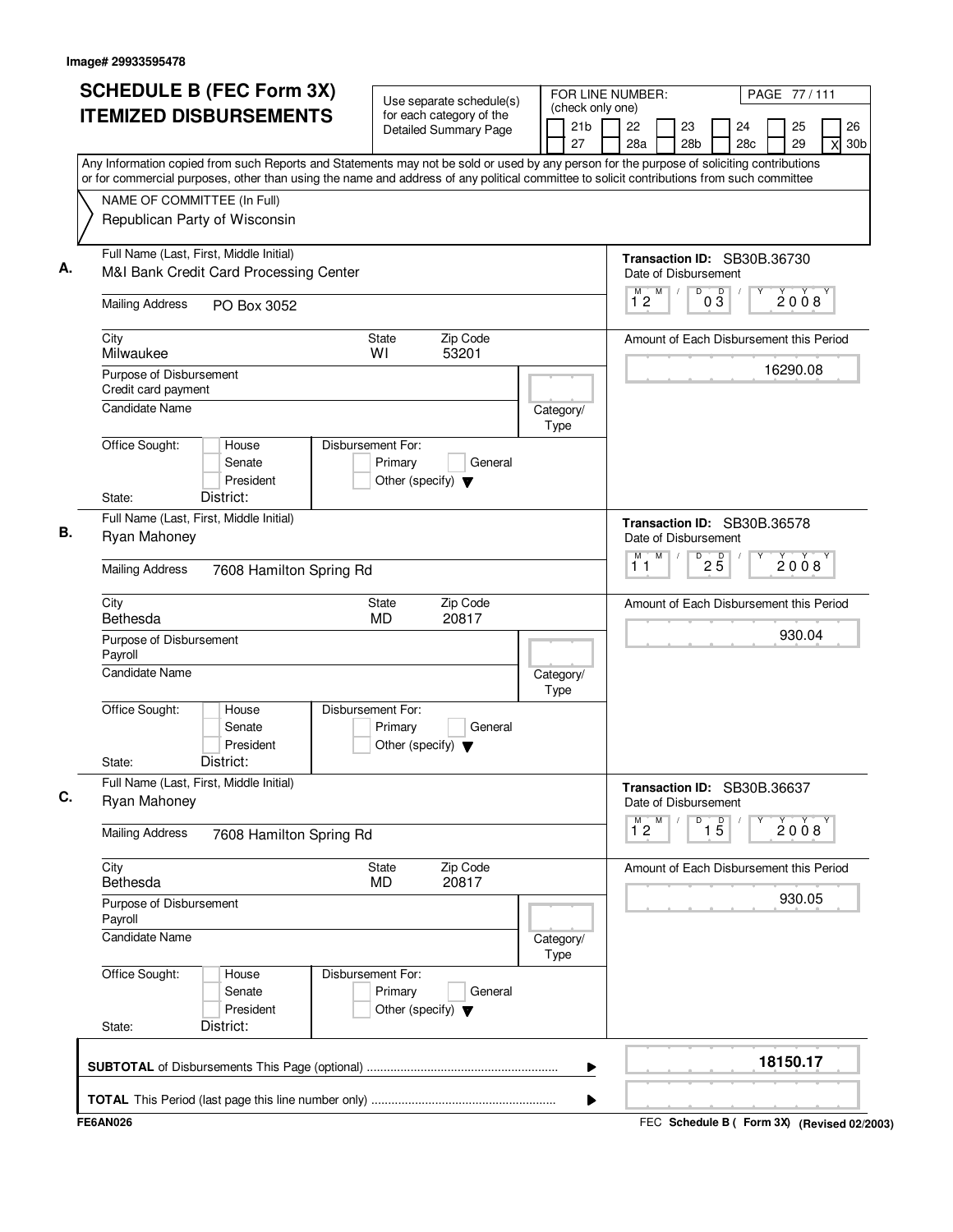| <b>SCHEDULE B (FEC Form 3X)</b>                                                                                                           | Use separate schedule(s)                                                        | FOR LINE NUMBER:                          |                                    | PAGE 78 / 111                                       |
|-------------------------------------------------------------------------------------------------------------------------------------------|---------------------------------------------------------------------------------|-------------------------------------------|------------------------------------|-----------------------------------------------------|
| <b>ITEMIZED DISBURSEMENTS</b>                                                                                                             | for each category of the<br><b>Detailed Summary Page</b>                        | (check only one)<br>21 <sub>b</sub><br>27 | 22<br>23<br>28a<br>28 <sub>b</sub> | 26<br>25<br>24<br>28c<br>29<br>30 <sub>b</sub><br>X |
| Any Information copied from such Reports and Statements may not be sold or used by any person for the purpose of soliciting contributions |                                                                                 |                                           |                                    |                                                     |
| or for commercial purposes, other than using the name and address of any political committee to solicit contributions from such committee |                                                                                 |                                           |                                    |                                                     |
| NAME OF COMMITTEE (In Full)<br>Republican Party of Wisconsin                                                                              |                                                                                 |                                           |                                    |                                                     |
| Full Name (Last, First, Middle Initial)                                                                                                   |                                                                                 |                                           |                                    |                                                     |
| Ryan Mahoney                                                                                                                              |                                                                                 |                                           | Date of Disbursement<br>M<br>D     | Transaction ID: SB30B.36662                         |
| <b>Mailing Address</b><br>7608 Hamilton Spring Rd                                                                                         |                                                                                 |                                           | $\overline{1}^M$ 2                 | $\overline{1}$ $\overline{7}$<br>2008               |
| City<br>Bethesda                                                                                                                          | Zip Code<br>State<br>20817<br><b>MD</b>                                         |                                           |                                    | Amount of Each Disbursement this Period             |
| Purpose of Disbursement<br>Payroll                                                                                                        |                                                                                 |                                           |                                    | 329.61                                              |
| <b>Candidate Name</b>                                                                                                                     |                                                                                 | Category/<br>Type                         |                                    |                                                     |
| Office Sought:<br>House<br>Senate<br>President<br>District:<br>State:                                                                     | Disbursement For:<br>Primary<br>General<br>Other (specify) $\blacktriangledown$ |                                           |                                    |                                                     |
| Full Name (Last, First, Middle Initial)                                                                                                   |                                                                                 |                                           |                                    | Transaction ID: SB30B.36683                         |
| Ryan Mahoney                                                                                                                              |                                                                                 |                                           | Date of Disbursement<br>M<br>D     |                                                     |
| <b>Mailing Address</b><br>7608 Hamilton Spring Rd                                                                                         |                                                                                 |                                           | $\overline{1}^M$ 2                 | $3^{\circ}$<br>2008                                 |
| City<br>Bethesda                                                                                                                          | Zip Code<br>State<br>MD<br>20817                                                |                                           |                                    | Amount of Each Disbursement this Period             |
| Purpose of Disbursement<br>Payroll                                                                                                        |                                                                                 |                                           |                                    | 930.05                                              |
| <b>Candidate Name</b>                                                                                                                     |                                                                                 | Category/<br>Type                         |                                    |                                                     |
| Office Sought:<br>House<br>Senate<br>President<br>District:<br>State:                                                                     | Disbursement For:<br>Primary<br>General<br>Other (specify) $\blacktriangledown$ |                                           |                                    |                                                     |
| Full Name (Last, First, Middle Initial)<br>MG&E                                                                                           |                                                                                 |                                           | Date of Disbursement               | Transaction ID: SB30B.36764                         |
| <b>Mailing Address</b><br>PO Box 1231                                                                                                     |                                                                                 |                                           | M<br>M<br>D<br>$1^{\degree}2$      | $\mathsf{D}$<br>2008<br>11                          |
| City<br>Madison                                                                                                                           | Zip Code<br>State<br>53701<br>WI                                                |                                           |                                    | Amount of Each Disbursement this Period             |
| Purpose of Disbursement<br>Energy bill                                                                                                    |                                                                                 |                                           |                                    | 302.73                                              |
| Candidate Name                                                                                                                            |                                                                                 | Category/<br>Type                         |                                    |                                                     |
| Office Sought:<br>House<br>Senate<br>President<br>District:<br>State:                                                                     | Disbursement For:<br>Primary<br>General<br>Other (specify) $\blacktriangledown$ |                                           |                                    |                                                     |
|                                                                                                                                           |                                                                                 | ▶                                         |                                    | 1562.39                                             |
|                                                                                                                                           |                                                                                 | ▶                                         |                                    |                                                     |
| <b>FE6AN026</b>                                                                                                                           |                                                                                 |                                           |                                    | FEC Schedule B ( Form 3X) (Revised 02/2003)         |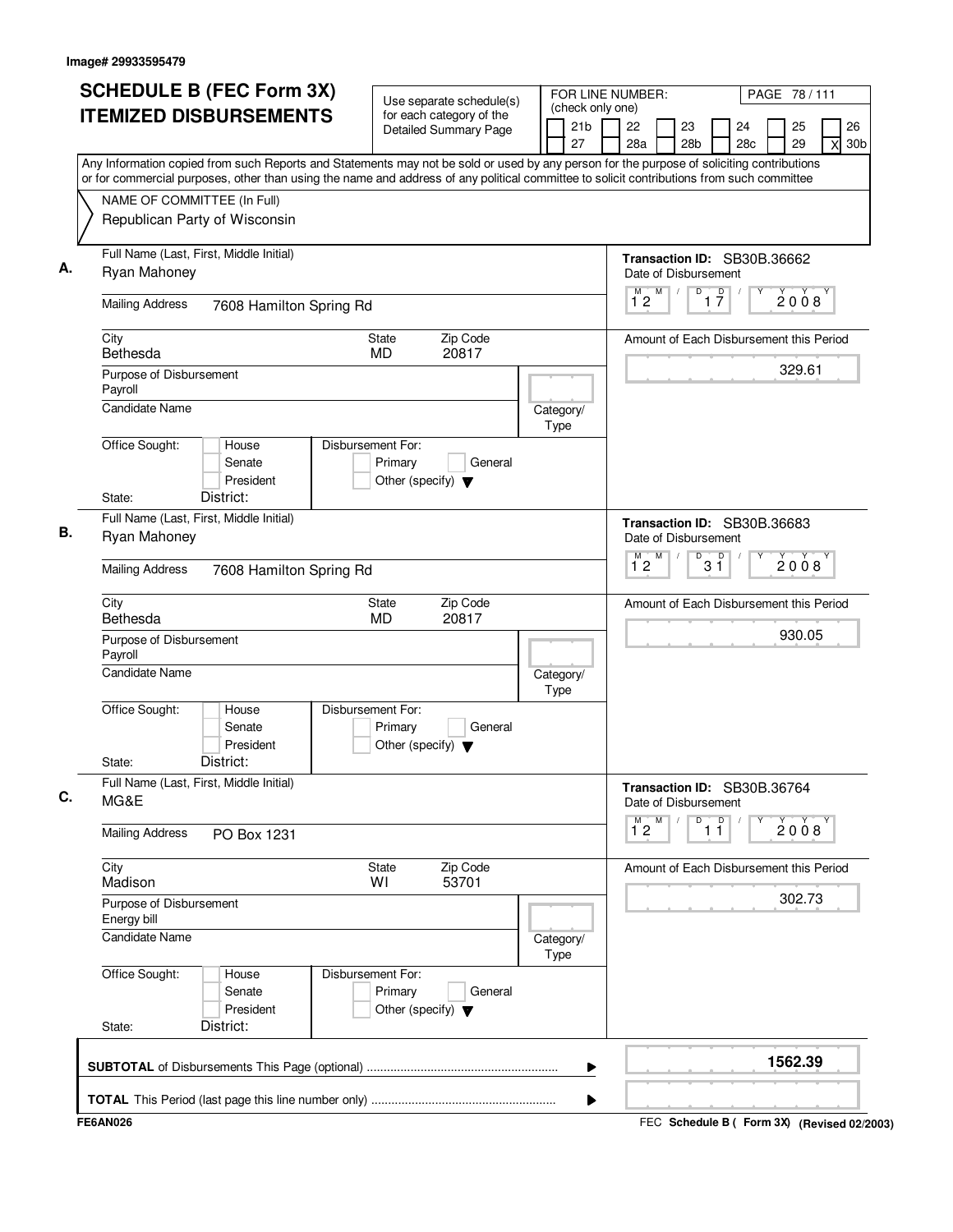| <b>SCHEDULE B (FEC Form 3X)</b>                                                                                                                                                                                                                                                        | Use separate schedule(s)                                                        | FOR LINE NUMBER:                          |                                                     |                                   |           | PAGE 79 / 111 |                                             |
|----------------------------------------------------------------------------------------------------------------------------------------------------------------------------------------------------------------------------------------------------------------------------------------|---------------------------------------------------------------------------------|-------------------------------------------|-----------------------------------------------------|-----------------------------------|-----------|---------------|---------------------------------------------|
| <b>ITEMIZED DISBURSEMENTS</b>                                                                                                                                                                                                                                                          | for each category of the<br><b>Detailed Summary Page</b>                        | (check only one)<br>21 <sub>b</sub><br>27 | 22<br>23<br>28a                                     | 28 <sub>b</sub>                   | 24<br>28c | 25<br>29      | 26<br>30 <sub>b</sub><br>X                  |
| Any Information copied from such Reports and Statements may not be sold or used by any person for the purpose of soliciting contributions<br>or for commercial purposes, other than using the name and address of any political committee to solicit contributions from such committee |                                                                                 |                                           |                                                     |                                   |           |               |                                             |
| NAME OF COMMITTEE (In Full)<br>Republican Party of Wisconsin                                                                                                                                                                                                                           |                                                                                 |                                           |                                                     |                                   |           |               |                                             |
| Full Name (Last, First, Middle Initial)<br><b>Ryan Michaels</b>                                                                                                                                                                                                                        |                                                                                 |                                           | Transaction ID: SB30B.36579<br>Date of Disbursement |                                   |           |               |                                             |
| <b>Mailing Address</b><br>1810 W Luzerne Ct                                                                                                                                                                                                                                            |                                                                                 |                                           | M<br>M<br>$\prime$<br>11                            | $\overline{D}$<br>$2\overline{5}$ |           | 2008          |                                             |
| City<br>Milwaukee                                                                                                                                                                                                                                                                      | Zip Code<br>State<br>WI<br>53221                                                |                                           | Amount of Each Disbursement this Period             |                                   |           |               |                                             |
| Purpose of Disbursement<br>Payroll<br>Candidate Name                                                                                                                                                                                                                                   |                                                                                 |                                           |                                                     |                                   |           | 267.47        |                                             |
| Office Sought:<br>House                                                                                                                                                                                                                                                                | Disbursement For:                                                               | Category/<br>Type                         |                                                     |                                   |           |               |                                             |
| Senate<br>President<br>District:<br>State:                                                                                                                                                                                                                                             | Primary<br>General<br>Other (specify) $\blacktriangledown$                      |                                           |                                                     |                                   |           |               |                                             |
| Full Name (Last, First, Middle Initial)<br>Rachel A Miller                                                                                                                                                                                                                             |                                                                                 |                                           | Transaction ID: SB30B.36580<br>Date of Disbursement |                                   |           |               |                                             |
| <b>Mailing Address</b><br>120 Langdon Street                                                                                                                                                                                                                                           |                                                                                 |                                           | M<br>М<br>11                                        | D<br>$2\overline{5}$              |           | 2008          |                                             |
| City<br>Madison                                                                                                                                                                                                                                                                        | Zip Code<br>State<br>WI<br>53703                                                |                                           | Amount of Each Disbursement this Period             |                                   |           |               |                                             |
| Purpose of Disbursement<br>Payroll                                                                                                                                                                                                                                                     |                                                                                 |                                           |                                                     |                                   |           | 96.96         |                                             |
| Candidate Name                                                                                                                                                                                                                                                                         |                                                                                 | Category/<br>Type                         |                                                     |                                   |           |               |                                             |
| Office Sought:<br>House<br>Senate<br>President<br>District:<br>State:                                                                                                                                                                                                                  | Disbursement For:<br>Primary<br>General<br>Other (specify) $\blacktriangledown$ |                                           |                                                     |                                   |           |               |                                             |
| Full Name (Last, First, Middle Initial)<br>Rachel A Miller                                                                                                                                                                                                                             |                                                                                 |                                           | Transaction ID: SB30B.36638<br>Date of Disbursement |                                   |           |               |                                             |
| <b>Mailing Address</b><br>120 Langdon Street                                                                                                                                                                                                                                           |                                                                                 |                                           | $\overline{1}^M$ 2<br>M                             | $\overline{1\,5}$<br>D            |           | 2008          |                                             |
| City<br>Madison                                                                                                                                                                                                                                                                        | Zip Code<br>State<br>WI<br>53703                                                |                                           | Amount of Each Disbursement this Period             |                                   |           |               |                                             |
| Purpose of Disbursement<br>Payroll                                                                                                                                                                                                                                                     |                                                                                 |                                           |                                                     |                                   |           | 107.37        |                                             |
| Candidate Name                                                                                                                                                                                                                                                                         |                                                                                 | Category/<br><b>Type</b>                  |                                                     |                                   |           |               |                                             |
| Office Sought:<br>House<br>Senate<br>President<br>District:<br>State:                                                                                                                                                                                                                  | Disbursement For:<br>Primary<br>General<br>Other (specify) $\blacktriangledown$ |                                           |                                                     |                                   |           |               |                                             |
|                                                                                                                                                                                                                                                                                        |                                                                                 | ▶                                         |                                                     |                                   |           | 471.80        |                                             |
|                                                                                                                                                                                                                                                                                        |                                                                                 | ▶                                         |                                                     |                                   |           |               |                                             |
| <b>FE6AN026</b>                                                                                                                                                                                                                                                                        |                                                                                 |                                           |                                                     |                                   |           |               | FEC Schedule B ( Form 3X) (Revised 02/2003) |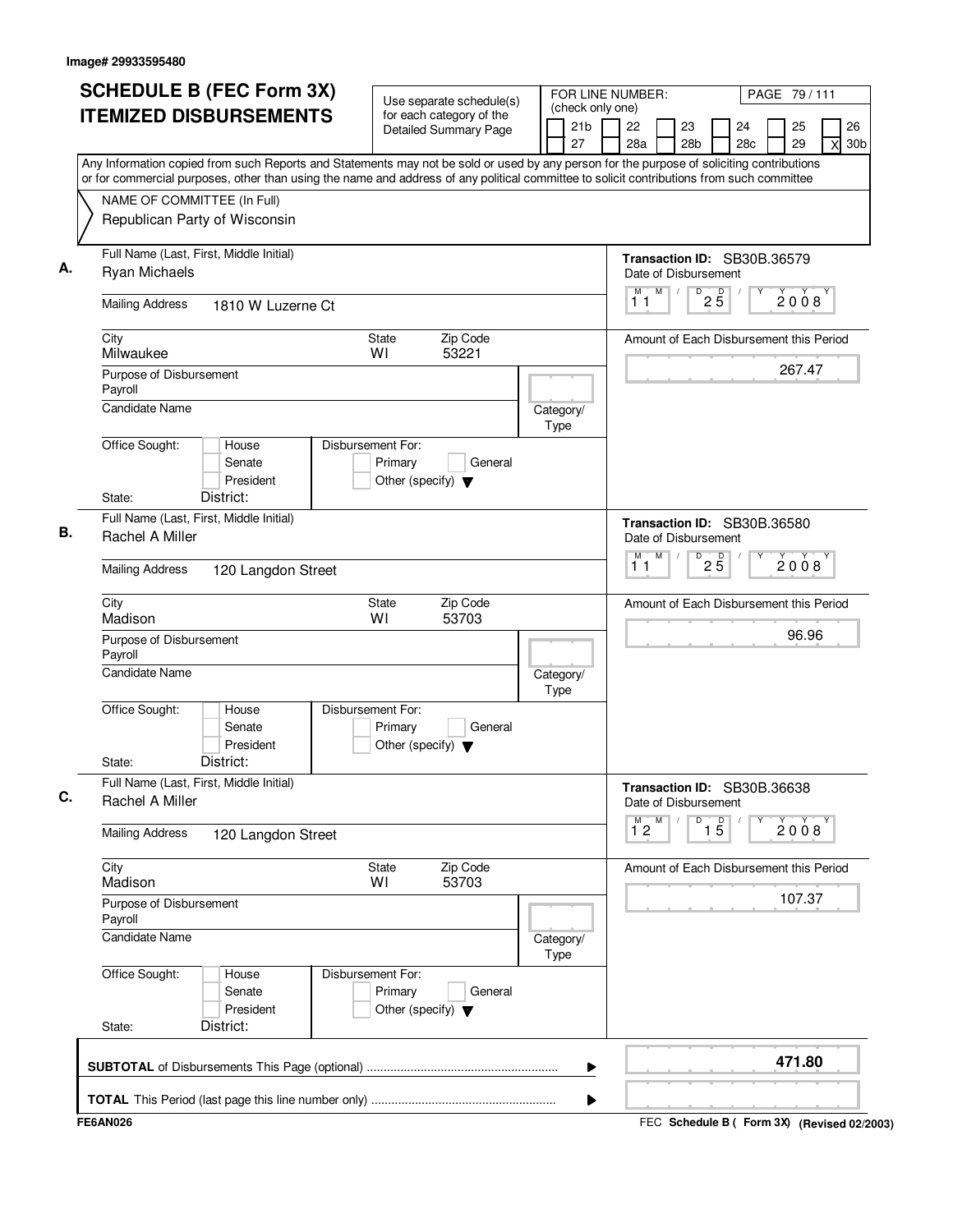| (check only one)<br><b>ITEMIZED DISBURSEMENTS</b><br>for each category of the<br>21b<br>22<br>23<br>24<br><b>Detailed Summary Page</b><br>27<br>28a<br>28 <sub>b</sub><br>28c<br>Any Information copied from such Reports and Statements may not be sold or used by any person for the purpose of soliciting contributions<br>or for commercial purposes, other than using the name and address of any political committee to solicit contributions from such committee<br>NAME OF COMMITTEE (In Full)<br>Republican Party of Wisconsin<br>Full Name (Last, First, Middle Initial)<br>Transaction ID: SB30B.36684<br>Rachel A Miller<br>Date of Disbursement<br>M<br>$\sqrt{\frac{D}{3}}$<br>$\overline{1}^M$ 2<br><b>Mailing Address</b><br>120 Langdon Street<br>City<br>Zip Code<br>State<br>Amount of Each Disbursement this Period<br>Madison<br>WI<br>53703<br>Purpose of Disbursement<br>Payroll<br><b>Candidate Name</b><br>Category/<br>Type<br>Office Sought:<br>House<br>Disbursement For:<br>Senate<br>Primary<br>General<br>President<br>Other (specify) $\blacktriangledown$<br>District:<br>State:<br>Full Name (Last, First, Middle Initial)<br>Transaction ID: SB30B.36581<br>Kathryn Mize<br>Date of Disbursement<br>M<br>M<br>D<br>$2\overline{5}$<br>11<br><b>Mailing Address</b><br>414 N Livingston Street #2<br>City<br>Zip Code<br>State<br>Amount of Each Disbursement this Period<br>Madison<br>WI<br>53703<br>Purpose of Disbursement<br>Payroll<br><b>Candidate Name</b><br>Category/<br>Type<br>Office Sought:<br>Disbursement For:<br>House<br>Senate<br>Primary<br>General<br>President<br>Other (specify) $\blacktriangledown$<br>District:<br>State:<br>Full Name (Last, First, Middle Initial)<br>Transaction ID: SB30B.36639<br>Kathryn Mize<br>Date of Disbursement<br>$\overline{1}^M$ 2<br>M<br>D<br>$\overline{1}$ $\overline{5}$<br><b>Mailing Address</b><br>414 N Livingston Street #2<br>City<br>Zip Code<br>State<br>Amount of Each Disbursement this Period<br>Madison<br>53703<br>W١<br>Purpose of Disbursement<br>Payroll<br>Candidate Name<br>Category/<br>Type<br>Office Sought:<br>Disbursement For:<br>House<br>Senate<br>Primary<br>General | PAGE 80/111                            | FOR LINE NUMBER: |  | Use separate schedule(s) | <b>SCHEDULE B (FEC Form 3X)</b> |  |
|-------------------------------------------------------------------------------------------------------------------------------------------------------------------------------------------------------------------------------------------------------------------------------------------------------------------------------------------------------------------------------------------------------------------------------------------------------------------------------------------------------------------------------------------------------------------------------------------------------------------------------------------------------------------------------------------------------------------------------------------------------------------------------------------------------------------------------------------------------------------------------------------------------------------------------------------------------------------------------------------------------------------------------------------------------------------------------------------------------------------------------------------------------------------------------------------------------------------------------------------------------------------------------------------------------------------------------------------------------------------------------------------------------------------------------------------------------------------------------------------------------------------------------------------------------------------------------------------------------------------------------------------------------------------------------------------------------------------------------------------------------------------------------------------------------------------------------------------------------------------------------------------------------------------------------------------------------------------------------------------------------------------------------------------------------------------------------------------------------------------------------------------------------------------------------------------------|----------------------------------------|------------------|--|--------------------------|---------------------------------|--|
|                                                                                                                                                                                                                                                                                                                                                                                                                                                                                                                                                                                                                                                                                                                                                                                                                                                                                                                                                                                                                                                                                                                                                                                                                                                                                                                                                                                                                                                                                                                                                                                                                                                                                                                                                                                                                                                                                                                                                                                                                                                                                                                                                                                                 | 26<br>25<br>29<br>30 <sub>b</sub><br>X |                  |  |                          |                                 |  |
|                                                                                                                                                                                                                                                                                                                                                                                                                                                                                                                                                                                                                                                                                                                                                                                                                                                                                                                                                                                                                                                                                                                                                                                                                                                                                                                                                                                                                                                                                                                                                                                                                                                                                                                                                                                                                                                                                                                                                                                                                                                                                                                                                                                                 |                                        |                  |  |                          |                                 |  |
|                                                                                                                                                                                                                                                                                                                                                                                                                                                                                                                                                                                                                                                                                                                                                                                                                                                                                                                                                                                                                                                                                                                                                                                                                                                                                                                                                                                                                                                                                                                                                                                                                                                                                                                                                                                                                                                                                                                                                                                                                                                                                                                                                                                                 |                                        |                  |  |                          |                                 |  |
|                                                                                                                                                                                                                                                                                                                                                                                                                                                                                                                                                                                                                                                                                                                                                                                                                                                                                                                                                                                                                                                                                                                                                                                                                                                                                                                                                                                                                                                                                                                                                                                                                                                                                                                                                                                                                                                                                                                                                                                                                                                                                                                                                                                                 |                                        |                  |  |                          |                                 |  |
|                                                                                                                                                                                                                                                                                                                                                                                                                                                                                                                                                                                                                                                                                                                                                                                                                                                                                                                                                                                                                                                                                                                                                                                                                                                                                                                                                                                                                                                                                                                                                                                                                                                                                                                                                                                                                                                                                                                                                                                                                                                                                                                                                                                                 | 2008                                   |                  |  |                          |                                 |  |
|                                                                                                                                                                                                                                                                                                                                                                                                                                                                                                                                                                                                                                                                                                                                                                                                                                                                                                                                                                                                                                                                                                                                                                                                                                                                                                                                                                                                                                                                                                                                                                                                                                                                                                                                                                                                                                                                                                                                                                                                                                                                                                                                                                                                 |                                        |                  |  |                          |                                 |  |
|                                                                                                                                                                                                                                                                                                                                                                                                                                                                                                                                                                                                                                                                                                                                                                                                                                                                                                                                                                                                                                                                                                                                                                                                                                                                                                                                                                                                                                                                                                                                                                                                                                                                                                                                                                                                                                                                                                                                                                                                                                                                                                                                                                                                 | 27.70                                  |                  |  |                          |                                 |  |
|                                                                                                                                                                                                                                                                                                                                                                                                                                                                                                                                                                                                                                                                                                                                                                                                                                                                                                                                                                                                                                                                                                                                                                                                                                                                                                                                                                                                                                                                                                                                                                                                                                                                                                                                                                                                                                                                                                                                                                                                                                                                                                                                                                                                 |                                        |                  |  |                          |                                 |  |
|                                                                                                                                                                                                                                                                                                                                                                                                                                                                                                                                                                                                                                                                                                                                                                                                                                                                                                                                                                                                                                                                                                                                                                                                                                                                                                                                                                                                                                                                                                                                                                                                                                                                                                                                                                                                                                                                                                                                                                                                                                                                                                                                                                                                 |                                        |                  |  |                          |                                 |  |
|                                                                                                                                                                                                                                                                                                                                                                                                                                                                                                                                                                                                                                                                                                                                                                                                                                                                                                                                                                                                                                                                                                                                                                                                                                                                                                                                                                                                                                                                                                                                                                                                                                                                                                                                                                                                                                                                                                                                                                                                                                                                                                                                                                                                 |                                        |                  |  |                          |                                 |  |
|                                                                                                                                                                                                                                                                                                                                                                                                                                                                                                                                                                                                                                                                                                                                                                                                                                                                                                                                                                                                                                                                                                                                                                                                                                                                                                                                                                                                                                                                                                                                                                                                                                                                                                                                                                                                                                                                                                                                                                                                                                                                                                                                                                                                 | 2008                                   |                  |  |                          |                                 |  |
|                                                                                                                                                                                                                                                                                                                                                                                                                                                                                                                                                                                                                                                                                                                                                                                                                                                                                                                                                                                                                                                                                                                                                                                                                                                                                                                                                                                                                                                                                                                                                                                                                                                                                                                                                                                                                                                                                                                                                                                                                                                                                                                                                                                                 |                                        |                  |  |                          |                                 |  |
|                                                                                                                                                                                                                                                                                                                                                                                                                                                                                                                                                                                                                                                                                                                                                                                                                                                                                                                                                                                                                                                                                                                                                                                                                                                                                                                                                                                                                                                                                                                                                                                                                                                                                                                                                                                                                                                                                                                                                                                                                                                                                                                                                                                                 | 1817.81                                |                  |  |                          |                                 |  |
|                                                                                                                                                                                                                                                                                                                                                                                                                                                                                                                                                                                                                                                                                                                                                                                                                                                                                                                                                                                                                                                                                                                                                                                                                                                                                                                                                                                                                                                                                                                                                                                                                                                                                                                                                                                                                                                                                                                                                                                                                                                                                                                                                                                                 |                                        |                  |  |                          |                                 |  |
|                                                                                                                                                                                                                                                                                                                                                                                                                                                                                                                                                                                                                                                                                                                                                                                                                                                                                                                                                                                                                                                                                                                                                                                                                                                                                                                                                                                                                                                                                                                                                                                                                                                                                                                                                                                                                                                                                                                                                                                                                                                                                                                                                                                                 |                                        |                  |  |                          |                                 |  |
|                                                                                                                                                                                                                                                                                                                                                                                                                                                                                                                                                                                                                                                                                                                                                                                                                                                                                                                                                                                                                                                                                                                                                                                                                                                                                                                                                                                                                                                                                                                                                                                                                                                                                                                                                                                                                                                                                                                                                                                                                                                                                                                                                                                                 |                                        |                  |  |                          |                                 |  |
|                                                                                                                                                                                                                                                                                                                                                                                                                                                                                                                                                                                                                                                                                                                                                                                                                                                                                                                                                                                                                                                                                                                                                                                                                                                                                                                                                                                                                                                                                                                                                                                                                                                                                                                                                                                                                                                                                                                                                                                                                                                                                                                                                                                                 | 2008                                   |                  |  |                          |                                 |  |
|                                                                                                                                                                                                                                                                                                                                                                                                                                                                                                                                                                                                                                                                                                                                                                                                                                                                                                                                                                                                                                                                                                                                                                                                                                                                                                                                                                                                                                                                                                                                                                                                                                                                                                                                                                                                                                                                                                                                                                                                                                                                                                                                                                                                 |                                        |                  |  |                          |                                 |  |
|                                                                                                                                                                                                                                                                                                                                                                                                                                                                                                                                                                                                                                                                                                                                                                                                                                                                                                                                                                                                                                                                                                                                                                                                                                                                                                                                                                                                                                                                                                                                                                                                                                                                                                                                                                                                                                                                                                                                                                                                                                                                                                                                                                                                 | 1924.29                                |                  |  |                          |                                 |  |
|                                                                                                                                                                                                                                                                                                                                                                                                                                                                                                                                                                                                                                                                                                                                                                                                                                                                                                                                                                                                                                                                                                                                                                                                                                                                                                                                                                                                                                                                                                                                                                                                                                                                                                                                                                                                                                                                                                                                                                                                                                                                                                                                                                                                 |                                        |                  |  |                          |                                 |  |
| President<br>Other (specify) $\blacktriangledown$<br>District:<br>State:                                                                                                                                                                                                                                                                                                                                                                                                                                                                                                                                                                                                                                                                                                                                                                                                                                                                                                                                                                                                                                                                                                                                                                                                                                                                                                                                                                                                                                                                                                                                                                                                                                                                                                                                                                                                                                                                                                                                                                                                                                                                                                                        |                                        |                  |  |                          |                                 |  |
| ▶                                                                                                                                                                                                                                                                                                                                                                                                                                                                                                                                                                                                                                                                                                                                                                                                                                                                                                                                                                                                                                                                                                                                                                                                                                                                                                                                                                                                                                                                                                                                                                                                                                                                                                                                                                                                                                                                                                                                                                                                                                                                                                                                                                                               | 3769.80                                |                  |  |                          |                                 |  |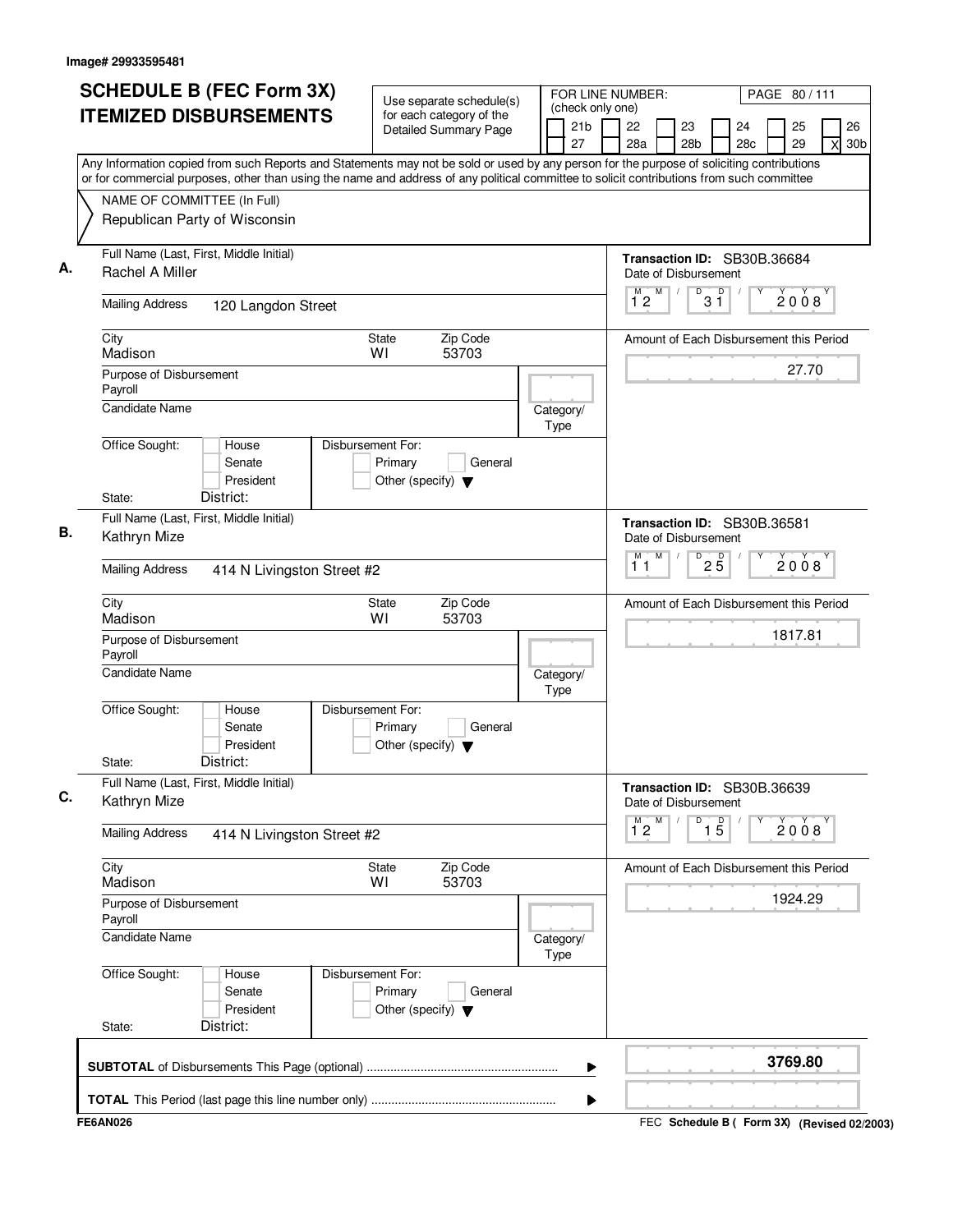| <b>SCHEDULE B (FEC Form 3X)</b>                                                                                                           | Use separate schedule(s)                                                        | FOR LINE NUMBER:                          |                                    | PAGE 81 / 111                                       |
|-------------------------------------------------------------------------------------------------------------------------------------------|---------------------------------------------------------------------------------|-------------------------------------------|------------------------------------|-----------------------------------------------------|
| <b>ITEMIZED DISBURSEMENTS</b>                                                                                                             | for each category of the<br><b>Detailed Summary Page</b>                        | (check only one)<br>21 <sub>b</sub><br>27 | 22<br>23<br>28a<br>28 <sub>b</sub> | 26<br>25<br>24<br>28c<br>29<br>30 <sub>b</sub><br>X |
| Any Information copied from such Reports and Statements may not be sold or used by any person for the purpose of soliciting contributions |                                                                                 |                                           |                                    |                                                     |
| or for commercial purposes, other than using the name and address of any political committee to solicit contributions from such committee |                                                                                 |                                           |                                    |                                                     |
| NAME OF COMMITTEE (In Full)                                                                                                               |                                                                                 |                                           |                                    |                                                     |
| Republican Party of Wisconsin                                                                                                             |                                                                                 |                                           |                                    |                                                     |
| Full Name (Last, First, Middle Initial)                                                                                                   |                                                                                 |                                           |                                    | Transaction ID: SB30B.36663                         |
| Kathryn Mize                                                                                                                              |                                                                                 |                                           | Date of Disbursement               |                                                     |
| <b>Mailing Address</b><br>414 N Livingston Street #2                                                                                      |                                                                                 |                                           | M<br>$\overline{1}^M$ 2            | $\overline{1}$ $\overline{7}$<br>D<br>2008          |
| City<br>Madison                                                                                                                           | Zip Code<br>State<br>WI<br>53703                                                |                                           |                                    | Amount of Each Disbursement this Period             |
| Purpose of Disbursement<br>Payroll                                                                                                        |                                                                                 |                                           |                                    | 1337.92                                             |
| <b>Candidate Name</b>                                                                                                                     |                                                                                 | Category/<br>Type                         |                                    |                                                     |
| Office Sought:<br>House                                                                                                                   | Disbursement For:                                                               |                                           |                                    |                                                     |
| Senate<br>President                                                                                                                       | Primary<br>General<br>Other (specify) $\blacktriangledown$                      |                                           |                                    |                                                     |
| District:<br>State:                                                                                                                       |                                                                                 |                                           |                                    |                                                     |
| Full Name (Last, First, Middle Initial)                                                                                                   |                                                                                 |                                           |                                    | Transaction ID: SB30B.36667                         |
| Kathryn Mize                                                                                                                              |                                                                                 |                                           | Date of Disbursement               |                                                     |
| <b>Mailing Address</b><br>414 N Livingston Street #2                                                                                      |                                                                                 |                                           | M<br>$\overline{1}^M$ 2            | D<br>$\overline{1}$ $\overline{7}$<br>2008          |
| City<br>Madison                                                                                                                           | Zip Code<br>State<br>WI<br>53703                                                |                                           |                                    | Amount of Each Disbursement this Period             |
| Purpose of Disbursement<br>Reimbursement: Staff bonus gift cards                                                                          |                                                                                 |                                           |                                    | 2520.00                                             |
| Candidate Name                                                                                                                            |                                                                                 | Category/<br>Type                         |                                    |                                                     |
| Office Sought:<br>House<br>Senate<br>President<br>District:<br>State:                                                                     | Disbursement For:<br>Primary<br>General<br>Other (specify) $\blacktriangledown$ |                                           |                                    |                                                     |
| Full Name (Last, First, Middle Initial)<br>Kathryn Mize                                                                                   |                                                                                 |                                           | Date of Disbursement               | Transaction ID: SB30B.36685                         |
| <b>Mailing Address</b><br>414 N Livingston Street #2                                                                                      |                                                                                 |                                           | M<br>м<br>$1^{\circ}2$             | 3 <sup>0</sup><br>D<br>2008                         |
| City<br>Madison                                                                                                                           | Zip Code<br>State<br>53703<br>W١                                                |                                           |                                    | Amount of Each Disbursement this Period             |
| Purpose of Disbursement<br>Payroll                                                                                                        |                                                                                 |                                           |                                    | 1817.81                                             |
| <b>Candidate Name</b>                                                                                                                     |                                                                                 | Category/<br>Type                         |                                    |                                                     |
| Office Sought:<br>House<br>Senate<br>President<br>District:<br>State:                                                                     | Disbursement For:<br>Primary<br>General<br>Other (specify) $\blacktriangledown$ |                                           |                                    |                                                     |
|                                                                                                                                           |                                                                                 | ▶                                         |                                    | 5675.73                                             |
|                                                                                                                                           |                                                                                 | ▶                                         |                                    |                                                     |
| <b>FE6AN026</b>                                                                                                                           |                                                                                 |                                           |                                    | FEC Schedule B ( Form 3X) (Revised 02/2003)         |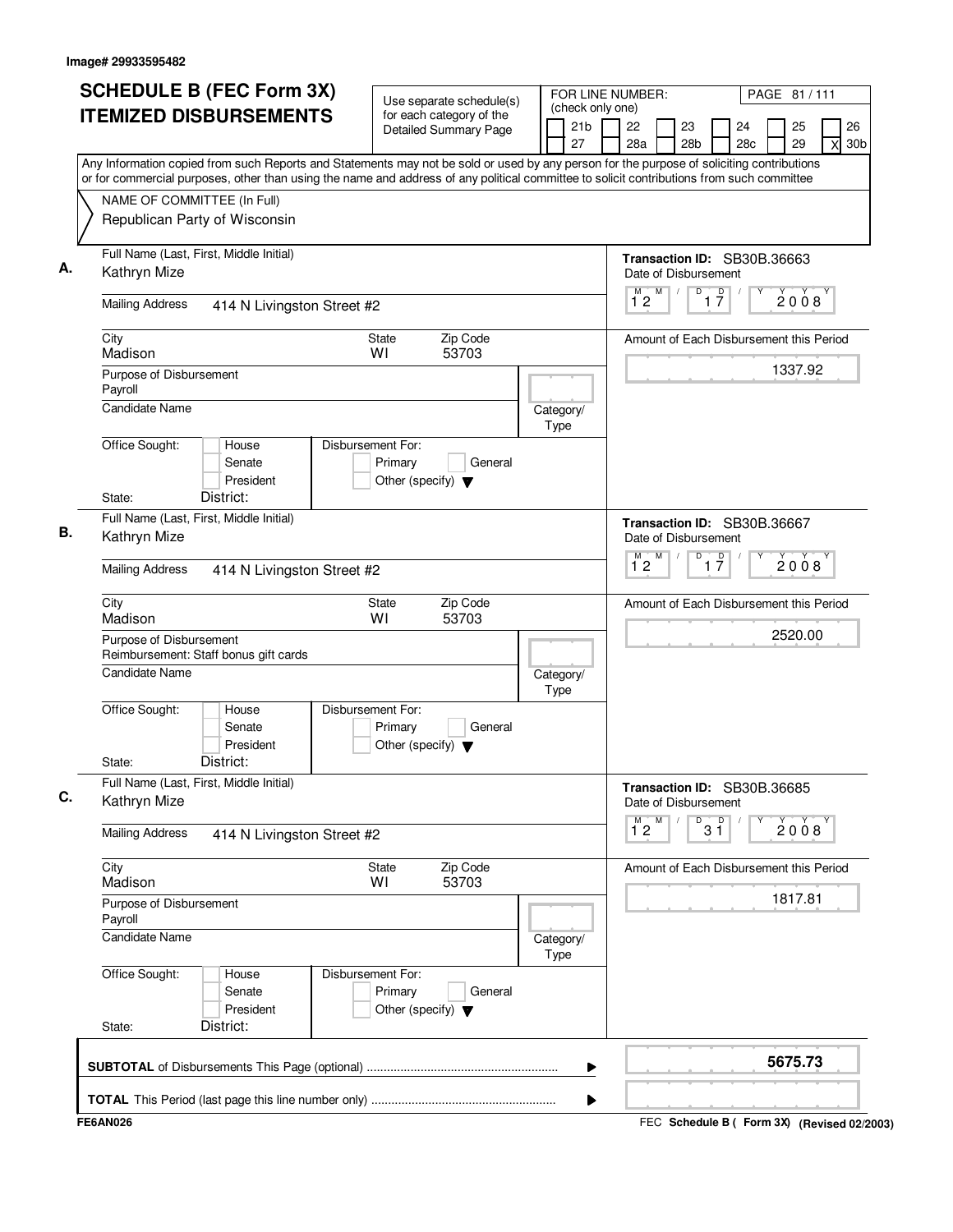| <b>SCHEDULE B (FEC Form 3X)</b>                                                                                                                                                                                                                                                        | Use separate schedule(s)                                                        | FOR LINE NUMBER:                          |                                                     | PAGE 82/111                                         |
|----------------------------------------------------------------------------------------------------------------------------------------------------------------------------------------------------------------------------------------------------------------------------------------|---------------------------------------------------------------------------------|-------------------------------------------|-----------------------------------------------------|-----------------------------------------------------|
| <b>ITEMIZED DISBURSEMENTS</b>                                                                                                                                                                                                                                                          | for each category of the<br><b>Detailed Summary Page</b>                        | (check only one)<br>21 <sub>b</sub><br>27 | 22<br>23<br>28a<br>28b                              | 25<br>26<br>24<br>28c<br>29<br>30 <sub>b</sub><br>X |
| Any Information copied from such Reports and Statements may not be sold or used by any person for the purpose of soliciting contributions<br>or for commercial purposes, other than using the name and address of any political committee to solicit contributions from such committee |                                                                                 |                                           |                                                     |                                                     |
| NAME OF COMMITTEE (In Full)                                                                                                                                                                                                                                                            |                                                                                 |                                           |                                                     |                                                     |
| Republican Party of Wisconsin                                                                                                                                                                                                                                                          |                                                                                 |                                           |                                                     |                                                     |
| Full Name (Last, First, Middle Initial)<br>Napoli                                                                                                                                                                                                                                      |                                                                                 |                                           | Transaction ID: SB30B.36791<br>Date of Disbursement |                                                     |
| <b>Mailing Address</b><br>132 N Pine St                                                                                                                                                                                                                                                |                                                                                 |                                           | M<br>D<br>D<br>08<br>10                             | 2008                                                |
| City<br>Burlington                                                                                                                                                                                                                                                                     | Zip Code<br><b>State</b><br>WI<br>53105                                         |                                           |                                                     | Amount of Each Disbursement this Period             |
| Purpose of Disbursement<br>11/25 Kuehn Reimbursement: food                                                                                                                                                                                                                             |                                                                                 |                                           |                                                     | 58.17                                               |
| Candidate Name                                                                                                                                                                                                                                                                         |                                                                                 | Category/<br>Type                         | [MEMO ITEM]                                         |                                                     |
| Office Sought:<br>House<br>Senate<br>President<br>District:<br>State:                                                                                                                                                                                                                  | Disbursement For:<br>Primary<br>General<br>Other (specify) $\blacktriangledown$ |                                           |                                                     |                                                     |
| Full Name (Last, First, Middle Initial)<br>Napoli                                                                                                                                                                                                                                      |                                                                                 |                                           | Transaction ID: SB30B.36779<br>Date of Disbursement |                                                     |
| <b>Mailing Address</b><br>132 N Pine St                                                                                                                                                                                                                                                |                                                                                 |                                           | M<br>M<br>D<br>$2\overline{3}$<br>10                | 2008                                                |
| City<br>Burlington                                                                                                                                                                                                                                                                     | Zip Code<br>State<br>WI<br>53105                                                |                                           |                                                     | Amount of Each Disbursement this Period             |
| Purpose of Disbursement<br>11/25 Kuehn Reimbursement: food                                                                                                                                                                                                                             |                                                                                 |                                           |                                                     | 58.17                                               |
| <b>Candidate Name</b>                                                                                                                                                                                                                                                                  |                                                                                 | Category/<br>Type                         |                                                     |                                                     |
| Office Sought:<br>House<br>Senate<br>President<br>District:<br>State:                                                                                                                                                                                                                  | Disbursement For:<br>Primary<br>General<br>Other (specify) $\blacktriangledown$ |                                           | [MEMO ITEM]                                         |                                                     |
| Full Name (Last, First, Middle Initial)<br>Office Depot Brookfield                                                                                                                                                                                                                     |                                                                                 |                                           | Transaction ID: SB30B.36831<br>Date of Disbursement |                                                     |
| <b>Mailing Address</b><br>16085 W Bluemound Rd                                                                                                                                                                                                                                         |                                                                                 |                                           | M<br>M<br>$\overline{19}$<br>D<br>10                | 2008                                                |
| City<br><b>Brookfield</b>                                                                                                                                                                                                                                                              | Zip Code<br>State<br>53005<br>WI                                                |                                           |                                                     | Amount of Each Disbursement this Period             |
| Purpose of Disbursement<br>11/25 Gilbert reimbursement: stamps                                                                                                                                                                                                                         |                                                                                 |                                           |                                                     | 25.20                                               |
| Candidate Name                                                                                                                                                                                                                                                                         |                                                                                 | Category/<br>Type                         | [MEMO ITEM]                                         |                                                     |
| Office Sought:<br>House<br>Senate<br>President<br>District:<br>State:                                                                                                                                                                                                                  | Disbursement For:<br>Primary<br>General<br>Other (specify) $\blacktriangledown$ |                                           |                                                     |                                                     |
|                                                                                                                                                                                                                                                                                        |                                                                                 | ▶                                         |                                                     | 0.00                                                |
|                                                                                                                                                                                                                                                                                        |                                                                                 | ▶                                         |                                                     |                                                     |
| <b>FE6AN026</b>                                                                                                                                                                                                                                                                        |                                                                                 |                                           |                                                     | FEC Schedule B ( Form 3X) (Revised 02/2003)         |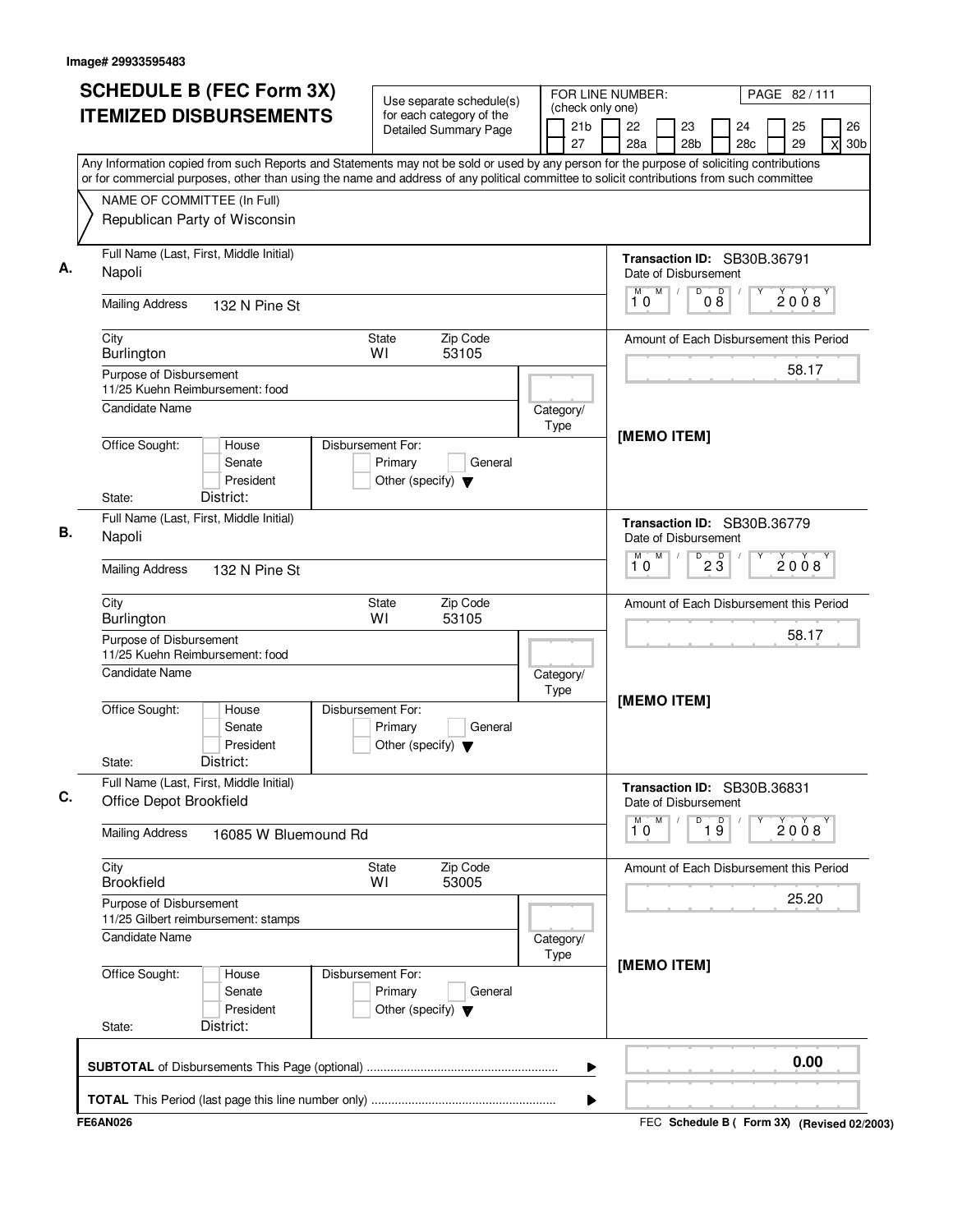| <b>SCHEDULE B (FEC Form 3X)</b><br><b>ITEMIZED DISBURSEMENTS</b>                                                                          | Use separate schedule(s)<br>for each category of the                            | (check only one)      | FOR LINE NUMBER:<br>PAGE 83/111                                                           |
|-------------------------------------------------------------------------------------------------------------------------------------------|---------------------------------------------------------------------------------|-----------------------|-------------------------------------------------------------------------------------------|
| Any Information copied from such Reports and Statements may not be sold or used by any person for the purpose of soliciting contributions | <b>Detailed Summary Page</b>                                                    | 21 <sub>b</sub><br>27 | 22<br>23<br>24<br>25<br>26<br>28 <sub>b</sub><br>28c<br>29<br>28a<br>30 <sub>b</sub><br>X |
| or for commercial purposes, other than using the name and address of any political committee to solicit contributions from such committee |                                                                                 |                       |                                                                                           |
| NAME OF COMMITTEE (In Full)<br>Republican Party of Wisconsin                                                                              |                                                                                 |                       |                                                                                           |
| Full Name (Last, First, Middle Initial)<br>Office Depot Madison                                                                           |                                                                                 |                       | Transaction ID: SB30B.36827<br>Date of Disbursement                                       |
| <b>Mailing Address</b><br>4016 E Washington Ave                                                                                           |                                                                                 |                       | M<br>$\overline{D}$<br>$1\overline{7}$<br>M<br>$\sqrt{2}$<br>2008<br>10                   |
| City<br>Madison                                                                                                                           | Zip Code<br>State<br>WI<br>53704                                                |                       | Amount of Each Disbursement this Period                                                   |
| Purpose of Disbursement<br>11/25 Gilbert reimbursement: paper                                                                             |                                                                                 |                       | 971.93                                                                                    |
| Candidate Name                                                                                                                            |                                                                                 | Category/<br>Type     | [MEMO ITEM]                                                                               |
| Office Sought:<br>House<br>Senate<br>President<br>District:<br>State:                                                                     | Disbursement For:<br>Primary<br>General<br>Other (specify) $\blacktriangledown$ |                       |                                                                                           |
| Full Name (Last, First, Middle Initial)<br>Office Depot Milwaukee                                                                         |                                                                                 |                       | Transaction ID: SB30B.36833<br>Date of Disbursement                                       |
| <b>Mailing Address</b><br>362 E Capitol Dr                                                                                                |                                                                                 |                       | M<br>D<br>$0\overline{3}$<br>м<br>2008<br>11                                              |
| City<br>Milwaukee                                                                                                                         | Zip Code<br>State<br>WI<br>53212                                                |                       | Amount of Each Disbursement this Period                                                   |
| Purpose of Disbursement<br>11/25 Gilbert reimbursement: Toner                                                                             |                                                                                 |                       | 154.17                                                                                    |
| <b>Candidate Name</b>                                                                                                                     |                                                                                 | Category/<br>Type     | [MEMO ITEM]                                                                               |
| Office Sought:<br>House<br>Senate<br>President<br>District:<br>State:                                                                     | Disbursement For:<br>Primary<br>General<br>Other (specify) $\blacktriangledown$ |                       |                                                                                           |
| Full Name (Last, First, Middle Initial)<br><b>Office Depot West Allis</b>                                                                 |                                                                                 |                       | Transaction ID: SB30B.36829<br>Date of Disbursement                                       |
| <b>Mailing Address</b><br>6800 W Greenfield Ave                                                                                           |                                                                                 |                       | 0 <sup>0</sup><br>M<br>M<br>D<br>2008<br>11                                               |
| City<br><b>West Allis</b>                                                                                                                 | State<br>Zip Code<br>WI<br>53214                                                |                       | Amount of Each Disbursement this Period                                                   |
| Purpose of Disbursement<br>11/25 Gilbert reimbursement: paper                                                                             |                                                                                 |                       | 33.78                                                                                     |
| <b>Candidate Name</b>                                                                                                                     |                                                                                 | Category/<br>Type     | [MEMO ITEM]                                                                               |
| Office Sought:<br>House<br>Senate<br>President<br>District:<br>State:                                                                     | Disbursement For:<br>Primary<br>General<br>Other (specify) $\blacktriangledown$ |                       |                                                                                           |
|                                                                                                                                           |                                                                                 | ▶                     | 0.00                                                                                      |
|                                                                                                                                           |                                                                                 | ▶                     |                                                                                           |
| <b>FE6AN026</b>                                                                                                                           |                                                                                 |                       | FEC Schedule B ( Form 3X) (Revised 02/2003)                                               |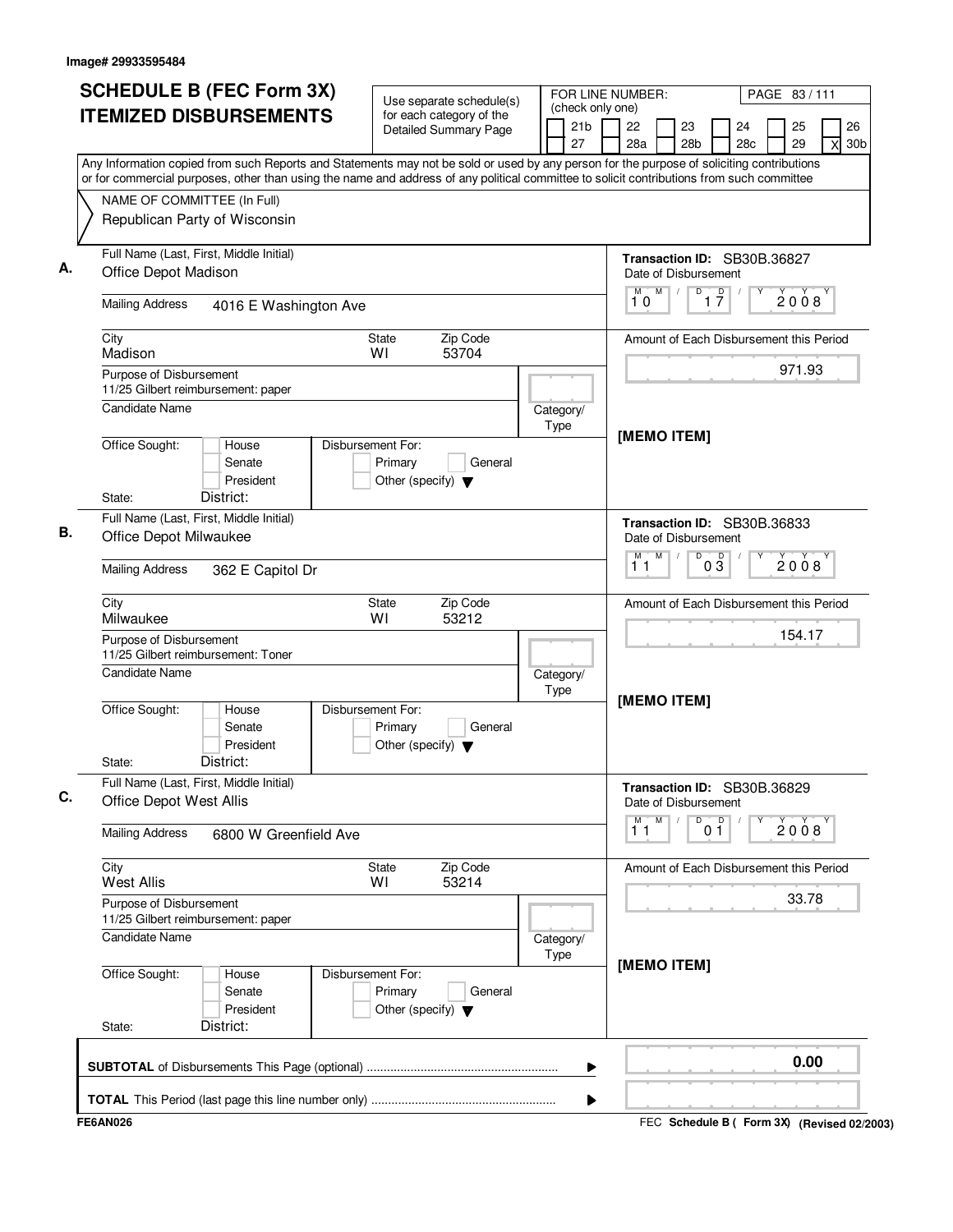| <b>SCHEDULE B (FEC Form 3X)</b>                                                                                                                                                                                                                                                        | Use separate schedule(s)                                                        | FOR LINE NUMBER:                          |                                | PAGE 84 / 111                                       |
|----------------------------------------------------------------------------------------------------------------------------------------------------------------------------------------------------------------------------------------------------------------------------------------|---------------------------------------------------------------------------------|-------------------------------------------|--------------------------------|-----------------------------------------------------|
| <b>ITEMIZED DISBURSEMENTS</b>                                                                                                                                                                                                                                                          | for each category of the<br>Detailed Summary Page                               | (check only one)<br>21 <sub>b</sub><br>27 | 22<br>23<br>28a<br>28b         | 25<br>26<br>24<br>28c<br>29<br>30 <sub>b</sub><br>X |
| Any Information copied from such Reports and Statements may not be sold or used by any person for the purpose of soliciting contributions<br>or for commercial purposes, other than using the name and address of any political committee to solicit contributions from such committee |                                                                                 |                                           |                                |                                                     |
| NAME OF COMMITTEE (In Full)                                                                                                                                                                                                                                                            |                                                                                 |                                           |                                |                                                     |
| Republican Party of Wisconsin                                                                                                                                                                                                                                                          |                                                                                 |                                           |                                |                                                     |
| Full Name (Last, First, Middle Initial)<br>OfficeTeam                                                                                                                                                                                                                                  |                                                                                 |                                           | Date of Disbursement           | Transaction ID: SB30B.36724                         |
| <b>Mailing Address</b><br>12400 Collections Center Dr                                                                                                                                                                                                                                  |                                                                                 |                                           | M<br>М<br>11                   | D<br>$2\overline{5}$<br>2008                        |
| City<br>Chicago                                                                                                                                                                                                                                                                        | Zip Code<br><b>State</b><br>60693<br>IL                                         |                                           |                                | Amount of Each Disbursement this Period             |
| Purpose of Disbursement<br>Temp services                                                                                                                                                                                                                                               |                                                                                 |                                           |                                | 948.30                                              |
| <b>Candidate Name</b>                                                                                                                                                                                                                                                                  |                                                                                 | Category/<br>Type                         |                                |                                                     |
| Office Sought:<br>House<br>Senate<br>President<br>District:<br>State:                                                                                                                                                                                                                  | Disbursement For:<br>Primary<br>General<br>Other (specify) $\blacktriangledown$ |                                           |                                |                                                     |
| Full Name (Last, First, Middle Initial)                                                                                                                                                                                                                                                |                                                                                 |                                           |                                |                                                     |
| Pick 'n Save - Burlington                                                                                                                                                                                                                                                              |                                                                                 |                                           | Date of Disbursement<br>M<br>M | Transaction ID: SB30B.36782<br>D                    |
| <b>Mailing Address</b><br>1120 Milwaukee Ave                                                                                                                                                                                                                                           |                                                                                 |                                           | 10                             | $\overline{18}$<br>2008                             |
| City<br>Burlington                                                                                                                                                                                                                                                                     | Zip Code<br>State<br>WI<br>53105                                                |                                           |                                | Amount of Each Disbursement this Period             |
| Purpose of Disbursement<br>11/25 Kuehn Reimbursement: Food                                                                                                                                                                                                                             |                                                                                 |                                           |                                | 7.80                                                |
| <b>Candidate Name</b>                                                                                                                                                                                                                                                                  |                                                                                 | Category/<br>Type                         |                                |                                                     |
| Office Sought:<br>House<br>Senate<br>President<br>District:<br>State:                                                                                                                                                                                                                  | Disbursement For:<br>Primary<br>General<br>Other (specify) $\blacktriangledown$ |                                           | [MEMO ITEM]                    |                                                     |
| Full Name (Last, First, Middle Initial)<br>Pick 'n Save - Waukesha                                                                                                                                                                                                                     |                                                                                 |                                           | Date of Disbursement           | Transaction ID: SB30B.36814                         |
| <b>Mailing Address</b><br>220 E Sunset Dr                                                                                                                                                                                                                                              |                                                                                 |                                           | M<br>$0^{\circ}$ 8             | D<br>$\overline{18}$<br>2008                        |
| City<br>Waukesha                                                                                                                                                                                                                                                                       | Zip Code<br>State<br>53186<br>WI                                                |                                           |                                | Amount of Each Disbursement this Period             |
| Purpose of Disbursement<br>12/15 Trovato reimbursement: food                                                                                                                                                                                                                           |                                                                                 |                                           |                                | 12.57                                               |
| <b>Candidate Name</b>                                                                                                                                                                                                                                                                  |                                                                                 | Category/<br>Type                         | [MEMO ITEM]                    |                                                     |
| Office Sought:<br>House<br>Senate<br>President<br>District:<br>State:                                                                                                                                                                                                                  | Disbursement For:<br>Primary<br>General<br>Other (specify) $\blacktriangledown$ |                                           |                                |                                                     |
|                                                                                                                                                                                                                                                                                        |                                                                                 | ▶                                         |                                | 948.30                                              |
|                                                                                                                                                                                                                                                                                        |                                                                                 | ▶                                         |                                |                                                     |
| <b>FE6AN026</b>                                                                                                                                                                                                                                                                        |                                                                                 |                                           |                                | FEC Schedule B ( Form 3X) (Revised 02/2003)         |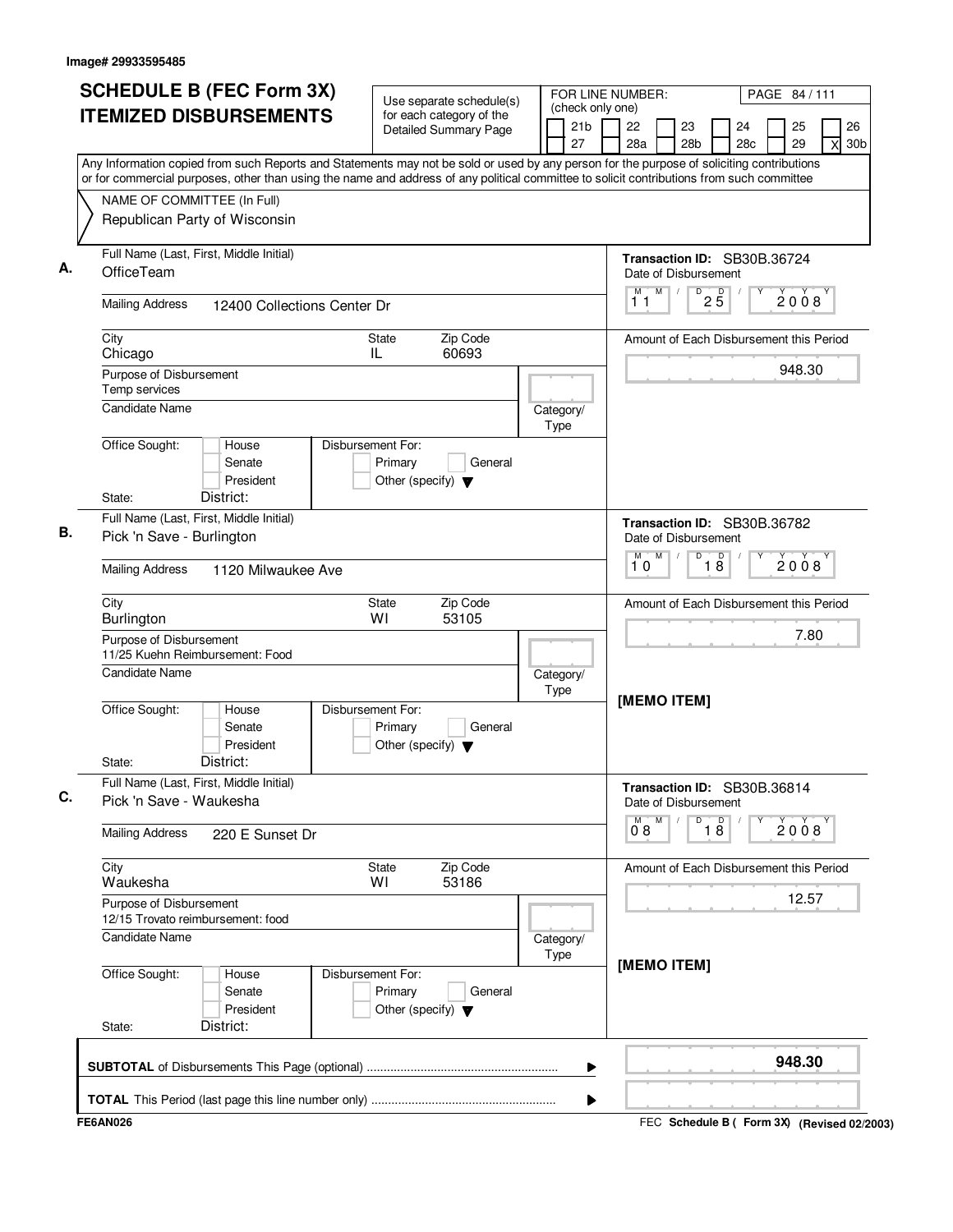| <b>SCHEDULE B (FEC Form 3X)</b>                                                                                                                                                                                                                                                        | Use separate schedule(s)                                                        | FOR LINE NUMBER:                          |                     |   |                                                     |                                 |           | PAGE 85/111 |          |   |                       |
|----------------------------------------------------------------------------------------------------------------------------------------------------------------------------------------------------------------------------------------------------------------------------------------|---------------------------------------------------------------------------------|-------------------------------------------|---------------------|---|-----------------------------------------------------|---------------------------------|-----------|-------------|----------|---|-----------------------|
| <b>ITEMIZED DISBURSEMENTS</b>                                                                                                                                                                                                                                                          | for each category of the<br><b>Detailed Summary Page</b>                        | (check only one)<br>21 <sub>b</sub><br>27 | 22<br>28a           |   | 23<br>28 <sub>b</sub>                               |                                 | 24<br>28c |             | 25<br>29 | X | 26<br>30 <sub>b</sub> |
| Any Information copied from such Reports and Statements may not be sold or used by any person for the purpose of soliciting contributions<br>or for commercial purposes, other than using the name and address of any political committee to solicit contributions from such committee |                                                                                 |                                           |                     |   |                                                     |                                 |           |             |          |   |                       |
| NAME OF COMMITTEE (In Full)<br>Republican Party of Wisconsin                                                                                                                                                                                                                           |                                                                                 |                                           |                     |   |                                                     |                                 |           |             |          |   |                       |
| Full Name (Last, First, Middle Initial)<br>Pick 'n Save - Waukesha East                                                                                                                                                                                                                |                                                                                 |                                           |                     |   | Transaction ID: SB30B.36807<br>Date of Disbursement |                                 |           |             |          |   |                       |
| <b>Mailing Address</b><br>1535 E Moreland Blvd                                                                                                                                                                                                                                         |                                                                                 |                                           | 09                  | M | D                                                   | $0\overline{3}$                 |           |             | 2008     |   |                       |
| City<br>Waukesha                                                                                                                                                                                                                                                                       | Zip Code<br><b>State</b><br>WI<br>53186                                         |                                           |                     |   | Amount of Each Disbursement this Period             |                                 |           |             |          |   |                       |
| Purpose of Disbursement<br>12/15 Trovato reimbursement: food                                                                                                                                                                                                                           |                                                                                 |                                           |                     |   |                                                     |                                 |           |             | 24.55    |   |                       |
| Candidate Name                                                                                                                                                                                                                                                                         |                                                                                 | Category/<br>Type                         |                     |   | [MEMO ITEM]                                         |                                 |           |             |          |   |                       |
| Office Sought:<br>House<br>Senate<br>President<br>District:<br>State:                                                                                                                                                                                                                  | Disbursement For:<br>Primary<br>General<br>Other (specify) $\blacktriangledown$ |                                           |                     |   |                                                     |                                 |           |             |          |   |                       |
| Full Name (Last, First, Middle Initial)<br>Scott Poole                                                                                                                                                                                                                                 |                                                                                 |                                           |                     |   | Transaction ID: SB30B.36614<br>Date of Disbursement |                                 |           |             |          |   |                       |
| <b>Mailing Address</b><br>445 West Gilman #202                                                                                                                                                                                                                                         |                                                                                 |                                           | M<br>11             | M |                                                     | $\overline{P}$ 2 $\overline{6}$ |           |             | 2008     |   |                       |
| City<br>Madison                                                                                                                                                                                                                                                                        | Zip Code<br>State<br>WI<br>53703                                                |                                           |                     |   | Amount of Each Disbursement this Period             |                                 |           |             |          |   |                       |
| Purpose of Disbursement<br>Payroll                                                                                                                                                                                                                                                     |                                                                                 |                                           |                     |   |                                                     |                                 |           |             | 141.47   |   |                       |
| <b>Candidate Name</b>                                                                                                                                                                                                                                                                  |                                                                                 | Category/<br>Type                         |                     |   |                                                     |                                 |           |             |          |   |                       |
| Office Sought:<br>House<br>Senate<br>President<br>District:<br>State:                                                                                                                                                                                                                  | Disbursement For:<br>Primary<br>General<br>Other (specify) $\blacktriangledown$ |                                           |                     |   |                                                     |                                 |           |             |          |   |                       |
| Full Name (Last, First, Middle Initial)<br><b>Scott Poole</b>                                                                                                                                                                                                                          |                                                                                 |                                           |                     |   | Transaction ID: SB30B.36648<br>Date of Disbursement |                                 |           |             |          |   |                       |
| <b>Mailing Address</b><br>445 West Gilman #202                                                                                                                                                                                                                                         |                                                                                 |                                           | м<br>$1^{\degree}2$ | Μ | D                                                   | $\overline{15}$                 |           |             | 2008     |   |                       |
| City<br>Madison                                                                                                                                                                                                                                                                        | Zip Code<br><b>State</b><br>WI<br>53703                                         |                                           |                     |   | Amount of Each Disbursement this Period             |                                 |           |             |          |   |                       |
| Purpose of Disbursement<br>Payroll                                                                                                                                                                                                                                                     |                                                                                 |                                           |                     |   |                                                     |                                 |           |             | 351.51   |   |                       |
| Candidate Name                                                                                                                                                                                                                                                                         |                                                                                 | Category/<br>Type                         |                     |   |                                                     |                                 |           |             |          |   |                       |
| Office Sought:<br>House<br>Senate<br>President<br>District:<br>State:                                                                                                                                                                                                                  | Disbursement For:<br>Primary<br>General<br>Other (specify) $\blacktriangledown$ |                                           |                     |   |                                                     |                                 |           |             |          |   |                       |
|                                                                                                                                                                                                                                                                                        |                                                                                 | ▶                                         |                     |   |                                                     |                                 |           |             | 492.98   |   |                       |
|                                                                                                                                                                                                                                                                                        |                                                                                 | ▶                                         |                     |   |                                                     |                                 |           |             |          |   |                       |
| <b>FE6AN026</b>                                                                                                                                                                                                                                                                        |                                                                                 |                                           |                     |   | FEC Schedule B ( Form 3X) (Revised 02/2003)         |                                 |           |             |          |   |                       |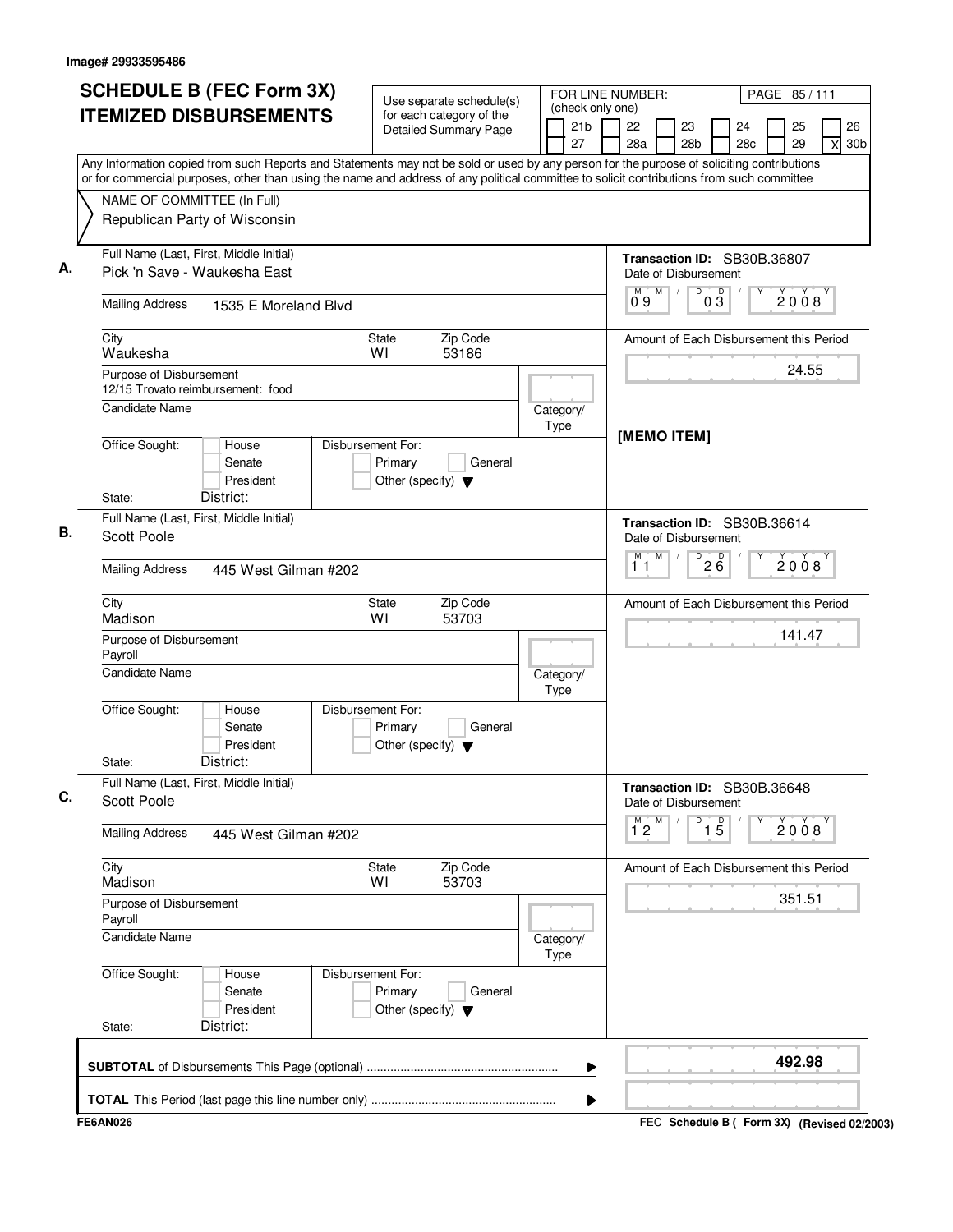| <b>SCHEDULE B (FEC Form 3X)</b>                                                                                                           | Use separate schedule(s)                                                        |                   | (check only one)      | FOR LINE NUMBER:     |   |                       |                     |                                         | PAGE 86/111 |   |
|-------------------------------------------------------------------------------------------------------------------------------------------|---------------------------------------------------------------------------------|-------------------|-----------------------|----------------------|---|-----------------------|---------------------|-----------------------------------------|-------------|---|
| <b>ITEMIZED DISBURSEMENTS</b>                                                                                                             | for each category of the<br><b>Detailed Summary Page</b>                        |                   | 21 <sub>b</sub><br>27 | 22<br>28a            |   | 23<br>28 <sub>b</sub> |                     | 24<br>28c                               | 25<br>29    | X |
| Any Information copied from such Reports and Statements may not be sold or used by any person for the purpose of soliciting contributions |                                                                                 |                   |                       |                      |   |                       |                     |                                         |             |   |
| or for commercial purposes, other than using the name and address of any political committee to solicit contributions from such committee |                                                                                 |                   |                       |                      |   |                       |                     |                                         |             |   |
| NAME OF COMMITTEE (In Full)                                                                                                               |                                                                                 |                   |                       |                      |   |                       |                     |                                         |             |   |
| Republican Party of Wisconsin                                                                                                             |                                                                                 |                   |                       |                      |   |                       |                     |                                         |             |   |
| Full Name (Last, First, Middle Initial)<br><b>Scott Poole</b>                                                                             |                                                                                 |                   |                       | Date of Disbursement |   |                       |                     | Transaction ID: SB30B.36696             |             |   |
| <b>Mailing Address</b><br>445 West Gilman #202                                                                                            |                                                                                 |                   |                       | $1^{\degree}2$       | M |                       | D<br>$3^{\circ}$    |                                         | 2008        |   |
| City<br>Madison                                                                                                                           | Zip Code<br><b>State</b><br>WI<br>53703                                         |                   |                       |                      |   |                       |                     | Amount of Each Disbursement this Period |             |   |
| Purpose of Disbursement<br>Payroll                                                                                                        |                                                                                 |                   |                       |                      |   |                       |                     |                                         | 68.37       |   |
| <b>Candidate Name</b>                                                                                                                     |                                                                                 | Category/<br>Type |                       |                      |   |                       |                     |                                         |             |   |
| Office Sought:<br>House<br>Senate<br>President                                                                                            | Disbursement For:<br>Primary<br>General<br>Other (specify) $\blacktriangledown$ |                   |                       |                      |   |                       |                     |                                         |             |   |
| District:<br>State:                                                                                                                       |                                                                                 |                   |                       |                      |   |                       |                     |                                         |             |   |
| Full Name (Last, First, Middle Initial)<br><b>Principal Financial Group</b>                                                               |                                                                                 |                   |                       | Date of Disbursement |   |                       |                     | Transaction ID: SB30B.36623             |             |   |
| <b>Mailing Address</b><br>PO Box 10372                                                                                                    |                                                                                 |                   |                       | M<br>$1^{\degree}2$  | M |                       | D<br>0 <sub>1</sub> | D                                       | 2008        |   |
| City<br>Des Moines                                                                                                                        | Zip Code<br><b>State</b><br>IA<br>50306                                         |                   |                       |                      |   |                       |                     | Amount of Each Disbursement this Period |             |   |
| Purpose of Disbursement<br>Life Insurance                                                                                                 |                                                                                 |                   |                       |                      |   |                       |                     |                                         | 321.89      |   |
| <b>Candidate Name</b>                                                                                                                     |                                                                                 | Category/<br>Type |                       |                      |   |                       |                     |                                         |             |   |
| Office Sought:<br>House<br>Senate<br>President<br>District:<br>State:                                                                     | Disbursement For:<br>Primary<br>General<br>Other (specify) $\blacktriangledown$ |                   |                       |                      |   |                       |                     |                                         |             |   |
| Full Name (Last, First, Middle Initial)                                                                                                   |                                                                                 |                   |                       |                      |   |                       |                     |                                         |             |   |
| <b>Principal Financial Group</b>                                                                                                          |                                                                                 |                   |                       | Date of Disbursement |   |                       |                     | Transaction ID: SB30B.36672             |             |   |
| <b>Mailing Address</b><br>PO Box 10372                                                                                                    |                                                                                 |                   |                       | M<br>$1^{\circ}2$    | M |                       | D<br>$30^{\circ}$   |                                         | 2008        |   |
| City<br>Des Moines                                                                                                                        | Zip Code<br>State<br>50306<br>IA                                                |                   |                       |                      |   |                       |                     | Amount of Each Disbursement this Period |             |   |
| Purpose of Disbursement<br>Life insurance                                                                                                 |                                                                                 |                   |                       |                      |   |                       |                     |                                         | 249.72      |   |
| <b>Candidate Name</b>                                                                                                                     |                                                                                 | Category/<br>Type |                       |                      |   |                       |                     |                                         |             |   |
| Office Sought:<br>House<br>Senate<br>President                                                                                            | Disbursement For:<br>Primary<br>General<br>Other (specify) $\blacktriangledown$ |                   |                       |                      |   |                       |                     |                                         |             |   |
| District:<br>State:                                                                                                                       |                                                                                 |                   |                       |                      |   |                       |                     |                                         |             |   |
|                                                                                                                                           |                                                                                 |                   | ▶                     |                      |   |                       |                     |                                         | 639.98      |   |
|                                                                                                                                           |                                                                                 |                   |                       |                      |   |                       |                     |                                         |             |   |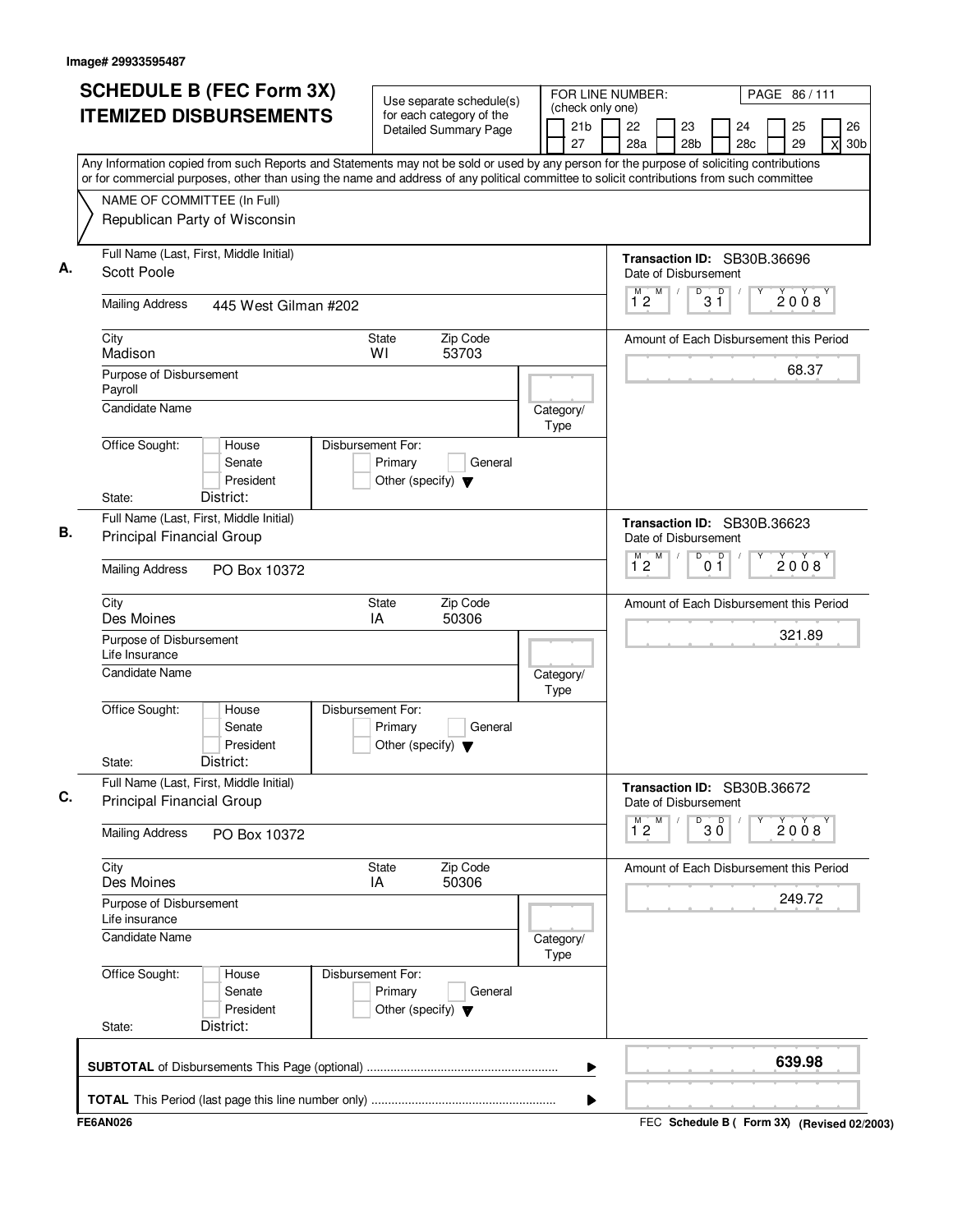| <b>SCHEDULE B (FEC Form 3X)</b>                                                                                                                                          | Use separate schedule(s)                                                        | FOR LINE NUMBER:                          |                                 | PAGE 87/111                                         |
|--------------------------------------------------------------------------------------------------------------------------------------------------------------------------|---------------------------------------------------------------------------------|-------------------------------------------|---------------------------------|-----------------------------------------------------|
| <b>ITEMIZED DISBURSEMENTS</b>                                                                                                                                            | for each category of the<br>Detailed Summary Page                               | (check only one)<br>21 <sub>b</sub><br>27 | 22<br>23<br>28a<br>28b          | 25<br>26<br>24<br>28c<br>29<br>30 <sub>b</sub><br>X |
| Any Information copied from such Reports and Statements may not be sold or used by any person for the purpose of soliciting contributions                                |                                                                                 |                                           |                                 |                                                     |
| or for commercial purposes, other than using the name and address of any political committee to solicit contributions from such committee<br>NAME OF COMMITTEE (In Full) |                                                                                 |                                           |                                 |                                                     |
| Republican Party of Wisconsin                                                                                                                                            |                                                                                 |                                           |                                 |                                                     |
| Full Name (Last, First, Middle Initial)<br>Ramada Plaza Hotel                                                                                                            |                                                                                 |                                           | Date of Disbursement            | Transaction ID: SB30B.36837                         |
| <b>Mailing Address</b><br>1 North Main St.                                                                                                                               |                                                                                 |                                           | M<br>М<br>D<br>11               | $0\overline{5}$<br>2008                             |
| City<br>Fond du Lac                                                                                                                                                      | Zip Code<br><b>State</b><br>54935<br>WI                                         |                                           |                                 | Amount of Each Disbursement this Period             |
| Purpose of Disbursement<br>12/3 CC Pmt: 72hr hotel                                                                                                                       |                                                                                 |                                           |                                 | 1465.44                                             |
| <b>Candidate Name</b>                                                                                                                                                    |                                                                                 | Category/<br>Type                         | [MEMO ITEM]                     |                                                     |
| Office Sought:<br>House<br>Senate<br>President<br>District:<br>State:                                                                                                    | Disbursement For:<br>Primary<br>General<br>Other (specify) $\blacktriangledown$ |                                           |                                 |                                                     |
| Full Name (Last, First, Middle Initial)                                                                                                                                  |                                                                                 |                                           |                                 | Transaction ID: SB30B.36744                         |
| ReproTech, Inc.                                                                                                                                                          |                                                                                 |                                           | Date of Disbursement            |                                                     |
| <b>Mailing Address</b><br>7346 W State St                                                                                                                                |                                                                                 |                                           | M<br>D<br>M <sup>-1</sup><br>12 | 0 <sup>0</sup><br>2008                              |
| City<br>Wauwatosa                                                                                                                                                        | Zip Code<br>State<br>WI<br>53213                                                |                                           |                                 | Amount of Each Disbursement this Period             |
| Purpose of Disbursement<br>Copier lease                                                                                                                                  |                                                                                 |                                           |                                 | 1251.86                                             |
| <b>Candidate Name</b>                                                                                                                                                    |                                                                                 | Category/<br>Type                         |                                 |                                                     |
| Office Sought:<br>House<br>Senate<br>President<br>District:<br>State:                                                                                                    | Disbursement For:<br>Primary<br>General<br>Other (specify) $\blacktriangledown$ |                                           |                                 |                                                     |
| Full Name (Last, First, Middle Initial)<br>Republican Party of Fond du Lac                                                                                               |                                                                                 |                                           | Date of Disbursement            | Transaction ID: SB30B.36727                         |
| <b>Mailing Address</b><br>995 Birch Tree Lane                                                                                                                            |                                                                                 |                                           | $\overline{1}^M$ 2<br>M<br>D    | 0 <sup>0</sup><br>2008                              |
| City<br>Fond du Lac                                                                                                                                                      | Zip Code<br><b>State</b><br>54935<br>WI                                         |                                           |                                 | Amount of Each Disbursement this Period             |
| Purpose of Disbursement<br>Rent                                                                                                                                          |                                                                                 |                                           |                                 | 300.00                                              |
| <b>Candidate Name</b>                                                                                                                                                    |                                                                                 | Category/<br>Type                         |                                 |                                                     |
| Office Sought:<br>House<br>Senate<br>President<br>District:<br>State:                                                                                                    | Disbursement For:<br>Primary<br>General<br>Other (specify) $\blacktriangledown$ |                                           |                                 |                                                     |
|                                                                                                                                                                          |                                                                                 | ▶                                         |                                 | 1551.86                                             |
|                                                                                                                                                                          |                                                                                 | ▶                                         |                                 |                                                     |
| <b>FE6AN026</b>                                                                                                                                                          |                                                                                 |                                           |                                 | FEC Schedule B ( Form 3X) (Revised 02/2003)         |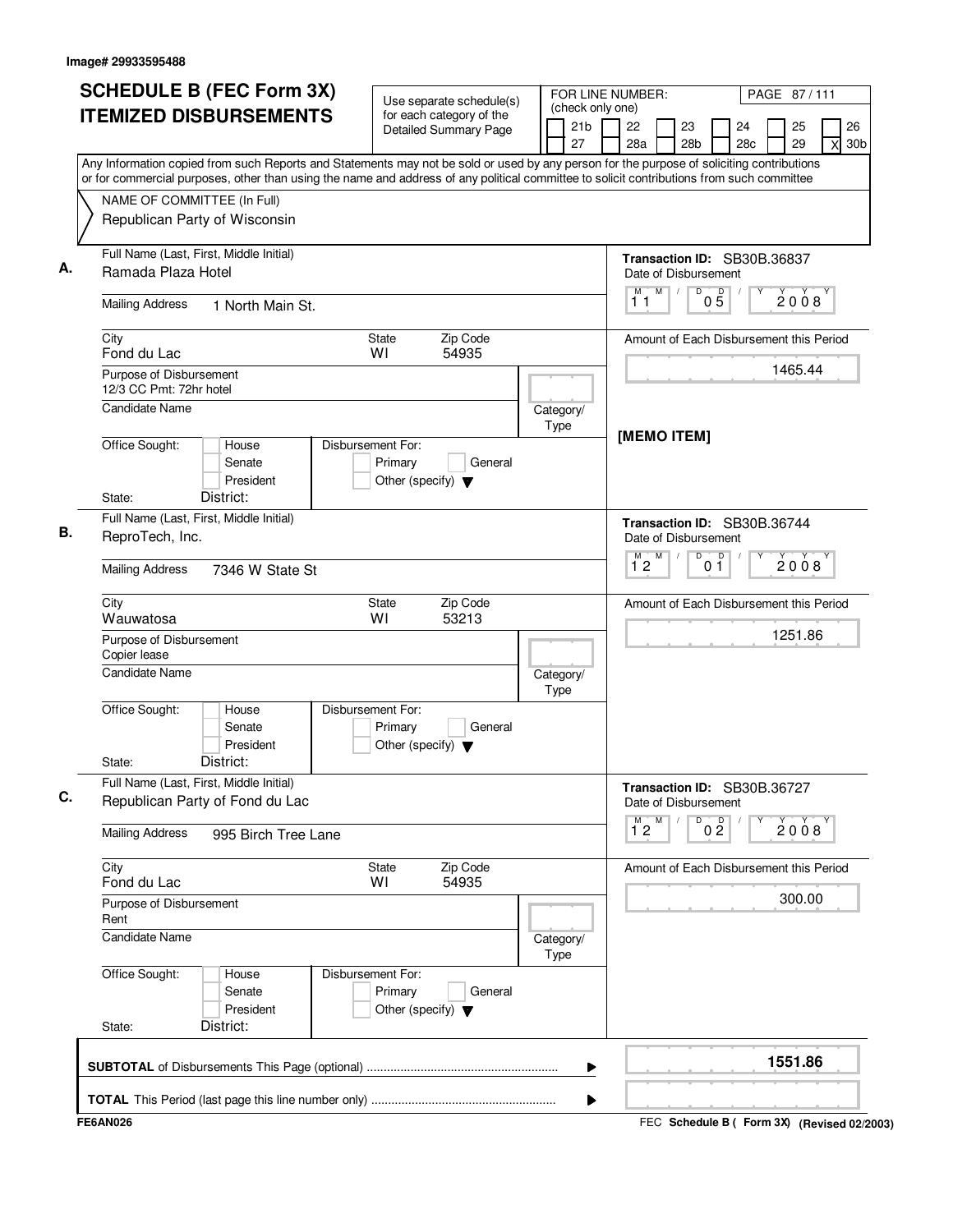| <b>SCHEDULE B (FEC Form 3X)</b>                                                                                                                                                                                                                                                        | Use separate schedule(s)                                                        | FOR LINE NUMBER:                          | PAGE 88/111                                                                               |
|----------------------------------------------------------------------------------------------------------------------------------------------------------------------------------------------------------------------------------------------------------------------------------------|---------------------------------------------------------------------------------|-------------------------------------------|-------------------------------------------------------------------------------------------|
| <b>ITEMIZED DISBURSEMENTS</b>                                                                                                                                                                                                                                                          | for each category of the<br><b>Detailed Summary Page</b>                        | (check only one)<br>21 <sub>b</sub><br>27 | 22<br>26<br>23<br>24<br>25<br>28a<br>28 <sub>b</sub><br>28c<br>29<br>30 <sub>b</sub><br>X |
| Any Information copied from such Reports and Statements may not be sold or used by any person for the purpose of soliciting contributions<br>or for commercial purposes, other than using the name and address of any political committee to solicit contributions from such committee |                                                                                 |                                           |                                                                                           |
| NAME OF COMMITTEE (In Full)                                                                                                                                                                                                                                                            |                                                                                 |                                           |                                                                                           |
| Republican Party of Wisconsin                                                                                                                                                                                                                                                          |                                                                                 |                                           |                                                                                           |
| Full Name (Last, First, Middle Initial)<br>Republican Party of Kenosha                                                                                                                                                                                                                 |                                                                                 |                                           | Transaction ID: SB30B.36762<br>Date of Disbursement                                       |
| <b>Mailing Address</b><br>PO Box 853                                                                                                                                                                                                                                                   |                                                                                 |                                           | M<br>M<br>D<br>09<br>2008<br>12                                                           |
| City<br>Kenosha                                                                                                                                                                                                                                                                        | Zip Code<br><b>State</b><br>WI<br>53141                                         |                                           | Amount of Each Disbursement this Period                                                   |
| Purpose of Disbursement<br>Reimbursement for phones                                                                                                                                                                                                                                    |                                                                                 |                                           | 151.82                                                                                    |
| <b>Candidate Name</b>                                                                                                                                                                                                                                                                  |                                                                                 | Category/<br>Type                         |                                                                                           |
| Office Sought:<br>House<br>Senate<br>President<br>District:<br>State:                                                                                                                                                                                                                  | Disbursement For:<br>Primary<br>General<br>Other (specify) $\blacktriangledown$ |                                           |                                                                                           |
| Full Name (Last, First, Middle Initial)                                                                                                                                                                                                                                                |                                                                                 |                                           |                                                                                           |
| Republican Party of Rock County                                                                                                                                                                                                                                                        |                                                                                 |                                           | Transaction ID: SB30B.36760<br>Date of Disbursement<br>M                                  |
| <b>Mailing Address</b><br><b>PO Box 164</b>                                                                                                                                                                                                                                            |                                                                                 |                                           | $\overline{1}^M$ 2<br>D<br>05<br>2008                                                     |
| City<br><b>Beloit</b>                                                                                                                                                                                                                                                                  | State<br>Zip Code<br>53511<br>WI                                                |                                           | Amount of Each Disbursement this Period                                                   |
| Purpose of Disbursement<br>Utility reimbursement                                                                                                                                                                                                                                       |                                                                                 |                                           | 252.76                                                                                    |
| <b>Candidate Name</b>                                                                                                                                                                                                                                                                  |                                                                                 | Category/<br>Type                         |                                                                                           |
| Office Sought:<br>House<br>Senate<br>President<br>District:<br>State:                                                                                                                                                                                                                  | Disbursement For:<br>Primary<br>General<br>Other (specify) $\blacktriangledown$ |                                           |                                                                                           |
| Full Name (Last, First, Middle Initial)<br>Karoline Rezin                                                                                                                                                                                                                              |                                                                                 |                                           | Transaction ID: SB30B.36582<br>Date of Disbursement                                       |
| <b>Mailing Address</b><br>5329 Old Middleton Rd, Apt. 202                                                                                                                                                                                                                              |                                                                                 |                                           | M<br>М<br>D<br>$2\overline{5}$<br>2008<br>11                                              |
| City<br>Madison                                                                                                                                                                                                                                                                        | Zip Code<br><b>State</b><br>53705<br>WI                                         |                                           | Amount of Each Disbursement this Period                                                   |
| Purpose of Disbursement<br>Payroll                                                                                                                                                                                                                                                     |                                                                                 |                                           | 1163.04                                                                                   |
| Candidate Name                                                                                                                                                                                                                                                                         |                                                                                 | Category/<br>Type                         |                                                                                           |
| Office Sought:<br>House<br>Senate<br>President<br>District:<br>State:                                                                                                                                                                                                                  | Disbursement For:<br>Primary<br>General<br>Other (specify) $\blacktriangledown$ |                                           |                                                                                           |
|                                                                                                                                                                                                                                                                                        |                                                                                 | ▶                                         | 1567.62                                                                                   |
|                                                                                                                                                                                                                                                                                        |                                                                                 | ▶                                         |                                                                                           |
| <b>FE6AN026</b>                                                                                                                                                                                                                                                                        |                                                                                 |                                           | FEC Schedule B ( Form 3X) (Revised 02/2003)                                               |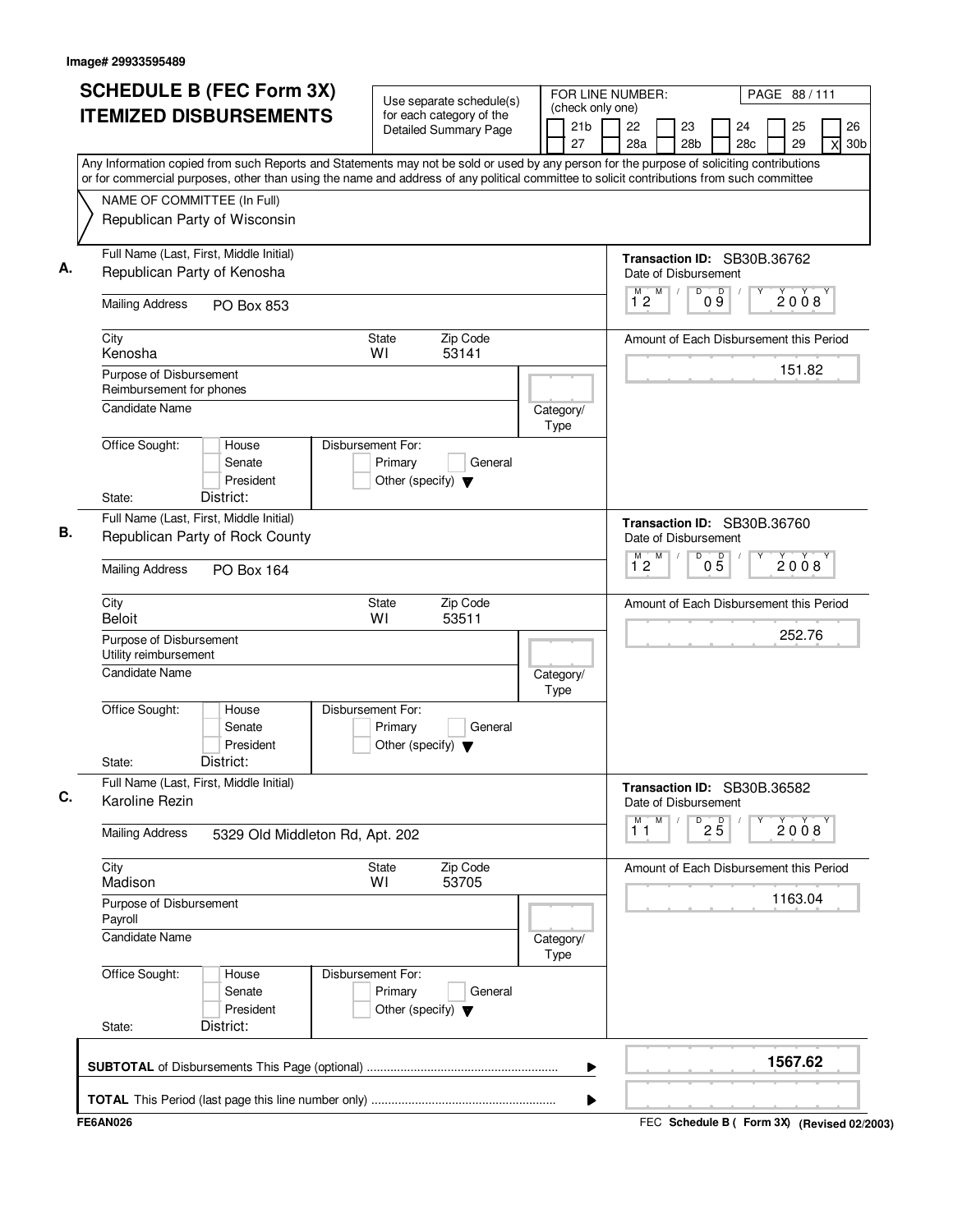| <b>SCHEDULE B (FEC Form 3X)</b>                                                                                                           | Use separate schedule(s)                                                        | FOR LINE NUMBER:                          |                                    |                                         | PAGE 89/111                                 |
|-------------------------------------------------------------------------------------------------------------------------------------------|---------------------------------------------------------------------------------|-------------------------------------------|------------------------------------|-----------------------------------------|---------------------------------------------|
| <b>ITEMIZED DISBURSEMENTS</b>                                                                                                             | for each category of the<br><b>Detailed Summary Page</b>                        | (check only one)<br>21 <sub>b</sub><br>27 | 22<br>23<br>28a<br>28 <sub>b</sub> | 24<br>28c                               | 26<br>25<br>29<br>30 <sub>b</sub><br>X      |
| Any Information copied from such Reports and Statements may not be sold or used by any person for the purpose of soliciting contributions |                                                                                 |                                           |                                    |                                         |                                             |
| or for commercial purposes, other than using the name and address of any political committee to solicit contributions from such committee |                                                                                 |                                           |                                    |                                         |                                             |
| NAME OF COMMITTEE (In Full)<br>Republican Party of Wisconsin                                                                              |                                                                                 |                                           |                                    |                                         |                                             |
| Full Name (Last, First, Middle Initial)                                                                                                   |                                                                                 |                                           |                                    | Transaction ID: SB30B.36640             |                                             |
| Karoline Rezin                                                                                                                            |                                                                                 |                                           | Date of Disbursement<br>M          | D                                       |                                             |
| <b>Mailing Address</b><br>5329 Old Middleton Rd, Apt. 202                                                                                 |                                                                                 |                                           | $\overline{1}^M$ 2                 | $1\overline{5}$                         | 2008                                        |
| City<br>Madison                                                                                                                           | Zip Code<br><b>State</b><br>53705<br>WI                                         |                                           |                                    | Amount of Each Disbursement this Period |                                             |
| Purpose of Disbursement<br>Payroll                                                                                                        |                                                                                 |                                           |                                    |                                         | 1163.04                                     |
| <b>Candidate Name</b>                                                                                                                     |                                                                                 | Category/<br>Type                         |                                    |                                         |                                             |
| Office Sought:<br>House<br>Senate<br>President<br>District:<br>State:                                                                     | Disbursement For:<br>Primary<br>General<br>Other (specify) $\blacktriangledown$ |                                           |                                    |                                         |                                             |
| Full Name (Last, First, Middle Initial)<br>Karoline Rezin                                                                                 |                                                                                 |                                           | Date of Disbursement               | Transaction ID: SB30B.36664             |                                             |
| <b>Mailing Address</b><br>5329 Old Middleton Rd, Apt. 202                                                                                 |                                                                                 |                                           | M<br>$\overline{1}^M$ 2            | D<br>$\overline{1}$ $\overline{7}$      | 2008                                        |
| City                                                                                                                                      | Zip Code<br><b>State</b>                                                        |                                           |                                    | Amount of Each Disbursement this Period |                                             |
| Madison<br>Purpose of Disbursement                                                                                                        | WI<br>53705                                                                     |                                           |                                    |                                         | 3684.28                                     |
| Payroll<br><b>Candidate Name</b>                                                                                                          |                                                                                 | Category/                                 |                                    |                                         |                                             |
| Office Sought:<br>House<br>Senate<br>President<br>District:<br>State:                                                                     | Disbursement For:<br>Primary<br>General<br>Other (specify) $\blacktriangledown$ | Type                                      |                                    |                                         |                                             |
| Full Name (Last, First, Middle Initial)<br>Karoline Rezin                                                                                 |                                                                                 |                                           | Date of Disbursement               | Transaction ID: SB30B.36686             |                                             |
| <b>Mailing Address</b><br>5329 Old Middleton Rd, Apt. 202                                                                                 |                                                                                 |                                           | M<br>м<br>$1^{\degree}2$           | 3 <sup>0</sup><br>D                     | 2008                                        |
| City<br>Madison                                                                                                                           | Zip Code<br><b>State</b><br>53705<br>W١                                         |                                           |                                    | Amount of Each Disbursement this Period |                                             |
| Purpose of Disbursement<br>Payroll                                                                                                        |                                                                                 |                                           |                                    |                                         | 1163.05                                     |
| Candidate Name                                                                                                                            |                                                                                 | Category/<br>Type                         |                                    |                                         |                                             |
| Office Sought:<br>House<br>Senate<br>President<br>District:<br>State:                                                                     | Disbursement For:<br>Primary<br>General<br>Other (specify) $\blacktriangledown$ |                                           |                                    |                                         |                                             |
|                                                                                                                                           |                                                                                 | ▶                                         |                                    |                                         | 6010.37                                     |
|                                                                                                                                           |                                                                                 | ▶                                         |                                    |                                         |                                             |
| <b>FE6AN026</b>                                                                                                                           |                                                                                 |                                           |                                    |                                         | FEC Schedule B ( Form 3X) (Revised 02/2003) |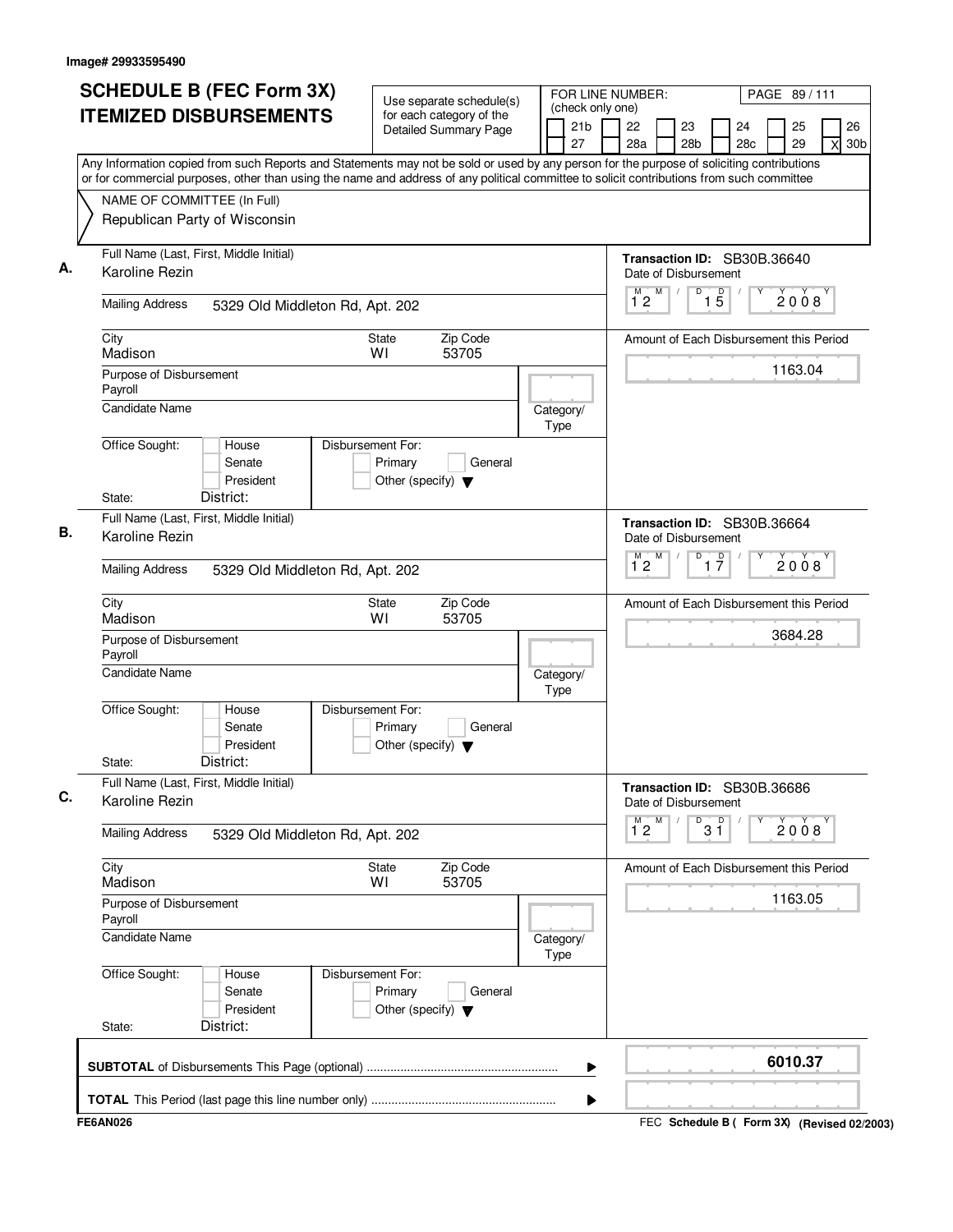| Use separate schedule(s)<br>(check only one)<br><b>ITEMIZED DISBURSEMENTS</b><br>for each category of the<br>21b<br>22<br>23<br><b>Detailed Summary Page</b><br>27<br>28a<br>28 <sub>b</sub><br>Any Information copied from such Reports and Statements may not be sold or used by any person for the purpose of soliciting contributions<br>or for commercial purposes, other than using the name and address of any political committee to solicit contributions from such committee<br>NAME OF COMMITTEE (In Full)<br>Republican Party of Wisconsin<br>Full Name (Last, First, Middle Initial)<br>Rice & Gotzmer, S.C.<br>Date of Disbursement<br>M<br>$\overline{D}$<br>$\overline{1}^M$ 2<br><b>Mailing Address</b><br>604 N 8th St, Ste 350<br>Zip Code<br>City<br>State<br>WI<br>53081<br>Sheboygan<br>Purpose of Disbursement<br>Legal fees<br><b>Candidate Name</b><br>Category/<br>Type<br>Office Sought:<br>Disbursement For:<br>House<br>Senate<br>Primary<br>General<br>President<br>Other (specify) $\blacktriangledown$<br>District:<br>State:<br>Full Name (Last, First, Middle Initial)<br><b>Richter's Sentry</b><br>Date of Disbursement<br>M<br>D<br>М<br>10<br><b>Mailing Address</b><br>156 S Pine St<br>Zip Code<br>City<br>State<br>WI<br>53105<br><b>Burlington</b><br>Purpose of Disbursement<br>11/25 Kuehn Reimbursement: Food<br>Candidate Name<br>Category/<br>Type<br>[MEMO ITEM]<br>Office Sought:<br>House<br>Disbursement For:<br>Senate<br>Primary<br>General<br>President<br>Other (specify) $\blacktriangledown$<br>District:<br>State:<br>Full Name (Last, First, Middle Initial)<br><b>Richter's Sentry</b><br>Date of Disbursement<br>М<br>M<br>D<br>10<br><b>Mailing Address</b><br>156 S Pine St<br>City<br>Zip Code<br>State<br>53105<br><b>Burlington</b><br>W١<br>Purpose of Disbursement<br>11/25 Kuehn Reimbursement: Food | PAGE 90/111                                         |
|---------------------------------------------------------------------------------------------------------------------------------------------------------------------------------------------------------------------------------------------------------------------------------------------------------------------------------------------------------------------------------------------------------------------------------------------------------------------------------------------------------------------------------------------------------------------------------------------------------------------------------------------------------------------------------------------------------------------------------------------------------------------------------------------------------------------------------------------------------------------------------------------------------------------------------------------------------------------------------------------------------------------------------------------------------------------------------------------------------------------------------------------------------------------------------------------------------------------------------------------------------------------------------------------------------------------------------------------------------------------------------------------------------------------------------------------------------------------------------------------------------------------------------------------------------------------------------------------------------------------------------------------------------------------------------------------------------------------------------------------------------------------------------------------------------------------------------------------------------------------------|-----------------------------------------------------|
|                                                                                                                                                                                                                                                                                                                                                                                                                                                                                                                                                                                                                                                                                                                                                                                                                                                                                                                                                                                                                                                                                                                                                                                                                                                                                                                                                                                                                                                                                                                                                                                                                                                                                                                                                                                                                                                                           | 26<br>24<br>25<br>28c<br>29<br>30 <sub>b</sub><br>X |
|                                                                                                                                                                                                                                                                                                                                                                                                                                                                                                                                                                                                                                                                                                                                                                                                                                                                                                                                                                                                                                                                                                                                                                                                                                                                                                                                                                                                                                                                                                                                                                                                                                                                                                                                                                                                                                                                           |                                                     |
|                                                                                                                                                                                                                                                                                                                                                                                                                                                                                                                                                                                                                                                                                                                                                                                                                                                                                                                                                                                                                                                                                                                                                                                                                                                                                                                                                                                                                                                                                                                                                                                                                                                                                                                                                                                                                                                                           |                                                     |
|                                                                                                                                                                                                                                                                                                                                                                                                                                                                                                                                                                                                                                                                                                                                                                                                                                                                                                                                                                                                                                                                                                                                                                                                                                                                                                                                                                                                                                                                                                                                                                                                                                                                                                                                                                                                                                                                           | Transaction ID: SB30B.36728                         |
|                                                                                                                                                                                                                                                                                                                                                                                                                                                                                                                                                                                                                                                                                                                                                                                                                                                                                                                                                                                                                                                                                                                                                                                                                                                                                                                                                                                                                                                                                                                                                                                                                                                                                                                                                                                                                                                                           | 0 <sup>0</sup><br>2008                              |
|                                                                                                                                                                                                                                                                                                                                                                                                                                                                                                                                                                                                                                                                                                                                                                                                                                                                                                                                                                                                                                                                                                                                                                                                                                                                                                                                                                                                                                                                                                                                                                                                                                                                                                                                                                                                                                                                           | Amount of Each Disbursement this Period             |
|                                                                                                                                                                                                                                                                                                                                                                                                                                                                                                                                                                                                                                                                                                                                                                                                                                                                                                                                                                                                                                                                                                                                                                                                                                                                                                                                                                                                                                                                                                                                                                                                                                                                                                                                                                                                                                                                           | 2000.00                                             |
|                                                                                                                                                                                                                                                                                                                                                                                                                                                                                                                                                                                                                                                                                                                                                                                                                                                                                                                                                                                                                                                                                                                                                                                                                                                                                                                                                                                                                                                                                                                                                                                                                                                                                                                                                                                                                                                                           |                                                     |
|                                                                                                                                                                                                                                                                                                                                                                                                                                                                                                                                                                                                                                                                                                                                                                                                                                                                                                                                                                                                                                                                                                                                                                                                                                                                                                                                                                                                                                                                                                                                                                                                                                                                                                                                                                                                                                                                           |                                                     |
|                                                                                                                                                                                                                                                                                                                                                                                                                                                                                                                                                                                                                                                                                                                                                                                                                                                                                                                                                                                                                                                                                                                                                                                                                                                                                                                                                                                                                                                                                                                                                                                                                                                                                                                                                                                                                                                                           | Transaction ID: SB30B.36772                         |
|                                                                                                                                                                                                                                                                                                                                                                                                                                                                                                                                                                                                                                                                                                                                                                                                                                                                                                                                                                                                                                                                                                                                                                                                                                                                                                                                                                                                                                                                                                                                                                                                                                                                                                                                                                                                                                                                           | $\Box$<br>2008<br>11                                |
|                                                                                                                                                                                                                                                                                                                                                                                                                                                                                                                                                                                                                                                                                                                                                                                                                                                                                                                                                                                                                                                                                                                                                                                                                                                                                                                                                                                                                                                                                                                                                                                                                                                                                                                                                                                                                                                                           | Amount of Each Disbursement this Period             |
|                                                                                                                                                                                                                                                                                                                                                                                                                                                                                                                                                                                                                                                                                                                                                                                                                                                                                                                                                                                                                                                                                                                                                                                                                                                                                                                                                                                                                                                                                                                                                                                                                                                                                                                                                                                                                                                                           | 38.93                                               |
|                                                                                                                                                                                                                                                                                                                                                                                                                                                                                                                                                                                                                                                                                                                                                                                                                                                                                                                                                                                                                                                                                                                                                                                                                                                                                                                                                                                                                                                                                                                                                                                                                                                                                                                                                                                                                                                                           |                                                     |
|                                                                                                                                                                                                                                                                                                                                                                                                                                                                                                                                                                                                                                                                                                                                                                                                                                                                                                                                                                                                                                                                                                                                                                                                                                                                                                                                                                                                                                                                                                                                                                                                                                                                                                                                                                                                                                                                           |                                                     |
|                                                                                                                                                                                                                                                                                                                                                                                                                                                                                                                                                                                                                                                                                                                                                                                                                                                                                                                                                                                                                                                                                                                                                                                                                                                                                                                                                                                                                                                                                                                                                                                                                                                                                                                                                                                                                                                                           | Transaction ID: SB30B.36784                         |
|                                                                                                                                                                                                                                                                                                                                                                                                                                                                                                                                                                                                                                                                                                                                                                                                                                                                                                                                                                                                                                                                                                                                                                                                                                                                                                                                                                                                                                                                                                                                                                                                                                                                                                                                                                                                                                                                           | $\overline{18}$<br>2008                             |
|                                                                                                                                                                                                                                                                                                                                                                                                                                                                                                                                                                                                                                                                                                                                                                                                                                                                                                                                                                                                                                                                                                                                                                                                                                                                                                                                                                                                                                                                                                                                                                                                                                                                                                                                                                                                                                                                           | Amount of Each Disbursement this Period             |
|                                                                                                                                                                                                                                                                                                                                                                                                                                                                                                                                                                                                                                                                                                                                                                                                                                                                                                                                                                                                                                                                                                                                                                                                                                                                                                                                                                                                                                                                                                                                                                                                                                                                                                                                                                                                                                                                           | 8.98                                                |
| <b>Candidate Name</b><br>Category/<br>Type<br>[MEMO ITEM]                                                                                                                                                                                                                                                                                                                                                                                                                                                                                                                                                                                                                                                                                                                                                                                                                                                                                                                                                                                                                                                                                                                                                                                                                                                                                                                                                                                                                                                                                                                                                                                                                                                                                                                                                                                                                 |                                                     |
| Office Sought:<br>Disbursement For:<br>House<br>Primary<br>Senate<br>General<br>President<br>Other (specify) $\blacktriangledown$<br>District:<br>State:                                                                                                                                                                                                                                                                                                                                                                                                                                                                                                                                                                                                                                                                                                                                                                                                                                                                                                                                                                                                                                                                                                                                                                                                                                                                                                                                                                                                                                                                                                                                                                                                                                                                                                                  |                                                     |
| ▶                                                                                                                                                                                                                                                                                                                                                                                                                                                                                                                                                                                                                                                                                                                                                                                                                                                                                                                                                                                                                                                                                                                                                                                                                                                                                                                                                                                                                                                                                                                                                                                                                                                                                                                                                                                                                                                                         | 2000.00                                             |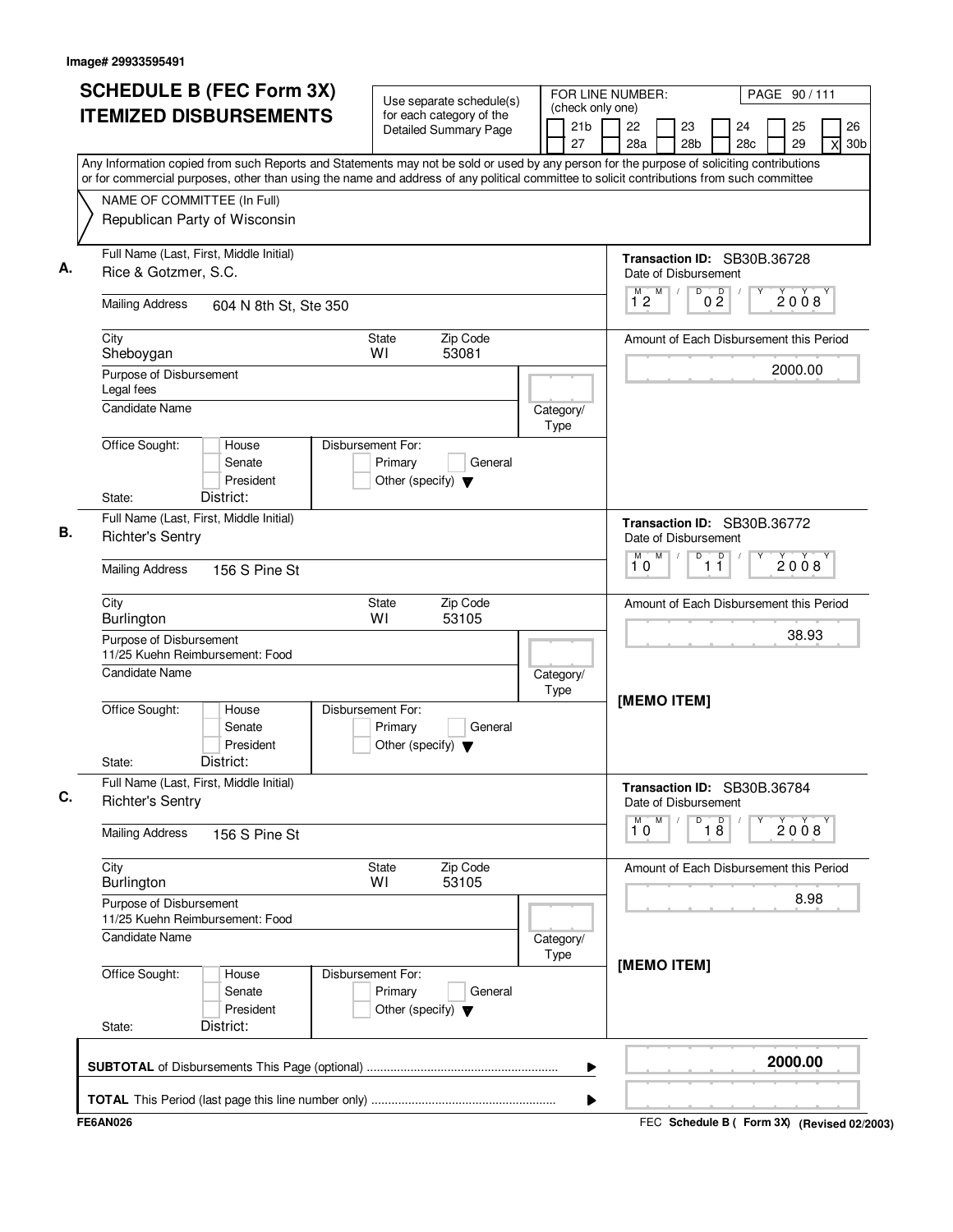| <b>SCHEDULE B (FEC Form 3X)</b>                                                                                                           | Use separate schedule(s)                                                        |                          | (check only one)      | FOR LINE NUMBER:     |   |                       |                                    |                                                     |     | PAGE 91 / 111 |   |
|-------------------------------------------------------------------------------------------------------------------------------------------|---------------------------------------------------------------------------------|--------------------------|-----------------------|----------------------|---|-----------------------|------------------------------------|-----------------------------------------------------|-----|---------------|---|
| <b>ITEMIZED DISBURSEMENTS</b>                                                                                                             | for each category of the<br><b>Detailed Summary Page</b>                        |                          | 21 <sub>b</sub><br>27 | 22<br>28a            |   | 23<br>28 <sub>b</sub> |                                    | 24                                                  | 28c | 25<br>29      | X |
| Any Information copied from such Reports and Statements may not be sold or used by any person for the purpose of soliciting contributions |                                                                                 |                          |                       |                      |   |                       |                                    |                                                     |     |               |   |
| or for commercial purposes, other than using the name and address of any political committee to solicit contributions from such committee |                                                                                 |                          |                       |                      |   |                       |                                    |                                                     |     |               |   |
| NAME OF COMMITTEE (In Full)<br>Republican Party of Wisconsin                                                                              |                                                                                 |                          |                       |                      |   |                       |                                    |                                                     |     |               |   |
|                                                                                                                                           |                                                                                 |                          |                       |                      |   |                       |                                    |                                                     |     |               |   |
| Full Name (Last, First, Middle Initial)<br>Angela Riesterer                                                                               |                                                                                 |                          |                       | Date of Disbursement |   |                       |                                    | Transaction ID: SB30B.36583                         |     |               |   |
| <b>Mailing Address</b><br>347 W Doty St                                                                                                   |                                                                                 |                          |                       | М<br>11              | M |                       | $D$ <sub>2</sub> $B$               |                                                     |     | 2008          |   |
| City<br>Madison                                                                                                                           | <b>State</b><br>Zip Code<br>WI<br>53703                                         |                          |                       |                      |   |                       |                                    | Amount of Each Disbursement this Period             |     |               |   |
| Purpose of Disbursement<br>Payroll                                                                                                        |                                                                                 |                          |                       |                      |   |                       |                                    |                                                     |     | 654.97        |   |
| <b>Candidate Name</b>                                                                                                                     |                                                                                 | Category/<br>Type        |                       |                      |   |                       |                                    |                                                     |     |               |   |
| Office Sought:<br>House<br>Senate<br>President                                                                                            | Disbursement For:<br>Primary<br>General<br>Other (specify) $\blacktriangledown$ |                          |                       |                      |   |                       |                                    |                                                     |     |               |   |
| District:<br>State:                                                                                                                       |                                                                                 |                          |                       |                      |   |                       |                                    |                                                     |     |               |   |
| Full Name (Last, First, Middle Initial)<br>Angela Riesterer                                                                               |                                                                                 |                          |                       |                      |   |                       |                                    | Transaction ID: SB30B.36641<br>Date of Disbursement |     |               |   |
| <b>Mailing Address</b><br>347 W Doty St                                                                                                   |                                                                                 |                          |                       | M<br>$1^{\degree}2$  | M |                       | D<br>$\overline{15}$               |                                                     |     | 2008          |   |
| City<br>Madison                                                                                                                           | Zip Code<br><b>State</b><br>WI<br>53703                                         |                          |                       |                      |   |                       |                                    | Amount of Each Disbursement this Period             |     |               |   |
| Purpose of Disbursement<br>Payroll                                                                                                        |                                                                                 |                          |                       |                      |   |                       |                                    |                                                     |     | 654.95        |   |
| Candidate Name                                                                                                                            |                                                                                 | Category/<br><b>Type</b> |                       |                      |   |                       |                                    |                                                     |     |               |   |
| Office Sought:<br>House<br>Senate<br>President<br>District:<br>State:                                                                     | Disbursement For:<br>Primary<br>General<br>Other (specify) $\blacktriangledown$ |                          |                       |                      |   |                       |                                    |                                                     |     |               |   |
| Full Name (Last, First, Middle Initial)<br>Angela Riesterer                                                                               |                                                                                 |                          |                       | Date of Disbursement |   |                       |                                    | Transaction ID: SB30B.36665                         |     |               |   |
| <b>Mailing Address</b><br>347 W Doty St                                                                                                   |                                                                                 |                          |                       | $1^{\circ}2$         | M |                       | D<br>$\overline{1}$ $\overline{7}$ |                                                     |     | 2008          |   |
| City<br>Madison                                                                                                                           | Zip Code<br>State<br>53703<br>WI                                                |                          |                       |                      |   |                       |                                    | Amount of Each Disbursement this Period             |     |               |   |
| Purpose of Disbursement<br>Payroll                                                                                                        |                                                                                 |                          |                       |                      |   |                       |                                    |                                                     |     | 172.87        |   |
| <b>Candidate Name</b>                                                                                                                     |                                                                                 | Category/<br>Type        |                       |                      |   |                       |                                    |                                                     |     |               |   |
| Office Sought:<br>House<br>Senate<br>President<br>District:                                                                               | Disbursement For:<br>Primary<br>General<br>Other (specify) $\blacktriangledown$ |                          |                       |                      |   |                       |                                    |                                                     |     |               |   |
| State:                                                                                                                                    |                                                                                 |                          |                       |                      |   |                       |                                    |                                                     |     |               |   |
|                                                                                                                                           |                                                                                 |                          |                       |                      |   |                       |                                    |                                                     |     | 1482.79       |   |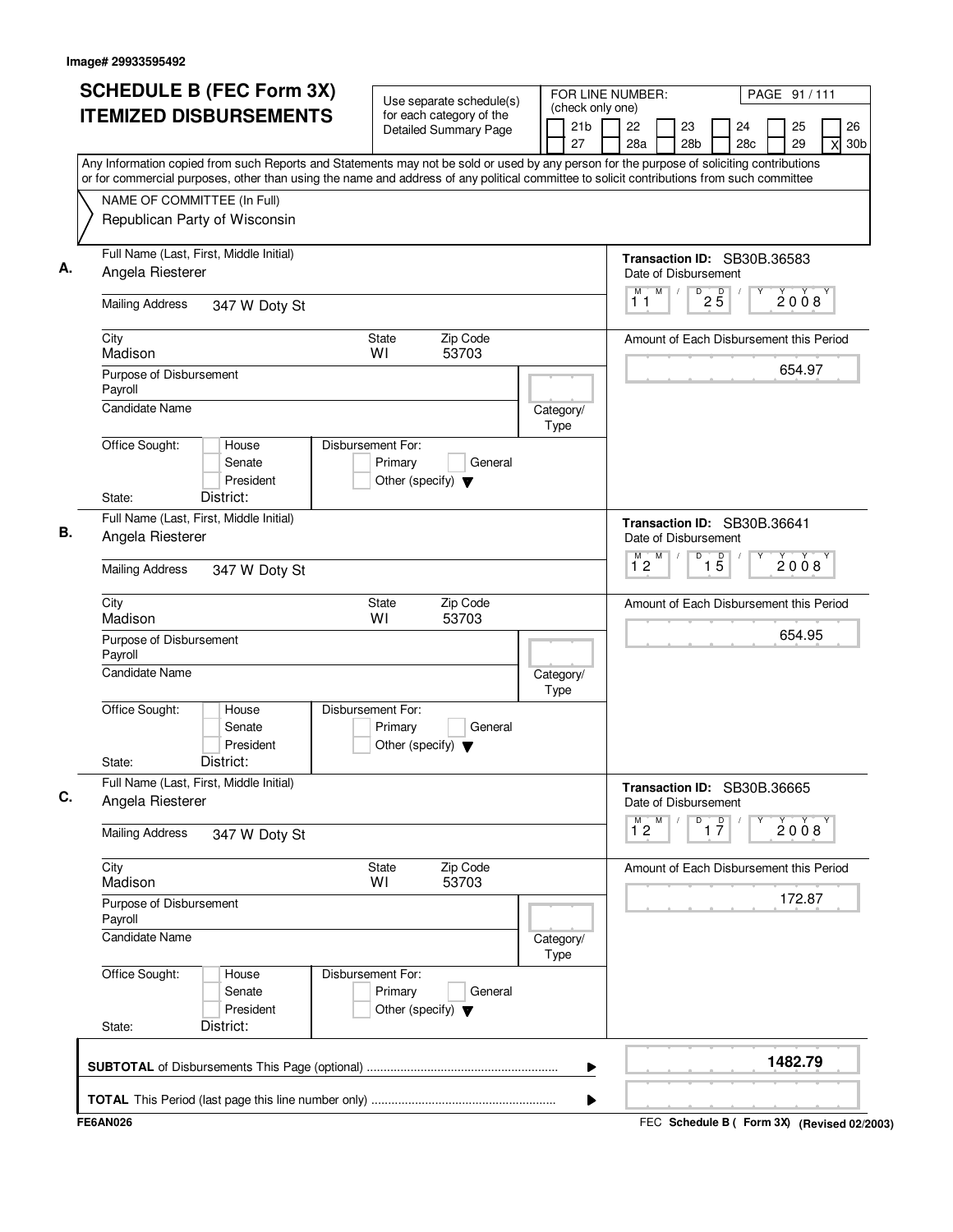| Use separate schedule(s)<br>(check only one)<br><b>ITEMIZED DISBURSEMENTS</b><br>for each category of the<br>21 <sub>b</sub><br>22<br>23<br>24<br><b>Detailed Summary Page</b><br>27<br>28a<br>28 <sub>b</sub><br>28c<br>Any Information copied from such Reports and Statements may not be sold or used by any person for the purpose of soliciting contributions<br>or for commercial purposes, other than using the name and address of any political committee to solicit contributions from such committee<br>NAME OF COMMITTEE (In Full)<br>Republican Party of Wisconsin<br>Full Name (Last, First, Middle Initial)<br>Transaction ID: SB30B.36687<br>Angela Riesterer<br>Date of Disbursement<br>M<br>$\overline{D}$<br>$\overline{D}$<br>M)<br>3 ĭ<br>12<br><b>Mailing Address</b><br>347 W Doty St<br>City<br>Zip Code<br><b>State</b><br>Amount of Each Disbursement this Period<br>WI<br>53703<br>Madison<br>Purpose of Disbursement<br>Payroll<br><b>Candidate Name</b><br>Category/<br>Type<br>Office Sought:<br>Disbursement For:<br>House<br>Primary<br>Senate<br>General<br>President<br>Other (specify) $\blacktriangledown$<br>District:<br>State:<br>Full Name (Last, First, Middle Initial)<br>Transaction ID: SB30B.36801<br>Roberts Frozen Custard<br>Date of Disbursement<br>M<br>D<br>0 <sup>0</sup><br>09<br><b>Mailing Address</b><br>N112 W16040 Mequon Rd<br>City<br>Zip Code<br><b>State</b><br>Amount of Each Disbursement this Period<br>WI<br>53022<br>Germantown<br>Purpose of Disbursement<br>12/15 Trovato reimbursement: food<br><b>Candidate Name</b><br>Category/<br>Type<br>[MEMO ITEM]<br>Office Sought:<br>Disbursement For:<br>House<br>Senate<br>Primary<br>General<br>President<br>Other (specify) $\blacktriangledown$<br>District:<br>State:<br>Full Name (Last, First, Middle Initial)<br>Transaction ID: SB30B.36615<br><b>James Sanders</b><br>Date of Disbursement<br>M<br>M<br>$2\overline{6}$<br>D<br>11<br><b>Mailing Address</b><br>2015 Sherman Ave #3 | 26<br>25<br>29<br>30 <sub>b</sub><br>X<br>2008<br>654.96 |
|----------------------------------------------------------------------------------------------------------------------------------------------------------------------------------------------------------------------------------------------------------------------------------------------------------------------------------------------------------------------------------------------------------------------------------------------------------------------------------------------------------------------------------------------------------------------------------------------------------------------------------------------------------------------------------------------------------------------------------------------------------------------------------------------------------------------------------------------------------------------------------------------------------------------------------------------------------------------------------------------------------------------------------------------------------------------------------------------------------------------------------------------------------------------------------------------------------------------------------------------------------------------------------------------------------------------------------------------------------------------------------------------------------------------------------------------------------------------------------------------------------------------------------------------------------------------------------------------------------------------------------------------------------------------------------------------------------------------------------------------------------------------------------------------------------------------------------------------------------------------------------------------------------------------------------------------------------------------------------------------------------------|----------------------------------------------------------|
|                                                                                                                                                                                                                                                                                                                                                                                                                                                                                                                                                                                                                                                                                                                                                                                                                                                                                                                                                                                                                                                                                                                                                                                                                                                                                                                                                                                                                                                                                                                                                                                                                                                                                                                                                                                                                                                                                                                                                                                                                |                                                          |
|                                                                                                                                                                                                                                                                                                                                                                                                                                                                                                                                                                                                                                                                                                                                                                                                                                                                                                                                                                                                                                                                                                                                                                                                                                                                                                                                                                                                                                                                                                                                                                                                                                                                                                                                                                                                                                                                                                                                                                                                                |                                                          |
|                                                                                                                                                                                                                                                                                                                                                                                                                                                                                                                                                                                                                                                                                                                                                                                                                                                                                                                                                                                                                                                                                                                                                                                                                                                                                                                                                                                                                                                                                                                                                                                                                                                                                                                                                                                                                                                                                                                                                                                                                |                                                          |
|                                                                                                                                                                                                                                                                                                                                                                                                                                                                                                                                                                                                                                                                                                                                                                                                                                                                                                                                                                                                                                                                                                                                                                                                                                                                                                                                                                                                                                                                                                                                                                                                                                                                                                                                                                                                                                                                                                                                                                                                                |                                                          |
|                                                                                                                                                                                                                                                                                                                                                                                                                                                                                                                                                                                                                                                                                                                                                                                                                                                                                                                                                                                                                                                                                                                                                                                                                                                                                                                                                                                                                                                                                                                                                                                                                                                                                                                                                                                                                                                                                                                                                                                                                |                                                          |
|                                                                                                                                                                                                                                                                                                                                                                                                                                                                                                                                                                                                                                                                                                                                                                                                                                                                                                                                                                                                                                                                                                                                                                                                                                                                                                                                                                                                                                                                                                                                                                                                                                                                                                                                                                                                                                                                                                                                                                                                                |                                                          |
|                                                                                                                                                                                                                                                                                                                                                                                                                                                                                                                                                                                                                                                                                                                                                                                                                                                                                                                                                                                                                                                                                                                                                                                                                                                                                                                                                                                                                                                                                                                                                                                                                                                                                                                                                                                                                                                                                                                                                                                                                |                                                          |
|                                                                                                                                                                                                                                                                                                                                                                                                                                                                                                                                                                                                                                                                                                                                                                                                                                                                                                                                                                                                                                                                                                                                                                                                                                                                                                                                                                                                                                                                                                                                                                                                                                                                                                                                                                                                                                                                                                                                                                                                                |                                                          |
|                                                                                                                                                                                                                                                                                                                                                                                                                                                                                                                                                                                                                                                                                                                                                                                                                                                                                                                                                                                                                                                                                                                                                                                                                                                                                                                                                                                                                                                                                                                                                                                                                                                                                                                                                                                                                                                                                                                                                                                                                |                                                          |
|                                                                                                                                                                                                                                                                                                                                                                                                                                                                                                                                                                                                                                                                                                                                                                                                                                                                                                                                                                                                                                                                                                                                                                                                                                                                                                                                                                                                                                                                                                                                                                                                                                                                                                                                                                                                                                                                                                                                                                                                                |                                                          |
|                                                                                                                                                                                                                                                                                                                                                                                                                                                                                                                                                                                                                                                                                                                                                                                                                                                                                                                                                                                                                                                                                                                                                                                                                                                                                                                                                                                                                                                                                                                                                                                                                                                                                                                                                                                                                                                                                                                                                                                                                | 2008                                                     |
|                                                                                                                                                                                                                                                                                                                                                                                                                                                                                                                                                                                                                                                                                                                                                                                                                                                                                                                                                                                                                                                                                                                                                                                                                                                                                                                                                                                                                                                                                                                                                                                                                                                                                                                                                                                                                                                                                                                                                                                                                |                                                          |
|                                                                                                                                                                                                                                                                                                                                                                                                                                                                                                                                                                                                                                                                                                                                                                                                                                                                                                                                                                                                                                                                                                                                                                                                                                                                                                                                                                                                                                                                                                                                                                                                                                                                                                                                                                                                                                                                                                                                                                                                                | 18.19                                                    |
|                                                                                                                                                                                                                                                                                                                                                                                                                                                                                                                                                                                                                                                                                                                                                                                                                                                                                                                                                                                                                                                                                                                                                                                                                                                                                                                                                                                                                                                                                                                                                                                                                                                                                                                                                                                                                                                                                                                                                                                                                |                                                          |
|                                                                                                                                                                                                                                                                                                                                                                                                                                                                                                                                                                                                                                                                                                                                                                                                                                                                                                                                                                                                                                                                                                                                                                                                                                                                                                                                                                                                                                                                                                                                                                                                                                                                                                                                                                                                                                                                                                                                                                                                                |                                                          |
|                                                                                                                                                                                                                                                                                                                                                                                                                                                                                                                                                                                                                                                                                                                                                                                                                                                                                                                                                                                                                                                                                                                                                                                                                                                                                                                                                                                                                                                                                                                                                                                                                                                                                                                                                                                                                                                                                                                                                                                                                |                                                          |
|                                                                                                                                                                                                                                                                                                                                                                                                                                                                                                                                                                                                                                                                                                                                                                                                                                                                                                                                                                                                                                                                                                                                                                                                                                                                                                                                                                                                                                                                                                                                                                                                                                                                                                                                                                                                                                                                                                                                                                                                                | 2008                                                     |
| City<br>Zip Code<br>Amount of Each Disbursement this Period<br>State<br>Madison<br>WI<br>53704                                                                                                                                                                                                                                                                                                                                                                                                                                                                                                                                                                                                                                                                                                                                                                                                                                                                                                                                                                                                                                                                                                                                                                                                                                                                                                                                                                                                                                                                                                                                                                                                                                                                                                                                                                                                                                                                                                                 |                                                          |
| Purpose of Disbursement<br>Payroll                                                                                                                                                                                                                                                                                                                                                                                                                                                                                                                                                                                                                                                                                                                                                                                                                                                                                                                                                                                                                                                                                                                                                                                                                                                                                                                                                                                                                                                                                                                                                                                                                                                                                                                                                                                                                                                                                                                                                                             | 414.24                                                   |
| Candidate Name<br>Category/<br>Type                                                                                                                                                                                                                                                                                                                                                                                                                                                                                                                                                                                                                                                                                                                                                                                                                                                                                                                                                                                                                                                                                                                                                                                                                                                                                                                                                                                                                                                                                                                                                                                                                                                                                                                                                                                                                                                                                                                                                                            |                                                          |
| Office Sought:<br>Disbursement For:<br>House<br>Primary<br>Senate<br>General<br>President<br>Other (specify) $\blacktriangledown$<br>District:<br>State:                                                                                                                                                                                                                                                                                                                                                                                                                                                                                                                                                                                                                                                                                                                                                                                                                                                                                                                                                                                                                                                                                                                                                                                                                                                                                                                                                                                                                                                                                                                                                                                                                                                                                                                                                                                                                                                       |                                                          |
| ▶                                                                                                                                                                                                                                                                                                                                                                                                                                                                                                                                                                                                                                                                                                                                                                                                                                                                                                                                                                                                                                                                                                                                                                                                                                                                                                                                                                                                                                                                                                                                                                                                                                                                                                                                                                                                                                                                                                                                                                                                              |                                                          |
| ▶                                                                                                                                                                                                                                                                                                                                                                                                                                                                                                                                                                                                                                                                                                                                                                                                                                                                                                                                                                                                                                                                                                                                                                                                                                                                                                                                                                                                                                                                                                                                                                                                                                                                                                                                                                                                                                                                                                                                                                                                              | 1069.20                                                  |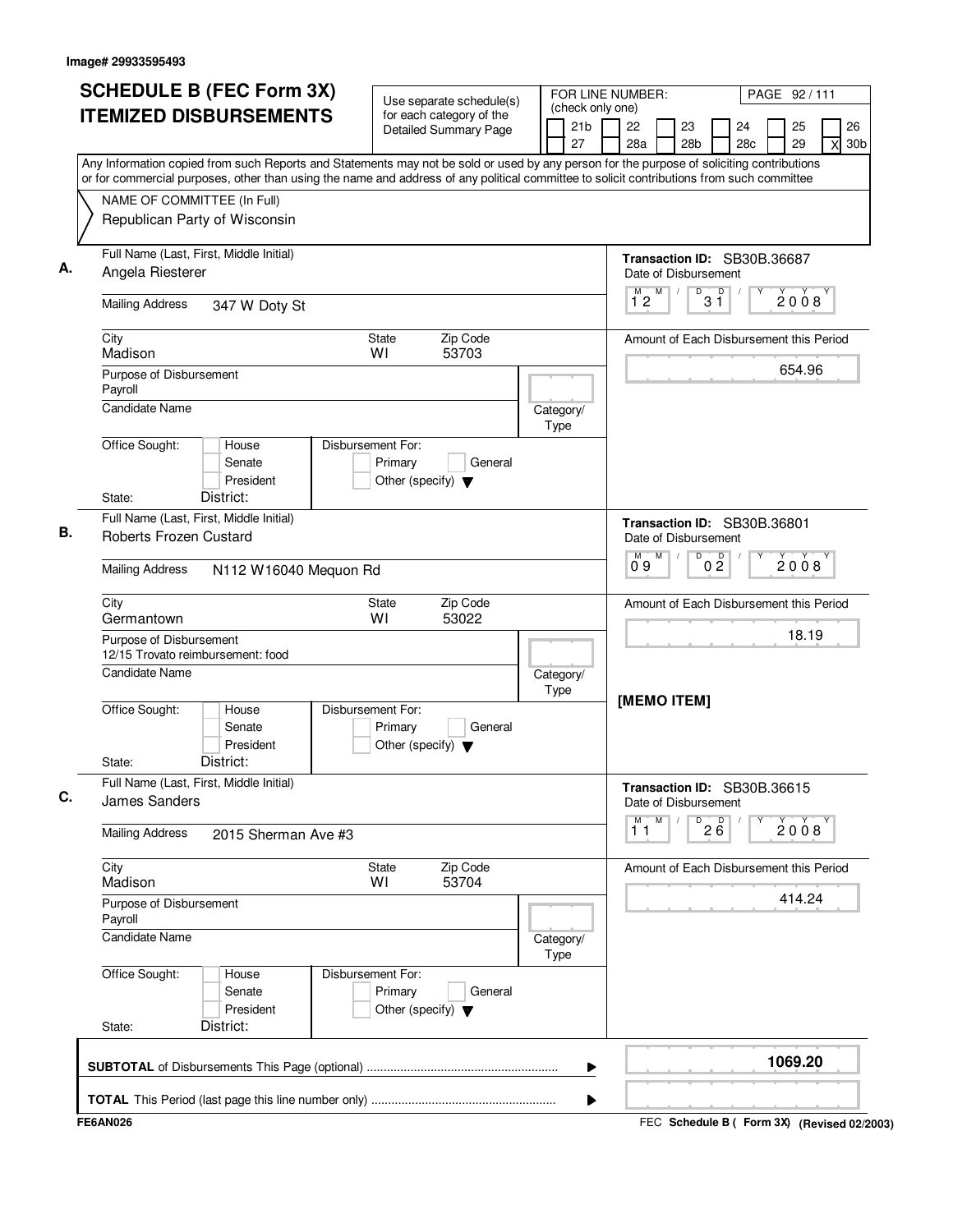| <b>SCHEDULE B (FEC Form 3X)</b>                                                                                                                                                                                                                                                        | Use separate schedule(s)                                                        |                                           | FOR LINE NUMBER:                                    |                      |           | PAGE 93/111 |                            |
|----------------------------------------------------------------------------------------------------------------------------------------------------------------------------------------------------------------------------------------------------------------------------------------|---------------------------------------------------------------------------------|-------------------------------------------|-----------------------------------------------------|----------------------|-----------|-------------|----------------------------|
| <b>ITEMIZED DISBURSEMENTS</b>                                                                                                                                                                                                                                                          | for each category of the<br><b>Detailed Summary Page</b>                        | (check only one)<br>21 <sub>b</sub><br>27 | 22<br>23<br>28a                                     | 28 <sub>b</sub>      | 24<br>28c | 25<br>29    | 26<br>30 <sub>b</sub><br>X |
| Any Information copied from such Reports and Statements may not be sold or used by any person for the purpose of soliciting contributions<br>or for commercial purposes, other than using the name and address of any political committee to solicit contributions from such committee |                                                                                 |                                           |                                                     |                      |           |             |                            |
| NAME OF COMMITTEE (In Full)<br>Republican Party of Wisconsin                                                                                                                                                                                                                           |                                                                                 |                                           |                                                     |                      |           |             |                            |
| Full Name (Last, First, Middle Initial)<br>James Sanders                                                                                                                                                                                                                               |                                                                                 |                                           | Transaction ID: SB30B.36649<br>Date of Disbursement |                      |           |             |                            |
| <b>Mailing Address</b><br>2015 Sherman Ave #3                                                                                                                                                                                                                                          |                                                                                 |                                           | M<br>$\overline{1}^M$ 2                             | $1\overline{5}$<br>D |           | 2008        |                            |
| City<br>Madison                                                                                                                                                                                                                                                                        | Zip Code<br><b>State</b><br>WI<br>53704                                         |                                           | Amount of Each Disbursement this Period             |                      |           |             |                            |
| Purpose of Disbursement<br>Payroll<br><b>Candidate Name</b>                                                                                                                                                                                                                            |                                                                                 | Category/                                 |                                                     |                      |           | 581.24      |                            |
| Office Sought:<br>House<br>Senate<br>President<br>District:<br>State:                                                                                                                                                                                                                  | Disbursement For:<br>Primary<br>General<br>Other (specify) $\blacktriangledown$ | Type                                      |                                                     |                      |           |             |                            |
| Full Name (Last, First, Middle Initial)<br>James Sanders                                                                                                                                                                                                                               |                                                                                 |                                           | Transaction ID: SB30B.36697<br>Date of Disbursement |                      |           |             |                            |
| <b>Mailing Address</b><br>2015 Sherman Ave #3                                                                                                                                                                                                                                          |                                                                                 |                                           | M<br>$\overline{1}^M$ 2                             | D<br>$3^{\circ}$     |           | 2008        |                            |
| City<br>Madison                                                                                                                                                                                                                                                                        | Zip Code<br><b>State</b><br>WI<br>53704                                         |                                           | Amount of Each Disbursement this Period             |                      |           |             |                            |
| Purpose of Disbursement<br>Payroll                                                                                                                                                                                                                                                     |                                                                                 |                                           |                                                     |                      |           | 354.33      |                            |
| <b>Candidate Name</b>                                                                                                                                                                                                                                                                  |                                                                                 | Category/<br>Type                         |                                                     |                      |           |             |                            |
| Office Sought:<br>House<br>Senate<br>President<br>District:<br>State:                                                                                                                                                                                                                  | Disbursement For:<br>Primary<br>General<br>Other (specify) $\blacktriangledown$ |                                           |                                                     |                      |           |             |                            |
| Full Name (Last, First, Middle Initial)<br>Craig J Summerfield                                                                                                                                                                                                                         |                                                                                 |                                           | Transaction ID: SB30B.36748<br>Date of Disbursement |                      |           |             |                            |
| <b>Mailing Address</b><br>2044 Sweetfern Dr                                                                                                                                                                                                                                            |                                                                                 |                                           | M<br>M<br>$1^{\degree}2$                            | 0 <sup>0</sup><br>D  |           | 2008        |                            |
| City<br>Green Bay                                                                                                                                                                                                                                                                      | Zip Code<br>State<br>54313<br>WI                                                |                                           | Amount of Each Disbursement this Period             |                      |           |             |                            |
| Purpose of Disbursement<br>Payroll                                                                                                                                                                                                                                                     |                                                                                 |                                           |                                                     |                      |           | 996.05      |                            |
| <b>Candidate Name</b>                                                                                                                                                                                                                                                                  |                                                                                 | Category/<br>Type                         |                                                     |                      |           |             |                            |
| Office Sought:<br>House<br>Senate<br>President<br>District:<br>State:                                                                                                                                                                                                                  | Disbursement For:<br>Primary<br>General<br>Other (specify) $\blacktriangledown$ |                                           |                                                     |                      |           |             |                            |
|                                                                                                                                                                                                                                                                                        |                                                                                 | ▶                                         |                                                     |                      |           | 1931.62     |                            |
|                                                                                                                                                                                                                                                                                        |                                                                                 | ▶                                         |                                                     |                      |           |             |                            |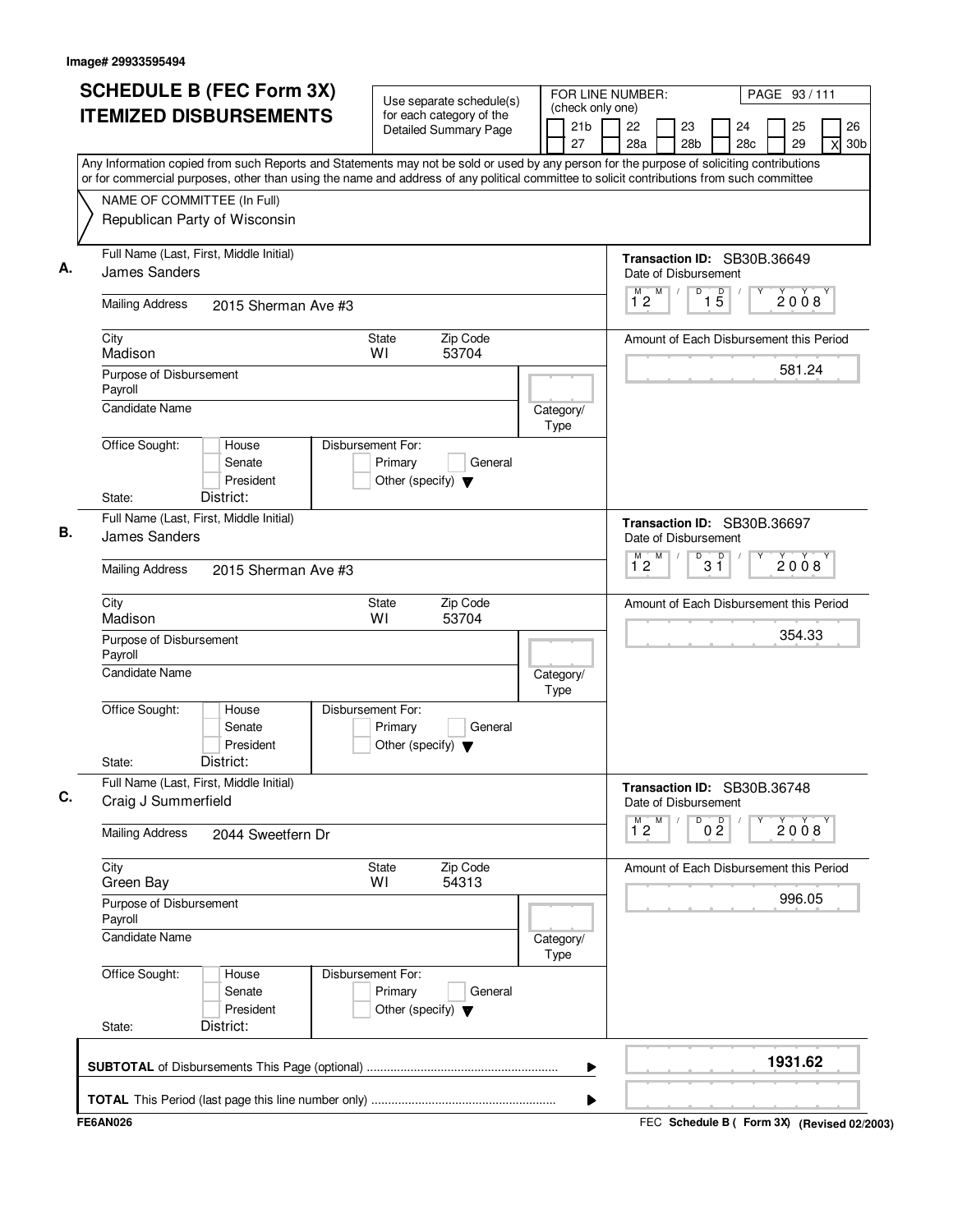| <b>SCHEDULE B (FEC Form 3X)</b>                                                                                                                                          | Use separate schedule(s)                                                        |                                           | FOR LINE NUMBER:<br>PAGE 94/111                                                           |
|--------------------------------------------------------------------------------------------------------------------------------------------------------------------------|---------------------------------------------------------------------------------|-------------------------------------------|-------------------------------------------------------------------------------------------|
| <b>ITEMIZED DISBURSEMENTS</b>                                                                                                                                            | for each category of the<br><b>Detailed Summary Page</b>                        | (check only one)<br>21 <sub>b</sub><br>27 | 26<br>22<br>23<br>25<br>24<br>28c<br>29<br>30 <sub>b</sub><br>28a<br>28 <sub>b</sub><br>X |
| Any Information copied from such Reports and Statements may not be sold or used by any person for the purpose of soliciting contributions                                |                                                                                 |                                           |                                                                                           |
| or for commercial purposes, other than using the name and address of any political committee to solicit contributions from such committee<br>NAME OF COMMITTEE (In Full) |                                                                                 |                                           |                                                                                           |
| Republican Party of Wisconsin                                                                                                                                            |                                                                                 |                                           |                                                                                           |
| Full Name (Last, First, Middle Initial)<br>Target - Lake Geneva                                                                                                          |                                                                                 |                                           | Transaction ID: SB30B.36771<br>Date of Disbursement                                       |
| <b>Mailing Address</b><br>660 N Edwards Blvd                                                                                                                             |                                                                                 |                                           | M<br>$\overline{D}$<br>D<br>2008<br>$1\overline{9}$<br>10                                 |
| City<br>Lake Geneva                                                                                                                                                      | Zip Code<br><b>State</b><br>53147<br>WI                                         |                                           | Amount of Each Disbursement this Period                                                   |
| Purpose of Disbursement<br>11/25 Kuehn Reimbursement: Supplies                                                                                                           |                                                                                 |                                           | 20.93                                                                                     |
| <b>Candidate Name</b>                                                                                                                                                    |                                                                                 | Category/<br>Type                         | [MEMO ITEM]                                                                               |
| Office Sought:<br>House<br>Senate<br>President<br>District:<br>State:                                                                                                    | Disbursement For:<br>Primary<br>General<br>Other (specify) $\blacktriangledown$ |                                           |                                                                                           |
| Full Name (Last, First, Middle Initial)<br>Target - Racine                                                                                                               |                                                                                 |                                           | Transaction ID: SB30B.36787<br>Date of Disbursement                                       |
| <b>Mailing Address</b><br>5300 Durand Ave                                                                                                                                |                                                                                 |                                           | M<br>D<br>$\overline{18}$<br>М<br>2008<br>10                                              |
| City<br>Racine                                                                                                                                                           | Zip Code<br><b>State</b><br>WI<br>53406                                         |                                           | Amount of Each Disbursement this Period                                                   |
| Purpose of Disbursement<br>11/25 Kuehn Reimbursement: Food                                                                                                               |                                                                                 |                                           | 3.99                                                                                      |
| Candidate Name                                                                                                                                                           |                                                                                 | Category/<br>Type                         | [MEMO ITEM]                                                                               |
| Office Sought:<br>House<br>Senate<br>President<br>District:<br>State:                                                                                                    | Disbursement For:<br>Primary<br>General<br>Other (specify) $\blacktriangledown$ |                                           |                                                                                           |
| Full Name (Last, First, Middle Initial)<br><b>TDS Metrocom</b>                                                                                                           |                                                                                 |                                           | Transaction ID: SB30B.36741<br>Date of Disbursement                                       |
| <b>Mailing Address</b><br>PO Box 1010                                                                                                                                    |                                                                                 |                                           | M<br>M<br>D<br>26<br>2008<br>11                                                           |
| City<br>Monroe                                                                                                                                                           | Zip Code<br><b>State</b><br>53566<br>WI                                         |                                           | Amount of Each Disbursement this Period                                                   |
| Purpose of Disbursement<br>Phone bill                                                                                                                                    |                                                                                 |                                           | 125.59                                                                                    |
| <b>Candidate Name</b>                                                                                                                                                    |                                                                                 | Category/<br>Type                         |                                                                                           |
| Office Sought:<br>House<br>Senate<br>President<br>District:<br>State:                                                                                                    | Disbursement For:<br>Primary<br>General<br>Other (specify) $\blacktriangledown$ |                                           |                                                                                           |
|                                                                                                                                                                          |                                                                                 | ▶                                         | 125.59                                                                                    |
|                                                                                                                                                                          |                                                                                 | ▶                                         |                                                                                           |
| <b>FE6AN026</b>                                                                                                                                                          |                                                                                 |                                           | FEC Schedule B ( Form 3X) (Revised 02/2003)                                               |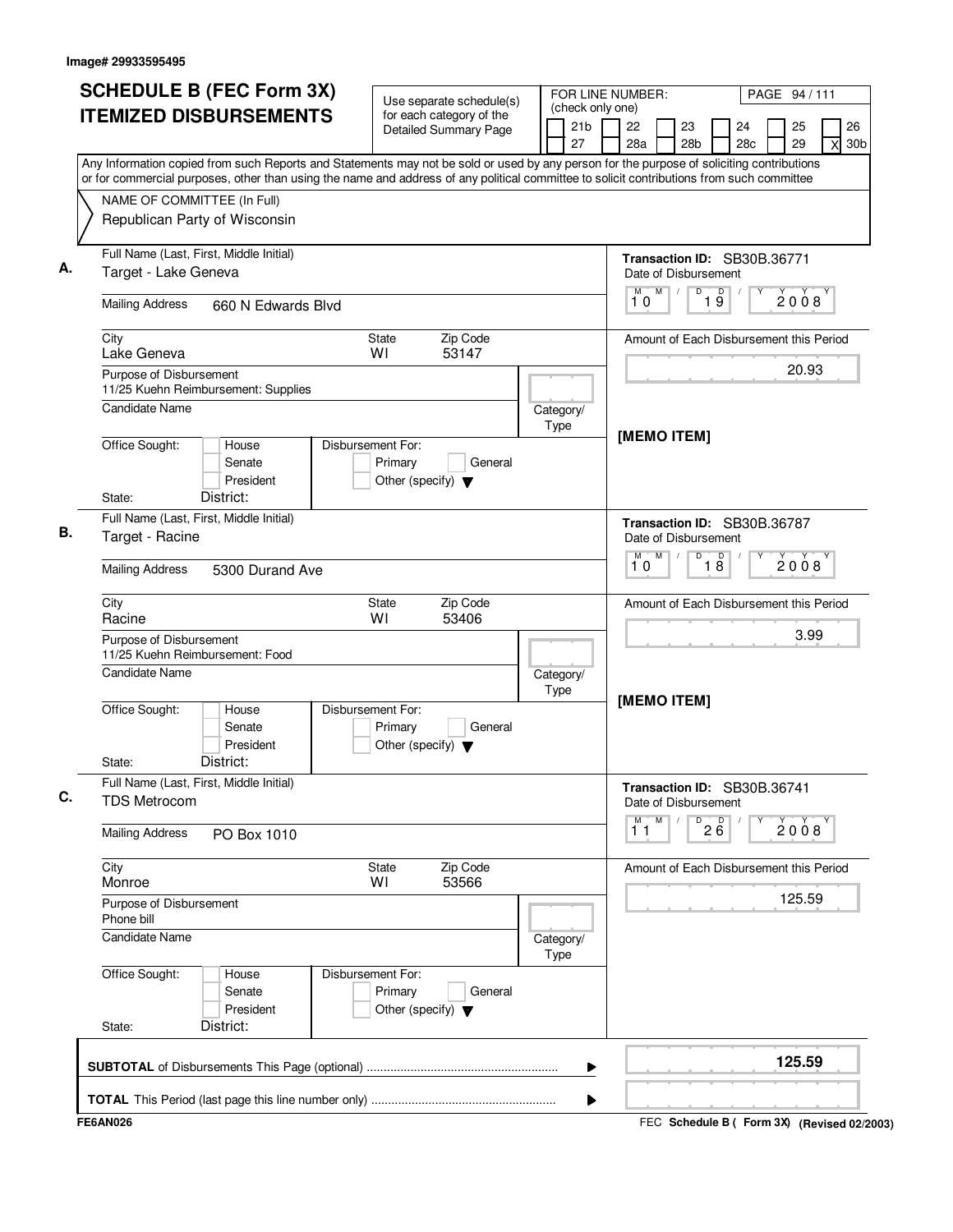| Use separate schedule(s)<br>(check only one)<br><b>ITEMIZED DISBURSEMENTS</b><br>for each category of the<br>21 <sub>b</sub><br>22<br>23<br><b>Detailed Summary Page</b><br>27<br>28a<br>28 <sub>b</sub><br>Any Information copied from such Reports and Statements may not be sold or used by any person for the purpose of soliciting contributions<br>or for commercial purposes, other than using the name and address of any political committee to solicit contributions from such committee<br>NAME OF COMMITTEE (In Full)<br>Republican Party of Wisconsin<br>Full Name (Last, First, Middle Initial)<br>Transaction ID: SB30B.36757<br><b>TDS Metrocom</b><br>Date of Disbursement<br>M<br>$\overline{D}$<br>$\overline{D}$<br>M)<br>12<br>04<br><b>Mailing Address</b><br>PO Box 1010<br>Zip Code<br>City<br><b>State</b><br>Amount of Each Disbursement this Period<br>WI<br>53566<br>Monroe<br>Purpose of Disbursement<br>Phone bill<br><b>Candidate Name</b><br>Category/<br>Type<br>Office Sought:<br>Disbursement For:<br>House<br>Senate<br>Primary<br>General<br>President<br>Other (specify) $\blacktriangledown$<br>District:<br>State:<br>Full Name (Last, First, Middle Initial)<br>Transaction ID: SB30B.36809<br>Toppers Pizza Waukesha<br>Date of Disbursement<br>M<br>$3^{\circ}$<br>D<br>0.8<br><b>Mailing Address</b><br>21461 E Moreland Blvd<br>Zip Code<br>City<br><b>State</b><br>Amount of Each Disbursement this Period<br>WI<br>53186<br>Waukesha | PAGE 95/111                                         |
|-------------------------------------------------------------------------------------------------------------------------------------------------------------------------------------------------------------------------------------------------------------------------------------------------------------------------------------------------------------------------------------------------------------------------------------------------------------------------------------------------------------------------------------------------------------------------------------------------------------------------------------------------------------------------------------------------------------------------------------------------------------------------------------------------------------------------------------------------------------------------------------------------------------------------------------------------------------------------------------------------------------------------------------------------------------------------------------------------------------------------------------------------------------------------------------------------------------------------------------------------------------------------------------------------------------------------------------------------------------------------------------------------------------------------------------------------------------------------------------|-----------------------------------------------------|
|                                                                                                                                                                                                                                                                                                                                                                                                                                                                                                                                                                                                                                                                                                                                                                                                                                                                                                                                                                                                                                                                                                                                                                                                                                                                                                                                                                                                                                                                                     | 26<br>24<br>25<br>28c<br>29<br>30 <sub>b</sub><br>X |
|                                                                                                                                                                                                                                                                                                                                                                                                                                                                                                                                                                                                                                                                                                                                                                                                                                                                                                                                                                                                                                                                                                                                                                                                                                                                                                                                                                                                                                                                                     |                                                     |
|                                                                                                                                                                                                                                                                                                                                                                                                                                                                                                                                                                                                                                                                                                                                                                                                                                                                                                                                                                                                                                                                                                                                                                                                                                                                                                                                                                                                                                                                                     |                                                     |
|                                                                                                                                                                                                                                                                                                                                                                                                                                                                                                                                                                                                                                                                                                                                                                                                                                                                                                                                                                                                                                                                                                                                                                                                                                                                                                                                                                                                                                                                                     |                                                     |
|                                                                                                                                                                                                                                                                                                                                                                                                                                                                                                                                                                                                                                                                                                                                                                                                                                                                                                                                                                                                                                                                                                                                                                                                                                                                                                                                                                                                                                                                                     | 2008                                                |
|                                                                                                                                                                                                                                                                                                                                                                                                                                                                                                                                                                                                                                                                                                                                                                                                                                                                                                                                                                                                                                                                                                                                                                                                                                                                                                                                                                                                                                                                                     |                                                     |
|                                                                                                                                                                                                                                                                                                                                                                                                                                                                                                                                                                                                                                                                                                                                                                                                                                                                                                                                                                                                                                                                                                                                                                                                                                                                                                                                                                                                                                                                                     | 1469.35                                             |
|                                                                                                                                                                                                                                                                                                                                                                                                                                                                                                                                                                                                                                                                                                                                                                                                                                                                                                                                                                                                                                                                                                                                                                                                                                                                                                                                                                                                                                                                                     |                                                     |
|                                                                                                                                                                                                                                                                                                                                                                                                                                                                                                                                                                                                                                                                                                                                                                                                                                                                                                                                                                                                                                                                                                                                                                                                                                                                                                                                                                                                                                                                                     |                                                     |
|                                                                                                                                                                                                                                                                                                                                                                                                                                                                                                                                                                                                                                                                                                                                                                                                                                                                                                                                                                                                                                                                                                                                                                                                                                                                                                                                                                                                                                                                                     |                                                     |
|                                                                                                                                                                                                                                                                                                                                                                                                                                                                                                                                                                                                                                                                                                                                                                                                                                                                                                                                                                                                                                                                                                                                                                                                                                                                                                                                                                                                                                                                                     | 2008                                                |
|                                                                                                                                                                                                                                                                                                                                                                                                                                                                                                                                                                                                                                                                                                                                                                                                                                                                                                                                                                                                                                                                                                                                                                                                                                                                                                                                                                                                                                                                                     |                                                     |
| Purpose of Disbursement<br>12/15 Trovato reimbursement: pizza                                                                                                                                                                                                                                                                                                                                                                                                                                                                                                                                                                                                                                                                                                                                                                                                                                                                                                                                                                                                                                                                                                                                                                                                                                                                                                                                                                                                                       | 18.23                                               |
| <b>Candidate Name</b><br>Category/<br>Type<br>[MEMO ITEM]                                                                                                                                                                                                                                                                                                                                                                                                                                                                                                                                                                                                                                                                                                                                                                                                                                                                                                                                                                                                                                                                                                                                                                                                                                                                                                                                                                                                                           |                                                     |
| Office Sought:<br>Disbursement For:<br>House<br>Senate<br>Primary<br>General<br>President<br>Other (specify) $\blacktriangledown$<br>District:<br>State:                                                                                                                                                                                                                                                                                                                                                                                                                                                                                                                                                                                                                                                                                                                                                                                                                                                                                                                                                                                                                                                                                                                                                                                                                                                                                                                            |                                                     |
| Full Name (Last, First, Middle Initial)<br>Transaction ID: SB30B.36616<br><b>Charles Triller</b><br>Date of Disbursement                                                                                                                                                                                                                                                                                                                                                                                                                                                                                                                                                                                                                                                                                                                                                                                                                                                                                                                                                                                                                                                                                                                                                                                                                                                                                                                                                            |                                                     |
| M<br>M<br>$2\overline{6}$<br>D<br>11<br><b>Mailing Address</b><br>609 East Gorham St #14                                                                                                                                                                                                                                                                                                                                                                                                                                                                                                                                                                                                                                                                                                                                                                                                                                                                                                                                                                                                                                                                                                                                                                                                                                                                                                                                                                                            | 2008                                                |
| City<br>Zip Code<br><b>State</b><br>Amount of Each Disbursement this Period<br>Madison<br>WI<br>53703                                                                                                                                                                                                                                                                                                                                                                                                                                                                                                                                                                                                                                                                                                                                                                                                                                                                                                                                                                                                                                                                                                                                                                                                                                                                                                                                                                               |                                                     |
| Purpose of Disbursement<br>Payroll                                                                                                                                                                                                                                                                                                                                                                                                                                                                                                                                                                                                                                                                                                                                                                                                                                                                                                                                                                                                                                                                                                                                                                                                                                                                                                                                                                                                                                                  | 295.82                                              |
| Candidate Name<br>Category/<br>Type                                                                                                                                                                                                                                                                                                                                                                                                                                                                                                                                                                                                                                                                                                                                                                                                                                                                                                                                                                                                                                                                                                                                                                                                                                                                                                                                                                                                                                                 |                                                     |
| Office Sought:<br>Disbursement For:<br>House<br>Primary<br>Senate<br>General<br>President<br>Other (specify) $\blacktriangledown$<br>District:<br>State:                                                                                                                                                                                                                                                                                                                                                                                                                                                                                                                                                                                                                                                                                                                                                                                                                                                                                                                                                                                                                                                                                                                                                                                                                                                                                                                            |                                                     |
| ▶                                                                                                                                                                                                                                                                                                                                                                                                                                                                                                                                                                                                                                                                                                                                                                                                                                                                                                                                                                                                                                                                                                                                                                                                                                                                                                                                                                                                                                                                                   | 1765.17                                             |
| ▶                                                                                                                                                                                                                                                                                                                                                                                                                                                                                                                                                                                                                                                                                                                                                                                                                                                                                                                                                                                                                                                                                                                                                                                                                                                                                                                                                                                                                                                                                   |                                                     |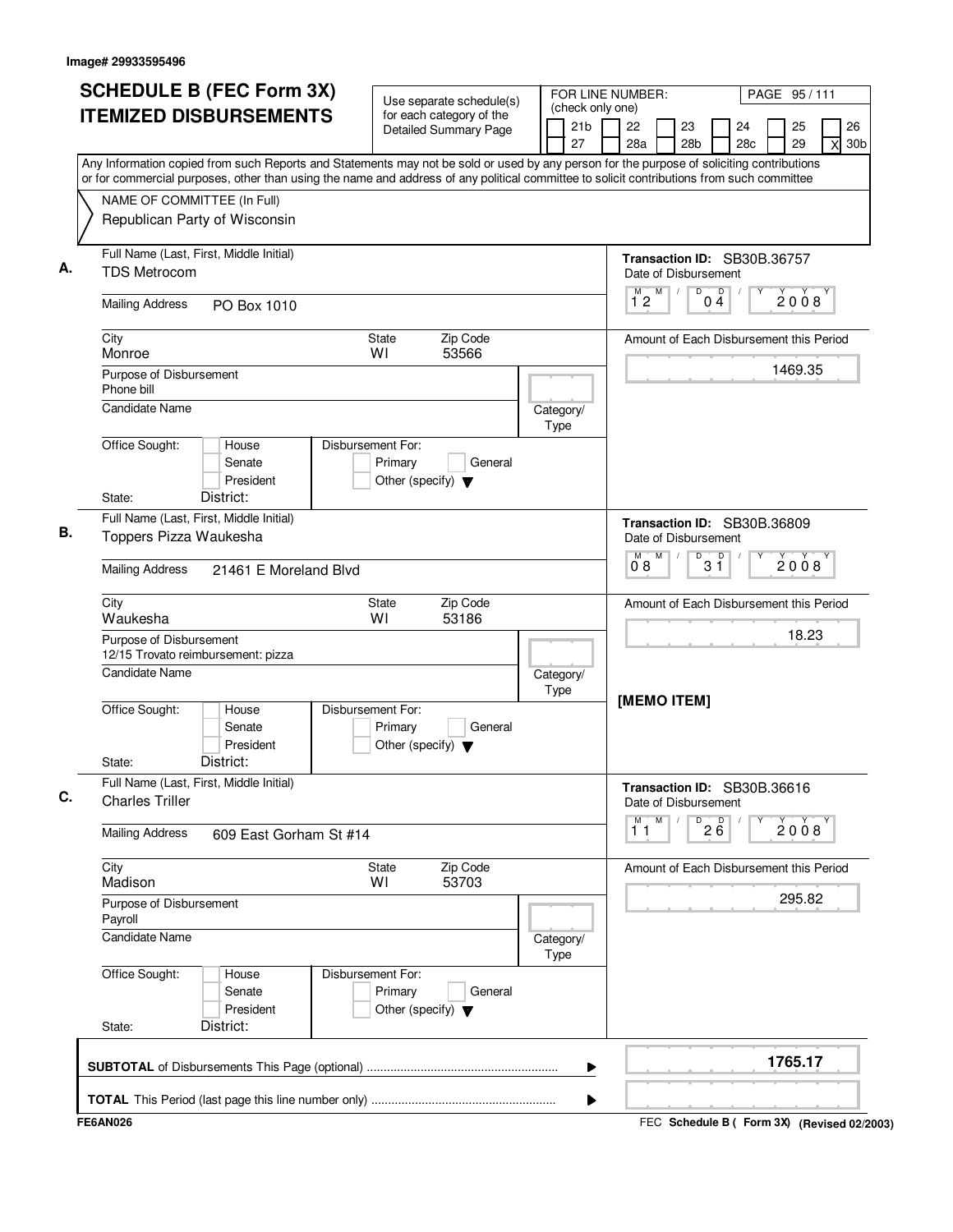| <b>SCHEDULE B (FEC Form 3X)</b>                                                                                                           | Use separate schedule(s)                                                        | FOR LINE NUMBER:                          |                                                                |                                    |           | PAGE 96/111 |                            |
|-------------------------------------------------------------------------------------------------------------------------------------------|---------------------------------------------------------------------------------|-------------------------------------------|----------------------------------------------------------------|------------------------------------|-----------|-------------|----------------------------|
| <b>ITEMIZED DISBURSEMENTS</b>                                                                                                             | for each category of the<br>Detailed Summary Page                               | (check only one)<br>21 <sub>b</sub><br>27 | 22<br>28a                                                      | 23<br>28b                          | 24<br>28c | 25<br>29    | 26<br>30 <sub>b</sub><br>X |
| Any Information copied from such Reports and Statements may not be sold or used by any person for the purpose of soliciting contributions |                                                                                 |                                           |                                                                |                                    |           |             |                            |
| or for commercial purposes, other than using the name and address of any political committee to solicit contributions from such committee |                                                                                 |                                           |                                                                |                                    |           |             |                            |
| NAME OF COMMITTEE (In Full)<br>Republican Party of Wisconsin                                                                              |                                                                                 |                                           |                                                                |                                    |           |             |                            |
| Full Name (Last, First, Middle Initial)<br><b>Charles Triller</b>                                                                         |                                                                                 |                                           | Transaction ID: SB30B.36650<br>Date of Disbursement            |                                    |           |             |                            |
| <b>Mailing Address</b><br>609 East Gorham St #14                                                                                          |                                                                                 |                                           | M<br>$1^{\degree}2$                                            | D<br>$\overline{15}$               |           | 2008        |                            |
| City<br>Madison                                                                                                                           | Zip Code<br><b>State</b><br>53703<br>WI                                         |                                           | Amount of Each Disbursement this Period                        |                                    |           |             |                            |
| Purpose of Disbursement<br>Payroll                                                                                                        |                                                                                 |                                           |                                                                |                                    |           | 257.53      |                            |
| <b>Candidate Name</b>                                                                                                                     |                                                                                 | Category/<br>Type                         |                                                                |                                    |           |             |                            |
| Office Sought:<br>House<br>Senate<br>President<br>District:<br>State:                                                                     | Disbursement For:<br>Primary<br>General<br>Other (specify) $\blacktriangledown$ |                                           |                                                                |                                    |           |             |                            |
| Full Name (Last, First, Middle Initial)                                                                                                   |                                                                                 |                                           |                                                                |                                    |           |             |                            |
| <b>Charles Triller</b>                                                                                                                    |                                                                                 |                                           | Transaction ID: SB30B.36698<br>Date of Disbursement<br>M<br>M. | D                                  |           |             |                            |
| <b>Mailing Address</b><br>609 East Gorham St #14                                                                                          |                                                                                 |                                           | 12                                                             | $3^{\circ}$                        |           | 2008        |                            |
| City<br>Madison                                                                                                                           | Zip Code<br>State<br>WI<br>53703                                                |                                           | Amount of Each Disbursement this Period                        |                                    |           |             |                            |
| Purpose of Disbursement<br>Payroll                                                                                                        |                                                                                 |                                           |                                                                |                                    |           | 191.81      |                            |
| <b>Candidate Name</b>                                                                                                                     |                                                                                 | Category/<br>Type                         |                                                                |                                    |           |             |                            |
| Office Sought:<br>House<br>Senate<br>President<br>District:<br>State:                                                                     | Disbursement For:<br>Primary<br>General<br>Other (specify) $\blacktriangledown$ |                                           |                                                                |                                    |           |             |                            |
| Full Name (Last, First, Middle Initial)<br>Vincent Trovato                                                                                |                                                                                 |                                           | Transaction ID: SB30B.36766<br>Date of Disbursement            |                                    |           |             |                            |
| <b>Mailing Address</b><br>2820 N Burton Ct                                                                                                |                                                                                 |                                           | $\overline{1}^M$ 2<br>M                                        | $\overline{1}$ $\overline{7}$<br>D |           | 2008        |                            |
| City<br>Waukesha                                                                                                                          | Zip Code<br>State<br>53188<br>WI                                                |                                           | Amount of Each Disbursement this Period                        |                                    |           |             |                            |
| Purpose of Disbursement<br>Mileage/Expense reimbursement                                                                                  |                                                                                 |                                           |                                                                |                                    |           | 1187.13     |                            |
| Candidate Name                                                                                                                            |                                                                                 | Category/<br>Type                         |                                                                |                                    |           |             |                            |
| Office Sought:<br>House<br>Senate<br>President<br>District:<br>State:                                                                     | Disbursement For:<br>Primary<br>General<br>Other (specify) $\blacktriangledown$ |                                           |                                                                |                                    |           |             |                            |
|                                                                                                                                           |                                                                                 | ▶                                         |                                                                |                                    |           | 1636.47     |                            |
|                                                                                                                                           |                                                                                 | ▶                                         |                                                                |                                    |           |             |                            |
| <b>FE6AN026</b>                                                                                                                           |                                                                                 |                                           | FEC Schedule B ( Form 3X) (Revised 02/2003)                    |                                    |           |             |                            |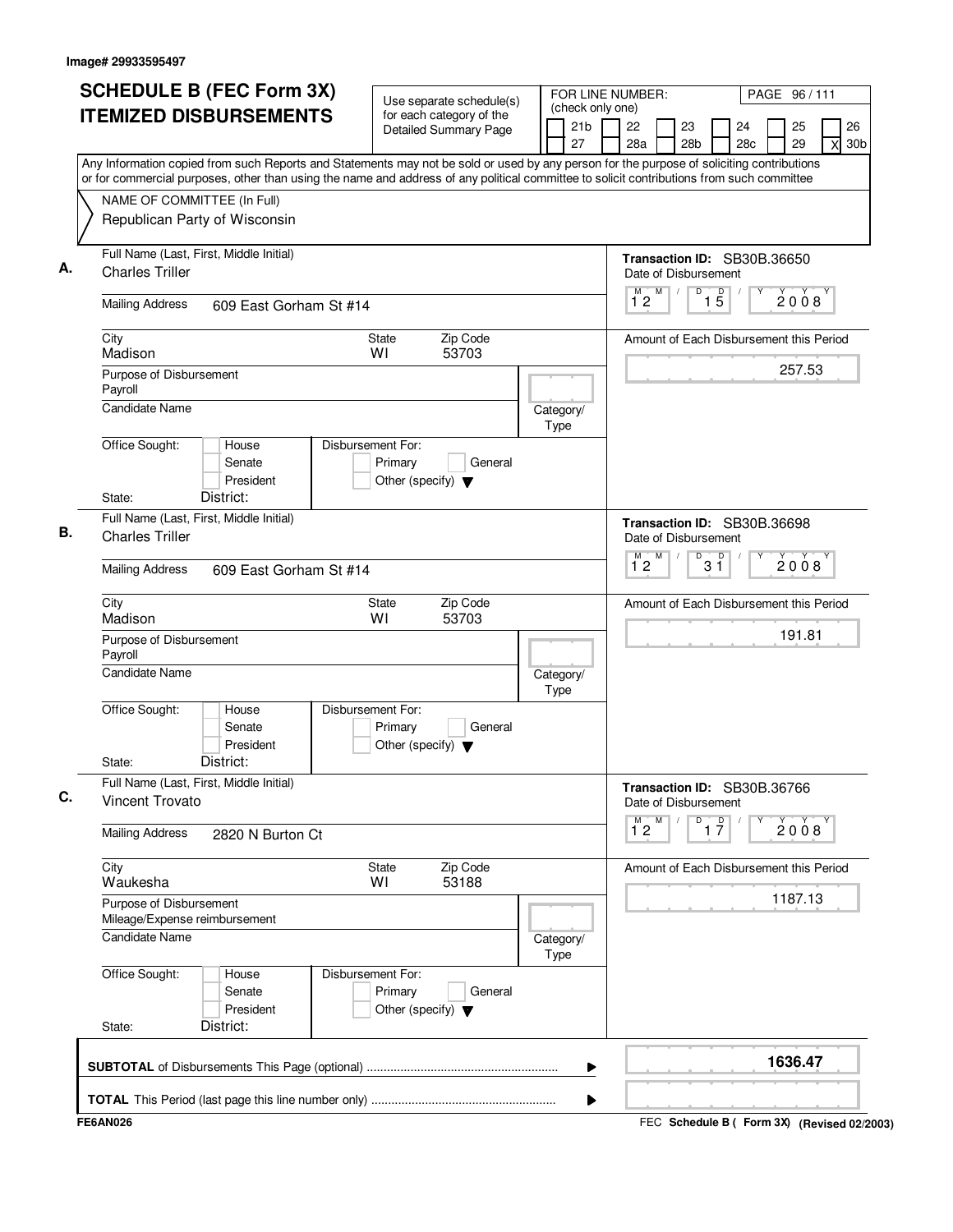| <b>ITEMIZED DISBURSEMENTS</b><br>NAME OF COMMITTEE (In Full)<br>Republican Party of Wisconsin<br>Full Name (Last, First, Middle Initial)<br><b>Victory Strategies LLC</b><br><b>Mailing Address</b><br>City<br>Madison<br>Purpose of Disbursement<br>Non-Allocable Mail<br><b>Candidate Name</b><br>Office Sought: | PO Box 2152<br>House<br>Senate<br>President<br>District: | Use separate schedule(s)<br>for each category of the<br><b>Detailed Summary Page</b><br>Zip Code<br><b>State</b><br>WI<br>53701<br>Disbursement For:<br>Primary<br>General | (check only one)<br>21b<br>27<br>Category/<br>Type | 26<br>22<br>23<br>24<br>25<br>28a<br>28 <sub>b</sub><br>28c<br>29<br>30 <sub>b</sub><br>X<br>Any Information copied from such Reports and Statements may not be sold or used by any person for the purpose of soliciting contributions<br>or for commercial purposes, other than using the name and address of any political committee to solicit contributions from such committee<br>Transaction ID: SB30B.36754<br>Date of Disbursement<br>M<br>$\overline{D}$<br>$\overline{1}^M$ 2<br>Ď<br>2008<br>04<br>Amount of Each Disbursement this Period<br>10000.00 |
|--------------------------------------------------------------------------------------------------------------------------------------------------------------------------------------------------------------------------------------------------------------------------------------------------------------------|----------------------------------------------------------|----------------------------------------------------------------------------------------------------------------------------------------------------------------------------|----------------------------------------------------|-------------------------------------------------------------------------------------------------------------------------------------------------------------------------------------------------------------------------------------------------------------------------------------------------------------------------------------------------------------------------------------------------------------------------------------------------------------------------------------------------------------------------------------------------------------------|
|                                                                                                                                                                                                                                                                                                                    |                                                          |                                                                                                                                                                            |                                                    |                                                                                                                                                                                                                                                                                                                                                                                                                                                                                                                                                                   |
|                                                                                                                                                                                                                                                                                                                    |                                                          |                                                                                                                                                                            |                                                    |                                                                                                                                                                                                                                                                                                                                                                                                                                                                                                                                                                   |
|                                                                                                                                                                                                                                                                                                                    |                                                          |                                                                                                                                                                            |                                                    |                                                                                                                                                                                                                                                                                                                                                                                                                                                                                                                                                                   |
|                                                                                                                                                                                                                                                                                                                    |                                                          |                                                                                                                                                                            |                                                    |                                                                                                                                                                                                                                                                                                                                                                                                                                                                                                                                                                   |
|                                                                                                                                                                                                                                                                                                                    |                                                          |                                                                                                                                                                            |                                                    |                                                                                                                                                                                                                                                                                                                                                                                                                                                                                                                                                                   |
|                                                                                                                                                                                                                                                                                                                    |                                                          |                                                                                                                                                                            |                                                    |                                                                                                                                                                                                                                                                                                                                                                                                                                                                                                                                                                   |
|                                                                                                                                                                                                                                                                                                                    |                                                          |                                                                                                                                                                            |                                                    |                                                                                                                                                                                                                                                                                                                                                                                                                                                                                                                                                                   |
|                                                                                                                                                                                                                                                                                                                    |                                                          | Other (specify) $\blacktriangledown$                                                                                                                                       |                                                    |                                                                                                                                                                                                                                                                                                                                                                                                                                                                                                                                                                   |
| State:<br>Full Name (Last, First, Middle Initial)<br>Jonathan Waclawski                                                                                                                                                                                                                                            |                                                          |                                                                                                                                                                            |                                                    | Transaction ID: SB30B.36734<br>Date of Disbursement                                                                                                                                                                                                                                                                                                                                                                                                                                                                                                               |
| <b>Mailing Address</b>                                                                                                                                                                                                                                                                                             | 1879 Shady Lane                                          |                                                                                                                                                                            |                                                    | M<br>M<br>D<br>$2\overline{5}$<br>2008<br>11                                                                                                                                                                                                                                                                                                                                                                                                                                                                                                                      |
| City<br>Grafton                                                                                                                                                                                                                                                                                                    |                                                          | Zip Code<br><b>State</b><br>WI<br>53024                                                                                                                                    |                                                    | Amount of Each Disbursement this Period                                                                                                                                                                                                                                                                                                                                                                                                                                                                                                                           |
| Purpose of Disbursement<br>Payroll                                                                                                                                                                                                                                                                                 |                                                          |                                                                                                                                                                            |                                                    | 974.97                                                                                                                                                                                                                                                                                                                                                                                                                                                                                                                                                            |
| <b>Candidate Name</b>                                                                                                                                                                                                                                                                                              |                                                          |                                                                                                                                                                            | Category/<br>Type                                  |                                                                                                                                                                                                                                                                                                                                                                                                                                                                                                                                                                   |
| Office Sought:<br>State:                                                                                                                                                                                                                                                                                           | House<br>Senate<br>President<br>District:                | Disbursement For:<br>Primary<br>General<br>Other (specify) $\blacktriangledown$                                                                                            |                                                    |                                                                                                                                                                                                                                                                                                                                                                                                                                                                                                                                                                   |
| Full Name (Last, First, Middle Initial)<br>Walgreens Waukesha                                                                                                                                                                                                                                                      |                                                          |                                                                                                                                                                            |                                                    | Transaction ID: SB30B.36800<br>Date of Disbursement                                                                                                                                                                                                                                                                                                                                                                                                                                                                                                               |
| <b>Mailing Address</b>                                                                                                                                                                                                                                                                                             | 221 E Sunset Dr                                          |                                                                                                                                                                            |                                                    | M<br>M<br>D<br>$\overline{18}$<br>2008<br>09                                                                                                                                                                                                                                                                                                                                                                                                                                                                                                                      |
| City<br>Waukesha                                                                                                                                                                                                                                                                                                   |                                                          | Zip Code<br>State<br>53186<br>W١                                                                                                                                           |                                                    | Amount of Each Disbursement this Period                                                                                                                                                                                                                                                                                                                                                                                                                                                                                                                           |
| Purpose of Disbursement<br>12/15 Trovato reimbursement: stamps                                                                                                                                                                                                                                                     |                                                          |                                                                                                                                                                            |                                                    | 8.40                                                                                                                                                                                                                                                                                                                                                                                                                                                                                                                                                              |
| <b>Candidate Name</b>                                                                                                                                                                                                                                                                                              |                                                          |                                                                                                                                                                            | Category/<br>Type                                  | [MEMO ITEM]                                                                                                                                                                                                                                                                                                                                                                                                                                                                                                                                                       |
| Office Sought:<br>District:<br>State:                                                                                                                                                                                                                                                                              | House<br>Senate<br>President                             | Disbursement For:<br>Primary<br>General<br>Other (specify) $\blacktriangledown$                                                                                            |                                                    |                                                                                                                                                                                                                                                                                                                                                                                                                                                                                                                                                                   |
|                                                                                                                                                                                                                                                                                                                    |                                                          |                                                                                                                                                                            | ▶                                                  | 10974.97                                                                                                                                                                                                                                                                                                                                                                                                                                                                                                                                                          |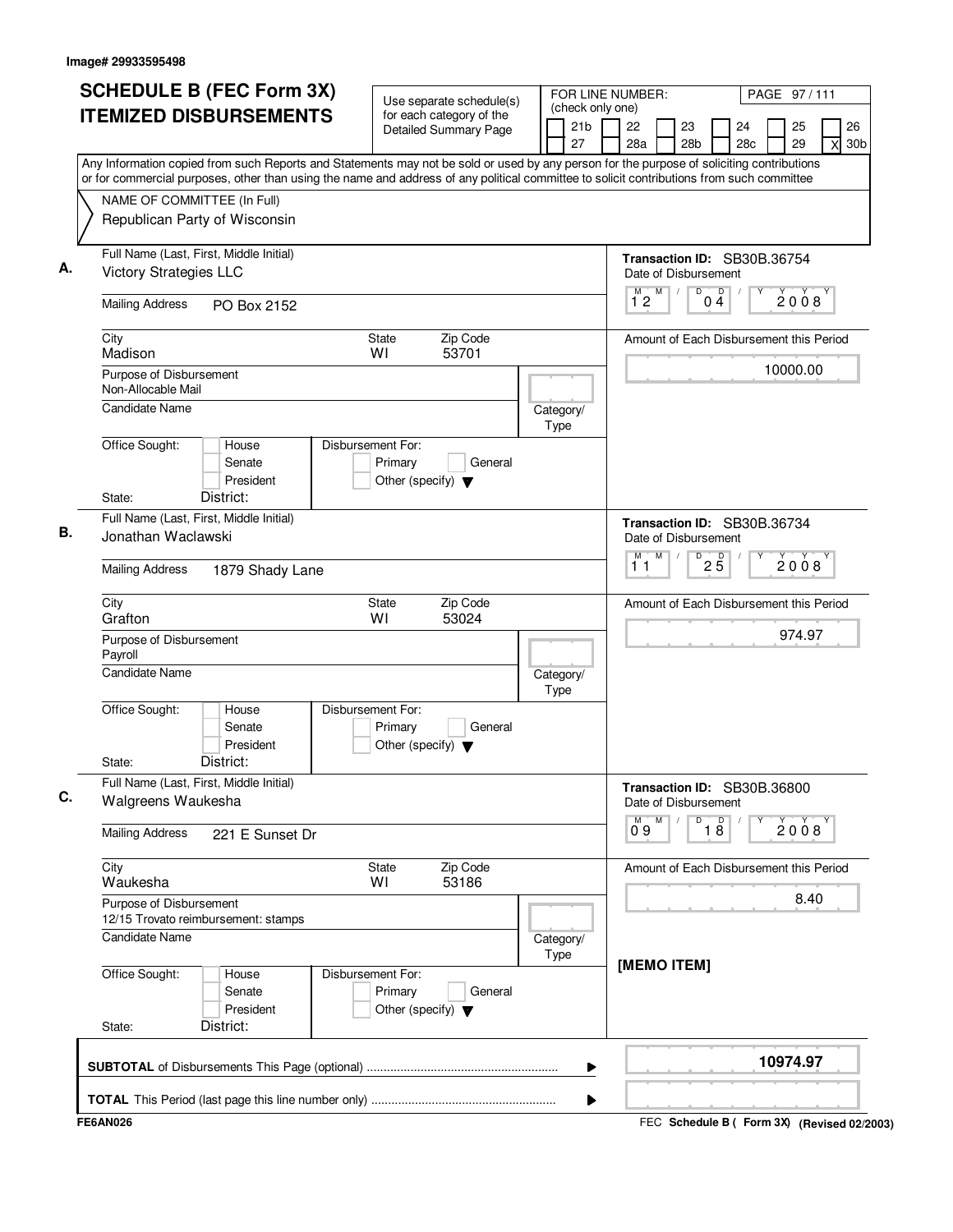| (check only one)<br><b>ITEMIZED DISBURSEMENTS</b><br>for each category of the<br>21b<br>22<br>23<br>24<br>25<br><b>Detailed Summary Page</b><br>27<br>28a<br>28 <sub>b</sub><br>28 <sub>c</sub><br>29<br>X<br>Any Information copied from such Reports and Statements may not be sold or used by any person for the purpose of soliciting contributions<br>or for commercial purposes, other than using the name and address of any political committee to solicit contributions from such committee<br>NAME OF COMMITTEE (In Full)<br>Republican Party of Wisconsin<br>Full Name (Last, First, Middle Initial)<br>Transaction ID: SB30B.36778<br>Walmart - Burlington<br>Date of Disbursement<br>M<br>$\overline{D}$<br>M<br>$0\frac{D}{7}$<br>2008<br>10<br><b>Mailing Address</b><br>1901 Milwaukee Ave<br>Zip Code<br>City<br><b>State</b><br>Amount of Each Disbursement this Period<br>WI<br>53105<br>Burlington<br>69.07<br>Purpose of Disbursement<br>11/25 Kuehn Reimbursement: supplies<br><b>Candidate Name</b><br>Category/<br>Type<br>[MEMO ITEM]<br>Office Sought:<br>House<br>Disbursement For:<br>Senate<br>Primary<br>General<br>President<br>Other (specify) $\blacktriangledown$<br>District:<br>State:<br>Full Name (Last, First, Middle Initial)<br>Transaction ID: SB30B.36776<br>Walmart - Burlington<br>Date of Disbursement<br>M<br>D<br>$\Box$<br>2008<br>10<br>10<br><b>Mailing Address</b><br>1901 Milwaukee Ave<br>Zip Code<br>City<br>State<br>Amount of Each Disbursement this Period<br>WI<br>53105<br>Burlington<br>61.36<br>Purpose of Disbursement<br>11/25 Kuehn Reimbursement: Food<br>Candidate Name<br>Category/<br>Type<br>[MEMO ITEM]<br>Office Sought:<br>House<br>Disbursement For:<br>Senate<br>Primary<br>General<br>President<br>Other (specify) $\blacktriangledown$<br>District:<br>State:<br>Full Name (Last, First, Middle Initial)<br>Transaction ID: SB30B.36781<br>Walmart - Burlington<br>Date of Disbursement<br>М<br>M<br>D<br>$\overline{18}$<br>2008<br>10<br><b>Mailing Address</b><br>1901 Milwaukee Ave<br>City<br>Zip Code<br>State<br>Amount of Each Disbursement this Period<br>53105<br><b>Burlington</b><br>W١<br>3.50<br>Purpose of Disbursement<br>11/25 Kuehn Reimbursement: food<br><b>Candidate Name</b><br>Category/<br>Type<br>[MEMO ITEM]<br>Office Sought:<br>Disbursement For:<br>House<br>Primary<br>Senate<br>General<br>President<br>Other (specify) $\blacktriangledown$<br>District:<br>State: | <b>SCHEDULE B (FEC Form 3X)</b> | Use separate schedule(s) | FOR LINE NUMBER: | PAGE 98 / 111         |
|---------------------------------------------------------------------------------------------------------------------------------------------------------------------------------------------------------------------------------------------------------------------------------------------------------------------------------------------------------------------------------------------------------------------------------------------------------------------------------------------------------------------------------------------------------------------------------------------------------------------------------------------------------------------------------------------------------------------------------------------------------------------------------------------------------------------------------------------------------------------------------------------------------------------------------------------------------------------------------------------------------------------------------------------------------------------------------------------------------------------------------------------------------------------------------------------------------------------------------------------------------------------------------------------------------------------------------------------------------------------------------------------------------------------------------------------------------------------------------------------------------------------------------------------------------------------------------------------------------------------------------------------------------------------------------------------------------------------------------------------------------------------------------------------------------------------------------------------------------------------------------------------------------------------------------------------------------------------------------------------------------------------------------------------------------------------------------------------------------------------------------------------------------------------------------------------------------------------------------------------------------------------------------------------------------------------------------------------------------------------------------------------------------------------------------------------------------------------------------|---------------------------------|--------------------------|------------------|-----------------------|
|                                                                                                                                                                                                                                                                                                                                                                                                                                                                                                                                                                                                                                                                                                                                                                                                                                                                                                                                                                                                                                                                                                                                                                                                                                                                                                                                                                                                                                                                                                                                                                                                                                                                                                                                                                                                                                                                                                                                                                                                                                                                                                                                                                                                                                                                                                                                                                                                                                                                                 |                                 |                          |                  | 26<br>30 <sub>b</sub> |
|                                                                                                                                                                                                                                                                                                                                                                                                                                                                                                                                                                                                                                                                                                                                                                                                                                                                                                                                                                                                                                                                                                                                                                                                                                                                                                                                                                                                                                                                                                                                                                                                                                                                                                                                                                                                                                                                                                                                                                                                                                                                                                                                                                                                                                                                                                                                                                                                                                                                                 |                                 |                          |                  |                       |
|                                                                                                                                                                                                                                                                                                                                                                                                                                                                                                                                                                                                                                                                                                                                                                                                                                                                                                                                                                                                                                                                                                                                                                                                                                                                                                                                                                                                                                                                                                                                                                                                                                                                                                                                                                                                                                                                                                                                                                                                                                                                                                                                                                                                                                                                                                                                                                                                                                                                                 |                                 |                          |                  |                       |
|                                                                                                                                                                                                                                                                                                                                                                                                                                                                                                                                                                                                                                                                                                                                                                                                                                                                                                                                                                                                                                                                                                                                                                                                                                                                                                                                                                                                                                                                                                                                                                                                                                                                                                                                                                                                                                                                                                                                                                                                                                                                                                                                                                                                                                                                                                                                                                                                                                                                                 |                                 |                          |                  |                       |
|                                                                                                                                                                                                                                                                                                                                                                                                                                                                                                                                                                                                                                                                                                                                                                                                                                                                                                                                                                                                                                                                                                                                                                                                                                                                                                                                                                                                                                                                                                                                                                                                                                                                                                                                                                                                                                                                                                                                                                                                                                                                                                                                                                                                                                                                                                                                                                                                                                                                                 |                                 |                          |                  |                       |
|                                                                                                                                                                                                                                                                                                                                                                                                                                                                                                                                                                                                                                                                                                                                                                                                                                                                                                                                                                                                                                                                                                                                                                                                                                                                                                                                                                                                                                                                                                                                                                                                                                                                                                                                                                                                                                                                                                                                                                                                                                                                                                                                                                                                                                                                                                                                                                                                                                                                                 |                                 |                          |                  |                       |
|                                                                                                                                                                                                                                                                                                                                                                                                                                                                                                                                                                                                                                                                                                                                                                                                                                                                                                                                                                                                                                                                                                                                                                                                                                                                                                                                                                                                                                                                                                                                                                                                                                                                                                                                                                                                                                                                                                                                                                                                                                                                                                                                                                                                                                                                                                                                                                                                                                                                                 |                                 |                          |                  |                       |
|                                                                                                                                                                                                                                                                                                                                                                                                                                                                                                                                                                                                                                                                                                                                                                                                                                                                                                                                                                                                                                                                                                                                                                                                                                                                                                                                                                                                                                                                                                                                                                                                                                                                                                                                                                                                                                                                                                                                                                                                                                                                                                                                                                                                                                                                                                                                                                                                                                                                                 |                                 |                          |                  |                       |
|                                                                                                                                                                                                                                                                                                                                                                                                                                                                                                                                                                                                                                                                                                                                                                                                                                                                                                                                                                                                                                                                                                                                                                                                                                                                                                                                                                                                                                                                                                                                                                                                                                                                                                                                                                                                                                                                                                                                                                                                                                                                                                                                                                                                                                                                                                                                                                                                                                                                                 |                                 |                          |                  |                       |
|                                                                                                                                                                                                                                                                                                                                                                                                                                                                                                                                                                                                                                                                                                                                                                                                                                                                                                                                                                                                                                                                                                                                                                                                                                                                                                                                                                                                                                                                                                                                                                                                                                                                                                                                                                                                                                                                                                                                                                                                                                                                                                                                                                                                                                                                                                                                                                                                                                                                                 |                                 |                          |                  |                       |
|                                                                                                                                                                                                                                                                                                                                                                                                                                                                                                                                                                                                                                                                                                                                                                                                                                                                                                                                                                                                                                                                                                                                                                                                                                                                                                                                                                                                                                                                                                                                                                                                                                                                                                                                                                                                                                                                                                                                                                                                                                                                                                                                                                                                                                                                                                                                                                                                                                                                                 |                                 |                          |                  |                       |
|                                                                                                                                                                                                                                                                                                                                                                                                                                                                                                                                                                                                                                                                                                                                                                                                                                                                                                                                                                                                                                                                                                                                                                                                                                                                                                                                                                                                                                                                                                                                                                                                                                                                                                                                                                                                                                                                                                                                                                                                                                                                                                                                                                                                                                                                                                                                                                                                                                                                                 |                                 |                          |                  |                       |
|                                                                                                                                                                                                                                                                                                                                                                                                                                                                                                                                                                                                                                                                                                                                                                                                                                                                                                                                                                                                                                                                                                                                                                                                                                                                                                                                                                                                                                                                                                                                                                                                                                                                                                                                                                                                                                                                                                                                                                                                                                                                                                                                                                                                                                                                                                                                                                                                                                                                                 |                                 |                          |                  |                       |
|                                                                                                                                                                                                                                                                                                                                                                                                                                                                                                                                                                                                                                                                                                                                                                                                                                                                                                                                                                                                                                                                                                                                                                                                                                                                                                                                                                                                                                                                                                                                                                                                                                                                                                                                                                                                                                                                                                                                                                                                                                                                                                                                                                                                                                                                                                                                                                                                                                                                                 |                                 |                          |                  |                       |
|                                                                                                                                                                                                                                                                                                                                                                                                                                                                                                                                                                                                                                                                                                                                                                                                                                                                                                                                                                                                                                                                                                                                                                                                                                                                                                                                                                                                                                                                                                                                                                                                                                                                                                                                                                                                                                                                                                                                                                                                                                                                                                                                                                                                                                                                                                                                                                                                                                                                                 |                                 |                          |                  |                       |
|                                                                                                                                                                                                                                                                                                                                                                                                                                                                                                                                                                                                                                                                                                                                                                                                                                                                                                                                                                                                                                                                                                                                                                                                                                                                                                                                                                                                                                                                                                                                                                                                                                                                                                                                                                                                                                                                                                                                                                                                                                                                                                                                                                                                                                                                                                                                                                                                                                                                                 |                                 |                          |                  |                       |
|                                                                                                                                                                                                                                                                                                                                                                                                                                                                                                                                                                                                                                                                                                                                                                                                                                                                                                                                                                                                                                                                                                                                                                                                                                                                                                                                                                                                                                                                                                                                                                                                                                                                                                                                                                                                                                                                                                                                                                                                                                                                                                                                                                                                                                                                                                                                                                                                                                                                                 |                                 |                          |                  |                       |
|                                                                                                                                                                                                                                                                                                                                                                                                                                                                                                                                                                                                                                                                                                                                                                                                                                                                                                                                                                                                                                                                                                                                                                                                                                                                                                                                                                                                                                                                                                                                                                                                                                                                                                                                                                                                                                                                                                                                                                                                                                                                                                                                                                                                                                                                                                                                                                                                                                                                                 |                                 |                          |                  |                       |
|                                                                                                                                                                                                                                                                                                                                                                                                                                                                                                                                                                                                                                                                                                                                                                                                                                                                                                                                                                                                                                                                                                                                                                                                                                                                                                                                                                                                                                                                                                                                                                                                                                                                                                                                                                                                                                                                                                                                                                                                                                                                                                                                                                                                                                                                                                                                                                                                                                                                                 |                                 |                          |                  |                       |
|                                                                                                                                                                                                                                                                                                                                                                                                                                                                                                                                                                                                                                                                                                                                                                                                                                                                                                                                                                                                                                                                                                                                                                                                                                                                                                                                                                                                                                                                                                                                                                                                                                                                                                                                                                                                                                                                                                                                                                                                                                                                                                                                                                                                                                                                                                                                                                                                                                                                                 |                                 |                          |                  |                       |
|                                                                                                                                                                                                                                                                                                                                                                                                                                                                                                                                                                                                                                                                                                                                                                                                                                                                                                                                                                                                                                                                                                                                                                                                                                                                                                                                                                                                                                                                                                                                                                                                                                                                                                                                                                                                                                                                                                                                                                                                                                                                                                                                                                                                                                                                                                                                                                                                                                                                                 |                                 |                          |                  |                       |
|                                                                                                                                                                                                                                                                                                                                                                                                                                                                                                                                                                                                                                                                                                                                                                                                                                                                                                                                                                                                                                                                                                                                                                                                                                                                                                                                                                                                                                                                                                                                                                                                                                                                                                                                                                                                                                                                                                                                                                                                                                                                                                                                                                                                                                                                                                                                                                                                                                                                                 |                                 |                          | ▶                | 0.00                  |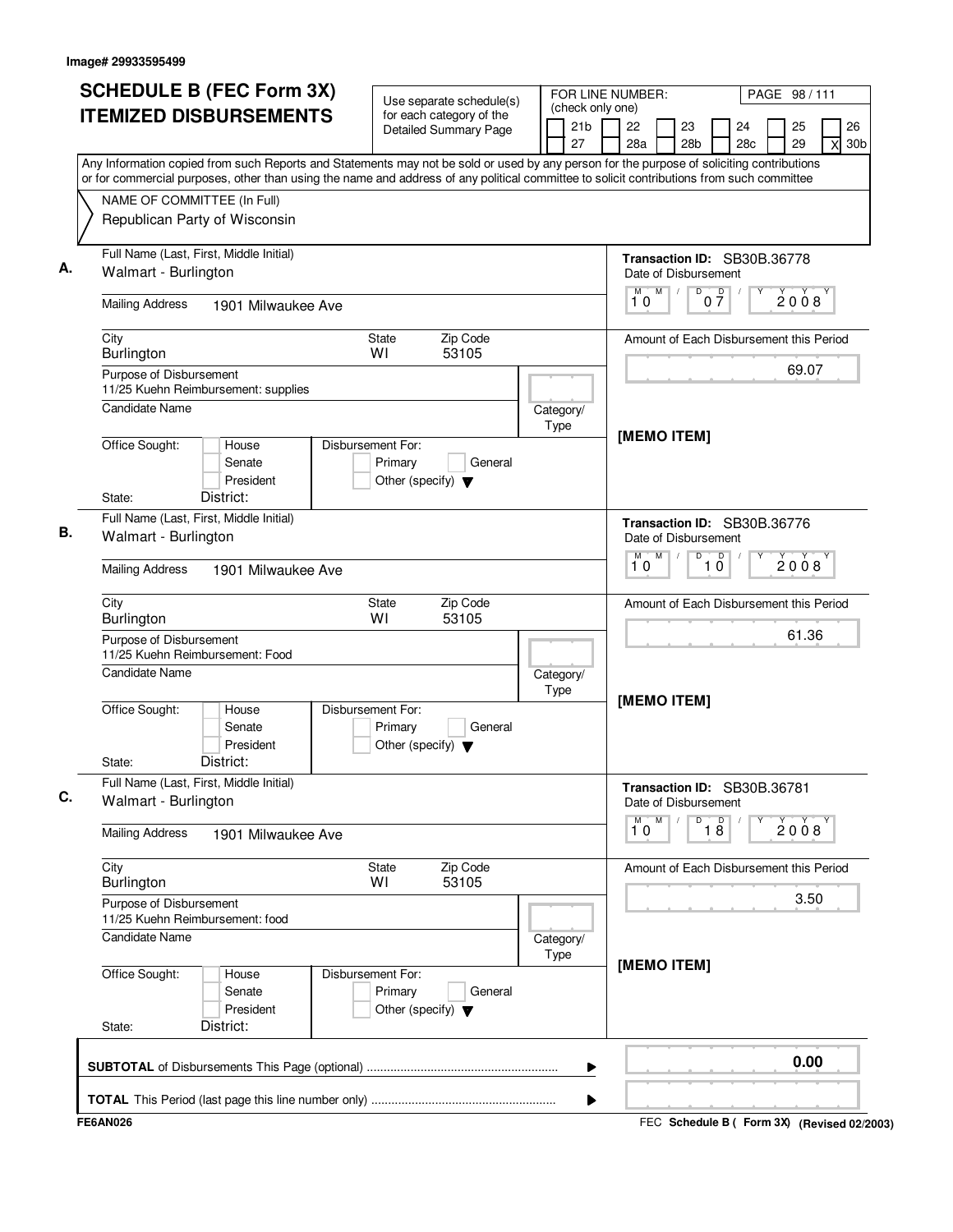| <b>ITEMIZED DISBURSEMENTS</b><br>Any Information copied from such Reports and Statements may not be sold or used by any person for the purpose of soliciting contributions<br>or for commercial purposes, other than using the name and address of any political committee to solicit contributions from such committee<br>NAME OF COMMITTEE (In Full)<br>Republican Party of Wisconsin<br>Full Name (Last, First, Middle Initial) | Use separate schedule(s)<br>for each category of the<br><b>Detailed Summary Page</b> | (check only one)<br>21b<br>27 | 26<br>22<br>23<br>24<br>25<br>28a<br>28 <sub>b</sub><br>28c<br>29<br>30 <sub>b</sub><br>X |
|------------------------------------------------------------------------------------------------------------------------------------------------------------------------------------------------------------------------------------------------------------------------------------------------------------------------------------------------------------------------------------------------------------------------------------|--------------------------------------------------------------------------------------|-------------------------------|-------------------------------------------------------------------------------------------|
|                                                                                                                                                                                                                                                                                                                                                                                                                                    |                                                                                      |                               |                                                                                           |
|                                                                                                                                                                                                                                                                                                                                                                                                                                    |                                                                                      |                               |                                                                                           |
|                                                                                                                                                                                                                                                                                                                                                                                                                                    |                                                                                      |                               |                                                                                           |
| Joshua Wilson                                                                                                                                                                                                                                                                                                                                                                                                                      |                                                                                      |                               | Transaction ID: SB30B.36617<br>Date of Disbursement                                       |
| <b>Mailing Address</b><br>641 West Main Street                                                                                                                                                                                                                                                                                                                                                                                     |                                                                                      |                               | M<br>$D^D$ <sub>2</sub> $B^D$<br>M<br>$\prime$<br>2008<br>11                              |
| City<br>Madison                                                                                                                                                                                                                                                                                                                                                                                                                    | Zip Code<br><b>State</b><br>WI<br>53703                                              |                               | Amount of Each Disbursement this Period                                                   |
| Purpose of Disbursement<br>Payroll                                                                                                                                                                                                                                                                                                                                                                                                 |                                                                                      |                               | 334.65                                                                                    |
| <b>Candidate Name</b><br>Office Sought:<br>House                                                                                                                                                                                                                                                                                                                                                                                   | Disbursement For:                                                                    | Category/<br>Type             |                                                                                           |
| Senate<br>President<br>District:<br>State:                                                                                                                                                                                                                                                                                                                                                                                         | Primary<br>General<br>Other (specify) $\blacktriangledown$                           |                               |                                                                                           |
| Full Name (Last, First, Middle Initial)<br>Joshua Wilson                                                                                                                                                                                                                                                                                                                                                                           |                                                                                      |                               | Transaction ID: SB30B.36651<br>Date of Disbursement                                       |
| <b>Mailing Address</b><br>641 West Main Street                                                                                                                                                                                                                                                                                                                                                                                     |                                                                                      |                               | M<br>D<br>$\overline{1\,5}$<br>$\overline{1}^M$ 2<br>2008                                 |
| City<br>Madison                                                                                                                                                                                                                                                                                                                                                                                                                    | Zip Code<br>State<br>WI<br>53703                                                     |                               | Amount of Each Disbursement this Period                                                   |
| Purpose of Disbursement<br>Payroll                                                                                                                                                                                                                                                                                                                                                                                                 |                                                                                      |                               | 571.69                                                                                    |
| <b>Candidate Name</b>                                                                                                                                                                                                                                                                                                                                                                                                              |                                                                                      | Category/<br>Type             |                                                                                           |
| Office Sought:<br>House<br>Senate<br>President<br>District:<br>State:                                                                                                                                                                                                                                                                                                                                                              | Disbursement For:<br>Primary<br>General<br>Other (specify) $\blacktriangledown$      |                               |                                                                                           |
| Full Name (Last, First, Middle Initial)<br>Joshua Wilson                                                                                                                                                                                                                                                                                                                                                                           |                                                                                      |                               | Transaction ID: SB30B.36699<br>Date of Disbursement                                       |
| <b>Mailing Address</b><br>641 West Main Street                                                                                                                                                                                                                                                                                                                                                                                     |                                                                                      |                               | $\overline{1}^M$ 2<br>M<br>p<br>D<br>$\check{2}$ 0 $\check{0}$ 8<br>3 ĭ                   |
| City<br>Madison                                                                                                                                                                                                                                                                                                                                                                                                                    | Zip Code<br>State<br>53703<br>W١                                                     |                               | Amount of Each Disbursement this Period                                                   |
| Purpose of Disbursement<br>Payroll                                                                                                                                                                                                                                                                                                                                                                                                 |                                                                                      |                               | 196.33                                                                                    |
| Candidate Name                                                                                                                                                                                                                                                                                                                                                                                                                     |                                                                                      | Category/<br>Type             |                                                                                           |
| Office Sought:<br>House<br>Senate<br>President<br>District:<br>State:                                                                                                                                                                                                                                                                                                                                                              | Disbursement For:<br>Primary<br>General<br>Other (specify) $\blacktriangledown$      |                               |                                                                                           |
|                                                                                                                                                                                                                                                                                                                                                                                                                                    |                                                                                      | ▶                             | 1102.67                                                                                   |
| <b>FE6AN026</b>                                                                                                                                                                                                                                                                                                                                                                                                                    |                                                                                      | ▶                             | FEC Schedule B ( Form 3X) (Revised 02/2003)                                               |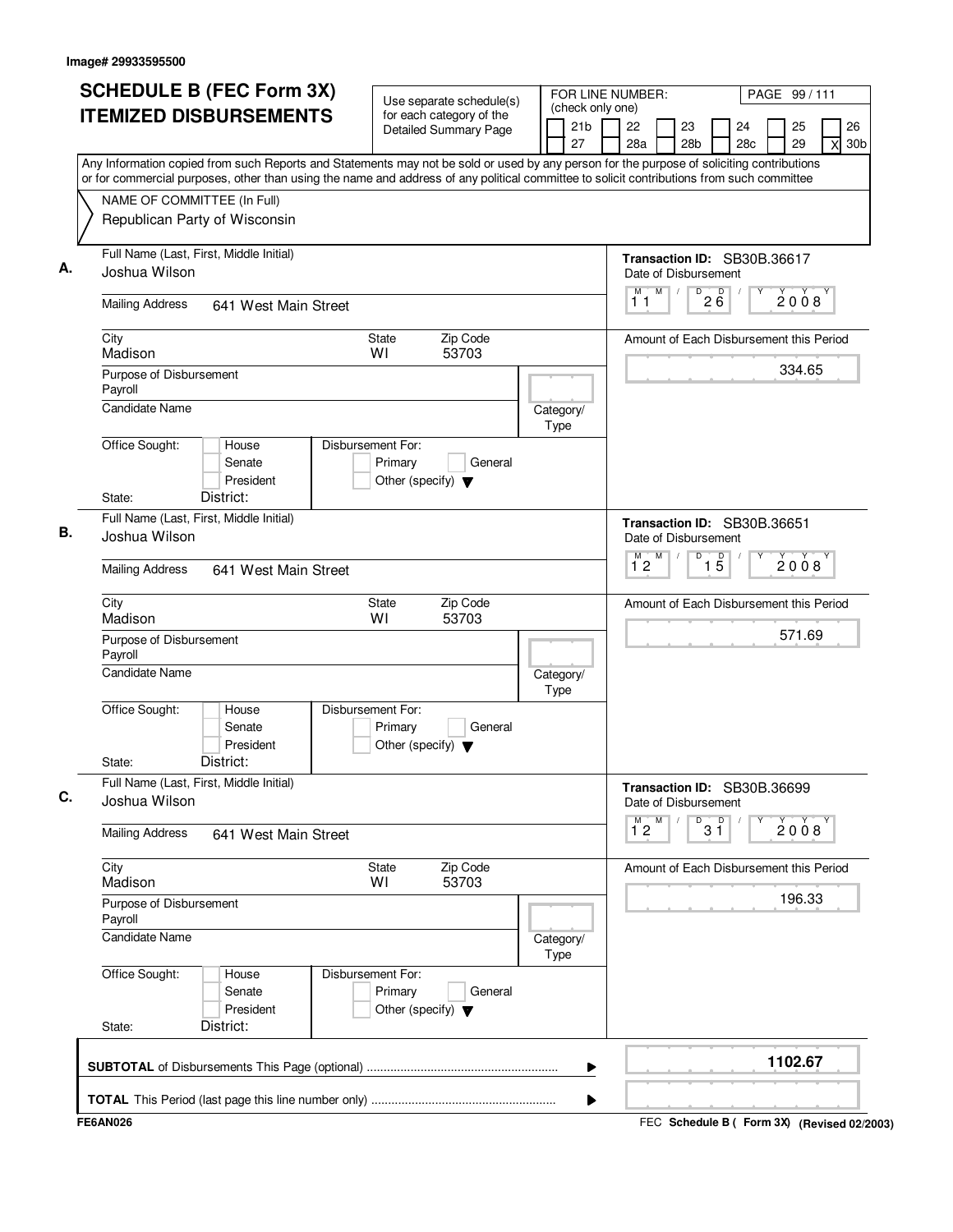|                                        | <b>SCHEDULE B (FEC Form 3X)</b><br><b>ITEMIZED DISBURSEMENTS</b>                                                                                                                                                                                                                       |                                                                      | Use separate schedule(s)<br>for each category of the<br><b>Detailed Summary Page</b> | (check only one)<br>21 <sub>b</sub><br>27 | FOR LINE NUMBER:<br>22<br>23<br>28 <sub>b</sub><br>28a | PAGE 100/111<br>26<br>24<br>25<br>28c<br>29<br>30 <sub>b</sub><br>X |
|----------------------------------------|----------------------------------------------------------------------------------------------------------------------------------------------------------------------------------------------------------------------------------------------------------------------------------------|----------------------------------------------------------------------|--------------------------------------------------------------------------------------|-------------------------------------------|--------------------------------------------------------|---------------------------------------------------------------------|
|                                        | Any Information copied from such Reports and Statements may not be sold or used by any person for the purpose of soliciting contributions<br>or for commercial purposes, other than using the name and address of any political committee to solicit contributions from such committee |                                                                      |                                                                                      |                                           |                                                        |                                                                     |
|                                        | NAME OF COMMITTEE (In Full)<br>Republican Party of Wisconsin                                                                                                                                                                                                                           |                                                                      |                                                                                      |                                           |                                                        |                                                                     |
|                                        | Full Name (Last, First, Middle Initial)<br>Wisc. Dept of Revenue                                                                                                                                                                                                                       |                                                                      |                                                                                      |                                           | Transaction ID: SB30B.36619<br>Date of Disbursement    |                                                                     |
| <b>Mailing Address</b>                 | PO Box 93208                                                                                                                                                                                                                                                                           |                                                                      |                                                                                      |                                           | D<br>M<br>$2\overline{6}$<br>$\sqrt{ }$<br>М<br>11     | 2008                                                                |
| City<br>Milwaukee                      |                                                                                                                                                                                                                                                                                        | State<br>WI                                                          | Zip Code<br>53293                                                                    |                                           |                                                        | Amount of Each Disbursement this Period                             |
| Purpose of Disbursement<br>Payroll tax |                                                                                                                                                                                                                                                                                        |                                                                      |                                                                                      |                                           |                                                        | 1097.06                                                             |
| <b>Candidate Name</b>                  |                                                                                                                                                                                                                                                                                        |                                                                      |                                                                                      | Category/<br>Type                         |                                                        |                                                                     |
| Office Sought:<br>State:               | House<br>Senate<br>President<br>District:                                                                                                                                                                                                                                              | Disbursement For:<br>Primary<br>Other (specify) $\blacktriangledown$ | General                                                                              |                                           |                                                        |                                                                     |
|                                        | Full Name (Last, First, Middle Initial)<br>Wisc. Dept of Revenue                                                                                                                                                                                                                       |                                                                      |                                                                                      |                                           | Transaction ID: SB30B.36739<br>Date of Disbursement    |                                                                     |
| <b>Mailing Address</b>                 | PO Box 93208                                                                                                                                                                                                                                                                           |                                                                      |                                                                                      |                                           | $D^D$ <sub>2</sub> $B^D$<br>M<br>м<br>11               | 2008                                                                |
| City<br>Milwaukee                      |                                                                                                                                                                                                                                                                                        | <b>State</b><br>WI                                                   | Zip Code<br>53293                                                                    |                                           |                                                        | Amount of Each Disbursement this Period                             |
| Purpose of Disbursement<br>Payroll tax |                                                                                                                                                                                                                                                                                        |                                                                      |                                                                                      |                                           |                                                        | 68.41                                                               |
| <b>Candidate Name</b>                  |                                                                                                                                                                                                                                                                                        |                                                                      |                                                                                      | Category/<br>Type                         |                                                        |                                                                     |
| Office Sought:<br>State:               | House<br>Senate<br>President<br>District:                                                                                                                                                                                                                                              | Disbursement For:<br>Primary<br>Other (specify) $\blacktriangledown$ | General                                                                              |                                           |                                                        |                                                                     |
|                                        | Full Name (Last, First, Middle Initial)<br>Wisc. Dept of Revenue                                                                                                                                                                                                                       |                                                                      |                                                                                      |                                           | Transaction ID: SB30B.36653<br>Date of Disbursement    |                                                                     |
| <b>Mailing Address</b>                 | PO Box 93208                                                                                                                                                                                                                                                                           |                                                                      |                                                                                      |                                           | M<br>D<br>$\overline{1\,5}$<br>M<br>12                 | 2008                                                                |
| City<br>Milwaukee                      |                                                                                                                                                                                                                                                                                        | <b>State</b><br>WI                                                   | Zip Code<br>53293                                                                    |                                           |                                                        | Amount of Each Disbursement this Period                             |
| Purpose of Disbursement<br>Payroll tax |                                                                                                                                                                                                                                                                                        |                                                                      |                                                                                      |                                           |                                                        | 1235.99                                                             |
| <b>Candidate Name</b>                  |                                                                                                                                                                                                                                                                                        |                                                                      |                                                                                      | Category/<br>Type                         |                                                        |                                                                     |
| Office Sought:                         | House<br>Senate<br>President                                                                                                                                                                                                                                                           | Disbursement For:<br>Primary<br>Other (specify) $\blacktriangledown$ | General                                                                              |                                           |                                                        |                                                                     |
| State:                                 | District:                                                                                                                                                                                                                                                                              |                                                                      |                                                                                      |                                           |                                                        |                                                                     |
|                                        |                                                                                                                                                                                                                                                                                        |                                                                      |                                                                                      |                                           |                                                        | 2401.46                                                             |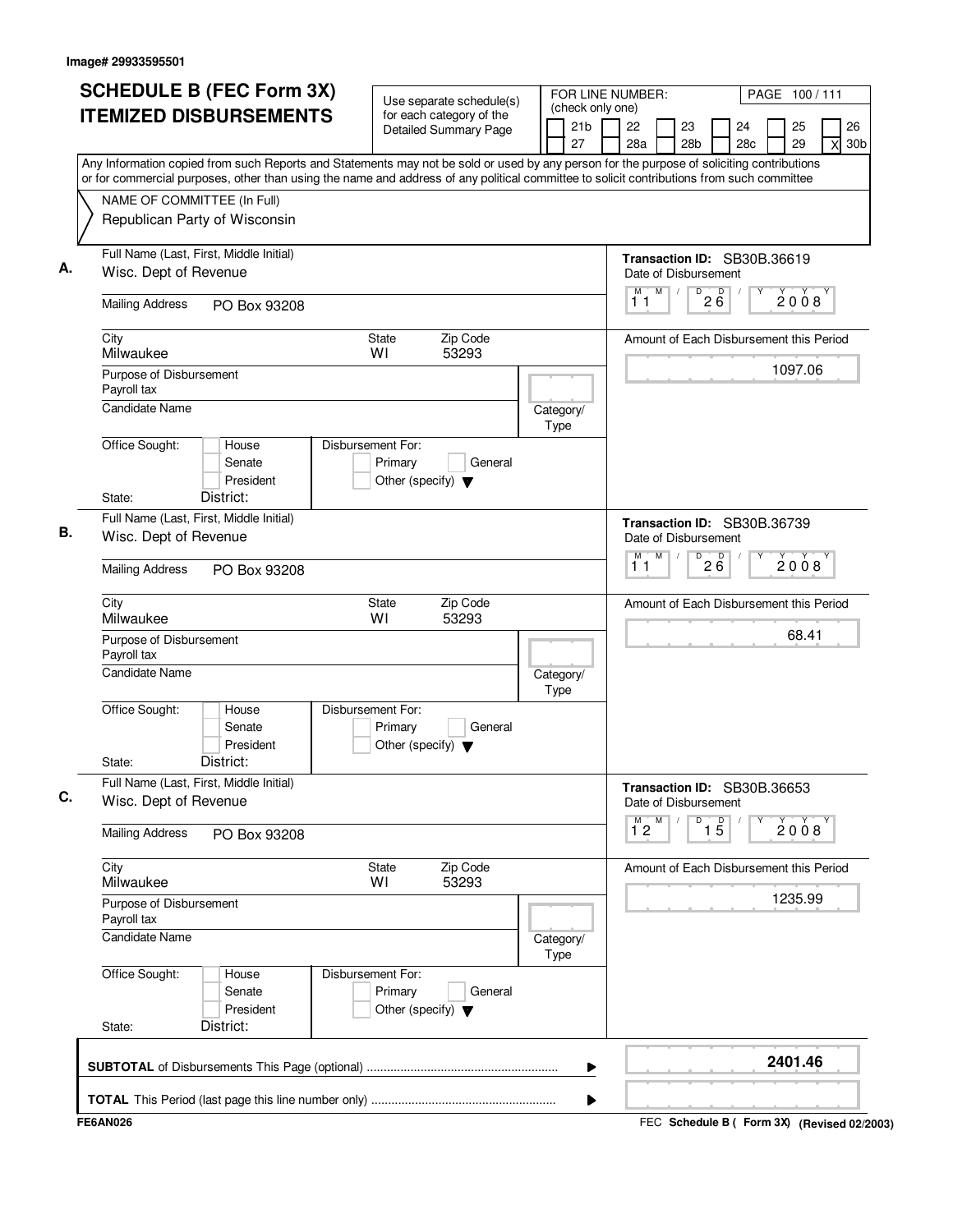|    |                                         | <b>SCHEDULE B (FEC Form 3X)</b>                                                                                                                                                                                                                                                        |                                      |                   |                          |           |      | FOR LINE NUMBER:      |                  |                                         |  |                       |         |           |  | PAGE 101/111 |                             |
|----|-----------------------------------------|----------------------------------------------------------------------------------------------------------------------------------------------------------------------------------------------------------------------------------------------------------------------------------------|--------------------------------------|-------------------|--------------------------|-----------|------|-----------------------|------------------|-----------------------------------------|--|-----------------------|---------|-----------|--|--------------|-----------------------------|
|    |                                         | <b>ITEMIZED DISBURSEMENTS</b>                                                                                                                                                                                                                                                          | for each category of the             |                   | Use separate schedule(s) |           |      |                       | (check only one) |                                         |  |                       |         |           |  |              |                             |
|    |                                         |                                                                                                                                                                                                                                                                                        | <b>Detailed Summary Page</b>         |                   |                          |           |      | 21 <sub>b</sub><br>27 |                  | 22<br>28a                               |  | 23<br>28 <sub>b</sub> |         | 24<br>28c |  | 25<br>29     | 26<br>30 <sub>b</sub><br>xl |
|    |                                         | Any Information copied from such Reports and Statements may not be sold or used by any person for the purpose of soliciting contributions<br>or for commercial purposes, other than using the name and address of any political committee to solicit contributions from such committee |                                      |                   |                          |           |      |                       |                  |                                         |  |                       |         |           |  |              |                             |
|    | NAME OF COMMITTEE (In Full)             |                                                                                                                                                                                                                                                                                        |                                      |                   |                          |           |      |                       |                  |                                         |  |                       |         |           |  |              |                             |
|    |                                         | Republican Party of Wisconsin                                                                                                                                                                                                                                                          |                                      |                   |                          |           |      |                       |                  |                                         |  |                       |         |           |  |              |                             |
|    |                                         | Full Name (Last, First, Middle Initial)                                                                                                                                                                                                                                                |                                      |                   |                          |           |      |                       |                  | Transaction ID: SB30B.36689             |  |                       |         |           |  |              |                             |
| А. | Wisc. Dept of Revenue                   |                                                                                                                                                                                                                                                                                        |                                      |                   |                          |           |      |                       |                  | Date of Disbursement                    |  |                       |         |           |  |              |                             |
|    | <b>Mailing Address</b>                  | PO Box 93208                                                                                                                                                                                                                                                                           |                                      |                   |                          |           |      |                       |                  | M<br>M<br>12                            |  | D                     | D<br>31 |           |  | 2008         |                             |
|    | City<br>Milwaukee                       |                                                                                                                                                                                                                                                                                        | <b>State</b><br>W١                   | Zip Code<br>53293 |                          |           |      |                       |                  | Amount of Each Disbursement this Period |  |                       |         |           |  |              |                             |
|    | Purpose of Disbursement<br>Payroll tax\ |                                                                                                                                                                                                                                                                                        |                                      |                   |                          |           |      |                       |                  |                                         |  |                       |         |           |  | 3032.53      |                             |
|    | Candidate Name                          |                                                                                                                                                                                                                                                                                        |                                      |                   |                          | Category/ | Type |                       |                  |                                         |  |                       |         |           |  |              |                             |
|    | Office Sought:                          | House                                                                                                                                                                                                                                                                                  | Disbursement For:                    |                   |                          |           |      |                       |                  |                                         |  |                       |         |           |  |              |                             |
|    |                                         | Senate                                                                                                                                                                                                                                                                                 | Primary                              |                   | General                  |           |      |                       |                  |                                         |  |                       |         |           |  |              |                             |
|    |                                         | President                                                                                                                                                                                                                                                                              | Other (specify) $\blacktriangledown$ |                   |                          |           |      |                       |                  |                                         |  |                       |         |           |  |              |                             |
|    | State:                                  | District:                                                                                                                                                                                                                                                                              |                                      |                   |                          |           |      |                       |                  |                                         |  |                       |         |           |  |              |                             |

| FE6AN026 | FEC Schedule B ( Form 3X) (Revised 02/2003) |
|----------|---------------------------------------------|
|          | 152645.94                                   |
|          | 3032.53                                     |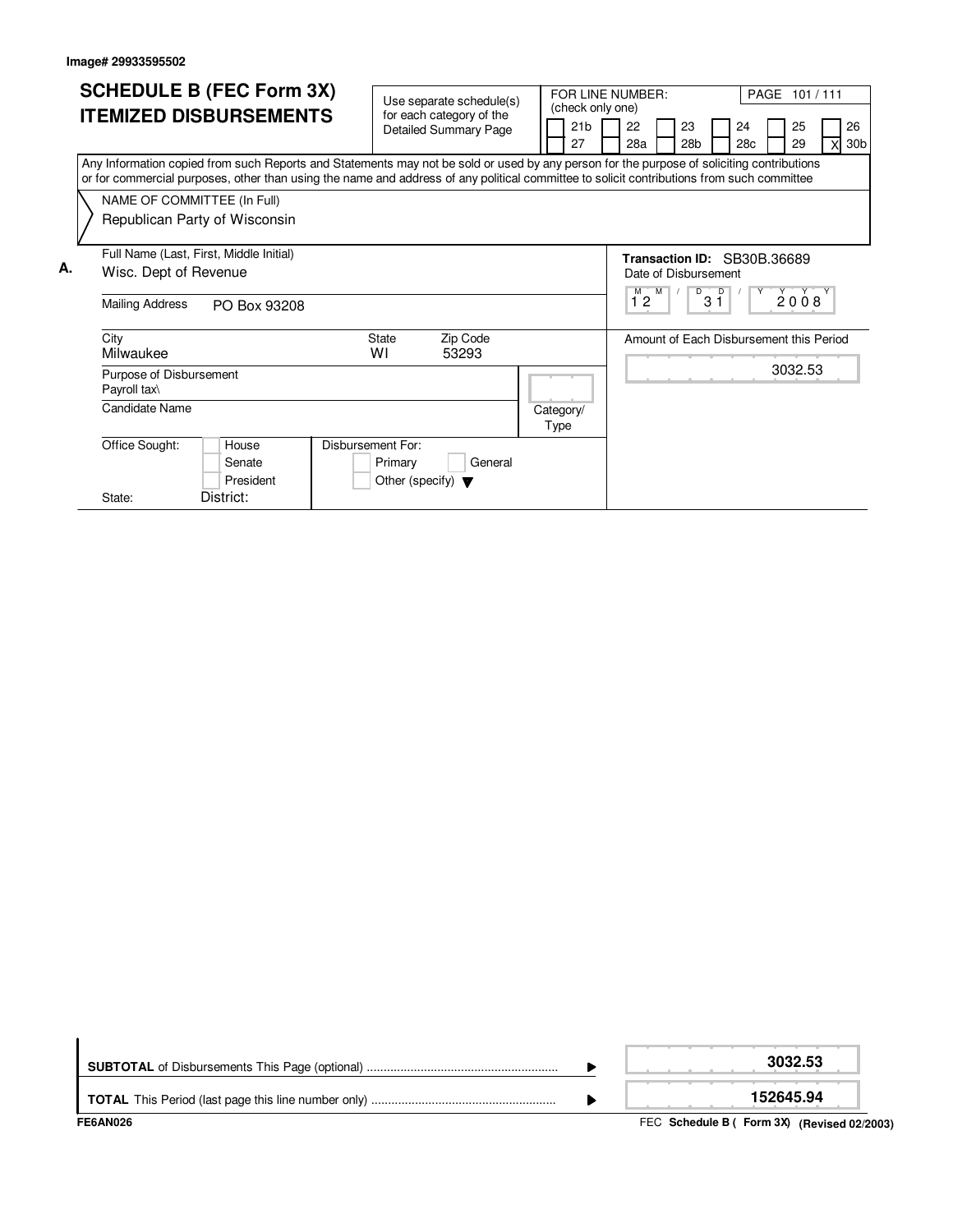# **SCHEDULE C (FEC Form 3X)**

| <b>SUNEDULE U (FEU FOIIII 3A)</b><br><b>LOANS</b>                                                                                   |                            | PAGE 102/111<br>Use separate schedule(s)<br>FOR LINE 13 OF FORM 3X<br>for each category of the<br><b>Detailed Summary Page</b> |                      |                                                               |                                             |  |
|-------------------------------------------------------------------------------------------------------------------------------------|----------------------------|--------------------------------------------------------------------------------------------------------------------------------|----------------------|---------------------------------------------------------------|---------------------------------------------|--|
| NAME OF COMMITTEE (In Full)<br>Republican Party of Wisconsin                                                                        |                            |                                                                                                                                |                      |                                                               |                                             |  |
| LOAN SOURCE Full Name (Last, First, Middle Initial)<br>M&I Bank of Southern Wisconsin                                               |                            |                                                                                                                                |                      | Transaction ID: SC/10.6376<br>Election:<br>Primary<br>General |                                             |  |
| <b>Mailing Address</b><br>P.O. Box 5920                                                                                             |                            |                                                                                                                                |                      | Other (specify) $\blacktriangledown$                          |                                             |  |
| City Madison                                                                                                                        | WI<br>ZIP Code<br>State    | 53705                                                                                                                          |                      |                                                               |                                             |  |
| Original Amount of Loan                                                                                                             | Cumulative Payment To Date |                                                                                                                                |                      |                                                               | Balance Outstanding at Close of This Period |  |
| 110000.00                                                                                                                           |                            | 110000.00                                                                                                                      |                      |                                                               | 0.00                                        |  |
| <b>TERMS</b><br>Date Incurred                                                                                                       | Date Due                   |                                                                                                                                | <b>Interest Rate</b> |                                                               | Secured:                                    |  |
| $D$ <sup><math>\Box</math></sup><br>$\mathbf{Y} + \mathbf{Y} + \mathbf{Y} + \mathbf{X}$<br>M L<br>М<br>0 <sub>1</sub><br>09<br>2002 | 2/28/13                    |                                                                                                                                | 6.00                 | $%$ (apr)                                                     | $X $ No<br>Yes                              |  |
| List All Endorsers or Guarantors (if any) to Loan Source                                                                            |                            |                                                                                                                                |                      |                                                               |                                             |  |
| Full Name (Last, First, Middle Initial)                                                                                             |                            | Name of Employer                                                                                                               |                      |                                                               |                                             |  |
| <b>Mailing Address</b>                                                                                                              |                            | Occupation                                                                                                                     |                      |                                                               |                                             |  |
|                                                                                                                                     |                            | Amount                                                                                                                         |                      |                                                               |                                             |  |
| City<br>State                                                                                                                       | ZIP Code                   | Guaranteed<br>Outstanding:                                                                                                     |                      |                                                               |                                             |  |
| Full Name (Last, First, Middle Initial)                                                                                             |                            | Name of Employer                                                                                                               |                      |                                                               |                                             |  |
| <b>Mailing Address</b>                                                                                                              |                            | Occupation                                                                                                                     |                      |                                                               |                                             |  |
|                                                                                                                                     |                            | Amount                                                                                                                         |                      |                                                               |                                             |  |
| City<br>State                                                                                                                       | ZIP Code                   | Guaranteed<br>Outstanding:                                                                                                     |                      |                                                               |                                             |  |
| Full Name (Last, First, Middle Initial)                                                                                             |                            | Name of Employer                                                                                                               |                      |                                                               |                                             |  |
| <b>Mailing Address</b>                                                                                                              |                            | Occupation                                                                                                                     |                      |                                                               |                                             |  |
|                                                                                                                                     |                            | Amount                                                                                                                         |                      |                                                               |                                             |  |
| City<br>State                                                                                                                       | ZIP Code                   | Guaranteed<br>Outstanding:                                                                                                     |                      |                                                               |                                             |  |
| Full Name (Last, First, Middle Initial)                                                                                             |                            | Name of Employer                                                                                                               |                      |                                                               |                                             |  |
| <b>Mailing Address</b>                                                                                                              |                            | Occupation                                                                                                                     |                      |                                                               |                                             |  |
|                                                                                                                                     |                            |                                                                                                                                |                      |                                                               |                                             |  |
| City<br>State                                                                                                                       | <b>ZIP Code</b>            | Amount<br>Guaranteed<br>Outstanding:                                                                                           |                      |                                                               |                                             |  |
|                                                                                                                                     |                            |                                                                                                                                |                      |                                                               |                                             |  |
|                                                                                                                                     |                            |                                                                                                                                |                      |                                                               | 0.00                                        |  |
|                                                                                                                                     |                            |                                                                                                                                |                      |                                                               | .00                                         |  |

 $\sqrt{ }$ 

 $\overline{\phantom{a}}$ 

**Carry outstanding balance only to LINE 3, Schedule D, for this line. If no Schedule D, carry forward to appropriate line of Summary.**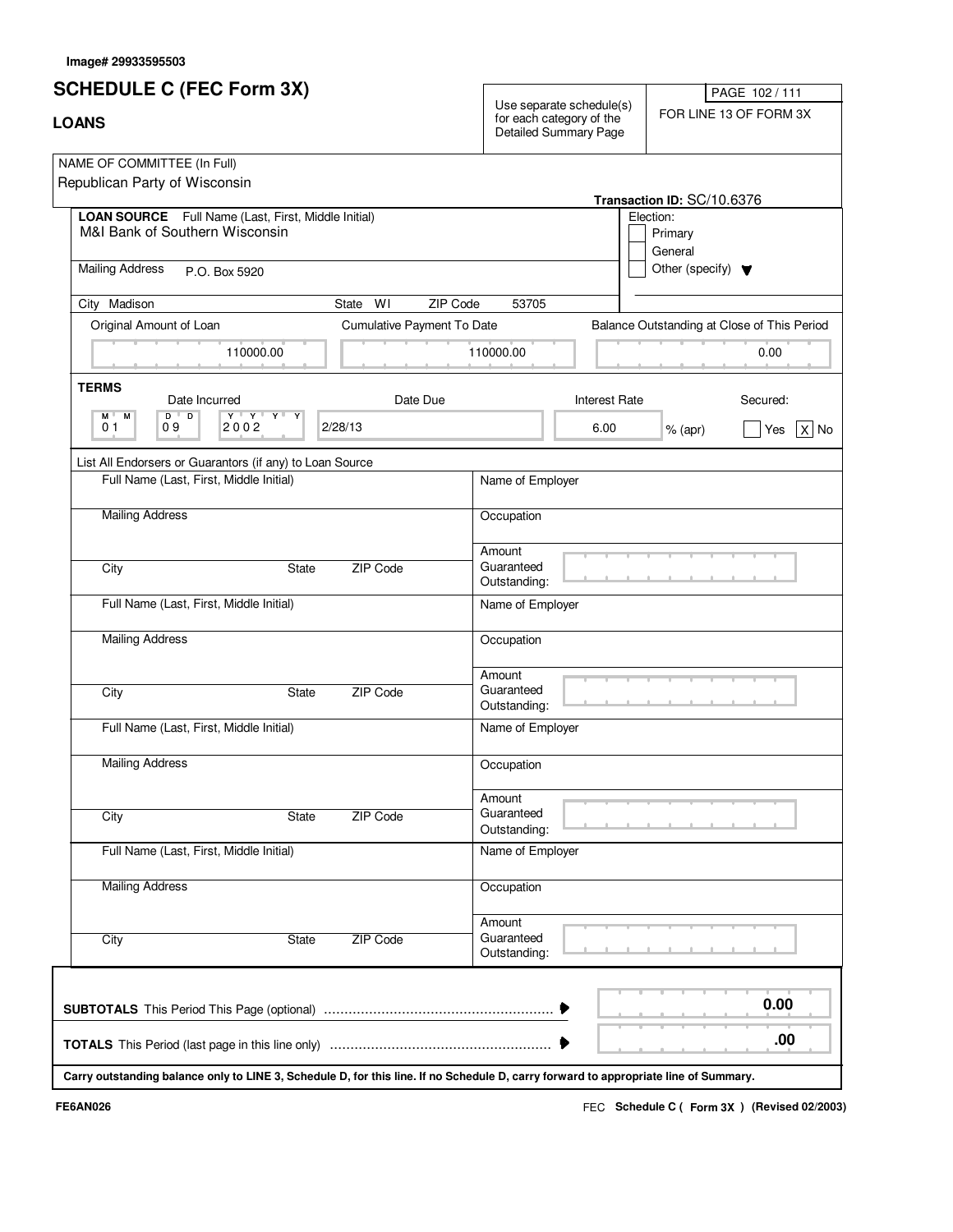# **SCHEDULE C (FEC Form 3X)**

|  | ۰. |  |
|--|----|--|

Use separate schedule(s)<br>
FOR LINE 13 OF FORM 3X<br>
Detailed Summary Page

PAGE 103 / 111

| NAME OF COMMITTEE (In Full)                                                                                                                                  |                            |                                      |                              |                                      |                                             |  |
|--------------------------------------------------------------------------------------------------------------------------------------------------------------|----------------------------|--------------------------------------|------------------------------|--------------------------------------|---------------------------------------------|--|
| Republican Party of Wisconsin                                                                                                                                |                            |                                      |                              | Transaction ID: SC/10.10726          |                                             |  |
| LOAN SOURCE Full Name (Last, First, Middle Initial)<br>M&I Bank of Southern Wisconsin                                                                        |                            |                                      | Election:                    | Primary<br>General                   |                                             |  |
| <b>Mailing Address</b><br>P.O. Box 5920                                                                                                                      |                            |                                      |                              | Other (specify) $\blacktriangledown$ |                                             |  |
| City Madison<br>State WI                                                                                                                                     | ZIP Code                   | 53705                                |                              |                                      |                                             |  |
| Original Amount of Loan                                                                                                                                      | Cumulative Payment To Date |                                      |                              |                                      | Balance Outstanding at Close of This Period |  |
| 34000.00                                                                                                                                                     |                            | 34000.00                             |                              |                                      | 0.00                                        |  |
| <b>TERMS</b>                                                                                                                                                 |                            |                                      |                              |                                      |                                             |  |
| Date Incurred<br>$\overline{D}$<br>$D$ <sup><math>+</math></sup><br>$\mathbf{A} + \mathbf{A} + \mathbf{A} +$<br>M L<br>Y<br>M<br>12<br>2003<br>2/28/13<br>31 | Date Due                   |                                      | <b>Interest Rate</b><br>6.00 | $%$ (apr)                            | Secured:<br>$ X $ No<br>Yes                 |  |
| List All Endorsers or Guarantors (if any) to Loan Source                                                                                                     |                            |                                      |                              |                                      |                                             |  |
| Full Name (Last, First, Middle Initial)                                                                                                                      |                            | Name of Employer                     |                              |                                      |                                             |  |
| <b>Mailing Address</b>                                                                                                                                       |                            | Occupation                           |                              |                                      |                                             |  |
| City<br>State                                                                                                                                                | ZIP Code                   | Amount<br>Guaranteed<br>Outstanding: |                              |                                      |                                             |  |
| Full Name (Last, First, Middle Initial)                                                                                                                      |                            | Name of Employer                     |                              |                                      |                                             |  |
| <b>Mailing Address</b>                                                                                                                                       |                            | Occupation                           |                              |                                      |                                             |  |
| City<br>State                                                                                                                                                | ZIP Code                   | Amount<br>Guaranteed<br>Outstanding: |                              |                                      |                                             |  |
| Full Name (Last, First, Middle Initial)                                                                                                                      |                            | Name of Employer                     |                              |                                      |                                             |  |
| <b>Mailing Address</b>                                                                                                                                       |                            | Occupation                           |                              |                                      |                                             |  |
| City<br><b>State</b>                                                                                                                                         | ZIP Code                   | Amount<br>Guaranteed<br>Outstanding: |                              |                                      |                                             |  |
| Full Name (Last, First, Middle Initial)                                                                                                                      |                            | Name of Employer                     |                              |                                      |                                             |  |
| <b>Mailing Address</b>                                                                                                                                       |                            | Occupation                           |                              |                                      |                                             |  |
| City<br>State                                                                                                                                                | <b>ZIP Code</b>            | Amount<br>Guaranteed<br>Outstanding: |                              |                                      |                                             |  |
|                                                                                                                                                              |                            |                                      |                              |                                      | 0.00                                        |  |
|                                                                                                                                                              |                            |                                      |                              |                                      | 0.00                                        |  |
| Carry outstanding balance only to LINE 3, Schedule D, for this line. If no Schedule D, carry forward to appropriate line of Summary.                         |                            |                                      |                              |                                      |                                             |  |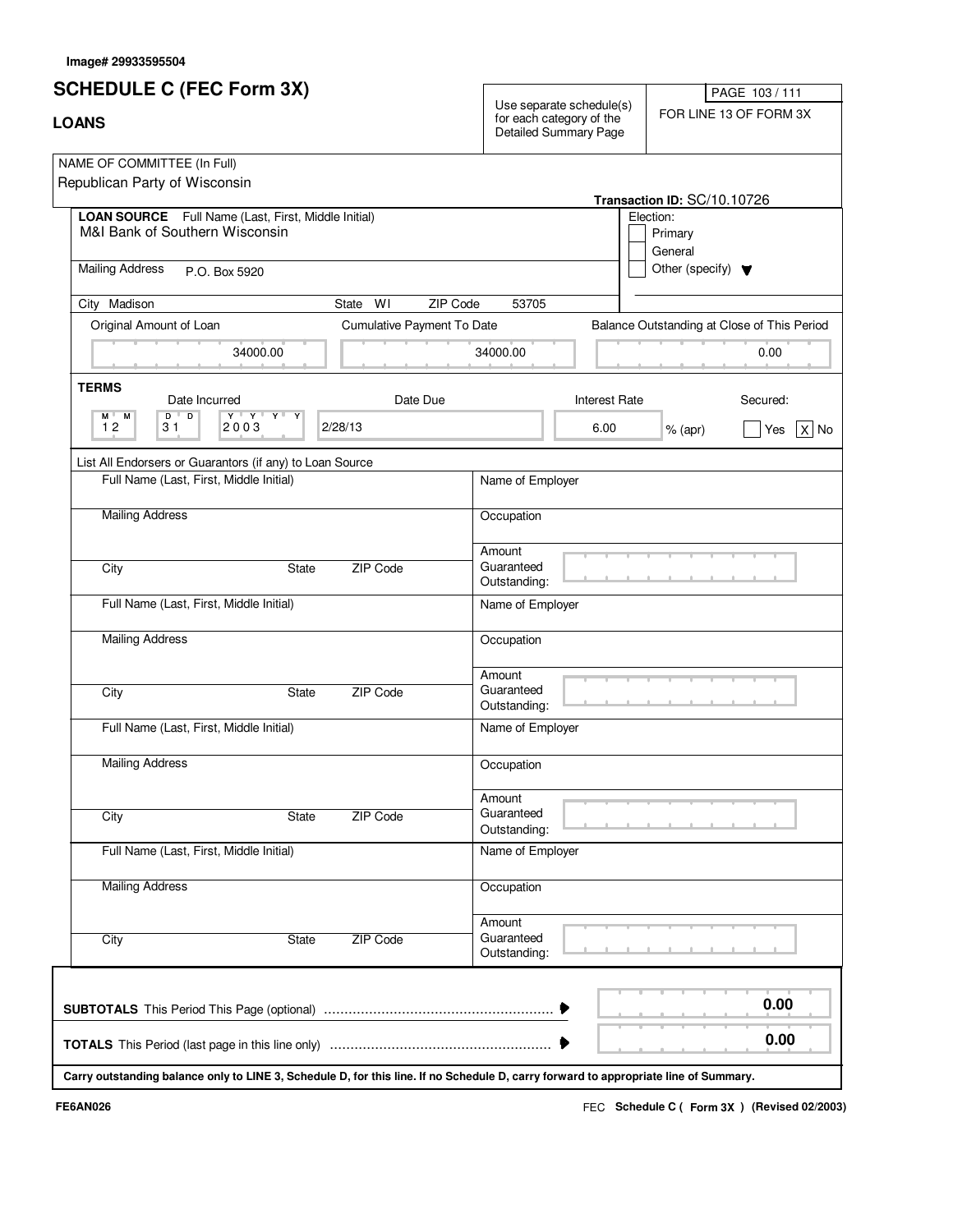| FEDERAL/NONFEDERAL ACTIVITY                                                                                                   |                   | 104 / 111<br>PAGE                                                                                           |
|-------------------------------------------------------------------------------------------------------------------------------|-------------------|-------------------------------------------------------------------------------------------------------------|
|                                                                                                                               |                   | FOR LINE 21a OF FORM 3X                                                                                     |
| NAME OF COMMIITTEE (In Full)                                                                                                  |                   |                                                                                                             |
| Republican Party of Wisconsin                                                                                                 |                   |                                                                                                             |
| A. Full Name (Last, First, Middle Initial)<br>AT&T                                                                            |                   | Type of Allocated Activity:<br>lx.<br>Exempt<br>Fundraising<br>Administrative                               |
| <b>Mailing Address</b>                                                                                                        |                   | Voter Drive<br><b>Direct Candidate Support</b>                                                              |
| PO Box 9100                                                                                                                   |                   |                                                                                                             |
| Zip Code<br>City<br><b>State</b>                                                                                              |                   | Public Comm (ref to party only) by PAC                                                                      |
| IL<br>60507<br>Aurora                                                                                                         |                   | Allocated Activity or Event Year-To-Date                                                                    |
| Purpose of Disbursement:<br>Long distance bill                                                                                | Category/<br>Type | 167774.50                                                                                                   |
| Activity or Event Identifier:<br>Administrative                                                                               |                   | D<br>$2\overline{5}$<br>Y<br>м<br>M<br>Y Y<br>2008<br>Date<br>11<br><b>Transaction ID:</b><br>H4.36586      |
| FEDERAL SHARE<br>$\ddot{}$                                                                                                    | NONFEDERAL SHARE  | <b>TOTAL AMOUNT</b><br>$=$                                                                                  |
| 409.46                                                                                                                        | 1052.90           | 1462.36                                                                                                     |
| B. Full Name (Last, First, Middle Initial)<br>Badgerland Chemical & Supply                                                    |                   | Type of Allocated Activity:<br>Exempt                                                                       |
| <b>Mailing Address</b>                                                                                                        |                   | X Administrative<br>Fundraising                                                                             |
| PO Box 620303                                                                                                                 |                   | <b>Voter Drive</b><br><b>Direct Candidate Support</b>                                                       |
| State<br>Zip Code<br>City                                                                                                     |                   | Public Comm (ref to party only) by PAC                                                                      |
| WI<br>Middleton<br>53562                                                                                                      |                   | Allocated Activity or Event Year-To-Date                                                                    |
| Purpose of Disbursement:<br>Custodial supplies                                                                                | Category/<br>Type | 167832.40                                                                                                   |
| Activity or Event Identifier:<br>Administrative                                                                               |                   | D<br>$\mathsf D$<br>Y<br>Y Y<br>М<br>M<br>Y<br>$2\bar{5}$<br>2008<br>Date<br>1.<br>Transaction ID: H4.36588 |
| FEDERAL SHARE<br>$+$                                                                                                          | NONFEDERAL SHARE  | <b>TOTAL AMOUNT</b><br>$=$                                                                                  |
| 16.21                                                                                                                         | 41.69             | 57.90                                                                                                       |
| C. Full Name (Last, First, Middle Initial)<br>Great Glacier of Wisconsin                                                      |                   | Type of Allocated Activity:<br>lx l<br>Exempt<br>Administrative<br>Fundraising                              |
| <b>Mailing Address</b><br>PO Box 249                                                                                          |                   | Voter Drive<br>Direct Candidate Support                                                                     |
| City<br><b>State</b><br>Zip Code                                                                                              |                   | Public Comm (ref to party only) by PAC                                                                      |
| WI<br>53940<br>Lake Delton                                                                                                    |                   | Allocated Activity or Event Year-To-Date                                                                    |
| Purpose of Disbursement:<br><b>Bottled Water</b>                                                                              | Category/         | 167889.65                                                                                                   |
| Activity or Event Identifier:<br>Administrative                                                                               | Type              | D<br>Y<br>М<br>M<br>D<br>Y<br>Y<br>Y<br>25<br>2008<br>Date<br>1.1<br><b>Transaction ID:</b><br>H4.36592     |
| FEDERAL SHARE<br>$+$                                                                                                          | NONFEDERAL SHARE  | <b>TOTAL AMOUNT</b><br>$=$                                                                                  |
| 16.03                                                                                                                         | 41.22             | 57.25                                                                                                       |
| <b>SUBTOTAL</b> of Allocated Federal and NonFederal Activity This Page                                                        |                   |                                                                                                             |
| FEDERAL SHARE                                                                                                                 | NONFEDERAL SHARE  | TOTAL AMOUNT                                                                                                |
| 441.70                                                                                                                        | 1135.81           | 1577.51                                                                                                     |
| TOTAL This Period (last page for each line only)(Federal share to 21(a)(i) and NonFederal share to 21(a)(i))<br>FEDERAL SHARE | NONFEDERAL SHARE  | <b>TOTAL AMOUNT</b>                                                                                         |
|                                                                                                                               |                   |                                                                                                             |

 $\blacksquare$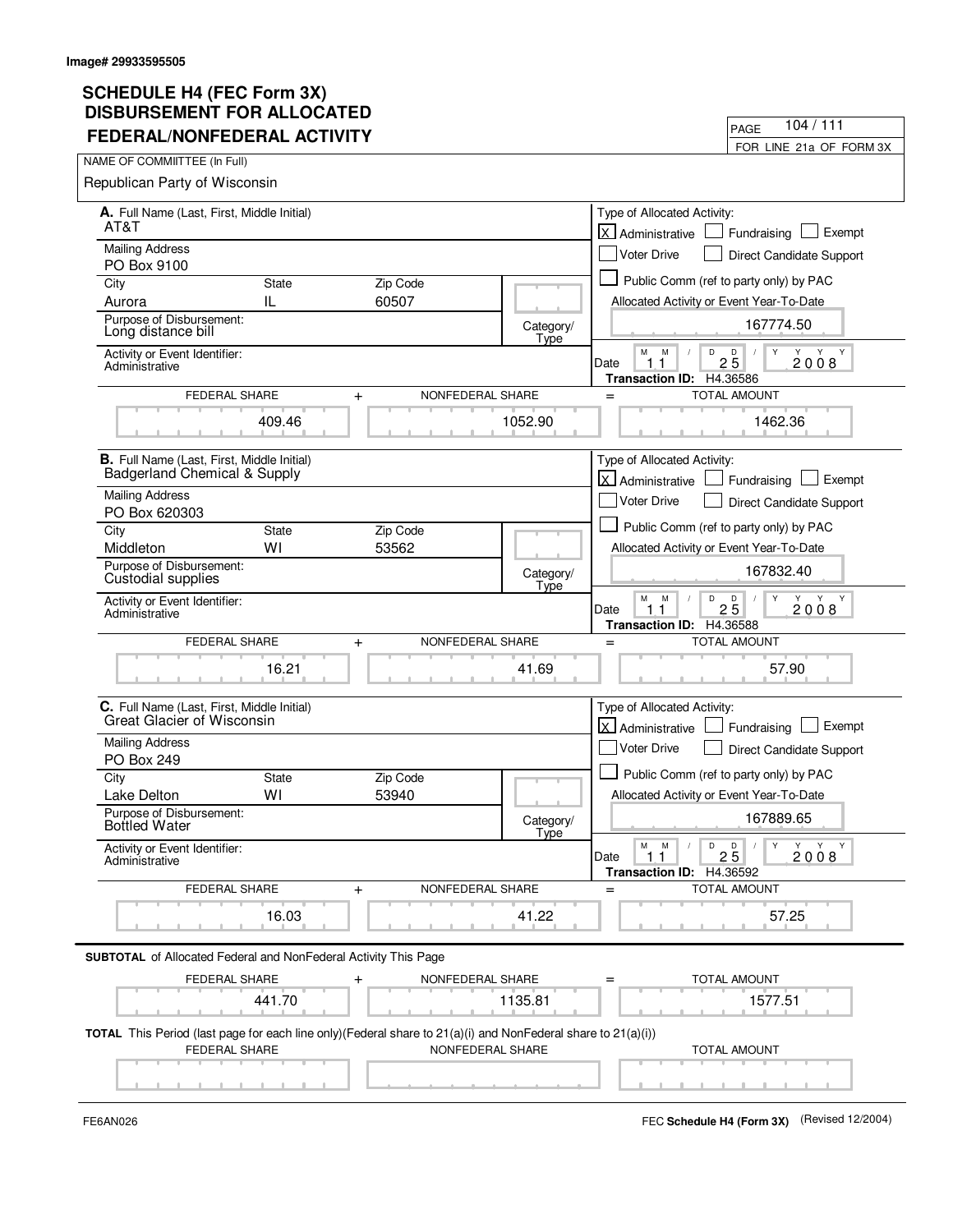| FEDERAL/NONFEDERAL ACTIVITY                                            |              |                                                                                                                                  |                   | FOR LINE 21a OF FORM 3X                                                                              |
|------------------------------------------------------------------------|--------------|----------------------------------------------------------------------------------------------------------------------------------|-------------------|------------------------------------------------------------------------------------------------------|
| NAME OF COMMIITTEE (In Full)                                           |              |                                                                                                                                  |                   |                                                                                                      |
| Republican Party of Wisconsin                                          |              |                                                                                                                                  |                   |                                                                                                      |
| A. Full Name (Last, First, Middle Initial)                             |              |                                                                                                                                  |                   | Type of Allocated Activity:                                                                          |
| MG&E                                                                   |              |                                                                                                                                  |                   | <b>x</b><br>Exempt<br>Administrative<br>Fundraising                                                  |
| <b>Mailing Address</b>                                                 |              |                                                                                                                                  |                   | <b>Voter Drive</b><br>Direct Candidate Support                                                       |
| PO Box 1231<br>City                                                    | <b>State</b> | Zip Code                                                                                                                         |                   | Public Comm (ref to party only) by PAC                                                               |
| Madison                                                                | WI           | 53701                                                                                                                            |                   | Allocated Activity or Event Year-To-Date                                                             |
| Purpose of Disbursement:<br>Energy bill                                |              |                                                                                                                                  | Category/<br>Type | 168682.12                                                                                            |
| Activity or Event Identifier:<br>Administrative                        |              |                                                                                                                                  |                   | М<br>M<br>D<br>$2\overline{5}$<br>Y<br>Y<br>Y Y<br>2008<br>Date<br>1                                 |
| FEDERAL SHARE                                                          |              | NONFEDERAL SHARE<br>$\ddot{}$                                                                                                    |                   | H4.36594<br><b>Transaction ID:</b><br><b>TOTAL AMOUNT</b><br>$=$                                     |
|                                                                        | 221.89       |                                                                                                                                  | 570.58            | 792.47                                                                                               |
| <b>B.</b> Full Name (Last, First, Middle Initial)                      |              |                                                                                                                                  |                   | Type of Allocated Activity:                                                                          |
| Pro One Janitorial Inc                                                 |              |                                                                                                                                  |                   | X Administrative<br>Exempt<br>Fundraising                                                            |
| <b>Mailing Address</b><br>1486 Kenwood Center                          |              |                                                                                                                                  |                   | <b>Voter Drive</b><br><b>Direct Candidate Support</b>                                                |
| City                                                                   | State        | Zip Code                                                                                                                         |                   | Public Comm (ref to party only) by PAC                                                               |
| Menasha                                                                | W١           | 54952                                                                                                                            |                   | Allocated Activity or Event Year-To-Date                                                             |
| Purpose of Disbursement:<br><b>Janitorial Services</b>                 |              |                                                                                                                                  | Category/<br>Type | 169182.12                                                                                            |
| Activity or Event Identifier:<br>Administrative                        |              |                                                                                                                                  |                   | М<br>M<br>D<br>$2\overline{5}$<br>Y<br>Y<br>2008<br>Date<br>1.<br>H4.36596<br><b>Transaction ID:</b> |
| FEDERAL SHARE                                                          |              | NONFEDERAL SHARE<br>$\ddag$                                                                                                      |                   | <b>TOTAL AMOUNT</b><br>$=$                                                                           |
|                                                                        | 140.00       |                                                                                                                                  | 360.00            | 500.00                                                                                               |
| C. Full Name (Last, First, Middle Initial)<br><b>TDS Metrocom</b>      |              |                                                                                                                                  |                   | Type of Allocated Activity:<br>lx.<br>Exempt<br>Administrative<br>Fundraising                        |
| <b>Mailing Address</b>                                                 |              |                                                                                                                                  |                   | Voter Drive                                                                                          |
| PO Box 1010                                                            |              |                                                                                                                                  |                   | Direct Candidate Support                                                                             |
| City                                                                   | <b>State</b> | Zip Code                                                                                                                         |                   | Public Comm (ref to party only) by PAC                                                               |
| Monroe<br>Purpose of Disbursement:                                     | WI           | 53566                                                                                                                            | Category/         | Allocated Activity or Event Year-To-Date<br>170308.41                                                |
| Phone bill<br>Activity or Event Identifier:                            |              |                                                                                                                                  | <u>Type</u>       | D<br>Y<br>М<br>M<br>D<br>Y Y Y<br>$\sqrt{2}$                                                         |
| Administrative                                                         |              |                                                                                                                                  |                   | 25<br>2008<br>Date<br>11<br>Transaction ID: H4.36597                                                 |
| FEDERAL SHARE                                                          |              | NONFEDERAL SHARE<br>$\ddot{}$                                                                                                    |                   | <b>TOTAL AMOUNT</b><br>$=$                                                                           |
|                                                                        | 315.36       |                                                                                                                                  | 810.93            | 1126.29                                                                                              |
| <b>SUBTOTAL</b> of Allocated Federal and NonFederal Activity This Page |              |                                                                                                                                  |                   |                                                                                                      |
| FEDERAL SHARE                                                          |              | NONFEDERAL SHARE                                                                                                                 |                   | TOTAL AMOUNT                                                                                         |
|                                                                        | 677.25       |                                                                                                                                  | 1741.51           | 2418.76                                                                                              |
| FEDERAL SHARE                                                          |              | TOTAL This Period (last page for each line only)(Federal share to 21(a)(i) and NonFederal share to 21(a)(i))<br>NONFEDERAL SHARE |                   | <b>TOTAL AMOUNT</b>                                                                                  |
|                                                                        |              |                                                                                                                                  |                   |                                                                                                      |
|                                                                        |              |                                                                                                                                  |                   |                                                                                                      |

 $\blacksquare$ 

FE6AN026 FEC **Schedule H4 (Form 3X)** (Revised 12/2004)

PAGE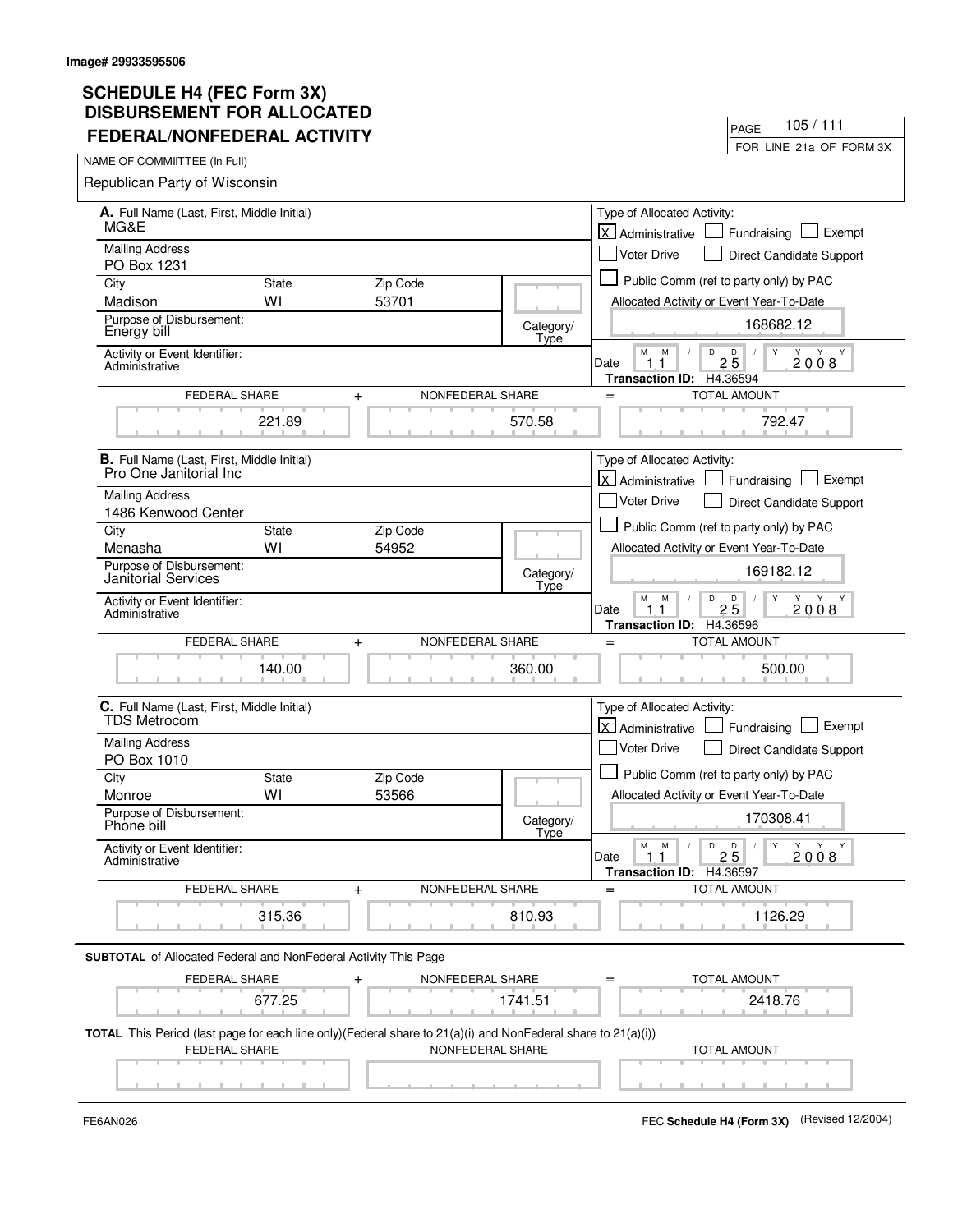| <u>FEVERAL/NUNFEVERAL AUTIVII 1</u>                                                                                           |              |                  |                   | FOR LINE 21a OF FORM 3X                                                                      |
|-------------------------------------------------------------------------------------------------------------------------------|--------------|------------------|-------------------|----------------------------------------------------------------------------------------------|
| NAME OF COMMIITTEE (In Full)                                                                                                  |              |                  |                   |                                                                                              |
| Republican Party of Wisconsin                                                                                                 |              |                  |                   |                                                                                              |
| A. Full Name (Last, First, Middle Initial)<br><b>Tygris Vendor Finance</b>                                                    |              |                  |                   | Type of Allocated Activity:<br>lx l<br>Exempt<br>Administrative<br>Fundraising               |
| <b>Mailing Address</b>                                                                                                        |              |                  |                   | <b>Voter Drive</b><br>Direct Candidate Support                                               |
| Dept #1608<br>City                                                                                                            | <b>State</b> | Zip Code         |                   | Public Comm (ref to party only) by PAC                                                       |
| Denver                                                                                                                        | CO           | 80291            |                   | Allocated Activity or Event Year-To-Date                                                     |
| Purpose of Disbursement:<br>Copier lease                                                                                      |              |                  | Category/         | 170988.12                                                                                    |
| Activity or Event Identifier:<br>Administrative                                                                               |              |                  | Type              | М<br>M<br>D<br>$2\overline{5}$<br>Y Y<br>2008<br>Date<br>$\mathbf{1}$<br>$\mathbf{1}$        |
|                                                                                                                               |              |                  |                   | H4.36599<br><b>Transaction ID:</b>                                                           |
| FEDERAL SHARE                                                                                                                 | $\ddot{}$    | NONFEDERAL SHARE |                   | <b>TOTAL AMOUNT</b><br>$=$                                                                   |
|                                                                                                                               | 190.32       |                  | 489.39            | 679.71                                                                                       |
| <b>B.</b> Full Name (Last, First, Middle Initial)<br><b>APC</b>                                                               |              |                  |                   | Type of Allocated Activity:<br>X Administrative<br>Exempt<br>Fundraising                     |
| <b>Mailing Address</b>                                                                                                        |              |                  |                   | <b>Voter Drive</b>                                                                           |
| 6470 East Johns Crossing Suite 100                                                                                            |              |                  |                   | Direct Candidate Support                                                                     |
| City                                                                                                                          | State        | Zip Code         |                   | Public Comm (ref to party only) by PAC                                                       |
| Duluth                                                                                                                        | GA           | 30097            |                   | Allocated Activity or Event Year-To-Date                                                     |
| Purpose of Disbursement:<br>Conference call                                                                                   |              |                  | Category/<br>Type | 172947.07                                                                                    |
| Activity or Event Identifier:<br>Administrative                                                                               |              |                  |                   | M<br>M<br>D<br>$2\overline{5}$<br>Y<br>Y Y<br>2008<br>Date<br>11<br>Transaction ID: H4.36720 |
| FEDERAL SHARE                                                                                                                 | $+$          | NONFEDERAL SHARE |                   | <b>TOTAL AMOUNT</b><br>$=$                                                                   |
|                                                                                                                               | 548.51       |                  | 1410.44           | 1958.95                                                                                      |
| C. Full Name (Last, First, Middle Initial)<br>Office Max                                                                      |              |                  |                   | Type of Allocated Activity:                                                                  |
|                                                                                                                               |              |                  |                   | lx l<br>Exempt<br>Administrative<br>Fundraising                                              |
| <b>Mailing Address</b><br>2420 East Springs Dr                                                                                |              |                  |                   | Voter Drive<br>Direct Candidate Support                                                      |
| City                                                                                                                          | <b>State</b> | Zip Code         |                   | Public Comm (ref to party only) by PAC                                                       |
| Madison                                                                                                                       | WI           | 53701            |                   | Allocated Activity or Event Year-To-Date                                                     |
| Purpose of Disbursement:<br>Office supplies                                                                                   |              |                  | Category/<br>Type | 173868.59                                                                                    |
| Activity or Event Identifier:<br>Administrative                                                                               |              |                  |                   | Y<br>Y<br>M<br>M<br>D<br>D<br>Y Y<br>$\prime$<br>25<br>Date<br>11<br>2008                    |
|                                                                                                                               |              |                  |                   |                                                                                              |
|                                                                                                                               |              |                  |                   | H4.36723<br><b>Transaction ID:</b>                                                           |
| FEDERAL SHARE                                                                                                                 | $\ddot{}$    | NONFEDERAL SHARE |                   | TOTAL AMOUNT<br>$=$                                                                          |
|                                                                                                                               | 258.03       |                  | 663.49            | 921.52                                                                                       |
| <b>SUBTOTAL</b> of Allocated Federal and NonFederal Activity This Page                                                        |              |                  |                   |                                                                                              |
| FEDERAL SHARE                                                                                                                 | +            | NONFEDERAL SHARE |                   | TOTAL AMOUNT                                                                                 |
|                                                                                                                               | 996.86       |                  | 2563.32           | 3560.18                                                                                      |
| TOTAL This Period (last page for each line only)(Federal share to 21(a)(i) and NonFederal share to 21(a)(i))<br>FEDERAL SHARE |              | NONFEDERAL SHARE |                   | <b>TOTAL AMOUNT</b>                                                                          |

FE6AN026 FEC **Schedule H4 (Form 3X)** (Revised 12/2004)

PAGE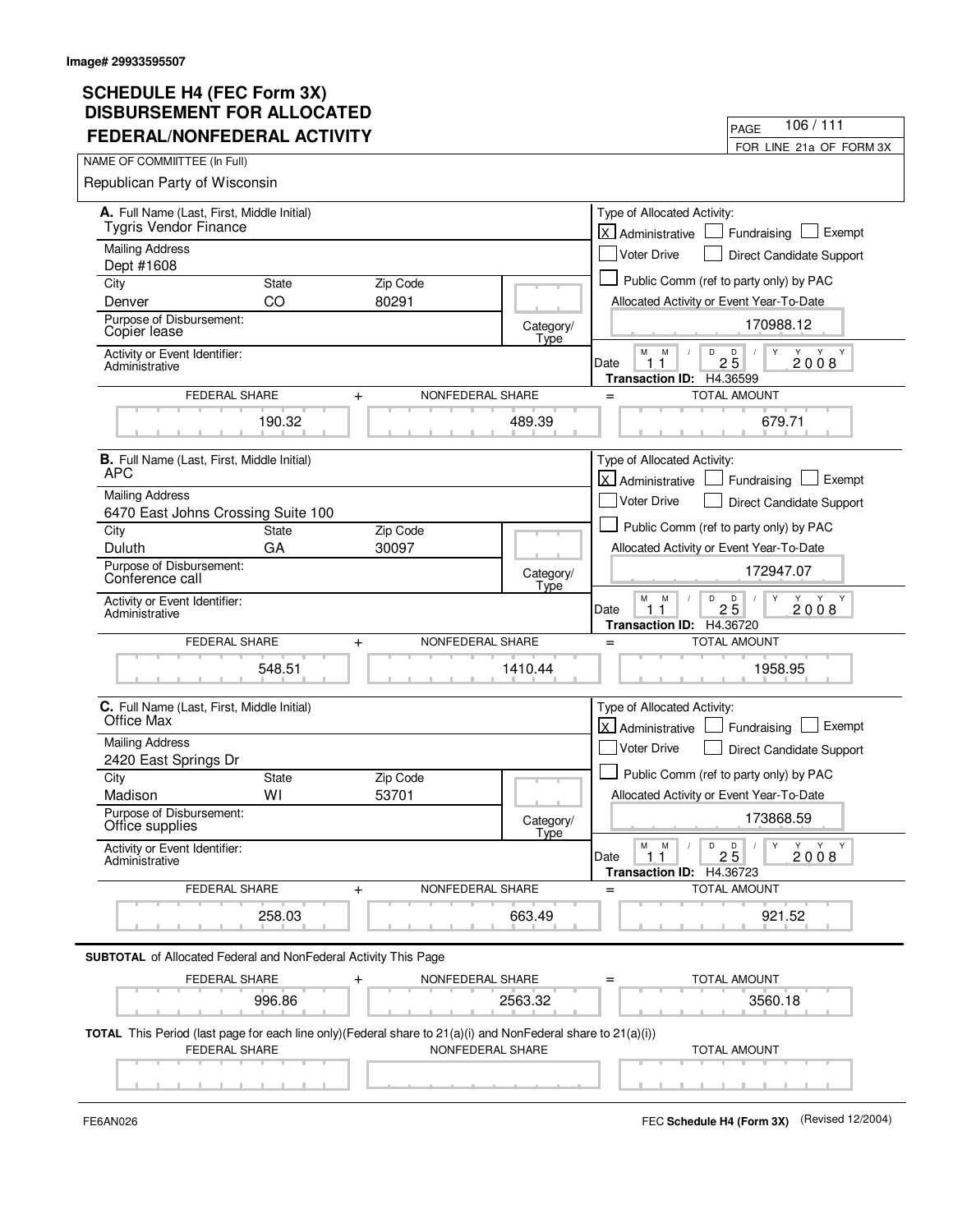| FEDERAL/NONFEDERAL ACTIVITY                                            |                                                                                                                                  |                                                                                                                         | FOR LINE 21a OF FORM 3X                                                                                |  |
|------------------------------------------------------------------------|----------------------------------------------------------------------------------------------------------------------------------|-------------------------------------------------------------------------------------------------------------------------|--------------------------------------------------------------------------------------------------------|--|
| NAME OF COMMIITTEE (In Full)                                           |                                                                                                                                  |                                                                                                                         |                                                                                                        |  |
| Republican Party of Wisconsin                                          |                                                                                                                                  |                                                                                                                         |                                                                                                        |  |
| A. Full Name (Last, First, Middle Initial)                             | Type of Allocated Activity:                                                                                                      |                                                                                                                         |                                                                                                        |  |
| <b>Verizon Wireless</b>                                                | lx l<br>Exempt<br>Fundraising<br>Administrative                                                                                  |                                                                                                                         |                                                                                                        |  |
| <b>Mailing Address</b>                                                 | <b>Voter Drive</b><br><b>Direct Candidate Support</b>                                                                            |                                                                                                                         |                                                                                                        |  |
| PO Box 25505<br><b>State</b><br>City                                   | Zip Code                                                                                                                         |                                                                                                                         | Public Comm (ref to party only) by PAC                                                                 |  |
| PA<br>Lehigh Valley                                                    | 18002                                                                                                                            |                                                                                                                         | Allocated Activity or Event Year-To-Date                                                               |  |
| Purpose of Disbursement:                                               |                                                                                                                                  |                                                                                                                         | 174416.89                                                                                              |  |
| Wireless internet                                                      |                                                                                                                                  | Category/<br>Type                                                                                                       |                                                                                                        |  |
| Activity or Event Identifier:<br>Administrative                        |                                                                                                                                  |                                                                                                                         | D<br>$2\overline{5}$<br>М<br>M<br>Y<br>Y Y<br>2008<br>Date<br>11<br><b>Transaction ID:</b><br>H4.36725 |  |
| FEDERAL SHARE<br>NONFEDERAL SHARE<br>$\ddot{}$                         |                                                                                                                                  |                                                                                                                         | <b>TOTAL AMOUNT</b><br>$=$                                                                             |  |
| 153.52                                                                 |                                                                                                                                  | 394.78                                                                                                                  | 548.30                                                                                                 |  |
| <b>B.</b> Full Name (Last, First, Middle Initial)                      | Type of Allocated Activity:<br>X Administrative                                                                                  |                                                                                                                         |                                                                                                        |  |
|                                                                        | Office Depot                                                                                                                     |                                                                                                                         |                                                                                                        |  |
| <b>Mailing Address</b><br>PO Box 9027                                  |                                                                                                                                  |                                                                                                                         | Voter Drive<br><b>Direct Candidate Support</b>                                                         |  |
| City<br><b>State</b>                                                   | Zip Code                                                                                                                         |                                                                                                                         | Public Comm (ref to party only) by PAC                                                                 |  |
| IA<br>Des Moines                                                       | 50368                                                                                                                            |                                                                                                                         | Allocated Activity or Event Year-To-Date                                                               |  |
| Purpose of Disbursement:<br>Office supplies                            |                                                                                                                                  | Category/<br>Type                                                                                                       | 175909.87                                                                                              |  |
| Activity or Event Identifier:<br>Administrative                        |                                                                                                                                  | М<br>D<br>$\mathsf D$<br>Y<br>M<br>Y<br>Y Y<br>0 <sub>4</sub><br>2008<br>Date<br>2<br>1<br>Transaction ID: H4.36756     |                                                                                                        |  |
| FEDERAL SHARE                                                          | <b>TOTAL AMOUNT</b><br>$=$                                                                                                       |                                                                                                                         |                                                                                                        |  |
| 418.03                                                                 |                                                                                                                                  | 1074.95                                                                                                                 | 1492.98                                                                                                |  |
| C. Full Name (Last, First, Middle Initial)<br>Office Depot             | Type of Allocated Activity:<br>اxا<br>Exempt<br>Administrative<br>Fundraising                                                    |                                                                                                                         |                                                                                                        |  |
| <b>Mailing Address</b>                                                 |                                                                                                                                  | Voter Drive                                                                                                             |                                                                                                        |  |
| PO Box 9027                                                            |                                                                                                                                  | Direct Candidate Support                                                                                                |                                                                                                        |  |
| City<br><b>State</b>                                                   | Zip Code                                                                                                                         |                                                                                                                         | Public Comm (ref to party only) by PAC                                                                 |  |
| IA<br>Des Moines                                                       | 50368                                                                                                                            |                                                                                                                         | Allocated Activity or Event Year-To-Date                                                               |  |
| Purpose of Disbursement:<br>Office supplies                            |                                                                                                                                  | Category/<br>Tyne                                                                                                       | 176891.56                                                                                              |  |
| Activity or Event Identifier:<br>Administrative                        |                                                                                                                                  | Y<br>Y<br>М<br>M<br>D<br>D<br>Y<br>Y<br>$\sqrt{2}$<br>$\prime$<br>25<br>Date<br>1.2<br>2008<br>Transaction ID: H4.36722 |                                                                                                        |  |
| FEDERAL SHARE<br>NONFEDERAL SHARE<br>$\ddot{}$                         |                                                                                                                                  |                                                                                                                         | <b>TOTAL AMOUNT</b><br>$=$                                                                             |  |
|                                                                        |                                                                                                                                  |                                                                                                                         |                                                                                                        |  |
| 274.87                                                                 |                                                                                                                                  | 706.82                                                                                                                  | 981.69                                                                                                 |  |
| <b>SUBTOTAL</b> of Allocated Federal and NonFederal Activity This Page |                                                                                                                                  |                                                                                                                         |                                                                                                        |  |
| FEDERAL SHARE<br>NONFEDERAL SHARE                                      |                                                                                                                                  |                                                                                                                         | TOTAL AMOUNT                                                                                           |  |
| 846.42<br>2176.55                                                      |                                                                                                                                  | 3022.97                                                                                                                 |                                                                                                        |  |
|                                                                        |                                                                                                                                  |                                                                                                                         |                                                                                                        |  |
| FEDERAL SHARE                                                          | TOTAL This Period (last page for each line only)(Federal share to 21(a)(i) and NonFederal share to 21(a)(i))<br>NONFEDERAL SHARE |                                                                                                                         |                                                                                                        |  |
|                                                                        |                                                                                                                                  |                                                                                                                         | <b>TOTAL AMOUNT</b>                                                                                    |  |
|                                                                        |                                                                                                                                  |                                                                                                                         |                                                                                                        |  |

 $\blacksquare$ 

FE6AN026 FEC **Schedule H4 (Form 3X)** (Revised 12/2004)

PAGE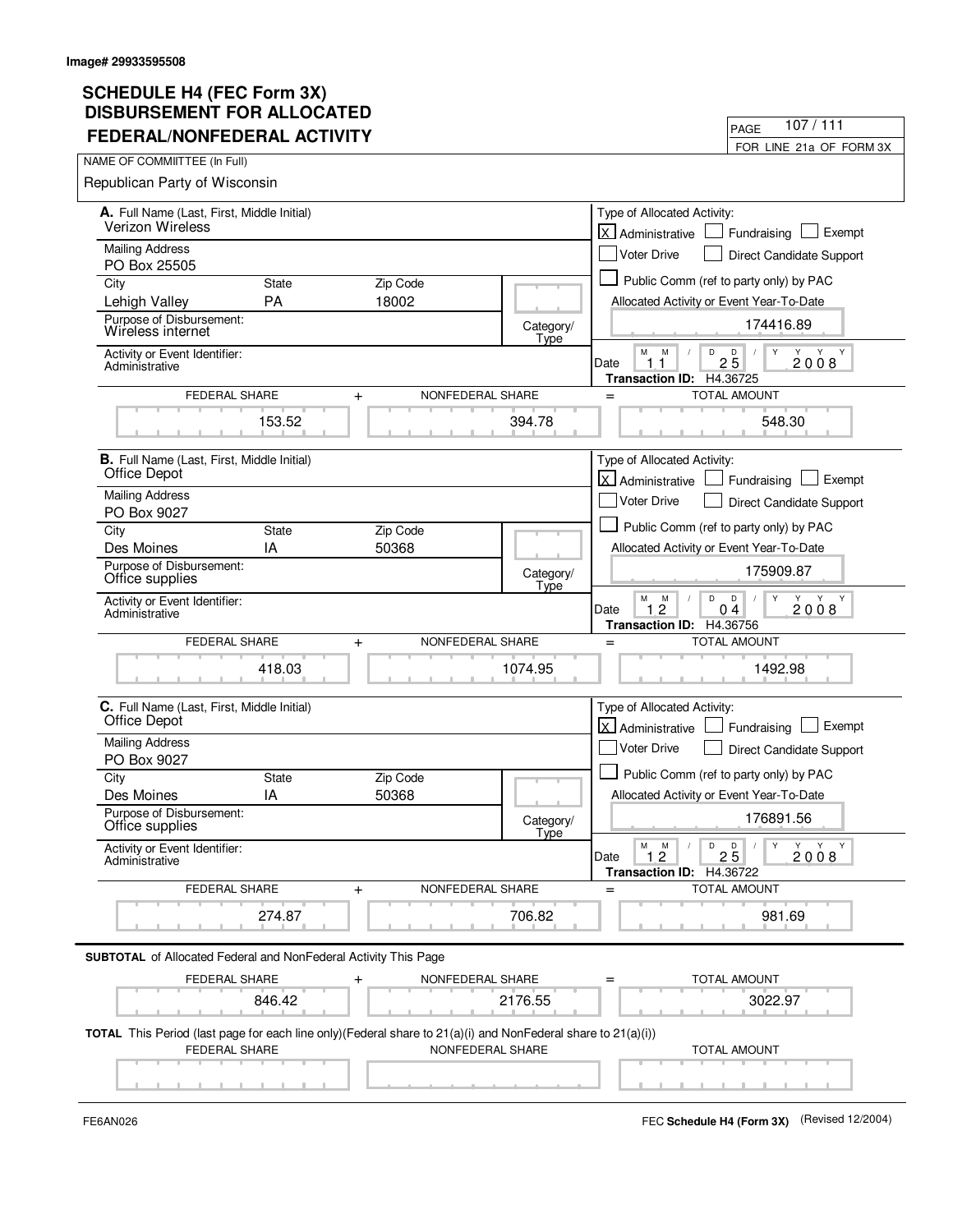| FEDERAL/NONFEDERAL ACTIVITY                                                                                                                       |                    |                                                |                                                      | FOR LINE 21a OF FORM 3X                                                                            |
|---------------------------------------------------------------------------------------------------------------------------------------------------|--------------------|------------------------------------------------|------------------------------------------------------|----------------------------------------------------------------------------------------------------|
| NAME OF COMMIITTEE (In Full)                                                                                                                      |                    |                                                |                                                      |                                                                                                    |
| Republican Party of Wisconsin                                                                                                                     |                    |                                                |                                                      |                                                                                                    |
| A. Full Name (Last, First, Middle Initial)                                                                                                        |                    | Type of Allocated Activity:                    |                                                      |                                                                                                    |
| AT&T                                                                                                                                              |                    |                                                |                                                      | <b>x</b><br>Exempt<br>Administrative<br>Fundraising                                                |
| <b>Mailing Address</b>                                                                                                                            |                    | <b>Voter Drive</b><br>Direct Candidate Support |                                                      |                                                                                                    |
| PO Box 9100<br>City                                                                                                                               | <b>State</b>       | Zip Code                                       |                                                      | Public Comm (ref to party only) by PAC                                                             |
| Aurora                                                                                                                                            | IL                 | 60507                                          |                                                      | Allocated Activity or Event Year-To-Date                                                           |
| Purpose of Disbursement:<br>Long distance bill                                                                                                    |                    |                                                | Category/<br>Type                                    | 179121.87                                                                                          |
| Activity or Event Identifier:<br>Administrative                                                                                                   |                    |                                                |                                                      | D<br>D<br>м<br>M<br>Y<br>Y<br>Y Y<br>$3\bar{1}$<br>$\overline{c}$<br>2008<br>1<br>Date<br>H4.36700 |
| FEDERAL SHARE                                                                                                                                     |                    | NONFEDERAL SHARE<br>$\ddot{}$                  |                                                      | <b>Transaction ID:</b><br><b>TOTAL AMOUNT</b><br>$=$                                               |
|                                                                                                                                                   | 624.49             |                                                | 1605.82                                              | 2230.31                                                                                            |
| <b>B.</b> Full Name (Last, First, Middle Initial)<br>Badgerland Chemical & Supply                                                                 |                    |                                                |                                                      | Type of Allocated Activity:                                                                        |
| <b>Mailing Address</b><br>PO Box 620303                                                                                                           |                    |                                                |                                                      | X Administrative<br>Exempt<br>Fundraising<br>Voter Drive<br>Direct Candidate Support               |
| City                                                                                                                                              | <b>State</b>       | Zip Code                                       |                                                      | Public Comm (ref to party only) by PAC                                                             |
| Middleton                                                                                                                                         | W١                 | 53562                                          |                                                      | Allocated Activity or Event Year-To-Date                                                           |
| Purpose of Disbursement:<br>Custodial supplies                                                                                                    |                    |                                                | Category/<br>Type                                    | 179253.67                                                                                          |
| Activity or Event Identifier:<br>Administrative                                                                                                   |                    |                                                |                                                      | М<br>M<br>D<br>D<br>Y<br>Y<br>2<br>31<br>2008<br>Date<br>1.<br>Transaction ID: H4.36701            |
| FEDERAL SHARE<br>NONFEDERAL SHARE<br>$\ddot{}$                                                                                                    |                    |                                                |                                                      | <b>TOTAL AMOUNT</b><br>$=$                                                                         |
|                                                                                                                                                   | 36.90              |                                                | 94.90                                                | 131.80                                                                                             |
| C. Full Name (Last, First, Middle Initial)<br><b>Charter Communications</b>                                                                       |                    |                                                |                                                      | Type of Allocated Activity:<br>lx l<br>Exempt<br>Administrative<br>Fundraising                     |
| <b>Mailing Address</b>                                                                                                                            |                    |                                                |                                                      | Voter Drive<br>Direct Candidate Support                                                            |
| 135 South LaSalle Street Dept 8123                                                                                                                |                    |                                                |                                                      |                                                                                                    |
| City                                                                                                                                              | <b>State</b><br>IL | Zip Code<br>60674                              |                                                      | Public Comm (ref to party only) by PAC                                                             |
| Chicago<br>Purpose of Disbursement:<br>Cable TV                                                                                                   |                    |                                                | Category/                                            | Allocated Activity or Event Year-To-Date<br>179318.96                                              |
| Activity or Event Identifier:<br>Administrative                                                                                                   |                    |                                                | <u>Type</u>                                          | D<br>Y<br>М<br>M<br>D<br>Y Y Y<br>$\sqrt{2}$<br>1.2<br>31<br>2008<br>Date                          |
| FEDERAL SHARE<br>NONFEDERAL SHARE<br>$\ddot{}$                                                                                                    |                    |                                                | Transaction ID: H4.36702<br><b>TOTAL AMOUNT</b><br>= |                                                                                                    |
| 18.28<br>47.01                                                                                                                                    |                    |                                                | 65.29                                                |                                                                                                    |
|                                                                                                                                                   |                    |                                                |                                                      |                                                                                                    |
| <b>SUBTOTAL</b> of Allocated Federal and NonFederal Activity This Page                                                                            |                    |                                                |                                                      |                                                                                                    |
| FEDERAL SHARE<br>NONFEDERAL SHARE                                                                                                                 |                    |                                                | TOTAL AMOUNT                                         |                                                                                                    |
| 679.67<br>1747.73                                                                                                                                 |                    |                                                |                                                      | 2427.40                                                                                            |
| TOTAL This Period (last page for each line only)(Federal share to 21(a)(i) and NonFederal share to 21(a)(i))<br>NONFEDERAL SHARE<br>FEDERAL SHARE |                    |                                                |                                                      |                                                                                                    |
|                                                                                                                                                   |                    |                                                |                                                      | <b>TOTAL AMOUNT</b>                                                                                |

 $\blacksquare$ 

FE6AN026 FEC **Schedule H4 (Form 3X)** (Revised 12/2004)

PAGE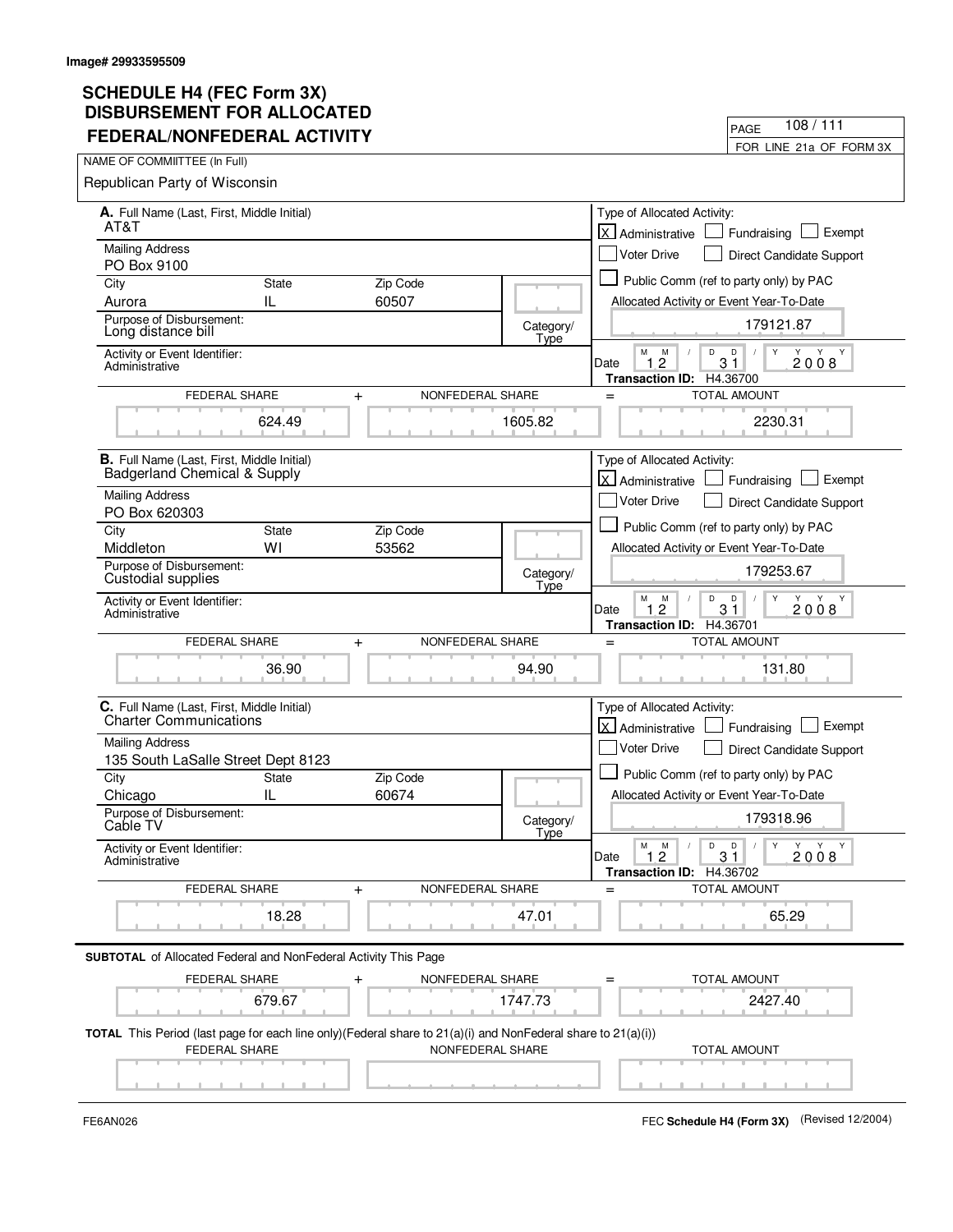## **SCHEDULE H4 (FEC Form 3X) DISBURSEMENT FOR ALLOCATED FEDERAL/NONFEDERAL ACTIVITY**

| FEDERAL/NONFEDERAL ACTIVITY                                                                                  |              |                               |                   | FOR LINE 21a OF FORM 3X                                                                               |
|--------------------------------------------------------------------------------------------------------------|--------------|-------------------------------|-------------------|-------------------------------------------------------------------------------------------------------|
| NAME OF COMMIITTEE (In Full)                                                                                 |              |                               |                   |                                                                                                       |
| Republican Party of Wisconsin                                                                                |              |                               |                   |                                                                                                       |
| A. Full Name (Last, First, Middle Initial)                                                                   |              |                               |                   | Type of Allocated Activity:                                                                           |
| <b>Green Valley Disposal</b>                                                                                 |              |                               |                   | $\times$<br>Exempt<br>Administrative<br>Fundraising                                                   |
| <b>Mailing Address</b>                                                                                       |              |                               |                   | <b>Voter Drive</b><br>Direct Candidate Support                                                        |
| P.O. Box 473                                                                                                 |              |                               |                   |                                                                                                       |
| City                                                                                                         | <b>State</b> | Zip Code                      |                   | Public Comm (ref to party only) by PAC                                                                |
| Waunakee                                                                                                     | WI           | 53597                         |                   | Allocated Activity or Event Year-To-Date                                                              |
| Purpose of Disbursement:<br>Waste disposal                                                                   |              |                               | Category/<br>Type | 179423.46                                                                                             |
| Activity or Event Identifier:<br>Administrative                                                              |              |                               |                   | M<br>D<br>M<br>D<br>Y<br>Y<br>Y Y<br>$3\bar{1}$<br>$\overline{c}$<br>2008<br>$\mathbf{1}$<br>Date     |
| FEDERAL SHARE                                                                                                |              | NONFEDERAL SHARE<br>$\ddot{}$ |                   | Transaction ID: H4.36703<br><b>TOTAL AMOUNT</b><br>$=$                                                |
|                                                                                                              | 29.26        |                               | 75.24             | 104.50                                                                                                |
| <b>B.</b> Full Name (Last. First. Middle Initial)<br>MG&E                                                    |              |                               |                   | Type of Allocated Activity:                                                                           |
|                                                                                                              |              |                               |                   | X Administrative<br>Exempt<br>Fundraising                                                             |
| <b>Mailing Address</b><br>PO Box 1231                                                                        |              |                               |                   | <b>Voter Drive</b><br>Direct Candidate Support                                                        |
| City                                                                                                         | <b>State</b> | Zip Code                      |                   | Public Comm (ref to party only) by PAC                                                                |
| Madison                                                                                                      | WI           | 53701                         |                   | Allocated Activity or Event Year-To-Date                                                              |
| Purpose of Disbursement:<br>Energy bill                                                                      |              |                               | Category/<br>Type | 180120.50                                                                                             |
| Activity or Event Identifier:<br>Administrative                                                              |              |                               |                   | M<br>M<br>D<br>D<br>Y<br>Y Y<br>$\overline{2}$<br>31<br>2008<br>Date<br>1<br>Transaction ID: H4.36704 |
| FEDERAL SHARE                                                                                                |              | NONFEDERAL SHARE<br>$\ddot{}$ |                   | <b>TOTAL AMOUNT</b><br>$=$                                                                            |
|                                                                                                              | 195.17       |                               | 501.87            | 697.04                                                                                                |
| C. Full Name (Last, First, Middle Initial)                                                                   |              |                               |                   | Type of Allocated Activity:                                                                           |
| Pro One Janitorial Inc                                                                                       |              |                               |                   | lx l<br>Exempt<br>Administrative<br>Fundraising                                                       |
| <b>Mailing Address</b>                                                                                       |              |                               |                   | Voter Drive<br>Direct Candidate Support                                                               |
| 1486 Kenwood Center                                                                                          |              |                               |                   |                                                                                                       |
| City                                                                                                         | <b>State</b> | Zip Code                      |                   | Public Comm (ref to party only) by PAC                                                                |
| Menasha                                                                                                      | WI           | 54952                         |                   | Allocated Activity or Event Year-To-Date                                                              |
| Purpose of Disbursement:<br>Custodial service                                                                |              |                               | Category/         | 180620.50                                                                                             |
| Activity or Event Identifier:<br>Administrative                                                              |              |                               | <b>Type</b>       | Y<br>M<br>M<br>D<br>D<br>Y Y Y<br>31<br>1.2<br>2008<br>Date                                           |
|                                                                                                              |              |                               |                   | Transaction ID: H4.36706                                                                              |
| FEDERAL SHARE                                                                                                |              | NONFEDERAL SHARE<br>$\ddot{}$ |                   | <b>TOTAL AMOUNT</b><br>$=$                                                                            |
|                                                                                                              | 140.00       |                               | 360.00            | 500.00                                                                                                |
| <b>SUBTOTAL</b> of Allocated Federal and NonFederal Activity This Page                                       |              |                               |                   |                                                                                                       |
| FEDERAL SHARE                                                                                                |              | NONFEDERAL SHARE<br>+         |                   | <b>TOTAL AMOUNT</b>                                                                                   |
|                                                                                                              | 364.43       |                               | 937.11            | 1301.54                                                                                               |
| TOTAL This Period (last page for each line only)(Federal share to 21(a)(i) and NonFederal share to 21(a)(i)) |              |                               |                   |                                                                                                       |
| FEDERAL SHARE                                                                                                |              | NONFEDERAL SHARE              |                   | <b>TOTAL AMOUNT</b>                                                                                   |
|                                                                                                              |              |                               |                   |                                                                                                       |
|                                                                                                              |              |                               |                   |                                                                                                       |

FE6AN026 FEC **Schedule H4 (Form 3X)** (Revised 12/2004)

PAGE

109 / 111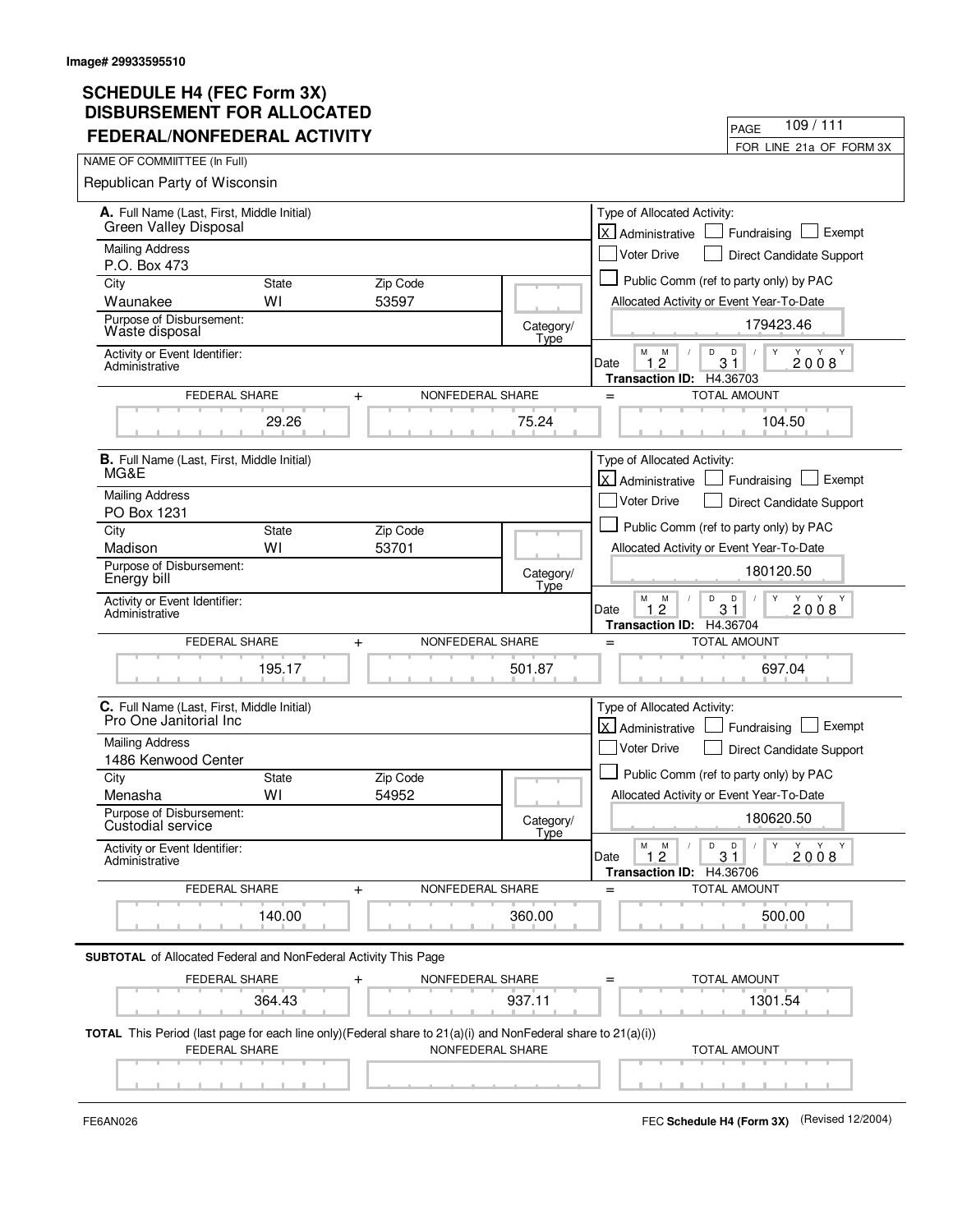## **SCHEDULE H4 (FEC Form 3X) DISBURSEMENT FOR ALLOCATED**

| DISBURSEMENT FUR ALLUCATED                                 |                   |                   |                                                                   |
|------------------------------------------------------------|-------------------|-------------------|-------------------------------------------------------------------|
| <b>FEDERAL/NONFEDERAL ACTIVITY</b>                         |                   |                   | 110 / 111<br>PAGE                                                 |
|                                                            |                   |                   | FOR LINE 21a OF FORM 3X                                           |
| NAME OF COMMIITTEE (In Full)                               |                   |                   |                                                                   |
| Republican Party of Wisconsin                              |                   |                   |                                                                   |
| A. Full Name (Last, First, Middle Initial)<br>TDS Metrocom |                   |                   | Type of Allocated Activity:                                       |
|                                                            |                   |                   | <b>X</b> Administrative<br>Fundraising<br>Exempt                  |
| <b>Mailing Address</b>                                     |                   |                   | <b>Voter Drive</b><br><b>Direct Candidate Support</b>             |
| PO Box 1010                                                |                   |                   |                                                                   |
| City                                                       | Zip Code<br>State |                   | Public Comm (ref to party only) by PAC                            |
| Monroe                                                     | W١<br>53566       |                   | Allocated Activity or Event Year-To-Date                          |
| Purpose of Disbursement:<br>Phone bill                     |                   | Category/<br>Type | 182063.74                                                         |
| Activity or Event Identifier:<br>Administrative            |                   |                   | M<br>Y<br>M<br>D<br>Y<br>D<br>2008<br>3 <sub>1</sub><br>Date<br>2 |
|                                                            |                   |                   | <b>Transaction ID:</b><br>H4.36707                                |
| FEDERAL SHARE                                              | $+$               | NONFEDERAL SHARE  | <b>TOTAL AMOUNT</b>                                               |
|                                                            | 404.11            | 1039.13           | 1443.24                                                           |

| FEDERAL SHARE | NONFEDERAL SHARE                                                                                                          | TOTAL AMOUNT |
|---------------|---------------------------------------------------------------------------------------------------------------------------|--------------|
| 404.11        | 1039.13                                                                                                                   | 1443.24      |
|               |                                                                                                                           |              |
|               |                                                                                                                           |              |
|               | <b>TOTAL</b> This Period (last page for each line only) (Federal share to $21(a)(i)$ and NonFederal share to $21(a)(i)$ ) |              |
| FEDERAL SHARE | NONFEDERAL SHARE                                                                                                          | TOTAL AMOUNT |
| 4410.44       | 11341.16                                                                                                                  | 15751.60     |

FE6AN026 FEC **Schedule H4 (Form 3X)** (Revised 12/2004)